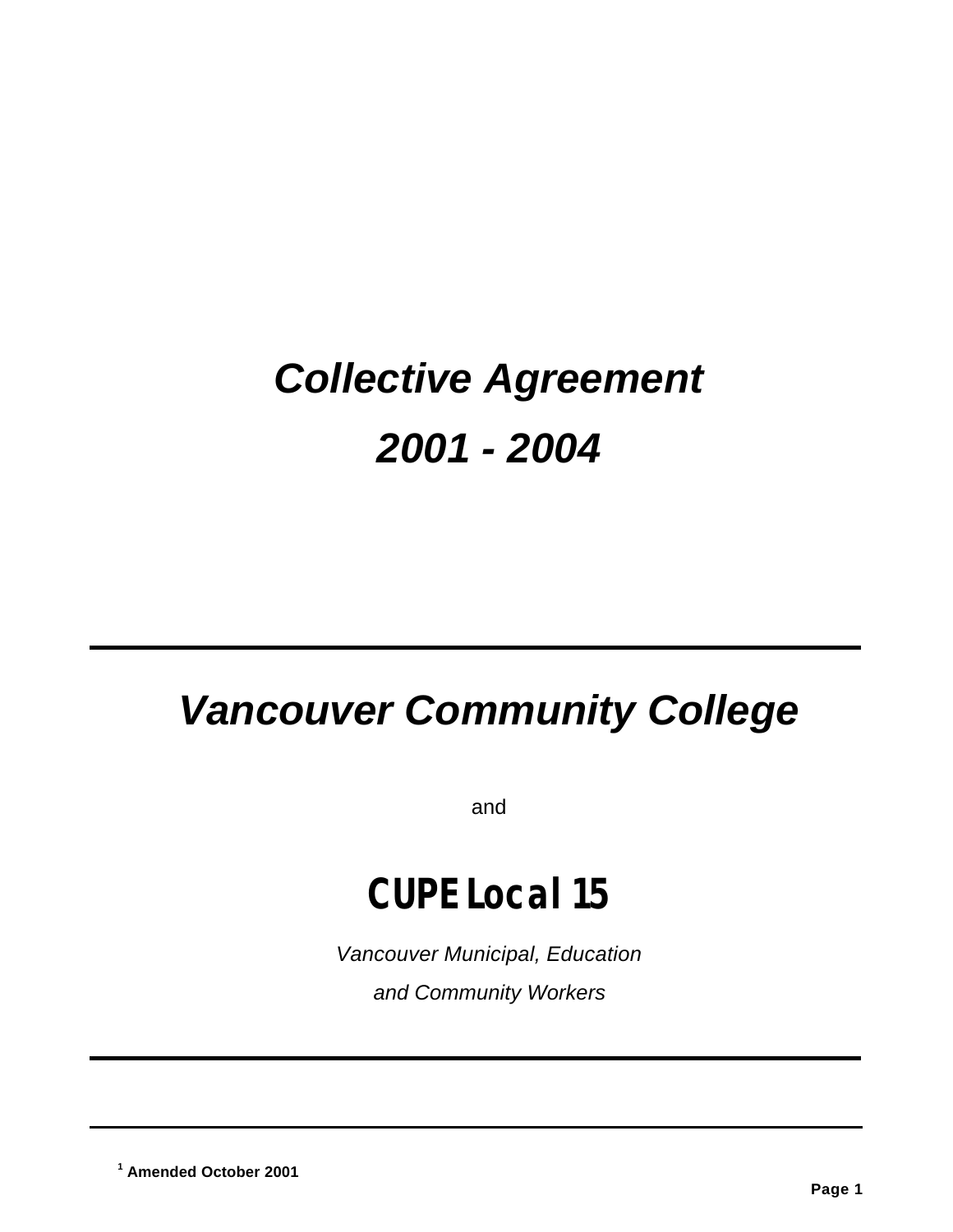

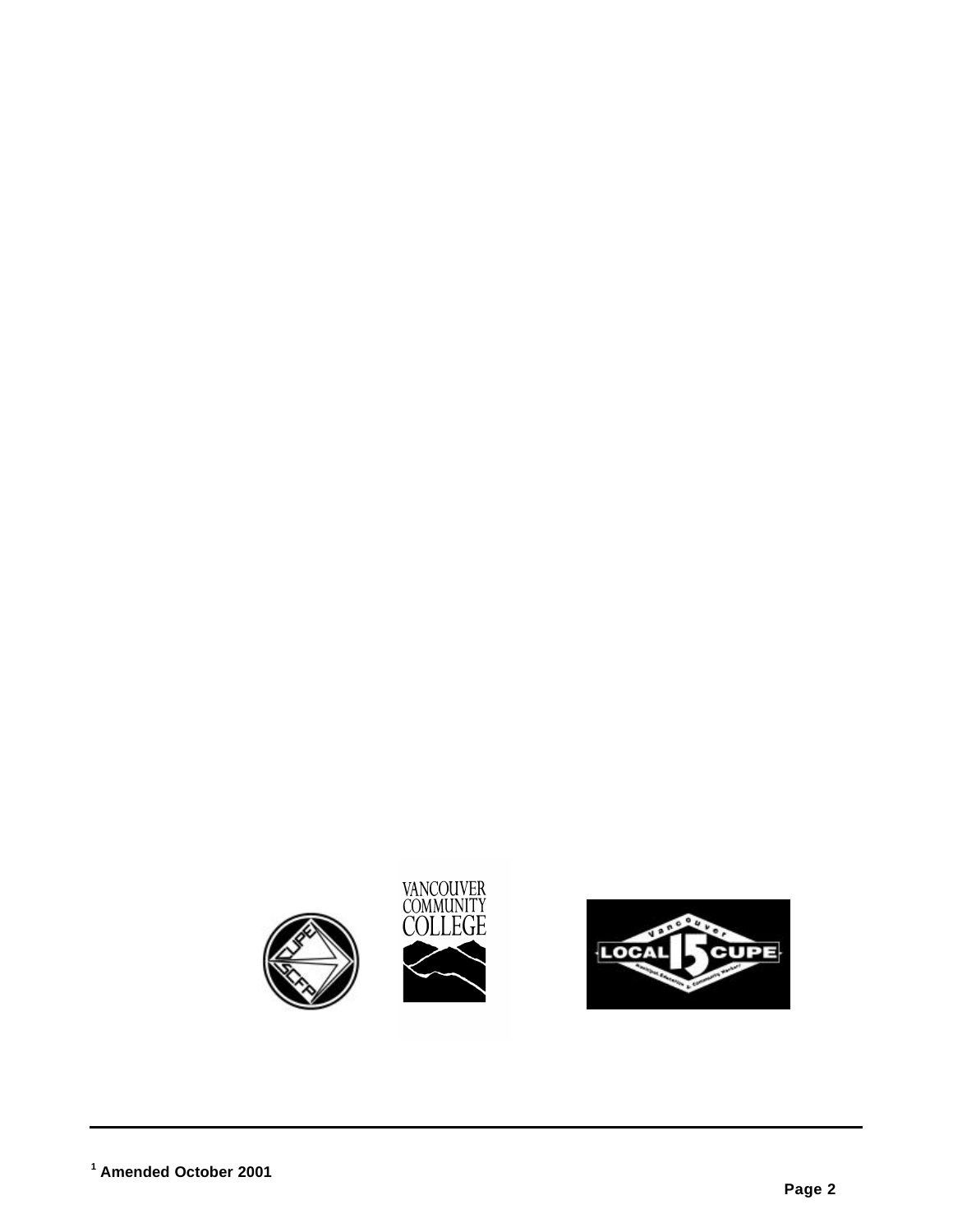## *TABLE OF CONTENTS*

| 1.0 |                                                      |  |
|-----|------------------------------------------------------|--|
| 2.0 | <b>DEFINITIONS AND COVERAGE FOR BENEFITS. Page 1</b> |  |
| 2.1 |                                                      |  |
| 2.2 |                                                      |  |
| 2.3 |                                                      |  |
| 2.4 |                                                      |  |
| 2.5 |                                                      |  |
| 2.6 |                                                      |  |
| 2.7 | <b>Student Aides8</b>                                |  |
| 2.8 |                                                      |  |
| 3.0 |                                                      |  |
| 3.1 |                                                      |  |
| 3.2 |                                                      |  |
| 3.3 |                                                      |  |
| 3.4 |                                                      |  |
| 3.5 |                                                      |  |
| 3.6 |                                                      |  |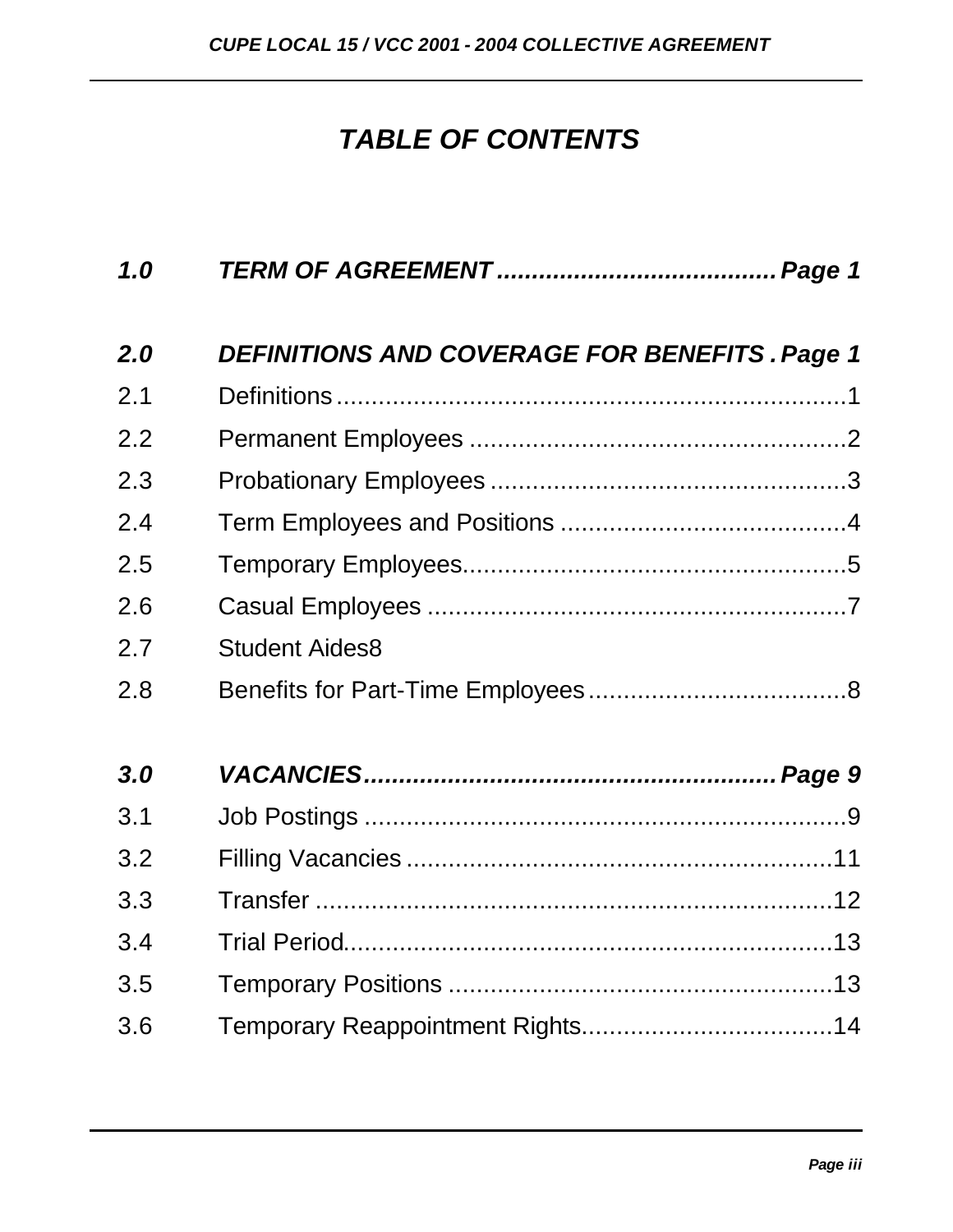| 4.0 |  |  |
|-----|--|--|
|-----|--|--|

#### *5.0 BARGAINING UNITPage 15*

| 6.0  |  |
|------|--|
| 6.1  |  |
| 6.2  |  |
| 6.3  |  |
| 6.4  |  |
| 6.5  |  |
| 6.6  |  |
| 6.7  |  |
| 6.8  |  |
| 6.9  |  |
| 6.10 |  |
| 6.11 |  |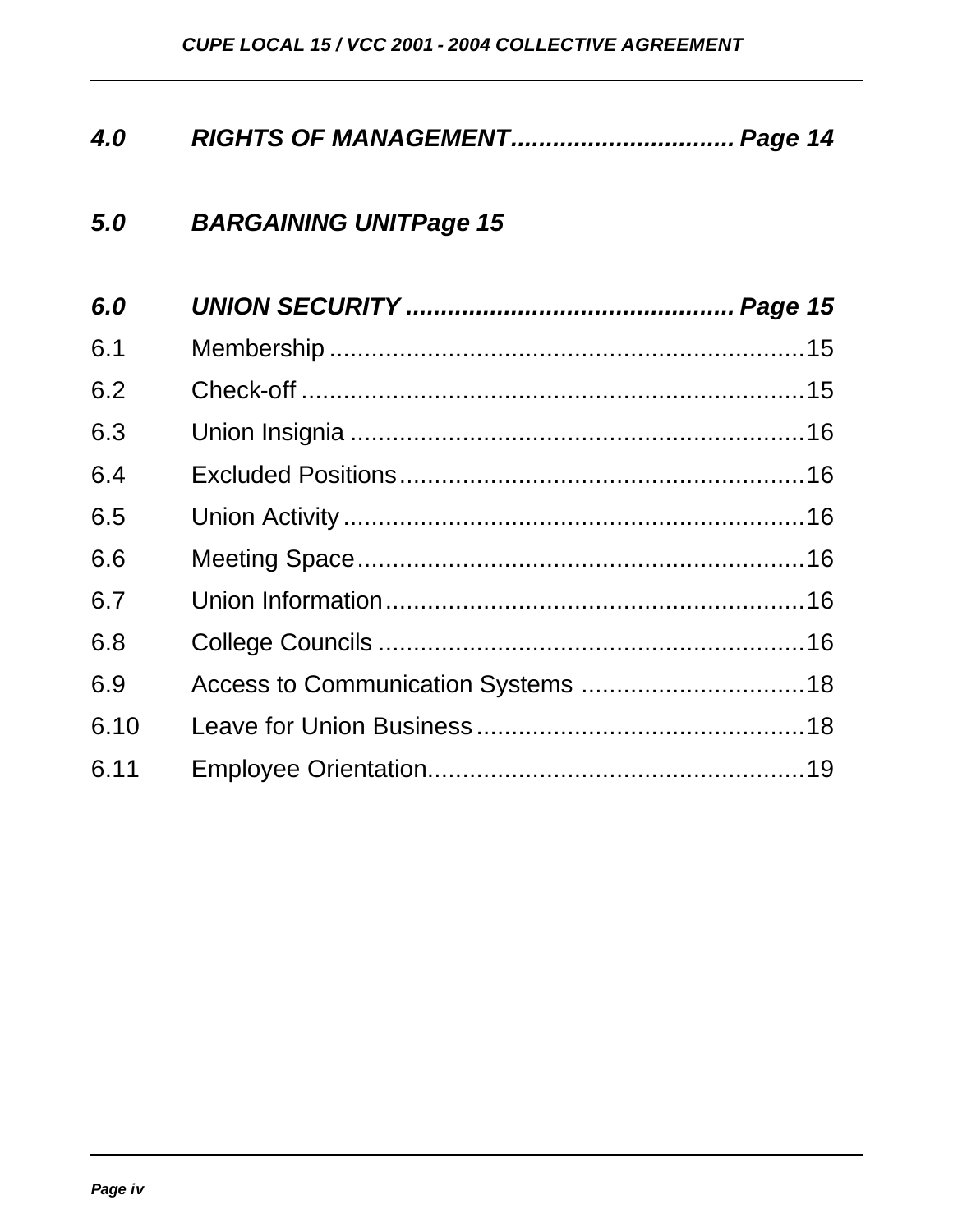| 9.0<br>29 | JOINT CONSULTATION AND ADJUSTMENT PLAN Page            |
|-----------|--------------------------------------------------------|
| 8.2       |                                                        |
| 8.1       |                                                        |
| 8.0       |                                                        |
| 7.12      |                                                        |
| 7.11      |                                                        |
| 7.10      |                                                        |
| 7.9       | Freedom of Information and Protection of Privacy Act25 |
| 7.8       |                                                        |
| 7.7       |                                                        |
| 7.6       |                                                        |
| 7.5       |                                                        |
| 7.4       |                                                        |
| 7.3       |                                                        |
| 7.2       | Job Descriptions and Job Rating Sheets22               |
| 7.1       |                                                        |
| 7.0       |                                                        |
| 6.14      |                                                        |
| 6.13      |                                                        |
| 6.12      |                                                        |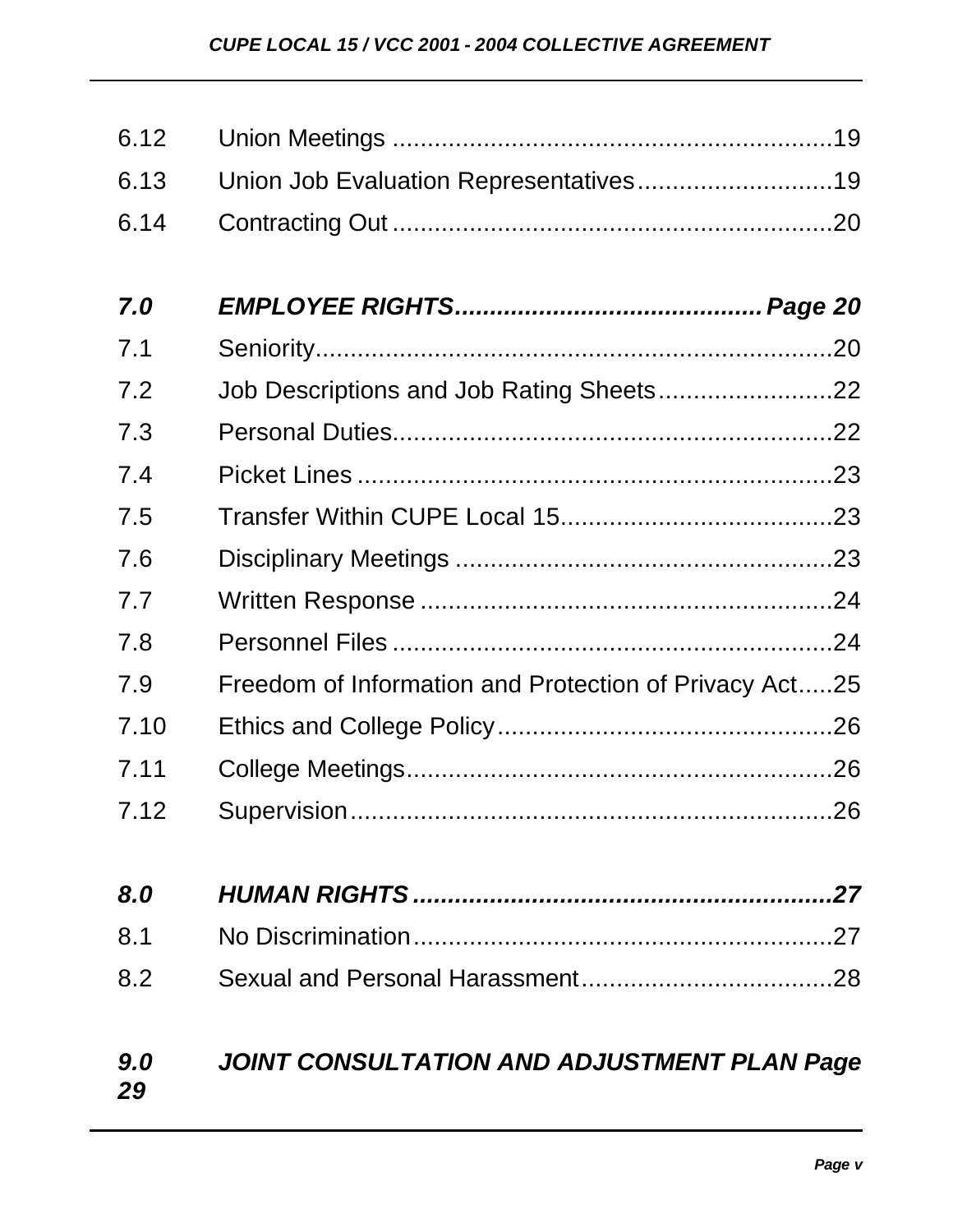| GRIEVANCE PROCEDURE  Page 31<br>Alternate Dispute Resolution Methods36 |
|------------------------------------------------------------------------|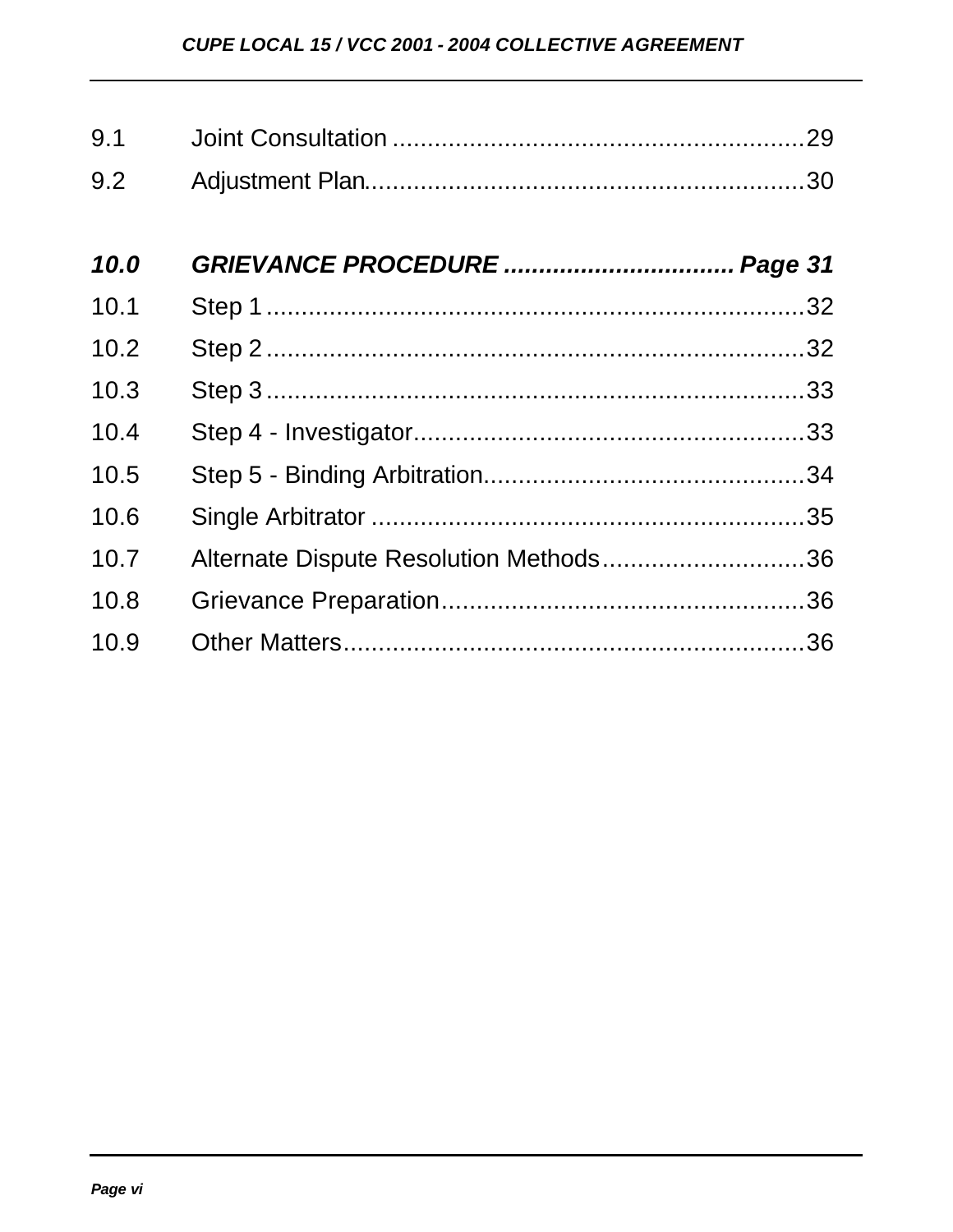| 10.0  |                                           |  |
|-------|-------------------------------------------|--|
| 10.1  |                                           |  |
| 10.2  |                                           |  |
| 10.3  | Position Evaluation Terms of Reference 38 |  |
| 10.4  |                                           |  |
| 10.5  |                                           |  |
| 12.0  |                                           |  |
| 12.1  |                                           |  |
| 12.2  |                                           |  |
| 12.3  |                                           |  |
| 12.4  |                                           |  |
| 12.5  |                                           |  |
| 12.6  |                                           |  |
| 12.7  | Overtime Meal Period and Allowance 50     |  |
| 12.8  |                                           |  |
| 12.9  |                                           |  |
| 12.10 |                                           |  |
| 12.11 |                                           |  |
| 12.12 |                                           |  |
| 12.13 |                                           |  |
| 12.14 |                                           |  |
| 12.15 |                                           |  |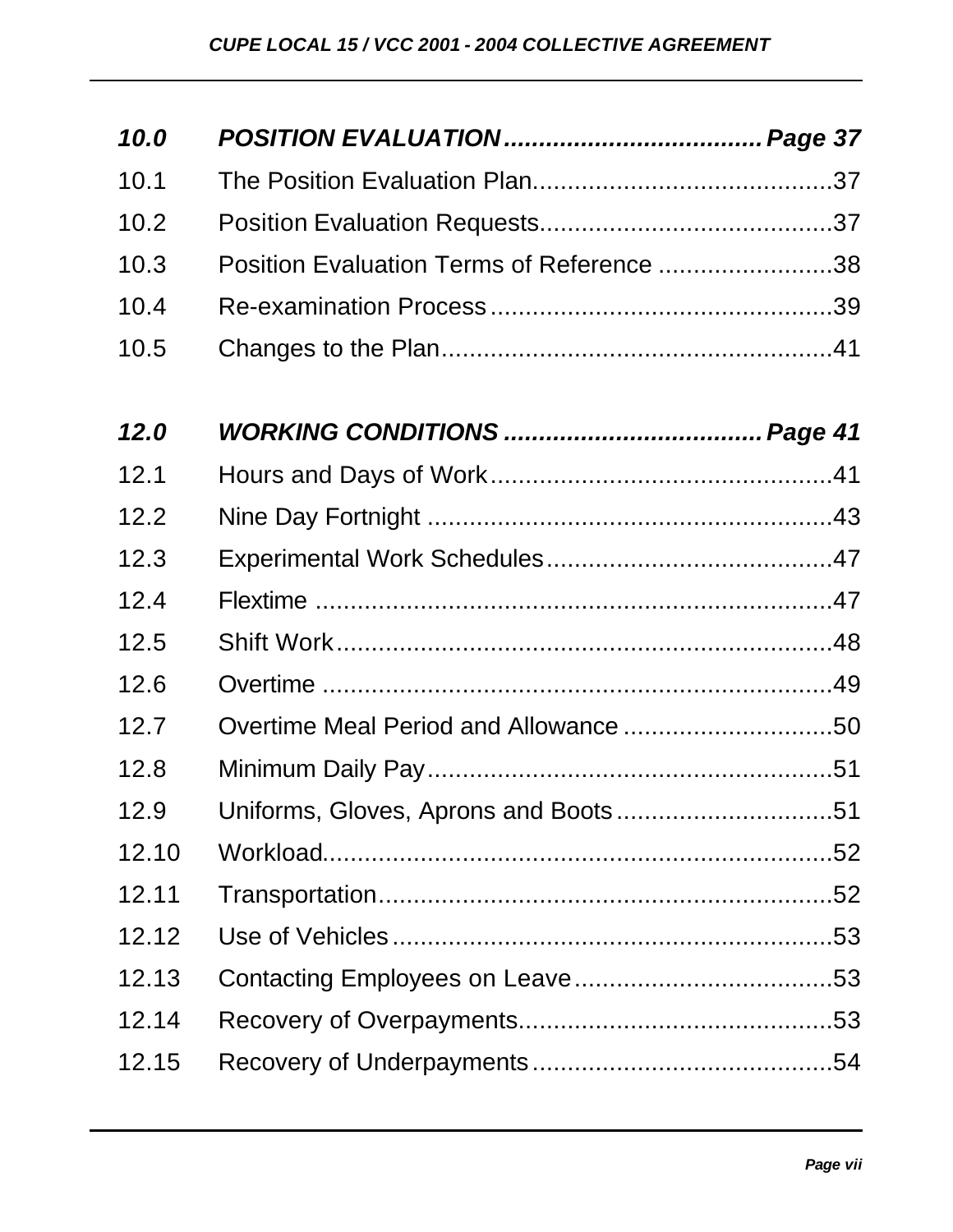| 12.16 | <b>Permanent Part-Time Employees Preference for Hours55</b>     |
|-------|-----------------------------------------------------------------|
| 12.17 | Scheduling of Additional Work for Food Services Employees<br>55 |
| 12.18 | Scheduling of Work for Casual Receivers57                       |
| 13.0  |                                                                 |
| 13.1  |                                                                 |
| 13.2  |                                                                 |
| 13.3  |                                                                 |
| 13.4  |                                                                 |
| 13.5  | Second Language and Sign Language Premium60                     |
| 13.6  |                                                                 |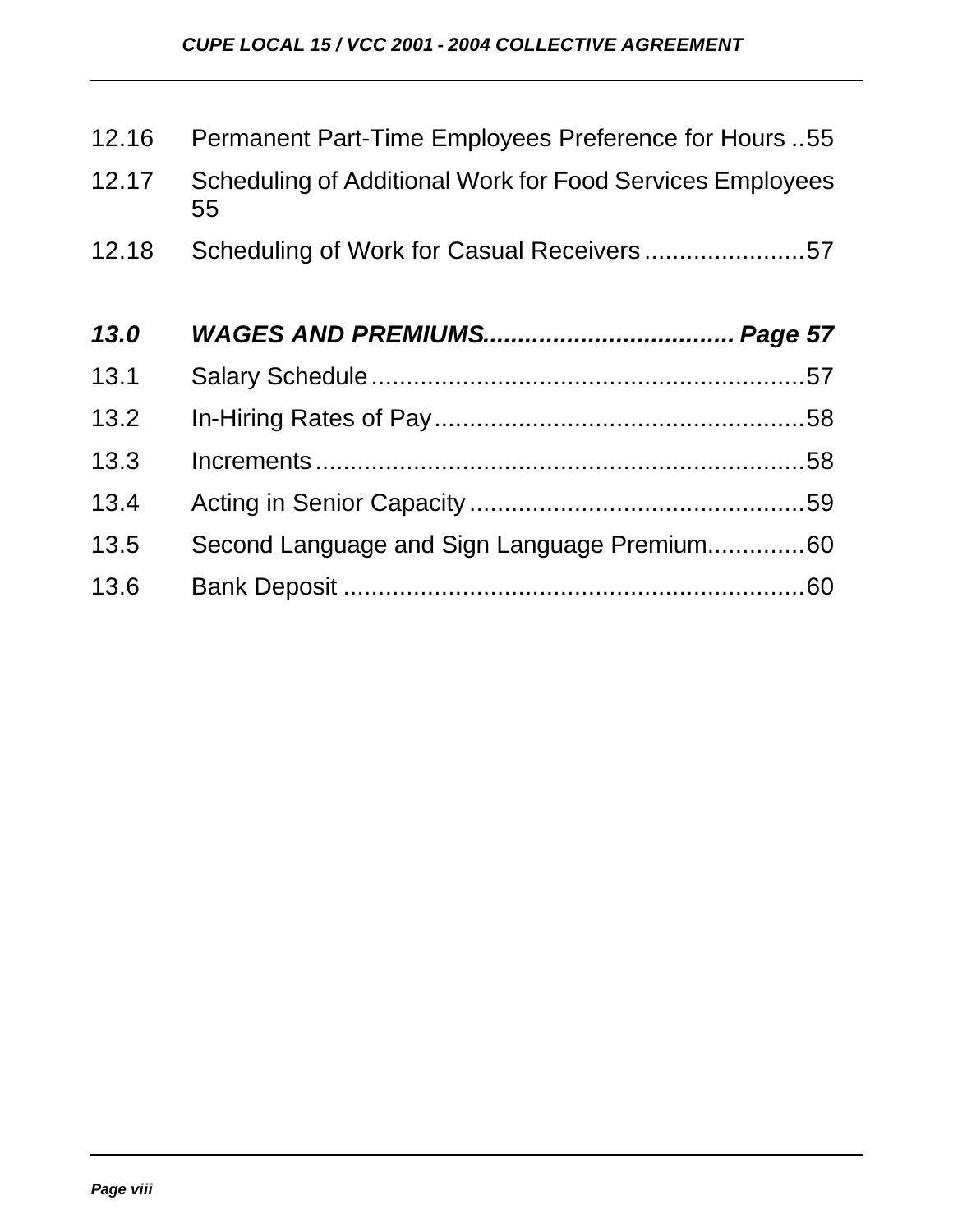| 14.0  |                                       |  |
|-------|---------------------------------------|--|
| 14.1  |                                       |  |
| 14.2  |                                       |  |
| 14.3  |                                       |  |
| 14.4  |                                       |  |
| 14.5  |                                       |  |
| 14.6  |                                       |  |
| 14.7  |                                       |  |
| 14.8  |                                       |  |
| 14.9  |                                       |  |
| 14.10 |                                       |  |
| 14.11 |                                       |  |
| 14.12 |                                       |  |
| 14.13 |                                       |  |
| 14.14 |                                       |  |
| 14.15 | Short Term and Long Term Disability75 |  |
| 14.16 |                                       |  |
| 14.17 |                                       |  |
| 14.18 |                                       |  |
| 14.19 |                                       |  |
| 14.20 |                                       |  |
| 14.21 |                                       |  |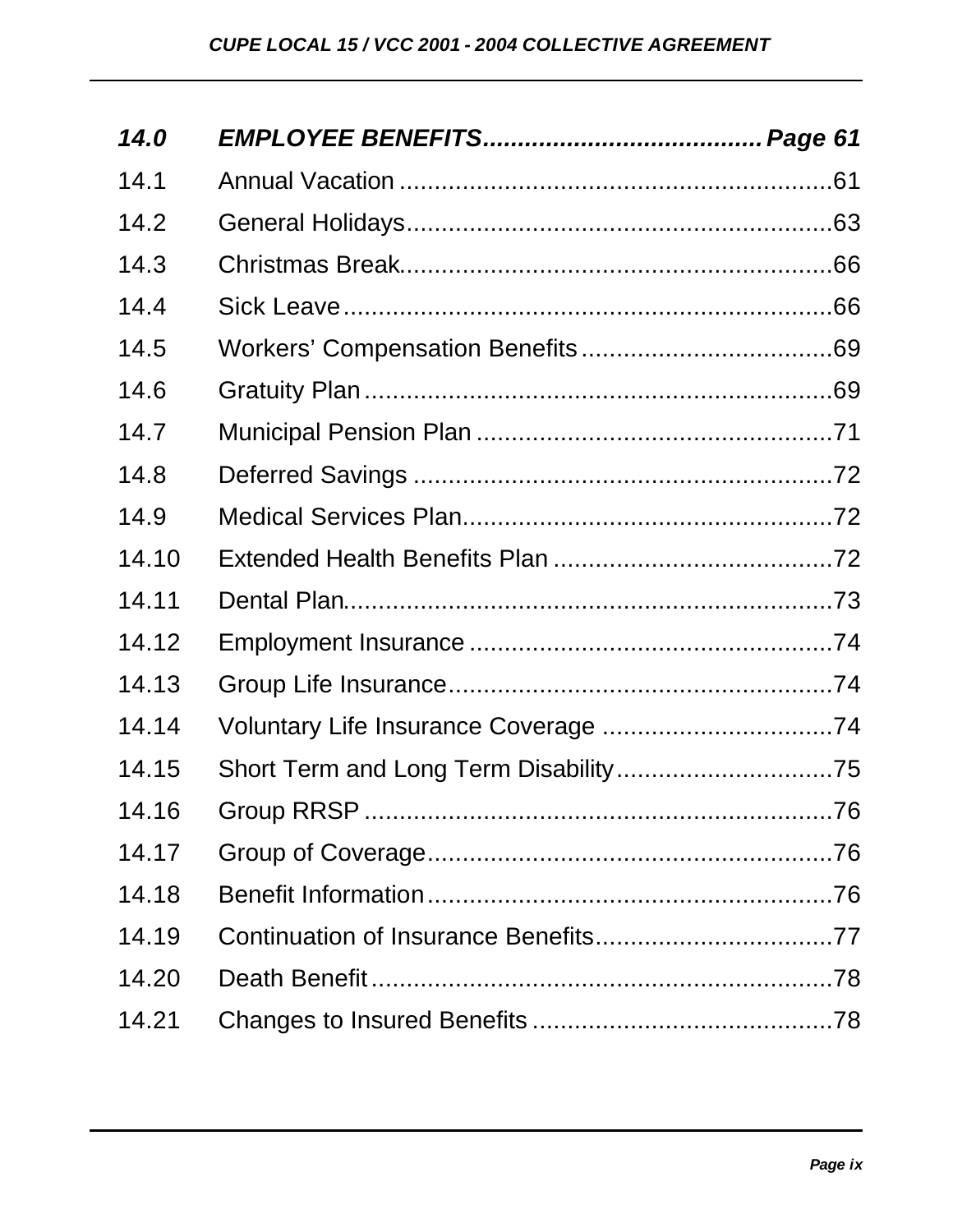| 15.0 |                                          |  |
|------|------------------------------------------|--|
| 15.1 |                                          |  |
| 15.2 |                                          |  |
| 15.3 |                                          |  |
| 15.4 |                                          |  |
| 15.5 |                                          |  |
| 16.0 |                                          |  |
| 16.1 |                                          |  |
| 16.2 |                                          |  |
| 16.3 |                                          |  |
| 16.4 |                                          |  |
| 16.5 |                                          |  |
| 16.6 |                                          |  |
| 17.0 |                                          |  |
| 17.1 |                                          |  |
| 17.2 |                                          |  |
| 17.3 |                                          |  |
| 17.4 |                                          |  |
| 17.5 |                                          |  |
| 18.0 | LAYOFF, SEVERANCE PAY AND RECALL Page 88 |  |
| 18.1 |                                          |  |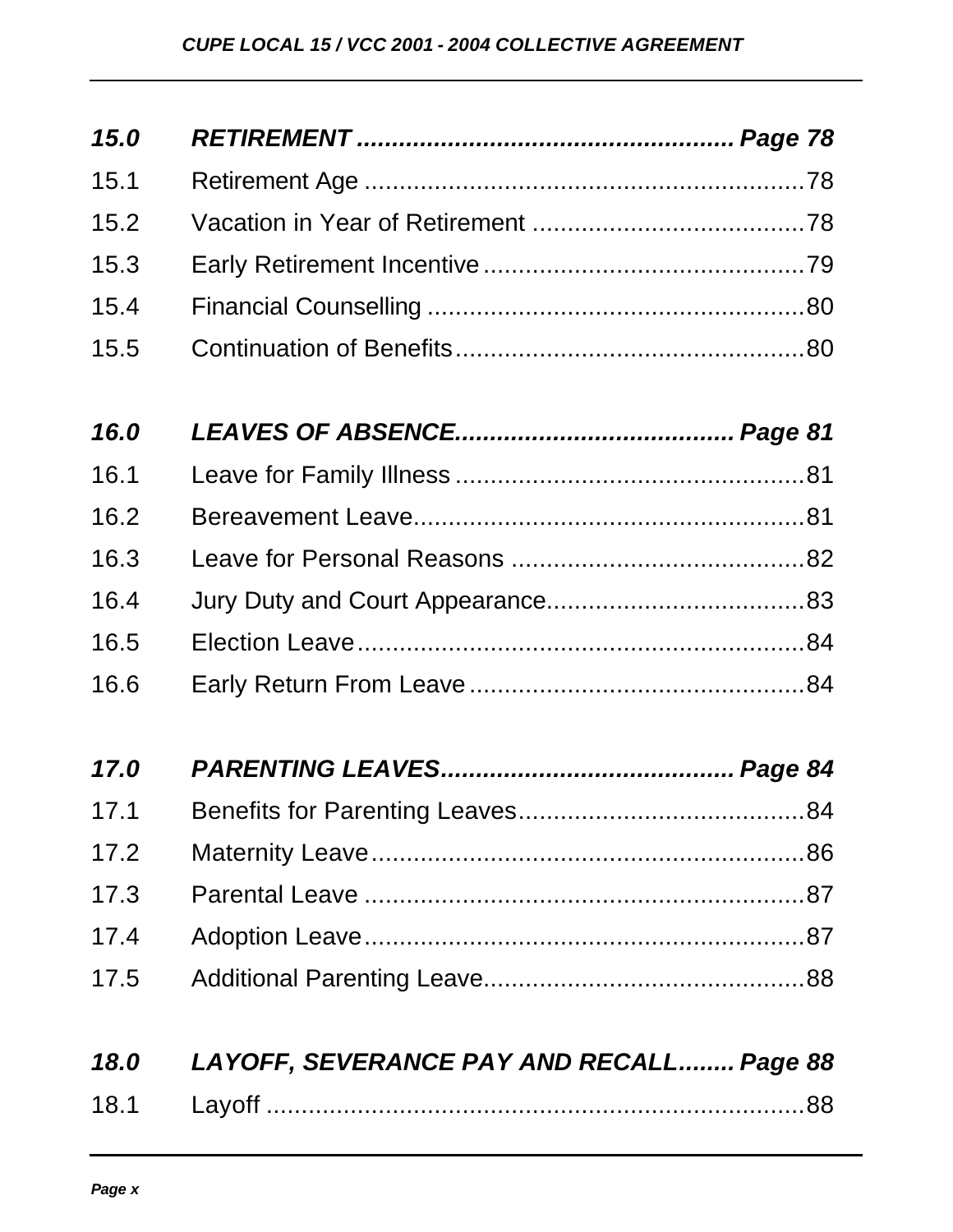| 18.2 |                                                 |  |
|------|-------------------------------------------------|--|
| 18.3 |                                                 |  |
| 18.4 |                                                 |  |
| 18.5 |                                                 |  |
| 18.6 |                                                 |  |
| 18.7 |                                                 |  |
| 19.0 | TECHNOLOGICAL CHANGE Page 94                    |  |
| 19.1 |                                                 |  |
| 19.2 |                                                 |  |
| 19.3 |                                                 |  |
| 19.4 |                                                 |  |
| 20.0 | <b>CAREER DEVELOPMENT AND EDUCATION Page 96</b> |  |
| 20.1 |                                                 |  |
| 20.2 |                                                 |  |
| 20.3 |                                                 |  |
| 20.4 |                                                 |  |
| 20.5 |                                                 |  |
| 21.0 |                                                 |  |
| 21.1 |                                                 |  |
| 21.2 | Occupational Health and Safety Committee100     |  |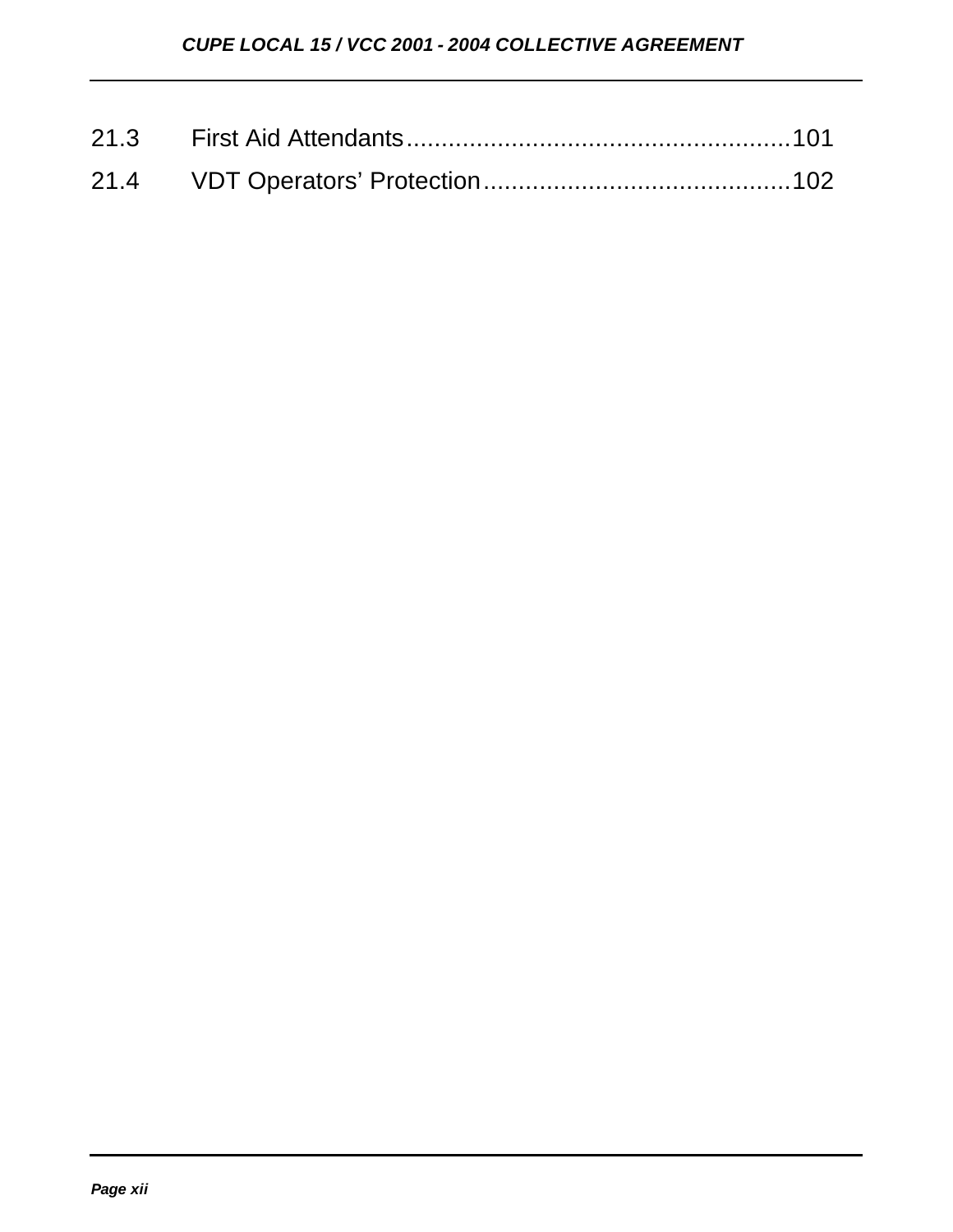| 22.0 |                                              |  |
|------|----------------------------------------------|--|
| 22.1 |                                              |  |
| 22.2 |                                              |  |
| 22.3 |                                              |  |
| 22.4 |                                              |  |
| 22.5 |                                              |  |
| 22.6 |                                              |  |
| 22.7 |                                              |  |
| 22.8 | Original Letters of Permanent Appointment104 |  |
| 22.9 |                                              |  |
|      |                                              |  |

### *SCHEDULES*

*SCHEDULE A........................................................................................Page 107*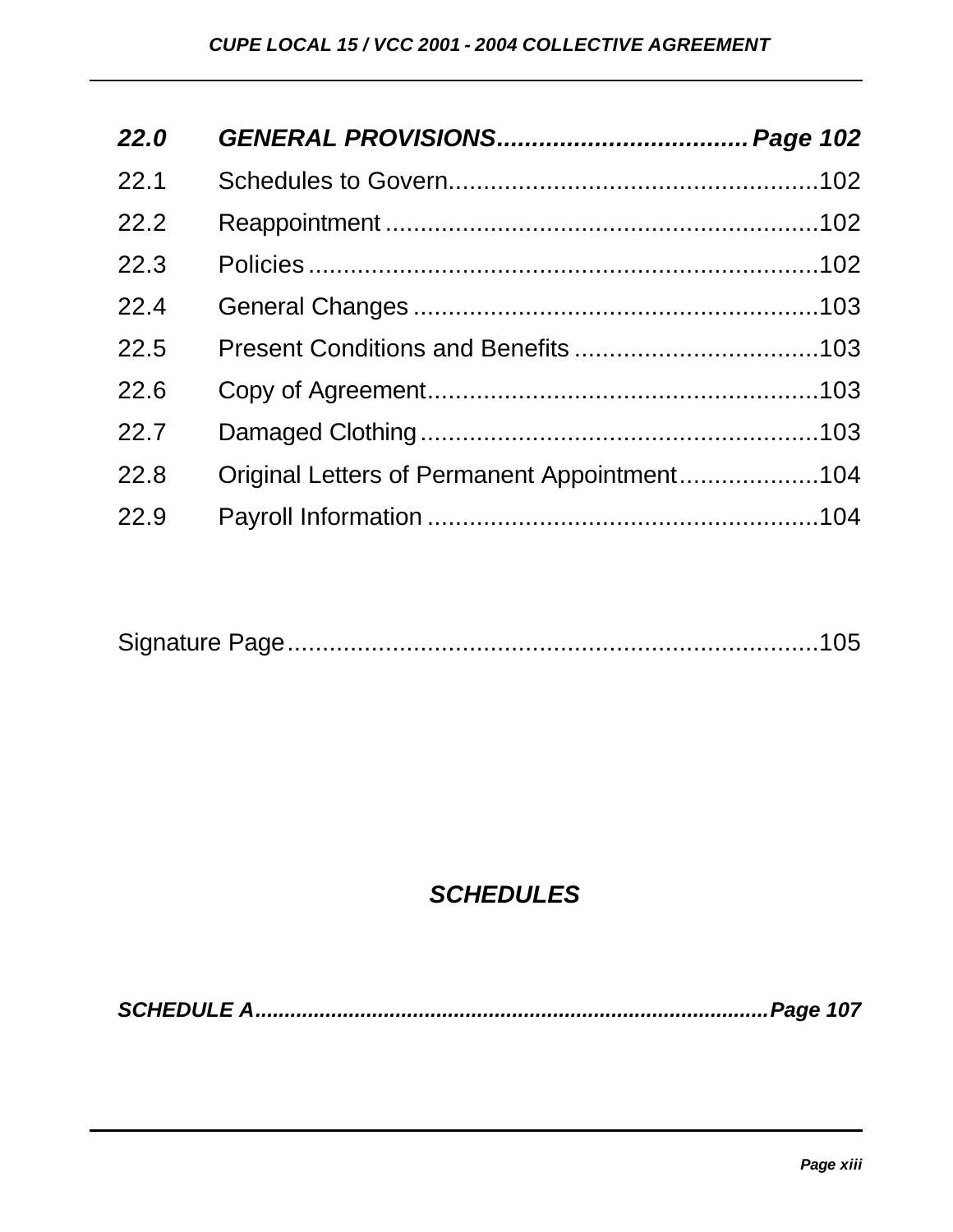#### *CUPE LOCAL 15 / VCC 2001 - 2004 COLLECTIVE AGREEMENT*

| $A-1$ .     |                                                           |
|-------------|-----------------------------------------------------------|
| $A-1.1$     |                                                           |
| $A-1.2$     |                                                           |
| $A-2.$      |                                                           |
| $A - 2.1$   |                                                           |
| $A-2.1.1$   |                                                           |
| $A-2.1.2$   |                                                           |
| $A - 2.1.3$ | Hourly Rates - Forty Hour Work Week (Eight Hour Day)  110 |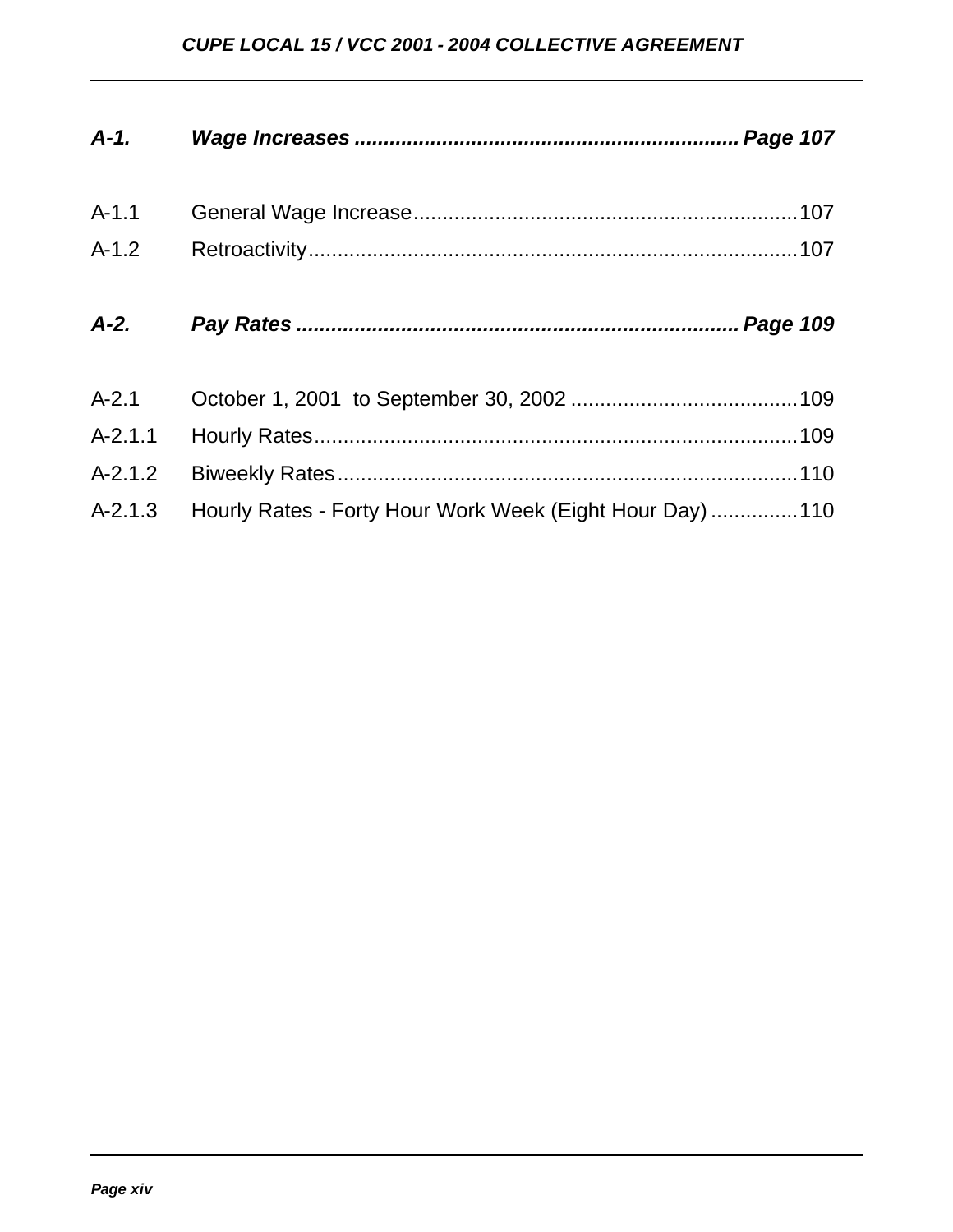| $A - 2.2$   |                                                          |
|-------------|----------------------------------------------------------|
| $A-2.2.1$   |                                                          |
| $A-2.2.2$   |                                                          |
| $A-2.2.3$   | Hourly Rates - Forty Hour Work Week (Eight Hour Day) 112 |
|             |                                                          |
| $A - 2.3$   |                                                          |
| $A-2.3.1$   |                                                          |
| $A - 2.3.2$ |                                                          |
| $A - 2.3.3$ | Hourly Rates - Forty Hour Work Week (Eight Hour Day) 114 |
|             |                                                          |

| $A-3.$ |  |
|--------|--|
|        |  |

| $A-4.$ | Allocation of Categories to Pay Grades  Page 118 |  |
|--------|--------------------------------------------------|--|
|        |                                                  |  |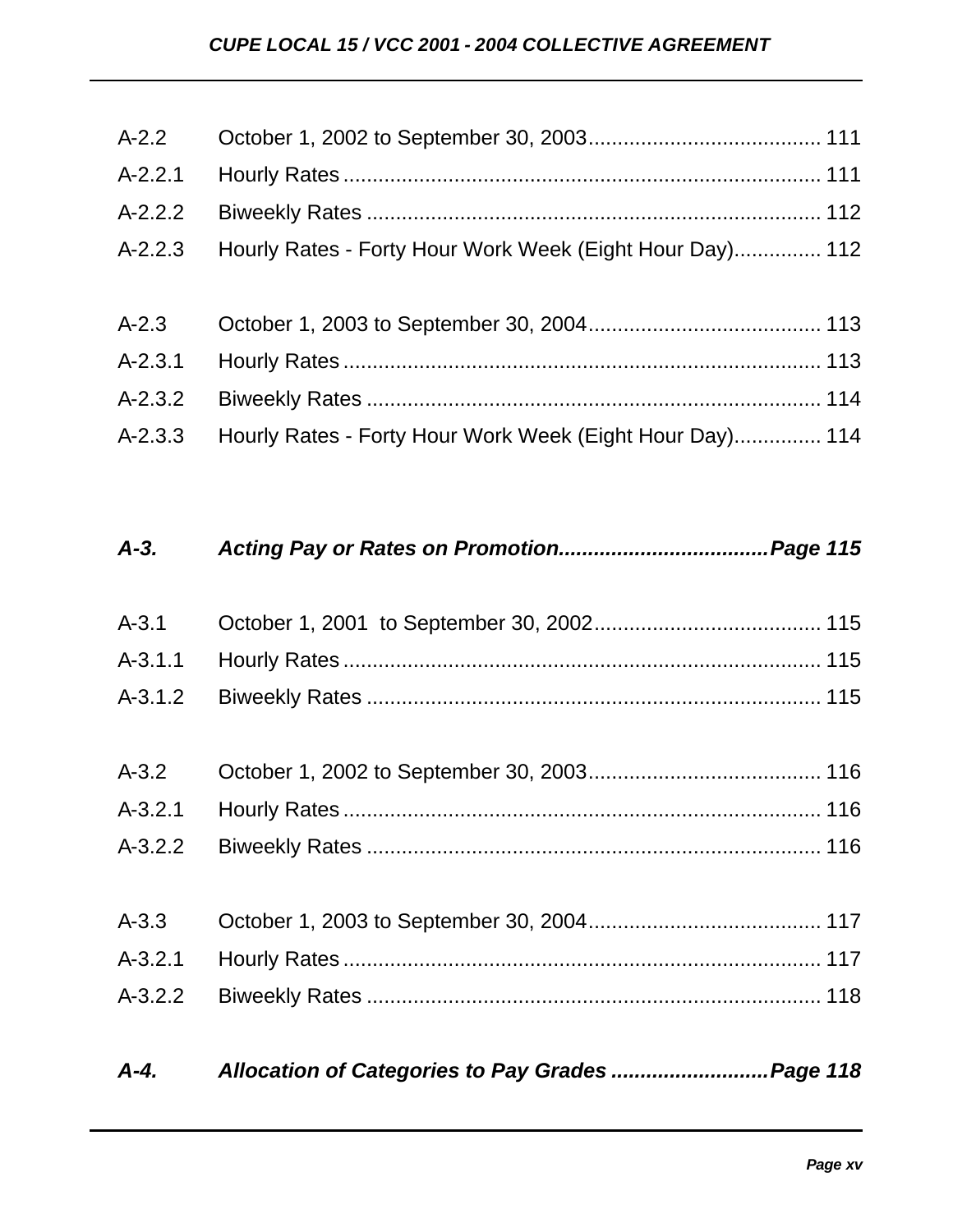| $A - 4.1$ |  |
|-----------|--|
| A-4.2     |  |

#### *SCHEDULE B: Letters of Understanding ..........................................Page 130*

| $B-1.$  |                                                                               |
|---------|-------------------------------------------------------------------------------|
| $B-2.$  |                                                                               |
| $B-3$ . |                                                                               |
| $B-4.$  |                                                                               |
| $B-5.$  |                                                                               |
| B-6.    |                                                                               |
| $B-7.$  |                                                                               |
| B-8.    |                                                                               |
| B-9.    |                                                                               |
| $B-10.$ |                                                                               |
| $B-11.$ | Employees Who Receive Work Related Calls At Home 133                          |
| $B-12.$ | Work Experience Placements for Practicum Students<br>with the CASS Program133 |
| $B-13.$ | <b>Student Summer Works Program136</b>                                        |
| $B-14.$ |                                                                               |
|         |                                                                               |
|         |                                                                               |

|--|--|--|--|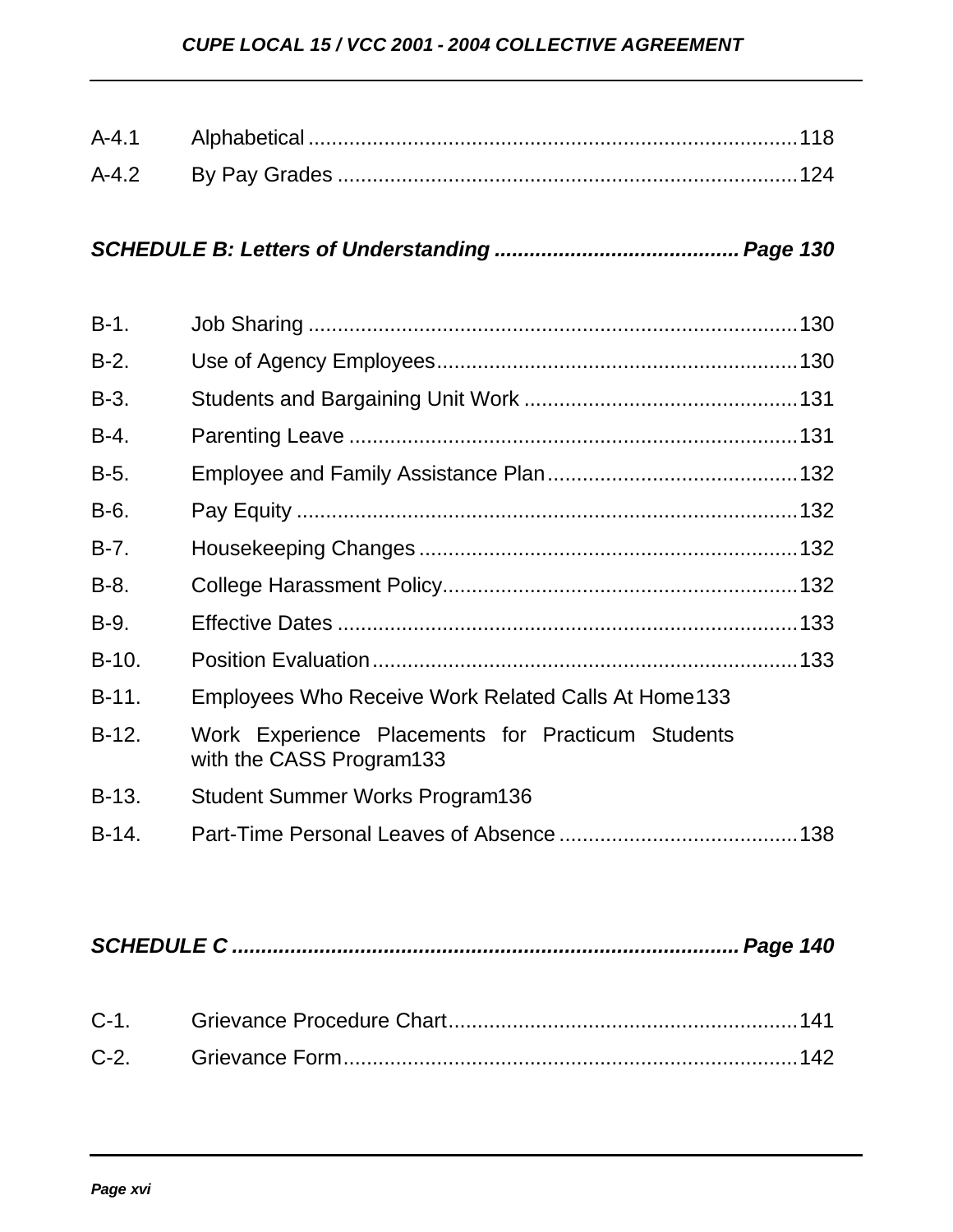*SCHEDULE D: Annual Vacation Entitlement.....................................Page 144*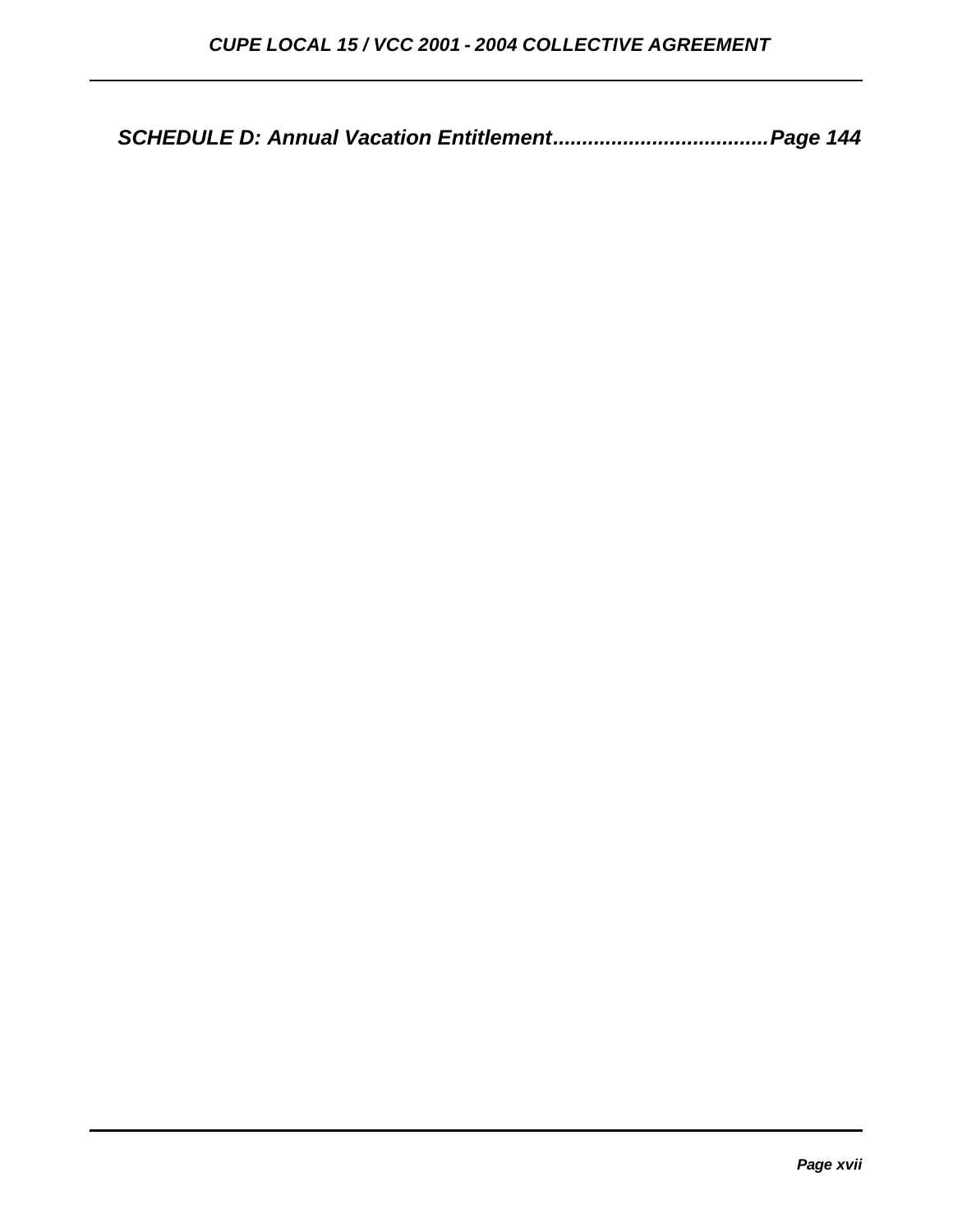This Agreement, effective **October 1, 2001,<sup>1</sup>**is between

Vancouver Community College ("the College")

and

The Canadian Union of Public Employees, Local 15 - Vancouver Municipal, Education and Community Workers ("the Union")

The College is an employer within the meaning of the Labour Relations Code of British Columbia. The Union is the bargaining authority for all employees of the College covered by the Union's certification. The Parties have carried on collective bargaining under the terms of the Code and have reached agreement as follows.

## *1.0 TERM OF AGREEMENT*

- 1.0.1\_ This Agreement is for a term of **3 years from October 1, 2001 to September 30, 2004,<sup>1</sup>** both dates inclusive.
- 1.0.2 If no agreement is reached when this Agreement ends, it will continue until a strike or lockout begins, or until a new or renewed Agreement is reached.
- 1.0.3 Sections 50(2) and (3) of the Labour Relations Code will not apply to this Agreement.

## *2.0 DEFINITIONS AND COVERAGE FOR BENEFITS*

#### *2.1 Definitions*

- 2.1.1 "Appropriate administrator" means the administrator designated by the College to have responsibility for a certain area.
- 2.1.2 "Article" means a main section of this Agreement, such as Article 2.0, Definitions and Coverage for Benefits, or Article 2.1, Definitions.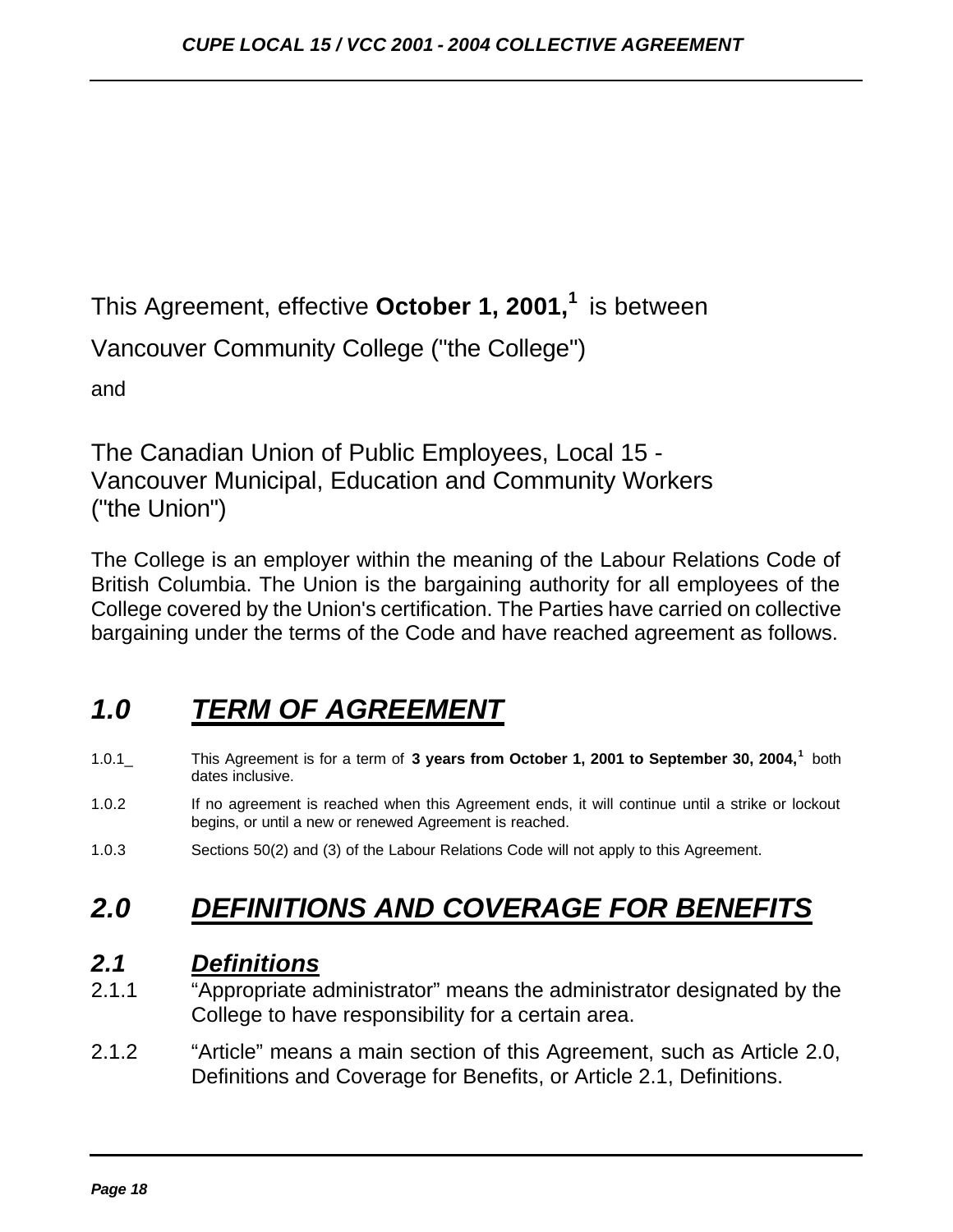- 2.1.3 "Category" means those position titles, with Pay Grades, listed in Schedule A.
- 2.1.4 "College" means the Board of Vancouver Community College.
- 2.1.5 "College President" means the Chief Executive Officer of the College.
- 2.1.6 "Clause" means a paragraph in an Article of this Agreement, such as Clause 2.1.6.
- 2.1.7 "Director of **Human Resources**" means the person the College has employed and designated in that position.
- 2.1.8 "Parties" means the Union and the College.
- 2.1.9 Singular and plural: when the plural is used in this Agreement, it will include the singular if the context requires it, and vice versa.
- 2.1.10 "Spouse" means:
	- (a) an employee's partner by virtue of a legal marriage; or
	- (b) an employee's partner, including common law or same gender, who has been publicly maintained and represented as the employee's spouse for at least the previous 12 months. A same gender spouse is entitled to all spousal benefits, rights and entitlements of this Agreement where there is no legislative impediment.
- 2.1.11 "Union" means the Canadian Union of Public Employees, Local 15 Vancouver Municipal, Education and Community Workers.

#### *2.2 Permanent Employees*

- 2.2.1 Permanent employees are employees who have been appointed to permanent staff by the College following the successful completion of the probationary period as stated in Article 2.3.
- 2.2.2 Permanent part-time appointments may be made with the prior approval of the Union. Approval will not be unreasonably denied.
- 2.2.3 The Union will respond to requests within 10 working days or approval will be assumed. The College will post these positions within 10 working days of approval.
- 2.2.4 Permanent employees are entitled to all employee benefits provided by this Agreement.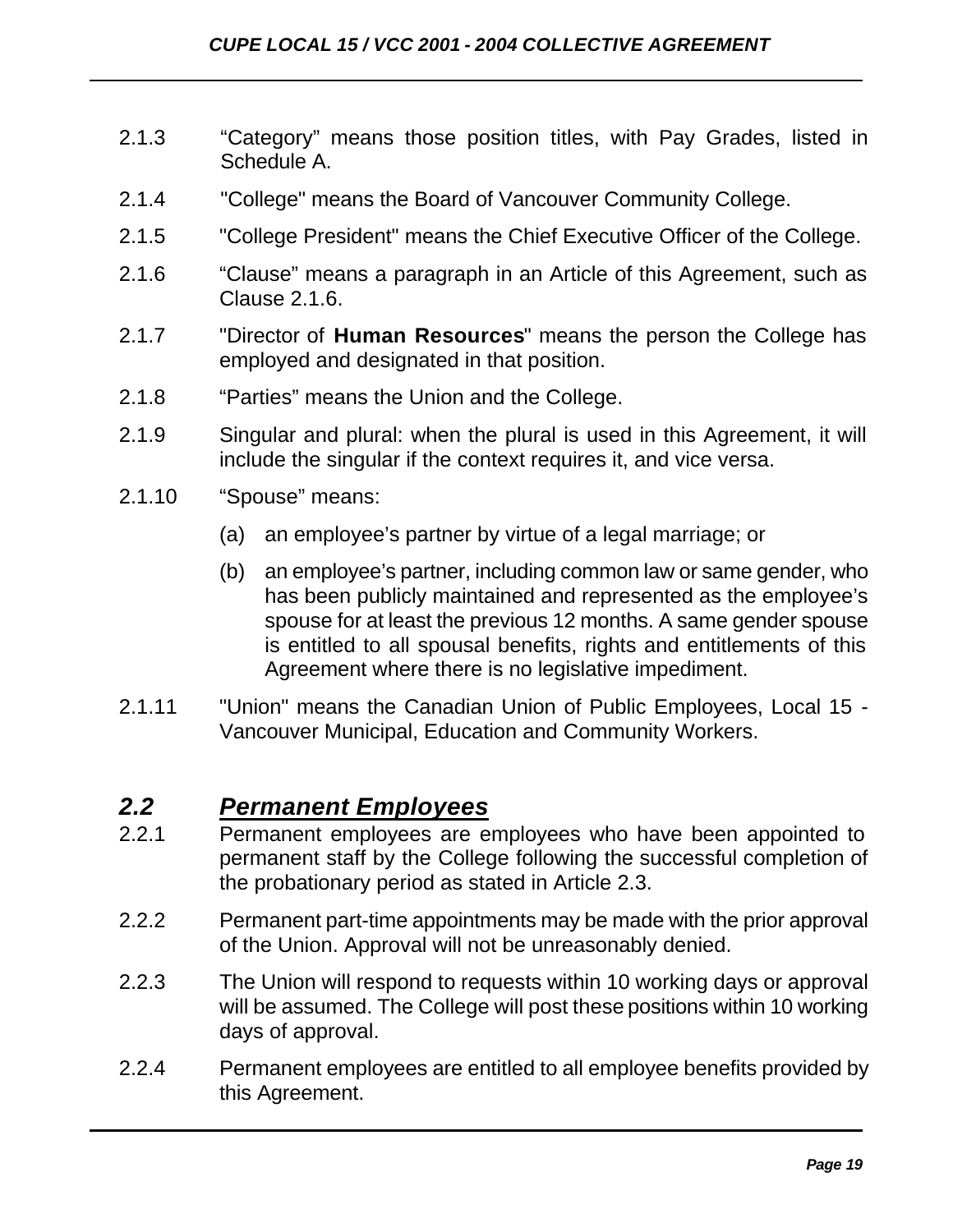- **2.2.5 An Achievement Review will be conducted annually with Permanent and Temporary employees. An achievement review is intended to be a positive event, the purpose of which is to stimulate discussion between the employee and supervisor about the responsibilities and accomplishments of the year in review. It is used with the following understanding:<sup>1</sup>**
	- **a) The review will not be used as a basis for disciplinary action.**
	- **b) Discussion will take place between the supervisor and the employee who will agree on the written content of the form.**
	- **c) Supervisors will receive guidance in the process and should contact the appropriate Associate Director of Human Resources for assistance.**
	- **d) The completed review form will be placed in the employee's personnel file.**
	- **e) Contents of this form may be grieved.**
	- **f) At the request of the employee, the review document will be removed from all files and the file will record that the review document was removed.<sup>1</sup>**
	- **g) If it can be shown that the Achievement Review was not used as intended, the appropriate Associate Director of Human Resources will participate in subsequent Achievement Review discussions.**

#### *2.3 Probationary Employees*

- 2.3.1 New permanent employees are considered in a probationary capacity until the satisfactory completion of 6 working months service. **In extenuating circumstances, the College may extend the probationary period by up to 3 working months, with the agreement of the Union.**
- 2.3.2 The probationary period is to determine competence and suitability for permanent employment.
- 2.3.3 The employment of probationary employees can be terminated at any time during the probationary period without pay in lieu of notice, subject to the Grievance Procedure (Article 10.0)**.**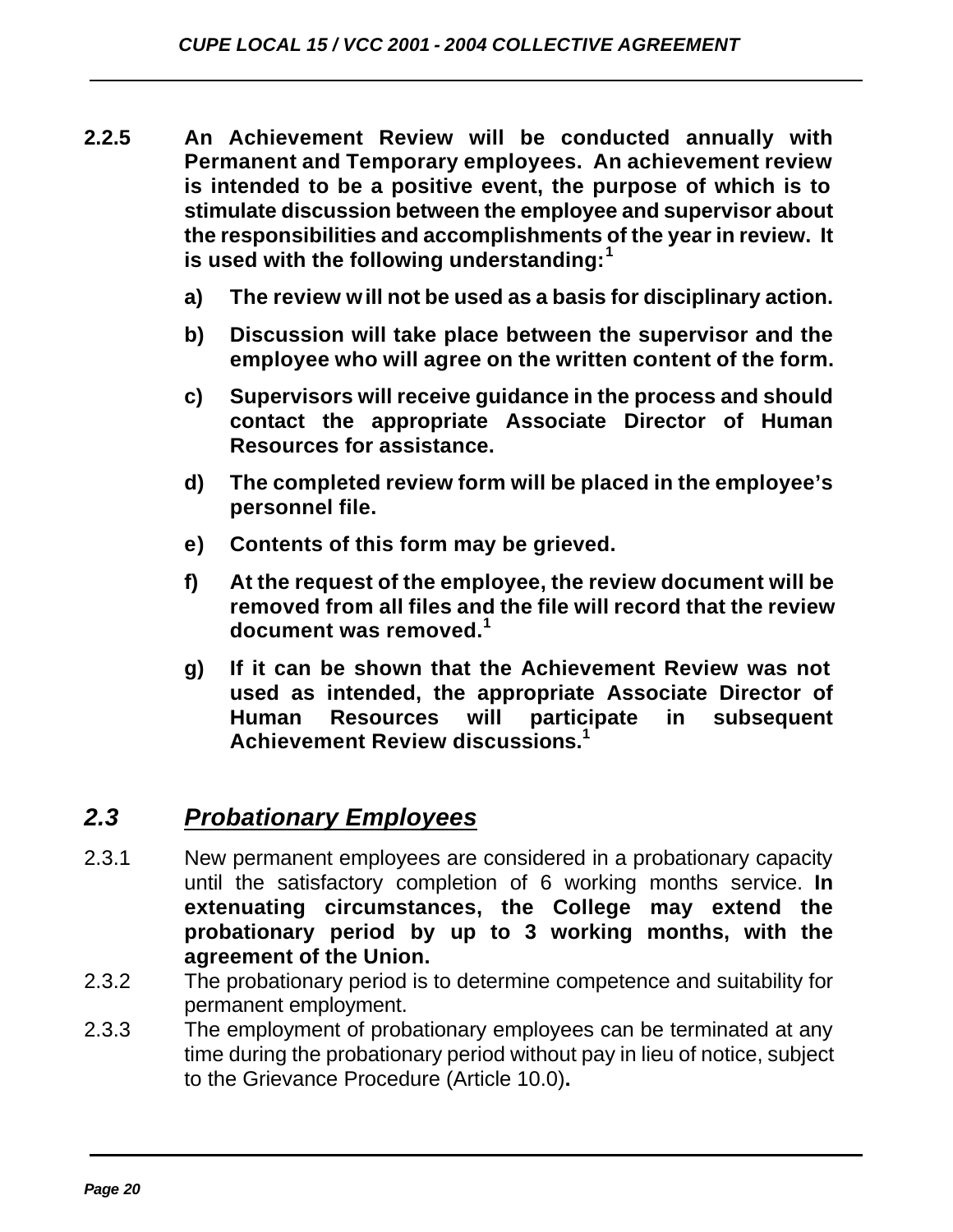- 2.3.4 Probationary employees' competence and suitability for permanent employment will be determined on the basis of factors such as:
	- (a) the quality of work;
	- (b) conduct;
	- (c) capacity to work harmoniously with others;
	- (d) ability to meet work performance standards set by the College.
- 2.3.5 Probationary employees are entitled only to the following employee

benefits:

- Annual Vacation (Article 14.1),
- General Holidays (Article 14.2),
- · Christmas Break (Article 14.3),
- Sick Leave (Clause 14.4.2),
- Bereavement Leave (Article 16.2),
- · Jury Duty and Court Appearance (Article 16.4).

#### *2.4 Term Employees and Positions*

- 2.4.1 Term positions may be created with the mutual agreement of the Union and the College.
- 2.4.2 When the College and the Union agree to establish term positions, any affected employees will have the option of accepting either the term position or layoff.
- 2.4.3 Term employees are permanent employees employed over a specified term of less than 12 months each year with the duty months scheduled according to the educational needs of the College, subject to the approval of the Union.
- 2.4.4 The salaries of term employees will be calculated as follows: Annual Salary + Annual Vacation $\heartsuit$  X No. of Duty Months

12

- µ 4.0% for each 7 hours of vacation entitlement as contained in Article 14.1.
- 2.4.5 Term employees will receive their salary in equal installments over the duty months.
- 2.4.6 Benefit coverage will apply for the entire year but premiums will be deducted and paid over the duty months.
- 2.4.7 Vacation entitlement (Article 14.1) is included in the calculation of salary as a percentage and may not be taken during the duty months.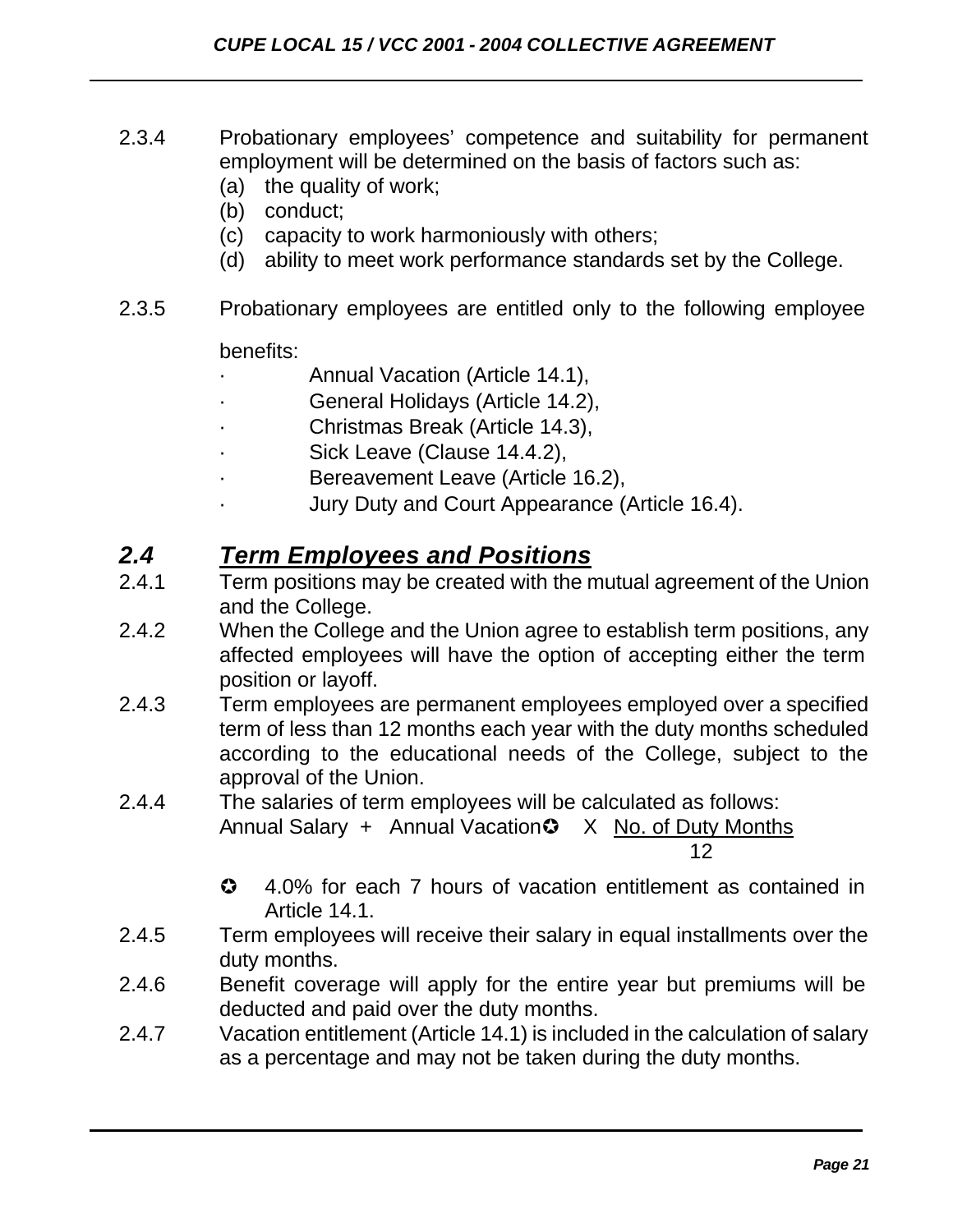- 2.4.8 General Holidays (Article 14.2) are taken as they occur during the duty months.
- 2.4.9 Sick Leave (Article 14.4) applies only to the duty months.
- 2.4.10 If term employees are required to work some days during the non-duty months they will be paid at straight time hourly or biweekly rate as applicable.
- 2.4.11 Term employees will receive an increment for each completed duty year of service.
- 2.4.12 The College will notify term employees in their letters of appointment that they may qualify for Employment Insurance benefits in their off duty months.
- 2.4.13 Term employees employed before September 19, 1995, who were receiving 4% for General Holidays will continue to receive this payment for as long as they remain term employees.

#### *2.5 Temporary Employees*

- 2.5.1 Temporary employees are employees who are appointed to posted positions for a defined period which may be extended if necessary.
- 2.5.2 Temporary appointments are not intended to be ongoing and do not obligate the College to offer, nor employees to accept, later reappointment, except as provided in other provisions of this Agreement.
- 2.5.3 Clause 2.5.2 does not prevent the College from offering or employees from accepting later reappointment.
- 2.5.4 Clause 2.5.3 will not affect the applicable sections of Article 3.2, Filling Vacancies.
- 2.5.5 Temporary employees, upon appointment, are entitled only to the following employee benefits, as provided for those employees:
	- · Annual Vacation Leave (Article 14.1),
	- General Holidays (Article 14.2),
	- · Christmas Break (Article 14.3),
	- Bereavement Leave (Article 16.2).
- 2.5.6 Temporary employees will receive 10% in lieu of the following benefits:
	- Sick Leave (Article 14.4),
	- Gratuity Plan (Article 14.6),
	- Municipal Pension Plan (Article 14.7),
	- Deferred Savings (Article 14.8),
	- Medical Services Plan (Article 14.9),
	- Extended Health Benefits Plan (Article 14.10),
	- Dental Plan (Article 14.11),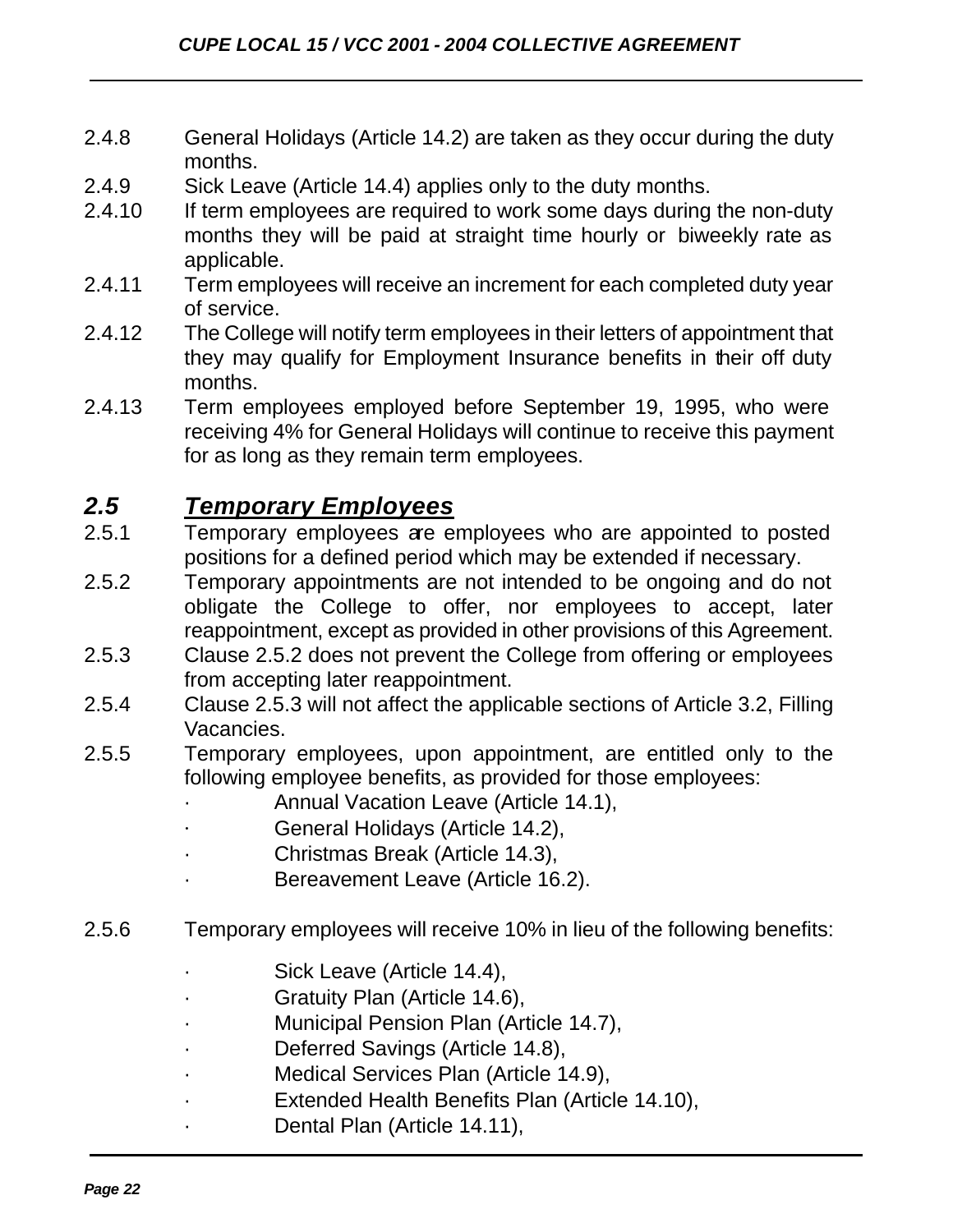- Group Life Insurance (Article 14.13),
- · Voluntary Life Insurance (Article 14.14),
- Short Term and Long Term Disability (Article 14.15).

2.5.7 Temporary employees who have completed 850 hours of service may elect in writing to receive the benefits listed in Clause 2.5.6 instead of the 10%.

- 2.5.8 Temporary employees who have elected benefit coverage must continue to receive that coverage as long as they are eligible (see Article 2.8).
- 2.5.9 Temporary employees are entitled to vacation leave with pay as provided for in Article 14.1.
- 2.5.10 If temporary employees are not able to schedule all or some of their vacation leave before the end of their assignments, they will receive pay for any vacation owed.
- 2.5.11 Temporary employees will be appraised during the first 6 working months in the position taking into account:
	- (a) the quality of work;
	- (b) conduct;
	- (c) capacity to work harmoniously with others;
	- (d) ability to meet work performance standards set by the College.
- 2.5.12 The employment of temporary employees can be terminated at any time

during the appraisal period without pay in lieu of notice, subject to the Grievance Procedure (Article 10.0).

#### *2.6 Casual Employees*

- 2.6.1 Casual employment means:
	- (a) casual from day-to-day; or
	- (b) a non-posted position for a defined period which may be extended but not for a period greater than 3 months.
- 2.6.2 Casual appointments are not intended to be ongoing and do not obligate the College to offer, nor employees to accept, later reappointment, except as provided in other provisions of this Agreement.
- 2.6.3 Clause 2.6.2 does not prevent the College from offering or employees from accepting later reappointment provided it is not for a period greater than 3 months.
- 2.6.4 Clause 2.6.3 will not affect the applicable sections of Article 3.2, Filling Vacancies.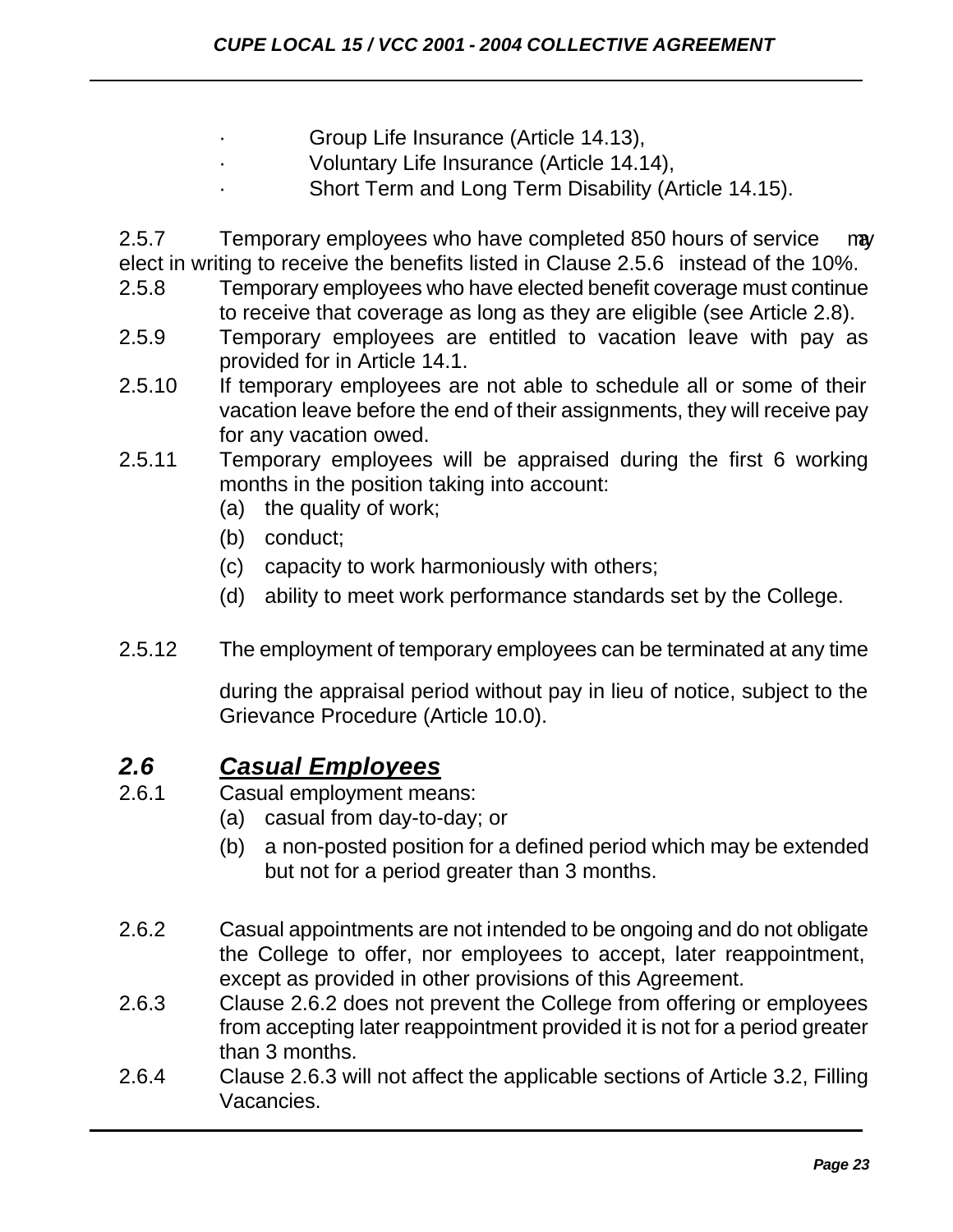2.6.5 Casual employees will receive vacation pay on each pay cheque of 4.0% of basic earnings for each 7 hours of vacation entitlement.

- 2.6.6 Casual employees will receive 4.6% of basic earnings on each pay cheque in lieu of General Holidays (Article 14.2) and Christmas Break (Article 14.3).
- 2.6.7 Casual employees are entitled to unpaid Bereavement Leave (Article 16.2) if they are scheduled to work at the time the Leave is needed.
- 2.6.8 Casual employees will receive 10% in lieu of the following benefits:
	- Sick Leave (Article 14.4),
	- Gratuity Plan (Article 14.6),
	- · Municipal Pension Plan (Article 14.7),
	- Deferred Savings (Article 14.8),
	- Medical Services Plan (Article 14.9),
	- Extended Health Benefits Plan (Article 14.10),
	- Dental Plan (Article 14.11),
	- Group Life Insurance (Article 14.13),
	- · Voluntary Life Insurance (Article 14.14),
	- Short Term and Long Term Disability (Article 14.15),
	- Paid Bereavement Leave (Article 16.2).
- 2.6.9 Casual employees who have completed 850 hours of service may elect in writing to receive the benefits listed in Clause 2.6.8 instead of the 10%, subject to Article 2.8.
- 2.6.10 Casual employees who have elected benefit coverage must continue to receive that coverage as long as they are eligible (see Article 2.8).

#### *2.7 Student Aides<sup>1</sup>*

- **2.7.1 Student Aides must be registered as a student and identified to the College.**
- **2.7.2 They will be entitled to:**
	- **· 10% in lieu of benefits,**
	- **· vacation in accordance with Article 2.6.5,**
	- **· General Holidays in accordance with Article 2.6.6,**
	- **· will move up one step on the student aide salary scales after completing each 1700 hours of employment,**
	- **· Superannuation (Pension entitlements).**
- **2.7.3 They will not be entitled to:**
	- **· hiring preference under Article 3.2,**
	- **· internal status.**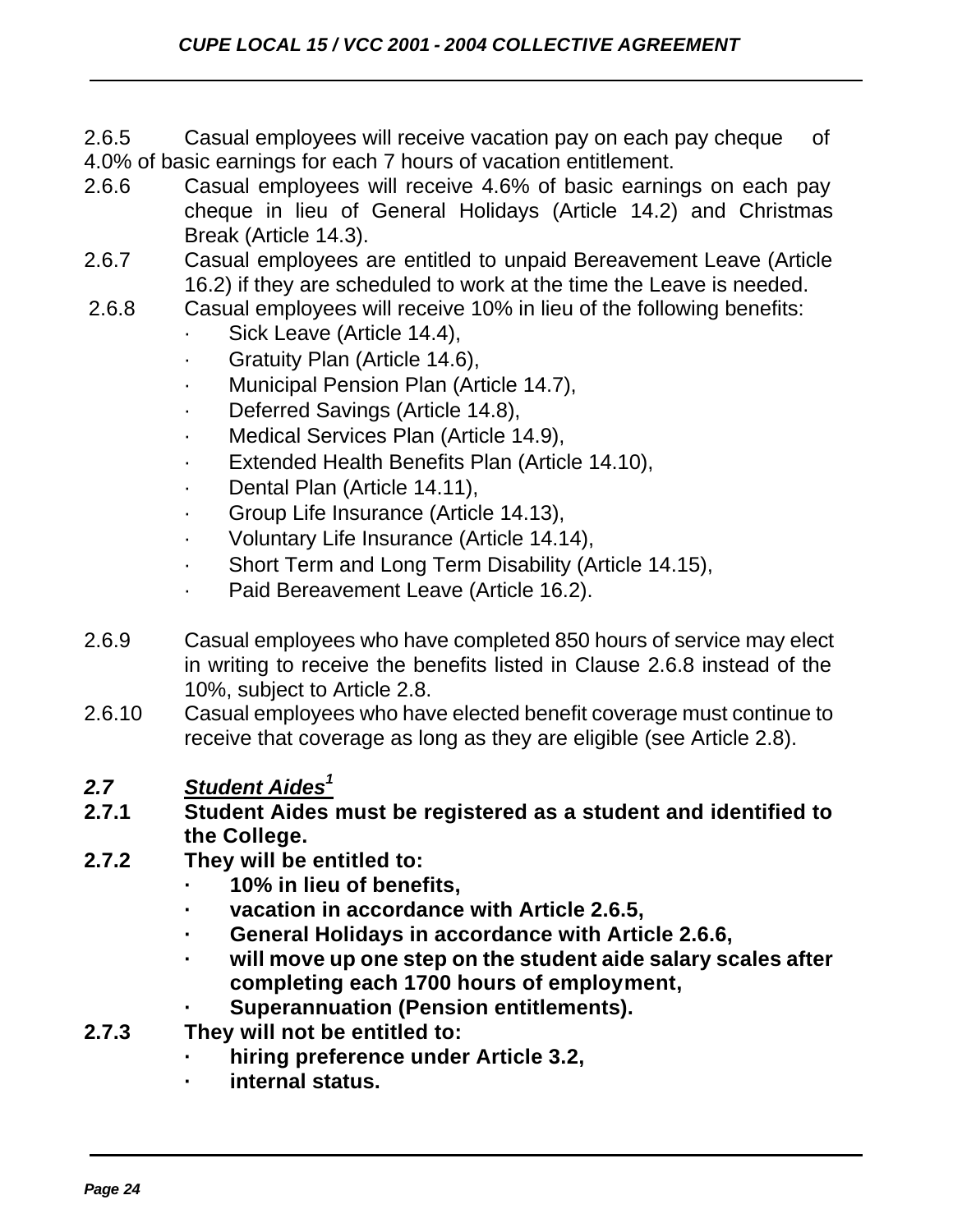**2.7.4 Upon gaining employment status as a permanent employee, 25% of all time worked as a student aide will be used to determine a back-dated seniority date.**

#### **2.8 Benefits For Part-time Employees<sup>1</sup>**

- 2.8.1 Employees who have qualified for employee benefits under the provisions of this Agreement will keep the benefits as long as they work an average of 14 hours a week or more.
- 2.8.2 Temporary, probationary or permanent employees who have qualified for employee benefits and average less than 14 hours a week will receive 10% instead of the benefits listed in Clause 2.5.6.
- 2.8.3 Casual employees who have qualified for employee benefits and average less than 14 hours a week will receive 10% instead of the benefits listed in Clause 2.6.8.

## *3.0 VACANCIES*

#### *3.1 Job Postings*

- 3.1.1 Before filling any temporary vacancy expected to exceed 3 months or any permanent vacancy, the College will post notice of the vacancy **in locked bulletin boards** in conspicuous places designated by the College for a minimum of 10 working days.
- **3.1.2 As soon as it becomes known that a temporary position will exceed 3 months, it will be posted provided more than one month of work will remain beyond the closing date of the competition.**
- *3.1.3 Should a posted temporary vacancy ultimately become permanent, it will be reposted at that time.*
- 3.1.4 A job posting will be compatible with the current job rating sheet and will essentially represent the current job description of the available position.
- 3.1.5 A job posting will include
	- an accurate summary of the current major duties and responsibilities and required qualifications for the position;
	- a statement that an equivalent combination of training and/or experience may be substituted for the required qualifications;
	- · category title;
	- position number;
	- · current work location (without prejudice to the right of the College to transfer employees);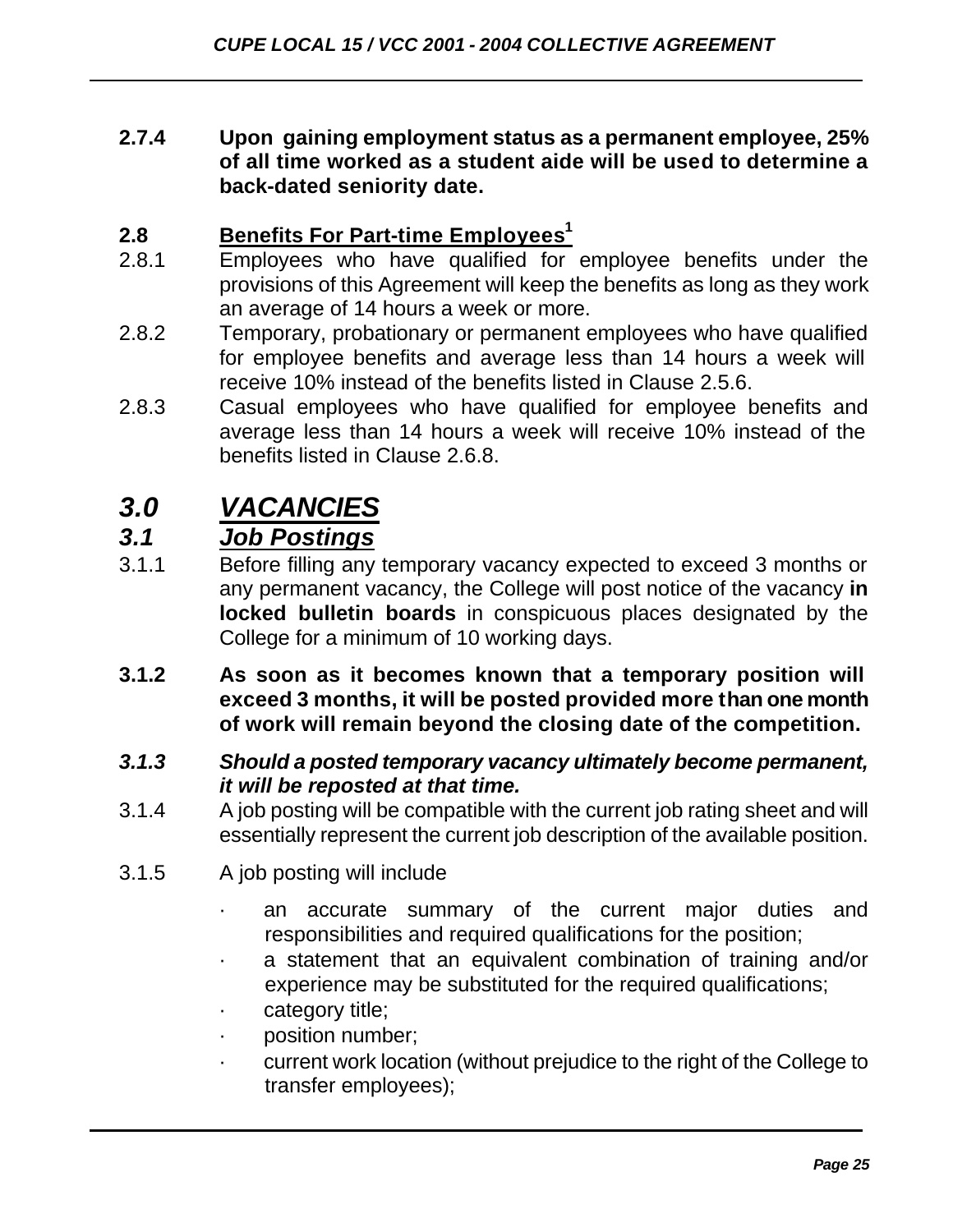hours and days of duty;

·

- pay grade, salary range and any particular premiums associated with the position;
- the competition closing date;
- · **the statement "Vancouver Community College is committed to an employee base that represents the diverse community we serve, including all genders, ethnicities, persons with disabilities and Aboriginal peoples. We encourage all qualified applicants.<sup>1</sup>**
- 3.1.6 Where the available position is temporary the job posting will state this

and will include the anticipated duration of employment.

- 3.1.7 Where the expression "other related duties" or similar expressions appear in a job posting, it will mean other duties related to the described duties.
- 3.1.8 Upon the prior written request of employees, the College is obligated only to mail to a confirmed address job postings occurring during authorized leaves of absence.
- 3.1.9 The College will mail all job postings to the confirmed addresses of all laid-off permanent employees subject to recall.
- 3.1.10 **Once a position has existed for 24 continuous months, it will be posted as a permanent position. In exceptional circumstances, a position may continue to be temporary with the approval of both parties. Approval will not be unreasonably withheld.<sup>1</sup> A temporary** position equal to or greater than 14 hours per week which has existed for a continuous 12 months and can reasonably be expected to be ongoing will be established as a permanent position and will be posted, subject to the provisions of Clause 2.2.2.
- 3.1.11 When reasonable, the College will combine part-time, temporary work which is ongoing to create permanent positions equal to or greater than 14 hours per week in accordance with Clause 3.1.10. The work to be combined will normally be in the same category or pay grade.
- 3.1.12 A temporary position which is established as permanent may, as provided in Article 2.4, be established on a term basis by mutual agreement between the College and the Union and will be posted.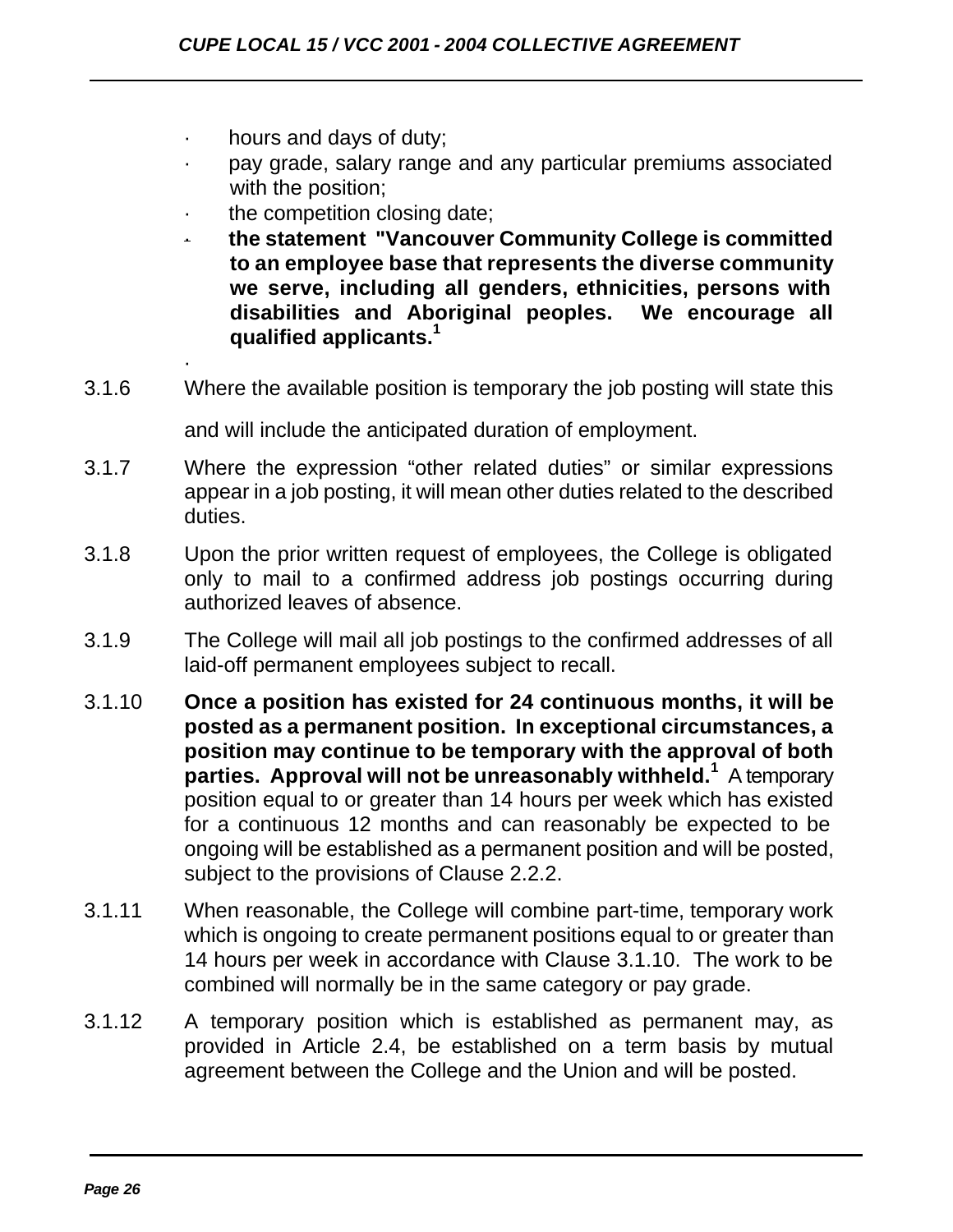- 3.1.13 If the College decides to eliminate or delay in filling vacant positions covered by this Agreement, it will post a notice to that effect for the information of members of the bargaining unit.
- 3.1.14 Once a position has been posted, the College will not cancel that posting unless it can demonstrate that circumstances arose after the posting occurred which made the cancellation necessary. The College will notify the Union in writing of the circumstances. If the Union does not agree with the College's decision, it may initiate a grievance commencing at Step 3 of the Grievance Procedure.

#### *3.2 Filling Vacancies*

- 3.2.1 In filling job vacancies as provided in Article 3.1 of this Agreement, first consideration will be given to qualified internal applicants.
- 3.2.2 Casual employees with 425 hours of service, temporary employees, probationary employees and permanent employees may compete for job vacancies on an equal basis.
- 3.2.3 The College will only consider outside applicants if no employee covered by Clause 3.2.2 is appointed to the vacancy.
- 3.2.4 Student Aides do not have internal status for the purposes of Article 3.2.
- 3.2.5 Temporary and casual employees who have accumulated 850 hours of service will maintain internal status and seniority or length of service for posted vacancies which close within 5 months following the end of their employment. To make application of this provision easier, employees must indicate their last day worked or if currently employed on their application.
- 3.2.6 Unless the ability to perform the job by an employee with less seniority is superior, the College recognizes that in keeping with the principle of promotion within the College and that job opportunities should increase in proportion to length of service, that seniority will be the determining factor.
- 3.2.7 The "onus at arbitration" is on the College to establish the superiority of a less senior applicant selected.
- 3.2.8 For the purposes of Article 3.2, seniority and length of service are equivalent.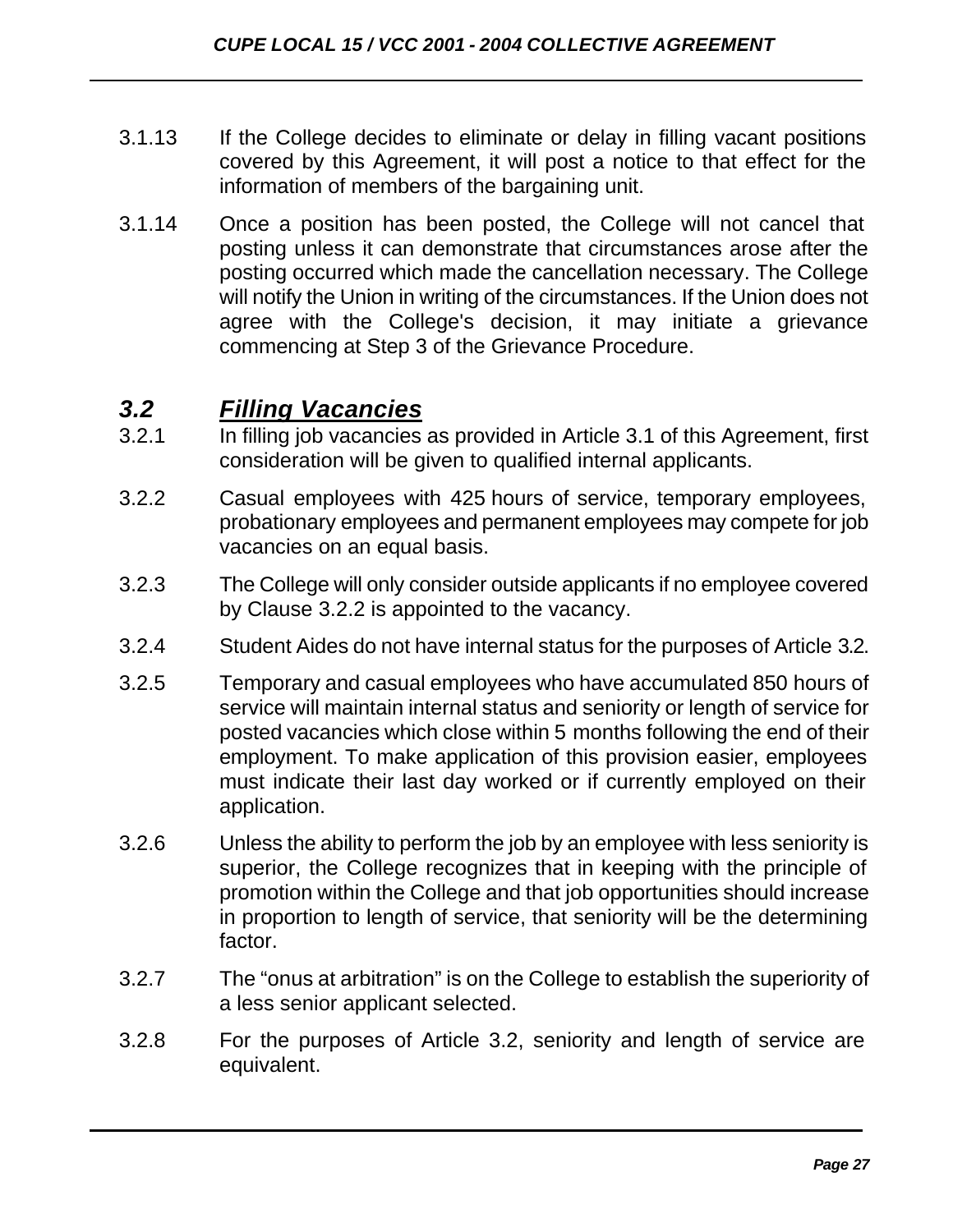- 3.2.9 The College will notify, in writing, each internal applicant of the status of their application for transfer or promotion.
- 3.2.10 An internal applicant who was not considered qualified has access to the Grievance Procedure (Article10.0) and the "onus at arbitration" is on the Union to show that the internal applicant is qualified to perform the job.
- 3.2.11 Employees who have not been appointed to a posted vacancy, may informally discuss the reasons for the non-selection with the Administrator or delegate responsible for filling the vacancy or they may make a written request for the reasons.
- 3.2.12 Should a grievance be filed, it will commence at Step 2. The Grievance time limits will begin when the employees receive notice of non-selection or the College's response as provided in Clause 3.2.11.
- 3.2.13 No grievance will be pursued or allowed on behalf of employees junior to the one appointed to a vacancy.
- 3.2.14 On promotion, the salary of employees is increased by the greater of 2 pay steps or to the minimum of the new pay scale. Employees will not receive a rate of pay greater than the maximum of the new scale.
- 3.2.15 Upon promotion there will be no change in employees' increment dates.

#### *3.3 Transfer*

- 3.3.1 Transfer means the movement of employees from one position to another in the same category.
- 3.3.2 The College will not transfer employees in an attempt to bypass the provisions of Article 18.1, Layoff.
- 3.3.3 The College will give employees as much notice as possible of its intent to transfer them.
- 3.3.4 All transfers will be discussed with employees prior to the giving of notice.
- 3.3.5 If the proposed transfer would result in hardship for the employees concerned, the College will attempt to accommodate their needs through mutually agreeable means.
- 3.3.6 Employees have the right to elect to be laid off rather than accept a transfer to a different campus.

#### *3.4 Trial Period*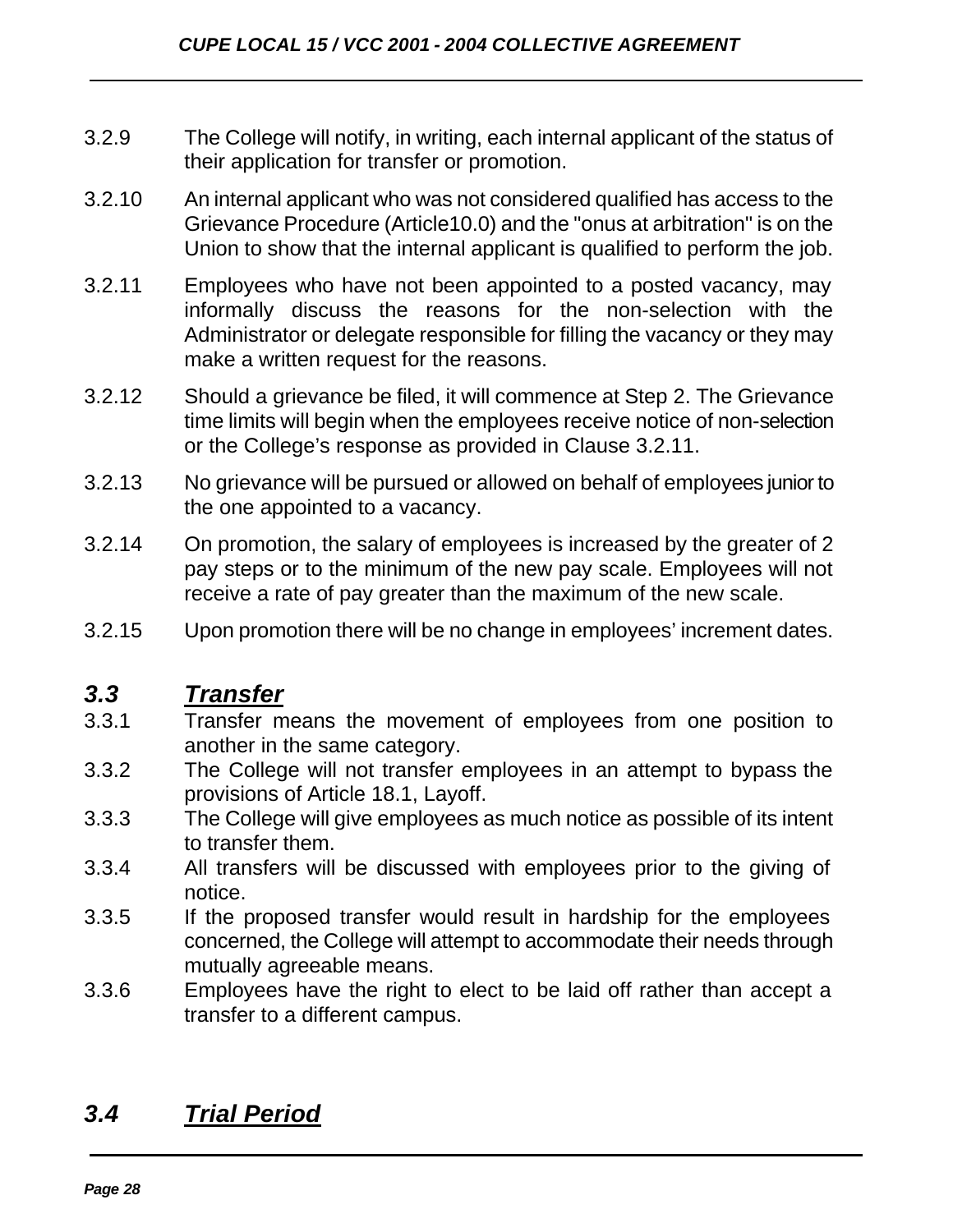- 3.4.1 On promotion or transfer to another position, permanent employees will serve a 3 working month trial period in the new positions before the appointments are confirmed. **In extenuating circumstances the College may extend the trial period by 3 working months with the agreement of the Union.**
- 3.4.2 If the appointments are not confirmed, employees will revert to their former positions.
- 3.4.3 In the event the former positions no longer exist, the employees will be laid off.
- **3.4.4 An employee may elect to return to his/her previous position within the first six weeks of his/her trial period, or at any other time if his/her position has not been accepted by an employee through the job posting provisions in Article 3.1 or another individual through an external posting process. Any other employee affected by this move will revert to his/her former position.**
- 3.4.5 If employees wish to return to their previous positions but their previous positions have been filled, the College and the Union will take reasonable steps to accommodate them, provided there are no additional costs incurred.

#### *3.5 Temporary Positions*

- 3.5.1 If a temporary position becomes permanent and the incumbent is selected for continued appointment to the position, the first 3 or 6 working months' service in the position will be considered as the trial or probationary period.
- 3.5.2 If permanent employees are appointed to fill temporary positions, they will, when the temporary work is completed, return to their former positions. Any other employees who have received promotion as a result of the temporary assignment will automatically return to their former positions.
- 3.5.3 If permanent employees are appointed to fill temporary positions, they will have the right of first refusal to all extensions to their positions, providing their performance has been satisfactory.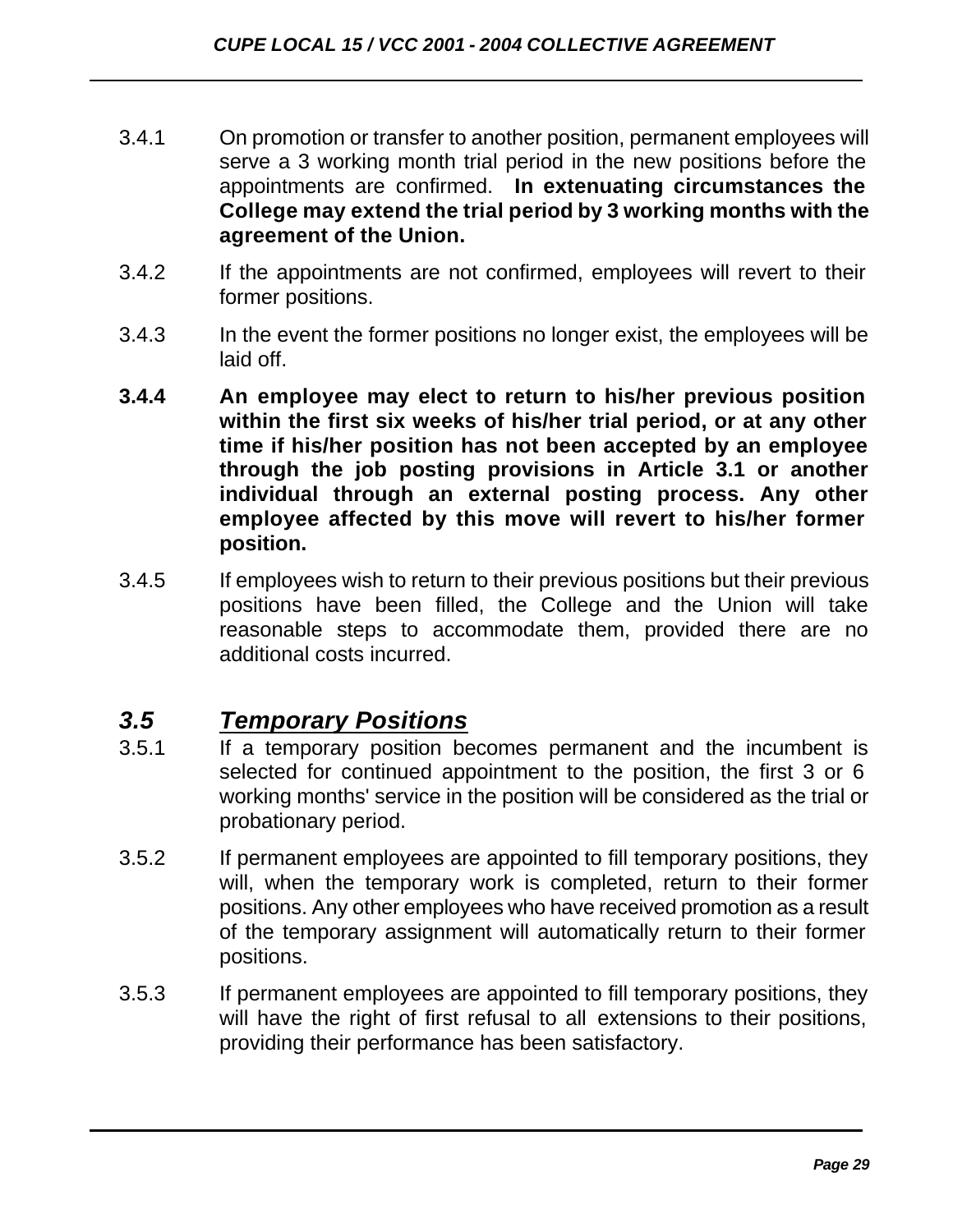3.5.4 Any employees appointed to fill posted temporary vacancies who are eligible for permanent appointment, will be considered in a temporary capacity until the completion of 6 working months' service. After this, if they continue in the same positions on a permanent basis, seniority, holiday benefits, and any other benefits related to length of service will be based upon the original date of employment.

#### *3.6 Temporary Reappointment Rights*

- 3.6.1 Temporary employees will have the right of first refusal to all extensions and temporary vacancies in their posted positions, providing their performance has been satisfactory.
- 3.6.2 Except as provided for in Clause 16.6.2, reappointment will also apply to any casual work which may occur on a day-to-day basis.
- 3.6.3 The right of first refusal will be in effect for a period of 3 months from the expiry of their last appointment in the positions.
- 3.6.4 Employees will keep the Department of **Human Resources** advised of their availability on a biweekly basis.
- 3.6.5 Refusal of a reappointment offer, without reasonable grounds, will result in the loss of this right.

## *4.0 RIGHTS OF MANAGEMENT*

- 4.0.1 Any rights of Management which are not specifically mentioned in this Agreement and are not contrary to its intention will continue in full force and effect for the term of this Agreement.
- 4.0.2 These rights will be exercised in a fair, equitable and non-discriminatory fashion.
- 4.0.3 The College may dismiss, suspend, or discipline employees for just and reasonable cause. In the event of an arbitration arising out of this action, the burden of proof is on the College.

## *5.0 BARGAINING UNIT<sup>1</sup>*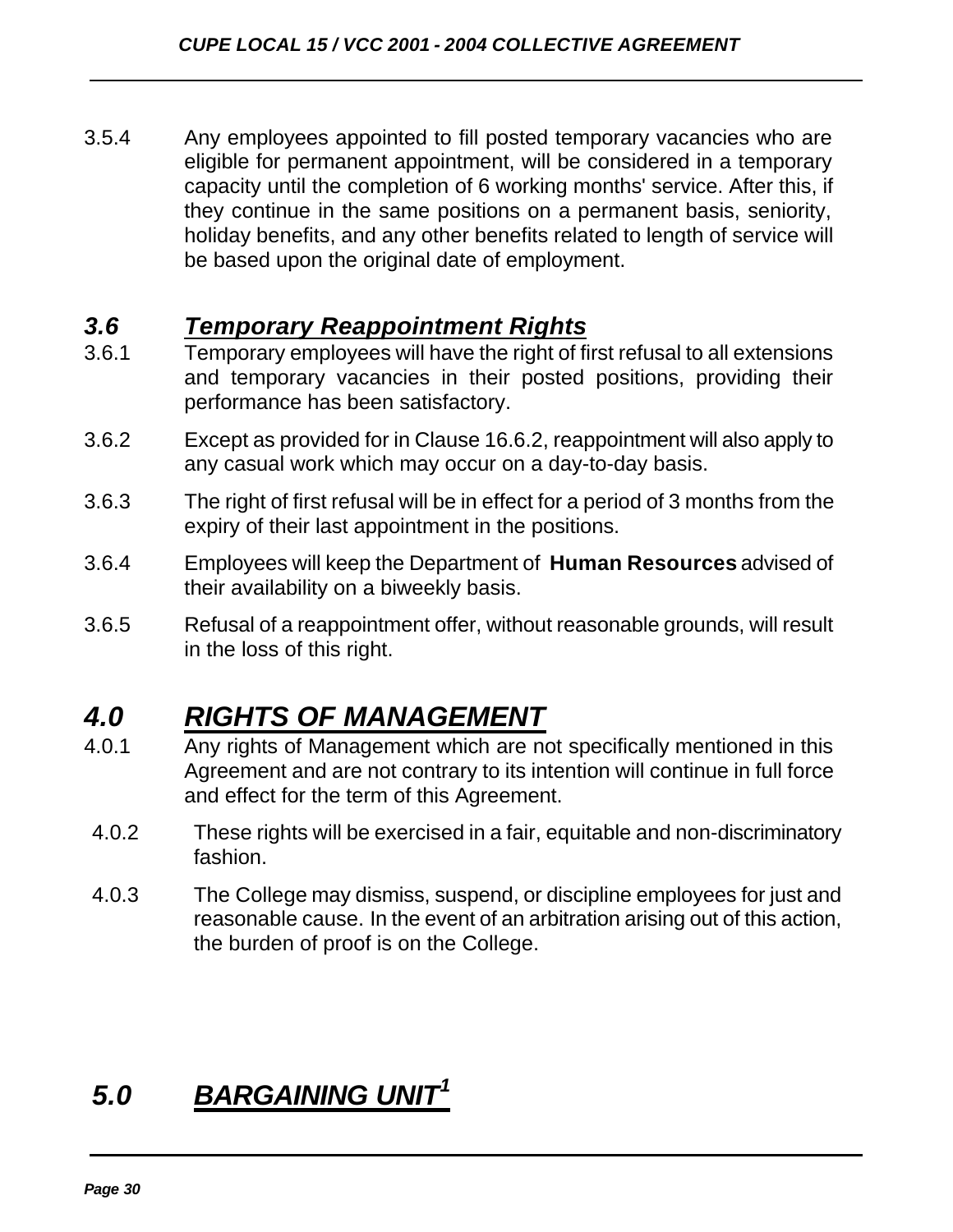**5.1 The bargaining unit consists of clerical (including Administrative), and technical employees, warehousemen, program assistants and cafeteria workers in the Food Trades division of the Vancouver Community College.**

### *6.0 UNION SECURITY*

#### *6.1 Membership*

- 6.1.1 **The College recognizes the Canadian Union of Public Employees and its Local 15 as the sole and exclusive collective bargaining agent for all of its employees as certified by the British Columbia Labour Relations Board and hereby agrees to negotiate with the Union, or any of its authorized committees.**
- 6.1.2 All new employees will, within 30 days after beginning employment, apply for and maintain membership in the Union as a condition of employment.
- 6.1.3 No employees will be deprived of employment due to loss of membership in the Union for reasons other than failure to pay the regular Union dues. **No supervisor will be permitted to make a written or verbal agreement with an employee which conflicts with the terms of this Collective Agreement.**
- 6.1.4 **Representatives of C.U.P.E. will have reasonable access to the Employer's premises in order to deal with any matter arising out of this Collective Agreement.**

#### *6.2 Check-off*

- 6.2.1 In accordance with the provisions of Section 16 of the Labour Relations Code or its successor, the College will deduct from the wages of employees covered by this Agreement, Union dues and assessments levied in accordance with the by-laws of the Union.
- 6.2.2 For new employees, these deductions will commence on their first day of employment.

#### *6.3 Union Insignia*

6.3.1 Employees are entitled to display Union shop cards and insignia no larger than 5" x 7" on their person, at their workstation, on College bulletin boards and at mutually agreeable locations on College buildings.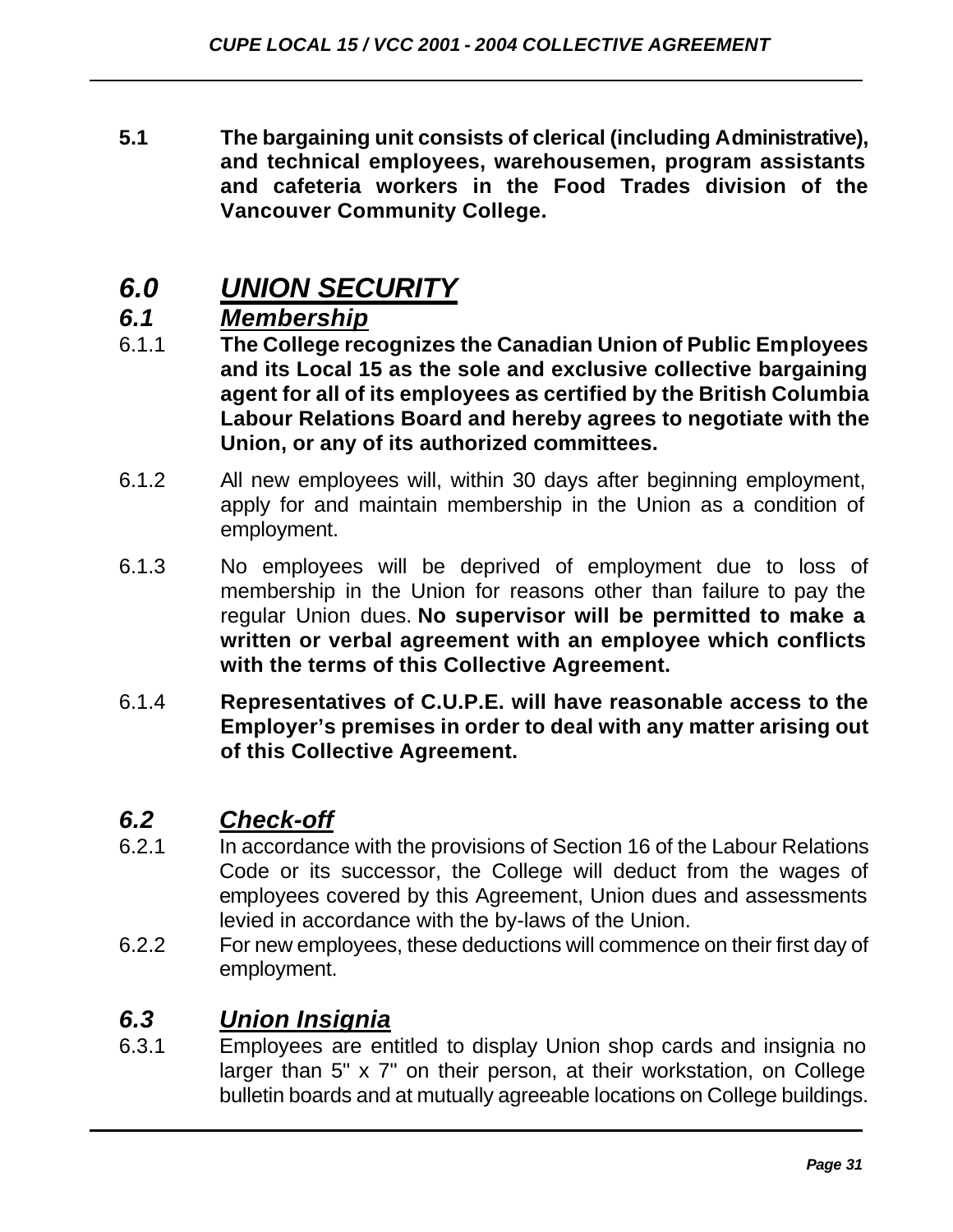6.3.2 The College accepts no responsibility for the cost or maintenance of these display materials.

#### *6.4 Excluded Positions*

- 6.4.1 The College will notify the Union of the creation of any position which the College intends to treat as an excluded position, along with the reasons justifying the exclusion.
- 6.4.2 The notice will be given upon creation of the position at least 30 days prior to filling the new position.

#### *6.5 Union Activity*

There will be no discrimination against employees because of membership or activity in the Union or for the exercise of rights, privileges and benefits provided by this agreement. **The Union will exercise its rights in a fair, equitable, and non-discriminatory fashion.**

#### *6.6 Meeting Space*

- 6.6.1 The College will make available private space to accommodate meetings between a Union representative and individual members to prepare for meetings with the College.
- **6.6.2 Room 113E at City Centre Campus will be used for a Union office. It will include a phone line, computer line, and table. It is understood that this is shared office space.**

#### *6.7 Union Information*

- 6.7.1 The College will provide the names of new employees to a designated Shop Steward at each campus biweekly.
- 6.7.2 The College will provide a monthly list of new, transferred, promoted and resigned employees to the Union.
- 6.7.3 The College will make every reasonable effort to provide the Union with information it requests.
- 6.7.4 The College will provide the Union with agendas in advance of public College Board, Board Committee and College Council meetings. The College will provide the Union with minutes of these meetings when they are available.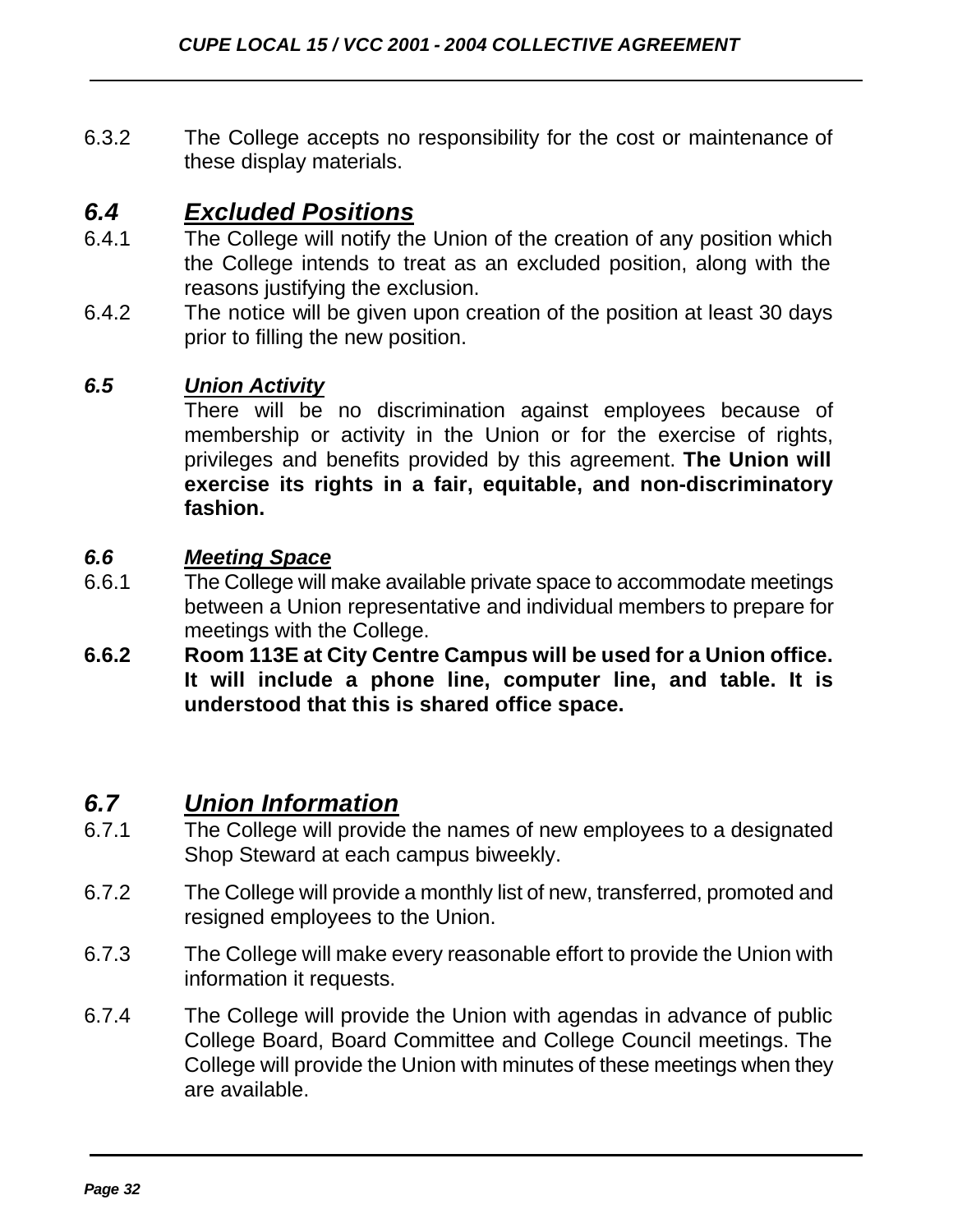- 6.7.5 The College will not charge the Union for any reasonably accessible information provided under Article 6.7. If the information is not reasonably accessible, the College will require the Union to make a Freedom of Information request as provided for in Article 7.9.
- 6.7.6 The College will provide the Union with a copy of any correspondence to employees which interprets this Agreement or any College personnel policy. This clause does not apply to routine correspondence.
- 6.7.7 The Union will provide the College with a copy of any correspondence to employees which interprets this Agreement or any College personnel policy. This clause does not apply to routine correspondence.
- 6.7.8 The College will provide the Union with a copy of all form letters which it uses to communicate with employees and with any amendments to these letters.

#### *6.8 College Councils*

The Union will have representation, with vote, on the Operations Council and any similar council established by the College concerning significant instructional or administrative policy matters. **Employees whose work schedule would prevent them from attending these meetings will be granted a leave of absence from regular duties without loss of pay.**

#### *6.9 Access to Communication Systems*

- 6.9.1 The College will grant the Union reasonable access to its internal mail system to allow the Union to distribute information to its members. Distribution will be done outside of regular duty time.
- 6.9.2 The College will provide the Union with a voice mail box on the College's phone system.
- 6.9.3 The College will not interfere with the Union's ability to send electronic mail messages to its members at the College who have access to electronic mail.
- 6.9.4 The College will discuss the possibility of access to any new communication systems with the Union.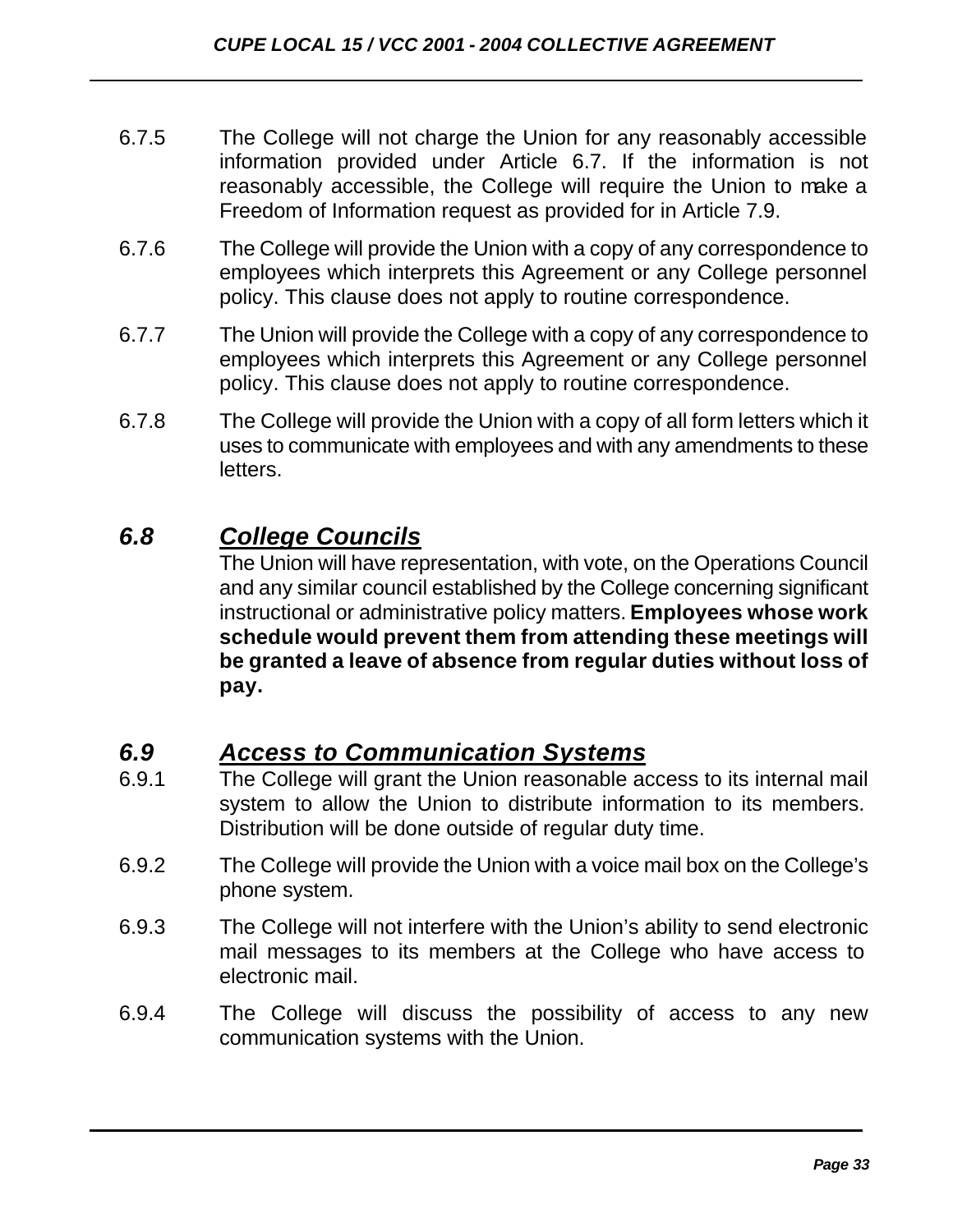6.9.5 Union access to College communication systems will not interfere with employees' normal work schedules and will not result in additional costs to the College.

#### *6.10 Leave for Union Business*

- 6.10.1 The College will not unreasonably deny leave of absence to employees delegated by the Union to attend to Union business. **The Union will provide the College with 10 working days notice when possible.**
- 6.10.2 The College will grant permission to shop stewards, members of the Executive Board and the **Bargaining** Committee of the Union to leave their employment temporarily in order to carry on **bargaining** with the College, attend any joint labour / management meeting or with respect to a grievance without loss of pay for the leave. **The College will pay for a maximum of six Union members to attend to bargaining. The Union has the right to add non-employer paid members to the Bargaining Committee.**
- 6.10.3 The College will grant leave of absence to employees elected to full-time Union office. Employees will continue to accumulate service for vacation entitlement, seniority and any other benefit related to length of service.
- 6.10.4 The College will continue to pay employees granted leave under Clauses 6.10.1 and 3 full pay and benefits, and the Union will reimburse the College as follows:
	- (a) leaves of up to and including 10 consecutive working days: wage costs;
	- (b) leaves of over 10 consecutive working days up to 3 months: wage costs plus 20%;
	- (c) leaves of over 3 months: wage costs and actual benefit costs.

#### *6.11 Employee Orientation*

Where operational requirements permit, the shop steward will be given reasonable time off with pay to acquaint each new employee of the benefits and obligations of Union membership.

#### *6.12 Union Meetings*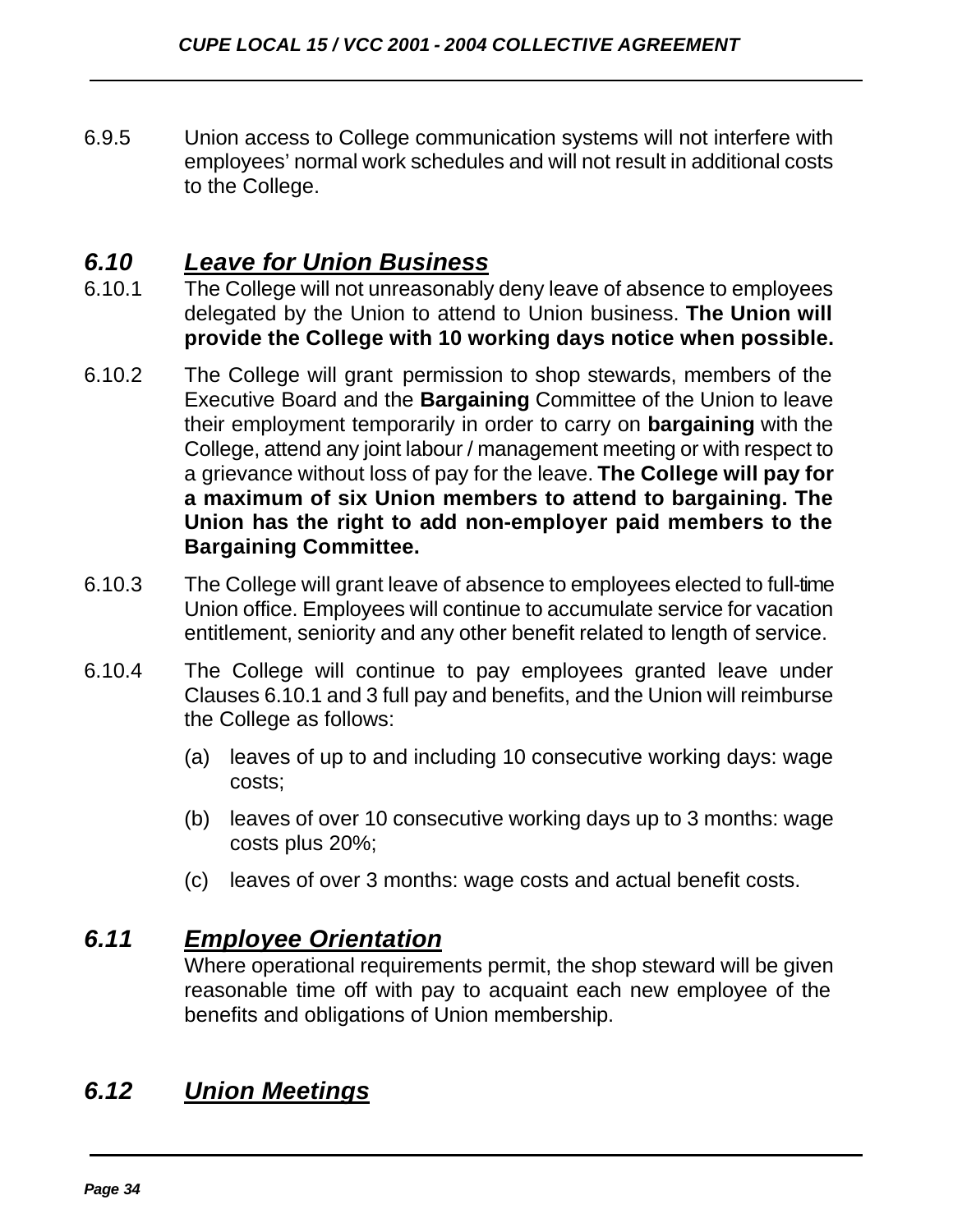- 6.12.1 The College will, when possible, accommodate Union meetings at the request of a representative of the Union.
- 6.12.2 If requested by the Union and if possible, the College will provide a room for Union meetings.
- 6.12.3 The scheduling and duration of the meetings will not interfere with the necessary operation of the College.
- 6.12.4 The College will ensure that all members of the Union regardless of shift are able to attend ratification meetings, without loss of pay. The Union must give a minimum of 48 hours' written notice to the Director of **Human Resources.**

#### *6.13 Union Job Evaluation Representatives*

Union Job Evaluation Representatives will be granted leave of absence with pay to attend to their **job evaluation responsibilities such as meeting with individuals in order to prepare an appeal of their job evaluation, or to meet with College representatives during the course of an appeal**.

#### *6.14 Contracting Out*

- 6.14.1 The College will not make a practice of contracting out work that would result in the layoff of permanent employees.
- 6.14.2 If the College contracts out work and layoffs are necessary, the College will:
	- (a) make every effort to notify the Union at least 120 calendar days before the date of layoff; in no case will the notice be less than 90 calendar days; and
	- (b) fully inform the Union of all the circumstances; and
	- (c) consult with the Union to identify ways to avoid layoffs.
- 6.14.3 If positions are eliminated because the College has decided to contract out, permanent employees affected will have immediate access to any retraining that is necessary to provide the skills required to assume the duties of other positions.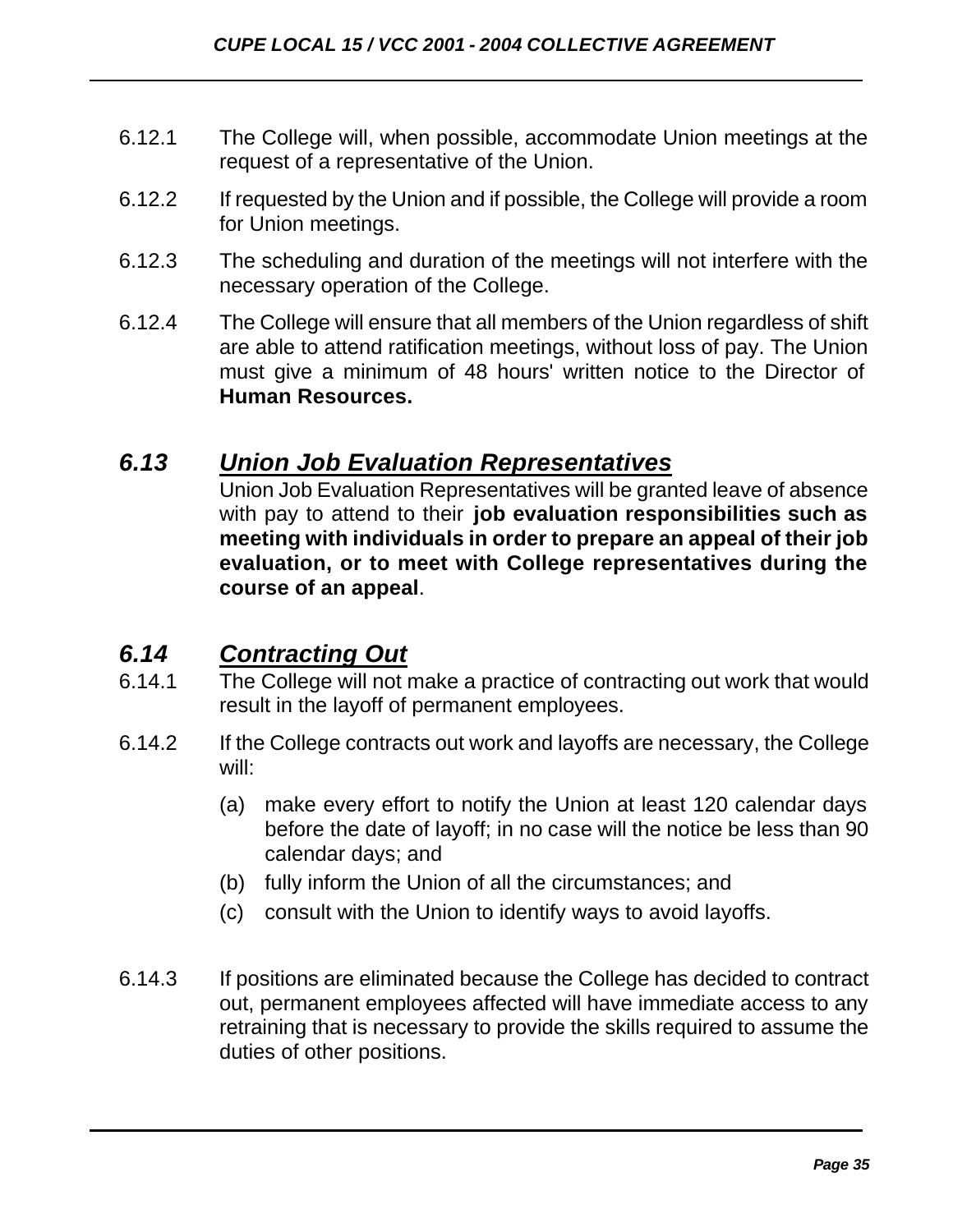- 6.14.4 Permanent employees assuming positions in a lower Pay Grade will have their current salary protected and will receive increments and general wage increases as they occur. If permanent employees assume less than full-time positions, their salaries will be prorated.
- 6.14.5 Employees who decline retraining or cannot successfully complete the retraining required will be covered by Article 18.0, Layoff, Severance Pay and Recall.

#### *7.0 EMPLOYEE RIGHTS*

#### *7.1 Seniority*

- 7.1.1 Permanent, probationary and temporary employees will accumulate seniority.
- 7.1.2 Casual employees will accumulate length of service.
- 7.1.3 Seniority and length of service are based on all regular paid hours, including paid time off, subject to the other provisions of Article 7.1.
- 7.1.4 Permanent and probationary employees who work an 8 hour day will accumulate 7 hours of seniority for each day paid.
- 7.1.5 Employees who receive a premium instead of paid Vacation, General Holidays and Christmas Break will have their seniority or length of service increased proportionately.
- 7.1.6 Employees will continue to accumulate seniority during:
	- strikes and lockouts;
	- sickness:
	- · Workers' Compensation claim ;
	- · vacation;
	- all paid leaves of absence;
	- recall period;
	- Leave for Personal Reasons of 15 consecutive calendar days or less in a calendar month;
	- full Leave for Personal Reasons if it is an extension of a Maternity, Parental or Adoption Leave;
	- Maternity, Parental or Adoption Leaves;
	- Education Leave:
	- Leave for Union Business.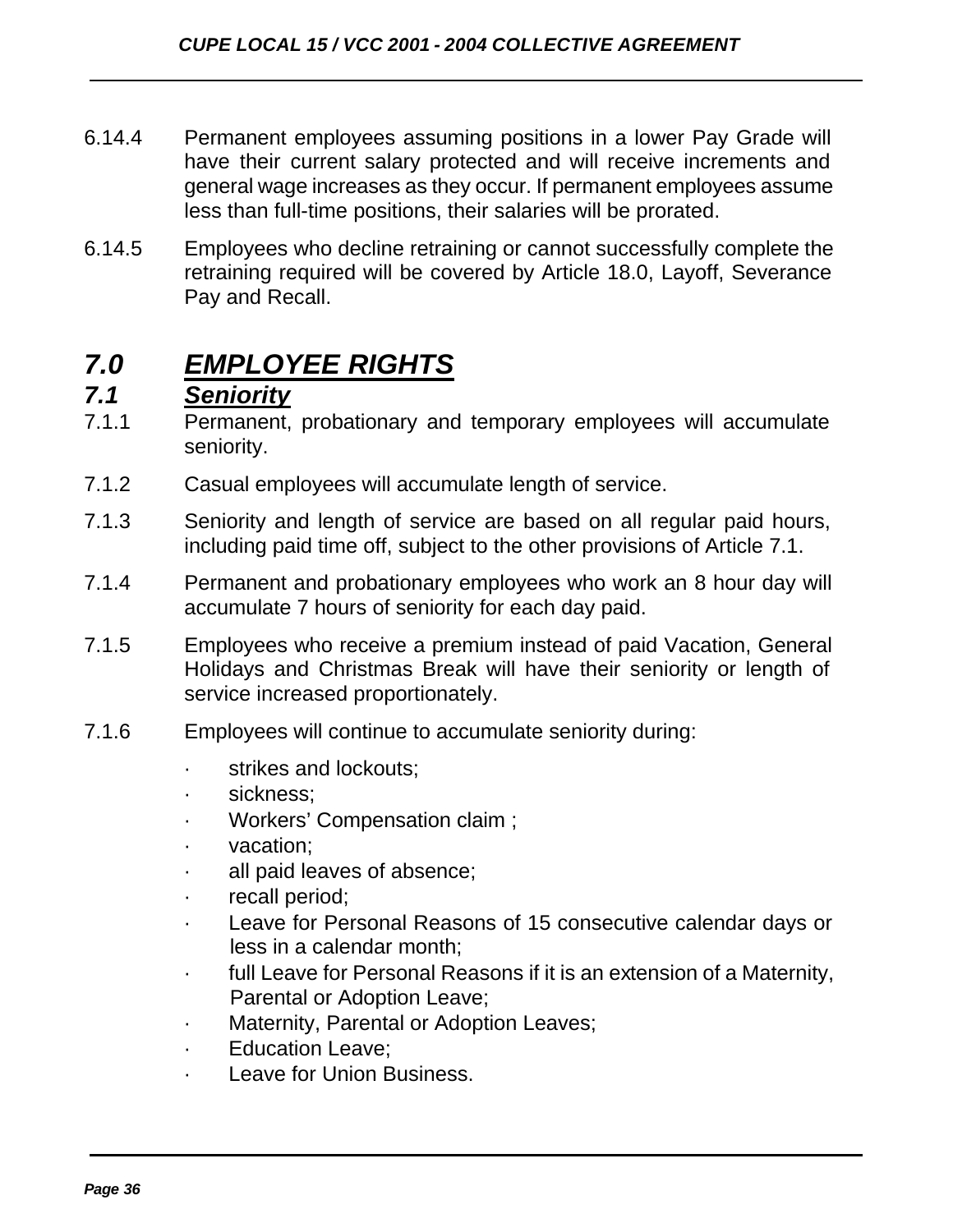- 7.1.7 Employees will **retain** their seniority but will not continue to accumulate seniority during:
	- Leave for Personal Reasons greater than 15 consecutive calendar days in a calendar month, except as provided in Clause 7.1.6;
	- all other unpaid leaves not covered in Clause 7.1.6.
- 7.1.8 Employees will lose seniority and cease to be employees of the College if they:
	- (a) voluntarily leave the service of the College; or
	- (b) are discharged for cause; or
	- (c) after layoff, fail to report for work within 7 working days after notification to the address on record with the College, unless on reasonable grounds they are unable to report for work at the time or the position available is at a lower Pay Grade than that occupied at the time of layoff.
- 7.1.9 Seniority will be applied in determining preference for vacations, **in accordance with 14.1.2(a),** acting in senior capacity, right of first refusal for available overtime, and access to preferred shifts (except as otherwise provided in this Agreement), taking into consideration the commitment of the College, the needs of the department and the desires of the employees. Ability, operational efficiency and seniority will be considered in determining access to preferred assignments.
- 7.1.10 The College will produce a combined seniority / length of service list. This list will include:
	- · employees names;
	- · accumulated seniority or length of service;
	- position title;
	- · pay grade and step;
	- employee status; and
	- · campus.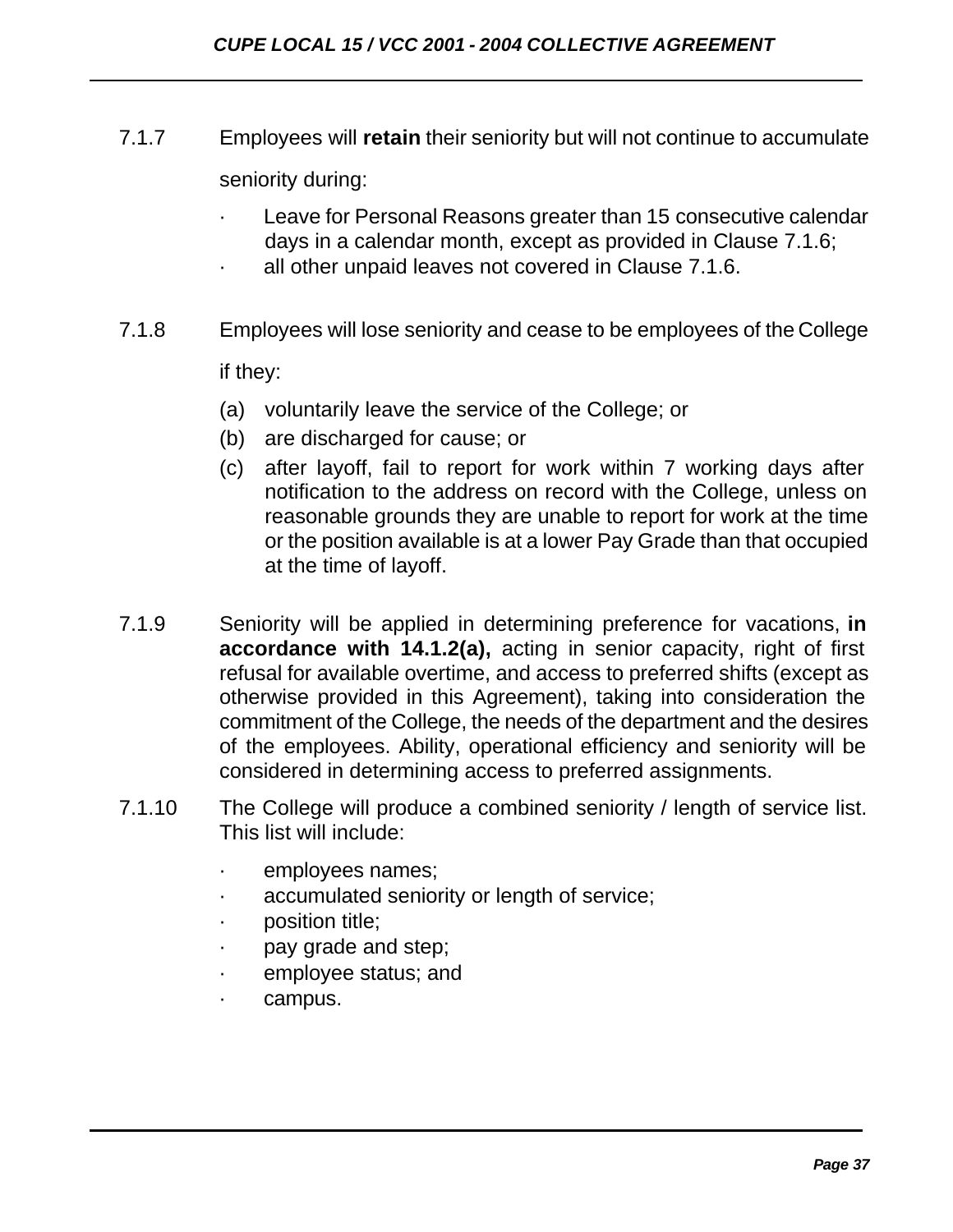7.1.11 If casual employees become temporary or probationary employees, their

accumulated length of service will be converted to seniority. If temporary employees become casual employees, their accumulated seniority will be converted to length of service.

### *7.2 Job Descriptions and Job Rating Sheets*

- 7.2.1 The College will provide to all employees at the time of hiring, promotion, or upon request, a description of the duties and responsibilities and a copy of the current job rating sheet for their position.
- 7.2.2 If the Union and the College agree on category specifications or their equivalent, the College will provide a copy to employees at the time of hiring, promotion or upon request. The College will also place a current set of these in each College library.

#### *7.3 Personal Duties*

Employees will not be required to perform personal duties for supervisory personnel.

### *7.4 Picket Lines*

- 7.4.1 Employees will not be disciplined by the College for refusing to cross a legal picket line **as defined in the Labour Relations Code.**
- 7.4.2 When employees refuse to cross a legal picket line at their normal place of duty, they will be considered absent without pay.

### *7.5 Transfer Within CUPE Local 15*

- 7.5.1 CUPE Local 15 members, hired directly from other employers, will be credited with their accumulated length of service for vacation, increment and benefit entitlement purposes.
- 7.5.2 Seniority will not be transferred.

## *7.6 Disciplinary Meetings*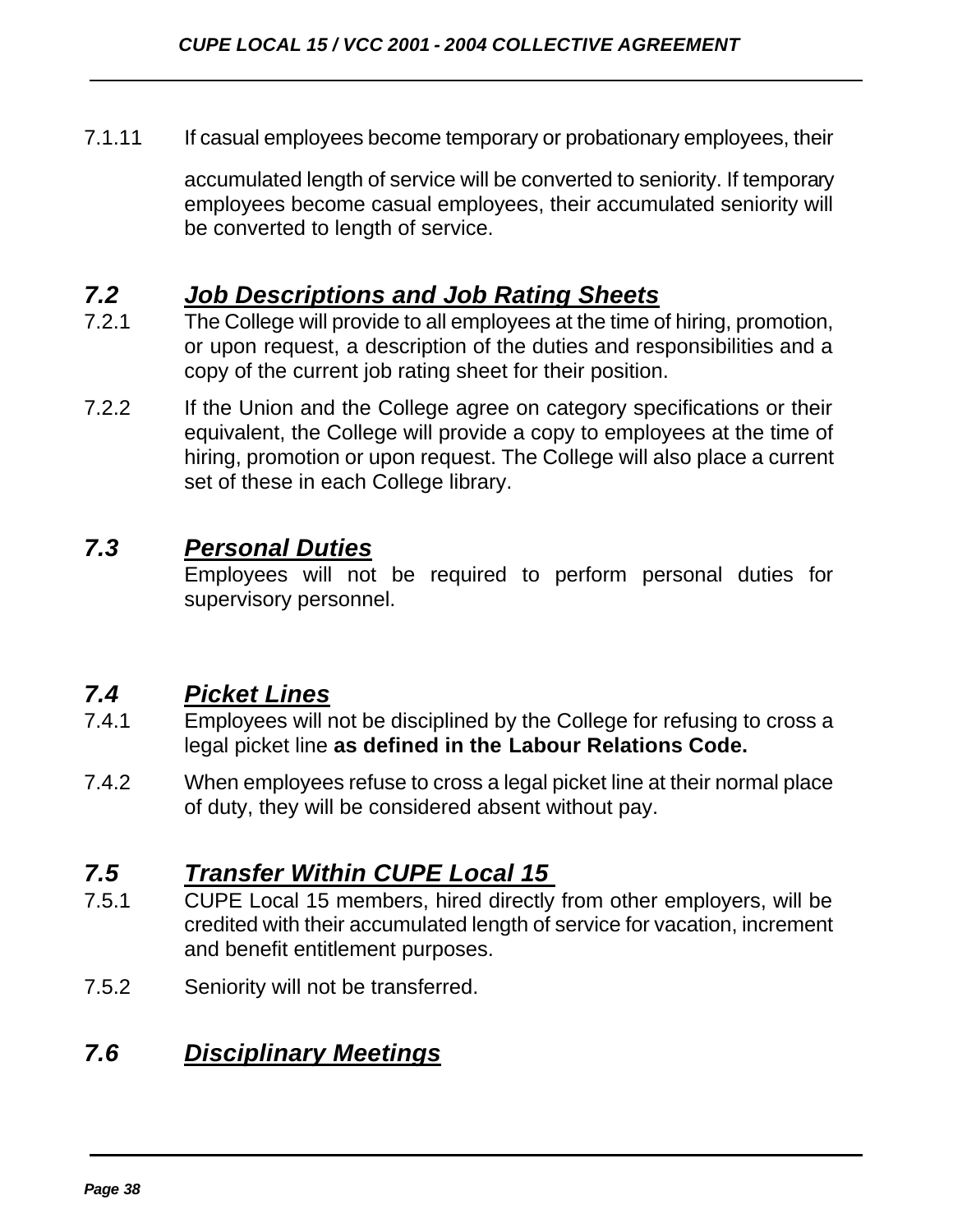- 7.6.1 **When the College requests an employee to meet, the employee will have the right to choose an available Union Representative of their own choice to be present.<sup>1</sup>**
- 7.6.2 **When the College meets with employees to reprimand or discipline them, the College will advise them in advance that the meeting is intended to be disciplinary, and will advise them of their right to choose an available Union Representative of their choice to be present.<sup>1</sup>**
- 7.6.3 **If an employee waives their right to representation for a disciplinary meeting, the Union will be notified in writing, and a Union Representative will have the option to be present at the meeting as a Union observer**. **1**
- 7.6.4 **Where a meeting, without notice, becomes a disciplinary meeting, the meeting will be temporarily adjourned, and 7.6. 2 and 7.6.3 will apply. <sup>1</sup>**
- **7.6.5 Subject to Clause 7.6.2, "available" in Article 6.6 means that the Union Representative must be available within two (2) working days or another mutually agreed upon period.<sup>1</sup>**
- **7.6.6 When there is a "culminating incident" and the College believes immediate discipline is essential or when the College believes an incident requires immediate discipline, "available" means a Union Representative who is available immediately.<sup>1</sup>**

## *7.7 Written Response*

- 7.7.1 Employees are entitled to receive from the College a written response to a written request made.
- 7.7.2 If the College cannot respond within 10 working days, it will notify employees when there will be a response.

## *7.8 Personnel Files*

- 7.8.1 At the time of filing, the College will provide employees with a copy of evaluation performance statements, letters of commendation and reprimand, and any other documents which may be the basis of disciplinary action.
- 7.8.2 The College will clearly indicate to the employees at the time of filing that the material is to be placed in their personnel file **by the means of a "cc" on the bottom of the document**.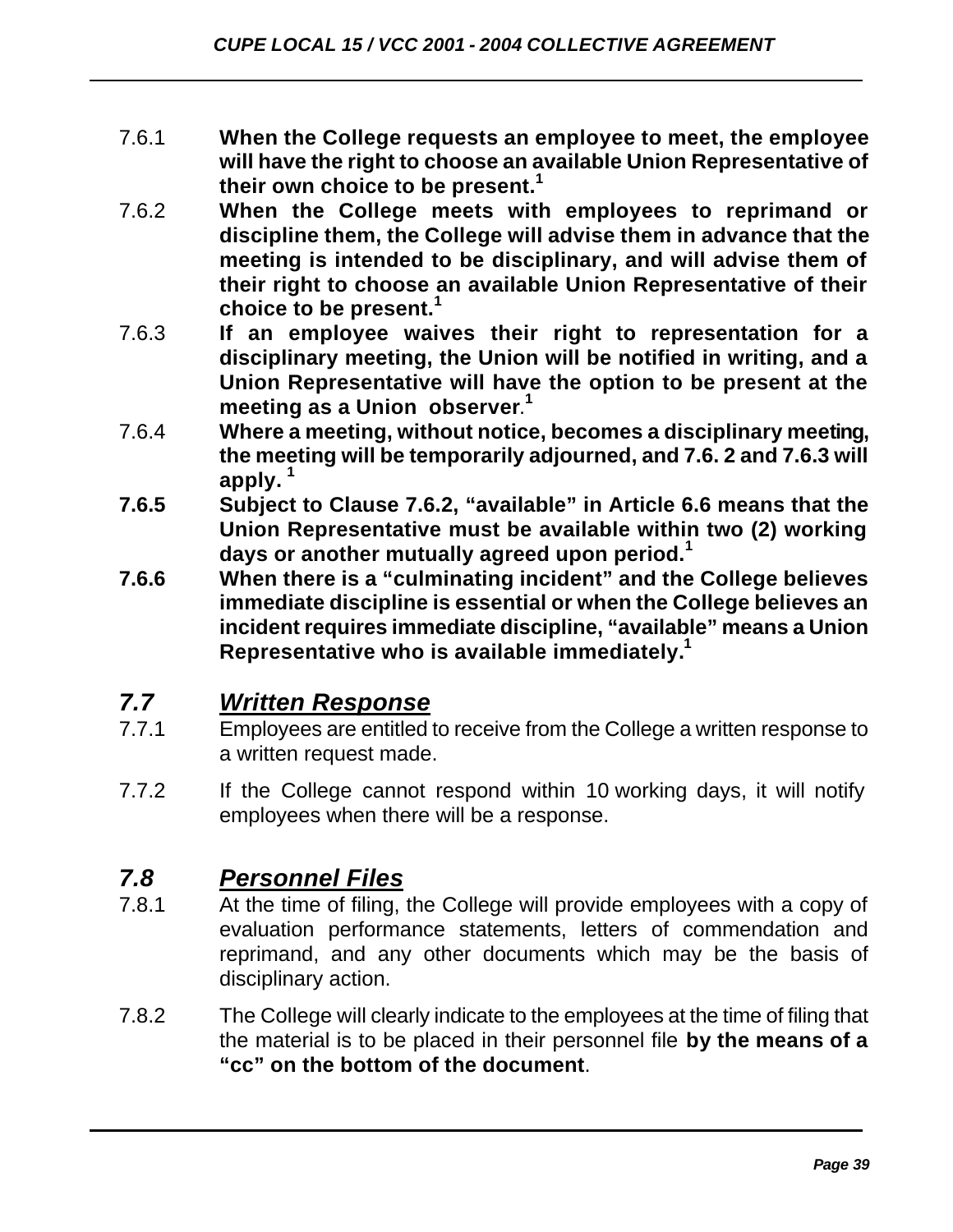- 7.8.3 Employees or their designates will have access to all material in their official personnel file at a time or at times mutually convenient to the employees and to the College.
- 7.8.4 Examination of the contents of the official personnel file will be in the presence of a person authorized by the College.
- 7.8.5 Access to a personnel file is limited to employees, the College President and the Director of **Human Resources**, or their designates.
- 7.8.6 The College will not release any of the contents of a personnel file or any personal information to unauthorized individuals, including prospective employers, without the written permission of the employees.
- 7.8.7 The official personnel file will be located in the Department of **Human Resources**.
- 7.8.8 The College will not keep confidential medical information in a personnel file. If any confidential medical information is sent to the College it will be placed in a sealed file to be opened only with the written permission of the employee.
- 7.8.9 The College will remove all adverse material from a personnel file 18 months after it has been placed in the file, provided there have been no related incidents or repeated pattern of behavior which resulted in a reprimand or disciplinary action.
- 7.8.10 The College will ensure that adverse material that should have been removed is removed prior to anyone viewing the file. If any adverse material that should have been removed is discovered in a personnel file, it will be removed immediately.
- 7.8.11 The College will not introduce at disciplinary proceedings any documents, etc. from an employee's personnel file which were not given to the employee at the time they were placed in the file.
- 7.8.12 The College will keep all grievance correspondence in a file separate from an employee's personnel file.

### *7.9 Freedom of Information and Protection of Privacy Act*

7.9.1 As provided by the Freedom Of Information and Protection of Privacy Act, employees have the right to copies of all of their own personal records kept by the College.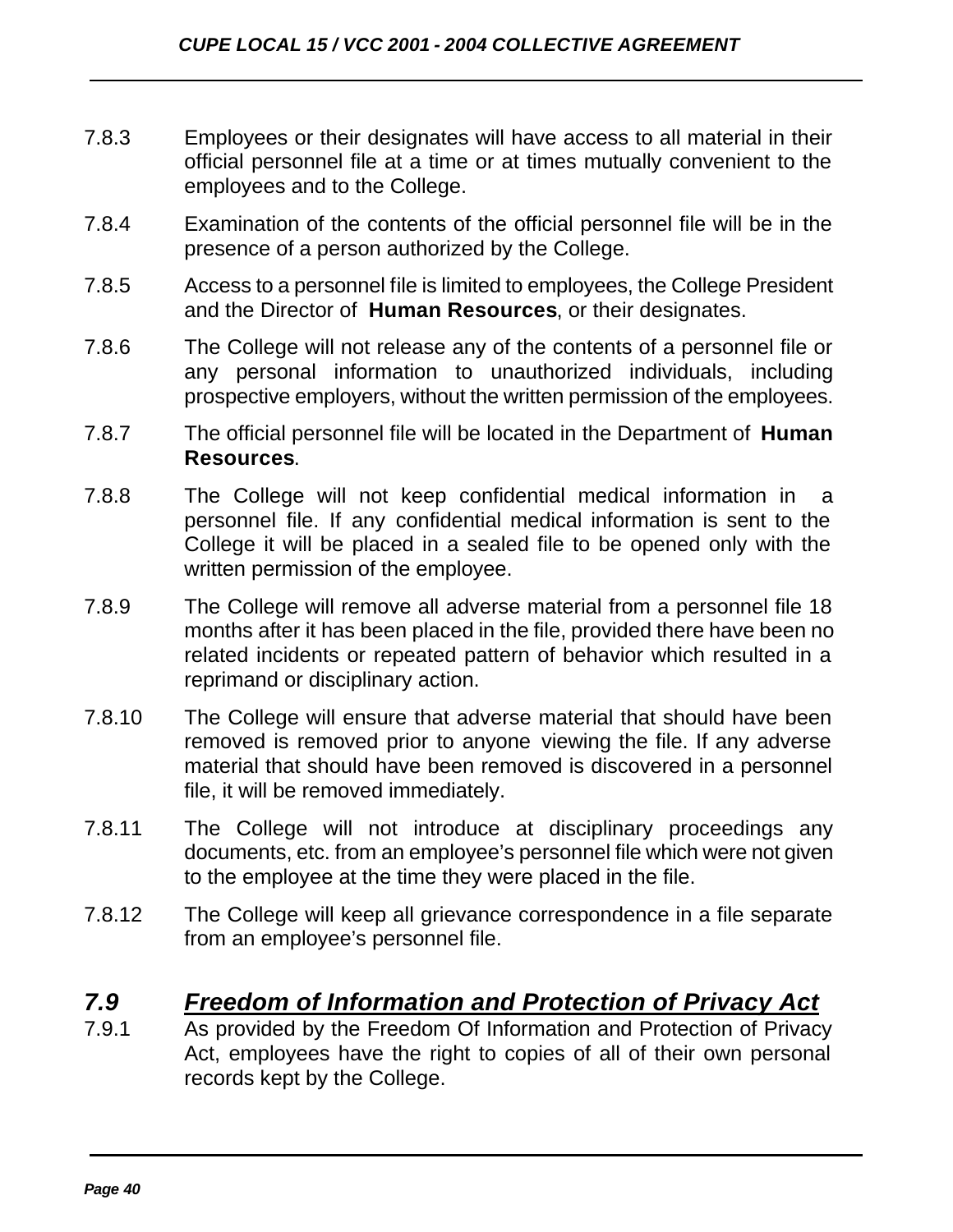- 7.9.2 The College will not charge employees for the retrieval or duplication of their own personal records.
- 7.9.3 If employees dispute the accuracy of the information contained in any of their own personal records, they may request a correction in writing.
- 7.9.4 The College will respond in writing to any request. The response will state the action taken and will include reasons if the College refuses to make the requested correction.
- 7.9.5 If the College refuses to make a correction, it will include the employee's request for correction in the record.
- 7.9.6 The College will disclose personal information to the Union when the disclosure is permitted or required under this Agreement.
- 7.9.7 The College will disclose personal information not covered by Clause 7.9.6 to the Union only if the Union has the written permission of the employee.
- 7.9.8 The College will not charge the Union for the retrieval or duplication of information covered by Clauses 7.9.6 or 7.
- 7.9.9 If the Union makes a Freedom of Information request for information that is not covered by Clauses 7.9.6 or 7, the College may charge the allowable fees as provided in the Act.

## *7.10 Ethics and College Policy*

- 7.10.1 When employees feel that they are being asked to do something unethical or in violation of College policy, they may pursue the matter through the Grievance Procedure (Article 10.0).
- 7.10.2 Employees may choose to start the grievance at Step 1 or 2.
- 7.10.3 A grievance under this Article is not arbitrable.

#### *7.11 College Meetings*

- 7.11.1 Employees appointed to College related committees by either the College or the Union are entitled to attend all meetings without loss of pay.
- 7.11.2 Employees must ensure that their supervisors verbally approve this leave in advance, which will not be unreasonably withheld.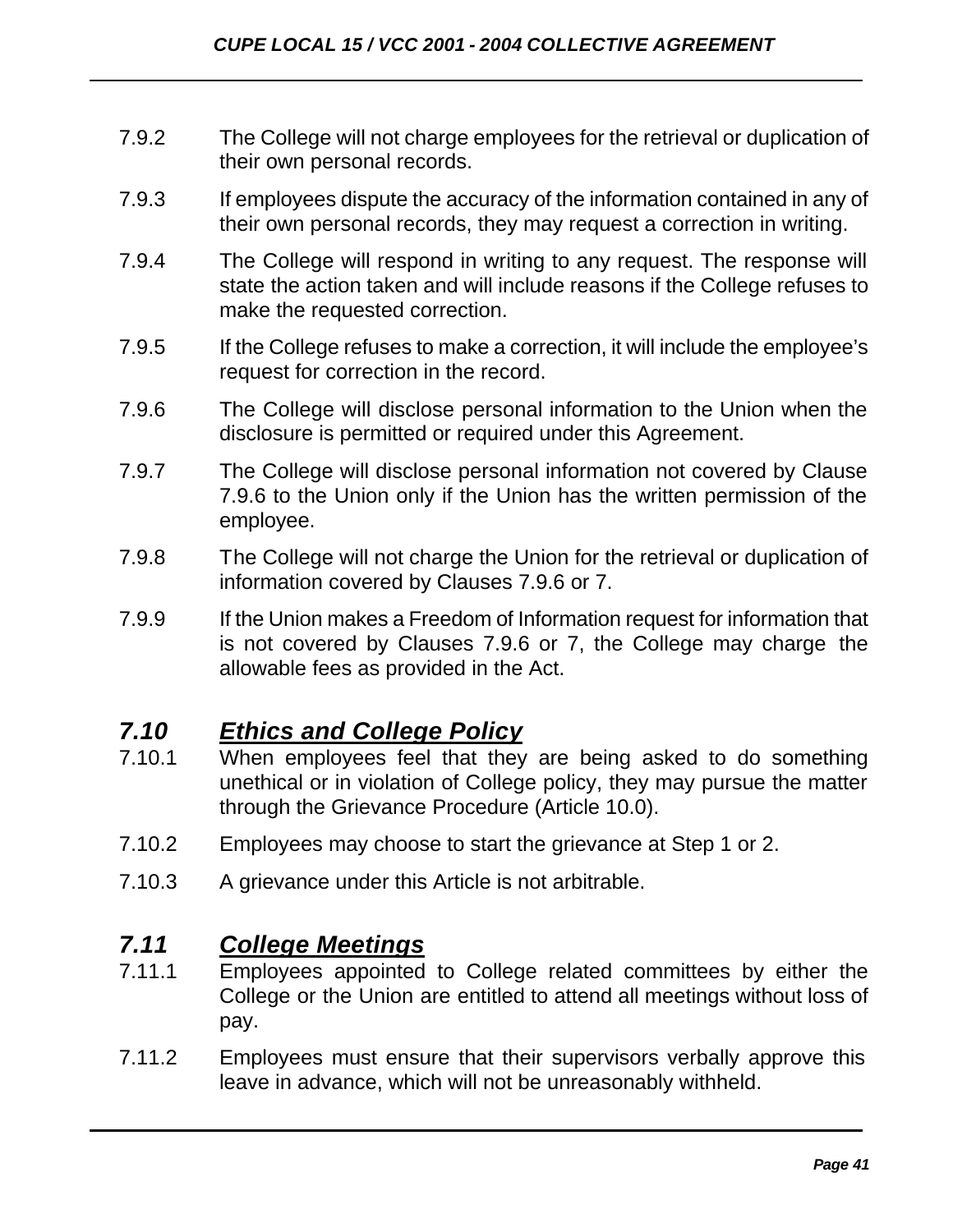### *7.12 Supervision<sup>1</sup>*

- **7.12.1 Employees who have concerns about supervisory practices will notify the appropriate Associate Director of Human Resources and the Union who will work with both sides in order to resolve the issue. The appropriate Associate Director of Human Resources has the authority to administer the Collective Agreement and will take the necessary action to resolve the concerns.**
- **7.12.2 The College will endeavour to ensure that supervisors will receive appropriate training.**
- **7.12.3 An employee will be informed in writing of his/her direct supervisor in their letter of appointment.**

## *8.0 HUMAN RIGHTS*

## *8.1 No Discrimination*

- 8.1.1 The College will not
	- refuse to employ, or to continue to employ a person, or
	- discriminate against a person with respect to employment or any term or condition of employment, because of race, colour, ancestry, place of origin, political belief, religion, creed, marital status, family status, physical or mental disability, sex, sexual orientation, age (19 to 65) or union activity or membership or because a person has been convicted of a criminal or summary conviction offense that is not related to employment or intended employment.
- 8.1.2 Clause 8.1.1 does not apply with respect to a refusal, limitation, specification or preference based on a legitimate occupational requirement.
- 8.1.3 Any allegation of discrimination will be dealt with through the Grievance Procedure (Article 10.0), with the burden of proof being on the Union.
- 8.1.4 The College acknowledges its duty to accommodate employees in order to avoid discrimination and comply with the intent of Article 8.1 and the Human Rights Act of BC.
- 8.1.5 The Union and employees will cooperate with any reasonable accommodations proposed by the College.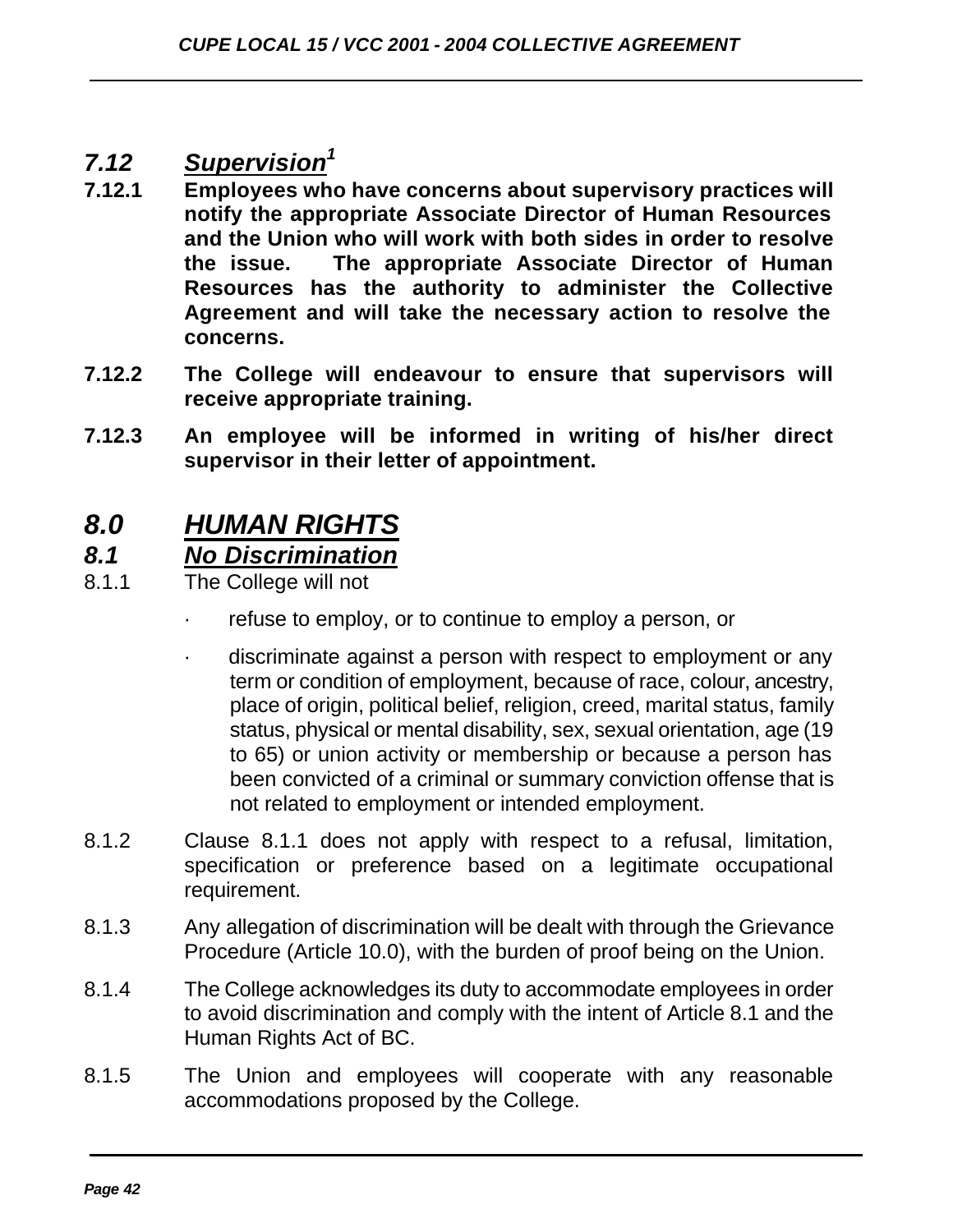- 8.1.6 The College will reasonably accommodate employees who are members of a legitimate religious group wishing to have leave on recognized religious holidays of their faith as follows:
	- (a) the College will allow employees to use their fortnights, banked overtime, gratuity days and vacation, or
	- (b) any other accommodation will be determined by the Union and the College on a case by case basis.

## *8.2 Sexual and Personal Harassment*

- 8.2.1 The College is committed to providing all employees with a work environment free from sexual and personal harassment.
- 8.2.2 For the purposes of Article 8.2, sexual harassment is defined as:
	- (a) unwanted sexual attention made by a person who knows or ought reasonably to know that the attention is unwanted; or
	- (b) unwanted physical contact such as touching, patting, pinching, or punching; or
	- (c) implied or expressed promise of reward for complying with a sexually oriented request; or
	- (d) implied or expressed threat of reprisal, in the form either of actual reprisal or the denial of opportunity, for refusal to comply with a sexually oriented request; or
	- (e) the display of sexually oriented literature, or pornographic material.
- 8.2.3 For the purposes of Article 8.2, personal harassment is defined as:
	- (a) physical threat, intimidation, or assault, or unwelcome physical contact such as touching, patting, pinching and punching; or
	- (b) unwelcome behaviour or comment that is directed at, or offensive to any employee that demeans, belittles, causes personal humiliation or embarrassment to that employee or any other employees; or
	- (c) implied or expressed promise of reward or threat of reprisal, or the denial of opportunity for refusal to comply with a request which is unrelated to any employee's assigned duties; or
	- (d) the improper use of power and authority inherent in the position held, to endanger an employee's job, threaten the economic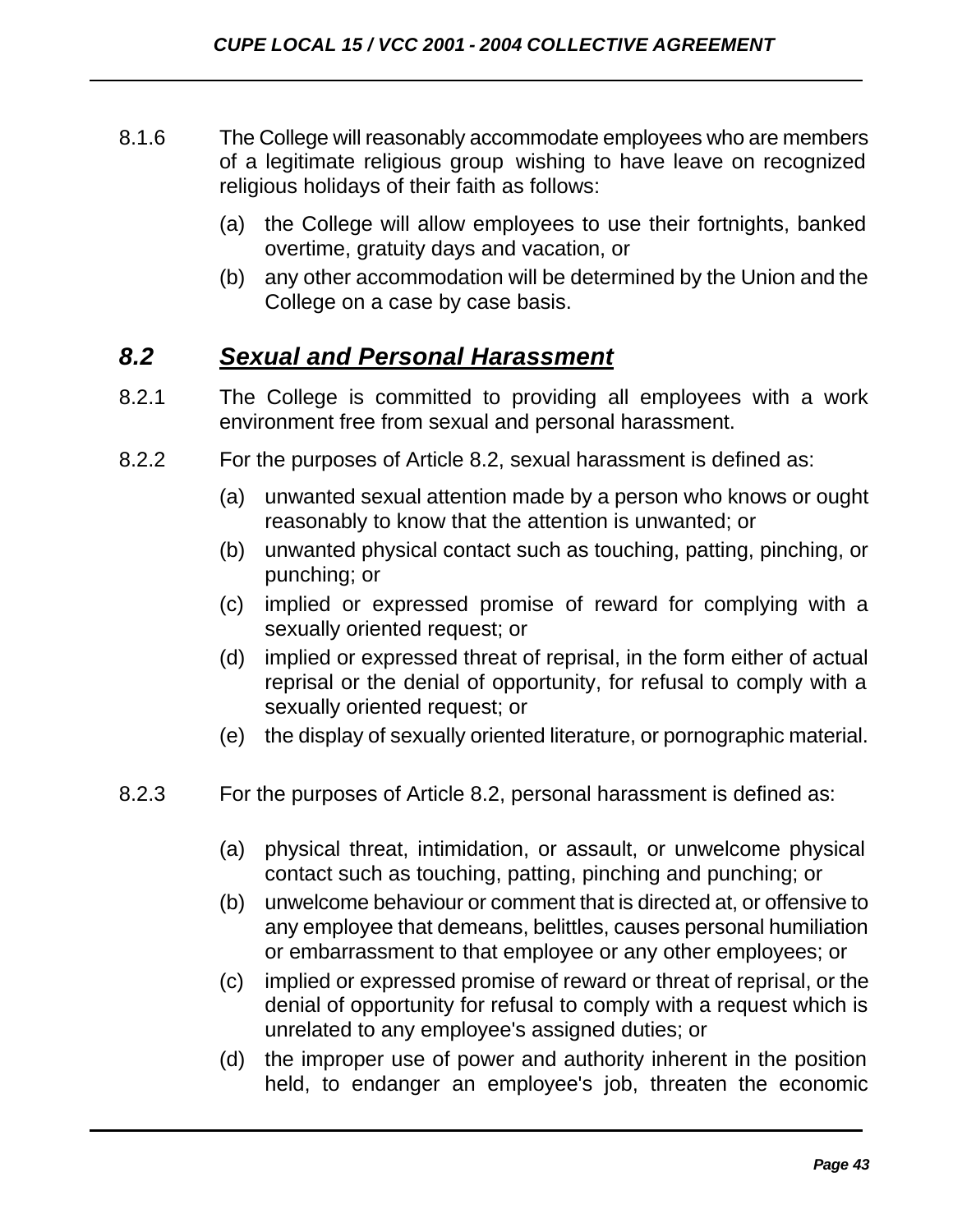livelihood of an employee, or in any way interfere with or influence the career of an employee; or

- (e) remarks or behaviour which may reasonably be perceived to create a negative psychological and emotional environment for work and study.
- 8.2.4 Any allegation of sexual or personal harassment will be dealt with through the Grievance Procedure, Article 10.0.
- 8.2.5 Where a person who is the subject of the complaint is the College representative at any Step of the Grievance Procedure, the Union may bypass that Step of the procedure or present the grievance to another appropriate College representative.
- 8.2.6 College or Union representatives, in the course of investigation of a complaint of harassment, will have regard for the privacy and confidentiality of the grievor and all employees involved in the complaint.
- 8.2.7 An arbitrator, in the determination of a complaint of harassment, may take reasonable steps to protect the privacy and confidentiality of all involved in the determination of procedural and evidentiary matters, subject to the requirement of fairness to all.
- 8.2.8 Employees against whom a grievance or complaint has been filed will have the right to know what allegations have been made against them, and will have the right to request Union representation at all meetings, interviews and hearings where their presence is requested.
- 8.2.9 The Union has the right to represent employees at all meetings, interviews and hearings where the complainant's presence is requested.

## *9.0 JOINT CONSULTATION AND ADJUSTMENT PLAN 9.1 Joint Consultation*

- 9.1.1 The effective conduct of the College's operation requires the active and continuing participation of the Union.
- 9.1.2 Where not specified in this Agreement, the management of significant matters affecting the development and implementation of the College's operation will be carried on through consultative processes.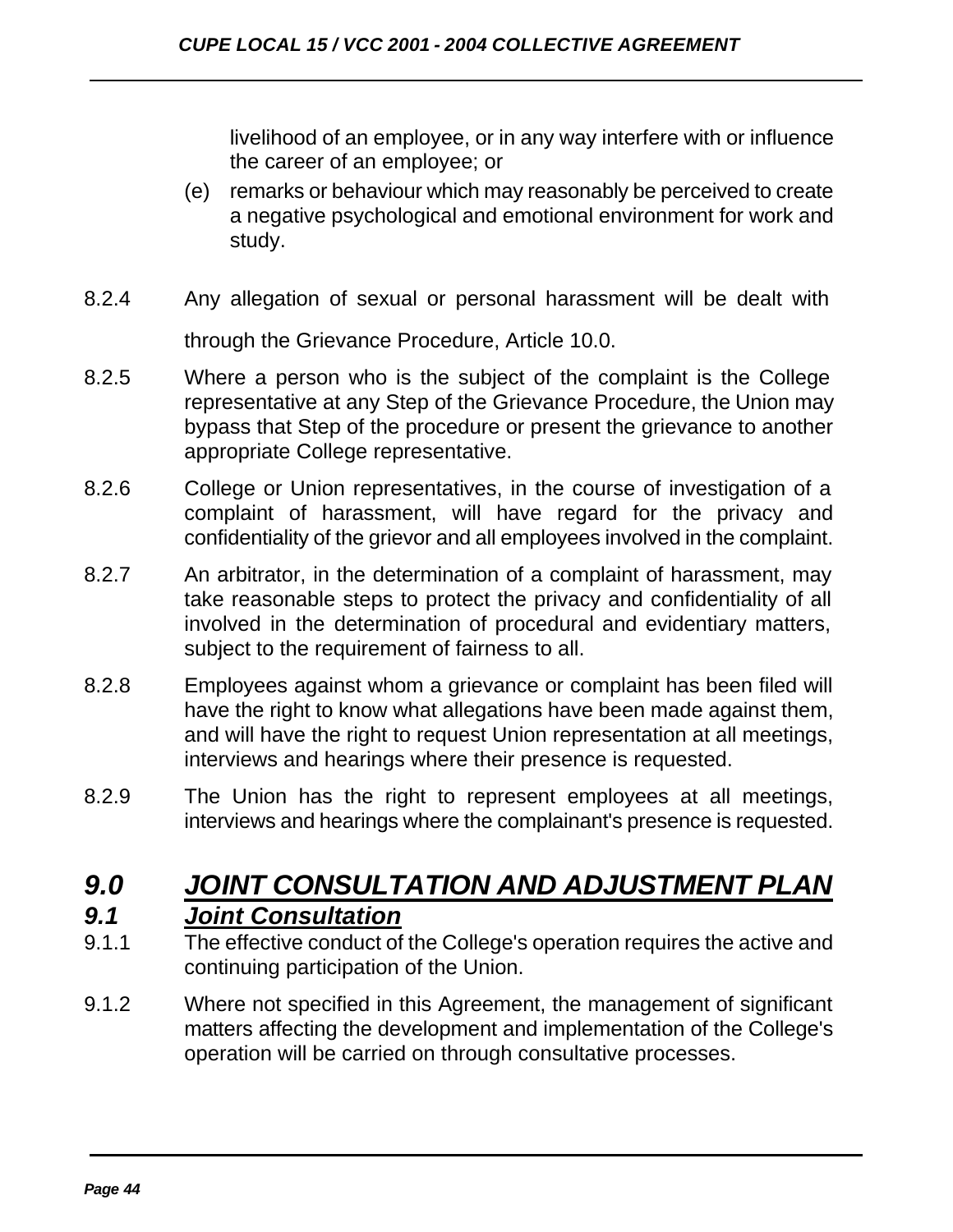- 9.1.3 A joint Consultation Committee will be established to consult about workplace issues that affect the Parties or any employees bound by this Agreement.
- 9.1.4 The Union will be represented on this Committee by **4 members** and a Union Staff Representative. The College will be represented by **no more than 4 representatives.<sup>1</sup>**
- 9.1.5 At the request of either Party, the Consultation Committee will meet.
- 9.1.6 The purpose of the Consultation Committee is to promote the cooperative resolution of workplace issues, to respond and adapt to changes in the economy, to foster the development of work related skills and to promote workplace productivity.
- 9.1.7 The Committee will not deal with violations of the Agreement which will be dealt with through the Grievance Procedure (Article 10.0).
- 9.1.8 The Parties may jointly apply to the associate chair of the Mediation Division of the Labour Relations Board to appoint a facilitator to the Committee to assist in developing a more cooperative relationship between the Parties.

### *9.2 Adjustment Plan*

- 9.2.1 If the College introduces or intends to introduce a measure, policy, practice or change that affects the terms, conditions or security of employment of a significant number of employees, the College will notify the Union in writing at least 60 days before the measure, policy, practice or change is to be introduced.
- 9.2.2 After notice has been given, the Consultation Committee will meet, in good faith, and attempt to develop an adjustment plan, which may include provisions covering any of the following:
	- (a) consideration of alternatives to the proposed measure, policy, practice or change, including amendment of provisions in the Agreement;
	- (b) Human resource planning and employee counselling and retraining;
	- (c) Notice of layoff;
	- (d) Severance pay;
	- (e) Entitlement to pension and other benefits including early retirement benefits;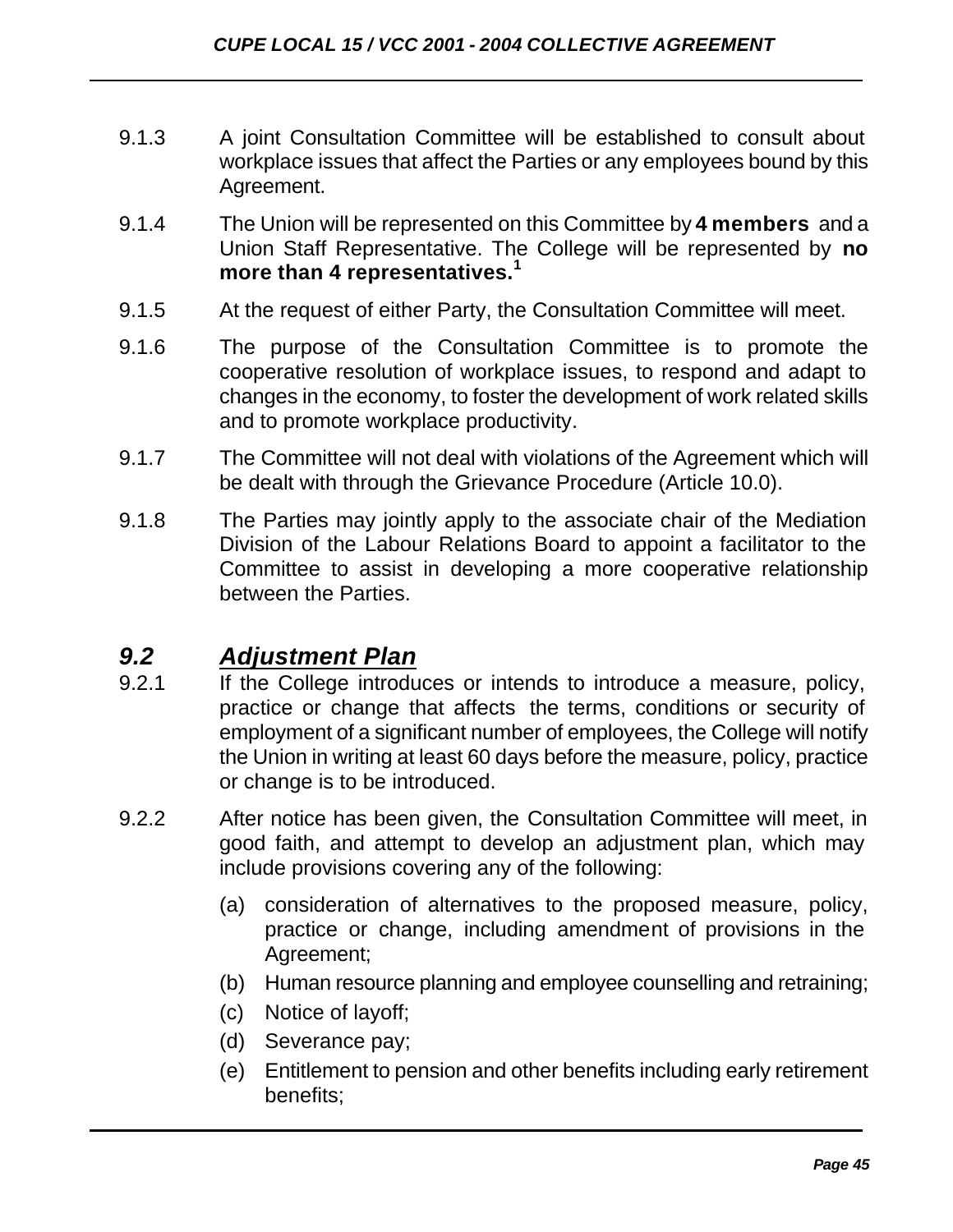- (f) A joint process for overseeing the implementation of the adjustment plan.
- 9.2.3 If the Parties agree to an adjustment plan, it is enforceable as if it were part of this Agreement.
- 9.2.4 This Article 9.2 does not apply to the termination of employment:
	- (a) for just cause;
	- (b) of casual employees;
	- (c) of temporary employees.

# *10.0 GRIEVANCE PROCEDURE*

- 10.0.1 Any differences concerning the dismissal, discipline, or suspension of employees, or the interpretation, application or operation of this Agreement, or any alleged violation of this Agreement, and any question as to whether any matter is arbitrable, will be dealt with without undue delay or stoppage of work according to the Grievance Procedure contained in Article 10.0.
- 10.0.2 The time limits outlined in this procedure may be extended by mutual agreement of the Parties. If no agreement has been made or where an agreed extension has expired:
	- (a) the grievance may proceed to the next step of the procedure if the College exceeds the time limits; or
	- (b) the College will consider the grievance abandoned.
- 10.0.3 Where either the Union or the College disputes the general application,

interpretation or alleged violation of this Agreement, the dispute will be considered a policy grievance and be referred to Step 3 of the Grievance Procedure.

- 10.0.4 The Grievance Form referred to in Article 10.0 **and attached as Schedule G2** will be mutually agreed by the Parties and may be changed only with mutual agreement. The College will provide Shop Stewards with copies of the Form.
- 10.0.5 If a grievance is advanced to Article 10.4, 5, 6 or 7, neither Party may rely on any errors or omissions in the Grievance Form or any correspondence about the grievance.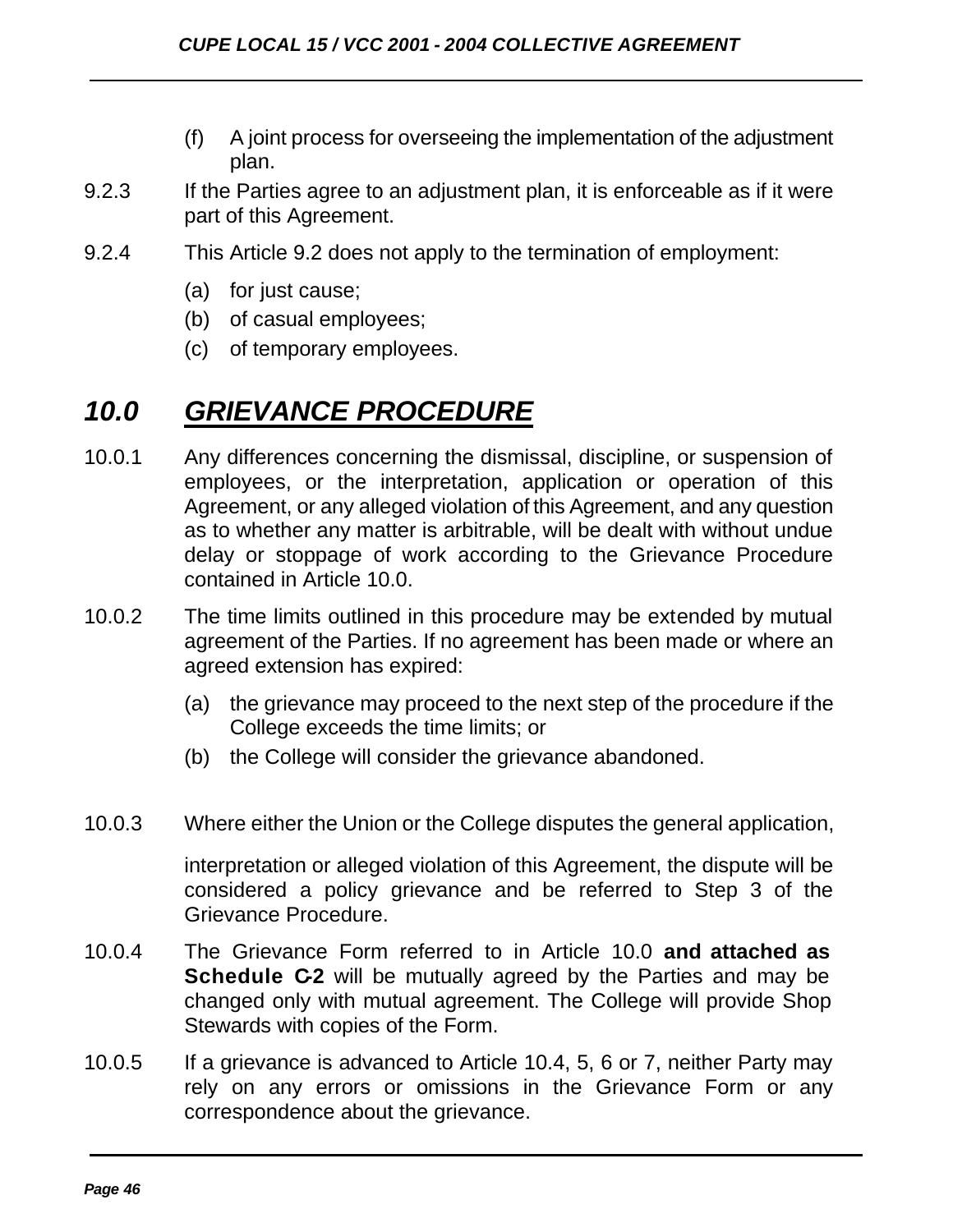10.0.6 A chart explaining the Grievance Procedure is included as Schedule **C-1**.

# *10.1 Step 1*

- 10.1.1 Step 1 is optional.
- 10.1.2 Employees, and at their option, a Shop Steward, may discuss the complaint with their immediate supervisor within 20 working days from the date they became aware of the event leading to the complaint.
- 10.1.3 A verbal or written response will be provided to the employees and Shop Steward within 5 working days of the meeting.
- 10.1.4 Failing a satisfactory resolution, the grievance may be advanced to Step 2.

## *10.2 Step 2*

- 10.2.1 Employees or a Union representative may refer a grievance to Step 2 by sending a copy of a completed Grievance Form to the **appropriate Associate Director of Human Resources**, with a copy to the Union office.
- 10.2.2 Any errors or omissions on the Grievance Form may be corrected at Step 3 and will not cause a grievance to be lost.
- 10.2.3 A grievance must be referred to Step 2:
	- (a) within 15 working days of receiving the Step 1 response, or
	- (b) if the grievance was not referred to Step 1, within 20 working days of the incident or of the employees or Union becoming aware of the incident.
- 10.2.4 The grievors with the Shop Steward will meet with the immediate supervisor and appropriate Administrator or delegate to discuss and attempt to resolve the grievance within 5 working days of the receipt of the grievance.
- 10.2.5 A written response will be provided to the Shop Steward with a copy to the Union Office within 15 working days of the meeting.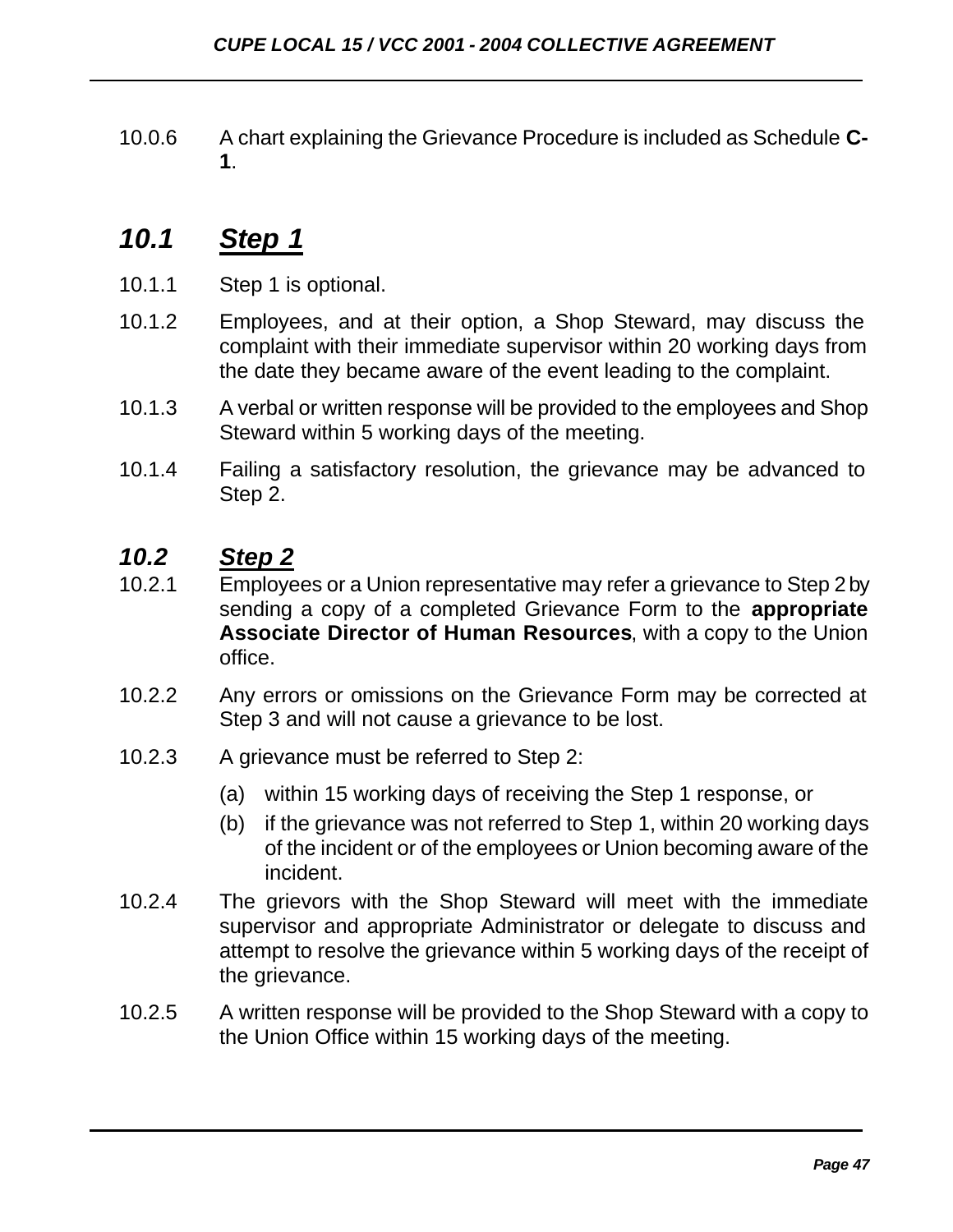#### *10.3 Step 3*

- 10.3.1 If the grievance is not settled at Step 2, it may be referred by the grieving Party within 7 working days of the Step 2 response to the Union Representative and **appropriate Associate Director in Human Resources.**
- 10.3.2 The Parties will meet to investigate and attempt to settle the grievance as soon as possible following receipt of the referral to Step 3.
- 10.3.3 The **appropriate Associate Director of Human Resources** will provide a written response to the Union Representative within 15 working days of the meeting.
- 10.3.4 In the case of grievances filed by the College, the Union will provide a response as outlined in Clause 10.3.3.

#### *10.4 Step 4 - Investigator*

- 10.4.1 If the grievance is not settled at Step 3, it may be referred to Step 4 within 10 working days of the Step 3 response.
- 10.4.2 David McPhillips or a substitute agreed to by the Parties will:
	- (a) investigate the difference;
	- (b) define the issue in the difference; and
	- (c) make written recommendations to resolve the difference within 20 working days of the receipt of the request; and, for those 20 working days time does not run in the Grievance Procedure.
- 10.4.3 The Investigator's remuneration and expenses will be borne equally by the College and the Union.
- 10.4.4 Step 4 is not mandatory. Where either Party wishes, the matter will proceed directly to binding arbitration, Article 10.5.
- 10.4.5 While the Investigator process is designed to provide non-binding recommendations, the Parties may agree prior to a hearing that they will accept the recommendations as binding.
- 10.4.6 The Parties will advise the Investigator of the nature of the issue, as agreed by the Parties, prior to the hearing.
- 10.4.7 The Investigator will follow any practice or procedure the Parties agree upon.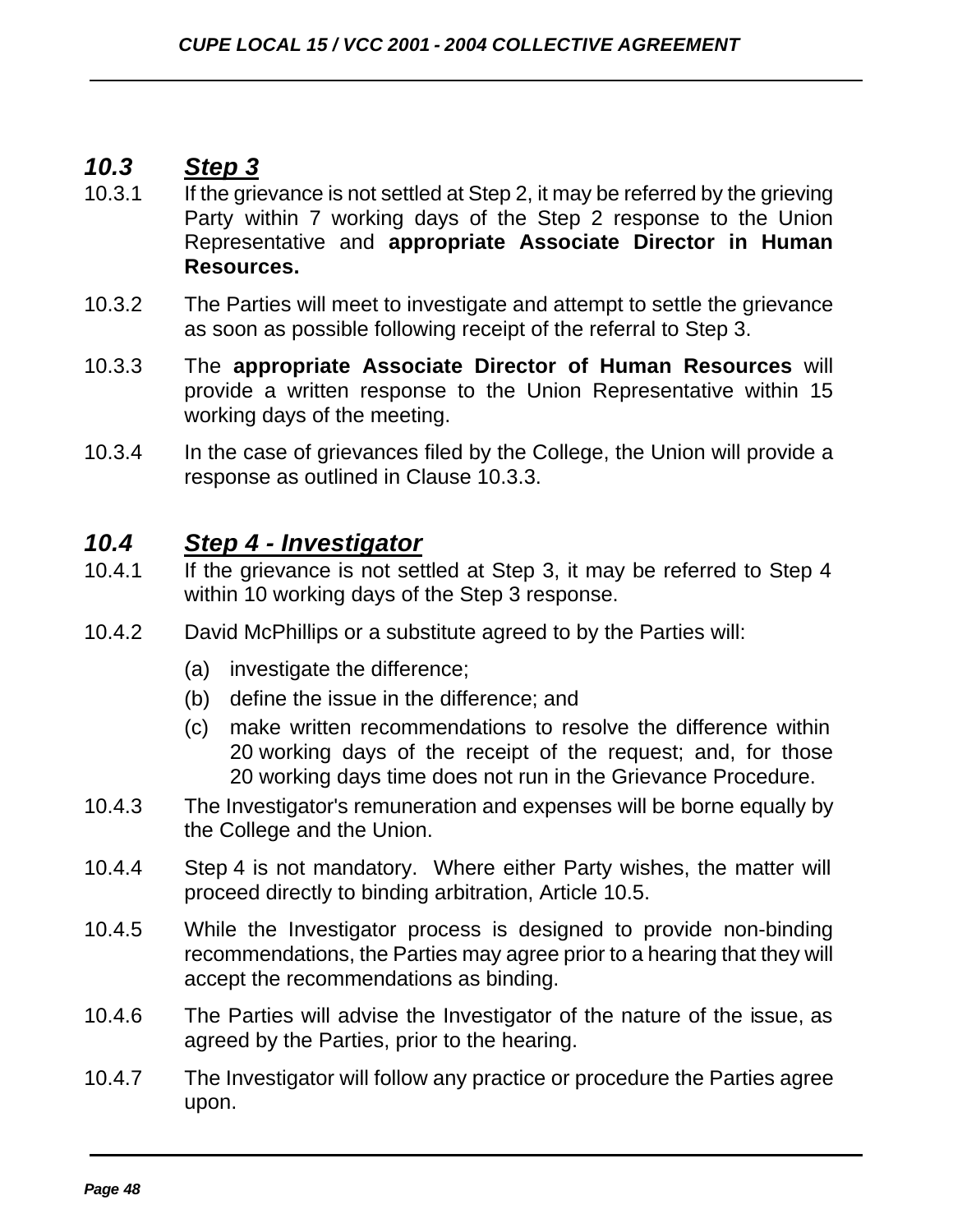- 10.4.8 If the Parties do not agree upon a practice or procedure, the Investigator will determine the practice and procedure but will give full opportunity to the Parties to present evidence and make submissions.
- 10.4.9 The Investigator may, at the request of either Party, or if the Investigator wishes, summon and enforce the attendance of witnesses and compel them to give evidence under oath and to produce the documents and things considered necessary for a full consideration of matters before the Investigator.
- 10.4.10 While the Investigator will make every effort to expedite investigation of the difference, the time limits contained in Article 10.4 may be waived by agreement of the Parties or by the Investigator.
- 10.4.11 Once the Investigator process has commenced, it will be completed unless both Parties agree.
- 10.4.12 The Parties will not be represented by lawyers in these proceedings.
- 10.4.13 The recommendation of the Investigator will not be admissible at arbitration.
- 10.4.14 Any written recommendations of the Investigator must be in accordance with the terms of the Agreement.
- 10.4.15 The terms of reference contained in Clauses 10.4.7 through 15 may be amended by mutual agreement.
- 10.4.16 The Parties will notify each other if they accept or reject the recommendation within 10 working days of receiving it.

#### *10.5 Step 5 - Binding Arbitration*

- 10.5.1 Should the grievance not be advanced to Step 4 or should either party decline to accept the recommendations of the Investigator, then the matter may be referred to an Arbitration Board within 25 working days of:
	- (a) the Step 3 response; or
	- (b) the refusal of one Party to use Step 4; or
	- (c) notice that the Step 4 recommendation was not accepted.
- 10.5.2 The Arbitration Board will consist of 3 members. One member will be appointed by the Union and one member by the College. The third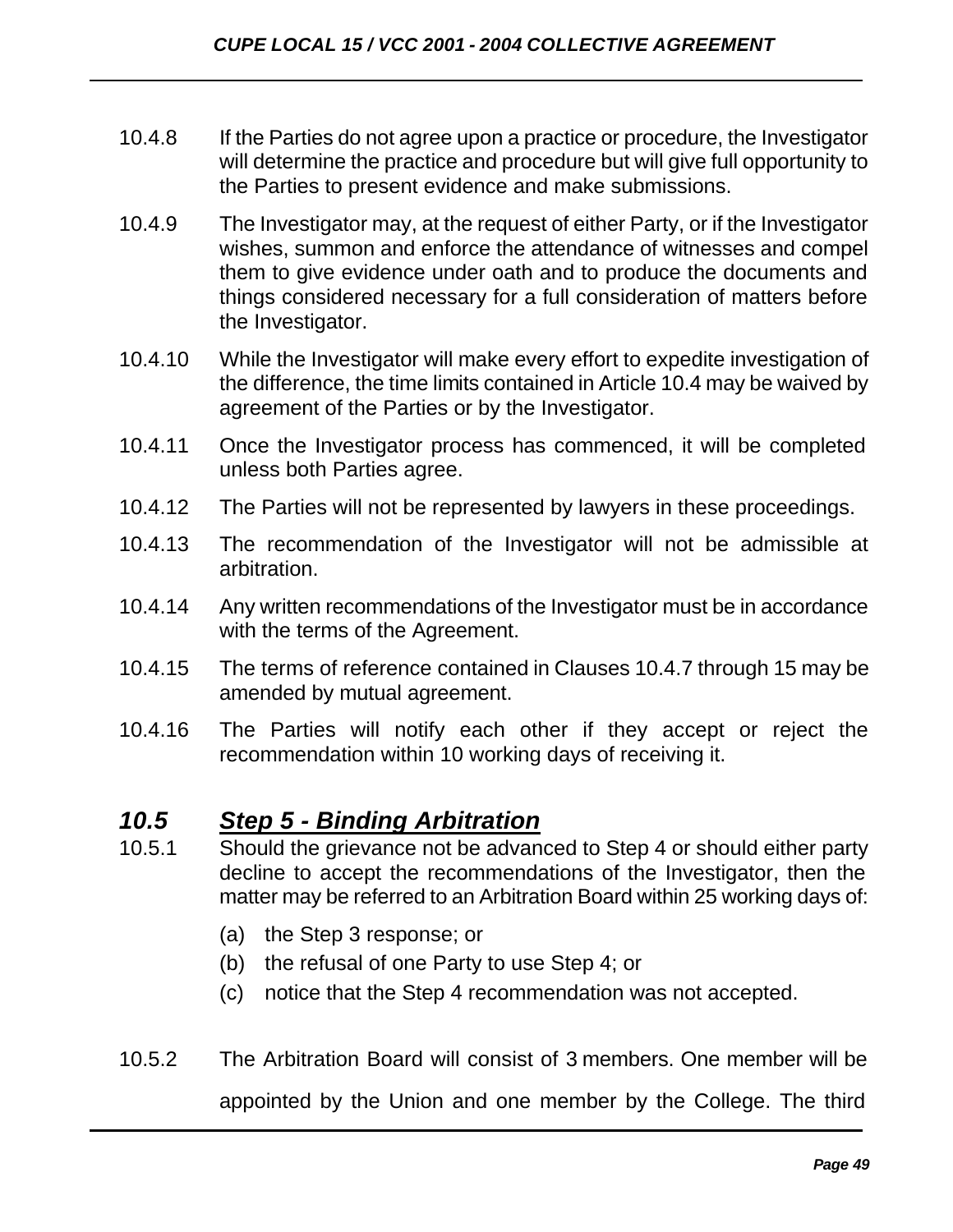member will be the Chair and will be appointed by the other 2 members. If the 2 members cannot agree on the Chair within 7 working days, either Party may apply to the Director of the Collective Agreement Arbitration Bureau to make the appointment.

- 10.5.3 The decision of the Arbitrators, or any 2 of them, will be final and binding and will be sent to both Parties as soon as possible following the hearing.
- 10.5.4 Each Party will pay its own expenses and costs of the arbitration and of its appointee to the Arbitration Board and one-half of the expenses and costs of the Chair.

## *10.6 Single Arbitrator*

- 10.6.1 By mutual agreement, the Parties may agree to bypass Article 10.5 and refer a dispute to a single Arbitrator within 25 working days of:
	- (a) the Step 3 response; or
	- (b) the refusal of one Party to use Step 4; or
	- (c) notice that the Step 4 recommendation was not accepted.
- 10.6.2 The Parties will attempt to choose an Arbitrator from, but not limited to,

the following list of arbitrators:

Catherine Bruce, Emily Burke, Maria Giardini, Margaritte Jackson, Stephen Kelleher, John McConchie, Dave McPhillips, Don Monroe.

- 10.6.3 If the Parties cannot agree on a single Arbitrator, either Party may apply to the Director of the Collective Agreement Arbitration Bureau to make the appointment.
- 10.6.4 The decision of the single Arbitrator will be final and binding and will be sent to both Parties as quickly as possible following the hearing.
- 10.6.5 Each Party will pay its own expenses and costs of arbitration and one-half of the expenses and costs of the Arbitrator

## *10.7 Alternate Dispute Resolution Methods*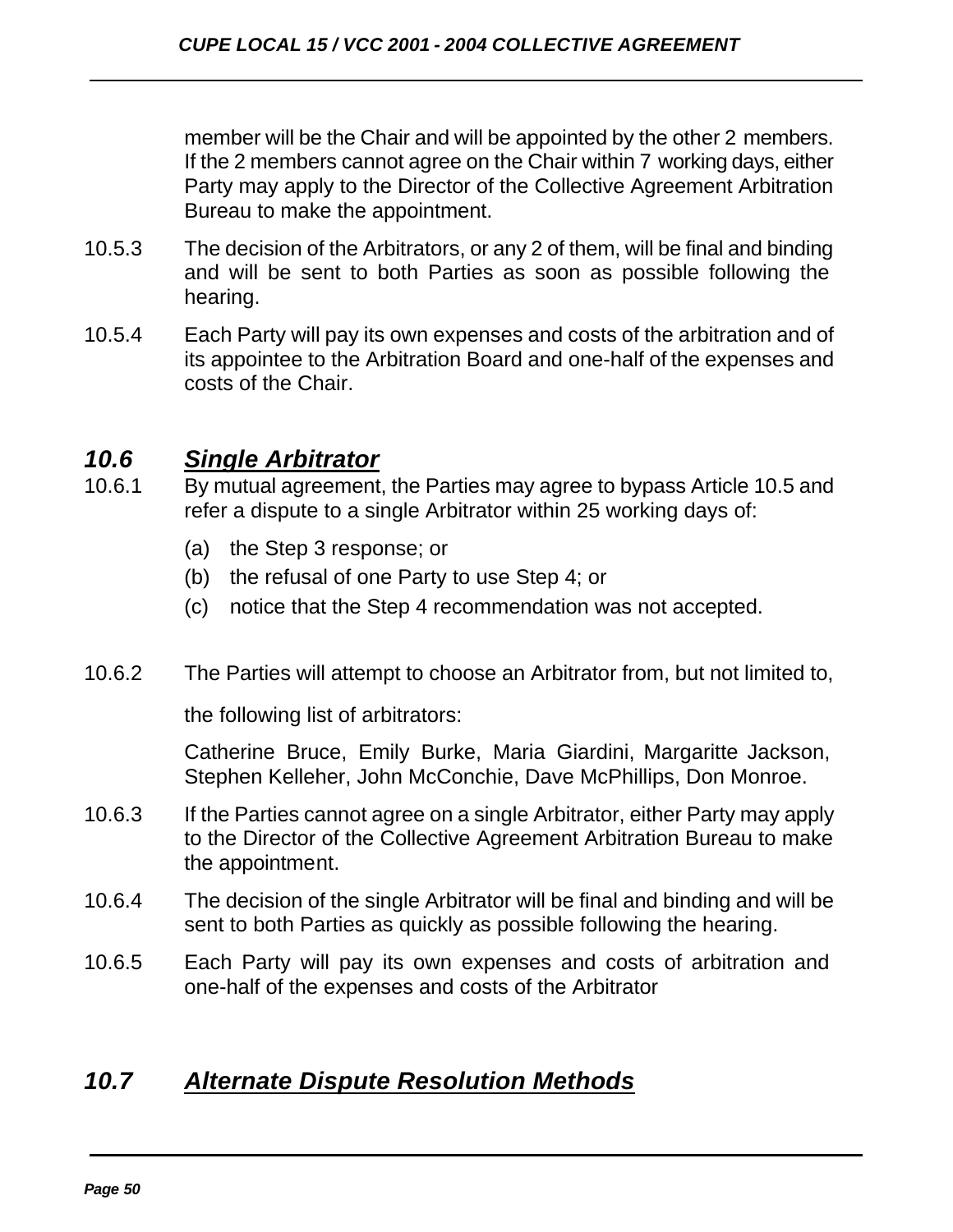- 10.7.1 Either Party may elect to use the other dispute resolution methods available in the Labour Relations Code, as provided in the Code.
- 10.7.2 These include:
	- Settlement officer (Section 87);
	- Expedited arbitration (Section 104);
	- Consensual mediation-arbitration (Section 105).

#### *10.8 Grievance Preparation*

- 10.8.1 The grievors and the Shop Steward and Union Representative are entitled to a reasonable period of time in order to prepare for and attend meetings at any Step of the Grievance Procedure without loss of pay.
- 10.8.2 Scheduling of this time will be arranged with appropriate supervisors, who will take into consideration the needs of the department.
- 10.8.3 The grievors and Shop Steward will normally advise their immediate supervisor prior to leaving their workstation to prepare for and attend grievance meetings.

### *10.9 Other Matters*

- 10.9.1 Employees who are reinstated by Arbitration are entitled to reinstatement without loss of seniority.
- 10.9.2 Grievances involving dismissal, lengthy suspension, benefits or payroll related matters may be referred directly to Step 3 of the Grievance Procedure, within the time limits set out for Step 2.
- 10.9.3 When employees grieve failure to be appointed to a posted vacancy, the College will provide the written reasons for the non-promotion at Step 2, if requested.
- 10.9.4 Non-appointment grievances will start at Step 2 and will be submitted to the Administrator or delegate responsible for filling the vacancies.
- 10.9.5 The Union will provide the College with a list of current Shop Stewards.
- 10.9.6 When employees have initiated grievances, the College will not discuss the subject of the grievances directly with them without the permission of the Union.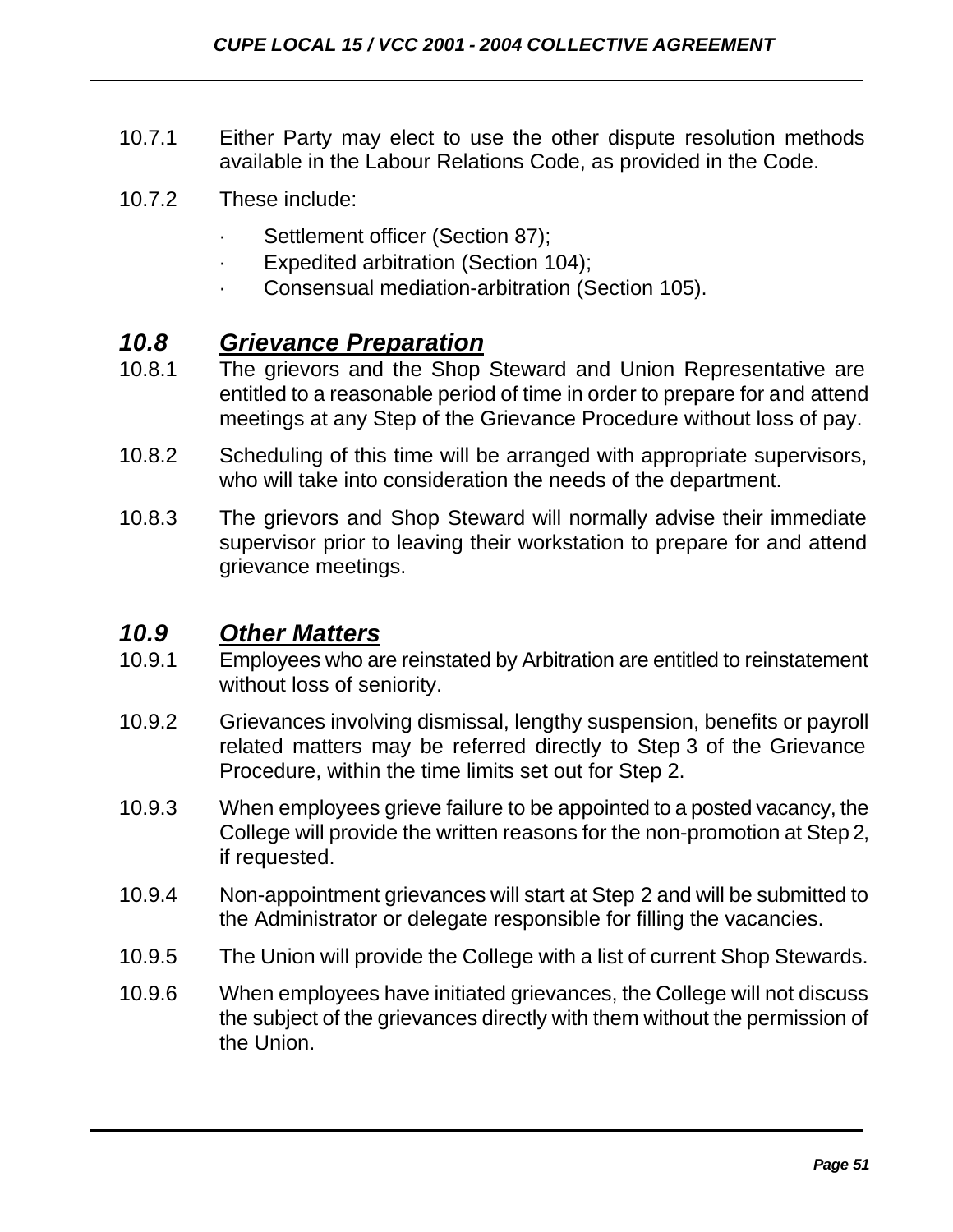- 10.9.7 Article 10.0 does not prevent employees from discussing problems with supervisors, appropriate administrators or members of the Department of **Human Resources**.
- 10.9.8 If the appropriate College representative is not available to meet within the time limits, the time limits may be extended or the grievance may be advanced to the next Step.

## *11.0 POSITION EVALUATION*

## *11.1 The Position Evaluation Plan*

Position evaluation is governed by the procedures and definitions in the VCC / CUPE Local 15 Gender Neutral Position Evaluation Plan ("the Plan").

## *11.2 Position Evaluation Requests*

- 11.2.1 A request for position evaluation may originate from employees, the Union, or the College.
- 11.2.2 Requests must detail the reasons why a change is necessary and be made in writing to the **appropriate Associate Director of Human Resources** on a position description questionnaire provided for the purpose.
- 11.2.3 Copies of all requests for position review submitted by employees will be provided to the Union.
- 11.2.4 A request for position evaluation may be rejected by either the Union or the College if the position has been reviewed and dealt with during the 2 year period before the date of the request, unless the Union and the College agree or there has been a significant change in the position.
- 11.2.5 If the Parties fail to agree on the status of any request in Clause 11.2.4, the matter may be referred for a decision to the Investigator as provided in Clause 11.4.8.
- 11.2.6 All requests for position evaluation will be dealt with and the employees and the Union will be provided with the review results in writing within 2 months from receipt of the request.
- 11.2.7 The notification will contain all applicable data used in applying the Plan.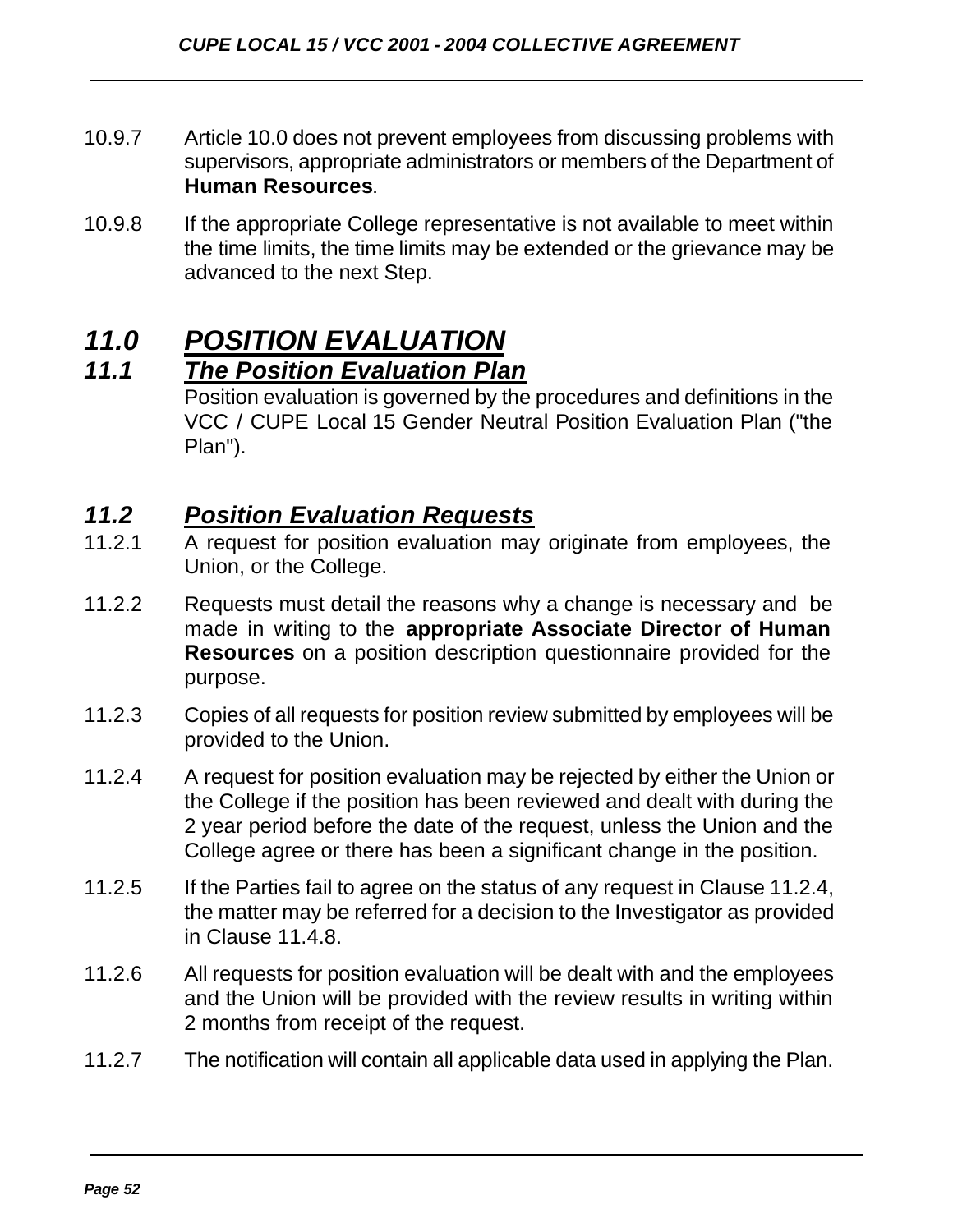### *11.3 Position Evaluation Terms of Reference*

- 11.3.1 Position evaluations will be carried out according to the terms of reference contained in Article 11.3.
- 11.3.2 In evaluating a position, comparison is limited to the factors, degrees and definitions in the Plan.
- 11.3.3 Evaluations will consider whether or not the various factors of the position and its accrued points fall substantially within the Category in which it is located.
- 11.3.4 Evaluations will consider whether or not the duties, responsibilities or other aspects of the position have changed sufficiently to warrant a new or revised Category Specification.
- 11.3.5 Evaluations will consider whether or not the rate of pay recommended for a new or revised Category is proper and bears a realistic and acceptable relationship when compared to other positions of equal value in the College.
- 11.3.6 If the College or the Union find that the factors or factor degrees of the Plan do not recognize or acknowledge the unique characteristics or circumstances of a new or a significantly changed position, the Parties will meet to discuss the creation of an anomaly.
- 11.3.7 In these circumstances an external salary review will be conducted. This extraordinary review will be limited to rates of pay currently valid within Colleges and Institutes in the Lower Mainland, or where no valid comparisons exist, with rates of pay currently valid within the public sector of British Columbia.
- 11.3.8 Requests for the creation of anomalies and the related external salary review may be initiated by the Union or College and are limited to no more than 2% of employees or individual positions within the bargaining unit in any calendar year.
- 11.3.9 If the parties fail to agree on a rate of pay for the anomalous position, the matter will, within 15 working days, be discussed informally between the Director of **Human Resources** and the **National Representative**, or their delegates, and an effort made to resolve the matter. This step will not exceed 15 working days.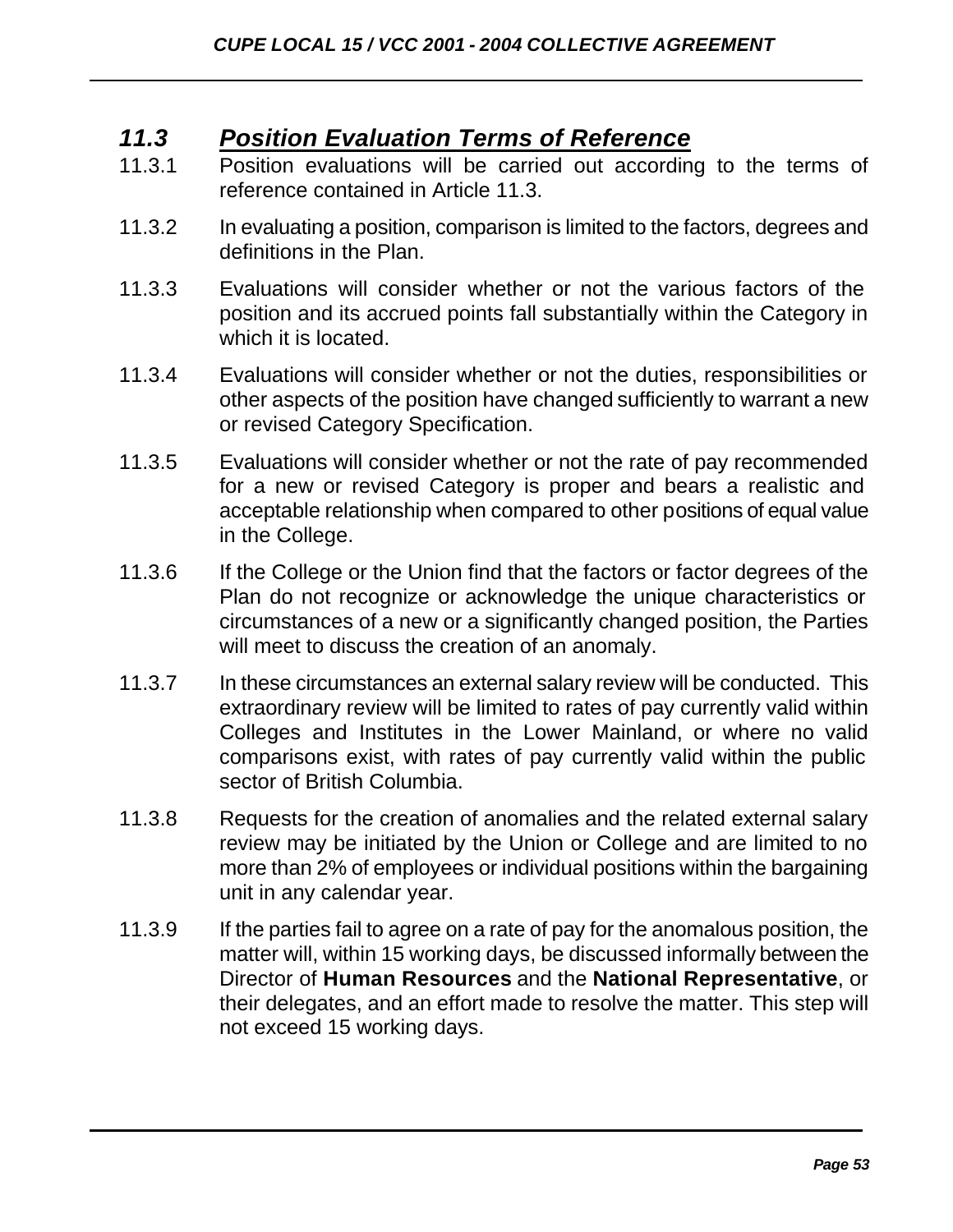- 11.3.10 If agreement is not achieved, the matter of rates may be referred, within 30 working days to arbitration (Clause 11.4.17) for a final and binding decision.
- 11.3.11 These adjustments will be recognized as special anomalies and would not allow for or become grounds for appeal by either Party for other positions or position categories.
- 11.3.12 If as a result of a position review, any change is to be made, the change will be effective the first day of the biweekly pay period closest to the date of receipt of the request by the **Department of Human Resources.**
- 11.3.13 Upon a change to a higher Category, the salary of the employees will be in the same step of the new pay grade as it was on the old one, without change of increment date.

#### *11.4 Re-examination Process*

- 11.4.1 Within 60 calendar days of receiving the results of the position review, the Union may request a re-examination of the review by designated Employee Representatives with the College Representative who has evaluated the position.
- **11.4.2 The Union will be responsible for arranging a meeting between the designated Employee Representative(s) and the College Representative to re-examine the position review.**
- 11.4.3 The request will include the areas to be reviewed and the reasons for the re-examination.
- 11.4.4 Any errors or omissions in the request may be corrected at a later step and will not cause a re-examination to be lost.
- 11.4.5 Following the re-examination, the College Representative will advise the Director of **Human Resources** and the Union of the results of the reexamination.
- 11.4.6 This reconsideration and decision process will be completed within 15 working days.
- 11.4.7 If the Union is dissatisfied with the decision in Clause 11.4.5, the matter may be referred, within 15 working days of the receipt of the decision, to the Director of **Human Resources** and the **National Representative**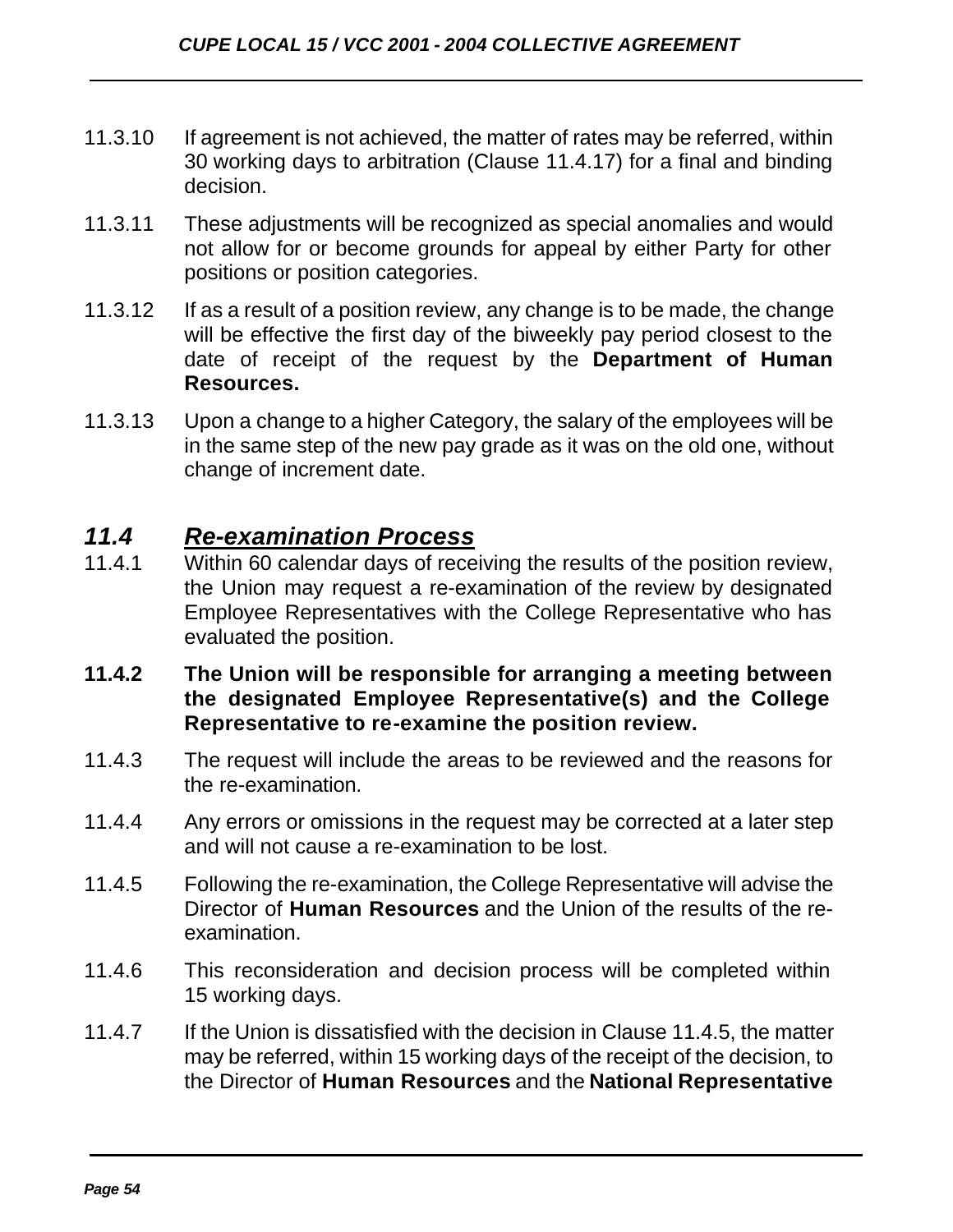of the Union, or their delegates, who will attempt to settle it. This step will not exceed 15 working days.

- 11.4.8 If the Parties are not able to agree on the rating or the status of a request under Clause 11.2.5, the matter will be referred to non-binding investigation by Karen Clark.
- 11.4.9 The Investigator's remuneration and expenses will be paid equally by the College and the Union.
- 11.4.10 The Parties will meet informally with the Investigator to attempt to agree on any unresolved appeals.
- 11.4.11 If agreement is reached, the applicable factors for the position will be adjusted and the appeal will be resolved.
- 11.4.12 If agreement cannot be reached, a formal hearing will be held by the Investigator according to the terms of Articles 10.4 and 11.4.
- 11.4.13 The Parties will provide all relevant information and documentation to the Investigator before the hearing.
- 11.4.14 The Parties will not use legal counsel in an investigation.
- 11.4.15 Participation in the investigation hearing is limited to one Union representative, one College representative, the employee, the supervisor (if necessary or appropriate) and other Union and College observers or advisors.
- 11.4.16 If the Parties accept the recommendations of the Investigator, the applicable factors for the position will be adjusted and the appeal will be resolved.
- 11.4.17 If either Party rejects the recommendation of the Investigator, the matter will be referred to Karen Clark as Arbitrator for a final and binding decision.
- 11.4.18 Each Party will pay one-half the costs of the Arbitration.
- 11.4.19 The Parties will provide the Arbitrator with written submissions on the issues in dispute before the hearing.
- 11.4.20 Either Party will give the other sufficient advance notice if it intends to use legal counsel at the Arbitration.
- 11.4.21 The decision of the Arbitrator may take the form of amendments to the Individual Job Rating Sheet and/or additional or amended Notes to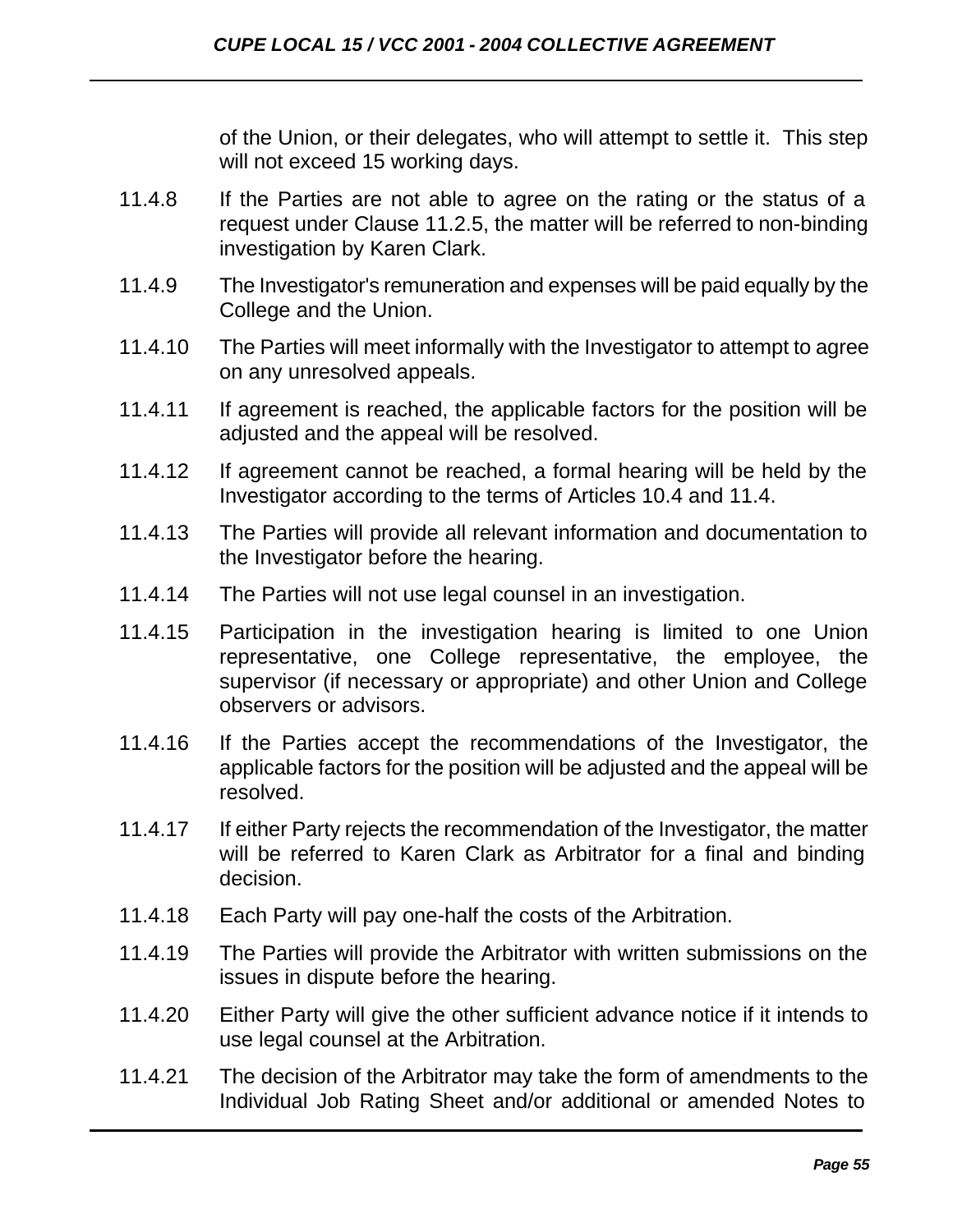Raters but may not amend the language of factors or factor degrees contained in the Plan.

- 11.4.22 Either Party may, after 10 decisions of the Arbitrator, require the substitution of another Arbitrator.
- 11.4.23 The Union will be responsible for advancing the matter to each following step of the procedure and will do so by notifying the College in writing within the time limits described.
- 11.4.24 If notice is not given, the matter will be considered abandoned and all future appeal under this Agreement will be at an end.
- 11.4.25 The time limits in this Article may be extended by mutual agreement. Extensions must be supported by serious argument and either Party has the right to refuse an extension of time.

#### *11.5 Changes to the Plan*

The Union and the College may mutually agree to change any procedures or terms of reference of the Plan.

## *12.0 WORKING CONDITIONS*

#### *12.1 Hours and Days of Work*

- 12.1.1 When possible, the College will schedule the normal days and hours of work as follows:
	- (a) the usual work week will be 5 consecutive days between Monday and Friday, and
	- (b) the hours of work will be 7 hours a day which commence later than 6:00 AM and end earlier than 7:00 PM.
- 12.1.2 All other days and hours of work will be subject to shift premium according to Article 12.5.
- 12.1.3 The normal hours of work will be 8 hours a day which commence later than 6:00 AM and end earlier than 7:00 PM for employees in the following positions:
	- Assistant Building Services Manager (City Centre)
	- **Building Service Manager**
	- · Receiver (b)
	- Stores Clerk (Food Services, City Centre)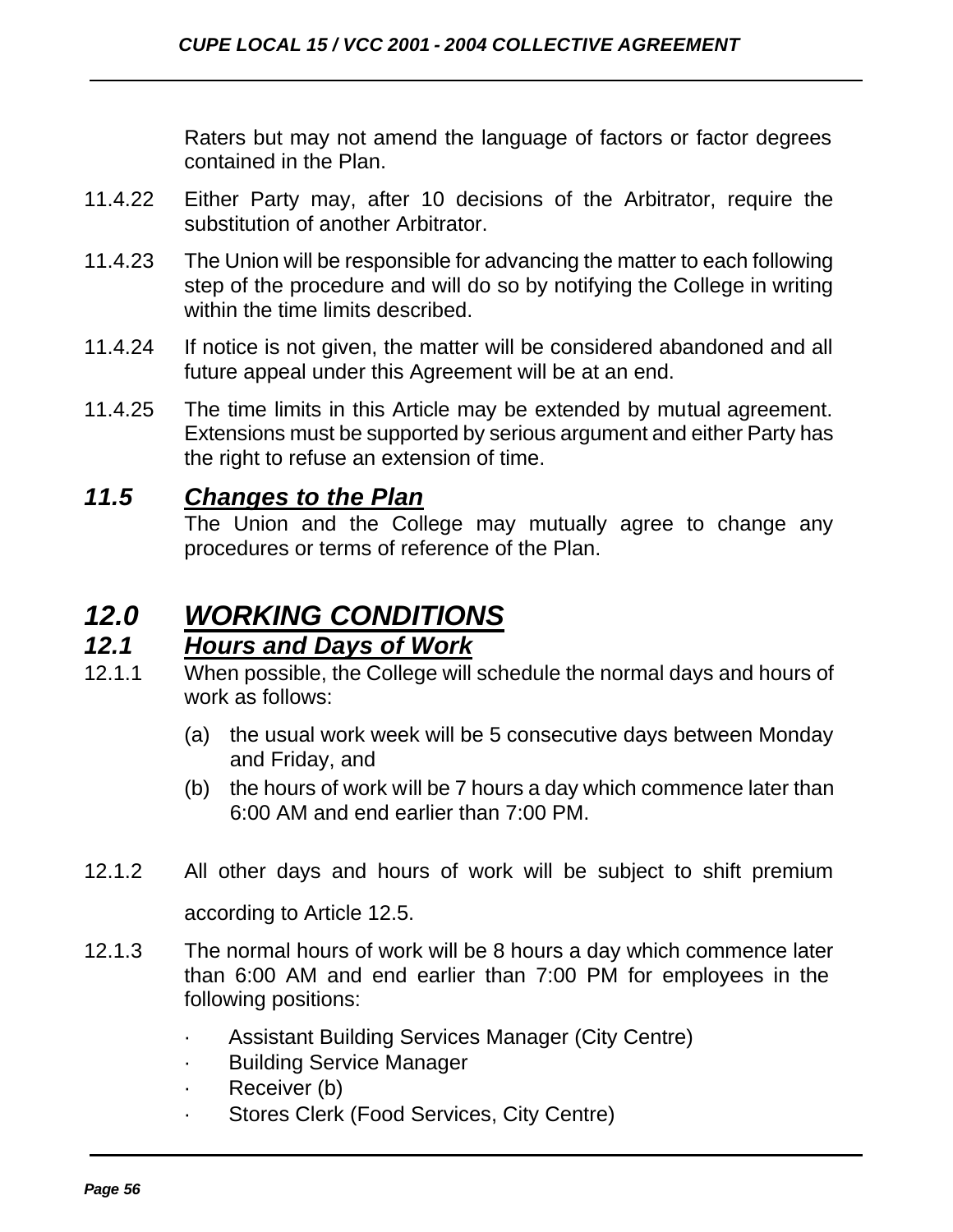- 12.1.4 Employees may adjust their starting and quitting times **with the recommendation of their supervisor**, **if approved by the appropriate Associate Director in Human Resources. These requests** will not be unreasonably denied. Such changes may not incur additional cost.
- 12.1.5 If employees can prove hardship due to long term changes to current hours of work, days of work or shift rotations, the Parties will meet to discuss other options. If all other options are unworkable, the College will attempt to accommodate employees' needs through transfer or other mutually agreeable means which may include layoff.
- 12.1.6 Employees who work 6 or more hours in a day will receive an unpaid meal break and two paid 15 minute rest breaks.
- 12.1.7 Employees who work 5 hours or more but less than 6 hours in a day will have the option of receiving an unpaid meal break and will receive one paid 15 minute rest break.
- 12.1.8 Employees who work from 3 hours to 5 hours in a day will receive one paid 15 minute rest break.
- 12.1.9 Unpaid meal breaks will be not less than 30 minutes and not more than one hour.
- 12.1.10 Employees who receive 2 rest breaks will receive one during the work period prior to the meal break and one during the work period after the meal. **Employees may not defer their rest breaks in order to shorten their work day except in extenuating circumstances and with the prior approval of their supervisor.**
- 12.1.11 The time when the meal break and rest period are taken will be approved by the supervisor.
- 12.1.12 The College will not require employees to work split shifts. Part-time employees who are offered additional hours may elect to work split shifts but if they work more the normal full time equivalent daily hours, the Overtime provisions of Article 12.6 will apply. The College will not make a practice of offering part-time employees additional hours that result in split shifts.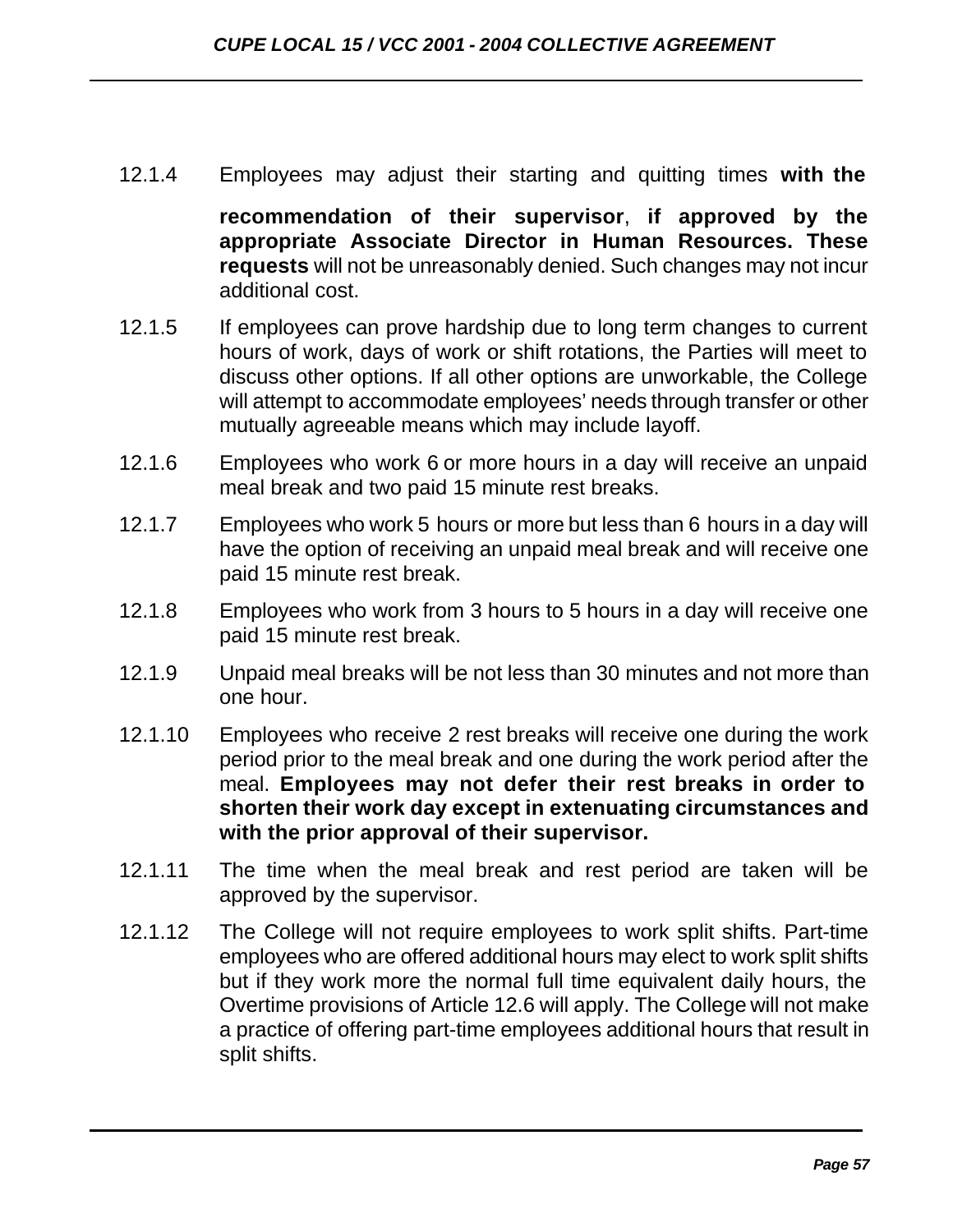- 12.1.13 Except for an emergency, employees will have at least 10 clear hours free from work, excluding overtime hours, between the end of one shift and the beginning of the next shift. Overtime will apply to any hours worked during the 10 hour period.
- 12.1.14 Approval of the Parties is required for any work week in excess of 35 hours per week with the exception of those currently in existence. Approval will not be unreasonably withheld. In the event that agreement to increase the regular work week cannot be reached, the matter may be referred to the Grievance Procedure commencing at Step 3.
- 12.1.15 Approval of the Parties is required to reduce the regular work week for those positions listed in Clause 12.1.3. Neither Party will unreasonably deny approval to reduce the regular work week.

# *12.2 Nine Day Fortnight*

- 12.2.1 Application of the nine day fortnight system must not produce any additional cost, (i.e. overtime, additional staffing requirements or fringe benefit costs) or noticeable reduction in service from the level of service rendered on April 1, 1992.
- 12.2.2 Employees will work 7-3/4 hours each regularly scheduled work day in every 2 week period.
- 12.2.3 A year is defined as a calendar year and divided into 26 fortnight periods.
- 12.2.4 Employees are entitled to a maximum of 24 fortnight days off in each year. There will be 2 biweekly periods each year in which no fortnight days off will be scheduled.
- 12.2.5 Employees on the fortnight system for less than 26 bi-weekly periods in a year will have their fortnight days off prorated. For example, employees on the fortnight system for 22 bi-weekly periods will receive 20.3 fortnight days off.
- 12.2.6 The biweekly periods in which there are no fortnight days off may normally be scheduled at a time that takes into consideration the needs of the department and the desires of employees. The preferred periods, if other periods have not been agreed to, are the biweekly periods overlapping Christmas and Easter.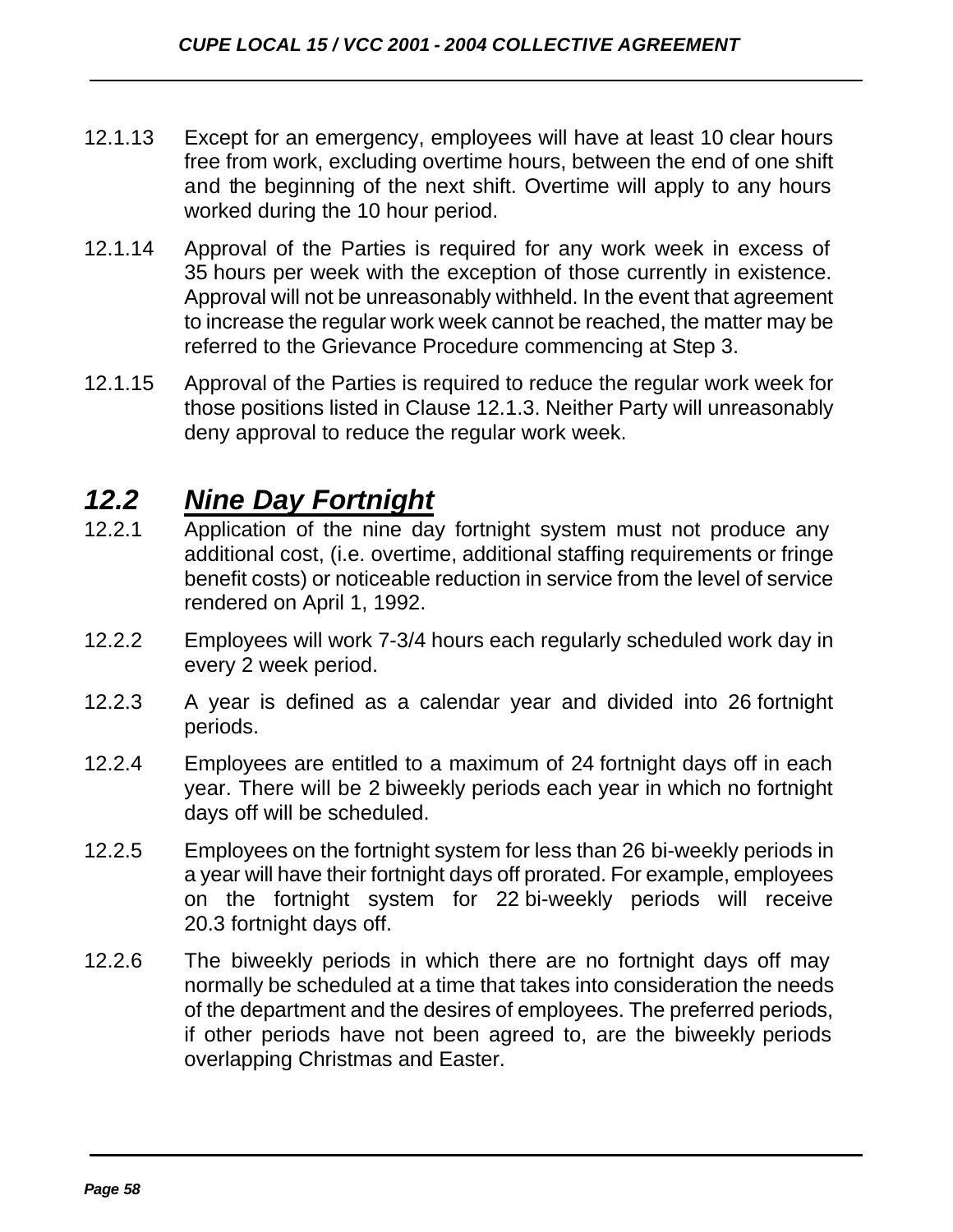- 12.2.7 Scheduled days off, one every two weeks, will preferably be Monday or Friday, or any other day taking into consideration the commitment of the College, the needs of the department and the desires of the employees.
- 12.2.8 Overtime rates will apply for authorized work performed in excess of 7-3/4 hours per day, excluding time worked when making up time owed by employees.
- 12.2.9 Supervisors will post work schedules for employees.
- 12.2.10 Supervisors are responsible for keeping accurate records of employee overtime and time owed to and by employees.
- 12.2.11 Neither acting capacity nor shift differentials will be paid if the higher level of work performed or hours of work are directly due to the nine day fortnight.
- 12.2.12 Gratuity days are earned as 7 hour days. If payment of gratuity is made to employees it will be made on the basis of a 7 hour day.
- 12.2.13 If gratuity days are taken as leave, the earned days will be converted to hours and the employees will remain on the nine day fortnight during the period when the gratuity days are taken. This may require employees working for a partial day or making time up.
- 12.2.14 If employees wish to revert to a 7 hour day for the period in which gratuity days are taken then they will work a 7 hour day for the full biweekly period.
- 12.2.15 When employees are receiving Workers' Compensation Board benefits, they will have no entitlement to fortnight days off during the period of absence.
- 12.2.16 Sick Leave will be calculated in hours. Employees on the nine day fortnight will have 7-3/4 hours deducted for each day of illness.
- 12.2.17 Illness on fortnight days off will not entitle employees to claim replacement days off unless a doctor's certificate is provided to the College.
- 12.2.18 When employees have been absent due to non-occupational sickness or injury for a complete fortnight period they will revert to their normal work week for the period of absence and will not accumulate fortnight days off. During this period, Sick Leave will be deducted on the basis of 7 hours per day.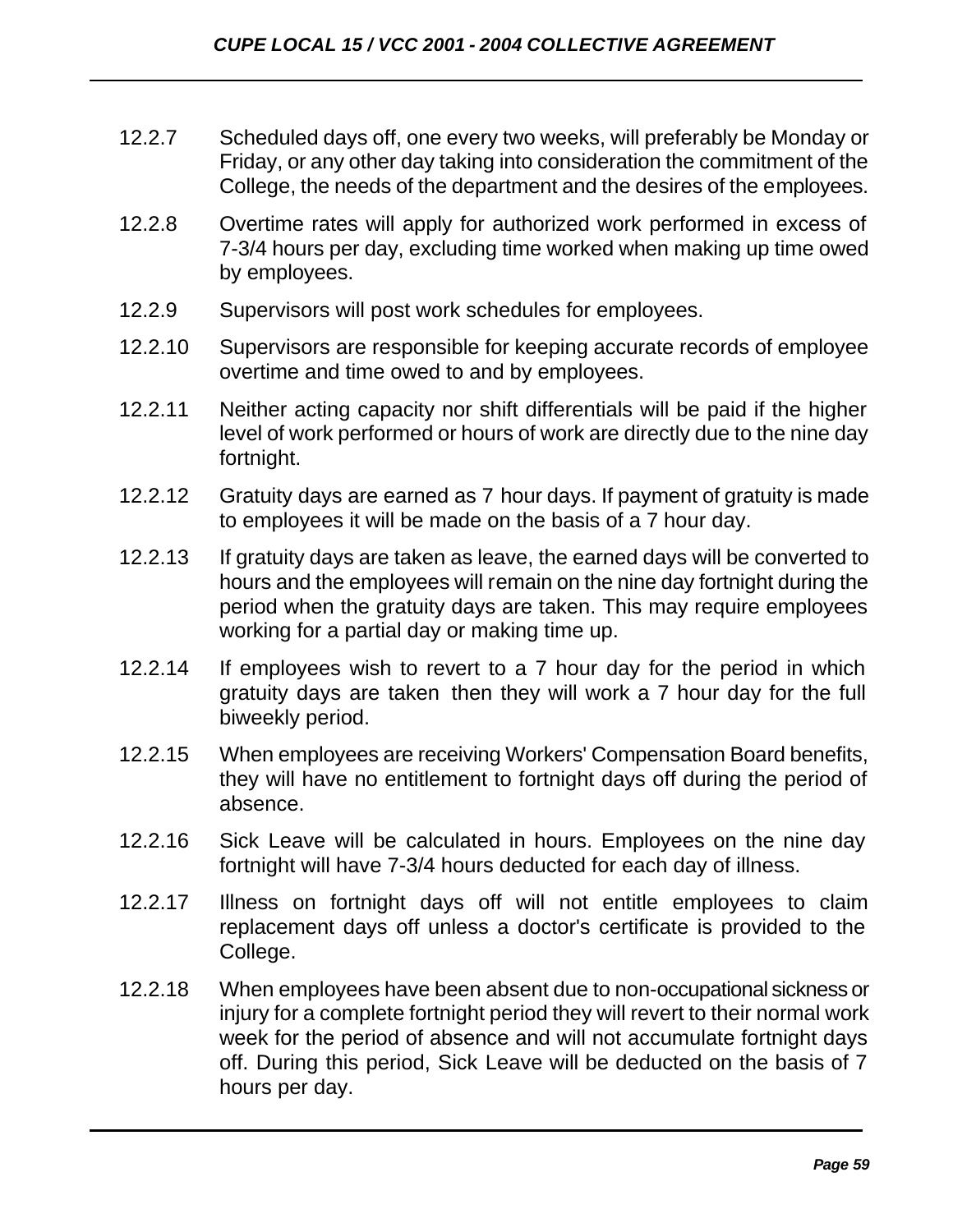- 12.2.19 Vacation entitlement will be calculated in hours. Employees on the nine day fortnight will be deducted 7-3/4 hours vacation leave for a day of absence. Fortnight days off will be earned during vacation periods. For example, employees taking "2 weeks" vacation would, in fact, be taking 9 days of vacation (69.75 hours) and one fortnight day off.
- 12.2.20 Employees not on the nine day fortnight who wish access should apply to their Department Head or Supervisor.
- 12.2.21 The Department Head or Supervisor will make the necessary analysis to determine whether the proposed change in schedule meets the conditions in Clause 12.2.1 and pass the request and analysis to the **appropriate Associate Director in Human Resources for decision.**
- 12.2.22 Should a request be denied, employees may ask that access be reviewed by a committee as follows:
	- (a) A committee for each of the jurisdictions will be responsible for resolving difficulties which may arise including matters of access to or exclusion from the nine day fortnight schedule.
	- (b) Each committee will consist of one administrator from the jurisdiction concerned, who will act as chair, along with one member representing:
		- participating support staff;
		- the Union;
		- · the Department of **Human Resources**.
	- (c) If problems of a serious nature cannot be resolved by the

committee, the matters will be referred to the Director of **Human Resources** and the **National Representative** of the Union for discussion.

- (d) If those parties cannot resolve the problems within a reasonable period, either the Union or the College may refer the matter to the Grievance Procedure (Article 10.0) commencing at Step 4 or 5.
- 12.2.23 No employees or positions (e.g. vacant positions) will be removed from

the nine day fortnight schedule except through the committee and grievance process outlined in Clause **12.2.22**.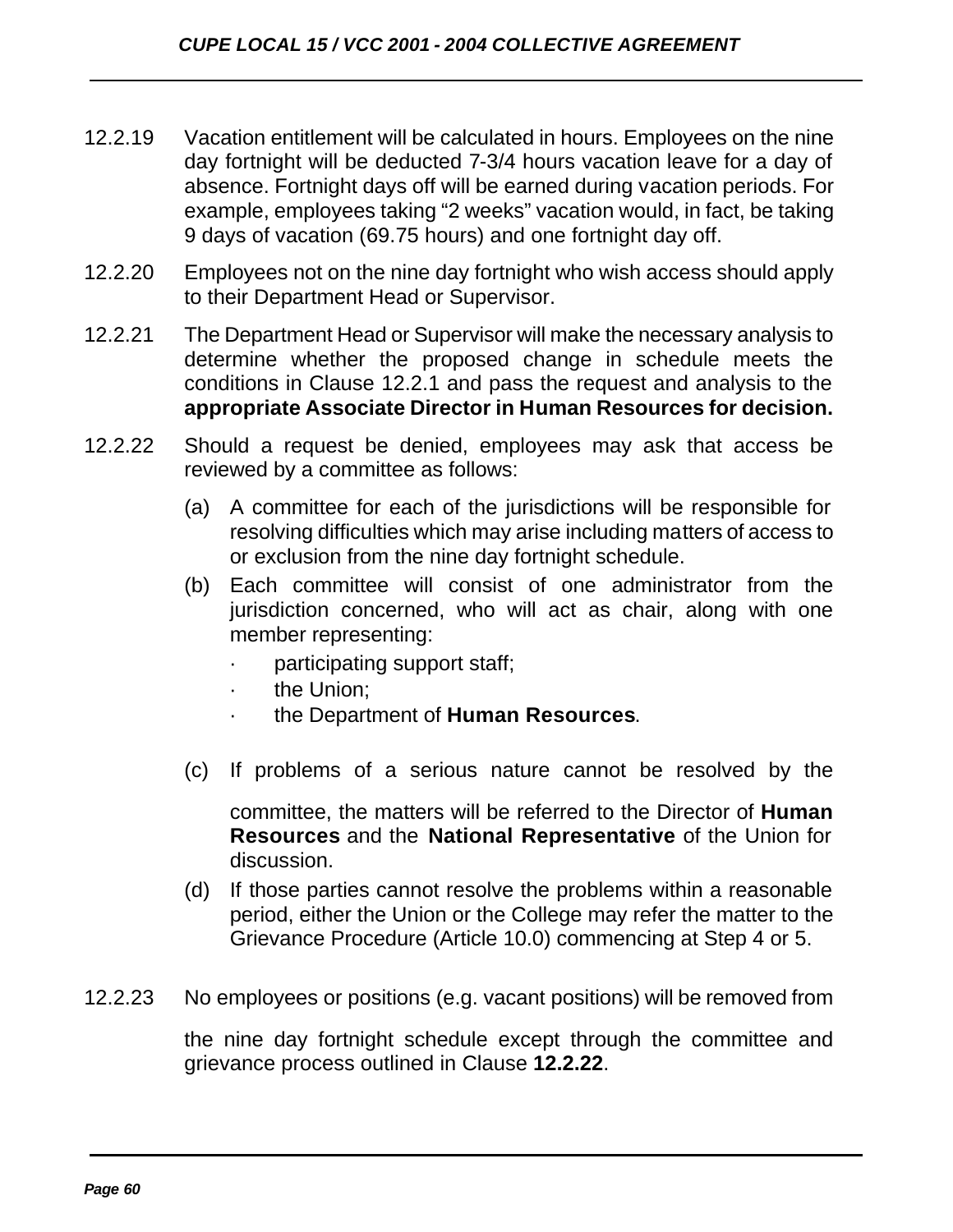- 12.2.24 The nine day fortnight schedule may be temporarily suspended by joint and mutual agreement of the Union and the College Administration from the jurisdiction concerned.
- 12.2.25 Except in extraordinary circumstances, the College will give a minimum of 10 working days notice of suspension.
- 12.2.26 In order to accommodate **situations such<sup>1</sup>** as emergencies, vacation, illness and peak periods, scheduled fortnight days may be deferred with the approval of the appropriate administrator. Deferred days must be rescheduled and used as soon as possible. If these situations are known in advance, fortnight scheduling will be arranged to accommodate them.
- 12.2.27 Staffing needs within a department or area may require suspension of the fortnight schedule for employees required to provide backup services in the absence of other employees if it cannot be accommodated by the provisions of Article 12.4, Flextime.
- 12.2.28 During periods of suspension of the fortnight, the College will require employees to continue working a 7-3/4 hour day for the period of suspension.
- 12.2.29 In order to meet the College's commitments, departmental staffing needs or to meet employees' needs, employees and a department may mutually agree that they will revert to a 7 hour day during the period of suspension.
- 12.2.30 In areas that request suspension for 2 or more biweekly periods, 2 of those periods will be considered the periods in which no days off will be scheduled as provided for in Clauses 12.2.4 and 6.
- 12.2.31 If there is a suspension period greater than one month, the affected employees will revert to a 7 hour day.
- 12.2.32 During a period of suspension when employees revert to a 7 hour day, absence for vacation or sickness will be based on 7 hours per day. No credit towards fortnight days off will be earned.
- 12.2.33 Days deferred must be scheduled by mutual agreement within 2 months of the conclusion of the deferral period, taking into consideration the commitment of the College, the needs of the department and the desires of the employees. Agreement will not be unreasonably withheld by either the College or the employees.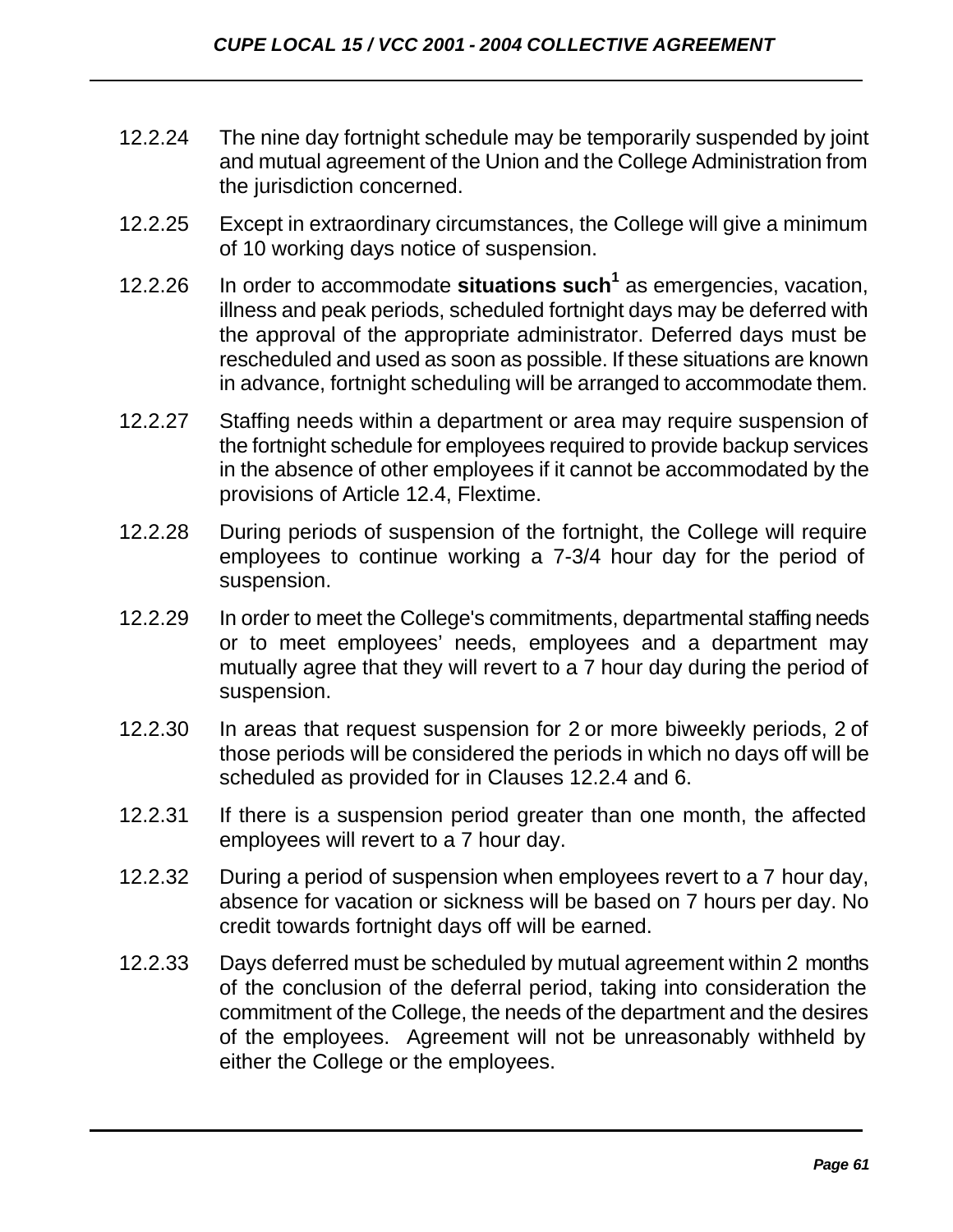- 12.2.34 Deferred days may be carried forward beyond the 2 month period by mutual agreement provided the commitment to the College and the needs of the department can be adequately met.
- 12.2.35 Individual employees may apply, for special reasons, to remain on the established 5day work schedule. This request will be made to the appropriate administrator and reviewed by the joint Union / Management Committee.
- 12.2.36 Any general conditions covering the nine day fortnight presently in force which are not specifically mentioned in Article 12.2, and are not contrary to its intention, will continue in full force and effect for the duration of this Agreement.

#### *12.3 Experimental Work Schedules*

- 12.3.1 Terms and conditions of this Agreement may be varied by mutual agreement between the College and the Union in order to implement work schedules which are modifications of the work schedules in this Agreement.
- 12.3.2 Article 12.3 can accommodate a range of innovative hours of work arrangements, on an individual or group basis.
- 12.3.3 Any experimental work schedules would normally have to satisfy the same general conditions as the nine day fortnight, that is no additional cost, no loss of service, etc. (see Clause 12.2.1)
- 12.3.4 Experimental work schedules should be developed within the department prior to seeking the agreement of the College and the Union and should be administratively simple.

### *12.4 Flextime*

- 12.4.1 The College agrees with the principle of flextime as defined in Clause 12.4.2.
- 12.4.2 Flextime is a work schedule which permits adjustment of the schedule of daily or weekly hours worked, taking into consideration the commitment of the College, the needs of the department and the desires of the employees.
- 12.4.3 Flextime will be scheduled in advance and approved by the College.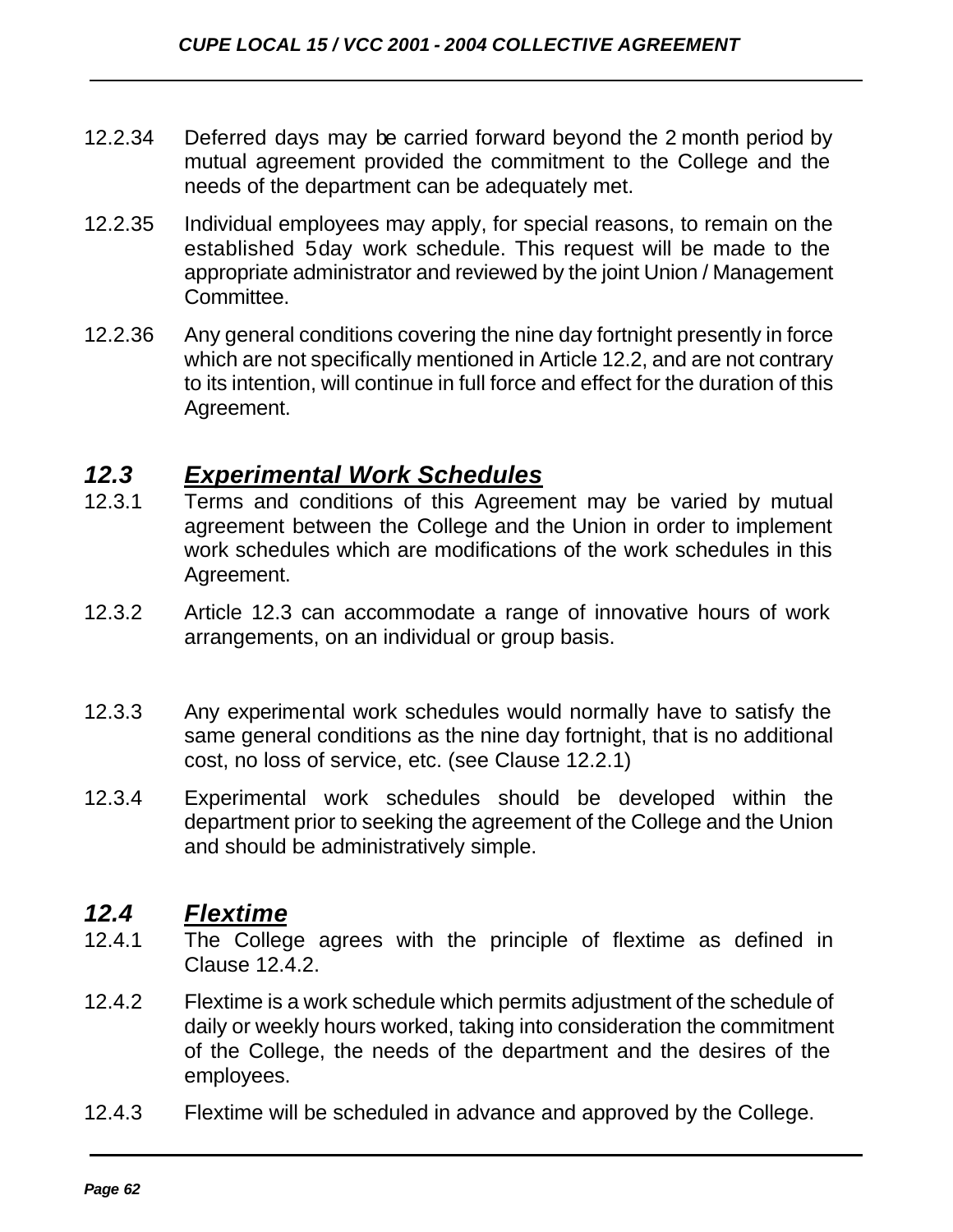- 12.4.4 Flextime schedules will not produce any additional cost for the College (e.g. overtime, additional staffing requirements, fringe benefit increases or non-scheduled shift differential).
- 12.4.5 Flextime schedules will not result in any noticeable reductions in service.
- 12.4.6 Flextime schedules will be within the established hours of operation for the work performed.
- 12.4.7 If difficulties arise, including matters of access to or exclusion from a flextime schedule, the matter will be referred to the committee and dispute solving process for the nine day fortnight contained in Clause 12.2.22.
- 12.4.8 Flextime schedules may be temporarily suspended by mutual agreement of the Union and the College.

## *12.5 Shift Work*

- 12.5.1 Except in extraordinary circumstances, the College will give a minimum of 10 working days' notice of a change in shift, unless the change results in employees working hours that entitle them to an overtime wage.
- 12.5.2 All changes of shift will be discussed with employees prior to the giving of notice.
- 12.5.3 If the proposed shift change would result in hardship for the employees concerned, the College will attempt to accommodate their needs through transfer or other mutually agreeable means.
- 12.5.4 Employees required to work shifts with a portion of the regular hours outside the normal hours of work will receive a premium for the total regular hours on those days as follows:
	- (a) if the shift commences at 6:00 AM or earlier or ends at 7:00 PM or later - 5%; or
	- (b) if the shift commences at 4:30 AM or earlier or ends at 8:30 PM or later - 6-3/4%; or
	- (c) if the shift commences at 3:00 AM or earlier or ends at 10:00 PM or later - 9%.
- 12.5.5 Employees required to work, as part of regular hours, days other than Monday to Friday, will receive a premium of 9% for all regular hours worked on those days.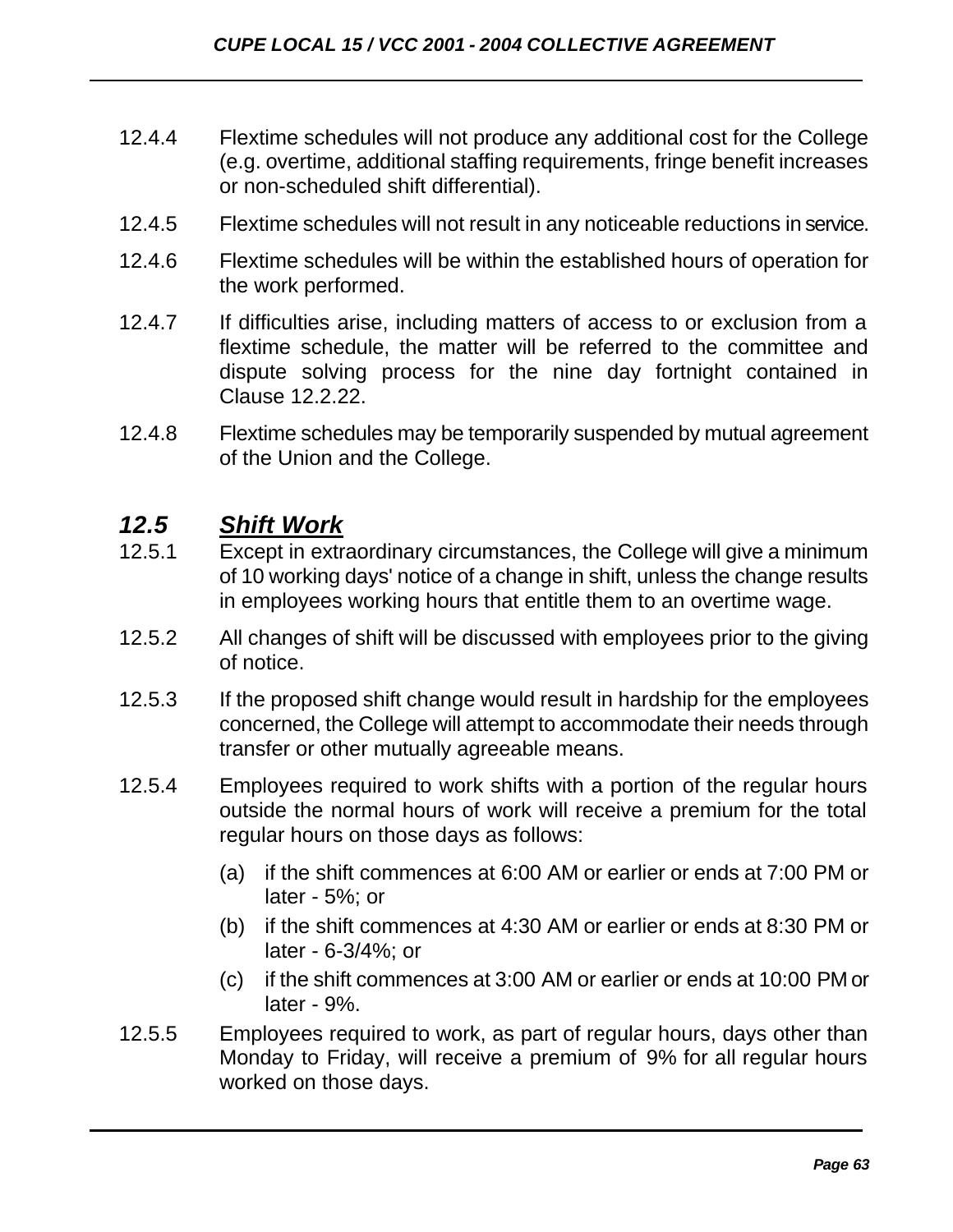- 12.5.6 Shift premiums are not paid for overtime hours.
- 12.5.7 See Article 7.1, Seniority, for access to preferred shifts.

#### *12.6 Overtime*

- 12.6.1 Except in extraordinary circumstances or to provide required service during peak periods, the College will not make a regular practice of requiring employees to work overtime.
- 12.6.2 General overtime will be offered **by seniority<sup>1</sup>** to employees in the department who are capable of doing the work.
- 12.6.3 Position specific overtime will be offered first to the employee who holds the position.
- 12.6.4 Employees who work overtime will, at the time of working the overtime, elect whether to be paid for it or receive compensating time off.
- 12.6.5 Subject to Clause 12.6.6, employees who elect to be paid for overtime will receive:
	- (a) 1-1/2 times their regular rates of pay for the first 4 hours of overtime in a normal work week;
	- (b) 2 times their regular rates of pay for any additional overtime in a normal work week;
	- (c) 2 times their regular rates of pay for all hours worked on scheduled days off with a minimum of 2 hours pay at double time;
	- (d) 2 times their regular rates of pay for all hours worked on a General Holiday with a minimum of 2 hours pay at double time, in addition to regular pay. Overtime worked on a General Holiday will not count for the purposes of Clause 12.6.5(a).
- 12.6.6 If employees work overtime on their scheduled days off that requires

them to be at the College for more than one period in one day, they will receive 2 times their regular rates of pay for all hours worked with a minimum of 2 hours pay at double time for each period.

12.6.7 Employees who elect to receive compensating time off for overtime will receive time equal to the number of hours' pay they would have received according to Clauses 12.6.5 and 6.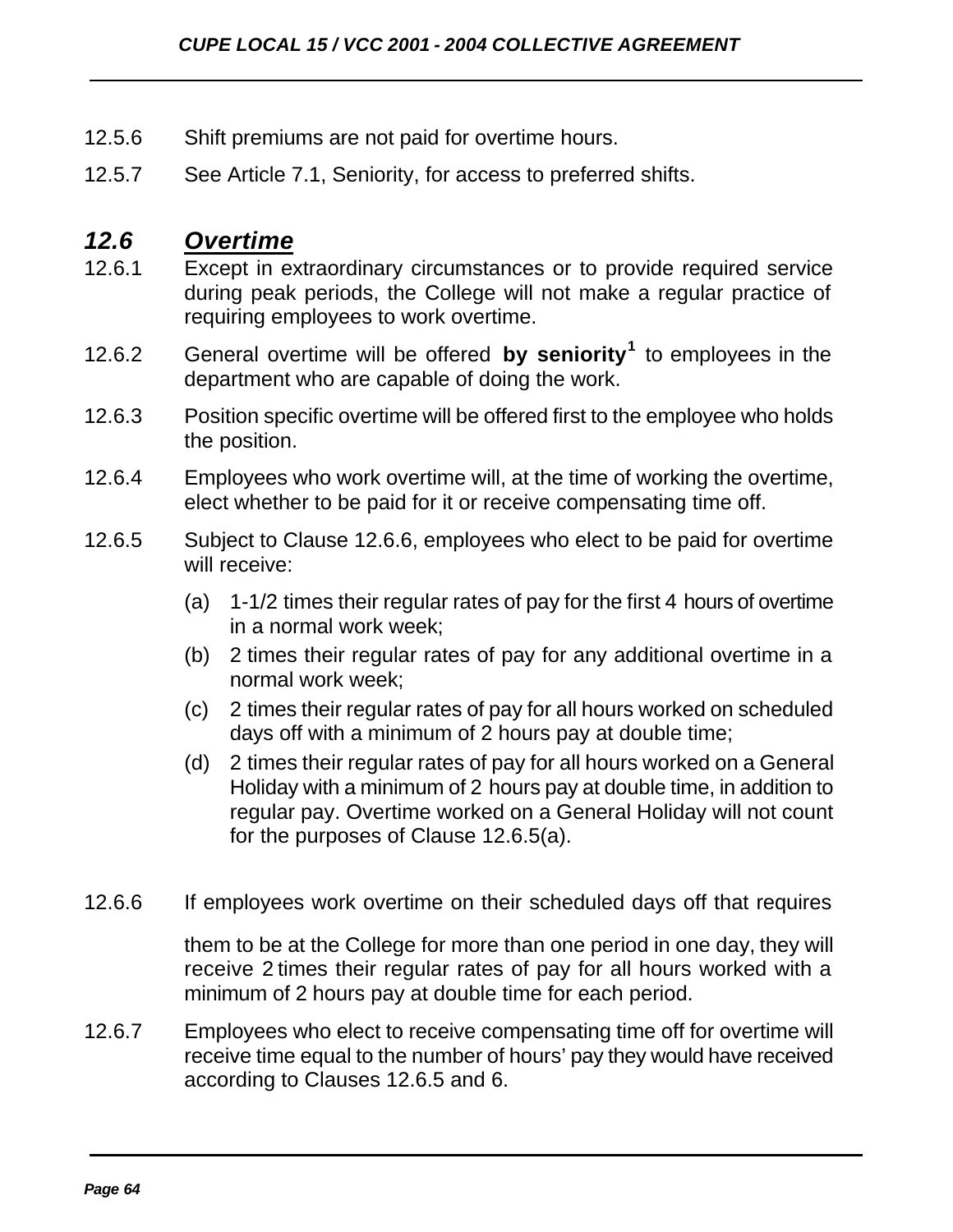- 12.6.8 Compensating time off will be taken at a time mutually agreed upon by the employees and their Department Heads.
- 12.6.9 If employees do not receive all compensating time off by August 31 of the year following the year in which they earned the time off, or prior to leaving the service of the College for any reason, whichever occurs first, they will be paid for the remaining compensating time off.
- 12.6.10 Overtime will only apply to hours in excess of the full-time equivalent daily and weekly hours of each position.
- 12.6.11 All employees will receive overtime on the same basis as full-time permanent employees in the same positions.
- 12.6.12 All overtime worked must be authorized **in advance** by the Department Head or delegate **except in extenuating circumstances**.
- 12.6.13 The College will consider creating additional positions when the Union can demonstrate a constant pattern of overtime justifies it.

## *12.7 Overtime Meal Period and Allowance*

- 12.7.1 When employees work overtime of less than 2 hours beyond their regular full-time shift, an unpaid meal period of up to one-half hour may be taken, at their option.
- 12.7.2 The College will pay employees for a one-half hour meal period at the prevailing overtime rates and will provide a meal or reimburse employees for reasonable meal expenses incurred up to a maximum of \$8.00 in the following circumstances:
	- (a) when the overtime is worked immediately before or immediately following the employees' shifts on a regular day of work and is 2 hours or longer, excluding any meal period;
	- (b) when employees work 4 hours overtime at any other time, unless they have been notified on the previous working day of the need to work overtime.
- 12.7.3 When employees miss a paid meal period to which they are entitled, they will be paid at the overtime rate for the missed meal period in addition to all time worked and will be entitled to reimbursement for meal expenses as provided in Clause 12.7.2.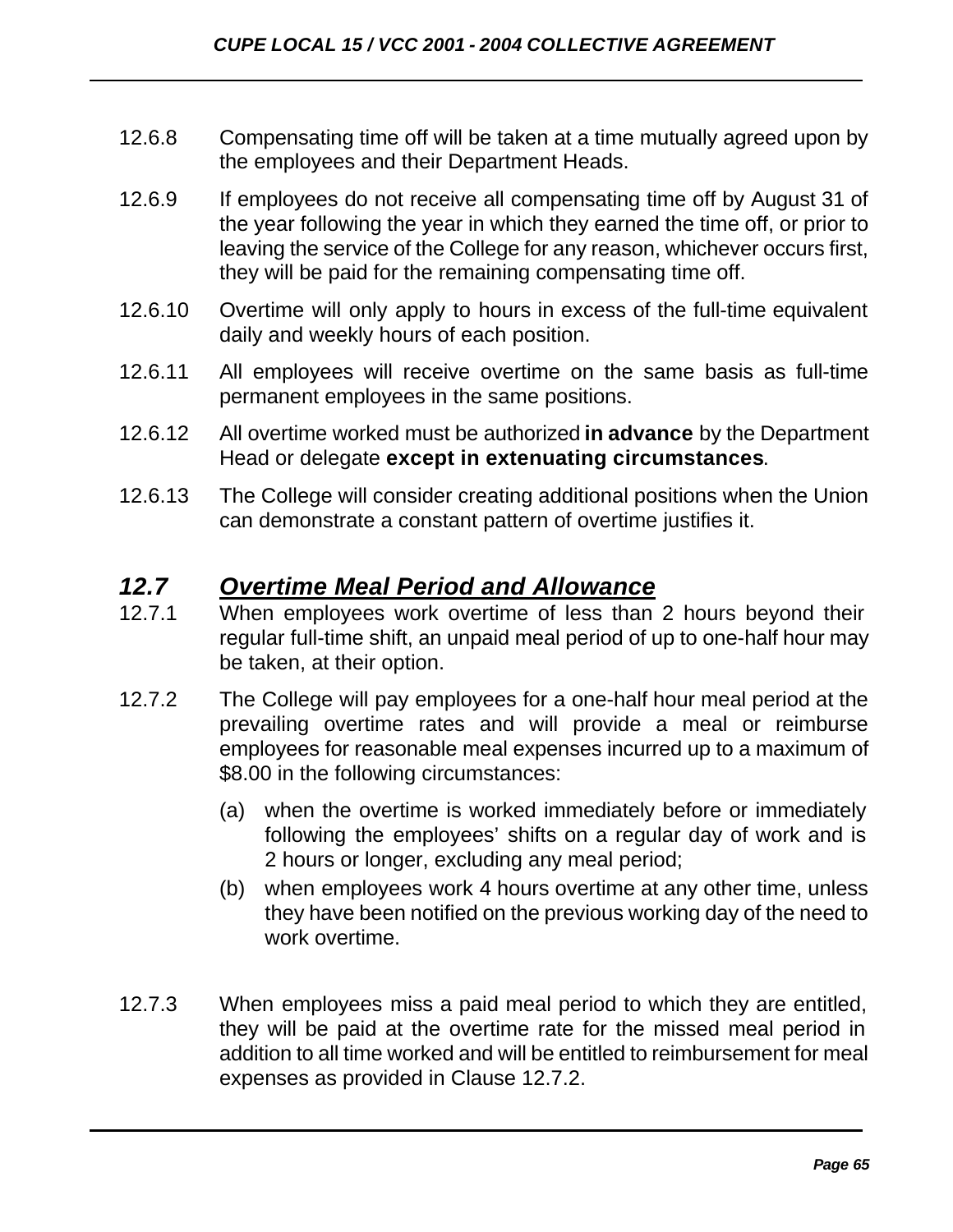## *12.8 Minimum Daily Pay*

- 12.8.1 Employees reporting for work at the call of the College will receive their regular wage for all hours worked with a minimum of 4 hours' pay for each callout.
- 12.8.2 Clause 12.8.1 will not apply if employees are unfit to perform their duties or have failed to comply with the Industrial Health and Safety Regulations of the Workers' Compensation Board.
- 12.8.3 In the event work is suspended or the College closes because of inclement weather or other reason completely beyond the control of the College, employees scheduled to work by their supervisors will receive pay for their regularly scheduled hours for that day.
- 12.8.4 Student Aides reporting for work at the call of the College on a day when they have scheduled instructional activity will receive a minimum of 2 hours' pay for each callout.

### *12.9 Uniforms, Gloves, Aprons and Boots*

- 12.9.1 Uniforms, gloves, aprons will be provided by the College for all employees authorized by the College to wear them. **Boots will be provided to all probationary or permanent employees and all other employees who attain 850 hours of service in a department requiring safety boots.**
- 12.9.2 The College will supply, launder and repair these items without added cost to employees.
- 12.9.3 These items are the property of the College and on terminating their services with the College, employees will return them.
- 12.9.4 If they are not returned by the date of termination of employment, the value of the items will be deducted from employees' final pay.

### *12.10 Workload*

- 12.10.1 The College is committed to providing employees with a humane and supportive workplace. Issues surrounding workloads will be dealt with by the College in that spirit.
- 12.10.2 Except in extraordinary circumstances, employees' normal work loads will not be **significantly <sup>1</sup>** increased as a result of vacant positions or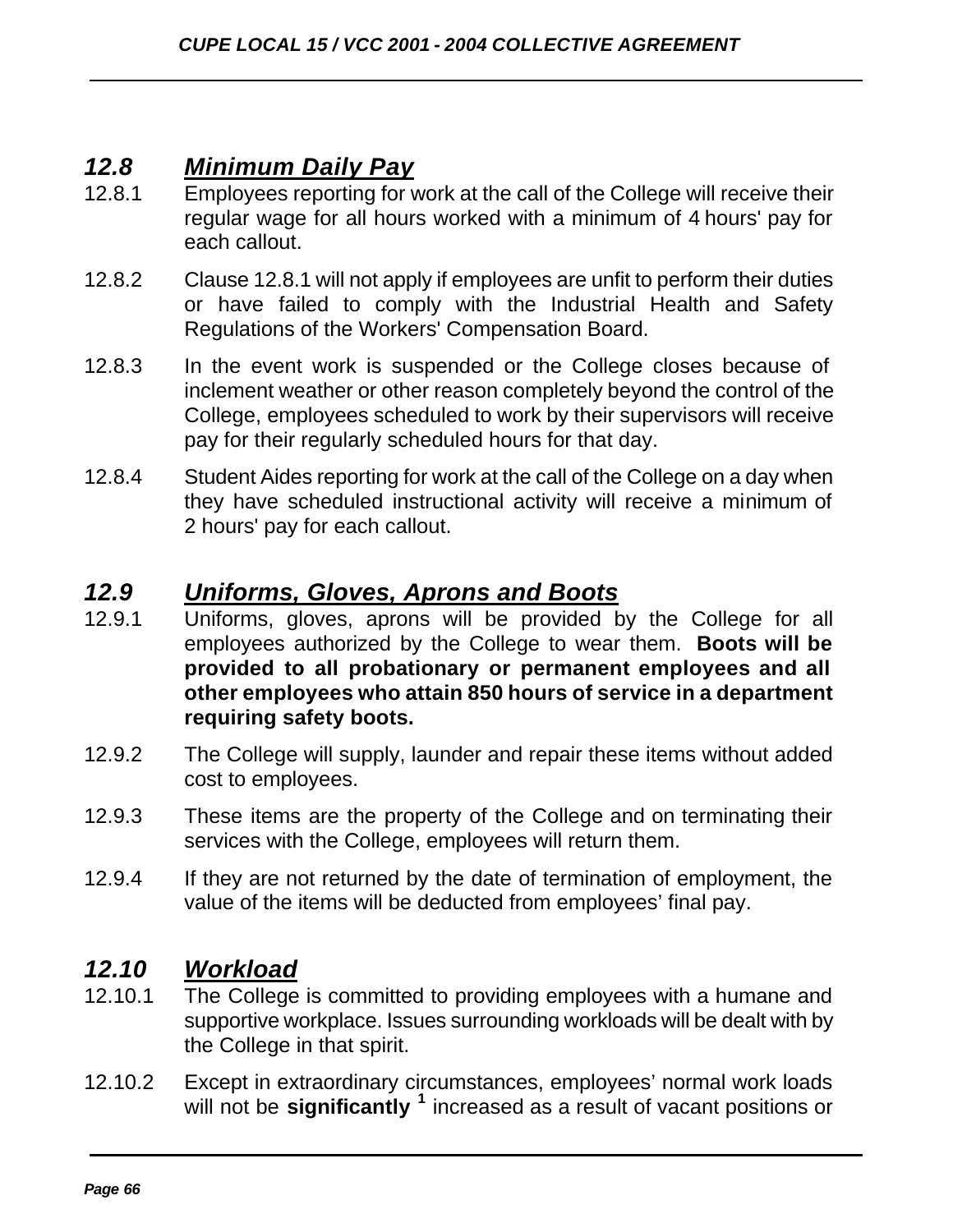the absence of other employees due to illness, vacation or leaves of absence, **or an increase in student enrolment.<sup>1</sup>**

- 12.10.3 When employees are absent from work, other employees may be required to carry out some of their duties. If this happens, priorities will be established to accommodate the work to be performed and the employees' regular work will be rescheduled.
- 12.10.4 Any employee or group of employees who have a concern about workload may consult with their immediate supervisor or appropriate Administrator to review priorities and explore other strategies to resolve the workload problem.
- 12.10.5 If employees request a meeting with their supervisor, they may ask a Shop Steward or Union Representative to be present. The Shop Steward and employees may have reasonable time off to prepare for and attend these meetings without loss of pay.
- 12.10.6 If the concern is not resolved, the employees may refer the issues **to a standing committee, consisting of two College representatives and two Union representatives, which will function as a dispute resolution committee on increased workload issues, or to the Director of Human Resources. Unresolved disputes are subject to the Grievance process.<sup>1</sup>**
- 12.10.7 Article 12.10 is not intended to replace Article 13.4, Acting in Senior Capacity.

#### *12.11 Transportation*

When requested, the College will reimburse employees who must work authorized overtime after 10:00 PM for the cost of taxi transportation home.

### *12.12 Use of Vehicles*

- 12.12.1 Employees who use their own vehicles for College business may recover all expenses through a mileage rate as determined by College policy subject to review every April 1st. The minimum Mileage rate will be **\$0.40<sup>1</sup>** per Kilometer.
- 12.12.2 Employees may also recover expenses for parking while on College business at a location away from their regular place of work.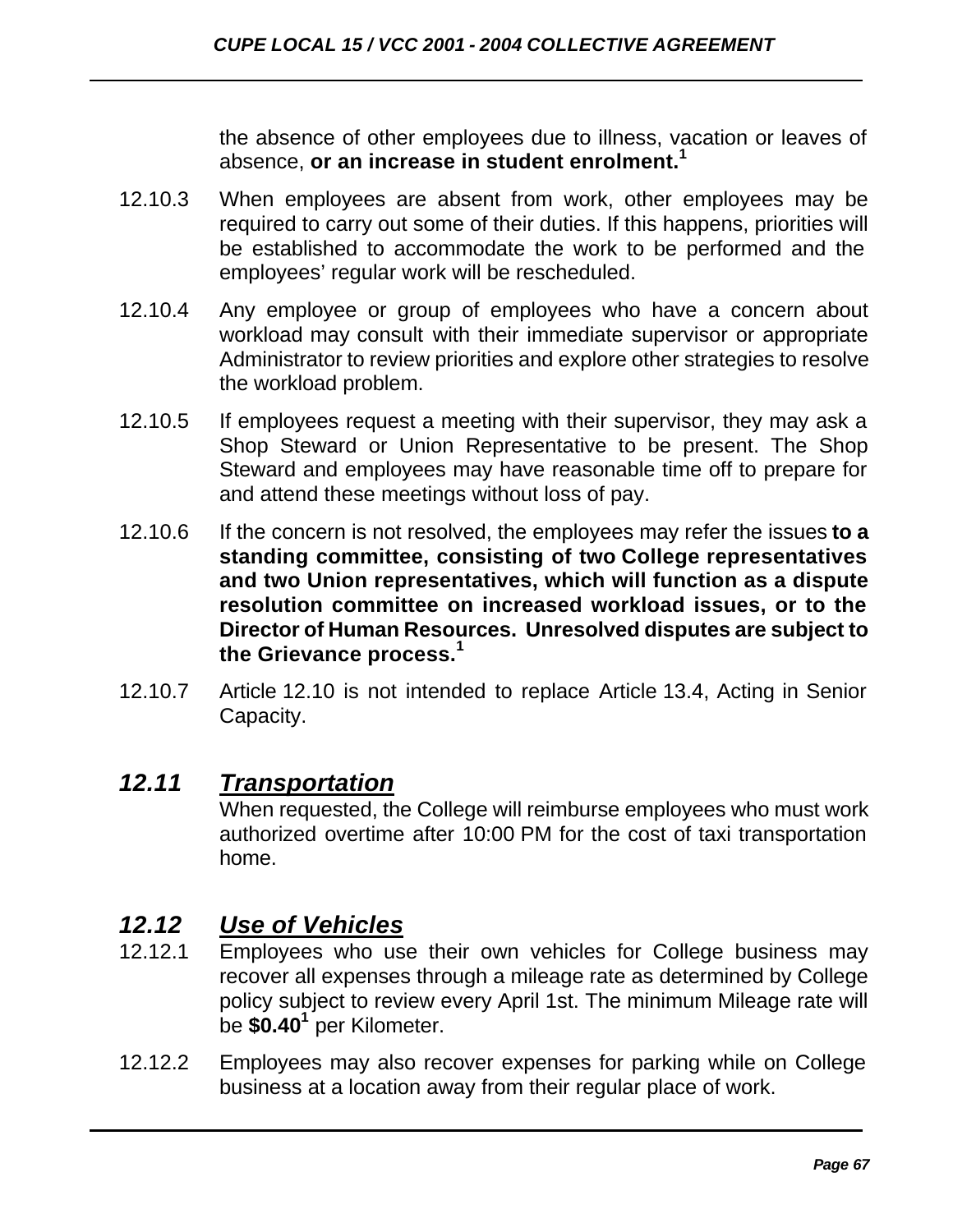- 12.12.3 Employees who use their own vehicles in the regular performance of their duties will be reimbursed by the College for the difference in the cost of insurance between "business" and "to and from work" categories as defined by ICBC.
- 12.12.4 Employees at City Centre Campus who are not part of the VCC parking pool arrangement and who are required to use their personal vehicles in the performance of their duties will be reimbursed for their cost of private parking in excess of the VCC parking pool cost to a maximum of \$40.00 per month upon submission of receipts.

## *12.13 Contacting Employees on Leave*

The College will not make a practice of contacting employees who are on prescheduled leave.

## *12.14 Recovery of Overpayments*

- 12.14.1 It is the intention of the College to recover overpaid wages occurring due to clerical error using the procedure contained in Article 12.14.
- 12.14.2 When an obvious overpayment has occurred, the College may correct it within one month of its occurrence, without need for consultation with the affected employees or the Union.
- 12.14.3 If an overpayment occurred which was not corrected within one month of its occurrence, the College will notify the affected employees and the Union in writing, specifying:
	- (a) the amount of overpayment claimed;
	- (b) a general description of the situation which gave rise to the claimed overpayment;
	- (c) a detailed calculation of the claimed overpayment;
	- (d) the intended schedule of recovery;
	- (e) the employees' right to consult with the Union regarding this matter.
- 12.14.4 If the employees or the Union dispute either the intended recovery or the

calculation provided, the matter will be discussed informally with the appropriate Associate Director of Human Resources and the **Manager of Financial Services** and an effort made to reconcile the calculation and to accommodate the employees regarding the schedule of recovery.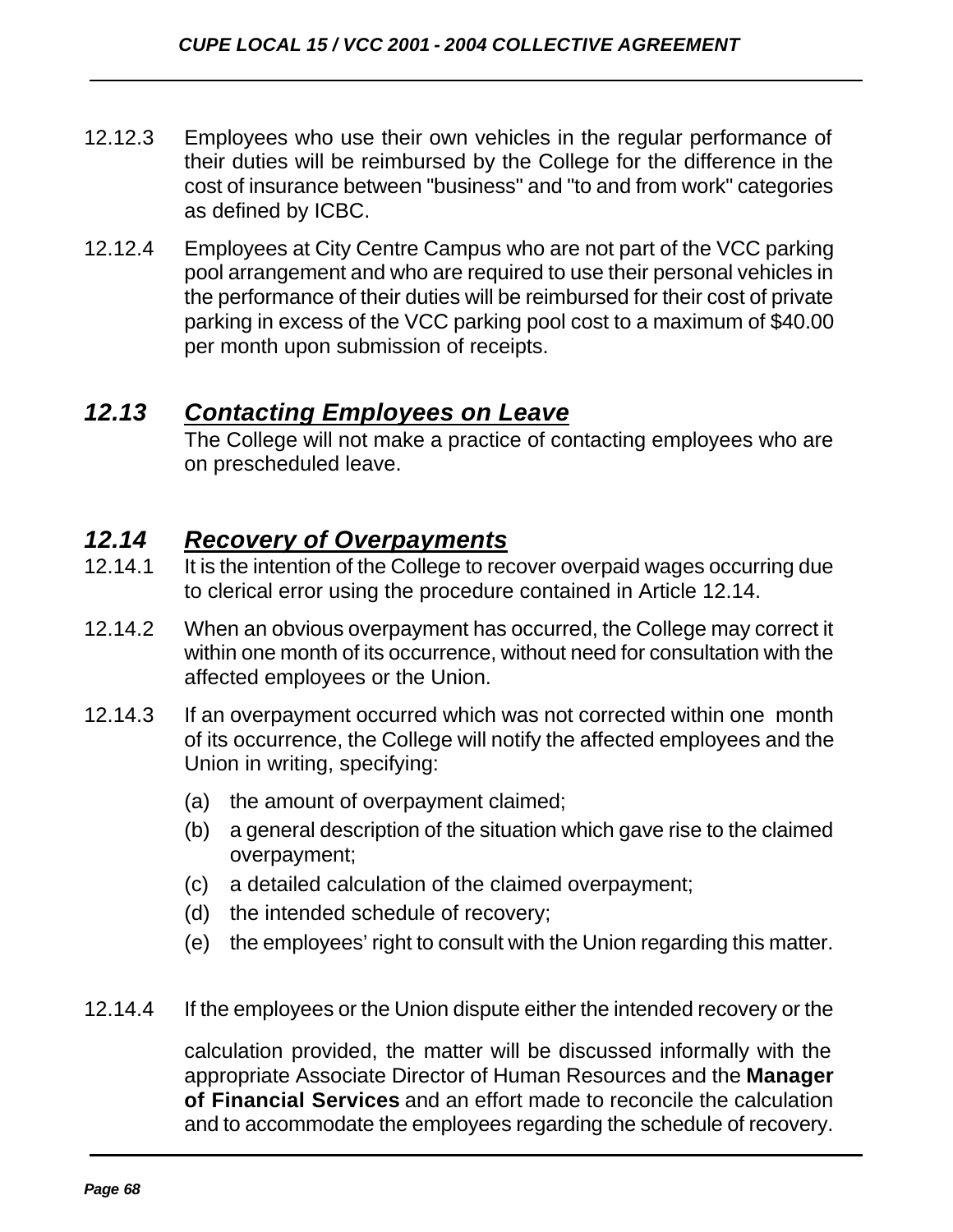If alternate arrangements are agreed, they will be confirmed in writing to all concerned.

- 12.14.5 If agreement cannot be reached informally, the matter will be dealt with through the Grievance Procedure (Article 10.0) commencing at Step 3. Recovery will not proceed until the grievance is resolved.
- 12.14.6 If the employees leave the employment of the College before recovery is accomplished, complete recovery will form part of the normal end-ofemployment reconciliation practices.

#### **12.14.7 The College may only recover overpayments within one year of their occurrence.<sup>1</sup>**

- 12.14.8 If employees notify the Payroll Manager in writing with a copy to the Union and the Department of **Human Resources** that they believe they have been overpaid and the College takes no action to recover the overpayment within 4 weeks of the written notification, it cannot attempt to do so later.
- 12.14.9 Article 12.14 does not apply to normal reconciliation at the end of employment for vacation, gratuity leave and other entitlements where reconciliation is clearly specified in the Agreement, or to garnishees or other court-ordered claims initiated by a third party.

### *12.15 Recovery of Underpayments*

- 12.15.1 Subject to Clause 12.15.8, employees who believe they have been underpaid may recover the underpayment according to the terms of this Article 12.15.
- 12.15.2 Employees who believe they have been underpaid will notify the Department of Human Resources and the Union in writing.
- 12.15.3 The College will investigate the complaint and reply in writing to the employee and the Union within 4 weeks.
- 12.15.4 If an underpayment is discovered, it will be repaid within 4 weeks.
- 12.15.5 If the College claims there was no underpayment and the employees or the Union dispute this, the matter will be discussed informally with the appropriate Associate Director of Human Resources.
- 12.15.6 If agreement cannot be reached informally, the matter will be dealt with through the Grievance Procedure (Article 10.0) commencing at Step 3.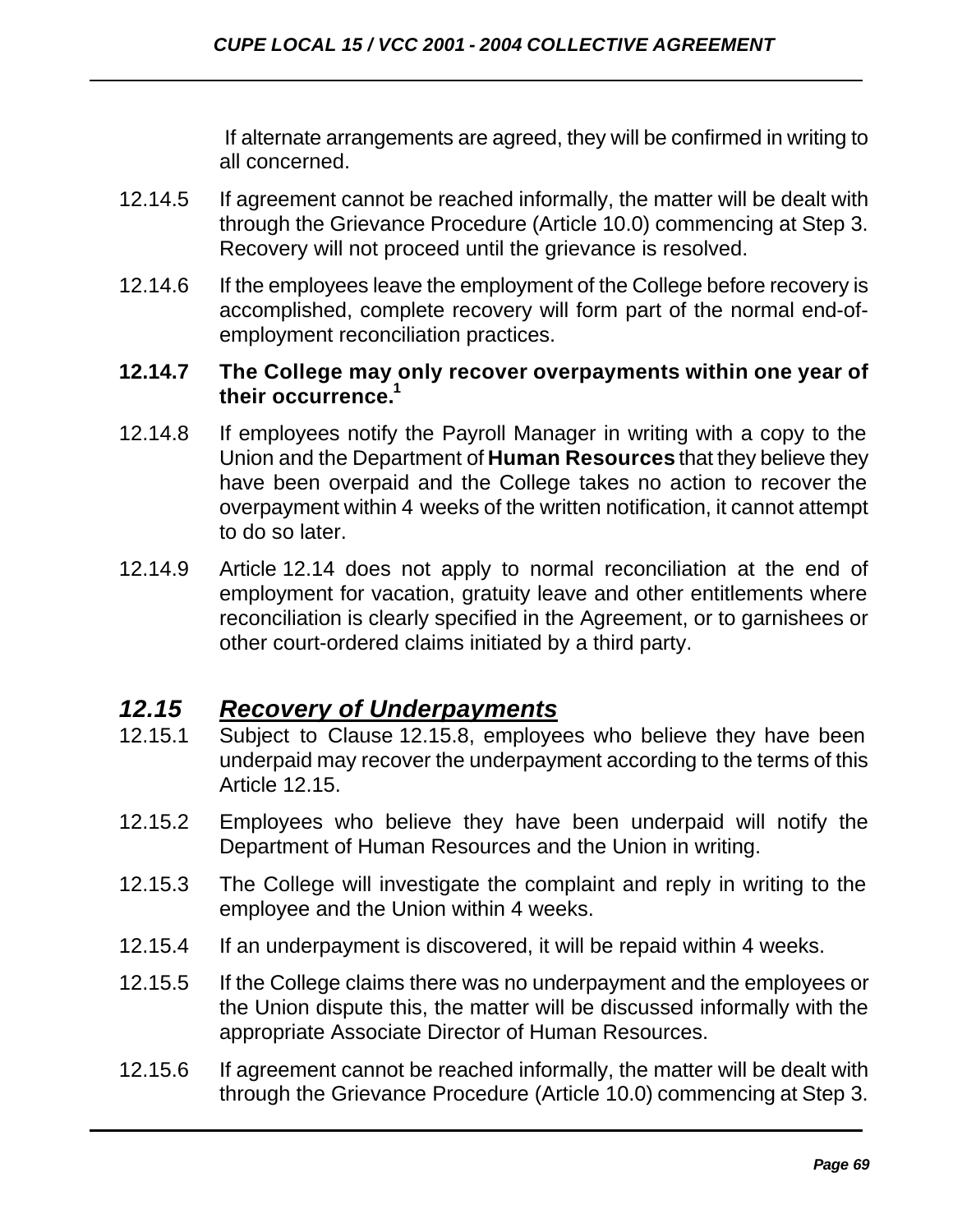- 12.15.7 Employees may only recover underpayments within one year of their occurrence.
- 12.15.8 Employees may choose to recover underpayments through the Grievance Procedure (Article 10.0) rather than through the procedure contained in Article 12.15.

#### *12.16 Permanent Part-Time Employees Preference for Hours*

- 12.16.1 Permanent part-time employees will have preference (right of first refusal) over temporary and casual employees for additional work in their area provided they possess the ability to perform the work available.
- 12.16.2 Any additional hours, beyond their normal schedule, will not be considered as overtime provided employees total daily and weekly hours are within the full-time maximums for their category.

### *12.17 Scheduling of Additional Work for Food Services Employees*

- 12.17.1 The scheduling of available **food service** work must take into consideration the needs of the department, the commitment of the College and the desires of the employees.
- 12.17.2 Available casual **food service** work falls into one of two general categories:
	- (a) Scheduled work is blocks of casual work known in advance due to illness, scheduling of holidays, etc. which can be posted no later than the Thursday prior to the week in which the work is scheduled.
	- (b) Unscheduled work is all other work, incapable of advance scheduling.
- 12.17.3 Scheduled work will be assigned as follows:
	- (a) Scheduled work will first be made available to qualified permanent part-time **food service** employees in order of seniority.
	- (b) Any remaining scheduled work will be made available to qualified temporary and casual **food service** employees on the basis of longest service with the College.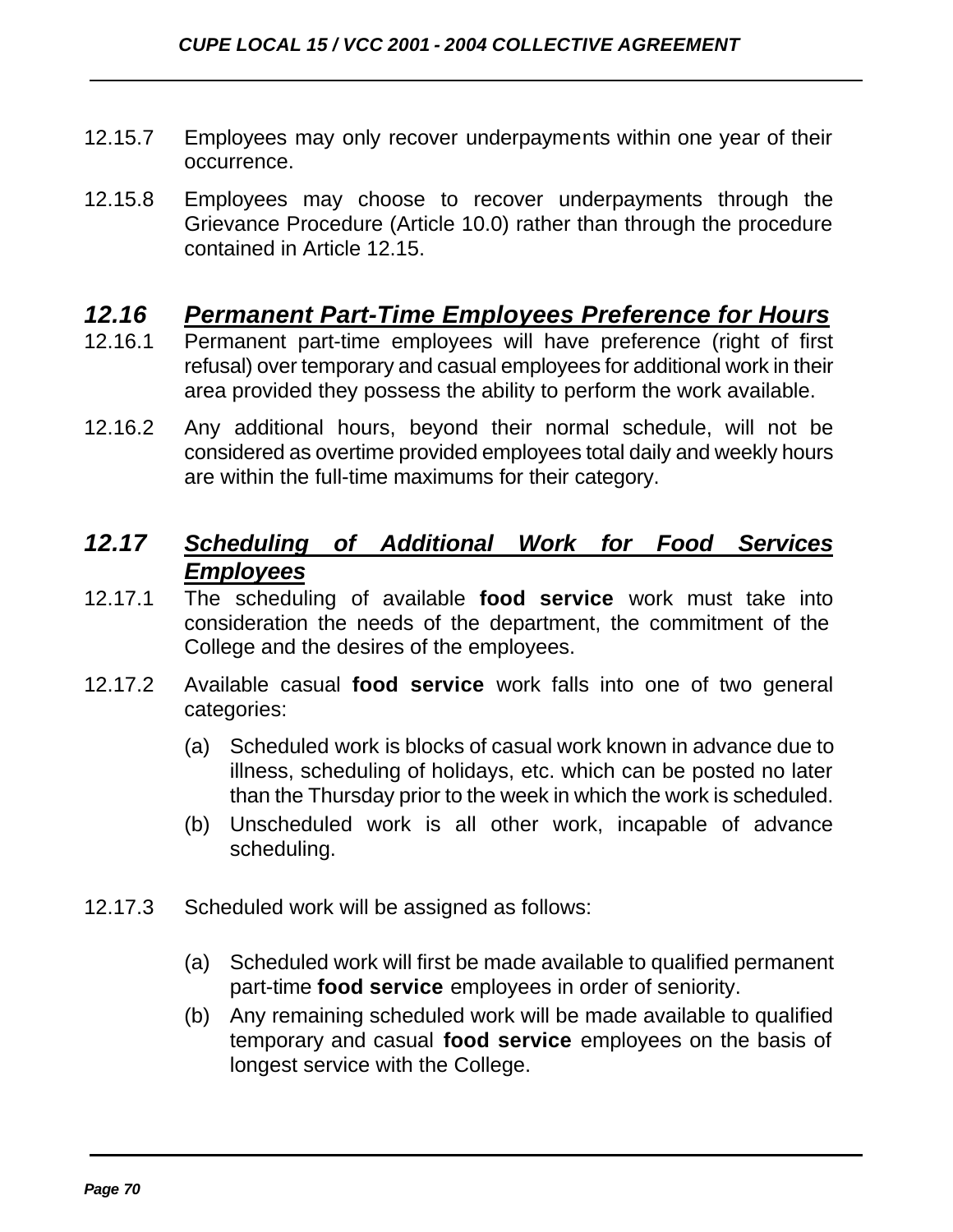12.17.4 Available unscheduled work will be assigned **to qualified and trained** 

#### **employees** as follows:

- (a) Unscheduled work will first be made available to qualified permanent part-time **Food Services** employees in order of seniority, provided this does not conflict with their regular schedules.
- (b) Any remaining unscheduled work will be made available to qualified temporary and casual **food service** employees on the basis of longest service with the College, provided this does not conflict with their regular schedules.
- **(c) Food Services employees may request training for other positions at the same pay grade within the department. The College will not unreasonably deny such training and will provide it when operationally feasible.**
- (d) In order to maintain a sufficient pool of employees, the College will assign to the available temporary or casual **food service** employees with the longest service at least 20 hours of work before assigning work to the available temporary or casual employees with the next longest service.
- 12.17.5 All unscheduled work will be made available to temporary and casual

**food service** employees on the basis of longest service with the College provided:

- (a) Employees are qualified to perform the work.
- (b) Employees are available and can be contacted in advance of the commencement of the work.
- (c) The scheduling of this work will not result in departmental overtime being incurred.
- 12.17.6 Employees must keep the College informed about limitations on their availability. **A casual Food Services employee who has been unavailable for work for a period of three months will be dropped from the casual call list.**
- 12.17.7 Article 12.17 is not intended to replace Article 3.0, Filling Vacancies, or Article 13.4, Acting in Senior Capacity.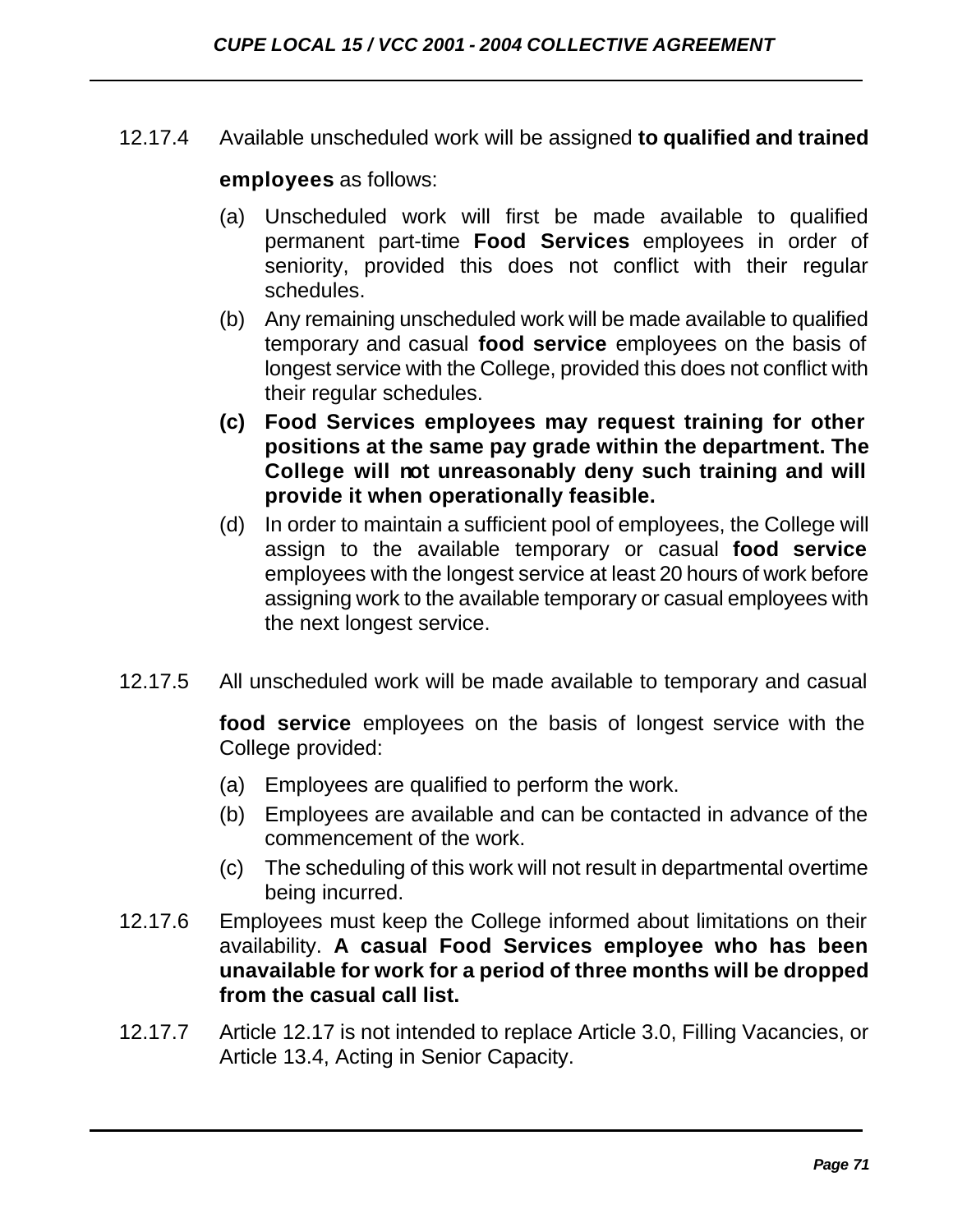### *12.18 Scheduling of Work for Casual Receivers*

- 12.18.1 The scheduling of available casual receiving work must take into consideration in the scheduling the needs of the department, the commitment of the College and the desires of the employees.
- 12.18.2 Scheduled blocks of work and unscheduled work will be assigned to qualified casual employees on the basis of longest service with the College provided:
	- (a) Employees are qualified to perform the work.
	- (b) Employees are available and can be contacted in advance of the commencement of the work.
	- (c) The scheduling of this work will not result in departmental overtime being incurred.
- 12.18.3 Employees must keep the College informed about limitations on their

availability.

12.18.4 Article 12.18 is not intended to replace Article 3.0, Filling Vacancies, or Article 13.4, Acting in Senior Capacity.

## *13.0 WAGES AND PREMIUMS*

#### *13.1 Salary Schedule*

- 13.1.1 The salary schedule in Schedule A will apply during the term of this Agreement.
- 13.1.2 Any increases to rates in Schedule A which occur due to the Position Evaluation process, Article 11.0, will become effective immediately, without prejudice to the Union's right to appeal the rates.
- 13.1.3 If the College creates new categories, it will discuss the rate with the Union.
- 13.1.4 In the event the College and the Union cannot agree, the matter of the rate will be referred to a single arbitrator as provided in Article 11.0, Position Evaluation.
- 13.1.5 Pending resolution of disputes concerning new categories, the Director of **Human Resources** will establish a rate of pay.
- 13.1.6 In cases referred to in Clause 13.1.5, the job posting will contain the note "Salary Under Review" and any salary adjustment will be effective the date of appointment.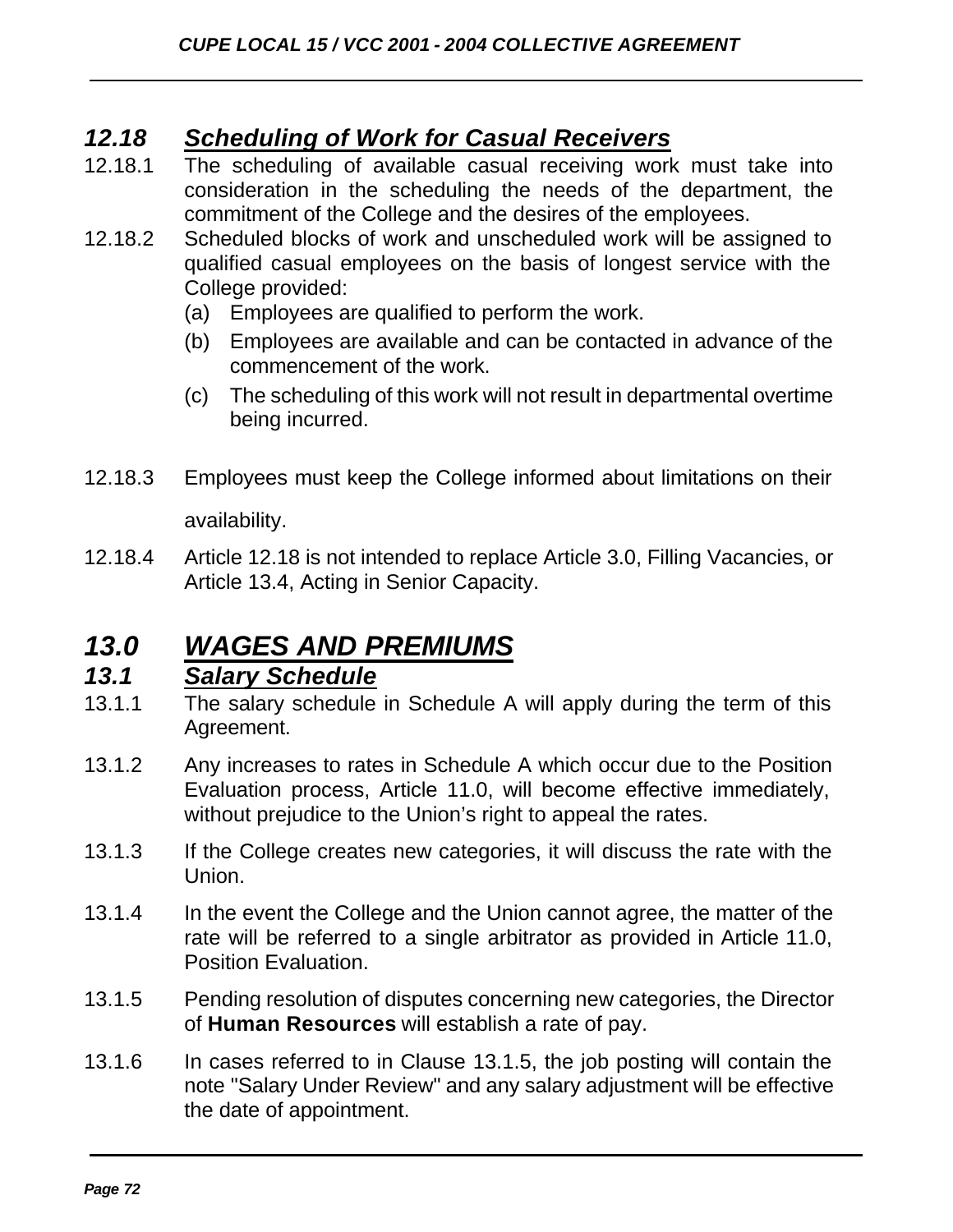- 13.1.7 The salary schedule is based on a 35 hour week with hours of work commencing later than 6:00 AM and ending earlier than 7:00 PM.
- 13.1.8 Employees who regularly work 40 hours will receive 4 Pay Grades above the salary shown in Schedule A.

# *13.2 In-Hiring Rates of Pay*

- 13.2.1 The in-hiring rates of pay upon original employment may, at the sole discretion of the College, be any Step in the salary schedule for the category up to and including Step 3.
- 13.2.2 Article 13.2 does not apply to former employees of the College who are rehired within 15 months of termination of service (see Article 22.2, Reappointment).

#### *13.3 Increments*

- 13.3.1 Increments will be granted on an annual basis to maximum.
- 13.3.2 For increment purposes, the anniversary dates of permanent employees, including term employees**,** will be the first day of the biweekly pay period within which their dates of appointment fall. Future increment increases will occur on the first day of the biweekly pay period in which the incremental anniversary dates fall.
- 13.3.3 Temporary and casual employees will receive increment increases effective the first day of the biweekly pay period within which they complete each year of service or 1,700 hours of service, whichever is longer.
- 13.3.4 Increments will be unaffected where an absence without pay is one month or less.
- 13.3.5 If an absence without pay exceeds one month, the incremental anniversary date will be delayed by 2 weeks for every 2 week period of absence exceeding one month, except as provided in other clauses of this Agreement.

# *13.4 Acting in Senior Capacity*

13.4.1 When employees are authorized in writing by their Department Head or delegate to **temporarily replace other employees in a higher paid**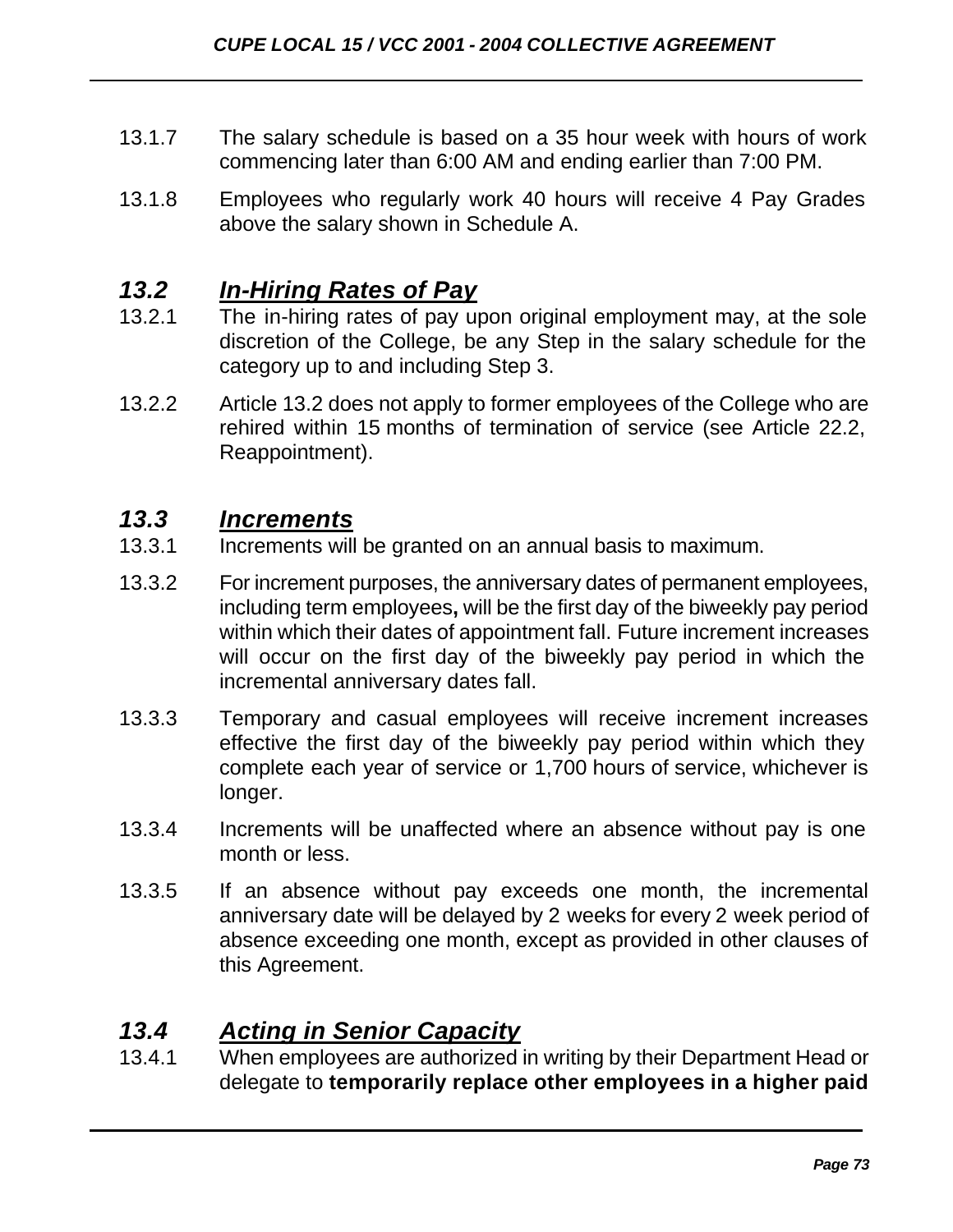**position or take on higher levels of responsibilities for one-half day or more,** they will receive the greater of:

- (a) the rate of pay that is equal to 2 steps higher **as reflected in the attached (Schedule A-3) Acting Pay or Pay Rates on Promotion,** than the rate they were at in their previous positions provided that this rate is not higher than the maximum rate for the acting positions; or
- (b) the minimum of the new scale.
- 13.4.2 When employees are required to replace incumbents **of higher paid**

**positions** outside the bargaining unit, they will receive the greater of:

- (a) a rate of pay that is 15% higher than the rate they were at in their previous positions, provided that this rate is not higher than the maximum rate for the acting positions; or
- (b) the minimum rate for the positions.
- 13.4.3 When acting in positions outside the bargaining unit employees will continue to be subject to all of the provisions of the Agreement.
- 13.4.4 Acting capacity is intended to cover periods up to 30 consecutive working days.
- 13.4.5 If acting capacity is for a period longer than 30 consecutive working days, the position will be posted and will be filled as provided in Article 3.2, Filling Vacancies.
- 13.4.6 Seniority will be applied in determining preference for acting in senior capacity.
- 13.4.7 Individual departments of the College will post, for the information of employees, notices of acting in senior capacity in the department concerned.

# *13.5 Second Language and Sign Language Premium*

13.5.1 When fluency in a second language or sign language is a specified requirement for particular positions in addition to the basic functions, employees will receive a premium of 5% of their normal rate of pay.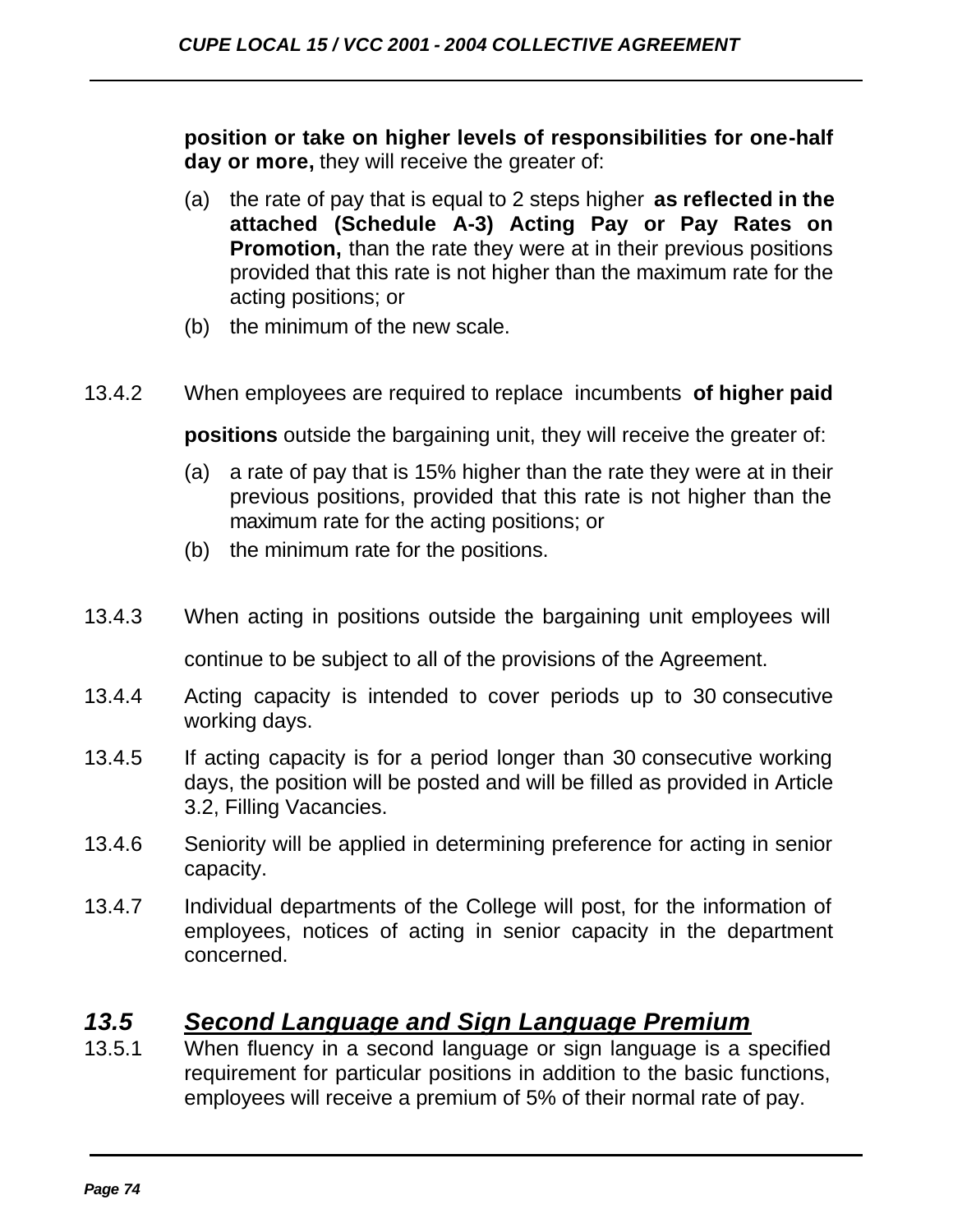- 13.5.2 A second language or sign language is understood to be required where:
	- (a) it is a posted requirement for new or vacant positions; or
	- (b) it is applied to particular positions or employees by the College with the agreement of the Union.
- 13.5.3 The premium will not apply when the second language or sign language

requirement represents the primary responsibilities of positions and is identified and compensated.

13.5.4 When fluency in a second language or sign language is not a specified requirement for particular positions, supervisors may request employees to use their second or sign language to facilitate communications with students or the public. Employees who agree to use their second language or sign language will receive a premium of 5% of their normal rate of pay for each day they agree to use their language.

# *13.6 Bank Deposit*

- 13.6.1 The College will pay all employees by direct deposit to employees' bank accounts.
- 13.6.2 The College will indemnify employees for any charges resulting from pay not being deposited in employees' bank accounts on pay day.
- 13.6.3 Upon request, the College will immediately issue manual cheques to employees if their pay is not deposited in their bank accounts on pay day.

# *14.0 EMPLOYEE BENEFITS*

### *14.1 Annual Vacation*

- 14.1.1 Annual vacation is granted for service during the calendar year from January 1 to December 31 and is to be taken in the year in which it is earned unless otherwise provided in Article 14.1 or mutually agreed upon.
- 14.1.2 Scheduling of vacation will take into consideration the commitment of the College, the needs of the department and the desires of the employees as follows: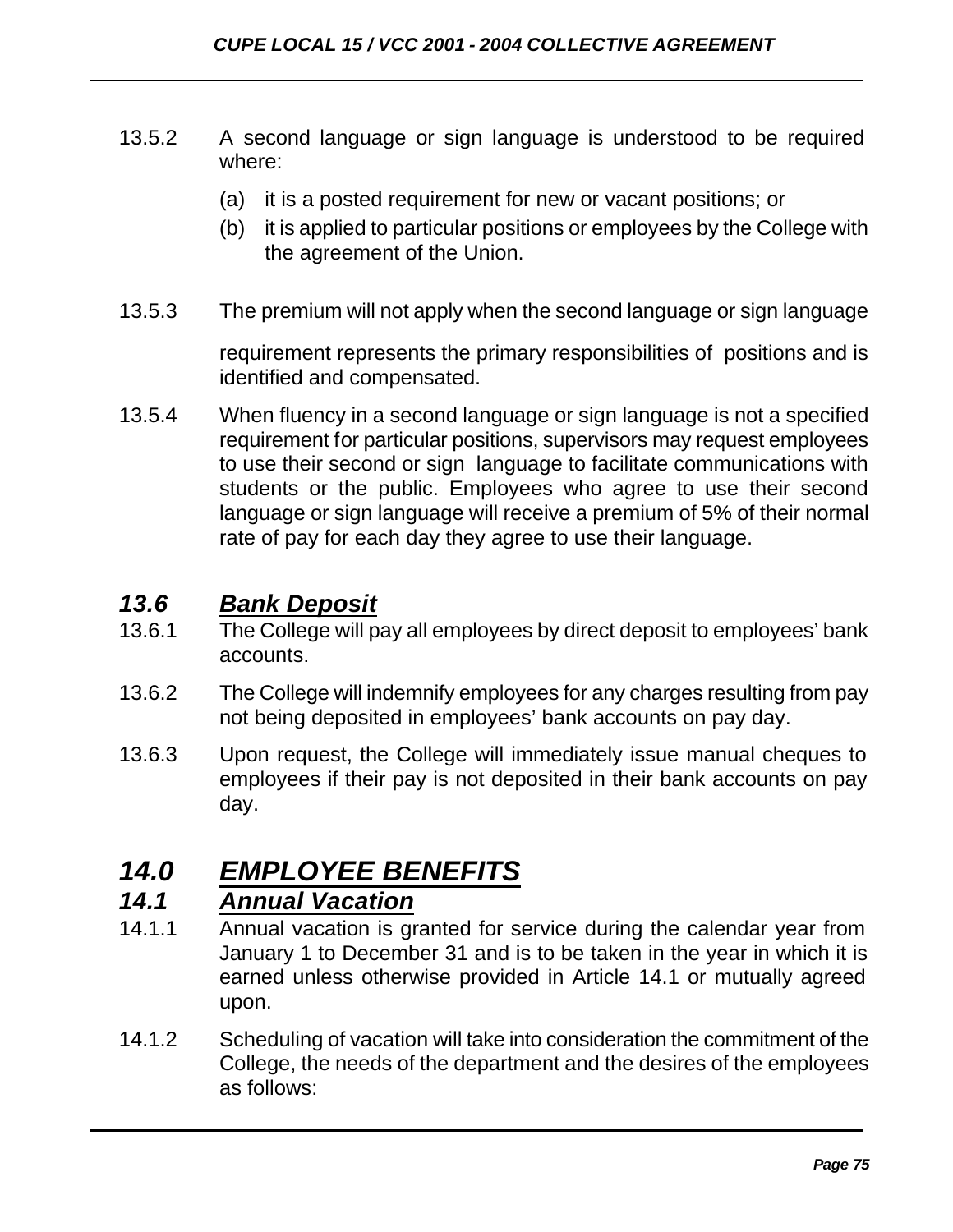- (a) Vacation in a department or area will be scheduled by seniority if employees have submitted vacation requests by March 31. Requests submitted after March 31 will be granted on a first come, first served basis.
- (b) Employees have the right to schedule their entire annual vacation in one block if they choose and if it can be reasonably accommodated.
- (c) Employees who accept appointment to a posted vacancy who have vacation scheduled will be allowed to take their vacation if possible. If it is not possible, the College will make every reasonable effort to accommodate alternate vacation requests.
- 14.1.3 Approval of all vacation schedules is the responsibility of the Department

Head or supervisor and will not be unreasonably denied.

- 14.1.4 Employees may reschedule approved vacations subject to the provisions of Clause 14.1.2.
- 14.1.5 Once vacation schedules have been approved, the College must receive the agreement of employees involved to change the schedules, except in the case of emergencies. In these cases, the College will make every reasonable attempt to provide the required service by alternative means.
- 14.1.6 Once employees have commenced vacation, the College must receive the agreement of employees if it wishes them to return early.
- 14.1.7 If employees agree to a College request to reschedule vacations or the College makes an emergency change, the College will make every reasonable attempt to allow the employees to reschedule their vacation to a time of their choosing.
- 14.1.8 The College will reimburse employees for any actual expenses resulting from the rescheduling or emergency cancellation provided the expenses are disclosed at the time employees are requested to reschedule.
- 14.1.9 Annual vacation entitlement of employees, if the required service can be completed within the calendar year, is as follows, except as otherwise provided in this Agreement:
	- less than one year service 84 working hours, prorated;
	- one to 5 years' service 119 working hours;
	- · 6 to 10 years' service 154 working hours;
	- · 11 to 15 years' service 189 working hours;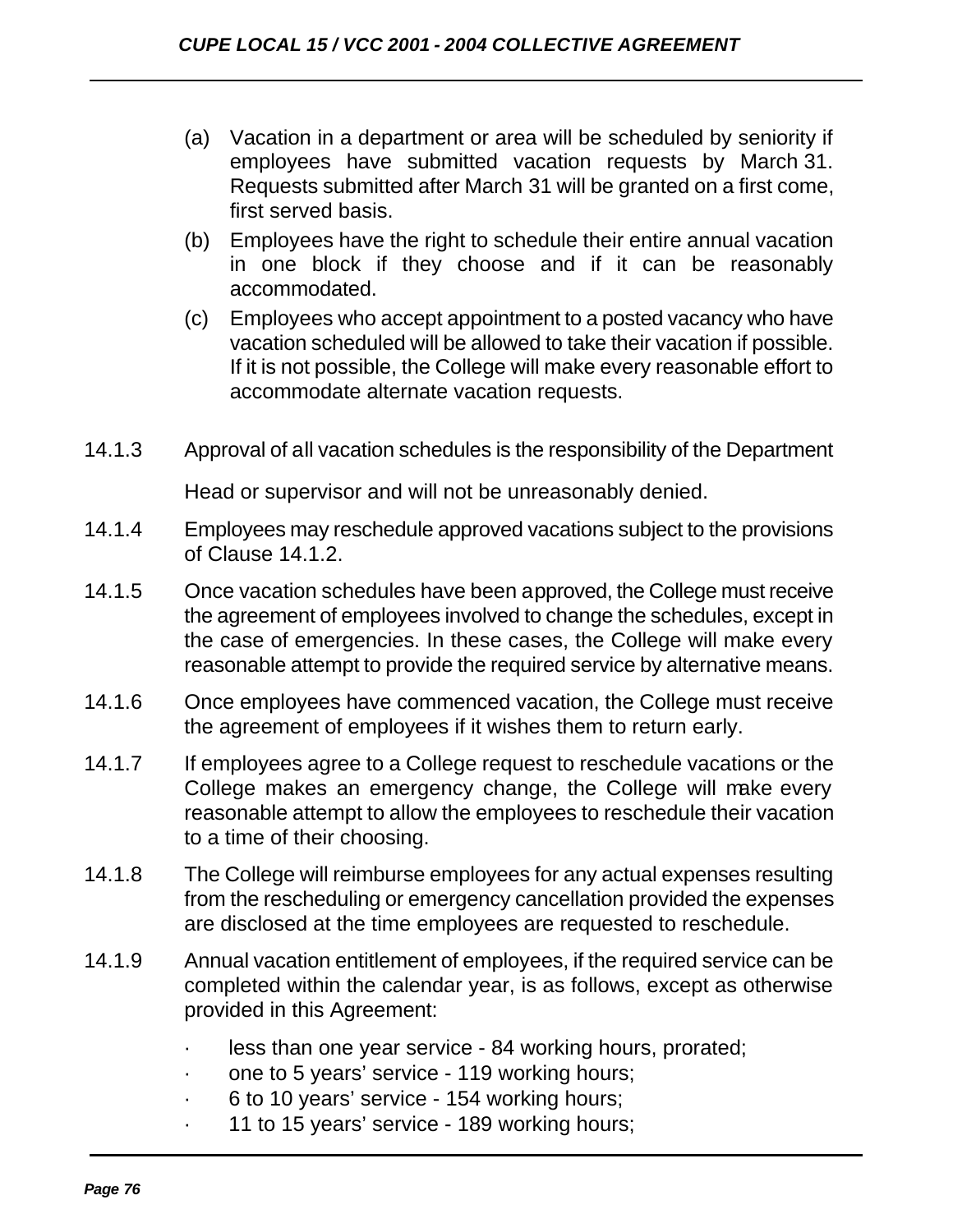- · **16 years to 19 years' service 196 working hours;<sup>1</sup>**
- 20 or more years' service 224 working hours.

A table explaining vacation entitlement is enclosed as Schedule D.

- 14.1.10 Employees with 5 or less years' service may carry over up to 35 working hours of vacation each year to a maximum carry over of 140 hours.
- 14.1.11 Employees with 6 or more years' service may carry over up to 70 working hours of vacation each year to a maximum carry over of 140 hours.
- 14.1.12 In extraordinary circumstances*,* employees may carry over more than 140 working hours of vacation entitlement with the approval of the appropriate Administrator. This approval will not be unreasonably denied. Vacation carry over in excess of 140 working hours must be used by the end of the following calendar year.
- 14.1.13 If employees attempt to schedule any vacation, including carry over, and their requests are not approved by the College, the vacation may be carried over beyond the carry over limits in Clauses 14.1.10, 11 and 12.
- 14.1.14 The vacation entitlements in Article 14.1 are based on one day equaling 7 hours.
- 14.1.15 Employees who regularly work a 40 hour week will have their entitlements and carry over increased proportionately. For example, for these employees 84 hours will equal 96 hours, 119 hours will equal 136 hours, etc.
- 14.1.16 Vacation entitlement for part-time employees will be pro-rated based on the percentage of regular full-time hours they work.
- 14.1.17 Term employees will be compensated for vacation as described in Clause 2.4.7.
- 14.1.18 Temporary employees will be compensated for vacation as described in Clauses 2.5.9 and 10.
- 14.1.19 Casual employees will be compensated for vacation as described in Clause 2.6.5.
- 14.1.20 When employees use vacation, the number of working hours absent will be subtracted from the vacation entitlement. For example, employees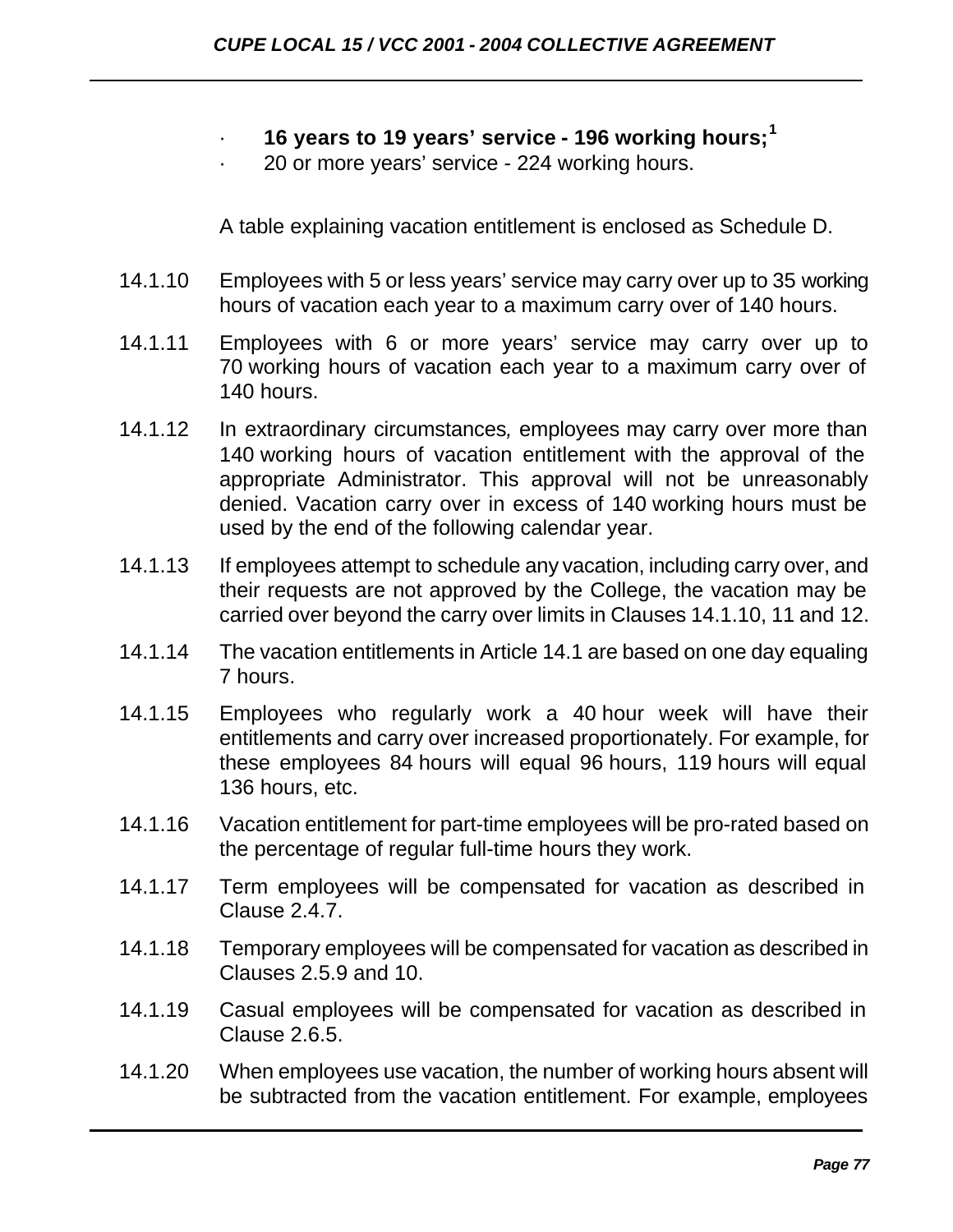working a 35 hour week will have 7 hours subtracted for each day of vacation, employees working a nine day fortnight will have 7-3/4 hours subtracted, and employees working a 40 hour week will have 8 hours subtracted.

- 14.1.21 Employees who commence employment from the 1st to the 15th of the month will receive full vacation credit for that month.
- 14.1.22 Employees who commence employment from the 16th to the end of the month will not receive any vacation credit for that month.
- 14.1.23 Employees who terminate employment from the 1st to the 15th of the month will not receive any vacation credit for that month.
- 14.1.24 Employees who terminate employment from the 16th to the end of the month will receive full vacation credit for that month.
- 14.1.25 Employees who are on leave of absence without pay for any reason in a calendar month will receive full vacation credit for that month if the leave is up to 15 calendar days and will receive no vacation credit for that month if the leave is 15 calendar days or more, except as provided in other Clauses of this Agreement.

# *14.2 General Holidays*

- 14.2.1 Employees will receive their regular pay for the following holidays, subject to other provisions of this Agreement:
	- New Year's Day
	- Labour Day
	- Good Friday
	- Thanksgiving Day
	- **Easter Monday**
	- Remembrance Day
	- · Victoria Day
	- · Christmas Day
	- Canada Day
	- **Boxing Day**
	- BC Day

and any other day declared a holiday by Federal or Provincial legislation.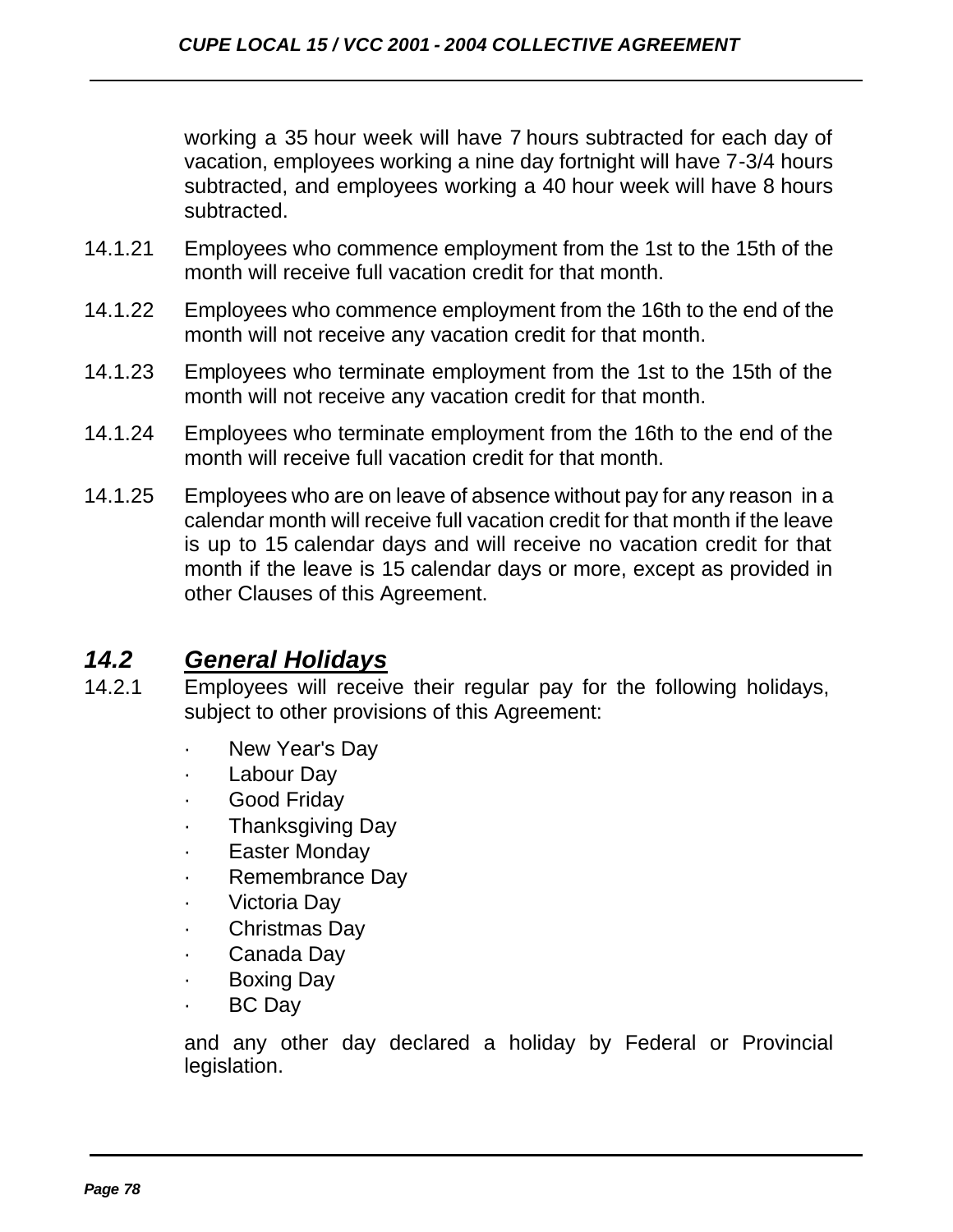- 14.2.2 When a General Holiday occurs on a Saturday or Sunday, the following Monday and/or Tuesday will be considered to be the holiday.
- 14.2.3 When Christmas Day or Boxing Day fall on a Saturday and Sunday respectively, the preceding Friday and the following Monday will be considered to be the holidays.
- 14.2.4 For the term of this Agreement, the General Holidays from the date of ratification will be observed on the following dates:**<sup>1</sup>**
	- · **Thanksgiving Day Monday, October 8, 2001**
	- · **Remembrance Day Monday, November 12, 2001**
	- · **Christmas Day Tuesday, December 25, 2001**
	- · **Boxing Day Wednesday, December 26, 2001**
	- · **New Year's Day Tuesday, January 1, 2002**
	- · **Good Friday Friday, March 29, 2002**
	- · **Easter Monday Monday, April 1, 2002**
	- · **Victoria Day Monday, May 20, 2002**
	- · **Canada Day Monday, July 1, 2002**
	- · **BC Day Monday, August 5, 2002**
	- · **Labour Day Monday, September 2, 2002**
	- · **Thanksgiving Day Monday, October 14, 2002**
	- · **Remembrance day Monday, November 11, 2002**
	- · **Christmas Day Wednesday, December 25, 2002**
	- · **Boxing Day Thursday, December 26, 2002**
	- · **New Year's Day Wednesday, January 1, 2003**
	- · **Good Friday Friday, April 18, 2003**
	- · **Easter Monday Monday, April 21, 2003**
	- · **Victoria Day Monday, May 19, 2003**
	- · **Canada Day Tuesday, July 1, 2003**
	- · **BC Day Monday, August 4, 2003**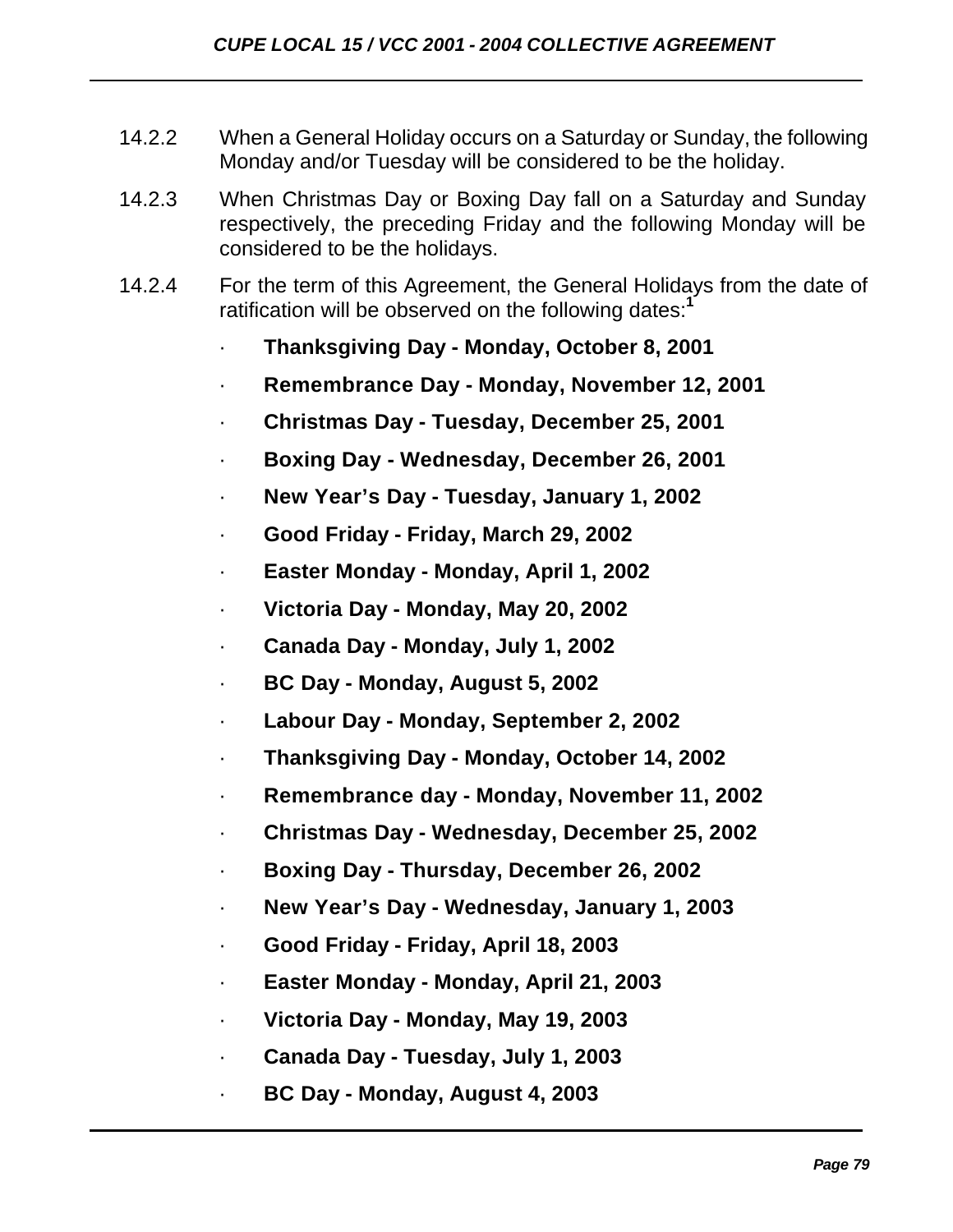- · **Labour Day Monday, September 1, 2003**
- · **Thanksgiving Day Monday, October 13, 2003**
- · **Remembrance Day Tuesday, November 11, 2003**
- · **Christmas Day Thursday, December 25, 2003**
- · **Boxing Day Friday, December 26, 2003**
- · **New Year's Day Thursday, January 1, 2004**
- · **Good Friday Friday, April 9, 2004**
- · **Easter Monday Monday, April 12, 2004**
- · **Victoria Day Monday, May 24, 2004**
- · **Canada Thursday, July 1, 2004**
- · **BC Day Monday, August 2, 2004**
- · **Labour Day Monday, September 6, 2004**
- 14.2.5 Temporary employees qualify for General Holidays which fall within their terms of appointment.
- 14.2.6 Casual employees will receive 4.6% of basic earnings in lieu of General Holidays and the Christmas Break (see Article 14.3).
- 14.2.7 Employees authorized to work on General Holidays will receive double their regular hourly rate of pay in addition to their regular pay.

# *14.3 Christmas Break*

·

- 14.3.1 All working days between Christmas and New Year's Day, exclusive of General Holidays, will be considered as days of leave with full pay
- 14.3.2 The last working day prior to Christmas will be considered a day of leave with pay.
- 14.3.3 For the term of this Agreement, the Christmas Break from the date of ratification will be observed on the following dates:
	- · **Monday, December 22nd, 2002 to Wednesday, January 1, 2003, inclusive,<sup>1</sup>**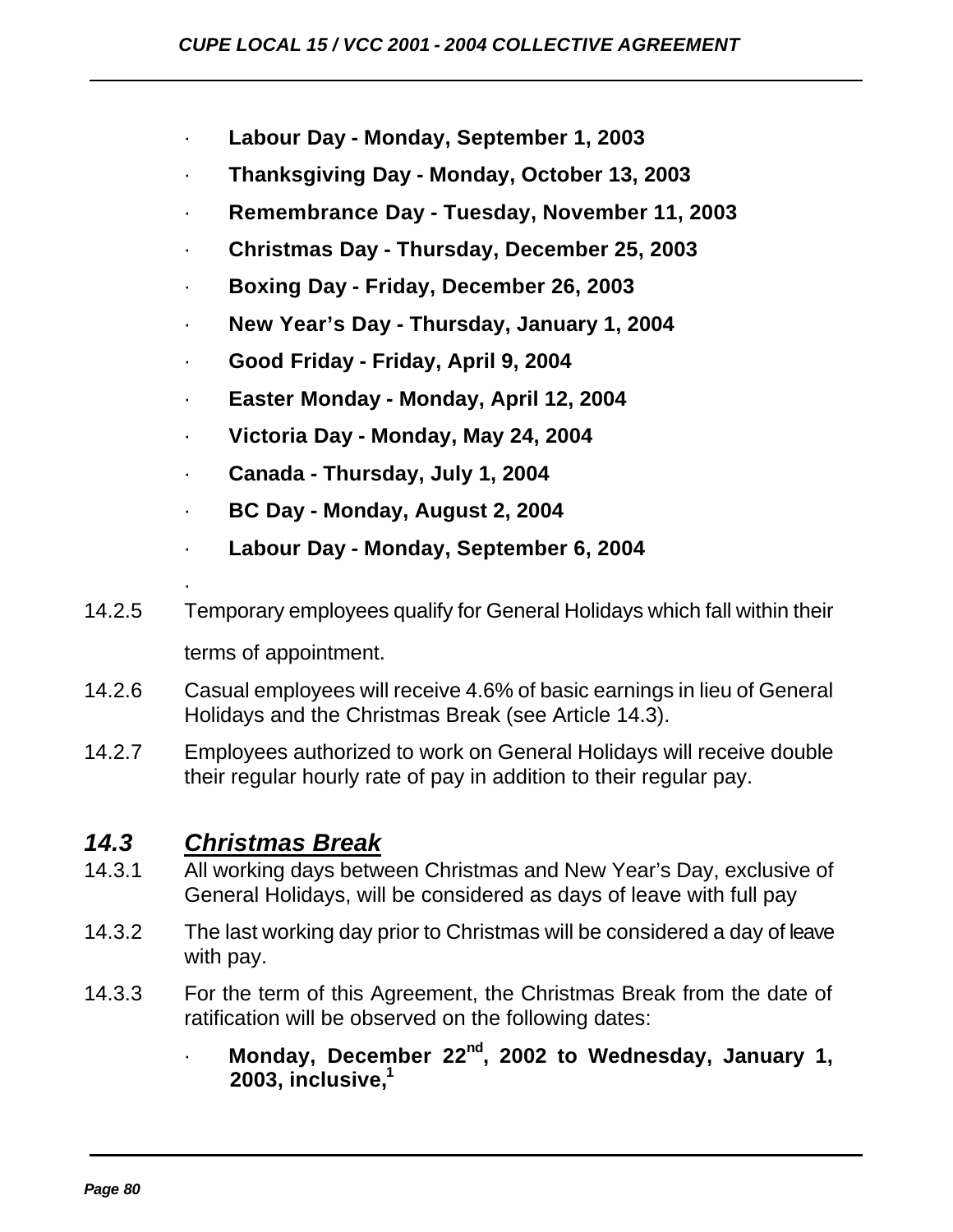#### · **Wednesday, December 24th, 2003 to Friday, January 2nd , 2004, inclusive.<sup>1</sup>**

- 14.3.4 Temporary employees qualify for the Christmas Break if it falls within their term of appointment.
- 14.3.5 Casual employees will receive 4.6% of basic earnings in lieu of General Holidays (see Article 14.2) and the Christmas Break.
- 14.3.6 If employees are required to work to provide continued operation of the College during the Christmas Break, the College will designate the necessary employees at least one month in advance **of the start of the Christmas break**.
- 14.3.7 Employees required to work during the Christmas Break will receive an equivalent number of hours off with pay in the following calendar year. This time off will be taken at a time mutually agreed upon by the employees and their supervisor.
- 14.3.8 Employees required to work during the Christmas Break will be covered by the meal allowance provisions of Article 12.7 (Overtime Meal Period and Allowance) for each meal period.

# *14.4 Sick Leave*

- 14.4.1 Temporary and casual employees who have elected benefit coverage and permanent employees are eligible for Sick Leave benefits contained in Article 14.4.
- 14.4.2 Prior to completing 6 months' service, probationary employees may be advanced up to 70 hours of Sick Leave. If they cease employment before completing 6 months' service, the advance will be deducted from their final pay cheques.
- 14.4.3 Upon achieving permanent status, employees who are not already on benefits will receive 70 hours of Sick Leave credits, less any sick time used.
- 14.4.4 Eligible employees will receive 11.67 hours Sick Leave credit for each month of service or portion of a month greater than one-half.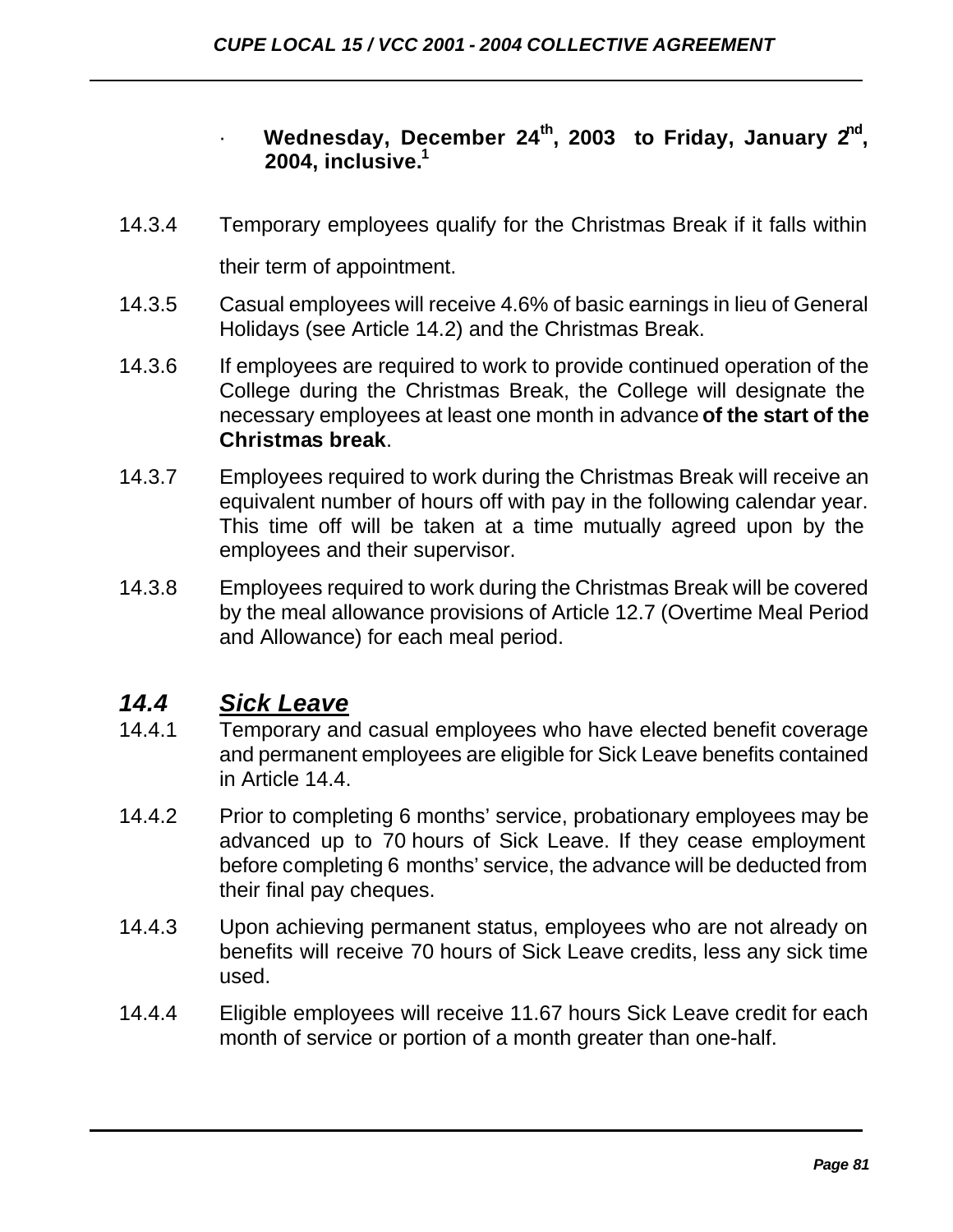- 14.4.5 Employees who are on leave of absence without pay will accumulate full Sick Leave credits if the leave is for less than 15 calendar days in a calendar month.
- 14.4.6 Employees who are on leave of absence without pay will accumulate no Sick Leave credits if the leave is for 15 calendar days or more in a calendar month.
- 14.4.7 When employees are not on duty, they will accumulate Sick Leave credits only if the absence is with pay, except as provided in other clauses of this Agreement.
- 14.4.8 The maximum accumulation of Sick Leave Credits is 1827 hours.
- 14.4.9 Part-time employees will accumulate Sick Leave credits pro-rated based on the percentage of regular full-time hours they work.
- 14.4.10 Employees who regularly work a 40 hour week will receive 80 hours of Sick Leave credits after the completion of 6 months' service and 13.33 hours for each additional month, or portion of a month greater than one-half. Their maximum accumulation is 2088 hours.
- 14.4.11 When employees are absent because of illness, no deduction from pay will be made until the expiry of accumulated Sick Leave credits, subject to Clause 14.4.2.
- 14.4.12 All hours absent due to illness will be deducted from employees' accumulated Sick Leave credits. Occasional absences of less than 2 hours due to illness will not be deducted from Sick Leave credits.
- 14.4.13 In cases of proven illness during vacation periods, employees are entitled to apply for Sick Leave and reschedule their vacation **if they provide the College with a medical note from a qualified medical practitioner, or recognized equivalent licensed to practice.**
- 14.4.14 **Employees will be advised of any claim against Sick Leave at the time of deduction.<sup>1</sup>**
- 14.4.15 Employees absent because of illness may be required, upon being given advance notice, to produce a certificate from a qualified medical practitioner, or recognized equivalent licensed to practice, certifying that they are unable to carry out their duties due to illness.
- 14.4.16 Medical notes may normally be requested only after 5 **consecutive**  days of absence, except where it appears the employee has developed a pattern of constant or frequent absences from work.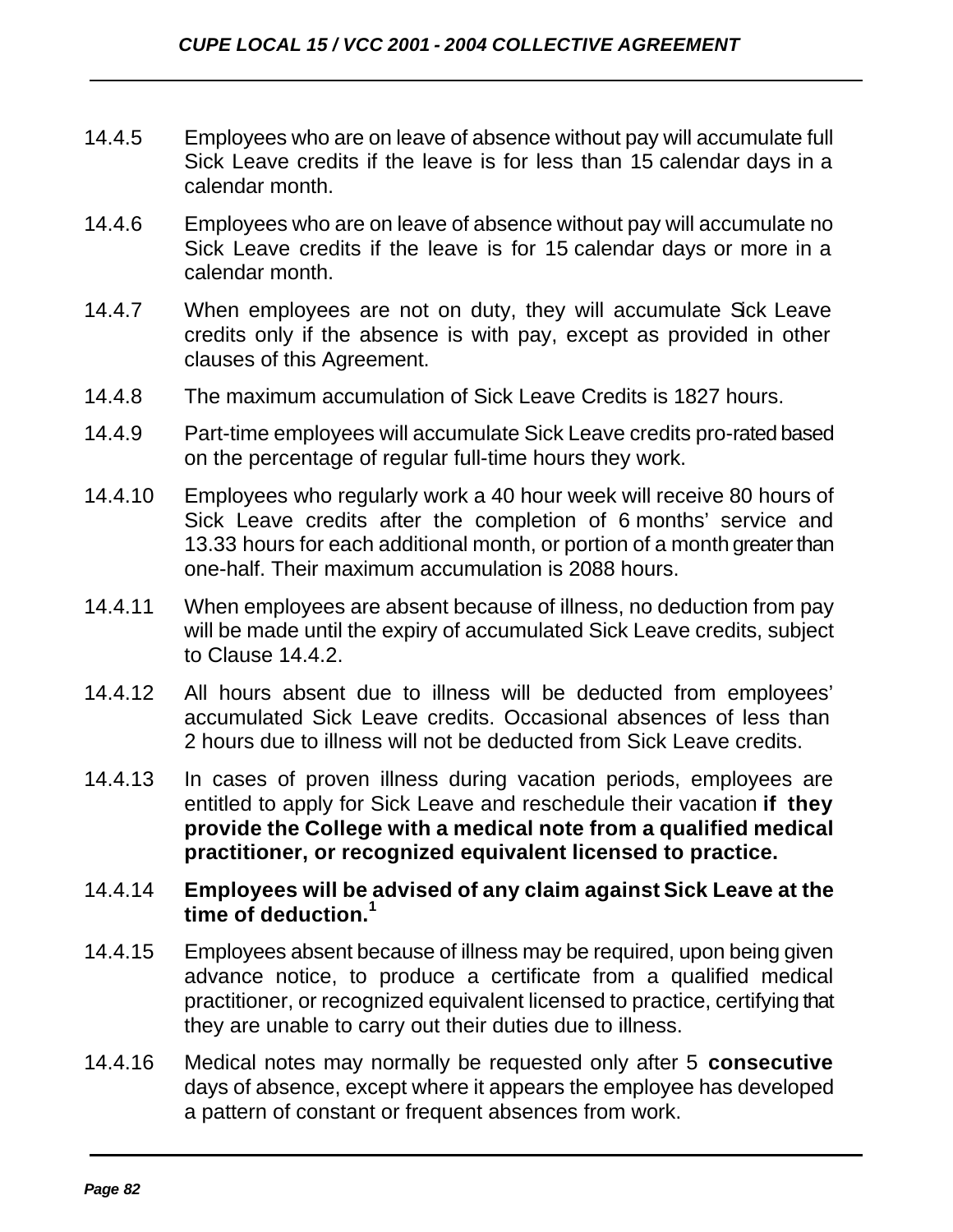- 14.4.17 Employees absent due to illness or injury must advise their immediate supervisor or delegate of their absence as soon as possible and, if possible, before the start of their scheduled shift. They must also provide the best estimate possible of the expected date of their return to work.
- 14.4.18 If employees are absent due to illness for 10 consecutive working days or more they may be required to provide a medical note to the College from a qualified medical practitioner, or recognized equivalent licensed to practice, indicating a prognosis for a return to duty.
- 14.4.19 If employees are absent due to illness for more than 1 month, they may be required to provide a medical note confirming their fitness to resume their normal duties from a qualified medical practitioner, or recognized equivalent licensed to practice.
- 14.4.20 In keeping with the provisions of the disability contracts with the insuring company, any amount of Sick Leave benefits paid according to this Article which are later recovered under a motor vehicle insurance contract will be repaid directly to the College by the motor vehicle insurance company or the employee. The College will credit employees with the corresponding amount of Sick Leave.
- 14.4.21 When the College requires a medical note as provided for in Clauses 14.4.18 or 19, the cost of the **note** will be reimbursed by the College.
- 14.4.22 Sick Leave will be used for legitimate illness. If the College has reason to believe that Sick Leave is being improperly used, the appropriate Associate Director of Human Resources may discuss the concerns with the Union Staff Representative. If the discussions do not resolve the concern, the Parties will meet to identify and mutually agree upon a way to resolve the concern.
- 14.4.23 Employees will attempt to schedule medical and dental appointments outside of normal working hours. If this is not possible, they are entitled to up to **a maximum of 8 hours leave with pay per year for medical and dental appointments for themselves or their children.**
- 14.4.24 Except as provided in Clause 14.4.25, any medical or dental appointments in excess of the **8 hours** allowed in Clause 14.4.23 will be charged against accumulated Sick Leave credits or, if the employees choose, against any accumulated time off.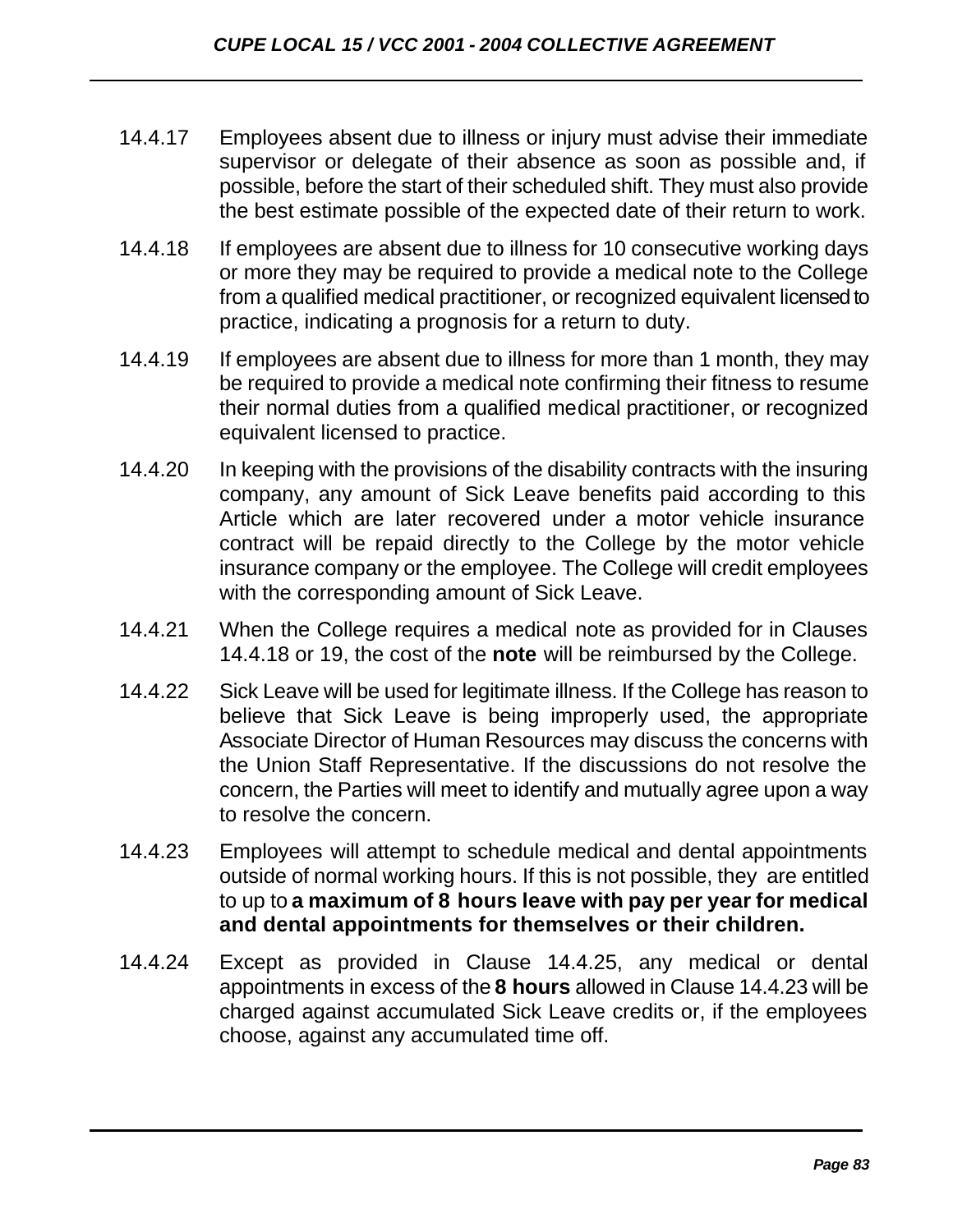- 14.4.25 Upon submission of proof that appointments cannot be scheduled outside of normal working hours, the maximum of **8 hours** in Clause 14.4.23 will not apply to employees who:
	- (a) are pregnant and their doctors require them to attend medical appointments more often;
	- (b) have been diagnosed with an illness that requires them to attend medical appointments more often;
	- (c) are undergoing dental work which has been approved in advance by a dental insurance company and which requires them to attend dental appointments more often.
- 14.4.26 Salary for time lost due to compulsory quarantine will be paid to

permanent employees when certified by the College Medical Officer and is not chargeable against Sick Leave.

### *14.5 Workers' Compensation Benefits*

- 14.5.1 If employees are entitled to Workers' Compensation Benefits, the benefits will be paid directly to the College.
- 14.5.2 The College will pay the difference between employees' full salaries and the amount of the Workers' Compensation Benefits.

# *14.6 Gratuity Plan*

- 14.6.1 Temporary and casual employees who have elected benefit coverage and permanent employees are eligible to participate in the Gratuity Plan described in Article 14.6.
- 14.6.2 Gratuity credits are based on the calendar year which is divided into quarters:
	- · January 1 to March 31;
	- · April 1 to June 30;
	- · July 1 to September 30;
	- · October 1 to December 31.
- 14.6.3 Employees earn 7 hours of Gratuity credit for each quarter in Clause 14.6.2.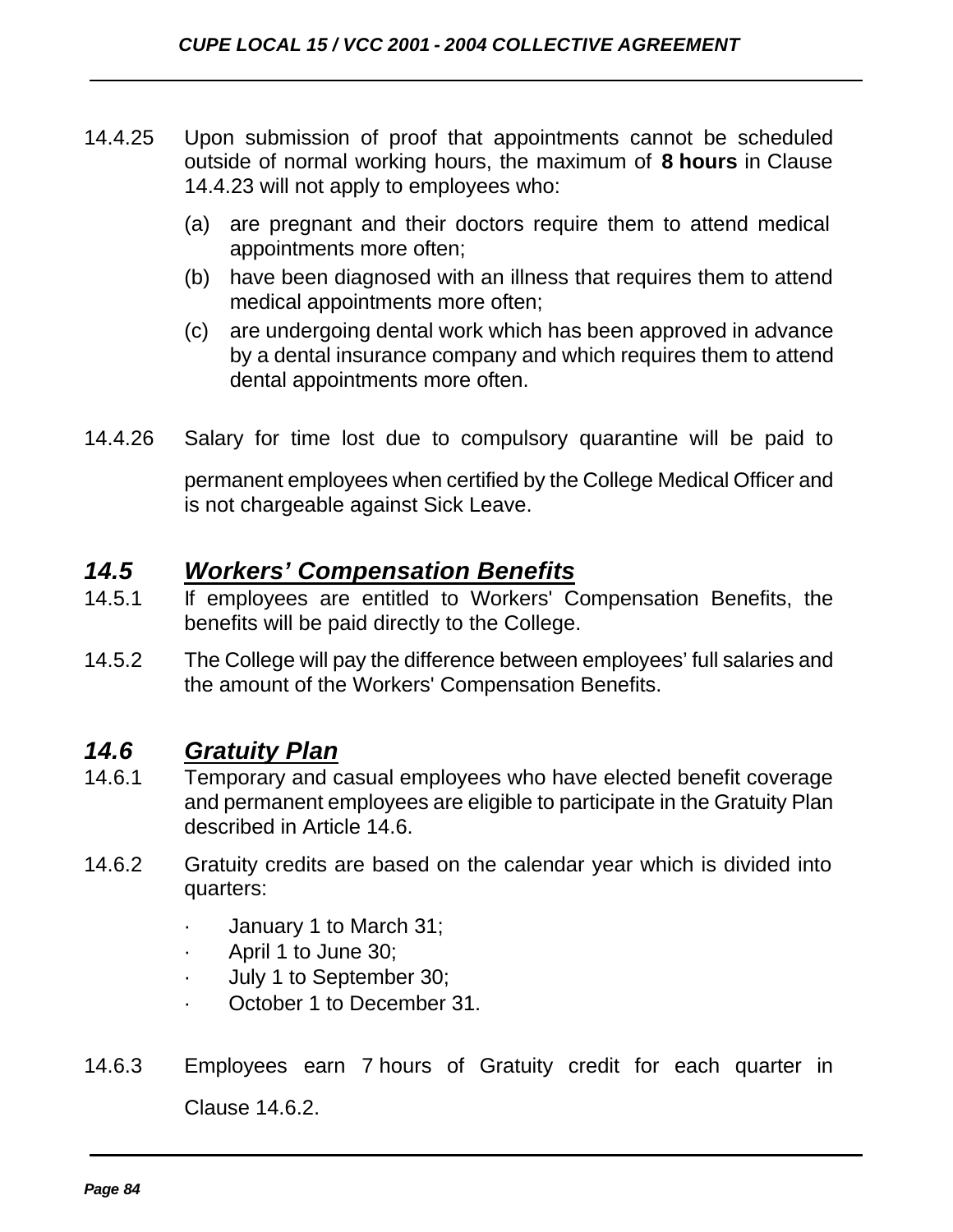- 14.6.4 The Gratuity credit referred to in Clause 14.6.3 is reduced by an hour for every hour that employees are absent due to illness.
- 14.6.5 Accumulated Gratuity credits will not be reduced due to illness in any future quarter.
- 14.6.6 Employees may accumulate a maximum of 840 hours of Gratuity credits.
- 14.6.7 Employees who regularly work a 40 hour week accumulate 8 hours of Gratuity credit for each quarter referred to in Clause 14.6.2 and their maximum accumulation is 960 hours.
- 14.6.8 Gratuity credits will be prorated for part-time employees.
- 14.6.9 "Illness" in Article 14.6 means non-occupational sickness and injury.
- 14.6.10 Employees **will** be paid for accumulated Gratuity credits as follows:
	- (a) upon retirement on or after reaching the minimum retirement age; or
	- (b) upon retirement with a permanent disability; or
	- (c) upon termination of employment; or
	- (d) upon receipt of benefits under the Long Term Disability Plan; or
	- (e) upon request after the completion of 1 year of service, effective October 1, 1995; or
	- (f) in the event of the death of employees, after the completion of 1 or more years of service, to their designated beneficiary or estate.
- 14.6.11 Employees may use their accumulated Gratuity credits as paid leave,

subject to the following:

- (a) The minimum leave is one hour and the maximum 140 hours, prorated for employees who regularly work a 40 hour week.
- (b) Leaves are subject to the approval of the Department Head or supervisor and will be taken during a period that will not affect the efficient operation of the department.
- (c) Without limiting the right to apply for leave as provided above, up to 70 hours Gratuity leave may be taken in connection with the beginning of Maternity, Parental or Adoption Leave provided the Gratuity leave is requested when applying for the leave.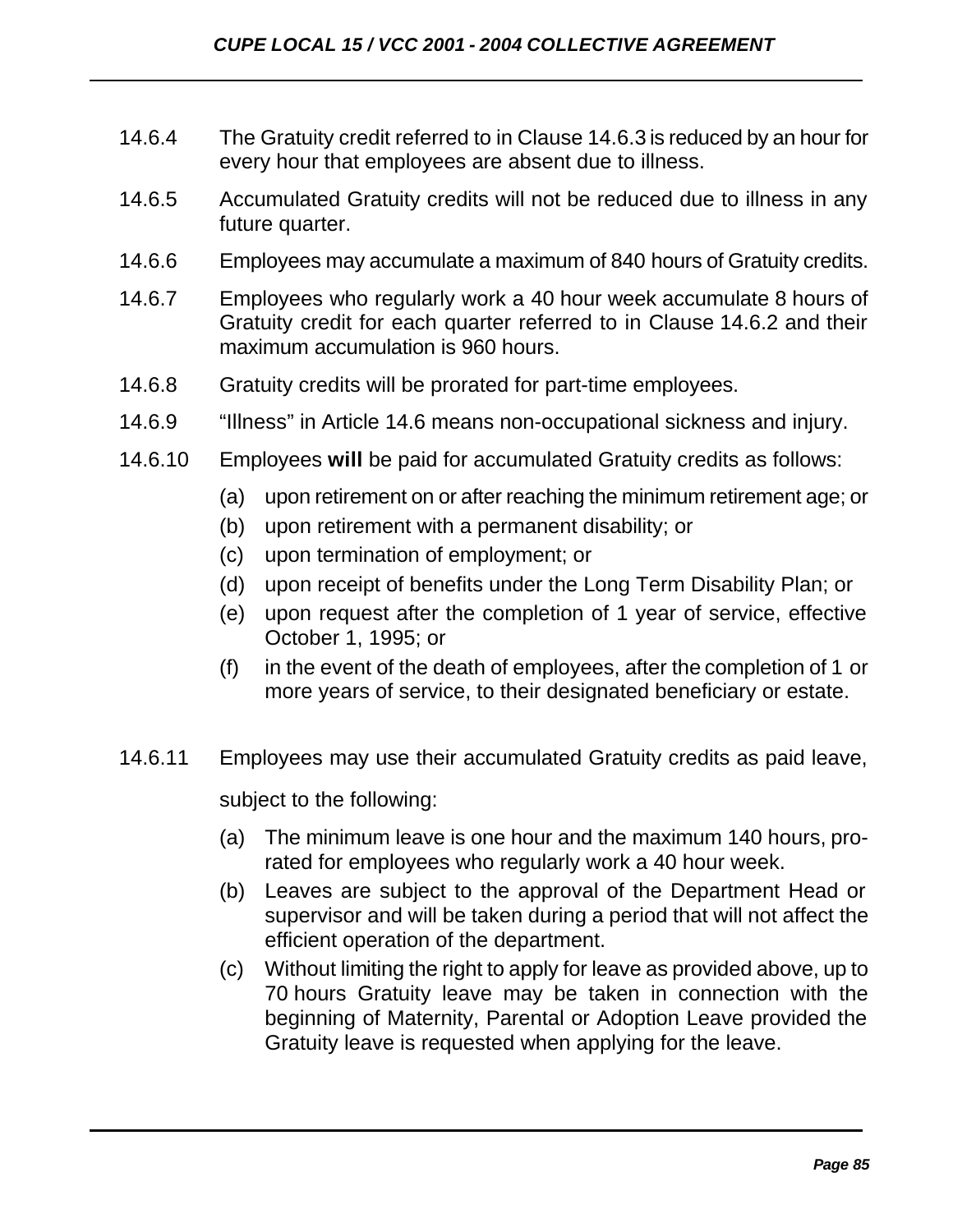# *14.7 Municipal Pension Plan*

- 14.7.1 Except as provided in other Articles of this Agreement, temporary employees after completion of one year of continuous full-time service and permanent employees will contribute to the Municipal Pension Plan.
- 14.7.2 Part-time temporary employees and casual employees may elect to contribute if they have completed 2 years of continuous employment and have earnings of not less than 35% of the Year's Maximum Pensionable Earnings of the Canada Pension Plan in each of 2 consecutive calendar years.
- 14.7.3 Employees who are plan members and whose employment status is changed must continue to contribute to the plan.
- 14.7.4 The College contribution will be paid only when employees are in receipt of pay, except as provided in other clauses of this Agreement.
- 14.7.5 Details are given in a booklet which may be obtained from the Department of **Human Resources**.
- 14.7.6 If the Pension (Municipal) Act is amended and provides for different pension coverage than that contained in Article 14.7, the provisions of the Act will apply.

# *14.8 Deferred Savings*

- 14.8.1 The College will contribute an amount equal to 2% of the salaries of temporary and casual employees who have elected benefit coverage and permanent employees to a deferred savings plan.
- 14.8.2 The employees will contribute an amount equal to 1-1/2% of their salaries.
- 14.8.3 The contributions are deposited in a trust fund for the benefit of the employees, and can be withdrawn by employees in accordance with the contract covering the trust fund with the trust company.
- 14.8.4 If accepted by the trust company, employees may arrange withdrawals directly.
- 14.8.5 The College will deposit the contributions biweekly within 5 working days of the actual pay day. Unintentional failure to comply with this will not result in a claim for lost interest.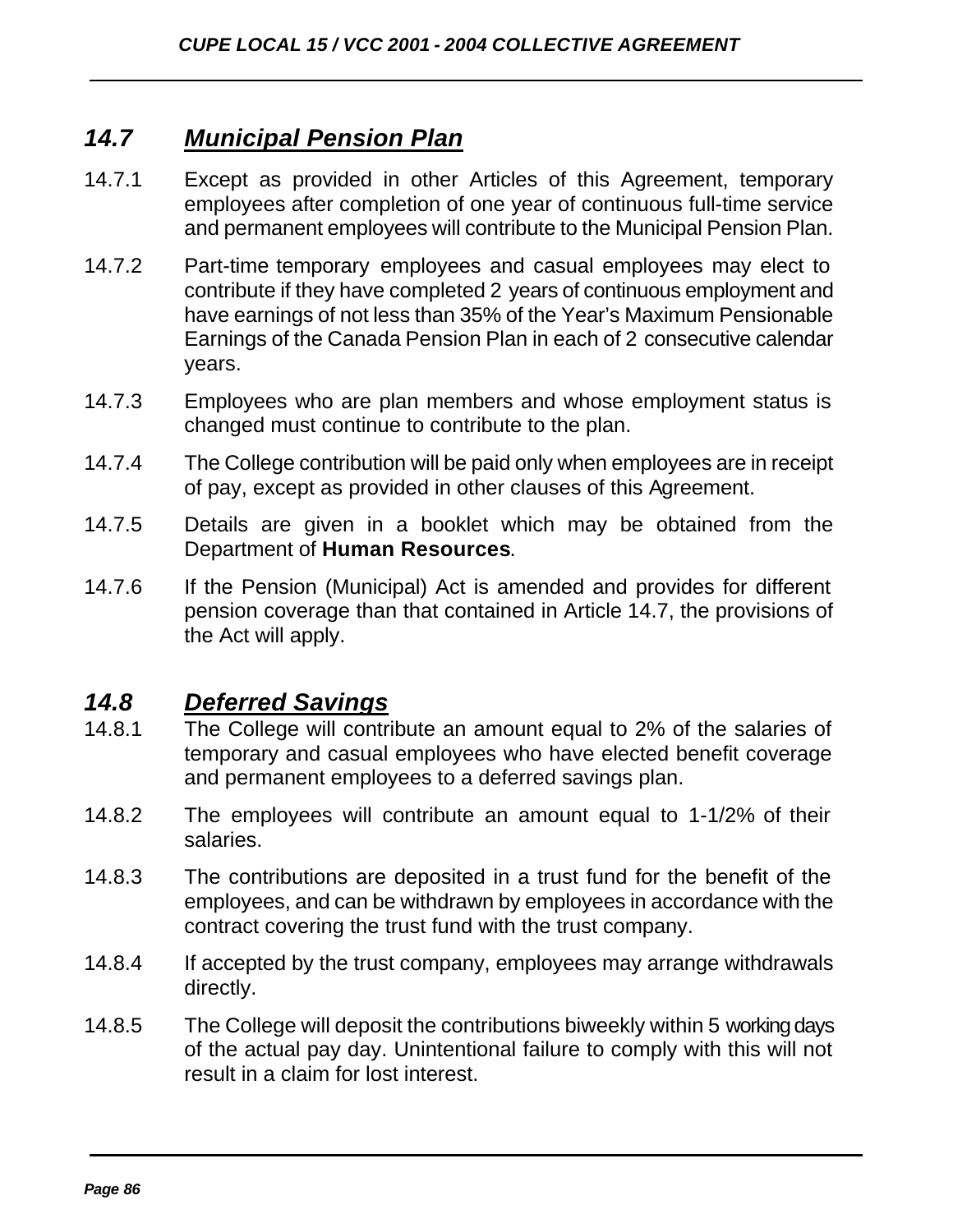# *14.9 Medical Services Plan*

The College will contribute 100% of the premium of the basic coverage through the Medical Services Plan of British Columbia for temporary and casual employees who have elected benefit coverage and permanent employees.

# *14.10 Extended Health Benefits Plan*

- 14.10.1 The College will contribute 100% of the premium for Extended Health Benefit coverage according to the terms of the contract with the insuring company for those temporary and casual employees who have elected benefit coverage and permanent employees who elect to participate.
- 14.10.2 Benefits are payable at the rate of **95%** of in-province eligible expenses in excess of the deductible and 100% of emergency out of province eligible expenses in excess of the deductible. The deductible is \$25.00 per year.
- 14.10.3 The Extended Health Benefit Plan will include, among other benefits:
	- (a) Optical care insurance to a maximum of \$150.00 payable every 2 years, according to the terms of the contract with the insuring company;
	- (b) Coverage for orthotics to a maximum of \$200.00 payable each year;
	- (c) Registered clinical psychologist coverage to a maximum of \$600.00 payable each year;
	- (d) Hearing aid coverage to a lifetime maximum payable of **\$600.00 every five years**;
	- (e) **Total lifetime coverage will be unlimited;**
	- **(f) Medical Travel Referral benefit will be improved by increasing the per diem benefit for service and supplies not covered by the Medical Services Plan of B.C. to \$125 per day for up to fifty (50) days.**
	- **(g) Health and welfare benefits coverage will cease on the day that an employee's employment terminates.**

# *14.11 Dental Plan*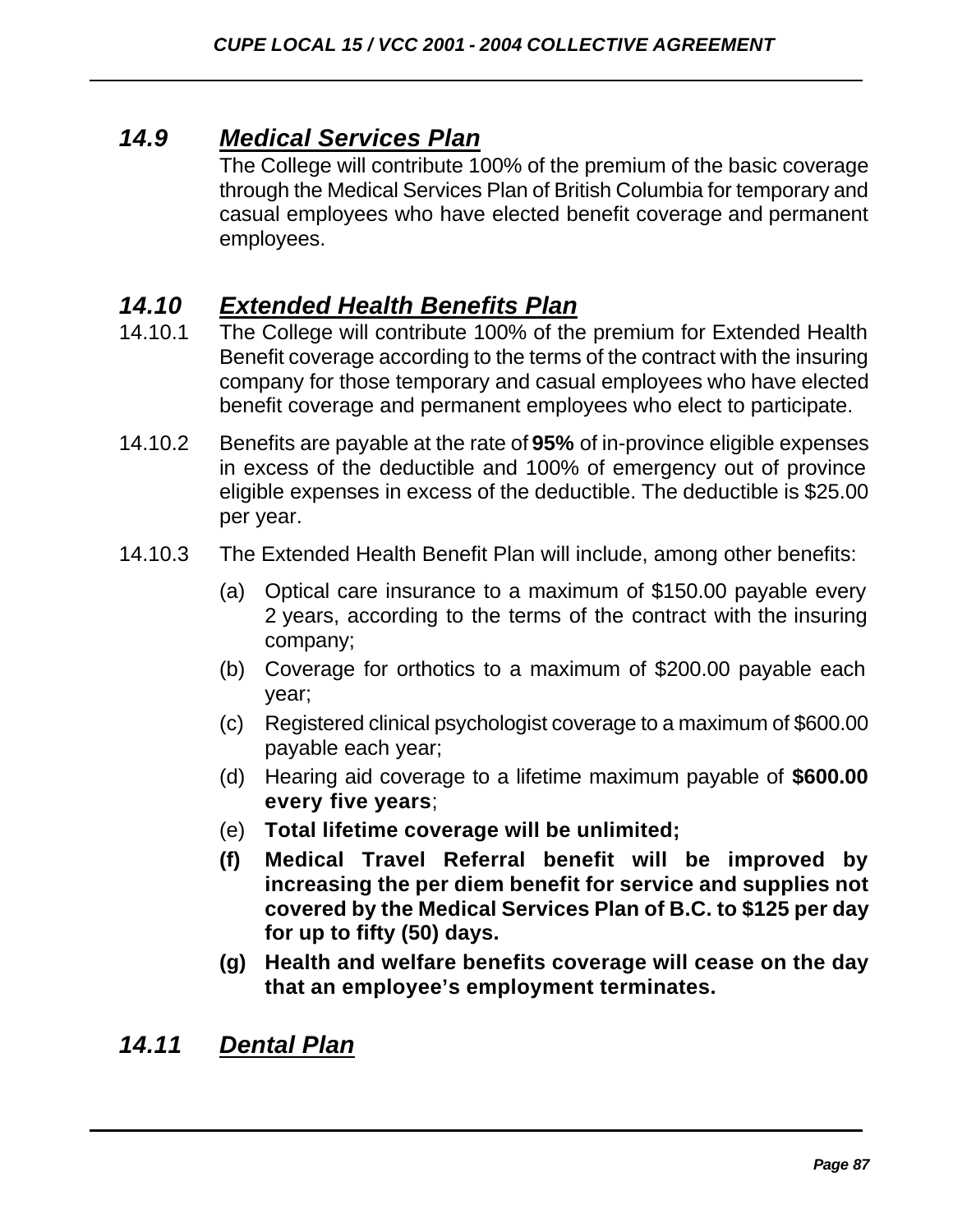- 14.11.1 The College will provide a dental plan for all temporary and casual employees who have elected benefit coverage and all permanent employees according to the terms of the contract with the insuring company on the following general basis:
	- (a) Basic Dental Services (Plan A), paying for 100% of the approved schedule of fees. **Cleaning of the teeth (prophylaxis and scaling) will be every nine months except dependent children (up to age 19) and those with gum disease and other dental problems as approved by the plan;**
	- (b) Prosthetics, Crowns and Bridges (Plan B), paying for 50% of the approved schedule of fees.
	- (c) Orthodontics (Plan C) paying for 50% of the approved schedule of fees up to a lifetime maximum of \$1850 for each person insured.
- 14.11.2 The College will contribute 100% of the monthly premium.
- 14.11.3 Subject to the terms of the contract with the insuring company, eligible employees who do not participate in this dental plan because they have other dental coverage (e.g. spouse's plan), will upon written application be entitled to participate in this dental plan when their other coverage ceases.

# *14.12 Employment Insurance*

- 14.12.1 Employees will be covered for Employment Insurance according to the Employment Insurance Act and associated regulations.
- 14.12.2 The employees' share of the Employment Insurance premium rebate will be used to subsidize the premium costs of Short Term Disability, Article 14.15.

# *14.13 Group Life Insurance*

- 14.13.1 All temporary and casual employees who have elected benefit coverage and permanent employees will participate in the Group Life Insurance Plan.
- 14.13.2 Employees will receive insurance coverage according to the terms of the contract with the insuring company on the following general basis: **3 X annual salary.**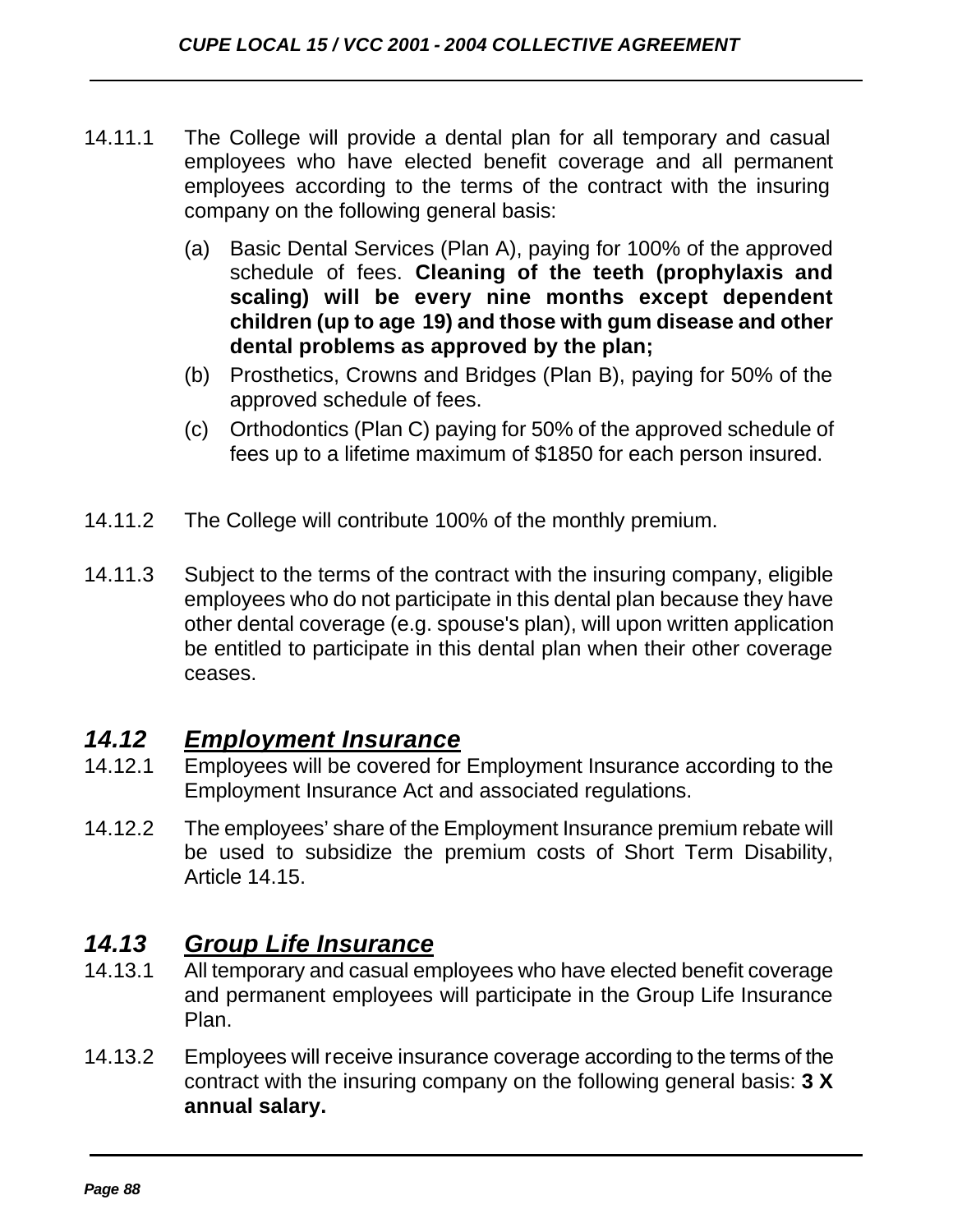- 14.13.3 All coverage amounts are calculated to the next higher \$1,000.
- 14.13.4 The College will contribute 100% of the monthly premium.
- 14.13.5 Employees who retire at age 55 or over and who receive a pension under the provisions of the Pension (Municipal) Act will receive group insurance coverage in an amount equal to the lesser of \$10,000 or the coverage in effect immediately preceding retirement. This coverage will continue for a period of 5 years from the date of retirement with the College paying the premium cost.

# *14.14 Voluntary Life Insurance Coverage*

- 14.14.1 Employees who are participating in the Group Life Insurance plan may apply for additional group life insurance coverage for themselves and/or their spouses.
- 14.14.2 Insurance is available in increments of \$10,000 to a maximum of \$250,000, according to the terms of the contract with the insuring company.
- 14.14.3 Employees will pay the necessary premiums by payroll deductions.

#### *14.15 Short Term and Long Term Disability*

- 14.15.1 Temporary and casual employees who have elected benefit coverage and permanent employees will participate in the Short Term and Long Term Disability Plans.
- 14.15.2 Employees will pay the premium costs by payroll deductions.
- 14.15.3 Current Income Tax regulations state that when premiums are entirely employee paid, any disability benefits received by employees are nontaxable.
- 14.15.4 Short Term Disability coverage is provided according to the terms of the contract with the insuring company on the following general basis:
	- (a) Employees will receive 65% of their weekly salaries to a maximum of \$500 per week;
	- (b) The maximum length of benefits is 52 weeks.
	- (c) Benefits start at the end of paid Sick Leave if the absence exceeds 10 consecutive working days.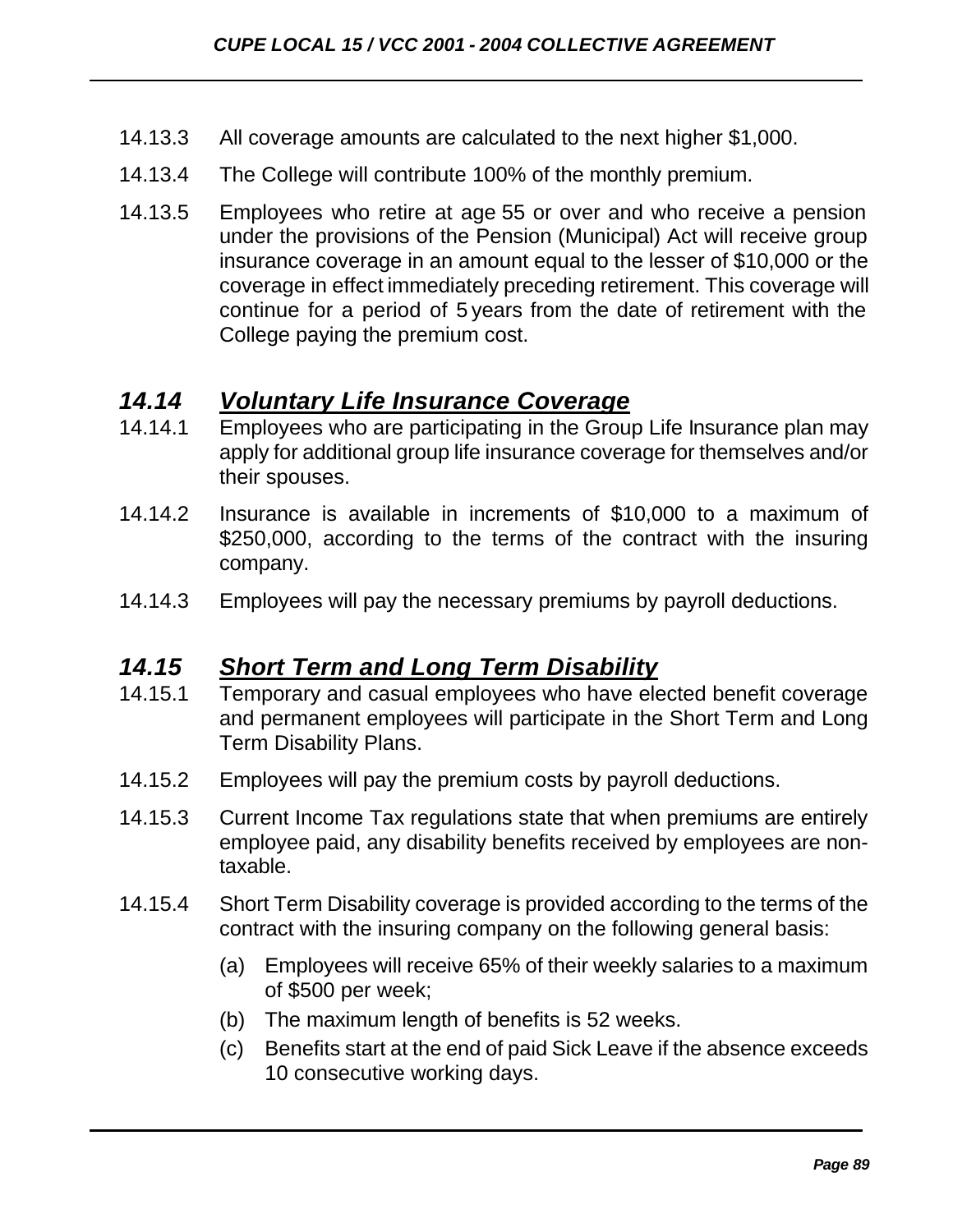- 14.15.5 Long Term Disability coverage is provided according to the terms of the contract with the insuring company on the following general basis:
	- (a) Employees will receive 65% of their monthly salaries to a maximum of \$1720 per month;
	- (b) Benefits are payable until retirement or as stated in the insurance contract.
	- (c) Benefits start at the end of Short Term Disability coverage.
- 14.15.6 If the Union wishes to increase the level of coverage for Short Term or

Long Term Disability, it will do so through the College Benefits Committee.

- 14.15.7 While the premiums are entirely employee paid, the College will not make any changes to the Short Term or Long Term Disability Plans without the approval of the Union.
- 14.15.8 Any medical information required by the insurance company may be sent by employees directly to the company.
- 14.15.9 Any amount of Short or Long Term Disability benefits paid according to this Article which are later recovered under a motor vehicle insurance contract will be repaid to the disability insurance company.

# *14.16 Group RRSP*

- 14.16.1 Employees may authorize the College to deduct a specified amount from their wages each month to be deposited in individual RRSP accounts with a single designated trust company.
- 14.16.2 Tax deductions at source will be adjusted to accommodate the deductions.
- 14.16.3 In authorizing these deductions, employees free the College of any responsibility for the funds following their deposit with the trust company.
- 14.16.4 The College will deposit the amounts deducted with the trust company by the tenth of the month following.
- 14.16.5 It is the responsibility of the employees to direct the trust company with respect to the investment of the funds.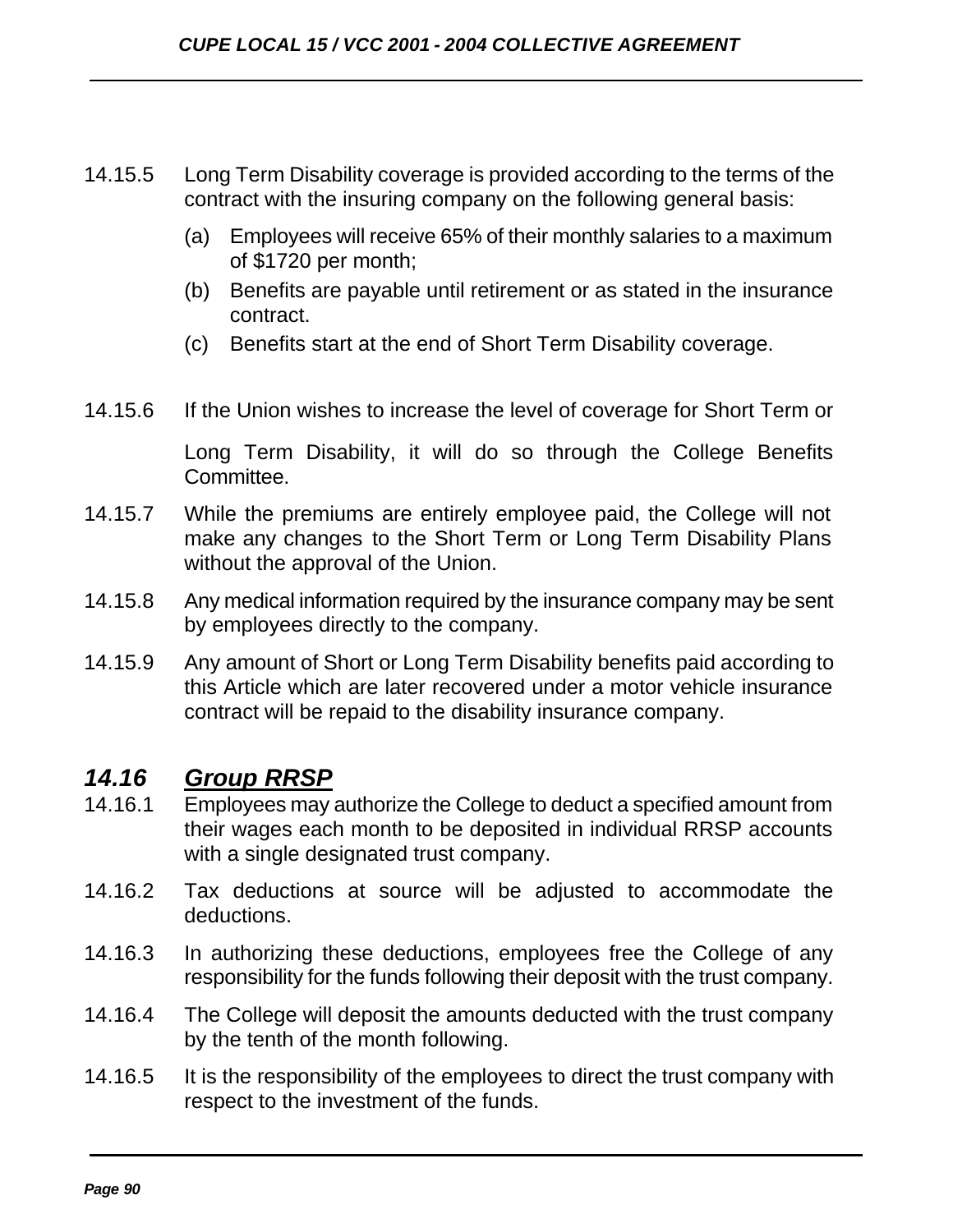# *14.17 Group of Coverage*

- 14.17.1 For purposes of the benefit plans, the total group covered by the plan will, where advantageous, be a coalition of members of the Vancouver Community College Faculty Association; CUPE Local 15 / VMECW; Administrators and other College related groups, which may include employees of Langara College.
- 14.17.2 Under this coalition, determination of percentage of group participation will be a deployment or interpretation of the group or sub-group composition for the best advantage of the greatest numbers.

### *14.18 Benefit Information*

- 14.18.1 For more information in addition to the details on Employee Benefits generally described in this Agreement, employees are directed to **the Employee Benefits Booklet**, which the College will provide to all eligible employees.
- 14.18.2 The College will ensure that a copy of all benefit insurance contracts applicable to the employees are available for their review at each work site.
- 14.18.3 Upon request, a copy of any applicable benefit insurance contract will be supplied to employees.
- 14.18.4 Employees who elect not to participate in College benefit plans because they have coverage elsewhere, will be able to participate **at the time**  their other coverage ends in accordance with the terms of the policies.
- 14.18.5 The College will notify the appropriate insurance companies or agencies upon the death of employees.

# *14.19 Continuation of Insurance Benefits*

- 14.19.1 The College will make premium contributions for medical, extended health and group life insurance for employees who are receiving Short Term Disability benefits.
- 14.19.2 Upon approval of leaves of absence without pay, employees may immediately exercise an option for continuation of medical, dental, life insurance and pension benefits as allowable by paying the full monthly premiums.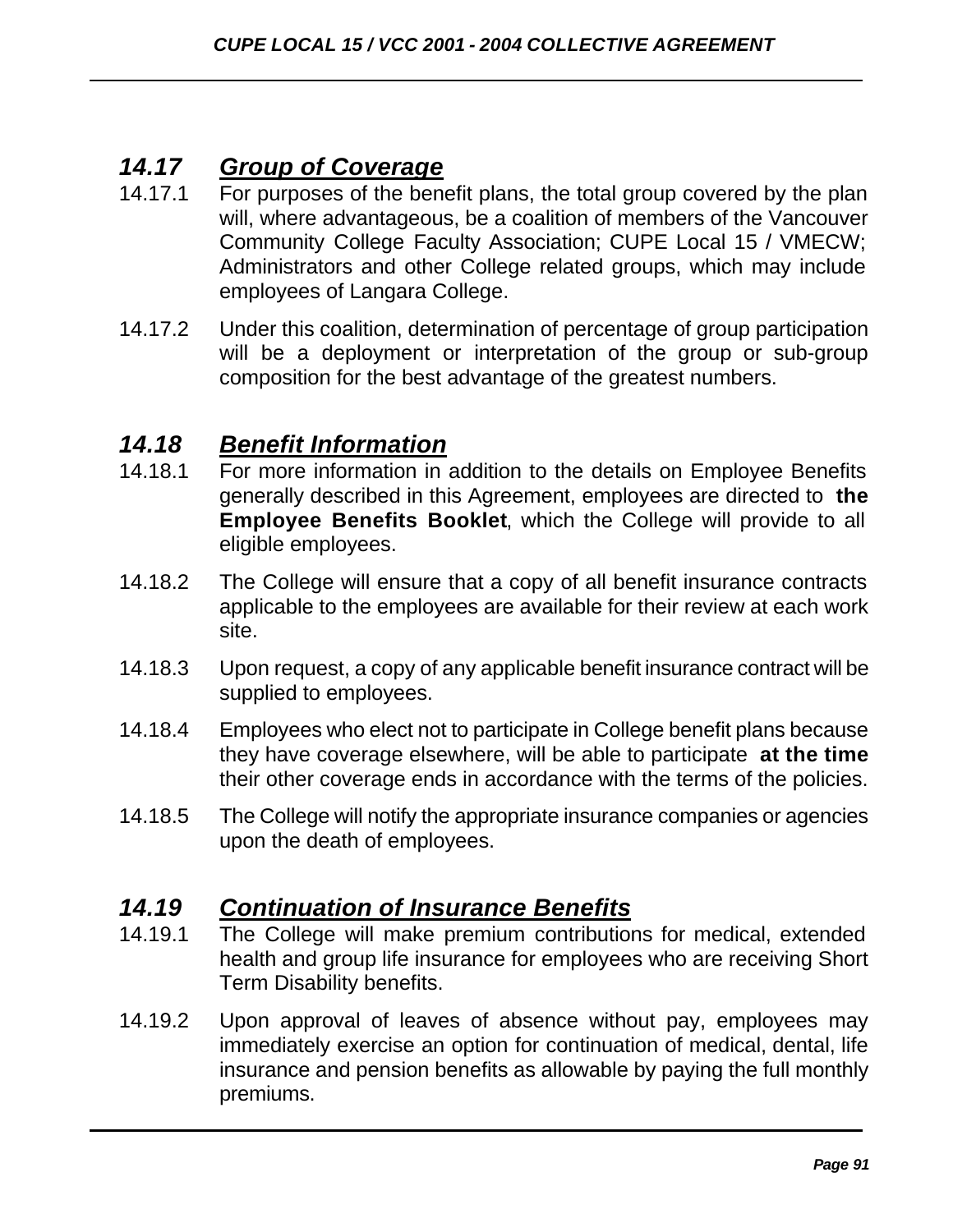- 14.19.3 When employees who are on leave receive any earnings in a given calendar month, the College will make its premium contribution for medical, extended health, dental, life insurance and pension benefits as allowable.
- 14.19.4 The College supports the principle of coverage and normal premium payment for health and welfare benefits and pension, if available, while employees are temporarily working for the College outside the bargaining unit. Specific application of this will be determined on a case by case basis.
- 14.19.5 Laid off employees who are on the recall list may elect to continue coverage for
	- Medical Services Plan (Clause 14.9),
	- Extended Health Benefits Plan (Clause 14.10), and
	- Dental Plan (Clause 14.11)

provided they pay the full costs of the premiums in advance on a monthly basis according to the terms of the policies.

14.19.6 Employees who are suspended without pay may immediately exercise an option for continuation of medical, dental, life insurance and pension benefits as allowable by paying the full premiums on a monthly basis for any period of suspension greater than 15 calendar days.

# *14.20 Death Benefit*

- 14.20.1 In the event of the death of employees with at least one year of service, the College will pay to the spouse, or the estate, of the deceased employee one month's salary.
- 14.20.2 This payment is in addition to any amount owing to deceased employees related to employment at the College.

# *14.21 Changes to Insured Benefits*

The College will not reduce the benefit entitlements of any of the insured benefit plans without the approval of the Union.

# *15.0 RETIREMENT*

# *15.1 Retirement Age*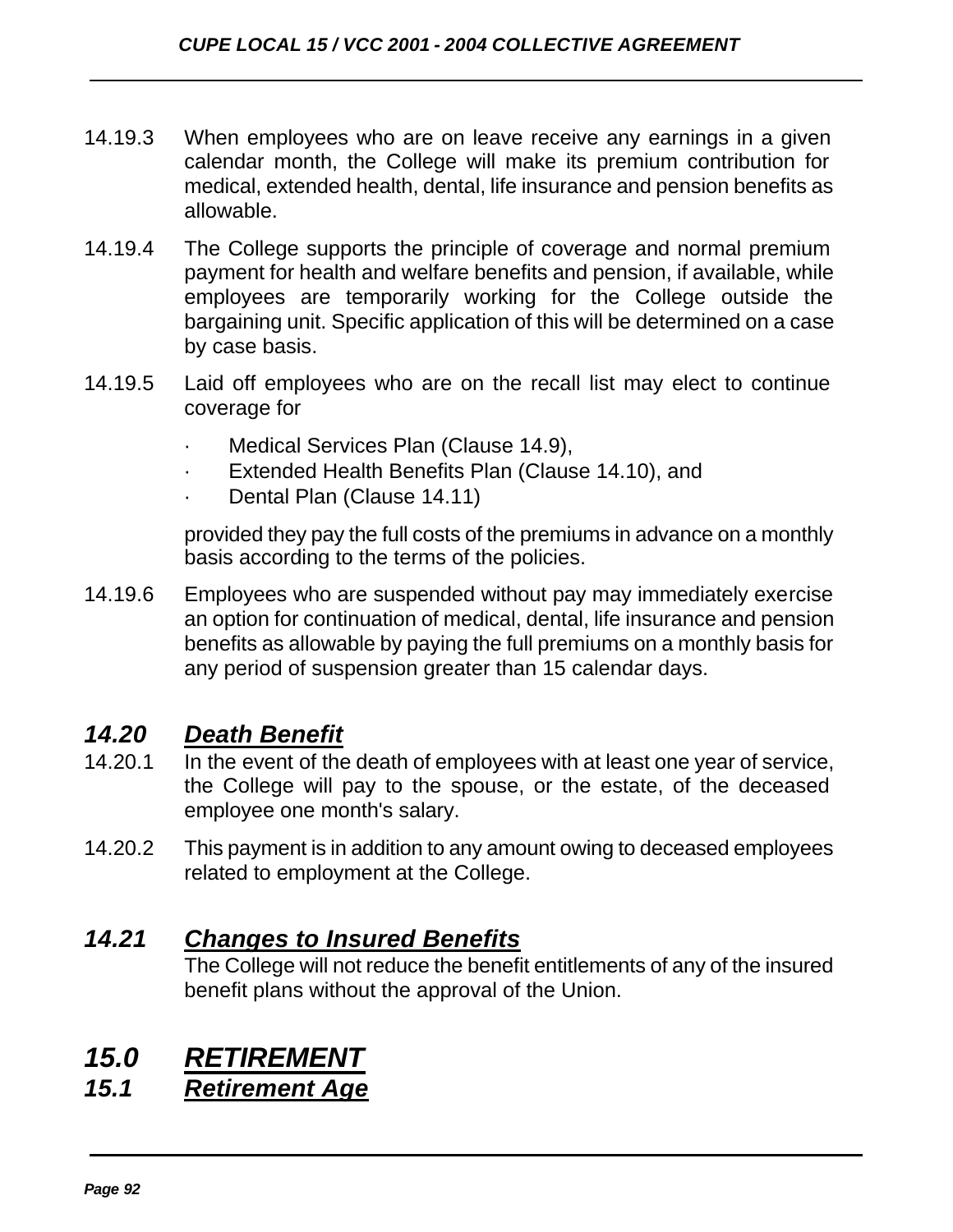- 15.1.1 The College will require employees to retire by the end of the month in which their 65th birthday occurs.
- 15.1.2 Employees may be employed beyond retirement age according to College policy.

#### *15.2 Vacation in Year of Retirement*

Employees who retire on pension from the College will receive their full Annual Vacation entitlement (Article 14.1) for the year of retirement.

#### *15.3 Early Retirement Incentive*

- 15.3.1 **The College may offer employees an early retirement incentive. If so, it will be done on the basis of seniority as described below, provided: 1**
	- (a) they are age 55 or over;
	- (b) they have a minimum of 10 years' contributory service under the Municipal Pension Plan;
	- (c) they are permanent employees at the time of early retirement;
	- (d) they are on the maximum step of the salary scale.
- 15.3.2 The College will advise the Union of any offer of Early Retirement Incentive made to employees, and will advise employees of their right to consult with the Union.
- 15.3.3 Employees have the right to accept or decline an Early Retirement Incentive offer made by the College within 30 days of the offer being made unless that period is extended by mutual agreement.
- 15.3.4 If employees accept an Early Retirement Incentive offer, they will resign for the purpose of retirement. Their retirement dates will be mutually agreed upon between the employees and the College.
- 15.3.5 Agreement will be in writing and will specify the early retirement date, payment date, specific dollar amount of the incentive and the payment schedule.
- 15.3.6 The Incentive will be based on regular salary without premiums at the date of retirement in the following amounts:

```
Full Years to Retirement Pay Out1
```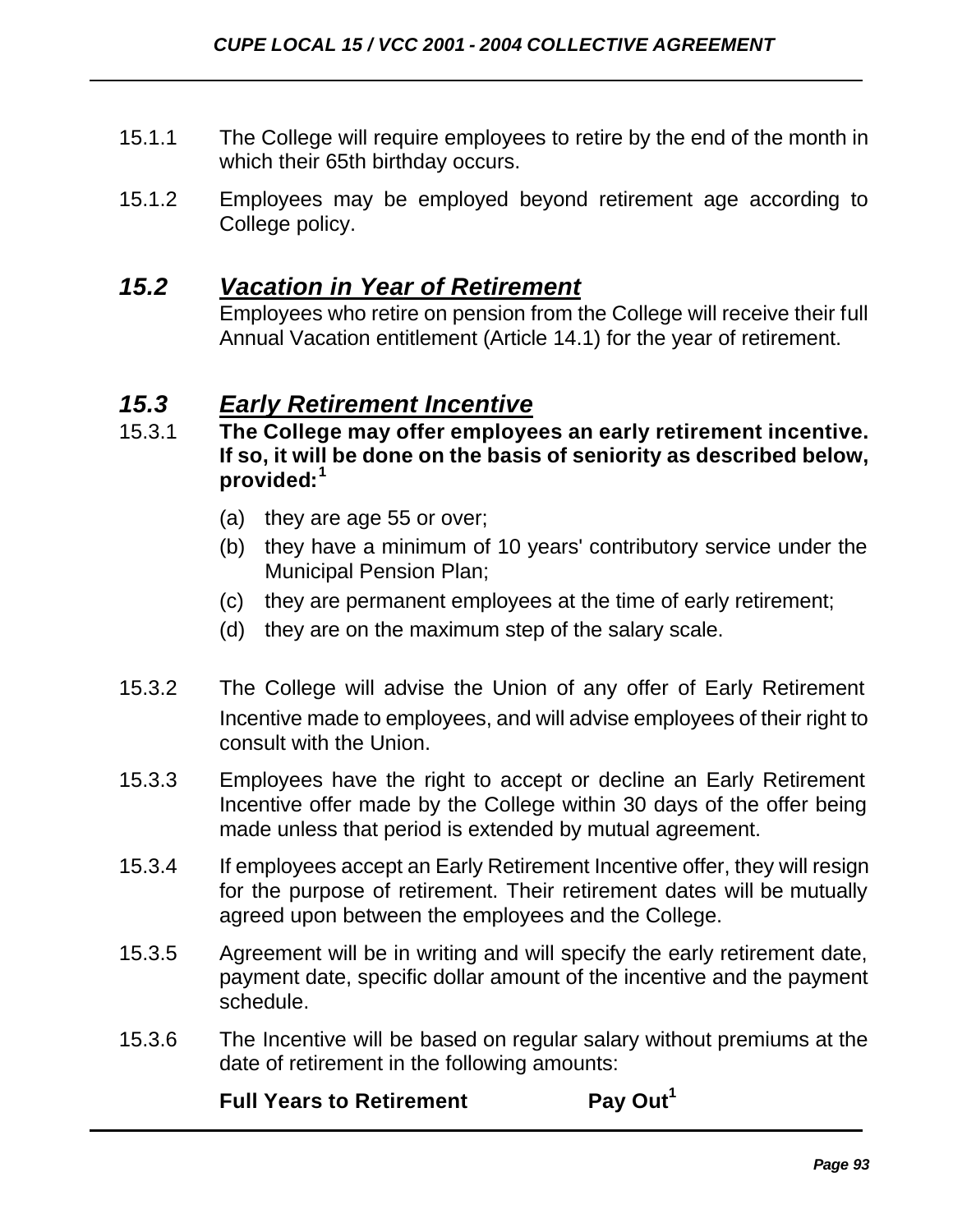| 20% of annual salary  |
|-----------------------|
| 40% of annual salary  |
| 60% of annual salary  |
| 80% of annual salary  |
| 100% of annual salary |

15.3.7 "Full years to retirement" in Clause 15.3.6 means full years from the actual date of early retirement to the normal retirement date as defined in the Pension (Municipal) Act.

# *15.4 Financial Counselling*

- 15.4.1 Employees may attend a College sponsored pre-retirement planning workshop.
- 15.4.2 Employees offered an Early Retirement Incentive (Article 15.3) are entitled to receive personal financial counselling conducted by a firm of qualified financial consultants selected by the College. A lifetime total of 3 hours of consultation is available and the fees will be paid by the College. **An employee may choose their own financial counsellor, in which case the College will cover the expenses to the total cost of \$375.00.<sup>1</sup>**
- 15.4.3 After obtaining the necessary certificate of entitlement from the Department of **Human Resources**, employees may schedule these consultations in the manner that is most beneficial or convenient to them.

# *15.5 Continuation of Benefits*

- 15.5.1 Early retiring employees receiving a Municipal Pension may obtain basic medical and extended health benefit coverage through the Superannuation Commission when filing a claim for pension.
- 15.5.2 Appropriate deductions will be made from monthly Pension on a premium shared basis.
- 15.5.3 Retired employees in receipt of a Pension are not allowed to choose to join these plans at a later date.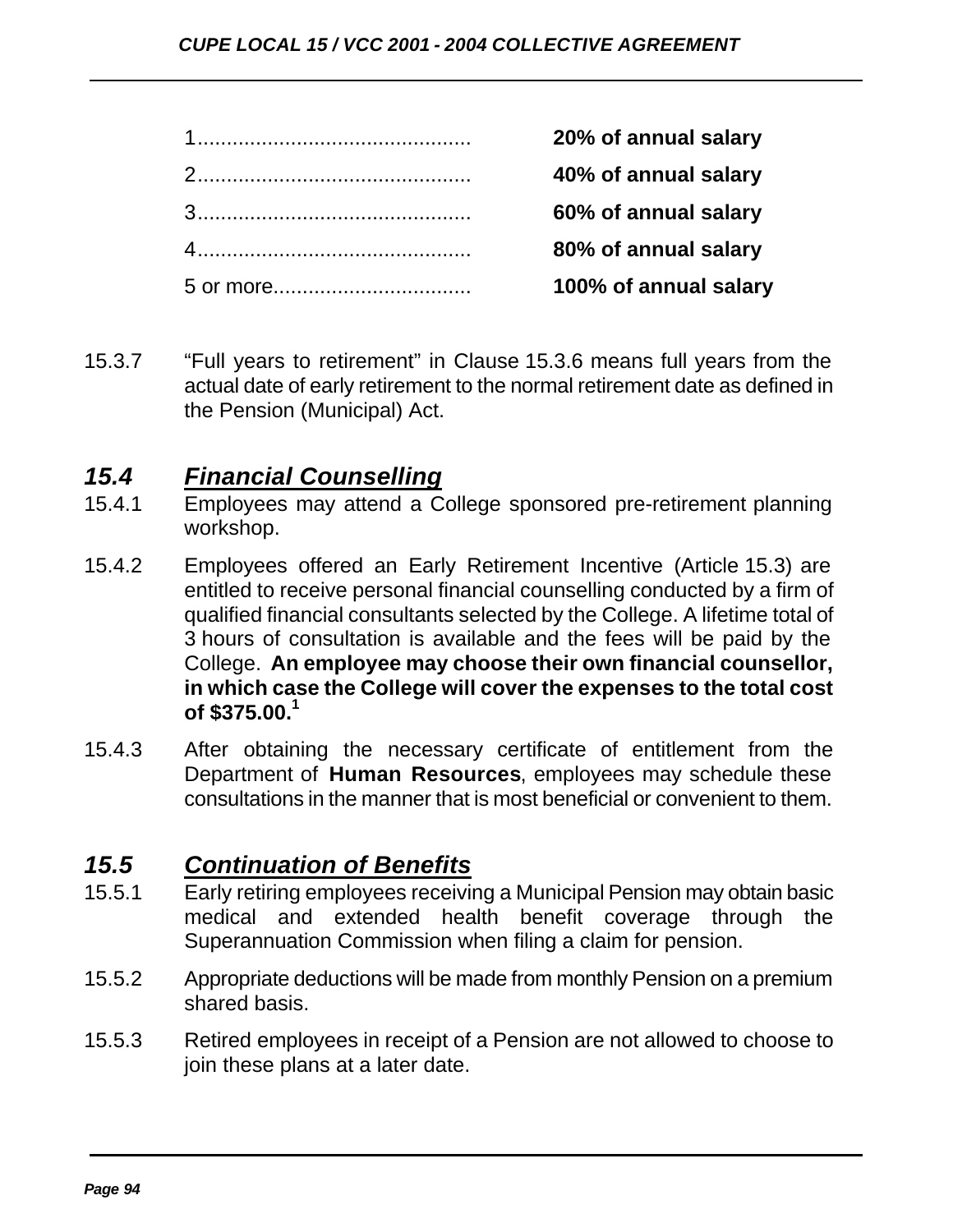- 15.5.4 Early retiring employees not immediately receiving a Municipal Pension may elect to continue their basic medical, extended health and dental coverage through the College until they receive a Pension, but not for longer than 5 years following retirement, provided that:
	- (a) written notice to continue the benefits is provided to the Department of **Human Resources** 6 weeks prior to date of early retirement;
	- (b) individuals maintain BC residency requirements; and
	- (c) individuals prepay all premium costs on a monthly basis.
- 15.5.5 Employees who receive Extended Health and Dental coverage under Clause 14.5.4 will be under a separate group for retirees at a reduced level and subject to higher premiums according to the terms of the policy.

# *16.0 LEAVES OF ABSENCE*

# *16.1 Leave for Family Illness*

- 16.1.1 Employees may use up to 5 days per year of their accumulated Sick Leave credits to care for an ill spouse, child, legal ward, brother, sister, parent, guardian, parent-in-law or grandparent. Other relatives are included if living in the employees' households.
- 16.1.2 The College may require a certificate from a qualified medical practitioner, or recognized equivalent licensed to practice, certifying the illness of the family member.
- 16.1.3 Absence under Article 16.1 will not be considered absence through illness for the purposes of Article 14.6, Gratuity Plan.

# *16.2 Bereavement Leave*

- 16.2.1 Permanent and temporary employees are entitled to 5 working days of Bereavement Leave without loss of pay in the case of the death of their spouse, child, ward, brother, sister, parent, guardian, parent-in-law or grandparent. Other relatives are included if living in the employees' households.
- 16.2.2 If employees require Bereavement Leave they will notify their immediate supervisor.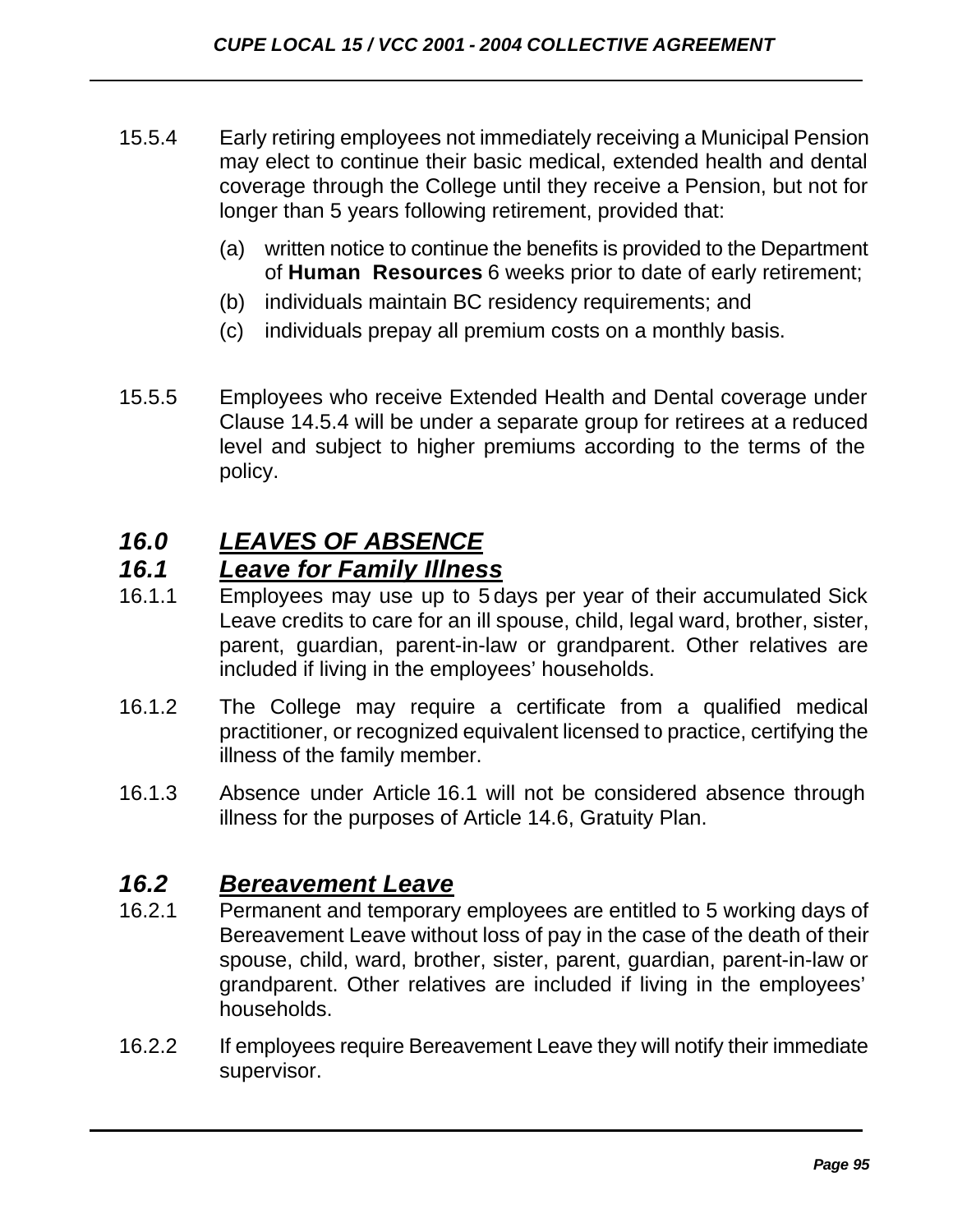- 16.2.3 In the case of the death of, or funeral arrangements for another relative, Bereavement Leave with pay may be granted, with the verbal approval of the immediate supervisor. This Leave will not be unreasonably denied.
- 16.2.4 Employees who require Bereavement Leave will be granted the Leave when on annual vacation as verified by the Department Head or immediate supervisor.
- 16.2.5 Employees who are absent on Sick Leave with or without pay or who are absent on Workers' Compensation are not entitled to Bereavement Leave.
- 16.2.6 Employees are entitled to funeral leave of up to one-half day, without loss of pay, to attend a funeral. This leave is not in addition to Bereavement Leave as contained in Clauses 16.2.1, 3 and 4.
- 16.2.7 If employees are required to travel in connection with the funeral to a point outside the Lower Mainland of British Columbia, or where the particular circumstances justify, funeral leave of one day is allowed. This leave is not in addition to Bereavement Leave as contained in Clauses 16.2.1, 3 and 4.

# *16.3 Leave for Personal Reasons*

- 16.3.1 Leaves of absence for reasons other than those stated elsewhere in this Agreement are considered Leave for Personal Reasons and will be without pay unless otherwise authorized. **Leave of absence for personal reasons will not exceed 1 year except in extenuating circumstances.** These leaves will not be unreasonably denied.
- 16.3.2 Employees may request that Leave for Personal Reasons be with pay for circumstances not specifically or fully covered elsewhere in this Agreement.
- 16.3.3 Applications for Leave should be made in writing to the supervisor and **forwarded to the appropriate Associate Director of Human Resources for final approval.**
- 16.3.4 If the duration of the requested Leave would require a replacement, application for Leave wherever possible must be made a minimum of 4 weeks prior to the starting date.
- 16.3.5 If an application for Leave without pay is denied, the College will provide the applicant, upon request, with the reasons for the denial in writing.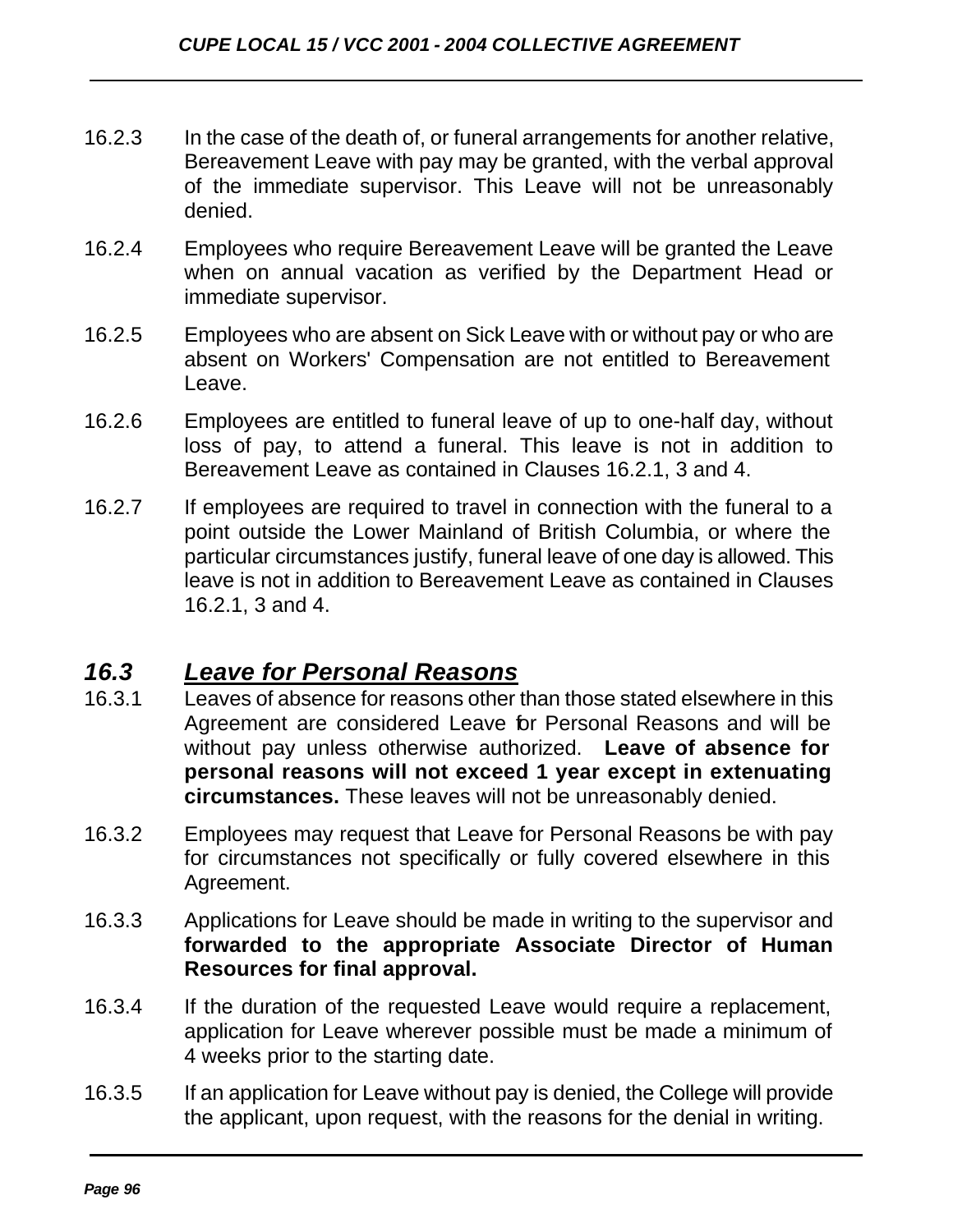- 16.3.6 Taking Leave for Personal Reasons may have an effect on employees' Seniority (Article 7.1), Increment dates (Article 13.3), Vacation entitlement (Article 14.1) and Sick Leave accumulation (Article 14.4).
- 16.3.7 If employees are granted leave to temporarily fill positions outside of the bargaining unit, the College will advise the Union in writing.
- **16.3.8 Employees whose leave of absence exceeds two months must confirm with Human Resources, four weeks prior to their return date, of their intention to return to duty.**

# *16.4 Jury Duty and Court Appearance*

- 16.4.1 Employees are entitled to leave without loss of pay if:
	- (a) summoned to serve on a jury;
	- (b) subpoenaed as a witness in any court or tribunal, subject to Clause 16.4.2;
	- (c) appearing as a defendant in a criminal or traffic case, if acquitted.
- 16.4.2 Clause 16.4.1(b) does not apply to:
	- (a) employees subpoenaed by the Union in an action against the College;
	- (b) employees who have initiated the action;
	- (c) actions concerning employees' outside business or personal interests.
- 16.4.3 Employees must produce a summons or subpoena or other evidence to show it is necessary for them to attend.
- 16.4.4 Employees will provide a statement from an official of the court or tribunal of the time taken.
- 16.4.5 Employees will return any conduct money received to the College. Employees will keep any expense money received.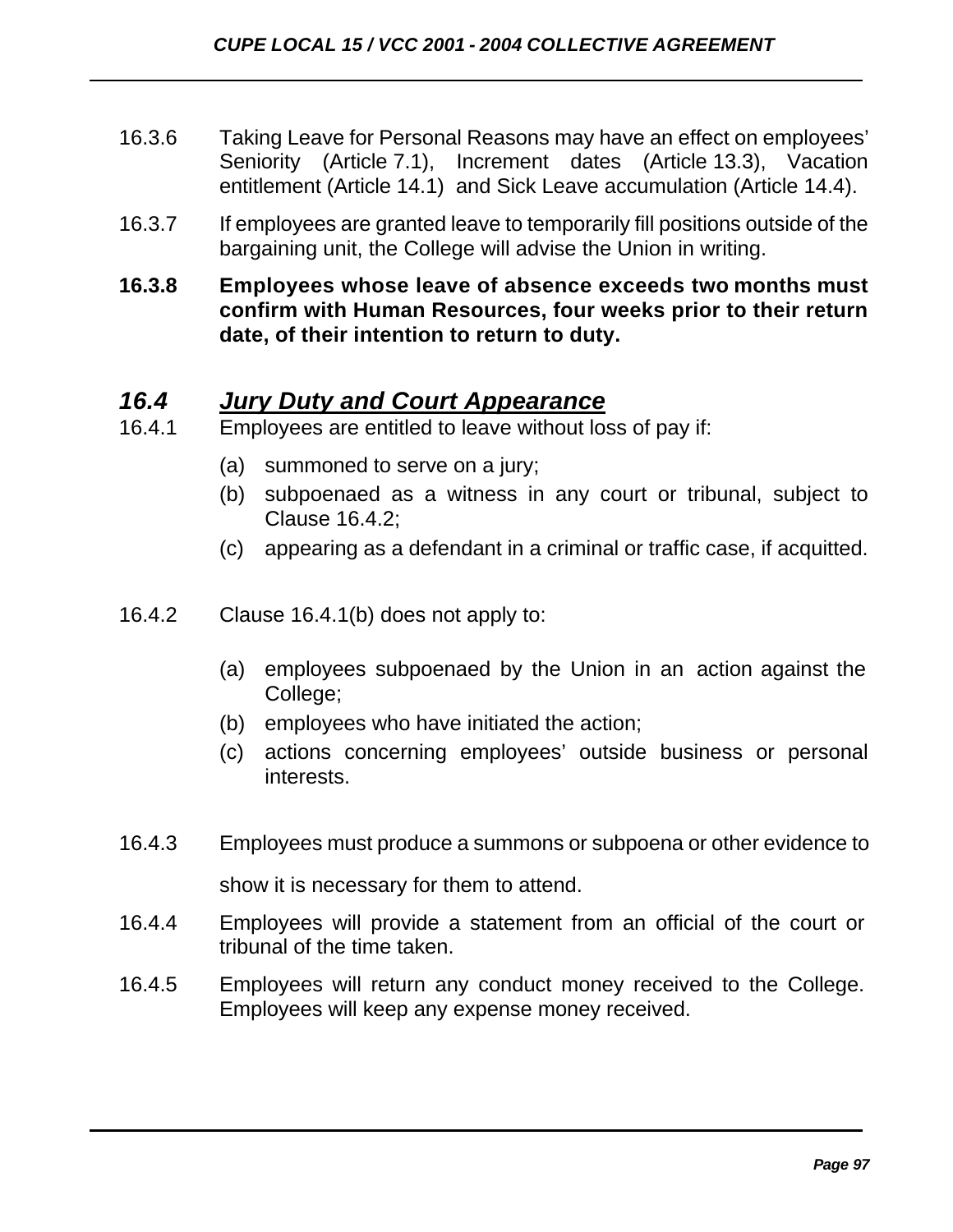# *16.5 Election Leave*

- 16.5.1 Upon written application, employees who are candidates in a Federal, Provincial or Municipal election will be granted leave of absence without pay to campaign for the election.
- 16.5.2 Employees will be entitled to return to their previous positions following the leave.
- 16.5.3 Employees who are elected to Federal, Provincial or Municipal office will be granted a leave of absence without pay for one term of office.

# *16.6 Early Return From Leave*

- 16.6.1 Employees on any leave authorized by this Agreement may return from the leave early provided they give the College two weeks written notice and provided the College has not hired a replacement through the Job Posting provisions in Article 3.1.
- 16.6.2 Employees who are on leave whose positions have been filled and who wish to return early will be given the right of first refusal for any casual work for which they are qualified. This supersedes the provisions of Clause 3.6.2, Temporary Reappointment Rights.
- 16.6.3 Employees on Sick Leave with or without pay may return to work when they have recovered and have complied with Clauses 14.4.17 or 18.

# *17.0 PARENTING LEAVES*

# *17.1 Benefits for Parenting Leaves*

- 17.1.1 The services of employees on Parenting Leaves will be considered continuous and the College will continue to pay its share of the following benefits:
	- Municipal Pension Plan, Article 14.7, subject to the provisions of the Pension (Municipal) Act and employees continuing to pay their share;
	- Medical Services Plan, Article 14.9;
	- Extended Health Benefits Plan, Article 14.10;
	- Dental Plan, Article 14.11;
	- · Group Life Insurance, Article 14.13.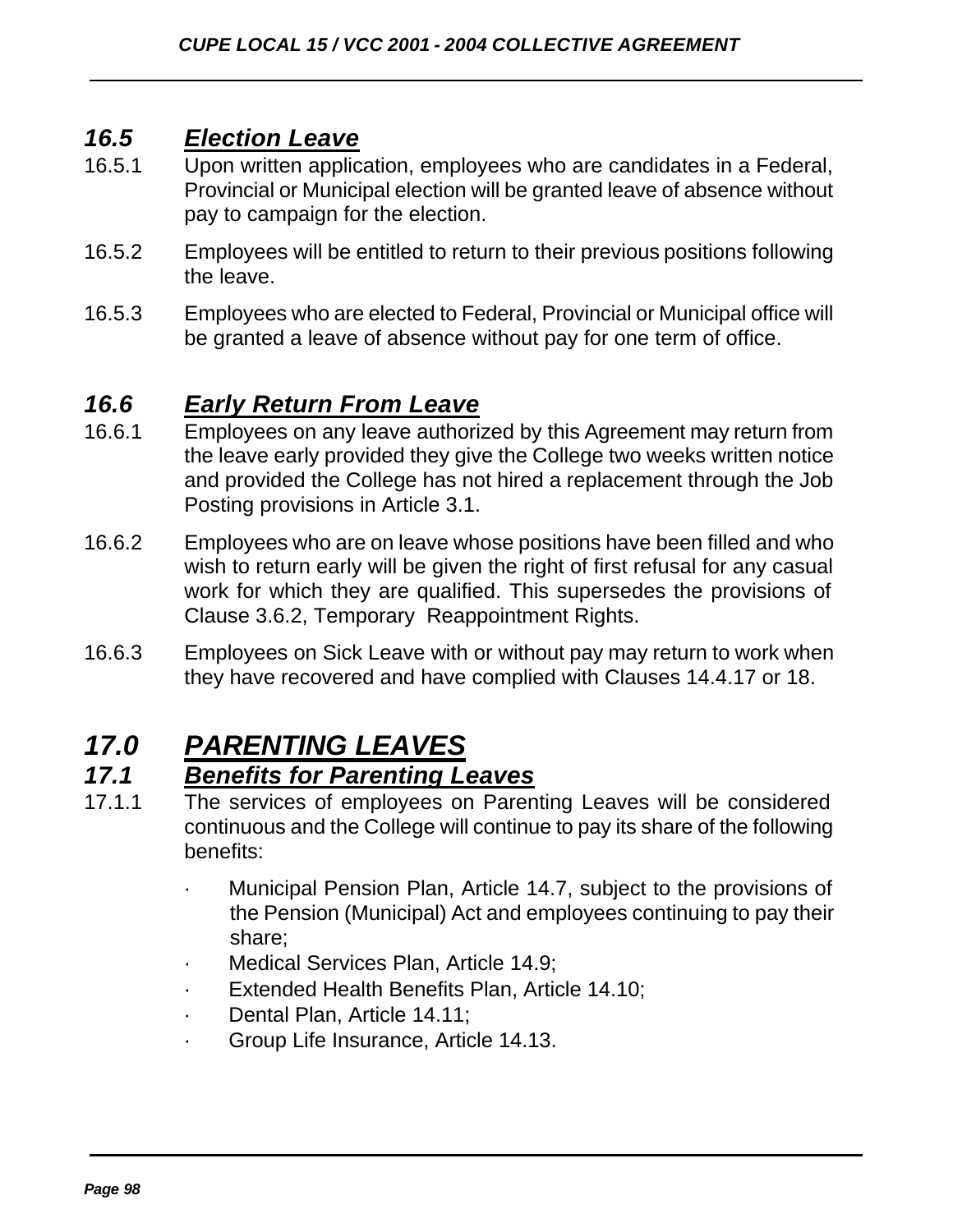- 17.1.2 The College will continue to pay its share of the benefits listed in Clause 17.1.1 to temporary employees who have elected benefit coverage for the lesser of the term of their Leave or the period provided for in the Employment Standards Act. As of October 1, 1994, the Employment Standards Act allowed the following leaves:
	- · 18 consecutive weeks of Maternity Leave;
	- 12 consecutive weeks of Adoption or Parental Leave; or
	- · 17 consecutive weeks of Adoption or Parental Leave if the child is at least 6 months of age and it is certified by a medical practitioner or the adoption agency that an additional period of parental care is required because the child suffers from a physical, psychological or emotional condition.
- 17.1.3 Employees may elect to continue Short Term and Long Term Disability,

Article 14.15, by paying the necessary monthly premiums in advance.

- 17.1.4 Gratuity credits are not earned during these Leaves.
- 17.1.5 Employees who return at the end of these Leaves will return to their previous positions with all increments to wages and benefits to which they would have been entitled had they not been on leave.
- 17.1.6 If the College has suspended or discontinued operations during these Leaves and has not resumed operations on the expiry of the Leaves, employees will be subject to the layoff provisions of this Agreement (Article 18.0).
- 17.1.7 The College will not terminate employees or change a condition of employment because of these Leaves or pregnancy.
- 17.1.8 The burden of proving that the termination of employees or a change in a condition of employment is not because of these Leaves or pregnancy is on the College.
- 17.1.9 If employees wish to return to work before the scheduled end of Parenting Leaves, the provisions of Article 16.6, Early Return From Leave, will apply.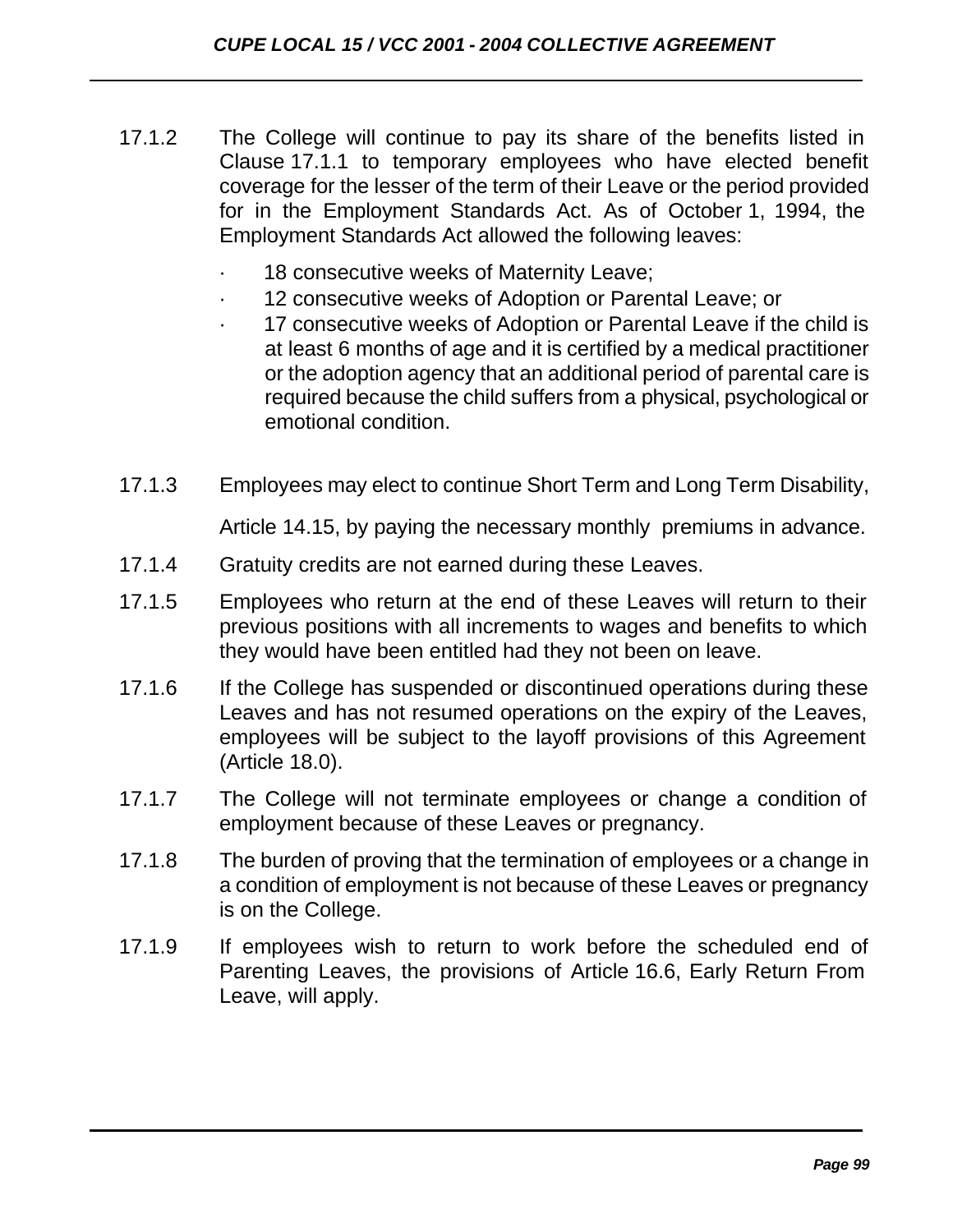#### *17.2 Maternity Leave*

- 17.2.1 Permanent employees will receive up to 52 weeks Maternity Leave without pay. Temporary employees will be entitled to the same Leave except the Leave will not extend beyond the end of their temporary work.
- 17.2.2 This Leave may begin 11 weeks before the expected date of birth or at a later date if the employees desire.
- 17.2.3 Within the 52 week leave period, weeks 19 through 30 inclusive will be considered parental leave in accordance with the Employment Standards Act.
- 17.2.4 Employees who request less than the 52 week maximum Maternity Leave may extend their Leave up to the maximum provided they notify the College in writing at least 4 weeks before they are scheduled to return to work.
- 17.2.5 Employees will request Maternity Leave in writing and will provide a certificate from their doctor stating the estimated date of birth.
- 17.2.6 Maternity Leave will not end until at least 6 weeks following the date of birth unless employees desire a shorter period. In these cases, employees must provide a certificate from a licensed medical practitioner stating they are able to resume work.
- 17.2.7 If employees give birth before a request for Maternity Leave is made and they request a Leave and provide a certificate from a licensed medical practitioner stating that they have given birth, the College will grant them Maternity Leave as provided for in this Article.
- 17.2.8 If a pregnancy is terminated on a specified date, the College will grant employees leave without pay for a period of up to 6 consecutive weeks or a shorter period if employees request. In these cases a licensed medical practitioner's certificate will be required confirming the termination date.
- 17.2.9 Employees may be required to begin their maternity leave if they cannot reasonably perform their duties because of the pregnancy. The maternity leave will continue until employees provide a medical certificate from a licensed medical practitioner stating that they are able to perform their duties.
- 17.2.10 Employees will earn Vacation, Sick Leave and Seniority during a Maternity Leave.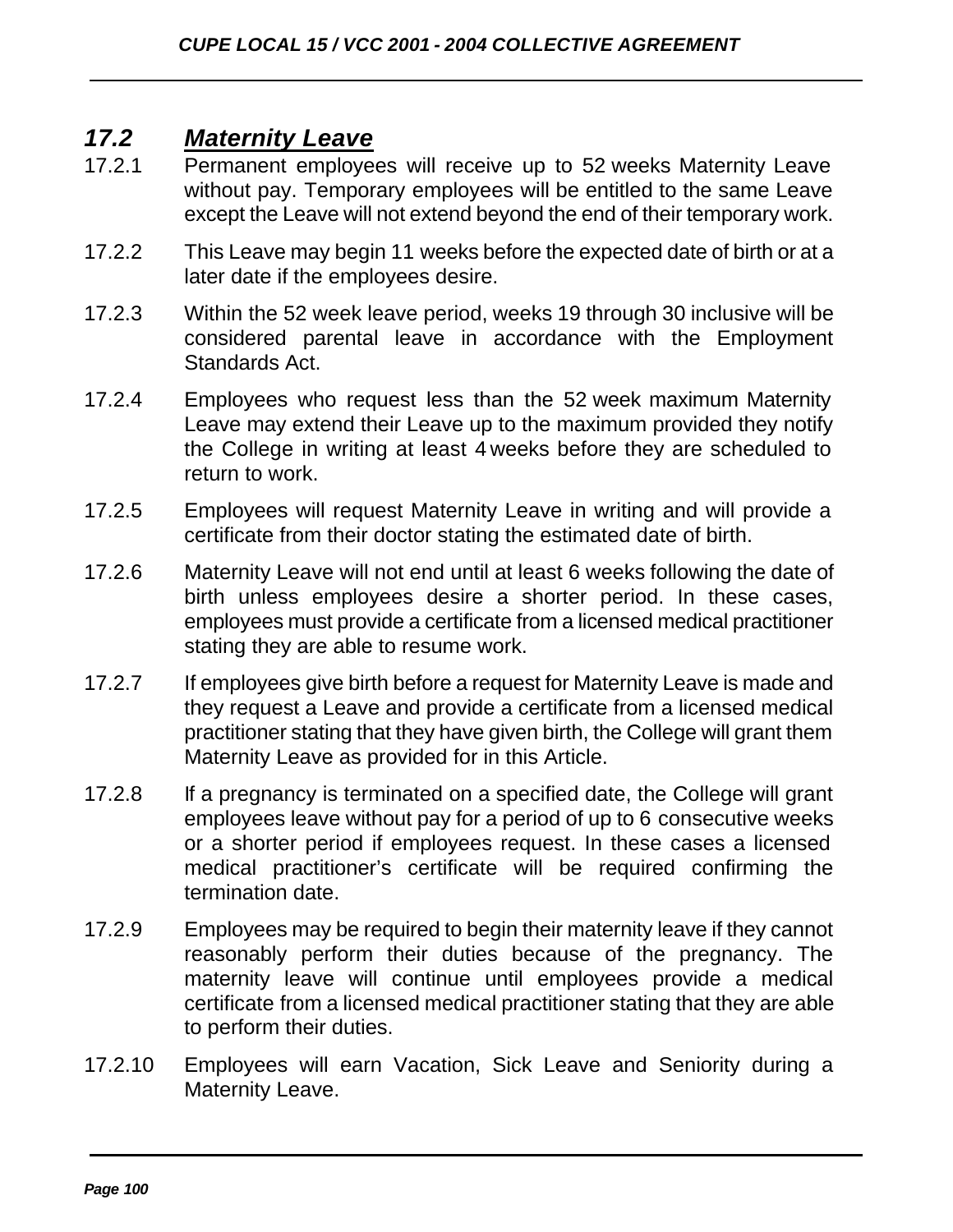# *17.3 Parental Leave*

- 17.3.1 Permanent employees will, upon application to the College, be entitled to 3 days paid Parental Leave at the time their spouse gives birth. This Leave will be deducted from employees' accumulated Sick Leave.
- 17.3.2 Upon 4 weeks written notice and within 52 weeks of the birth of their spouse's child, a parent may apply for up to 12 weeks Parental Leave without pay. Temporary employees will be entitled to the same Leave except the Leave will not extend beyond the end of their temporary work.
- 17.3.3 Employees are entitled to up to an additional 5 weeks of Parental Leave without pay if the child is at least 6 months of age and it is certified by a medical practitioner that an additional period of parental care is required because the child suffers from a physical, psychological or emotional condition.
- 17.3.4 Employees will earn Vacation, Sick Leave and Seniority during a Parental Leave.

# *17.4 Adoption Leave*

- 17.4.1 If both parents are employees of the College, they may share the entitlements contained in Article 17.4.
- 17.4.2 Upon the adoption of a child and upon application to the College, temporary employees in receipt of benefits and permanent employees are entitled to 3 days paid Adoption Leave. This Leave will be deducted from employees' accumulated Sick Leave.
- 17.4.3 Employees applying for Adoption Leave must provide proof of legal adoption of a child.
- 17.4.4 Permanent employees who adopt a child will receive up to 52 weeks Adoption Leave without pay. Temporary employees will be entitled to the same Leave except the Leave will not extend beyond the end of their temporary work.
- 17.4.5 Within the 52 week leave period, weeks 1 through 12 inclusive will be considered parental leave in accordance with the Employment Standards Act.
- 17.4.6 Employees will earn Seniority during an Adoption Leave.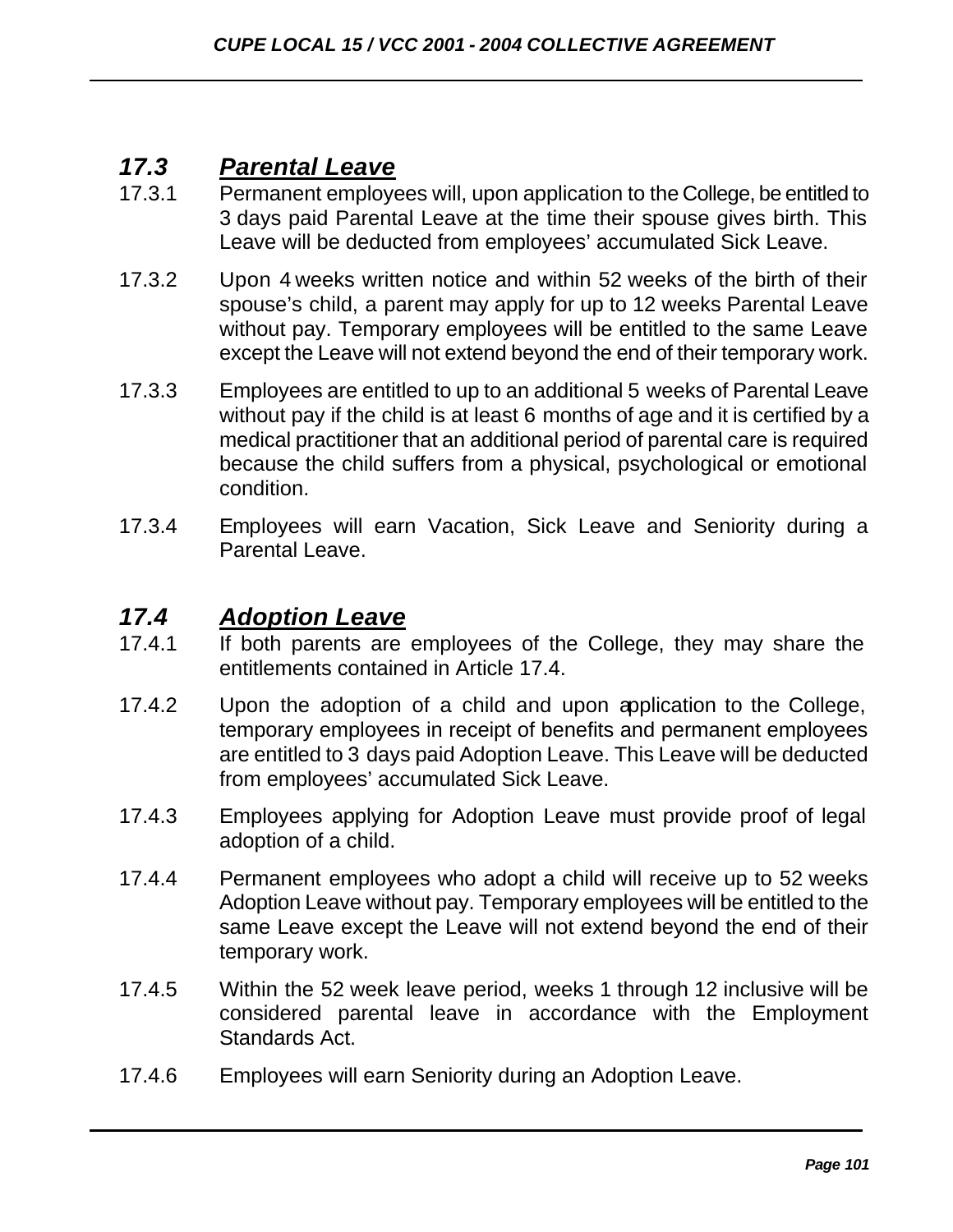17.4.7 Employees will earn Vacation and Sick Leave for a total of 6 months of an Adoption Leave.

### *17.5 Additional Parenting Leave*

- 17.5.1 Upon request, employees who have completed Maternity, Parental or Adoption Leave are entitled to an additional Leave for Personal Reasons, Article 16.3, of up to one year.
- 17.5.2 Employees who take this Leave will continue to accumulate seniority during the Leave.

# *18.0 LAYOFF, SEVERANCE PAY AND RECALL*

#### *18.1 Layoff*

- 18.1.1 Layoff includes the elimination of positions and reduction in hours of positions.
- 18.1.2 If the hours of part-time positions are increased or decreased, the incumbent employees will have the option of accepting the increased or decreased hours or of being laid off. If the hours in a full-time position are decreased, the incumbent employees have the option of accepting the decreased hours or of being laid off.
- 18.1.3 If the College decides to layoff employees covered by this Agreement, it will advise the Union.
- 18.1.4 Before any action is taken, the College will promptly consult with the Union to attempt to minimize the impact of layoffs on employees.
- 18.1.5 The College will bring to the attention of the Union any special considerations which may have an impact on the process.
- 18.1.6 The College will not discuss possible layoffs with employees before a final decision has been made and the Union has been consulted.
- 18.1.7 Within the area to be reduced, the College will layoff junior employees in the same category unless it can show reasonable cause to layoff senior employees.

#### *18.2 Notice of Layoff*

18.2.1 Notice of layoff will be in writing, with a copy to the Union, and will include reasons why the layoff is necessary.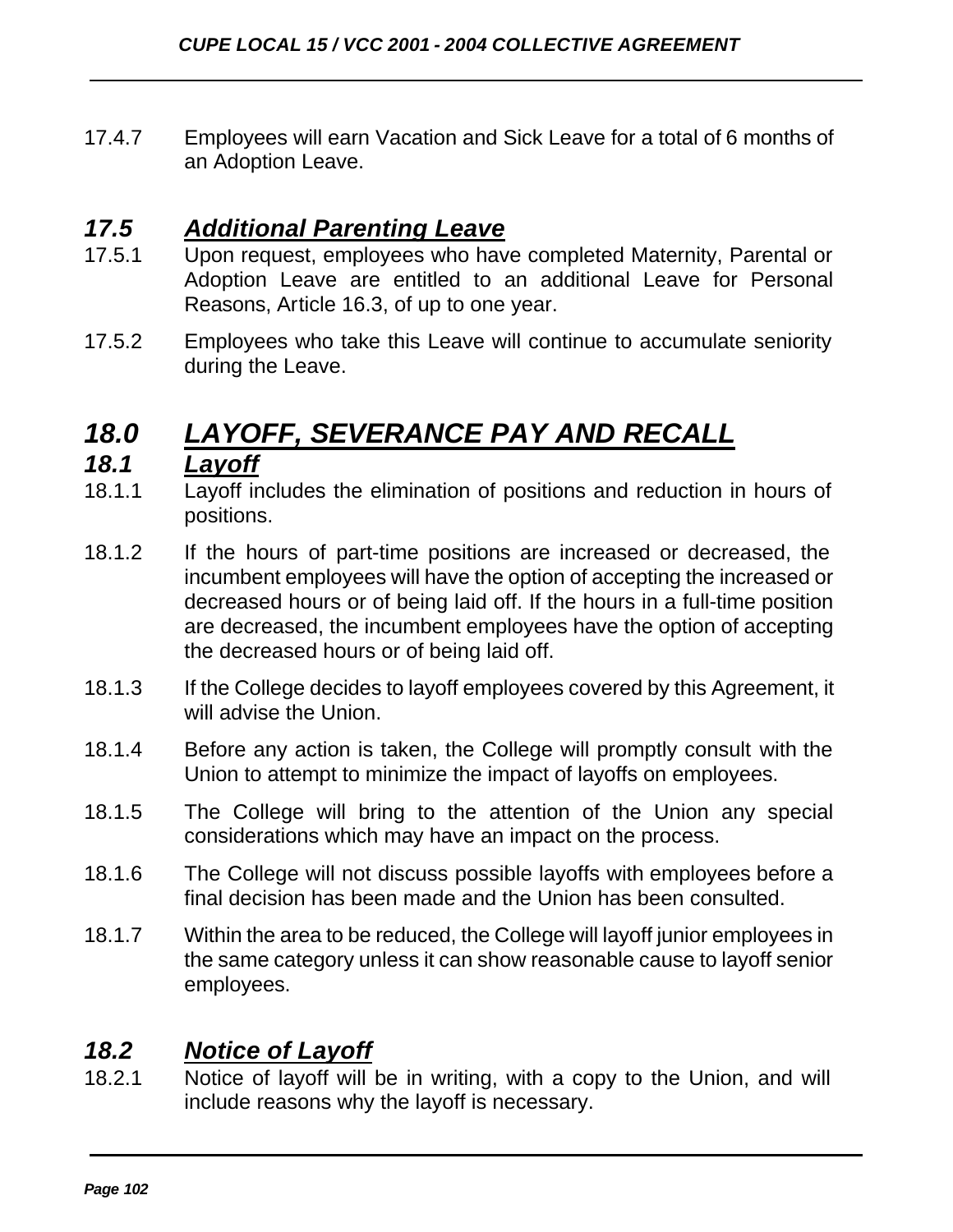- 18.2.2 The notice of layoff will advise employees of their right to consult with the Union.
- 18.2.3 When the College presents notice of layoff to employees, the Union will designate an available Shop Steward or other representative to be present.
- 18.2.4 The College will make available complete copies of the most recent seniority and length of service lists to laid off employees at the time it issues notice of layoff.
- 18.2.5 Employees who receive notice of layoff are entitled to reasonable time off with pay to consult with a Union representative.
- 18.2.6 Employees who receive notice of layoff may elect to bump other employees, take severance pay or go on the recall list, as detailed in Articles 18.3, 18.6 and 18.7, and subject to the other provisions of Article 18.0.
- 18.2.7 If employees do not receive the notice contained in Article18.2, they will receive pay in lieu of the notice.
- 18.2.8 Permanent employees with 3 or more years of service will receive 2 months notice of layoff.
- 18.2.9 Permanent employees with less than 3years of service will receive 1 month notice of layoff.
- 18.2.10 Notice of layoff for temporary employees will not extend beyond the expiry date of the temporary appointment.
- 18.2.11 Temporary employees with 6 months to 3 years of continuous service will receive 2 weeks notice of layoff.
- 18.2.12 Temporary employees with 3 years or more of continuous service will receive an additional week's notice for each additional completed year of service to a maximum of 8 weeks notice.
- 18.2.13 Probationary employees will receive 2 weeks notice of layoff.

#### *18.3 Bumping*

18.3.1 Permanent employees who receive notice of layoff have the right to bump other permanent employees with less seniority provided they possess the ability to perform the work currently required of the position.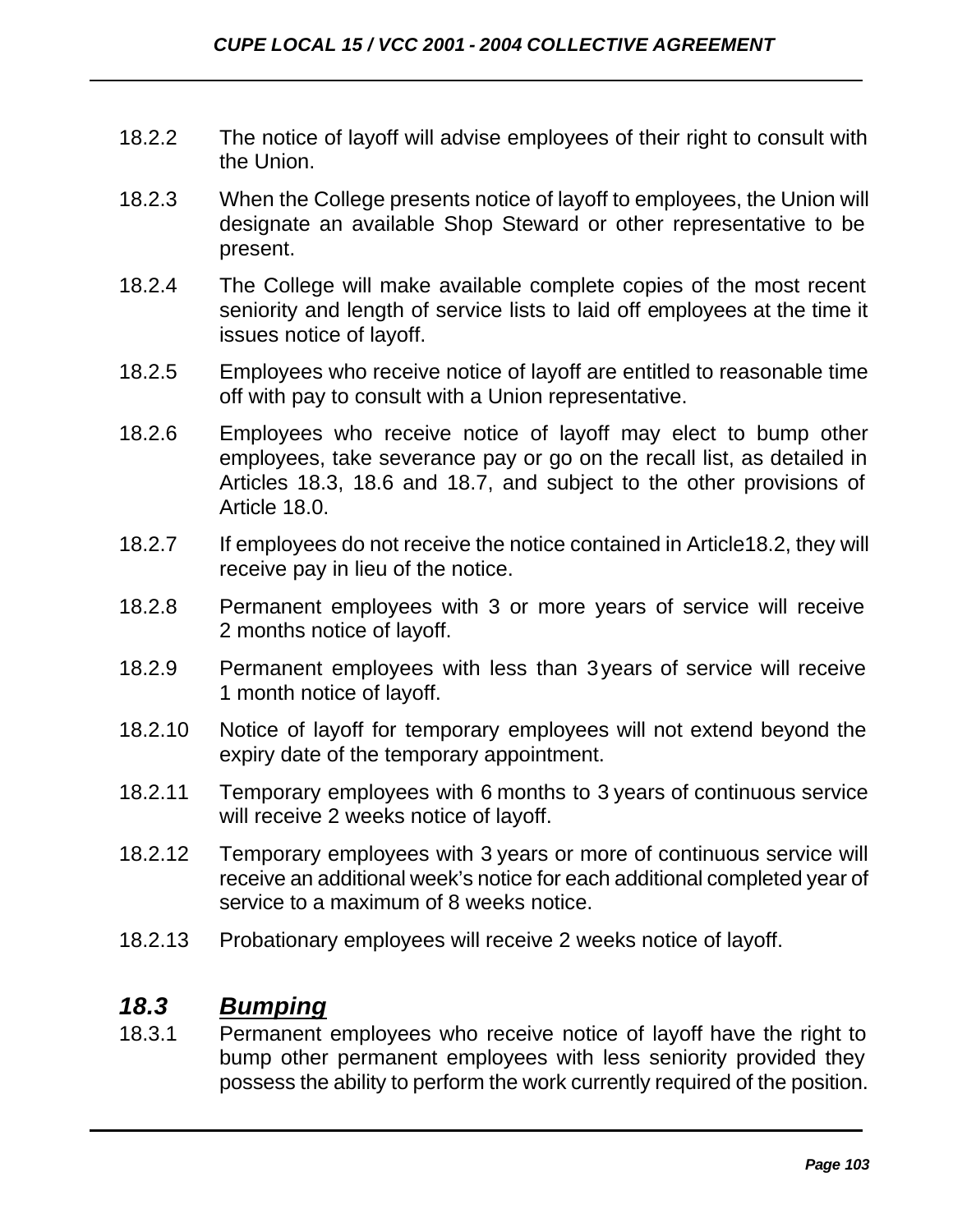- 18.3.2 If no permanent positions are available, permanent employees have the right to displace probationary or temporary employees in that order, provided they possess the ability to perform the work currently required of the position.
- 18.3.3 Probationary employees who receive notice of layoff have the right to bump other probationary employees with less seniority, provided they possess the ability to perform the work currently required of the position.
- 18.3.4 If no probationary positions are available, probationary employees have the right to bump temporary employees, provided they possess the ability to perform the work currently required of the position.
- 18.3.5 Temporary employees who receive notice of layoff have the right to bump other temporary employees with less seniority, provided they possess the ability to perform the work currently required of the position.
- 18.3.6 Employees may bump into positions at the same or lower pay grade provided the conditions in Clauses 18.3.1 through 18.3.5 are met.
- 18.3.7 **Permanent<sup>1</sup>**employees who bump into positions in a lower pay grade will have their higher salary protected and will receive increments and general wage increases as they occur.
- 18.3.8 Permanent<sup>1</sup> employees who receive salary protection will continue to receive the protection when they are **appointed** to positions at an **equal or** higher pay grade than the positions into which they bumped. Salary protection will continue with each promotion until they reach the protected pay grade.
- 18.3.9 Employees who were receiving premiums and who bump will not have their premiums protected unless they are required in the new positions.
- 18.3.10 Employees who bump into part-time positions will have the salary protection in Clause 18.3.7 but their salaries will be prorated based on the hours of the new positions.
- 18.3.11 Permanent employees who bump probationary or temporary employees will continue, in all respects, to be permanent employees.
- 18.3.12 Probationary employees who bump probationary or temporary employees will continue, in all respects, to be probationary employees until the satisfactory completion of the normal probationary period calculated from their original start date, when they will become permanent employees (see Article 2.3).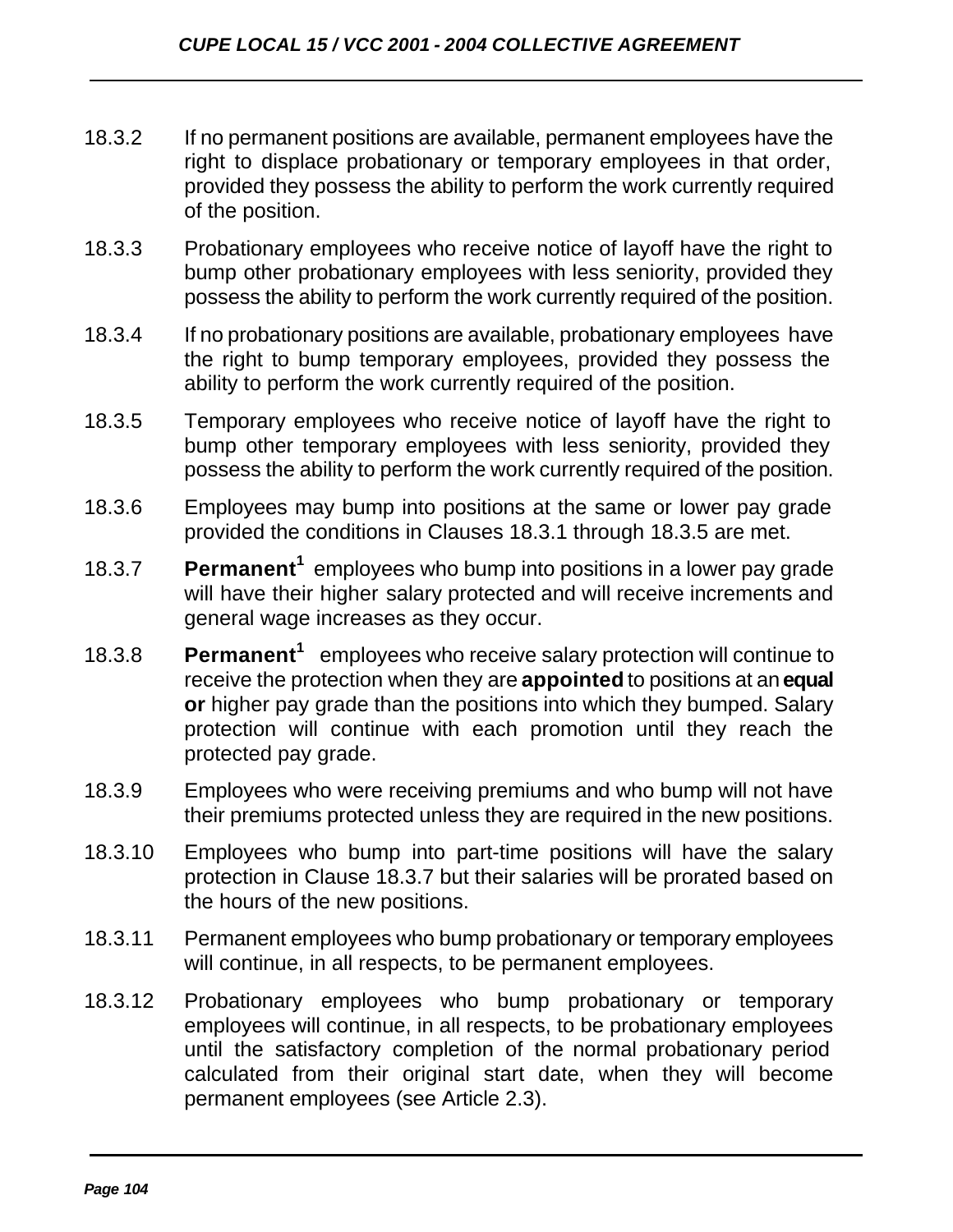- 18.3.13 If employees elect to bump, they will identify the positions and notify the College as soon as possible but not later than the mid point of their notice period.
- 18.3.14 During their notice period, employees may retroactively apply for a posted vacancy which had closed prior to the date they received notice of layoff, provided the position had not been filled.
- 18.3.15 During their notice period, employees who apply for posted vacancies at the same or lower pay grades will be given the positions if they are the senior applicant and possess the ability to perform the work currently required of the position. If employees are appointed, they will have the salary protection contained in Clauses 18.3.7 and 8.
- 18.3.16 The College will keep all bumping discussions confidential until a final decision has been made.
- 18.3.17 Employees who have been bumped will receive notice of layoff and are entitled to all the rights contained in Article 18.0.

# *18.4 Trial / Familiarization Period*

- 18.4.1 Employees who have bumped into other positions will do so initially for a trial / familiarization period of 3 working months.
- 18.4.2 The 3month period may be varied in specific instances by mutual agreement of the Union and the College.
- 18.4.3 During the trial / familiarization period, employees' performance will be appraised and, if the period is not satisfactorily completed, or if employees request, Clause 18.2.6 will once again apply.
- 18.4.4 Clause 18.4.3 will not apply if the College can demonstrate that employees have not diligently applied themselves to the best of their ability in the performance of their duties.
- 18.4.5 Article 18.4 will also apply to employees appointed to other positions as provided for in Clauses 18.3.14 and 15.

#### *18.5 Recreated Positions*

18.5.1 If an abolished position is recreated or if a position becomes available as a result of Article 18.4, it will be posted.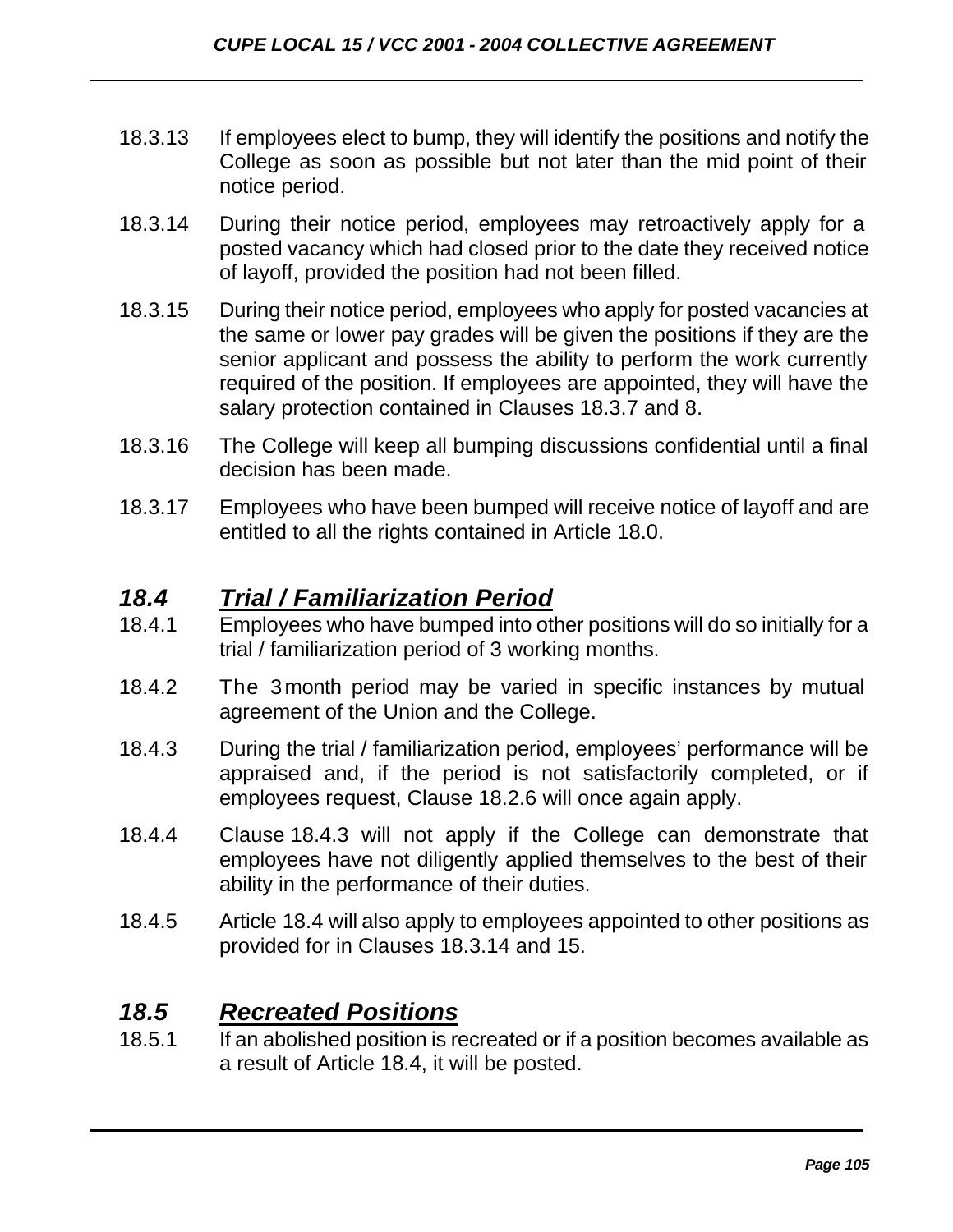- 18.5.2 Permanent employees who have been laid off or bumped from the same category and who apply for the position, will be appointed to the vacant position on the basis of seniority and provided they possess the ability to perform the work currently required of the position.
- 18.5.3 If the vacant position is not filled in this manner, the normal selection appointment process will be followed.

### *18.6 Severance Pay*

- 18.6.1 Laid off permanent employees may elect severance pay of:
	- (a) Less than 2 years' continuous service as a permanent employee 1 month's pay;
	- (b) 2 years' or more but less than 4 years' continuous service as a permanent employee - 2 months' pay;
	- (c) 4 years' or more but less than 6 years' continuous service as a permanent employee - 3 months' pay;
	- (d) 6 years' or more but less than 8 years' continuous service as a permanent employee - 4 months' pay;
	- (e) 8 years' or more but less than 10 years' continuous service as a permanent employee - 5 months' pay;
	- (f) 10 years' or more but less than 20 years' continuous service as a permanent employee - 6 months' pay;
	- (g) 20 years' or more continuous service as a permanent employee 7 months' pay.
- 18.6.2 Employees may elect to receive severance pay **at any time during or**

#### **at the end of the recall period** contained in Article 18.7.

- 18.6.3 If employees elect severance pay, they cease to be employees of the College and are no longer covered by this Agreement.
- 18.6.4 Severance pay is in addition to required notice or pay in lieu of notice as required in Article 18.2.
- **18.6.5<sup>1</sup> A month's pay is one twelfth of the affected employee's gross annual salary.**

#### **Formula: Gross annual salary divided by 12.**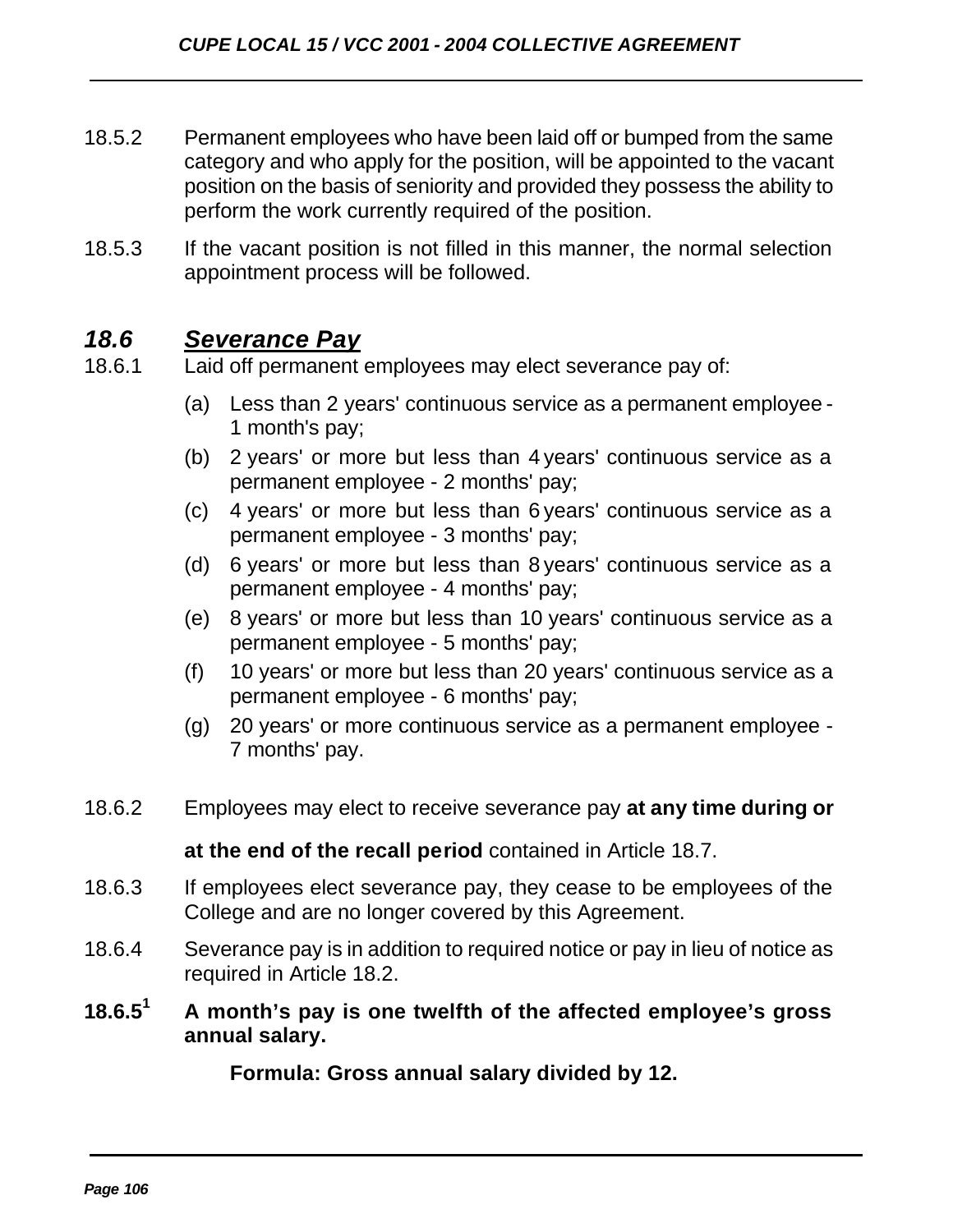# *18.7 Recall*

- 18.7.1 Permanent and probationary employees who are laid off may elect to go on a recall list for 24 consecutive months from their dates of layoff.
- 18.7.2 Except as provided in Article 18.5, Recreated Positions, if work or a vacancy becomes available, permanent employees on the recall list will be recalled in the order of their seniority, provided they have the ability to perform the work made available to them.
- 18.7.3 If all permanent employees have had the opportunity of recall, probationary employees on the recall list will be recalled in the order of their seniority, provided they have the ability to perform the work made available to them.
- 18.7.4 The College will give notice of recall by registered mail to employees, who must report to work within 7 working days of receipt of the notice or lose any future rights to recall, unless, on reasonable grounds, they are unable to report for work at that time or the position available is at a lower Pay Grade than that held at the time of layoff.
- 18.7.5 Employees who are recalled to lower paying positions will maintain their step placement.
- 18.7.6 The College will offer recall to temporary positions to employees on the recall list as provided for in Clauses 18.7.2, 3, 4 and 5.
- 18.7.7 If employees accept recall to temporary positions, their recall period will be extended by the length of the temporary assignment.
- 18.7.8 If employees do not accept recall to temporary positions, it will have no effect on future recall rights.
- 18.7.9 The College will recall employees to higher paying positions only if the positions are posted and the employees are the senior applicants and possess the ability to perform the work made available to them.
- 18.7.10 Employees on the recall list may continue their benefits as provided in Clause 14.19.5.

# *19.0 TECHNOLOGICAL CHANGE*

# *19.1 Definition*

"Technological change" means: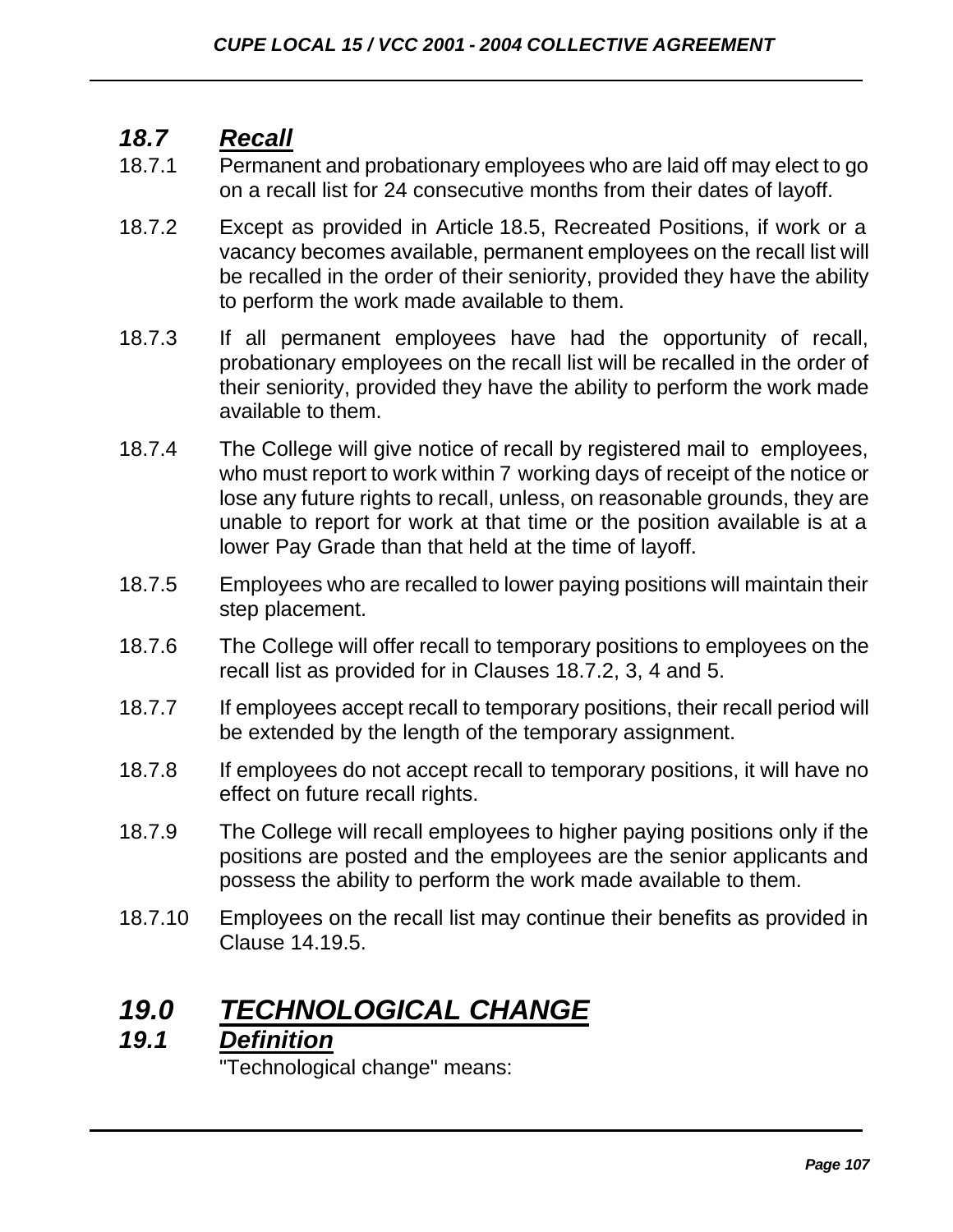- (a) the introduction by the College of a change in the work, undertaking or business, or a change in the equipment or material from the equipment or material previously used by the College in the work, undertaking or business; or
- (b) a change in the manner the College carries on its work, undertaking or business related to the introduction of that equipment or material.

### *19.2 Procedure*

- 19.2.1 If the College introduces, or intends to introduce, a technological change that significantly affects members of the bargaining unit, including the elimination of bargaining unit positions, the matter will be dealt with as provided for in Article19.0.
- 19.2.2 The College will give the Union at least 90 days' written notice of the intended technological change including a detailed description of the change and its potential effect on members of the bargaining unit.
- 19.2.3 The detailed description will include:
	- · the nature of the change;
	- · proposed implementation date;
	- approximate number, type and location of affected employees;
	- the effect on working conditions and terms of employment; and
	- the impact on health and safety.
- 19.2.4 When the College has notified the Union of the intended technological

change, the Parties will meet within 30 days to discuss potential problems and attempt to reach agreement which will minimize the impact of the technological change on affected employees.

- 19.2.5 Agreements reached during discussions between the Parties will be set out in a memorandum of agreement which will have the same force and effect as the provisions of this Agreement.
- 19.2.6 Members of the bargaining unit potentially affected by the intended technological change will be notified of the impending change and advised of any agreements reached by the Parties.

# *19.3 Dispute Resolution*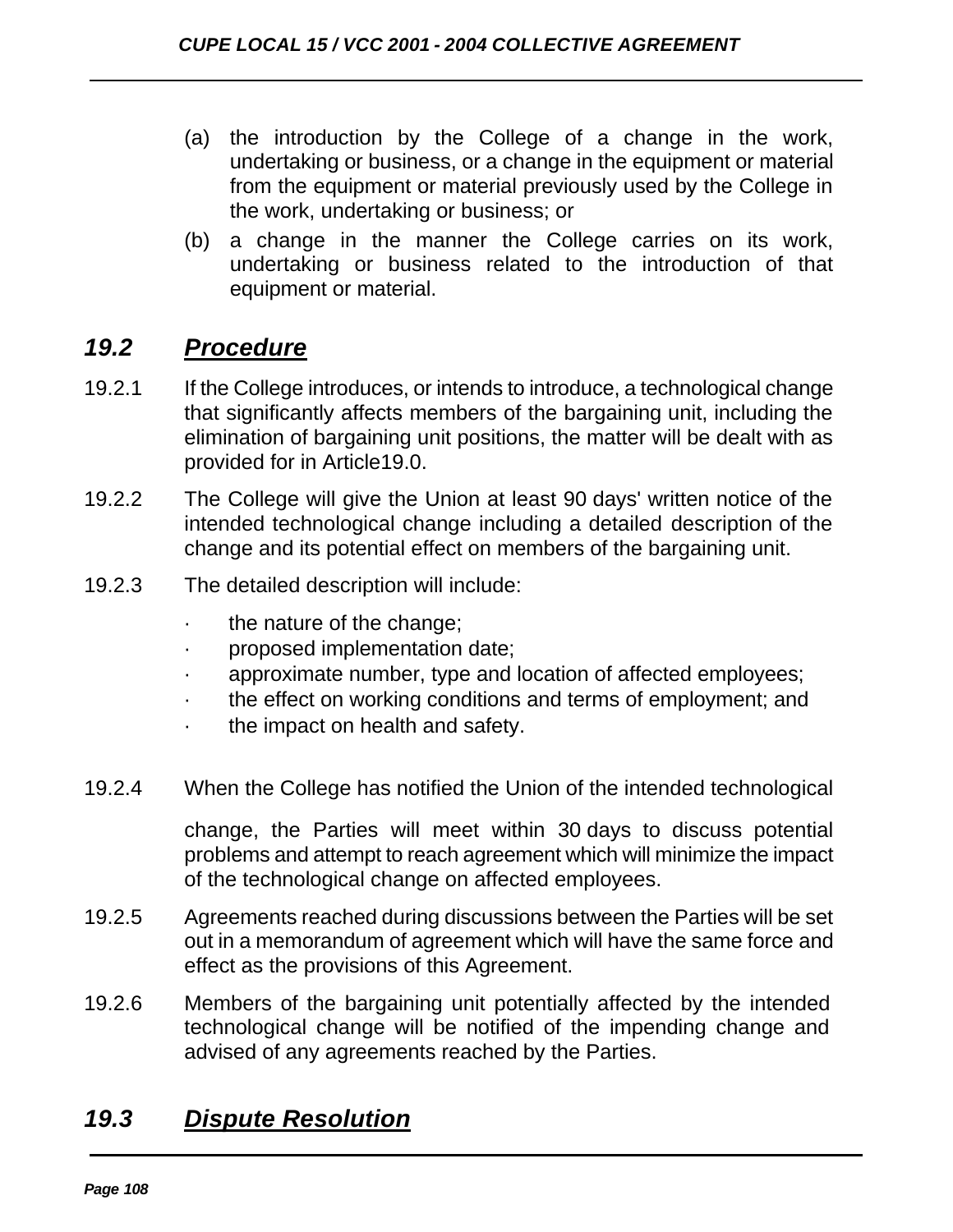- 19.3.1 If the Parties cannot agree, either Party may refer the matter directly to an arbitration board as provided in Article 10.0 of this Agreement, by-passing all other steps in the Grievance Procedure.
- 19.3.2 The arbitration board will decide whether or not the College has introduced or intends to introduce a technological change and, upon deciding that the College has or intends to introduce a technological change, the arbitration board will inform the **Ministry of Advanced Education, Training and Technology** of its findings.
- 19.3.3 The arbitration board may then or later make any one or more of the following orders:
	- (a) that the change be made in accordance with the terms of the Agreement unless the change alters significantly the basis upon which the Agreement was negotiated;
	- (b) that the College will not proceed with the technological change for a period not exceeding 90 days that the arbitration board considers appropriate;
	- (c) that the College reinstate any employees displaced by the technological change;
	- (d) that the College pay to the displaced employees compensation that the arbitration board considers reasonable.

# *19.4 Re-training*

- 19.4.1 Permanent and probationary employees whose positions are affected by technological change will have immediate access to training that may be required to carry out the duties of their positions or any new positions created by the technological change to replace their current positions.
- 19.4.2 Where positions have been entirely eliminated by technological change, the permanent and probationary employees affected will have immediate access to necessary training to provide the skills required to assume the duties of another position.
- 19.4.3 Retraining will be at the expense of the College and normally be conducted during employees' regular shifts.
- 19.4.4 If it becomes necessary to temporarily change employees' regular shift in order to accommodate the training, the employees will be given a minimum of 10 days' notice.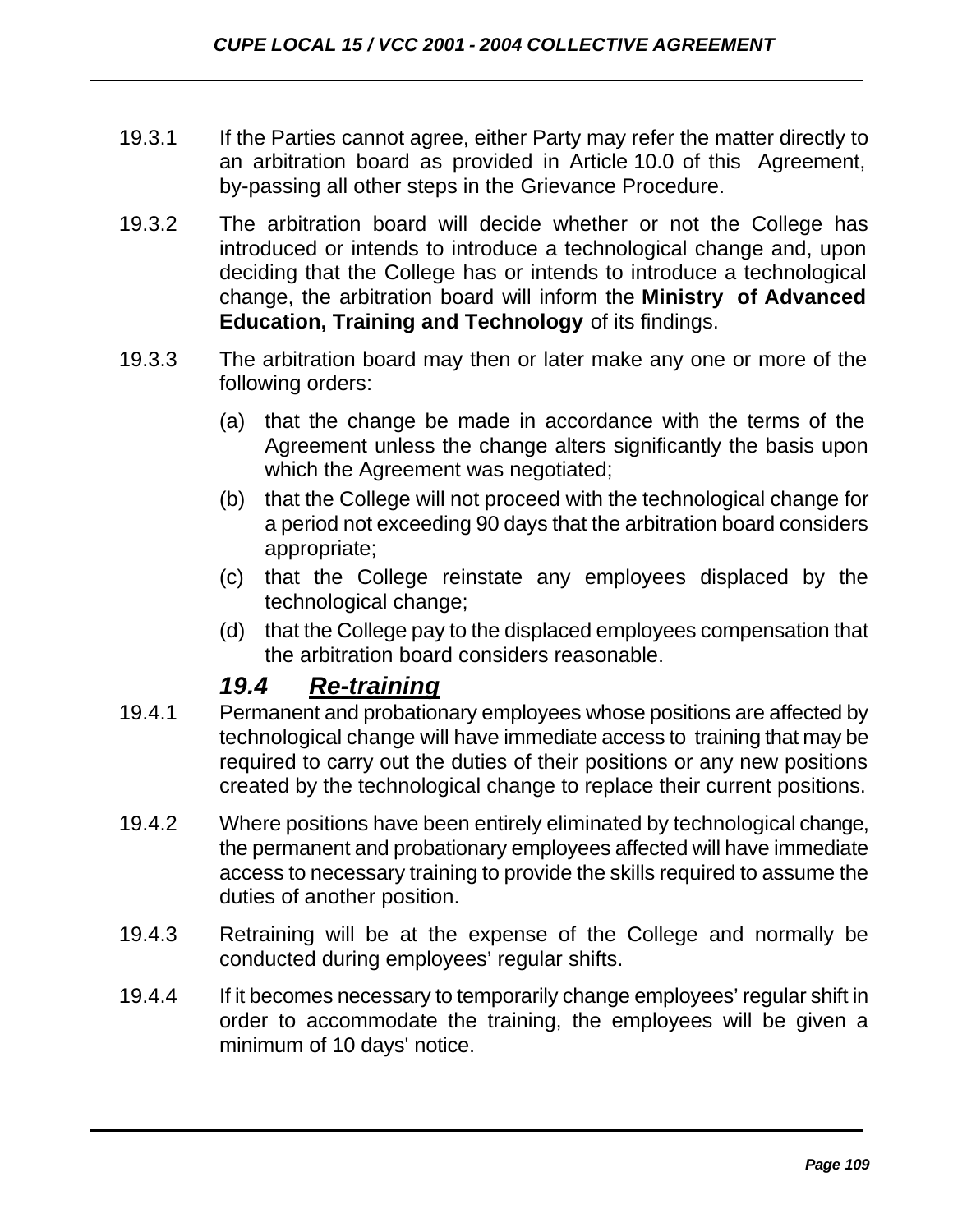- 19.4.5 Permanent employees assuming positions in a lower Pay Grade will have their current salary protected and will receive increments and general wage increases as they occur.
- 19.4.6 If permanent employees assume part-time positions, their salaries will be pro-rated.
- 19.4.7 Employees who decline retraining or cannot successfully complete the retraining required by technological change will be subject to the provisions of Article 18.0 (Layoff, Severance Pay and Recall).

# *20.0 CAREER DEVELOPMENT AND EDUCATION*

Article 20.0 does not apply to Student Aides.

### *20.1 Career Development*

- 20.1.1 The College supports the development of employees in their careers **and will provide \$40,000.00 annually, for career development<sup>1</sup>** .
- 20.1.2 Career development is employee initiated activity intended to:
	- (a) develop or improve skills or methods in employees' areas;
	- (b) maintain currency in employees' areas;
	- (c) gain additional knowledge and competence in the employees' areas; or
	- (d) develop skills or knowledge related to employees' career aspirations in the College.
- 20.1.3 With the prior approval of the College President or delegate, employees

may attend courses, seminars, workshops or other activities related to their particular duties and responsibilities and career aspirations within the College.

- 20.1.4 The College will pay one-half of the fees at the time of registration and the employees will pay the other half.
- 20.1.5 Upon submission of fee receipts and proof of satisfactory completion, employees will be reimbursed for the fees they have paid.
- 20.1.6 Permanent and Temporary<sup>1</sup> employees will be provided with up to 5 days per year of Career Development leave with pay. **Career**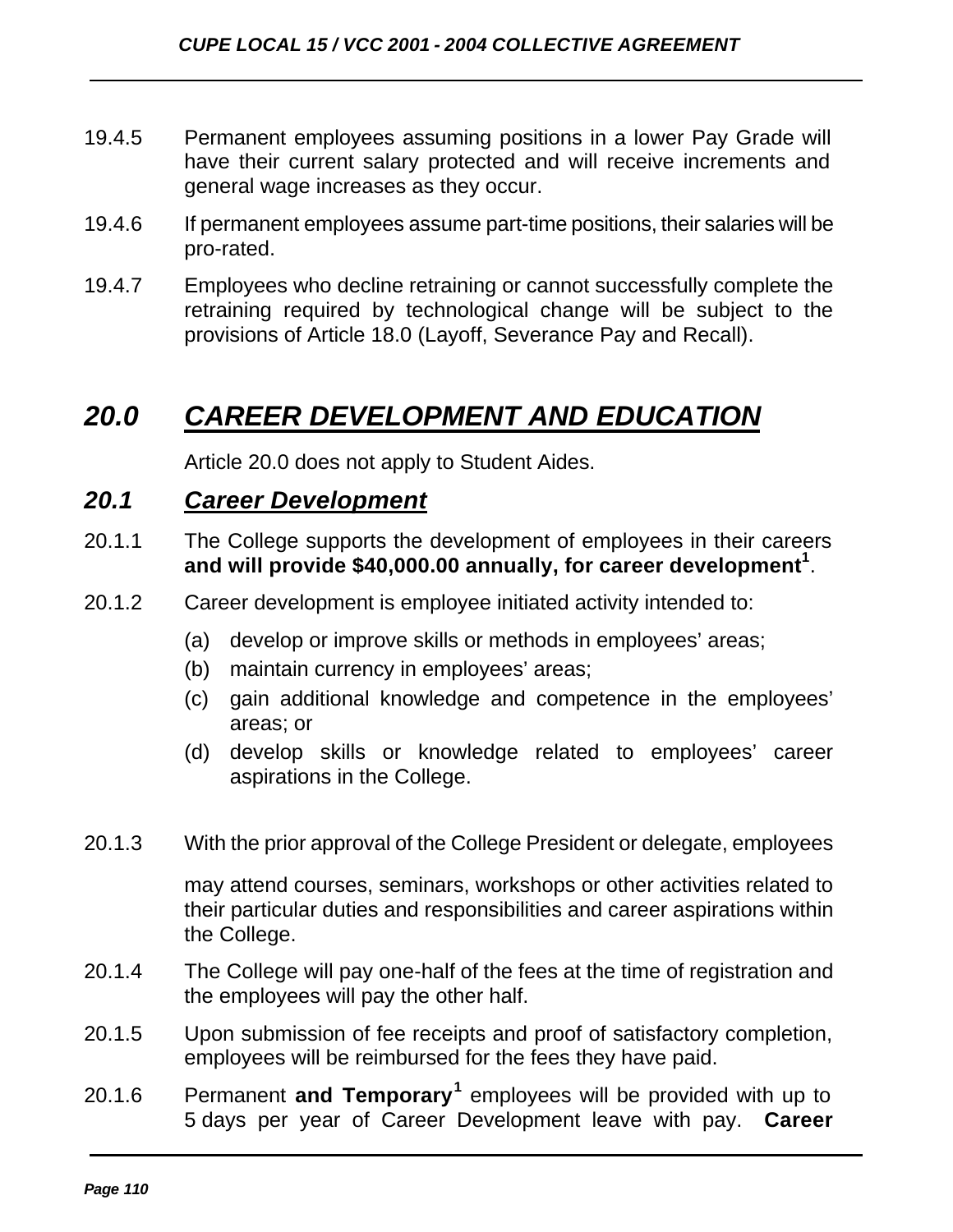#### **development may include, but not limited to HRD courses, CE courses, external courses and other seminars that become available from time to time.<sup>1</sup>**

- 20.1.7 Career Development leave with pay must be approved by the College President or delegate. Approval will not be unreasonably denied.
- 20.1.8 Scheduling of the time for Career Development will take into consideration the commitment of the College, the needs of the department and the desires of the employees.

## *20.2 Training*

- 20.2.1 Article 20.2 refers to College initiated activities.
- 20.2.2 The College is committed to providing employees with the training required to allow them to perform their duties in an efficient and effective way.
- 20.2.3 If the College requires employees to take refresher courses or to further their job related training, the College will grant a leave of absence with pay to the employees.
- 20.2.4 The College will pay the full cost of courses or training, including tuition, entrance or registration fees, laboratory fees and required books.
- 20.2.5 If the required courses or training are not available during employees' regular hours of work, employees will receive equivalent time off with pay.

### *20.3 College Course Registration*

- 20.3.1 Employees may register in courses offered by the College, as long as their attendance will not displace a fee-paying student or result in additional costs.
- 20.3.2 Tuition fees will be waived with the approval of the Campus that is offering the course, or the Director of Continuing Education.
- 20.3.3 If employees are denied access to a career related course under this Article, they will be assured admission under Article 20.1.
- 20.3.4 If rescheduling of duty is required for attendance at courses, prior approval of the Department Head or supervisor is required.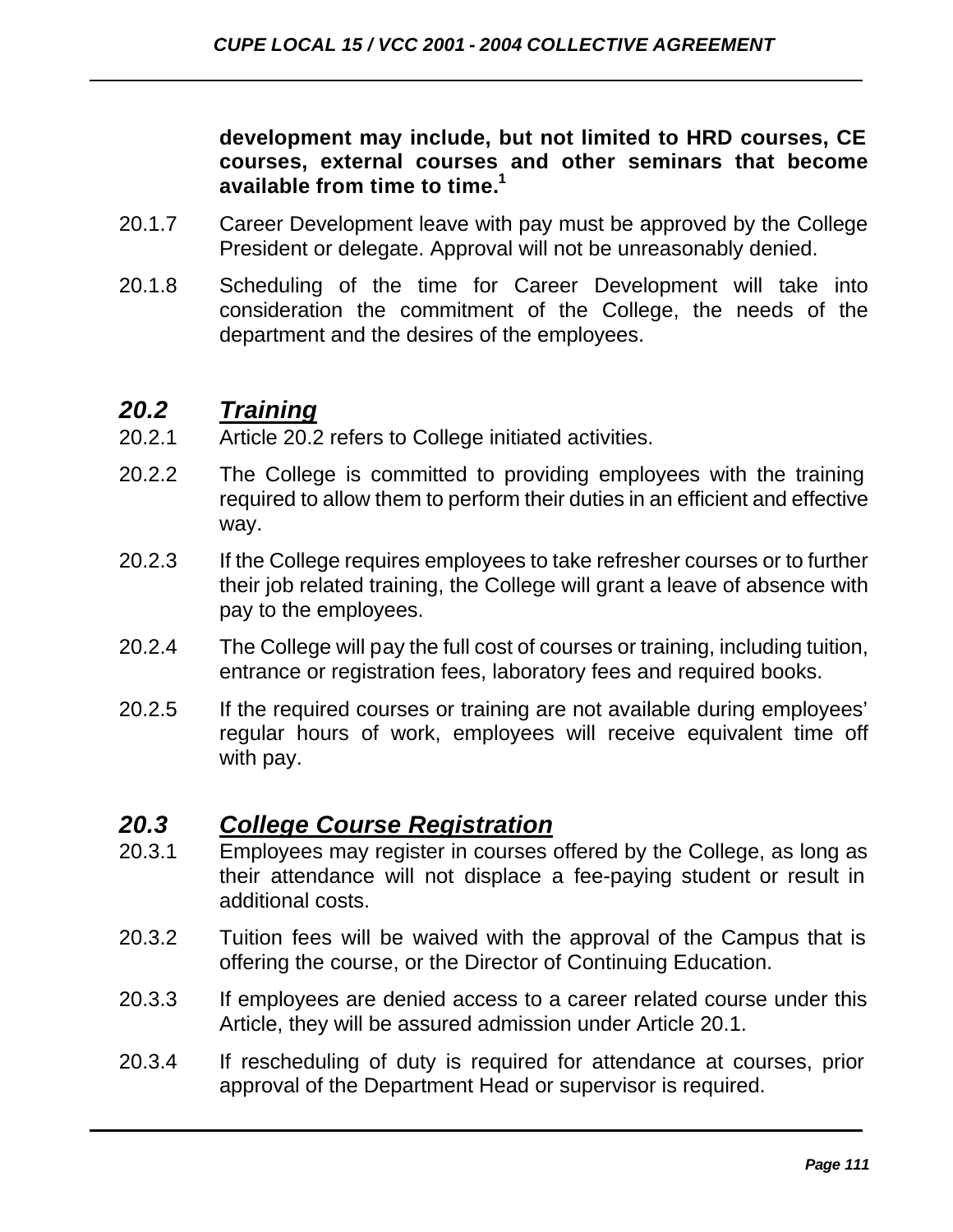20.3.5 If absence from duty is required for attendance at courses, approval is required in accordance with Article 16.3 (Leave for Personal Reasons), Article 20.1 (Career Development) or Article 20.4 (Education Leave).

## *20.4 Education Leave*

- 20.4.1 The College may grant Education Leave for:
	- (a) programs of formal study; or
	- (b) independent study or research when the criteria for evaluating employees' performance on the Leave can be clearly established and can be shown to be of significant benefit to employees and the College.
- 20.4.2 Education Leave, **for up to 2 years,** will not be unreasonably denied.
- 20.4.3 Requests for Education Leave greater than one year will be considered under Article 16.3, Leave for Personal Reasons. These requests will not be unreasonably denied.
- 20.4.4 Applications for Education Leave for periods longer than 10 working days must normally be submitted 2 months before the start of the Leave.
- 20.4.5 Applications for Leave for periods of 10 working days or less will be submitted with as much lead time as practical.
- 20.4.6 Education Leave will be without pay unless otherwise authorized.

### *20.5 Education Committee*

- 20.5.1 The Education Committee will consist of 3 Union and 3 College representatives.
- 20.5.2 The Committee's central purpose is to investigate and report on:
	- (a) training connected with technological change;
	- (b) professional and career development needs of employees.
- 20.5.3 There will be regular meetings, as determined by the Committee.
- 20.5.4 Copies of all minutes will be circulated to the College and the Union.

# *21.0 HEALTH AND SAFETY*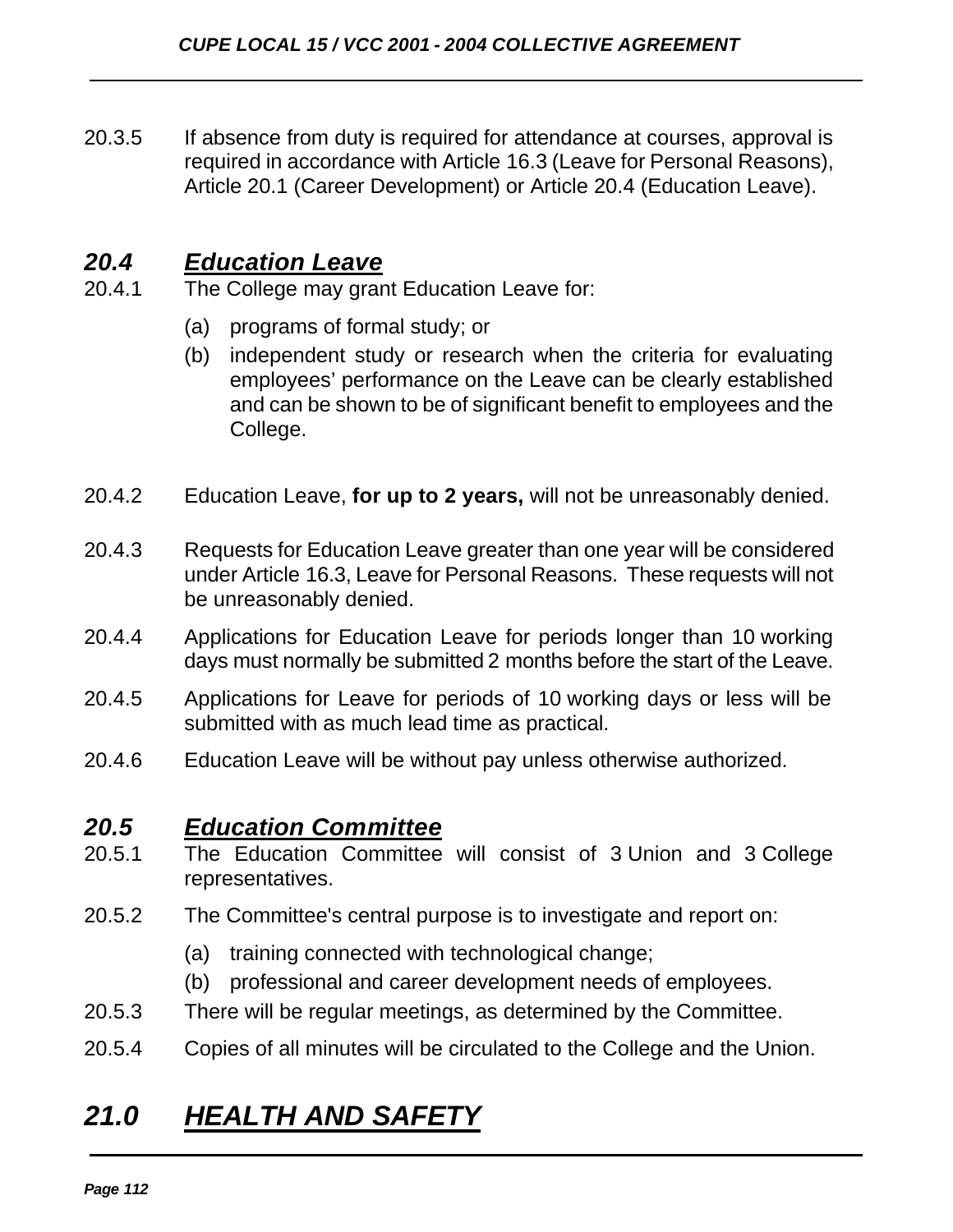# *21.1 General*

- 21.1.1 The College is committed to providing a safe work environment for employees.
- 21.1.2 Regulations made under the Workers' Compensation Act, the Workplace Act, or any other statute of the Province of British Columbia or the Government of Canada covering the working environment will be fully complied with.
- 21.1.3 When possible, the College will provide advance notice to employees of construction, renovation or maintenance that may affect their immediate work area. Employees who have any concerns about this activity should contact the **Safety, Security and Parking Coordinator** and/or a member of the Health and Safety Committee.
- 21.1.4 Employees will not be disciplined for refusing to perform assigned work when they have reasonable cause to believe that to do the work may be a danger to the health or safety of themselves or anyone at or near the workplace. In this event, employees will report the situation to their immediate supervisor or the College.
- 21.1.5 The situation will be investigated and, if possible, resolved by:
	- (a) the supervisor and employees concerned;
	- (b) if not resolved, by the Health and Safety Committee;
	- (c) if still not resolved, by a relevant inspector.
- 21.1.6 If employees express concerns about personal safety, the College will address their concerns without delay.

# **21.2 Occupational Health and Safety Committee**

- 21.2.1 The College will maintain an Occupational Health & Safety Committee at each campus in keeping with the Industrial Health & Safety Regulations of the Workers' Compensation Board.
- 21.2.2 The College will ensure the Committees carry out all duties and responsibilities according to the Regulations.
- 21.2.3 There will be no less than 2 employees of the College appointed by the Union on each campus Committee.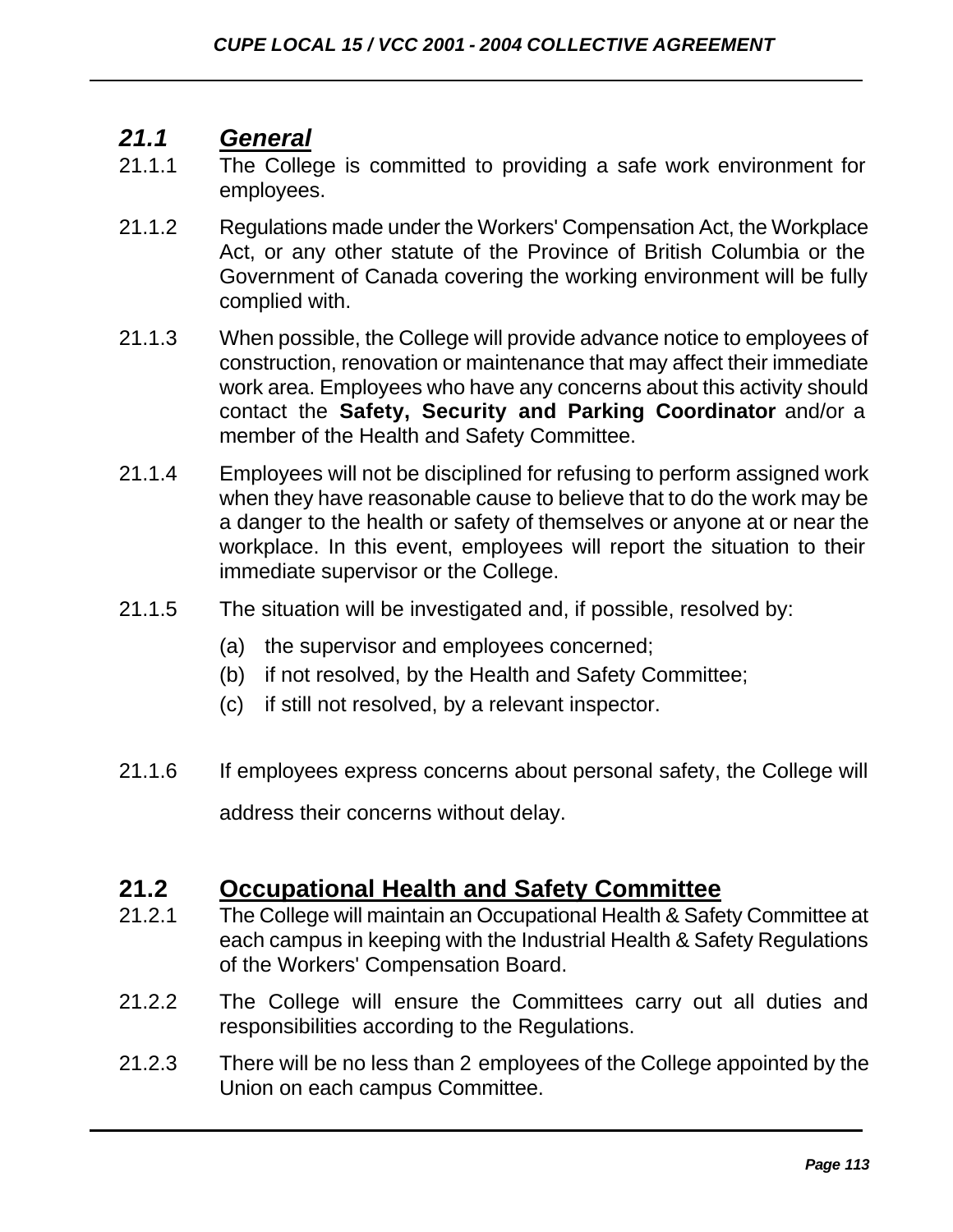- 21.2.4 All Union appointed Representatives engaged in health and safety responsibilities will be compensated at their regular rates of pay while involved in health and safety inspections, analysis, meetings or related activities.
- 21.2.5 The Committee has the right to inspect health and safety conditions without restraints and to consult as necessary with persons who are professionally or technically qualified to advise the Committee on matters within the rules and regulations governing the College as a Public Sector employer.
- 21.2.6 The Committee has the right to review College records considered relevant to health and safety concerns, not including medical files.
- 21.2.7 The College will correct any working conditions and environments that are not safe and healthy in the view of a Workers' Compensation Board Inspector, or the Health & Safety Committee.
- 21.2.8 The Health & Safety Committees will be notified of each accident and injury and will investigate and report in writing on the nature and cause of accidents involving employees.
- 21.2.9 Both the Union and the College will receive copies of any minutes, reports or correspondence related to the Health and Safety Committee or its operation.
- 21.2.10 A meeting of all campus Health & Safety Committees will be scheduled on a quarterly basis to discuss and rectify common health and safety concerns. These meetings will take place at each campus on a rotating basis.

# *21.3 First Aid Attendants*

- 21.3.1 When employees are required by the College to possess a First Aid Certificate, the College will provide the time and pay the expenses involved in acquiring, upgrading or maintaining the Certificate.
- 21.3.2 The College will not be required to provide the time and pay the expenses involved in acquiring a First Aid Certificate for employees wishing to apply for positions which require a Certificate.
- 21.3.3 If first aid training is given on a compressed basis essentially requiring full-time attendance, employees will, in addition to receiving full salary for the days of attendance, receive credit for each full day of attendance of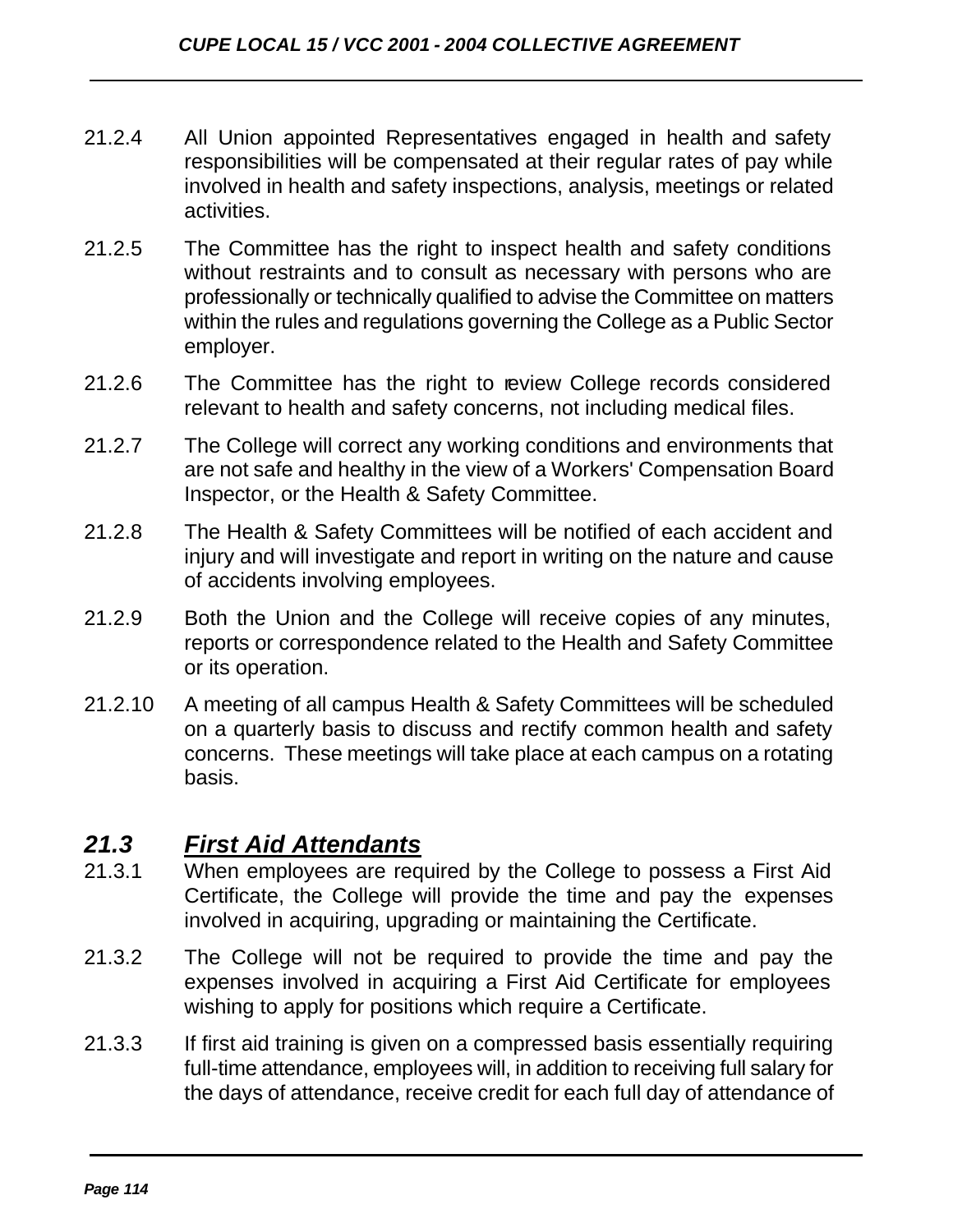an additional amount of 3 hours straight time "lieu credit" to be taken or paid for as provided in Article 12.6, Overtime.

- 21.3.4 Every effort will be made to allow employees to take the regular rather than the compressed course.
- 21.3.5 First Aid Attendants required to provide first aid coverage during their scheduled meal period will have their meal period rescheduled, in consultation with their supervisor, to within one hour of their meal period.
- 21.3.6 If the meal period cannot be rescheduled, employees may elect to take the equivalent of their meal period in time off at the end of their shift with no loss of pay, provided this time off can be accommodated, or they will be entitled to Overtime as provided in Article 12.6.

## *21.4 VDT Operators' Protection*

- 21.4.1 The College is committed to the occupational health and safety of its employees who operate video display terminals.
- 21.4.2 All VDT installations will meet with the relevant provincial legislation and regulations.
- 21.4.3 Pregnant employees are entitled, upon request, to be transferred to other work away from a VDT without loss of pay.
- 21.4.4 Employees will not be required to work longer than 2 consecutive hours at a VDT before receiving either a rest or meal break or assignment to other duties for a minimum of 15 minutes.

# *22.0 GENERAL PROVISIONS*

### *22.1 Schedules to Govern*

If there is conflict between the Schedules to this Agreement and the general terms of the Agreement, the provisions of the Schedules will apply.

### *22.2 Reappointment*

22.2.1 Employees who are reappointed on a permanent (including probationary) basis within 15 months of their departure from a position covered by this Agreement will be credited with: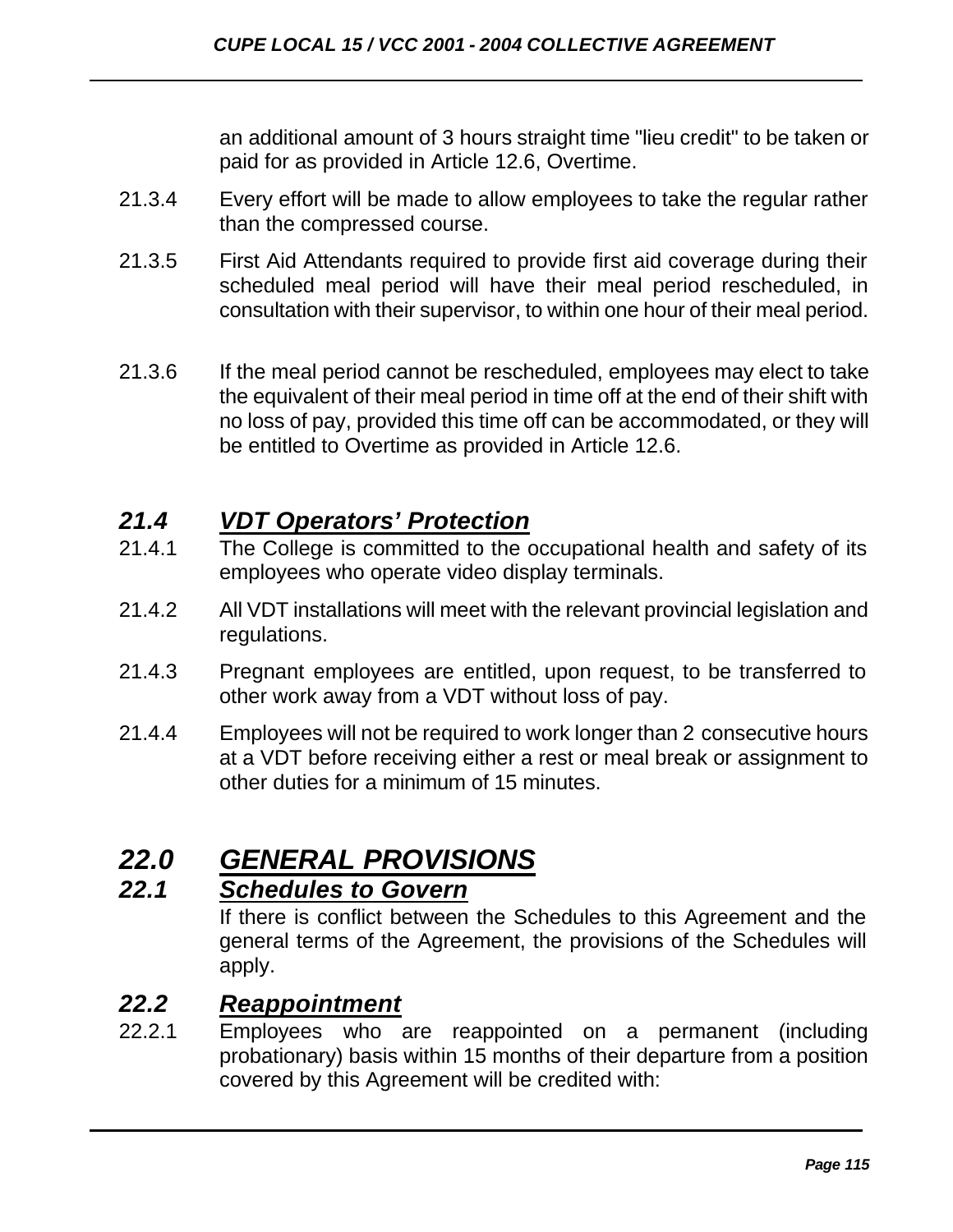- (a) length of service for benefit, increment and vacation entitlement;
- (b) Sick Leave credits; and
- (c) Seniority

that they had accumulated prior to termination.

22.2.2 Employees reappointed on a temporary or casual basis within 15 months will be credited with accumulated seniority or length of service as applicable under their current status, including Increments.

# *22.3 Policies*

If there is a conflict between the contents of this Agreement and any regulation made by the College, this Agreement will apply.

# *22.4 General Changes*

- 22.4.1 Any reports or recommendations about to be made to the College dealing with matters covered by this Agreement, including recommendations for changes in method of operation that may affect wage rates, work loads or reduction of employment, will be made known to the Union before they are dealt with by the College to give the Union reasonable opportunity to consider them and to make representations to the College concerning them.
- 22.4.2 If employees are deprived of employment by any implementation of these changes, they will receive priority consideration for other employment with the College provided they have the required qualifications.

# *22.5 Present Conditions and Benefits*

Any working conditions and welfare benefits, or other conditions of employment at present in force which are not specifically mentioned in this Agreement and are not contrary to its intention, will continue in full force and effect for the duration of this Agreement. **This clause is not intended to interfere with the College's ability to make necessary operational changes.**

# *22.6 Copy of Agreement*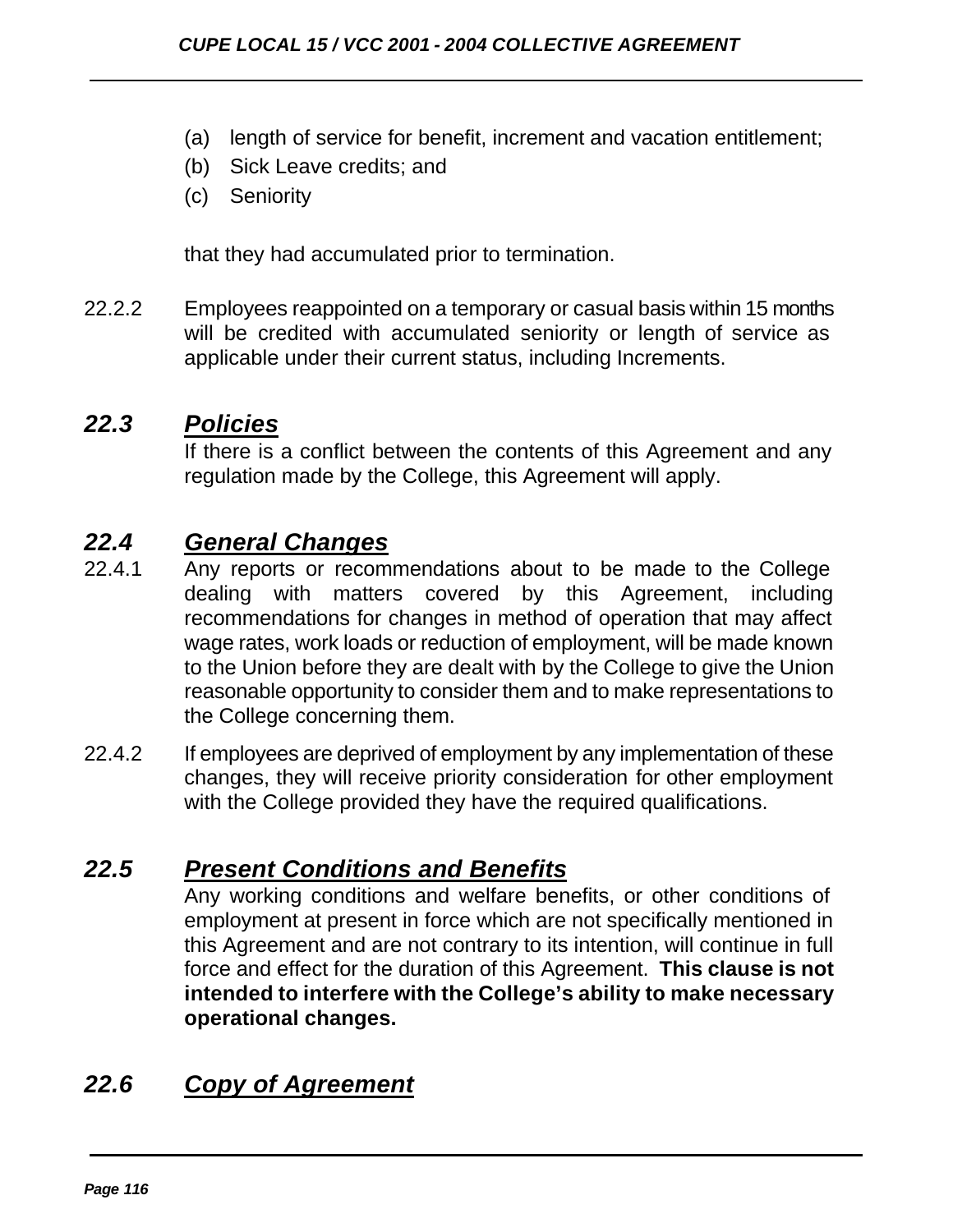A copy of this Agreement will be provided to all current and new employees. **The parties will equally share the cost of printing this document.**

# *22.7 Damaged Clothing*

Requests for replacement of damaged clothing due to exposure to corrosive materials or similar substances, will be dealt with by the College on an individual basis.

# *22.8 Original Letters of Permanent Appointment*

All original letters of appointment to permanent positions will contain advice that upon appointment to the permanent staff, when certain employee benefits are applicable, a reduction in take home pay **will occur**.

# *22.9 Payroll Information*

The College will provide a breakdown of vacation, overtime**, gratuity credits, sick leave** and shift premium payment on each pay cheque.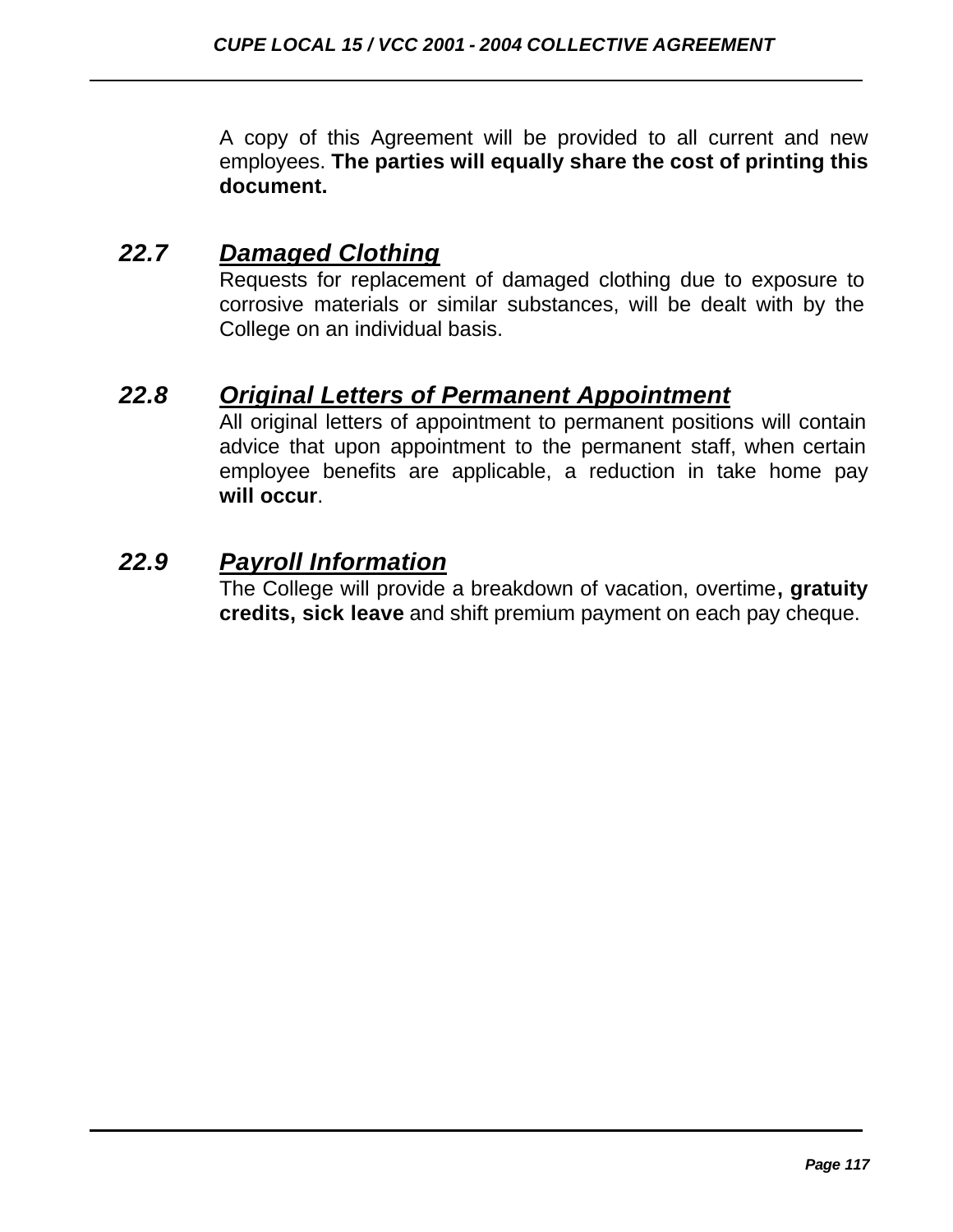*[This page deliberately left blank]*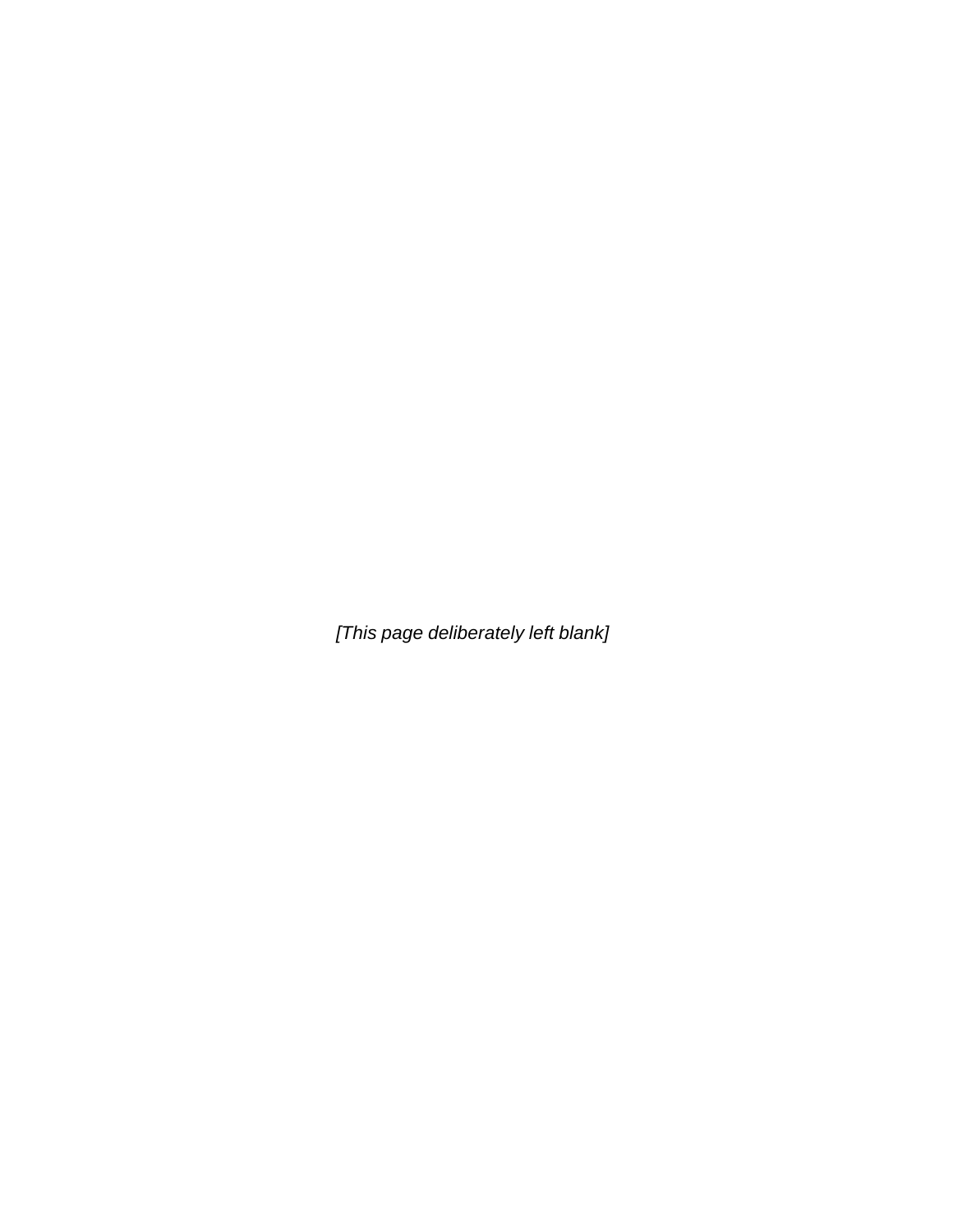# *SCHEDULE A*

## *A-1 Wage Increases*

#### *A-1.1 General Wage Increase* **Effective October 1, 2001<sup>1</sup> , all wage rates in effect on September 30, 2001, will be increased by 2.0<sup>1</sup> per cent.**

## **A-1.2 Retroactivity**

Employees who have left the employment of the College since October 1, 1994 will, upon application to the College, receive retroactive pay for any time worked between October 1, 1994, and their final day of employment.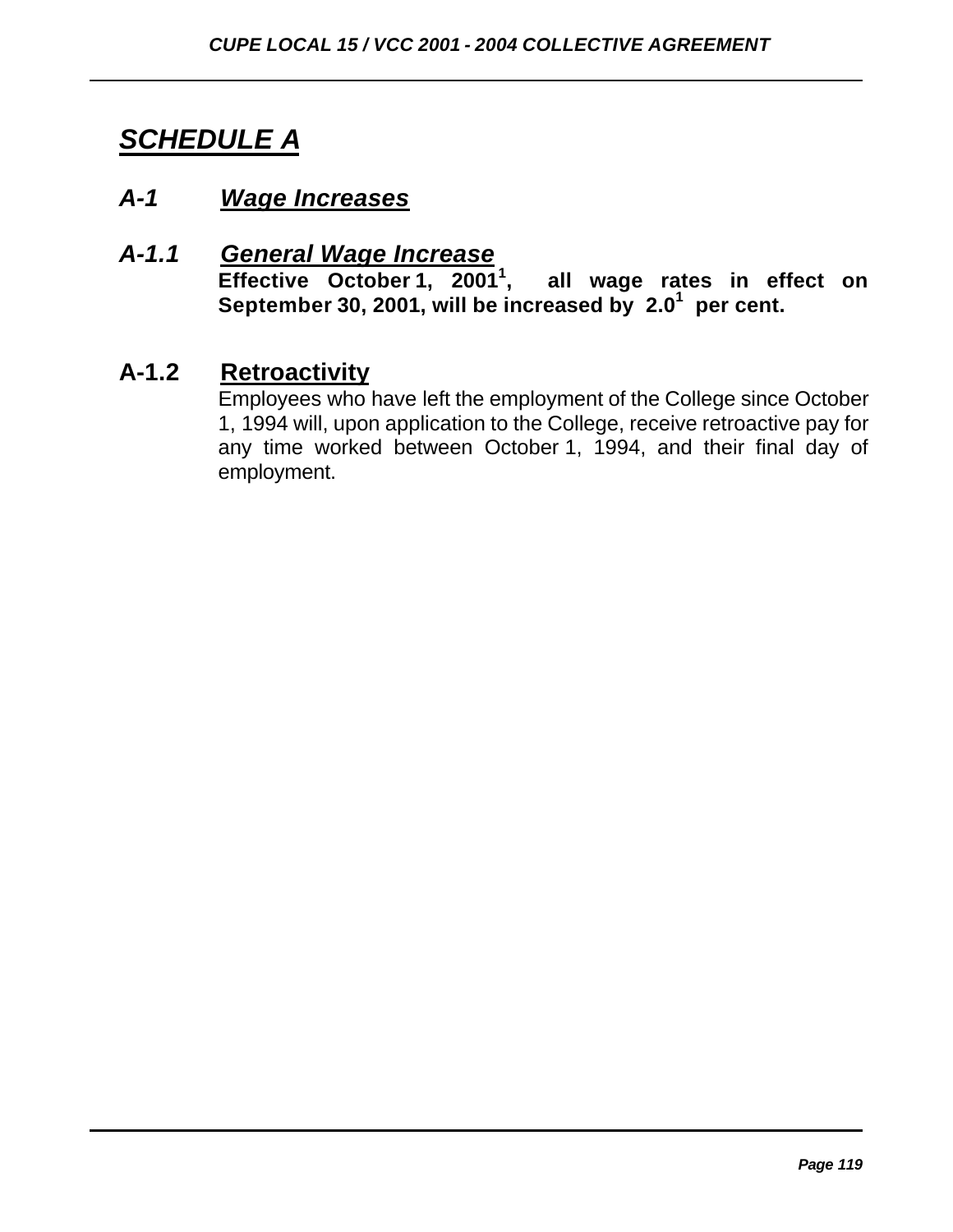[This page deliberately left blank]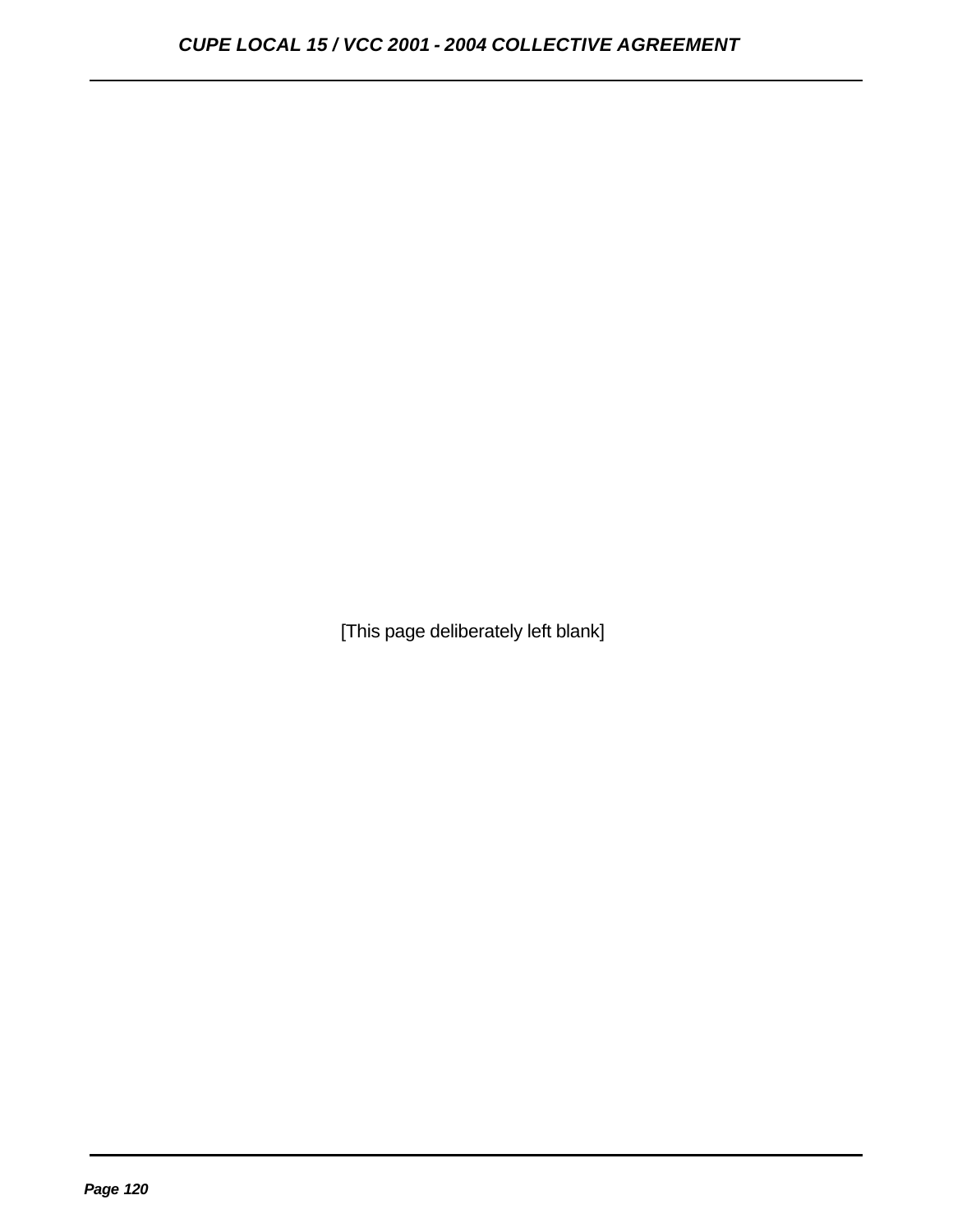# *A-2 Pay Rates<sup>1</sup>*

# *A-2.1 October 1, 2001 to September 30, 2002*

### A-2.1.1 Hourly Rates

| Pay Grade | Step 1  | Step 2  | Step 3  | Step 4  | Step 5  |
|-----------|---------|---------|---------|---------|---------|
| 14        | 15.1990 | 15.6909 | 16.1829 | 16.7168 | 17.3657 |
| 16        | 16.1413 | 16.6751 | 17.3240 | 17.9311 | 18.6638 |
| 18        | 17.2719 | 17.8790 | 18.6116 | 19.3025 | 20.0351 |
| 20        | 18.5699 | 19.2608 | 19.9934 | 20.7995 | 21.6263 |
| 22        | 19.9413 | 20.7474 | 21.5742 | 22.4536 | 23.3537 |
| 23        | 20.5686 | 21.3877 | 22.2662 | 23.1598 | 24.0980 |
| 24        | 21.3877 | 22.2662 | 23.1598 | 24.0980 | 25.0808 |
| 25        | 22.2662 | 23.1598 | 24.0980 | 25,0808 | 26.1232 |
| 26        | 23.1598 | 24.0980 | 25.0808 | 26.1232 | 27.1657 |
| 27        | 24.0980 | 25.0808 | 26.1232 | 27.1657 | 28.2678 |
| 28        | 25,0808 | 26.1232 | 27.1657 | 28.2678 | 29.4590 |
| 29        | 26.1232 | 27.1657 | 28.2678 | 29.4590 | 30.6654 |
| 30        | 27.1657 | 28.2678 | 29.4590 | 30.6654 | 31.8864 |

| <b>Student</b><br><b>Aides</b> | 9.5284 | 9.8443 | 10.2234 | 10.6024 |
|--------------------------------|--------|--------|---------|---------|
|                                |        |        |         |         |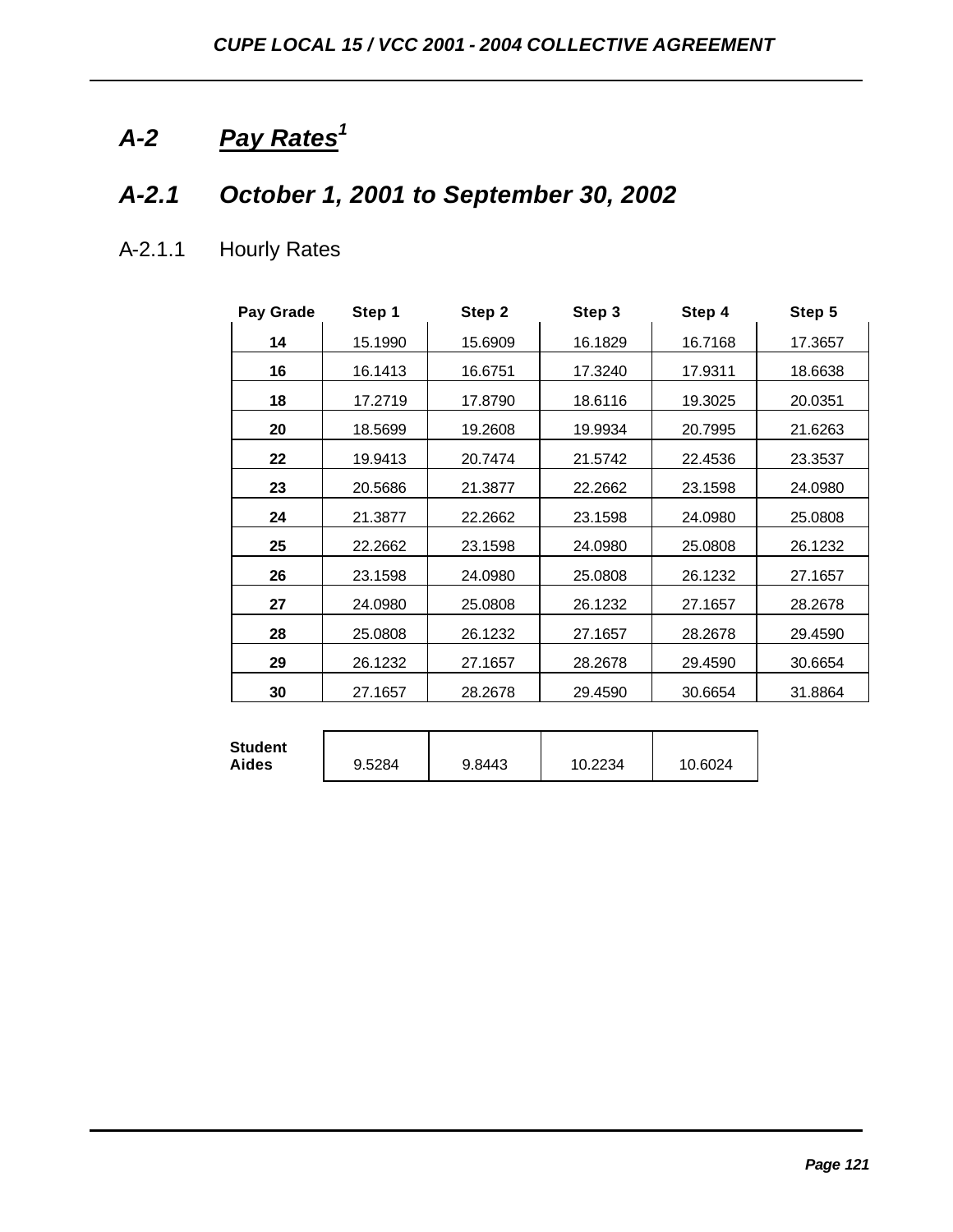#### A-2.1.2 Biweekly Rates

| Pay Grade | Step 1   | Step 2   | Step 3   | Step 4   | Step 5   |
|-----------|----------|----------|----------|----------|----------|
| 14        | 1,063.93 | 1,098.36 | 1,132.80 | 1,170.18 | 1,215.60 |
| 16        | 1,129.89 | 1,167.26 | 1,212.68 | 1,255.18 | 1,306.47 |
| 18        | 1,209.03 | 1,251.53 | 1,302.81 | 1,351.18 | 1,402.46 |
| 20        | 1,299.89 | 1,348.26 | 1,399.54 | 1,455.97 | 1,513.84 |
| 22        | 1,395.89 | 1,452.32 | 1,510.19 | 1,571.75 | 1,634.76 |
| 23        | 1,439.80 | 1,497.14 | 1,558.63 | 1,621.19 | 1,686.86 |
| 24        | 1,497.14 | 1,558.63 | 1,621.19 | 1,686.86 | 1,755.66 |
| 25        | 1,558.63 | 1,621.19 | 1,686.86 | 1,755.66 | 1,828.62 |
| 26        | 1,621.19 | 1,686.86 | 1,755.66 | 1,828.62 | 1,901.60 |
| 27        | 1,686.86 | 1,755.66 | 1,828.62 | 1,901.60 | 1,978.75 |
| 28        | 1,755.66 | 1,828.62 | 1,901.60 | 1,978.75 | 2,062.13 |
| 29        | 1,828.62 | 1,901.60 | 1,978.75 | 2,062.13 | 2,146.58 |
| 30        | 1,901.60 | 1,978.75 | 2,062.13 | 2,146.58 | 2,232.05 |

## A-2.1.3 Hourly Rates - Forty Hour Work Week (Eight Hour Day)  $\Omega$

| Pay Grade | Step 1  | Step 2  | Step 3  | Step 4  | Step 5  |
|-----------|---------|---------|---------|---------|---------|
| 14        | 13.2991 | 13.7295 | 14.1600 | 14.6273 | 15.1950 |
| 16        | 14.1236 | 14.5908 | 15.1585 | 15.6898 | 16.3309 |
| 18        | 15.1129 | 15.6441 | 16.2851 | 16.8898 | 17.5308 |
| 20        | 16.2486 | 16.8533 | 17.4943 | 18.1996 | 18.9230 |
| 22        | 17.4486 | 18.1540 | 18.8774 | 19.6469 | 20.4345 |
| 23        | 17.9975 | 18.7143 | 19.4829 | 20.2649 | 21.0858 |
| 24        | 18.7143 | 19.4829 | 20.2649 | 21.0858 | 21.9458 |
| 25        | 19.4829 | 20.2649 | 21.0858 | 21.9458 | 22,8578 |
| 26        | 20.2649 | 21.0858 | 21.9458 | 22.8578 | 23.7700 |
| 27        | 21.0858 | 21.9458 | 22.8578 | 23.7700 | 24.7344 |
| 28        | 21.9458 | 22.8578 | 23,7700 | 24.7344 | 25.7766 |
| 29        | 22.8578 | 23.7700 | 24.7344 | 25.7766 | 26.8323 |
| 30        | 23.7700 | 24.7344 | 25.7766 | 26.8323 | 27,9006 |

µ calculated by dividing the bi-weekly salary by 80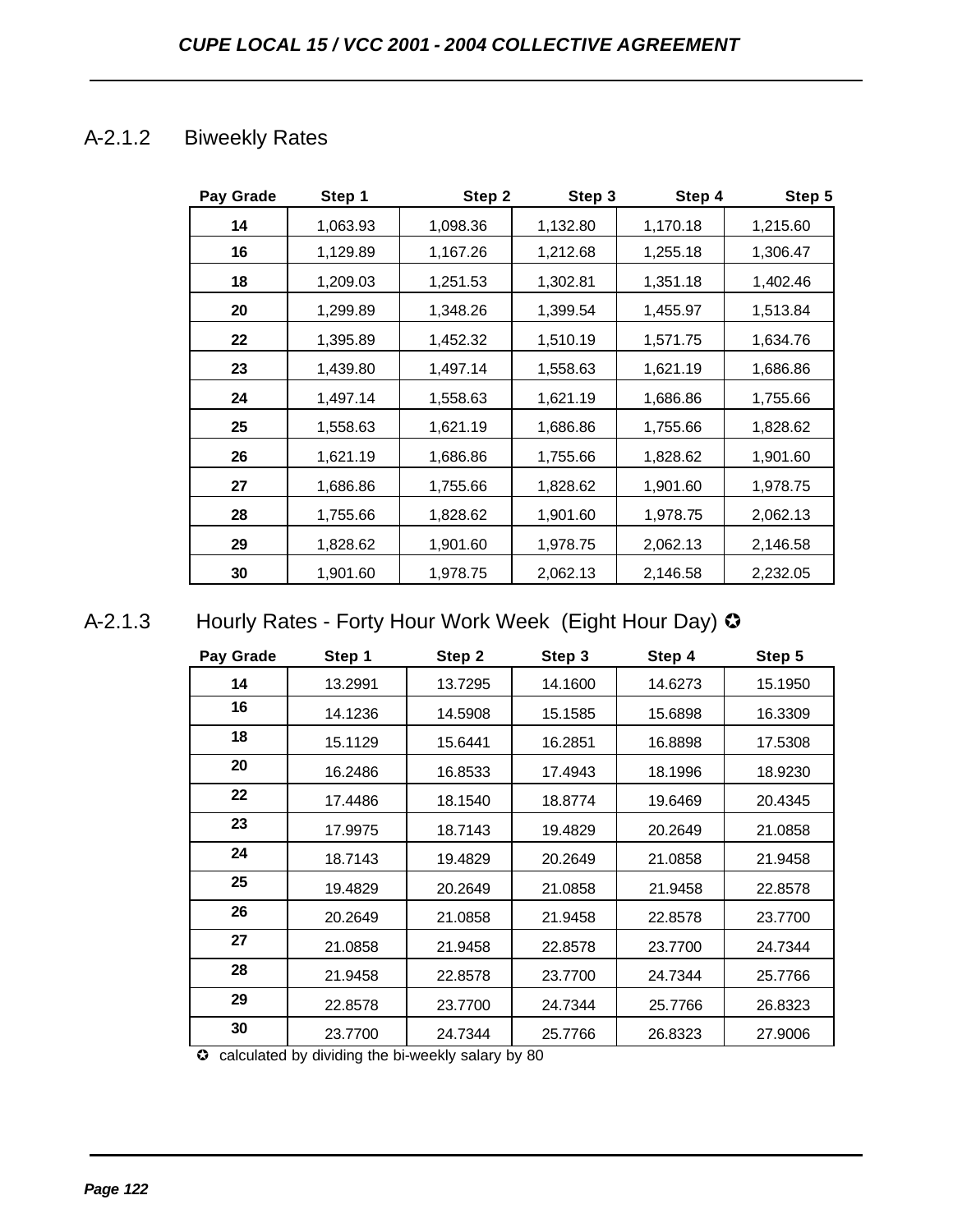# *A-2.2 October 1, 2002 to September 30, 2003*

## A-2.2.1 Hourly Rates

| Pay Grade | Step 1  | Step 2  | Step 3  | Step 4  | Step 5  |
|-----------|---------|---------|---------|---------|---------|
| 14        | 15.5030 | 16.0047 | 16.5066 | 17.0511 | 17.7130 |
| 16        | 16.4641 | 17.0086 | 17.6705 | 18.2897 | 19.0371 |
| 18        | 17.6173 | 18.2366 | 18.9838 | 19.6886 | 20.4358 |
| 20        | 18.9413 | 19.6460 | 20.3933 | 21.2155 | 22.0588 |
| 22        | 20.3401 | 21.1623 | 22.0057 | 22.9027 | 23.8208 |
| 23        | 20.9800 | 21.8155 | 22.7115 | 23.6230 | 24.5800 |
| 24        | 21.8155 | 22.7115 | 23.6230 | 24.5800 | 25.5824 |
| 25        | 22.7115 | 23.6230 | 24.5800 | 25.5824 | 26.6457 |
| 26        | 23.6230 | 24.5800 | 25.5824 | 26.6457 | 27.7090 |
| 27        | 24.5800 | 25.5824 | 26.6457 | 27.7090 | 28.8332 |
| 28        | 25.5824 | 26.6457 | 27.7090 | 28.8332 | 30.0482 |
| 29        | 26.6457 | 27.7090 | 28.8332 | 30.0482 | 31.2787 |
| 30        | 27.7090 | 28.8332 | 30.0482 | 31.2787 | 32.5241 |

| <b>Student</b><br>Aides | 9.7190 | 10.0412 | 10.4279 | 10.8144 |
|-------------------------|--------|---------|---------|---------|
|-------------------------|--------|---------|---------|---------|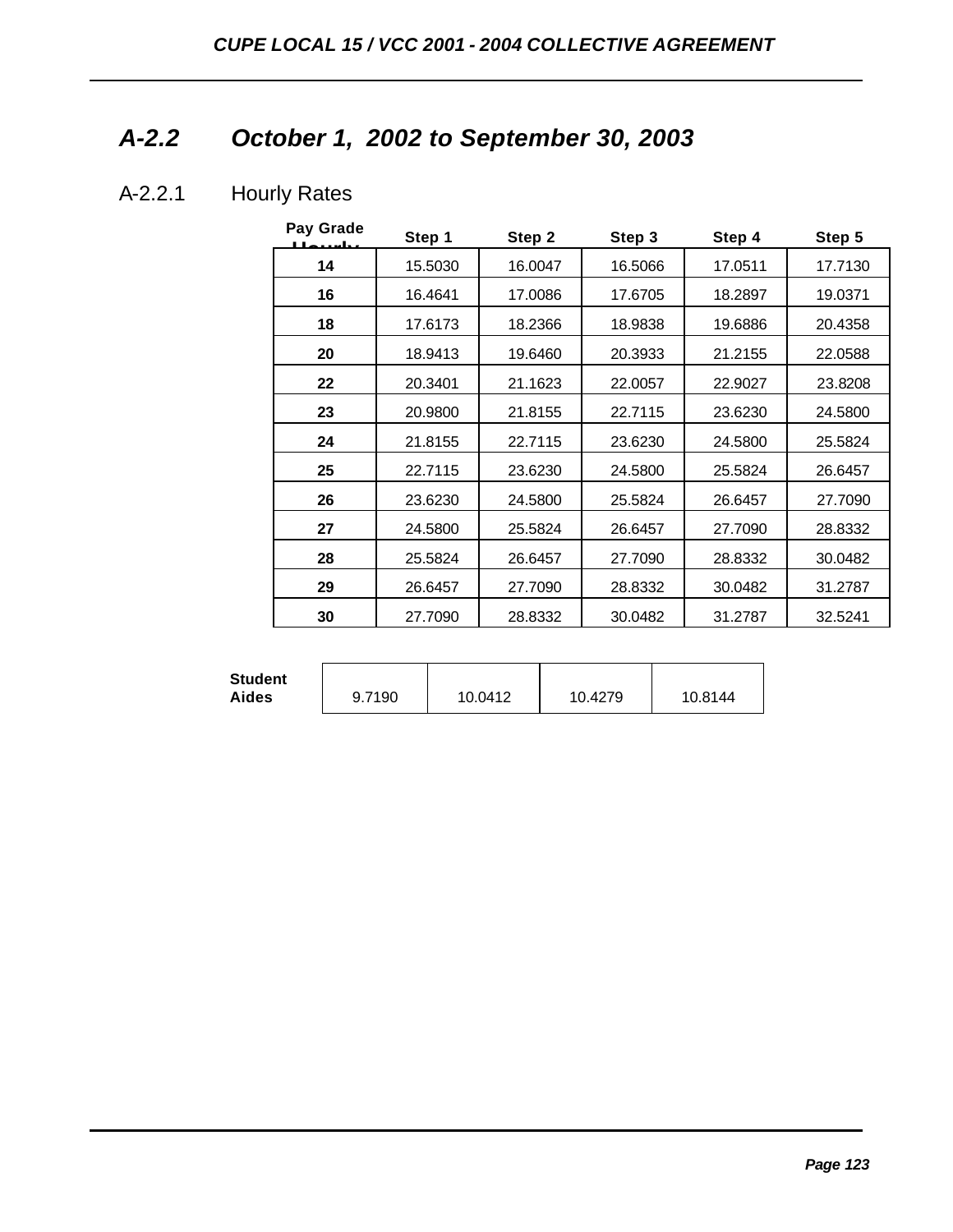#### A-2.2.2 Biweekly Rates

| Paygrade | Step 1   | Step 2   | Step 3   | Step 4   | Step 5   |
|----------|----------|----------|----------|----------|----------|
| 14       | 1,085.21 | 1,120.33 | 1,155.46 | 1,193.58 | 1,239.91 |
| 16       | 1,152.49 | 1,190.60 | 1,236.94 | 1,280.28 | 1,332.60 |
| 18       | 1,233.21 | 1,276.56 | 1,328.87 | 1,378.20 | 1,430.51 |
| 20       | 1,325.89 | 1,375.22 | 1,427.53 | 1,485.09 | 1,544.12 |
| 22       | 1,423.81 | 1,481.36 | 1,540.40 | 1,603.19 | 1,667.46 |
| 23       | 1,468.60 | 1,527.09 | 1,589.81 | 1,653.61 | 1,720.60 |
| 24       | 1,527.09 | 1,589.81 | 1,653.61 | 1,720.60 | 1,790.77 |
| 25       | 1,589.81 | 1,653.61 | 1,720.60 | 1,790.77 | 1,865.20 |
| 26       | 1,653.61 | 1,720.60 | 1,790.77 | 1,865.20 | 1,939.63 |
| 27       | 1,720.60 | 1,790.77 | 1,865.20 | 1,939.63 | 2,018.32 |
| 28       | 1,790.77 | 1,865.20 | 1,939.63 | 2,018.32 | 2,103.37 |
| 29       | 1,865.20 | 1,939.63 | 2,018.32 | 2,103.37 | 2,189.51 |
| 30       | 1,939.63 | 2,018.32 | 2,103.37 | 2,189.51 | 2,276.69 |

### A-2.2.3 Hourly Rates - Forty Hour Work Week (Eight Hour Day)  $\odot$

| Pay Grade | Step 1  | Step 2  | Step 3  | Step 4  | Step 5  |
|-----------|---------|---------|---------|---------|---------|
| 14        | 13.5651 | 14.0041 | 14.4433 | 14.9198 | 15.4989 |
| 16        | 14.4061 | 14.8825 | 15.4618 | 16.0035 | 16.6575 |
| 18        | 15.4151 | 15.9570 | 16.6109 | 17.2275 | 17.8814 |
| 20        | 16.5736 | 17.1903 | 17.8441 | 18.5636 | 19.3015 |
| 22        | 17.7976 | 18.5170 | 19.2550 | 20.0399 | 20.8433 |
| 23        | 18.3575 | 19.0886 | 19.8726 | 20.6701 | 21.5075 |
| 24        | 19.0886 | 19.8726 | 20.6701 | 21.5075 | 22.3846 |
| 25        | 19.8726 | 20.6701 | 21.5075 | 22.3846 | 23.3150 |
| 26        | 20.6701 | 21.5075 | 22.3846 | 23.3150 | 24.2454 |
| 27        | 21.5075 | 22.3846 | 23.3150 | 24.2454 | 25.2290 |
| 28        | 22.3846 | 23.3150 | 24.2454 | 25.2290 | 26.2921 |
| 29        | 23.3150 | 24.2454 | 25.2290 | 26.2921 | 27.3689 |
| 30        | 24.2454 | 25.2290 | 26.2921 | 27.3689 | 28.4586 |

µ calculated by dividing the bi-weekly salary by 80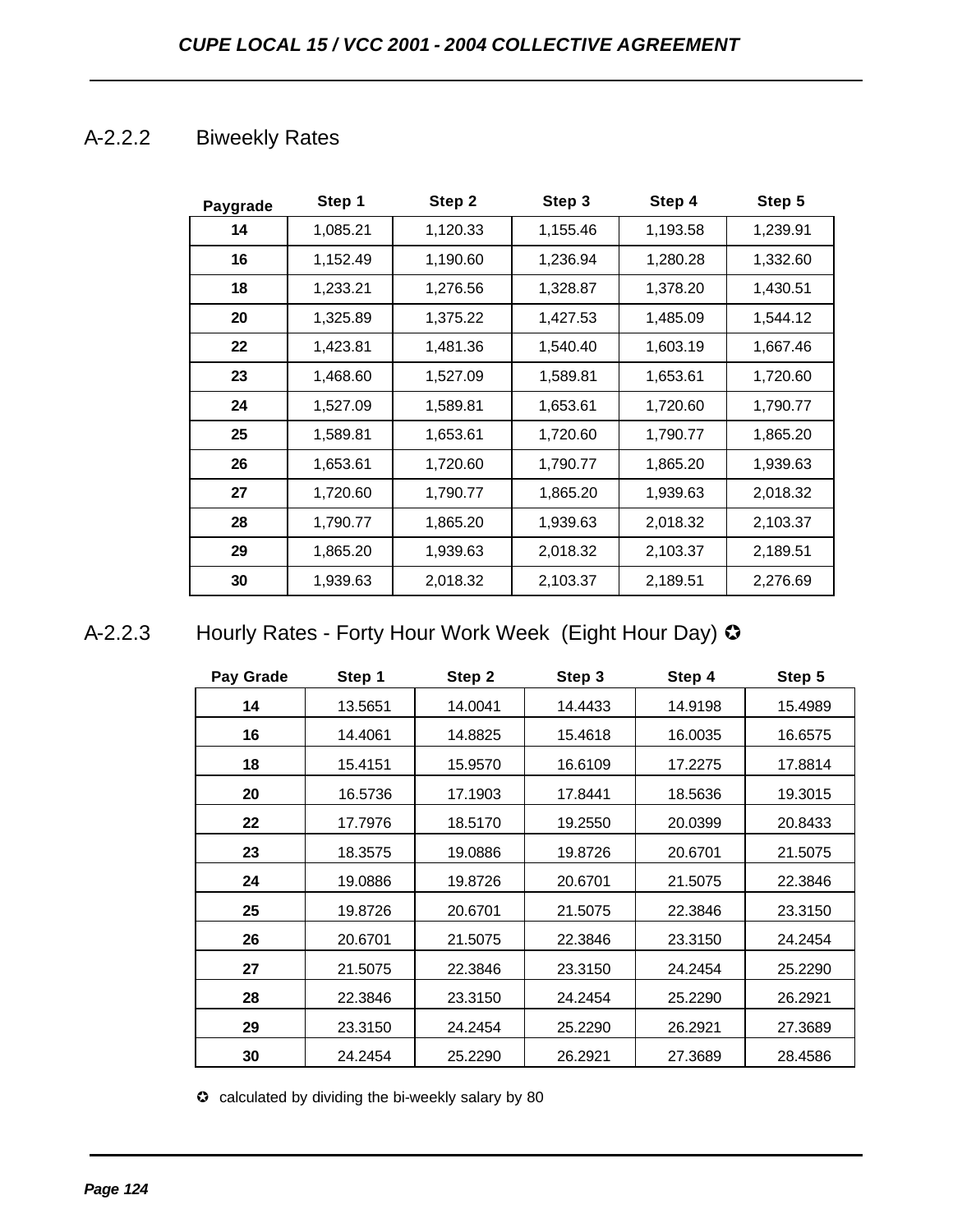# **A-2.3 October 1, 2003 to September 30, 2004**

# A-2.3.1 Hourly Rates

| Pay Grade | Step 1  | Step 2  | Step 3  | Step 4  | Step 5  |
|-----------|---------|---------|---------|---------|---------|
| 14        | 15.8131 | 16.3248 | 16.8367 | 17.3921 | 18.0673 |
| 16        | 16.7934 | 17.3488 | 18.0239 | 18.6555 | 19.4178 |
| 18        | 17.9696 | 18.6013 | 19.3635 | 20.0824 | 20.8445 |
| 20        | 19.3201 | 20.0389 | 20.8012 | 21.6398 | 22.5000 |
| 22        | 20.7469 | 21.5855 | 22.4458 | 23.3608 | 24.2972 |
| 23        | 21.3996 | 22.2518 | 23.1657 | 24.0955 | 25.0716 |
| 24        | 22.2518 | 23.1657 | 24.0955 | 25.0716 | 26.0940 |
| 25        | 23.1657 | 24.0955 | 25.0716 | 26.0940 | 27.1786 |
| 26        | 24.0955 | 25.0716 | 26.0940 | 27.1786 | 28.2632 |
| 27        | 25.0716 | 26.0940 | 27.1786 | 28.2632 | 29.4099 |
| 28        | 26.0940 | 27.1786 | 28.2632 | 29.4099 | 30.6492 |
| 29        | 27.1786 | 28.2632 | 29.4099 | 30.6492 | 31.9043 |
| 30        | 28.2632 | 29.4099 | 30.6492 | 31.9043 | 33.1746 |

| <b>Student</b><br>Aides | 9.9134 | 10.2420 | 10.6365 | 11.0307 |
|-------------------------|--------|---------|---------|---------|
|-------------------------|--------|---------|---------|---------|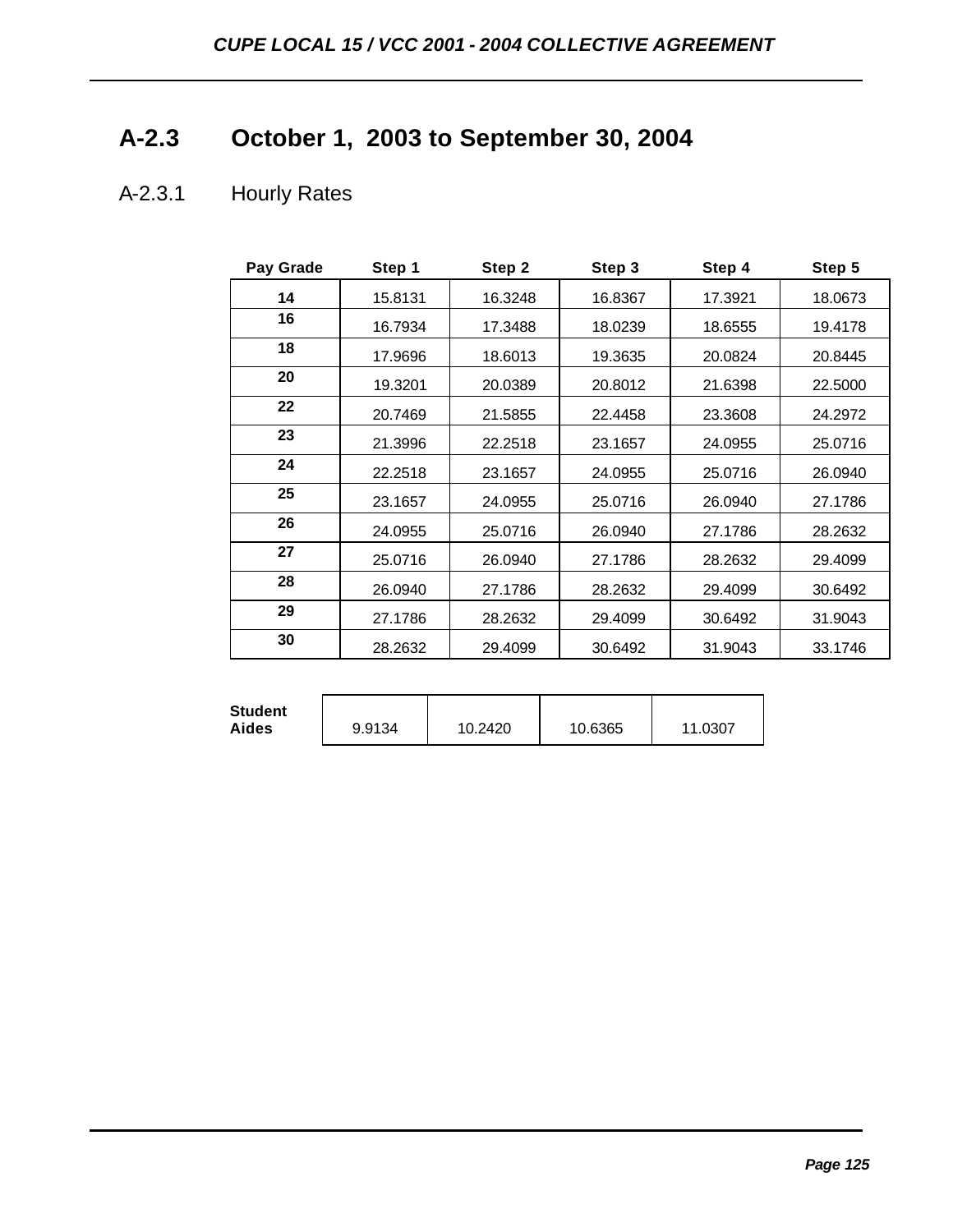#### A-2.3.2 Biweekly Rates

| Pay Grade | Step 1   | Step 2   | Step 3   | Step 4   | Step 5   |
|-----------|----------|----------|----------|----------|----------|
| 14        | 1,106.92 | 1,142.74 | 1,178.57 | 1,217.45 | 1,264.71 |
| 16        | 1,175.54 | 1,214.42 | 1,261.67 | 1,305.89 | 1,359.25 |
| 18        | 1,257.87 | 1,302.09 | 1,355.45 | 1,405.77 | 1,459.12 |
| 20        | 1,352.41 | 1,402.72 | 1,456.08 | 1,514.79 | 1,575.00 |
| 22        | 1,452.28 | 1,510.99 | 1,571.21 | 1,635.26 | 1,700.80 |
| 23        | 1,497.97 | 1,557.63 | 1,621.60 | 1,686.69 | 1,755.01 |
| 24        | 1,557.63 | 1,621.60 | 1,686.69 | 1,755.01 | 1,826.58 |
| 25        | 1,621.60 | 1,686.69 | 1,755.01 | 1,826.58 | 1,902.50 |
| 26        | 1,686.69 | 1,755.01 | 1,826.58 | 1,902.50 | 1,978.42 |
| 27        | 1,755.01 | 1,826.58 | 1,902.50 | 1,978.42 | 2,058.69 |
| 28        | 1,826.58 | 1,902.50 | 1,978.42 | 2,058.69 | 2,145.44 |
| 29        | 1,902.50 | 1,978.42 | 2,058.69 | 2,145.44 | 2,233.30 |
| 30        | 1,978.42 | 2,058.69 | 2,145.44 | 2,233.30 | 2,322.22 |

A-2.3.3 Hourly Rates - Forty Hour Work Week (Eight Hour Day)  $\odot$ 

| Pay Grade | Step 1  | Step 2  | Step 3  | Step 4  | Step 5  |
|-----------|---------|---------|---------|---------|---------|
| 14        | 13.8365 | 14.2843 | 14.7321 | 15.2181 | 15.8089 |
| 16        | 14.6943 | 15.1803 | 15.7709 | 16.3236 | 16.9906 |
| 18        | 15.7234 | 16.2761 | 16.9431 | 17.5721 | 18.2390 |
| 20        | 16.9051 | 17.5340 | 18.2010 | 18.9349 | 19.6875 |
| 22        | 18.1535 | 18.8874 | 19.6401 | 20.4408 | 21.2600 |
| 23        | 18.7246 | 19.4704 | 20.2700 | 21.0836 | 21.9376 |
| 24        | 19.4704 | 20.2700 | 21.0836 | 21.9376 | 22.8323 |
| 25        | 20,2700 | 21.0836 | 21.9376 | 22.8323 | 23.7813 |
| 26        | 21.0836 | 21.9376 | 22.8323 | 23.7813 | 24.7303 |
| 27        | 21.9376 | 22.8323 | 23.7813 | 24.7303 | 25.7336 |
| 28        | 22.8323 | 23.7813 | 24.7303 | 25.7336 | 26.8180 |
| 29        | 23.7813 | 24.7303 | 25.7336 | 26.8180 | 27.9163 |
| 30        | 24.7303 | 25.7336 | 26.8180 | 27.9163 | 29.0278 |

µ calculated by dividing the bi-weekly salary by 80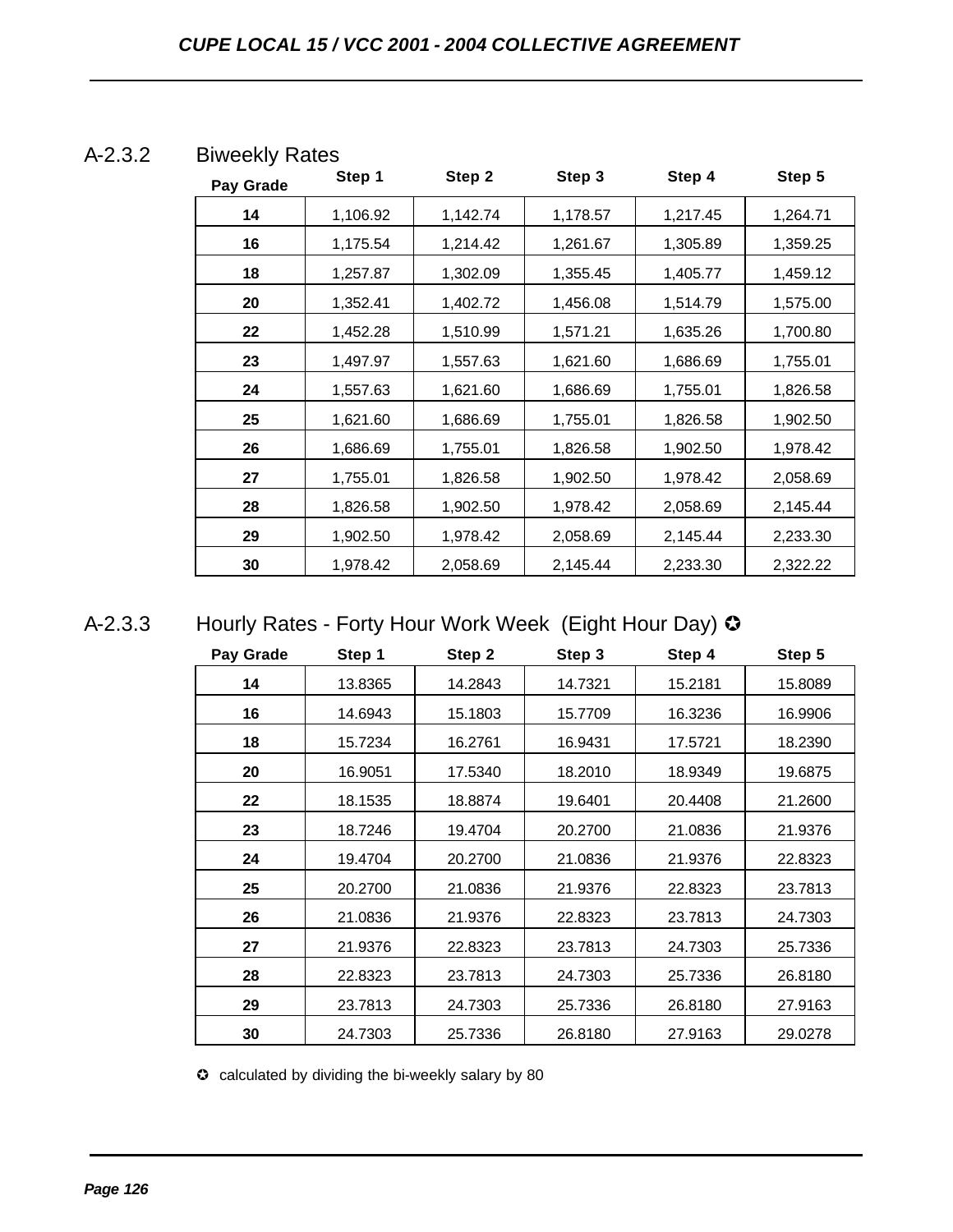# *A-3 Acting Pay or Rates on Promotion*

# *A-3.1 October 1, 2001 to September 30, 2002*

### A-3.1.1 Hourly Rates

| Pay Grade | Step 3  | Step 4  | Step 5  | Step 6  | Step 7  |
|-----------|---------|---------|---------|---------|---------|
| 14P       | 16.1829 | 16.7168 | 17.3657 | 18.0146 | 18.6638 |
| 16P       | 17.3240 | 17.9311 | 18.6638 | 19.3965 | 20.0351 |
| 18P       | 18.6116 | 19.3025 | 20.0351 | 20.7677 | 21.6263 |
| 20P       | 19.9934 | 20.7995 | 21.6263 | 22.4531 | 23.3537 |
| 22P       | 21.5742 | 22.4536 | 23.3537 |         |         |

### **A.3.1.2 Bi-Weekly**

| Pay Grade | Step 3  | Step 4  | Step 5  | Step 6  | Step 7  |
|-----------|---------|---------|---------|---------|---------|
| 14P       | 1132.80 | 1170.18 | 1215.60 | 1261.02 | 1306.47 |
| 16P       | 1212.68 | 1255.18 | 1306.47 | 1357.76 | 1402.46 |
| 18P       | 1302.81 | 1351.18 | 1402.46 | 1453.74 | 1513.84 |
| 20P       | 1399.54 | 1455.97 | 1513.84 | 1571.72 | 1634.76 |
| 22P       | 1510.19 | 1571.75 | 1634.76 |         |         |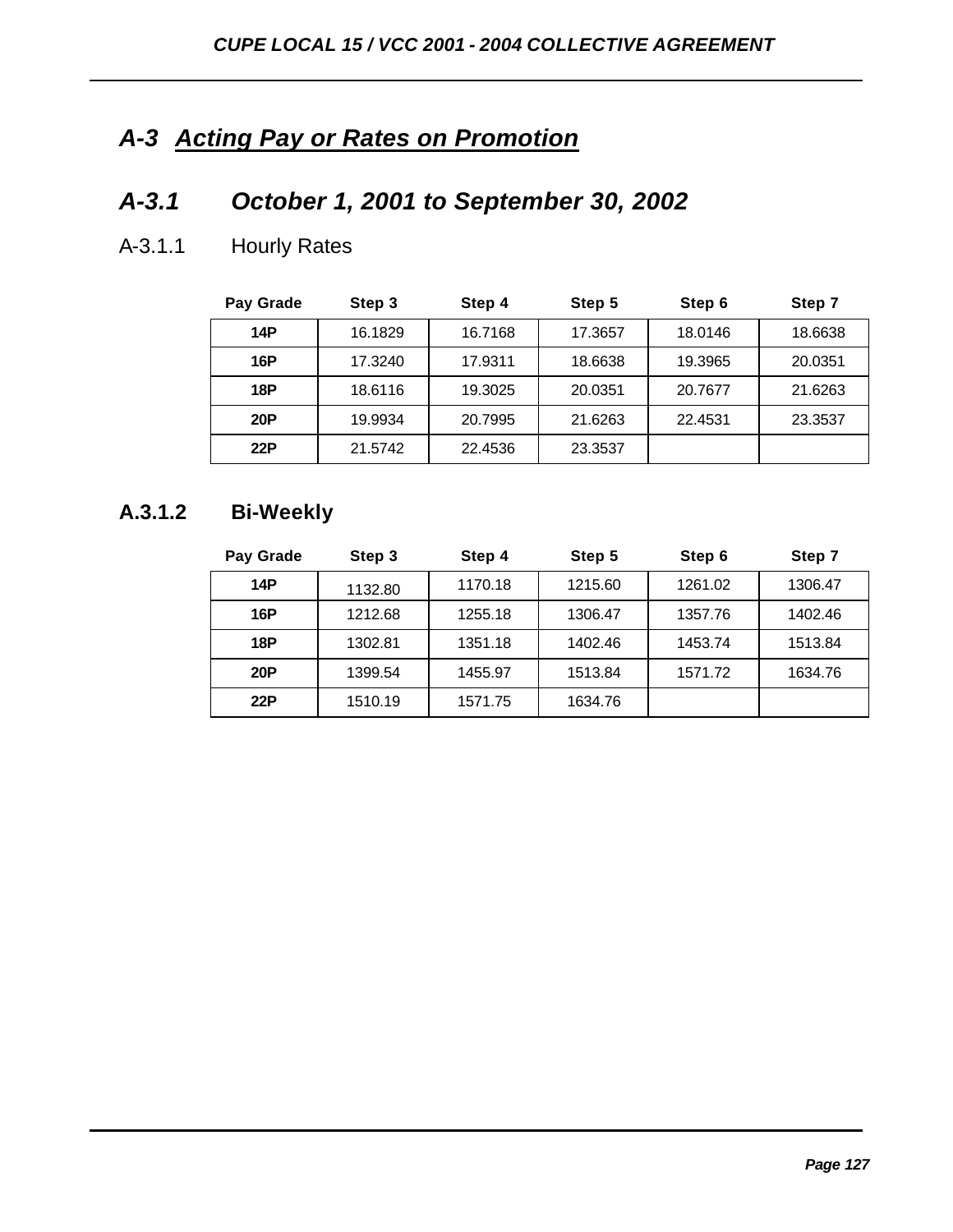# *A-3.2 October 1, 2002 to September 30, 2003*

## A-3.2.1 Hourly Rates

| <b>Pay Grade</b> | Step 3  | Step 4  | Step 5  | Step 6  | Step 7  |
|------------------|---------|---------|---------|---------|---------|
| 14P              | 16.5066 | 17.0511 | 17.7130 | 18.3749 | 19.0371 |
| 16P              | 17.6705 | 18.2897 | 19.0371 | 19.7845 | 20.4358 |
| 18P              | 18.9838 | 19.6886 | 20.4358 | 21.183  | 22.0588 |
| 20P              | 20.3933 | 21.2155 | 22.0588 | 22.9021 | 23.8208 |
| 22P              | 22.0057 | 22.9027 | 23.8208 |         |         |

# **A-3.2.2 Biweekly**

| Pay Grade | Step 3  | Step 4  | Step 5  | Step 6  | Step 7  |
|-----------|---------|---------|---------|---------|---------|
| 14P       | 1155.46 | 1193.58 | 1239.91 | 1286.24 | 1332.60 |
| 16P       | 1236.94 | 1280.28 | 1332.60 | 1384.92 | 1430.51 |
| 18P       | 1328.87 | 1378.20 | 1430.51 | 1482.81 | 1544.12 |
| 20P       | 1427.53 | 1485.09 | 1544.12 | 1603.15 | 1667.46 |
| 22P       | 1540.40 | 1603.19 | 1667.46 |         |         |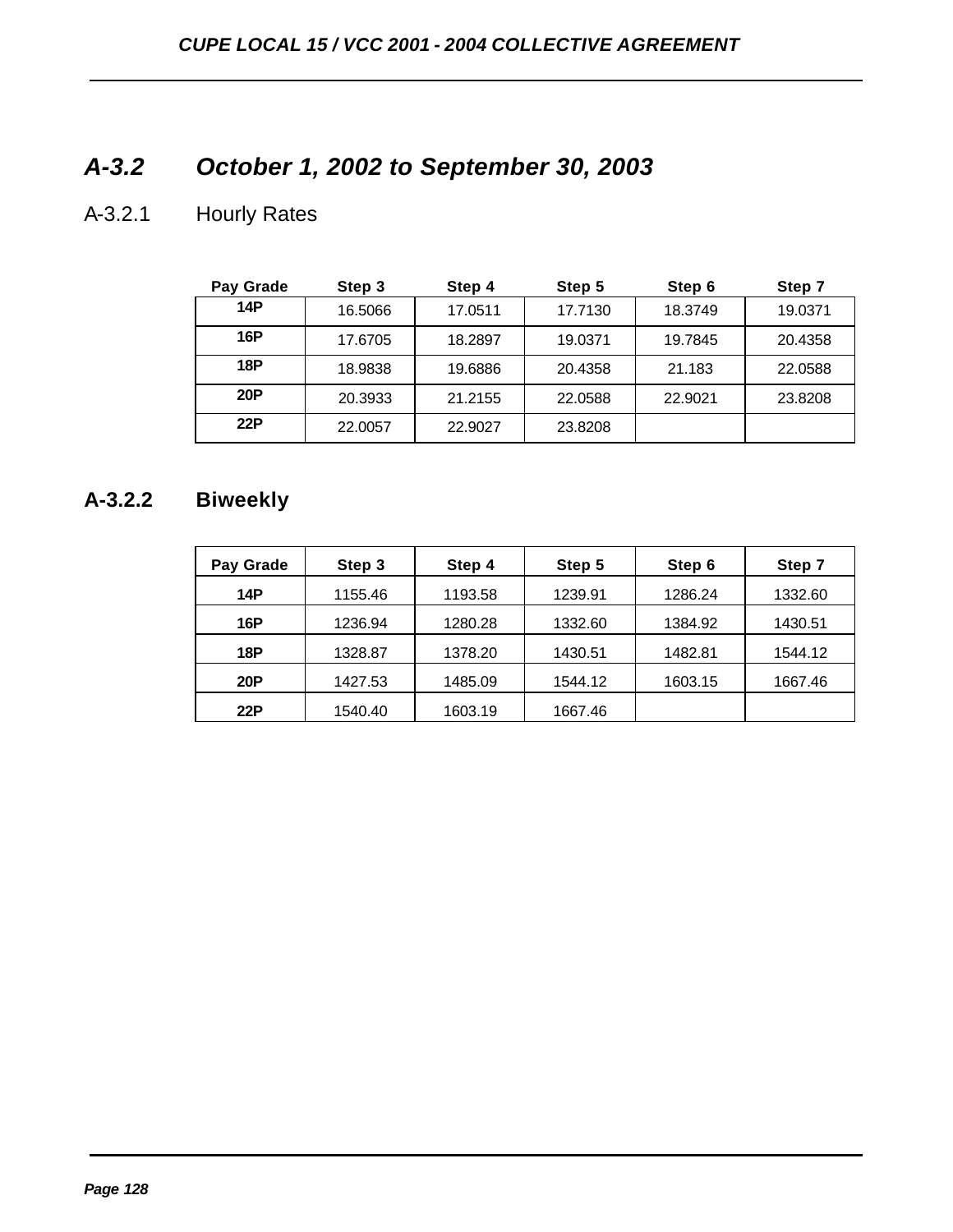# **A-3. October 1, 2003 to September 30, 2004**

# **A-3.3.1 Hourly Rates**

| Pay Grade  | Step 3  | Step 4  | Step 5  | Step 6  | Step 7  |
|------------|---------|---------|---------|---------|---------|
| 14P        | 16.8367 | 17.3921 | 18.0673 | 18.7425 | 19.4178 |
| 16P        | 18.0239 | 18.6555 | 19.4178 | 20.1801 | 20.8445 |
| 18P        | 19.3635 | 20.0824 | 20.8445 | 21.6066 | 22.5000 |
| <b>20P</b> | 20.8012 | 21.6398 | 22,5000 | 23.3602 | 24.2972 |
| 22P        | 22.4458 | 23.3608 | 24.2972 |         |         |

# **A-3.3.2 Biweekly**

| Pay Grade | Step 3  | Step 4  | Step 5  | Step 6  | Step 7  |
|-----------|---------|---------|---------|---------|---------|
| 14P       | 1178.57 | 1217.45 | 1264.71 | 1311.98 | 1359.25 |
| 16P       | 1261.67 | 1305.89 | 1359.25 | 1412.61 | 1459.12 |
| 18P       | 1355.45 | 1405.77 | 1459.12 | 1512.46 | 1575.00 |
| 20P       | 1456.08 | 1514.79 | 1575.00 | 1635.21 | 1700.80 |
| 22P       | 1571.21 | 1635.26 | 1700.80 |         |         |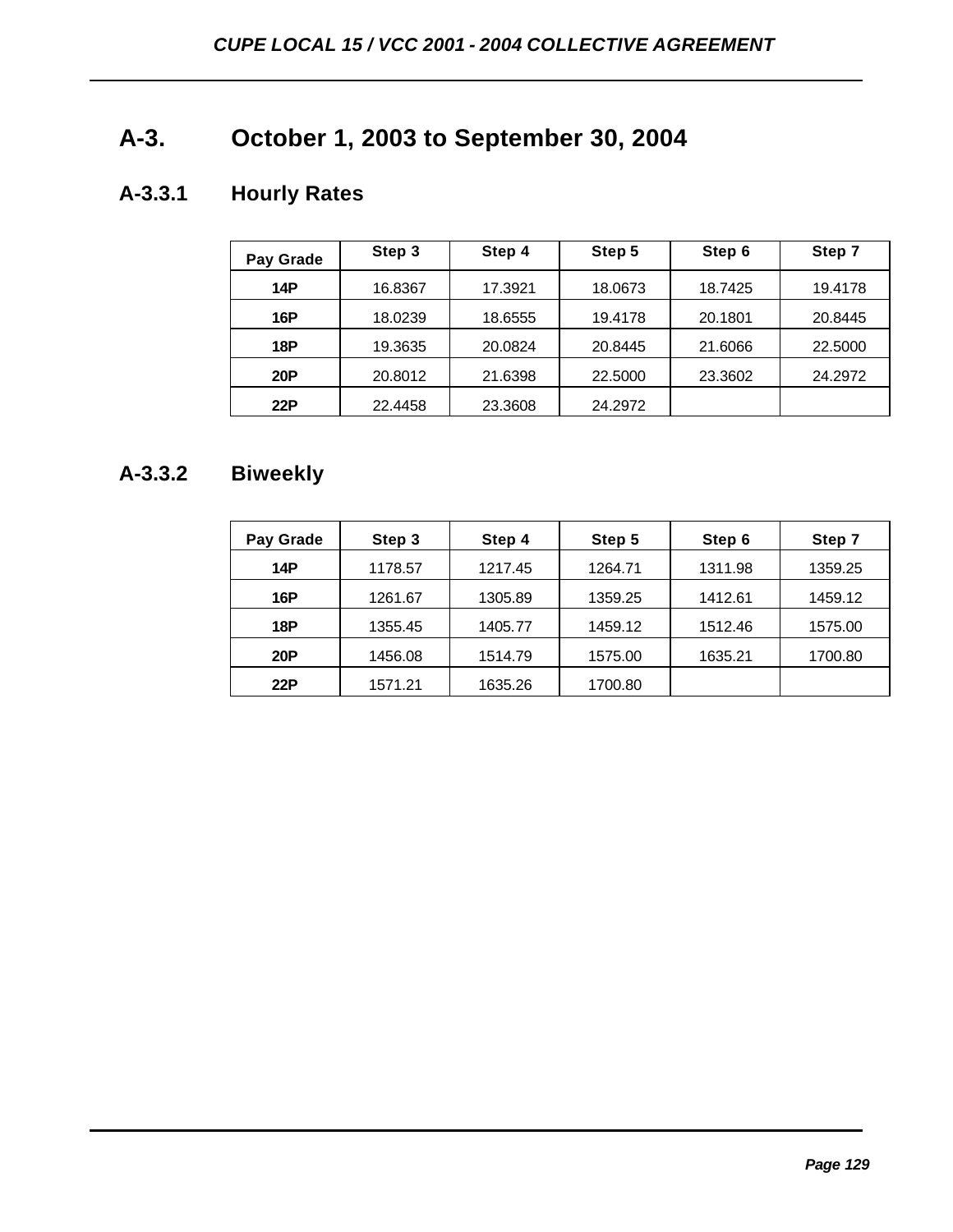# *A-4 Allocation of Categories to Pay Grades as at January 4, 2000*

# **A-4.1 Alphabetical**

|                                                                | Pay   |
|----------------------------------------------------------------|-------|
| Category                                                       | Grade |
|                                                                | 22    |
|                                                                | 22    |
|                                                                | 26    |
|                                                                | 18    |
|                                                                | 23    |
|                                                                | 23    |
|                                                                | 20    |
|                                                                | 25    |
| Administrative Services Manager - Continuing Education         | 25    |
|                                                                | 23    |
|                                                                | 16    |
|                                                                | 18    |
|                                                                | 16    |
|                                                                | 24    |
|                                                                | 27    |
|                                                                | 23    |
|                                                                | 22    |
| Assistant Building Services Manager - City Centre - 8 Hour Day | 26    |
|                                                                | 25    |
|                                                                | 22    |
|                                                                | 24    |
|                                                                | 14    |
| Audio Visual Technician Trainee - Photo ID Technician          | 14    |
|                                                                | 18    |
|                                                                | 16    |
|                                                                | 18    |
|                                                                | 25    |
|                                                                | 24    |
|                                                                | 20    |
|                                                                | 18    |
|                                                                | 26    |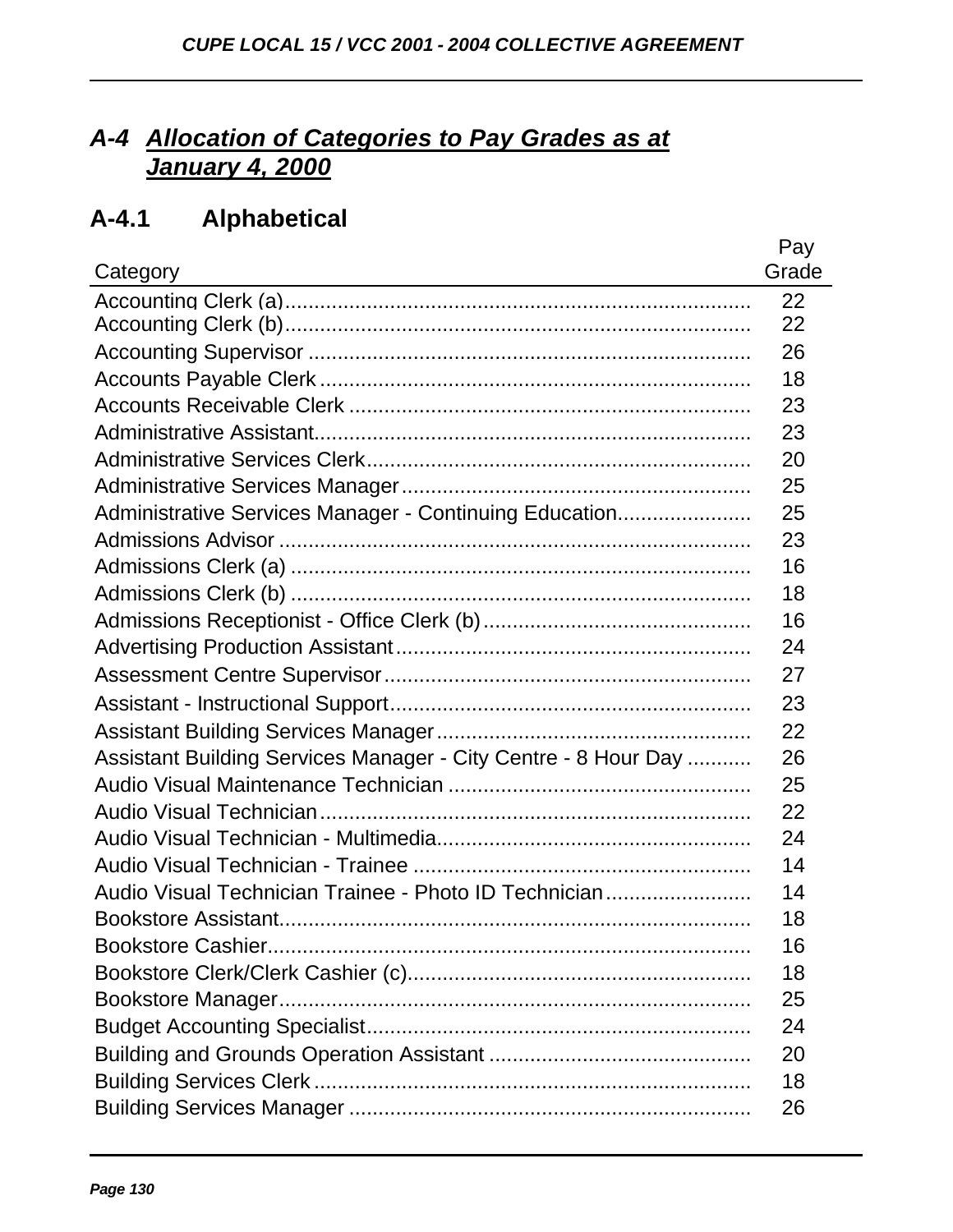|          | Pay   |
|----------|-------|
| Category | Grade |
|          | 30    |
|          | 25    |
|          | 14    |
|          | 14    |
|          | 23    |
|          | 20    |
|          | 16    |
|          | 16    |
|          | 18    |
|          | 18    |
|          | 18    |
|          | 20    |
|          | 14    |
|          | 27    |
|          | 27    |
|          | 23    |
|          | 20    |
|          | 18    |
|          | 20    |
|          | 14    |
|          | 24    |
|          | 25    |
|          | 25    |
|          | 20    |
|          | 16    |
|          | 27    |
|          | 16    |
|          | 20    |
|          | 22    |
|          | 26    |
|          | 16    |
|          | 22    |
|          | 23    |
|          | 27    |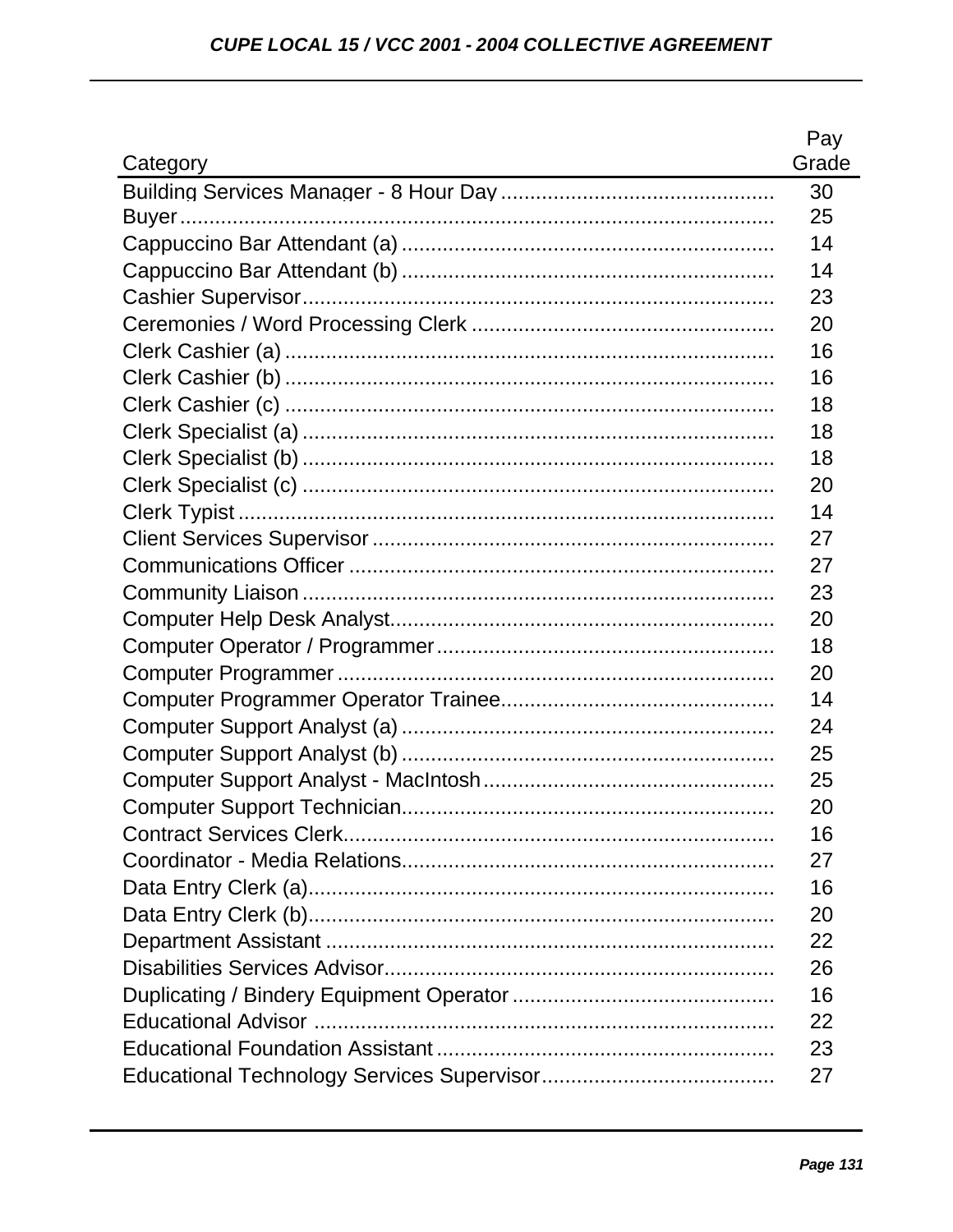|          | Pay   |
|----------|-------|
| Category | Grade |
|          | 20    |
|          | 26    |
|          | 26    |
|          | 20    |
|          | 25    |
|          | 24    |
|          | 18    |
|          | 18    |
|          | 20    |
|          | 20    |
|          | 20    |
|          | 18    |
|          | 14    |
|          | 20    |
|          | 20    |
|          | 14    |
|          | 20    |
|          | 25    |
|          | 23    |
|          | 18    |
|          | 20    |
|          | 22    |
|          | 20    |
|          | 20    |
|          | 22    |
|          | 22    |
|          | 23    |
|          | 24    |
|          | 23    |
|          | 23    |
|          | 23    |
|          | 25    |
|          | 24    |
|          | 27    |
|          | 22    |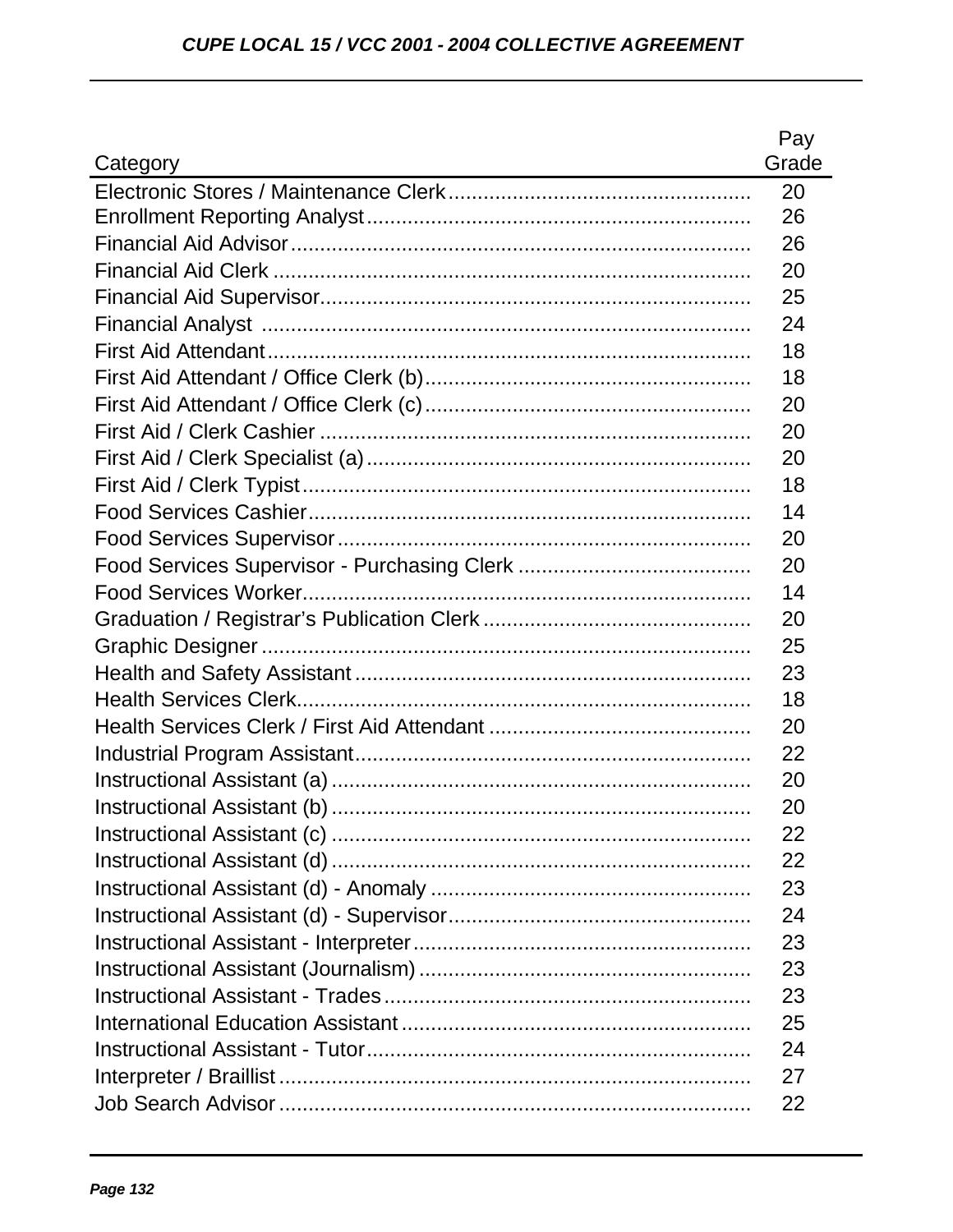|                                                                                                                                  | Pay   |
|----------------------------------------------------------------------------------------------------------------------------------|-------|
| Category<br><u> 1980 - Johann Barbara, martxa alemaniar argametar a contra a contra a contra a contra a contra a contra a co</u> | Grade |
|                                                                                                                                  | 20    |
|                                                                                                                                  | 22    |
|                                                                                                                                  | 24    |
|                                                                                                                                  | 27    |
|                                                                                                                                  | 29    |
|                                                                                                                                  | 14    |
|                                                                                                                                  | 28    |
|                                                                                                                                  | 25    |
|                                                                                                                                  | 14    |
|                                                                                                                                  | 16    |
|                                                                                                                                  | 18    |
|                                                                                                                                  | 18    |
|                                                                                                                                  | 20    |
|                                                                                                                                  | 27    |
|                                                                                                                                  | 23    |
|                                                                                                                                  | 20    |
|                                                                                                                                  | 22    |
|                                                                                                                                  | 22    |
|                                                                                                                                  | 22    |
|                                                                                                                                  | 24    |
|                                                                                                                                  | 25    |
|                                                                                                                                  | 25    |
| Library Technician (e) - Library Systems Manager                                                                                 | 25    |
|                                                                                                                                  | 24    |
|                                                                                                                                  | 27    |
|                                                                                                                                  | 25    |
|                                                                                                                                  | 14    |
|                                                                                                                                  | 14    |
|                                                                                                                                  | 16    |
|                                                                                                                                  | 16    |
|                                                                                                                                  | 26    |
| Operations Supervisor (b) - Mechanical Electrical Mtce. Manager                                                                  | 27    |
|                                                                                                                                  | 27    |
|                                                                                                                                  | 23    |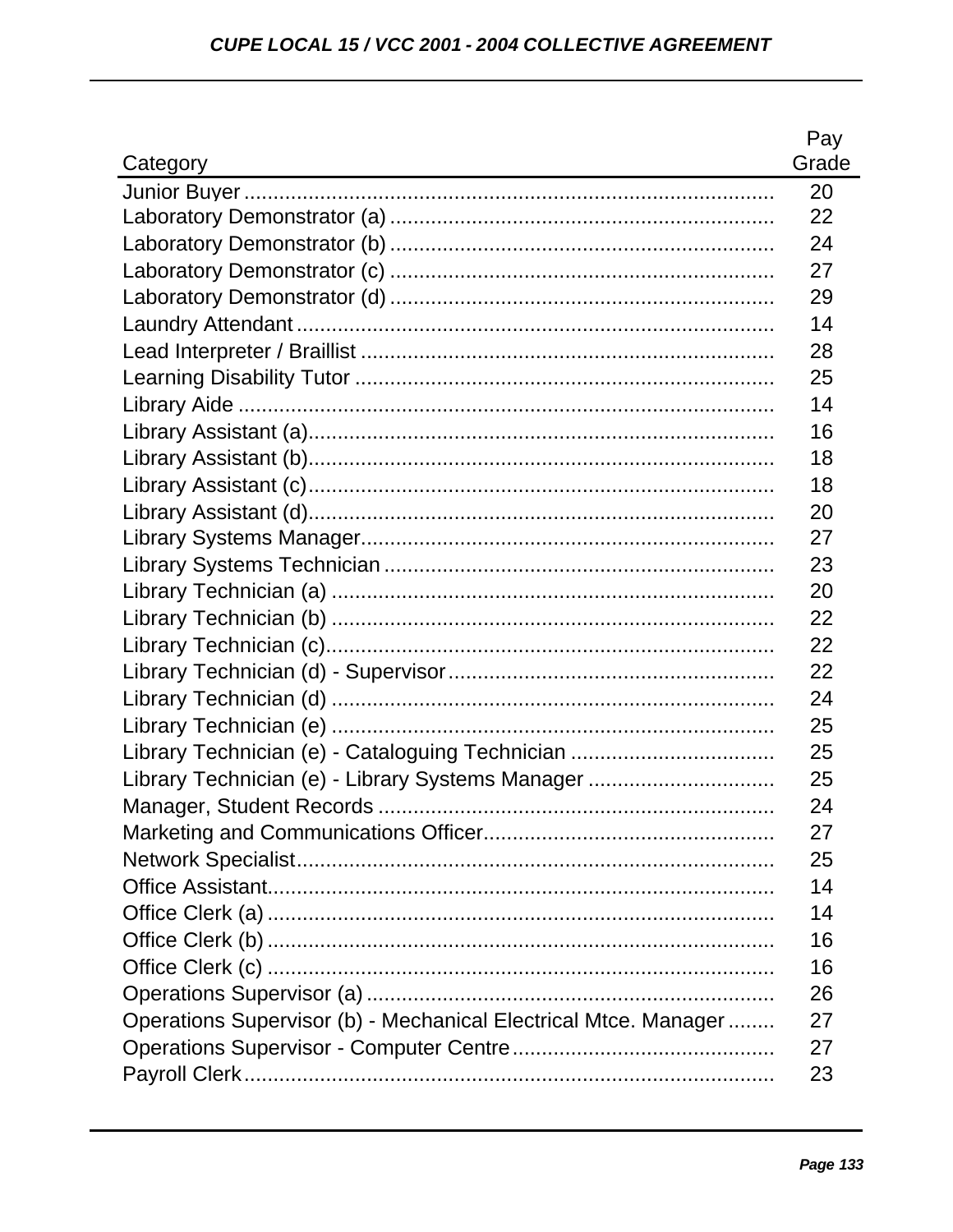|                                                           | Pay   |
|-----------------------------------------------------------|-------|
| Category                                                  | Grade |
|                                                           | 18    |
|                                                           | 20    |
|                                                           | 20    |
|                                                           | 25    |
|                                                           | 20    |
|                                                           | 22    |
|                                                           | 29    |
|                                                           | 16    |
|                                                           | 18    |
|                                                           | 18    |
|                                                           | 20    |
|                                                           | 23    |
|                                                           | 24    |
|                                                           | 25    |
|                                                           | 28    |
|                                                           | 27    |
|                                                           | 18    |
|                                                           | 20    |
|                                                           | 24    |
|                                                           | 27    |
|                                                           | 23    |
|                                                           | 18    |
|                                                           | 26    |
|                                                           | 24    |
|                                                           | 25    |
| Senior Audio Visual Technician (Production and Technical) | 27    |
|                                                           | 20    |
|                                                           | 22    |
|                                                           | 16    |
|                                                           | 16    |
|                                                           | 26    |
|                                                           | 20    |
|                                                           | 22    |
|                                                           | 18    |
|                                                           | 23    |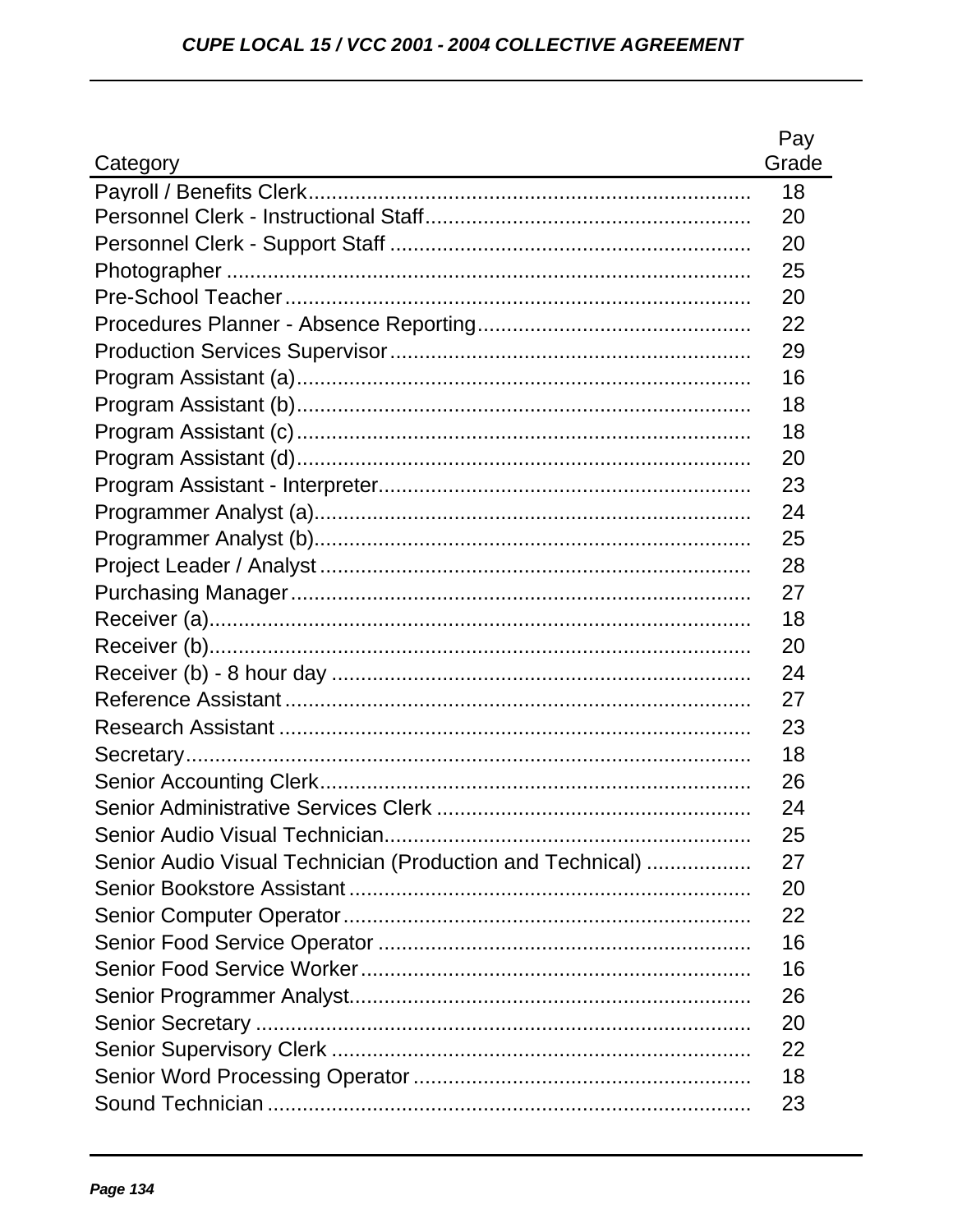#### *CUPE LOCAL 15 / VCC 2001 - 2004 COLLECTIVE AGREEMENT*

|                                                        | Pay   |
|--------------------------------------------------------|-------|
| Category                                               | Grade |
|                                                        | 14    |
|                                                        | 16    |
| Stores Clerk - Food Services, City Centre - 8 Hour Day | 18    |
|                                                        | 18    |
|                                                        | 16    |
|                                                        | 20    |
|                                                        | 20    |
|                                                        | 22    |
|                                                        | 23    |
|                                                        | 26    |
|                                                        | 30    |
|                                                        | 20    |
|                                                        | 26    |
|                                                        | 30    |
|                                                        | 24    |
|                                                        | 28    |
|                                                        | 22    |
|                                                        | 16    |
|                                                        | 24    |
|                                                        | 20    |
|                                                        | 24    |
|                                                        | 26    |
|                                                        | 16    |
|                                                        | 16    |
|                                                        | 20    |
|                                                        | 24    |
|                                                        | 25    |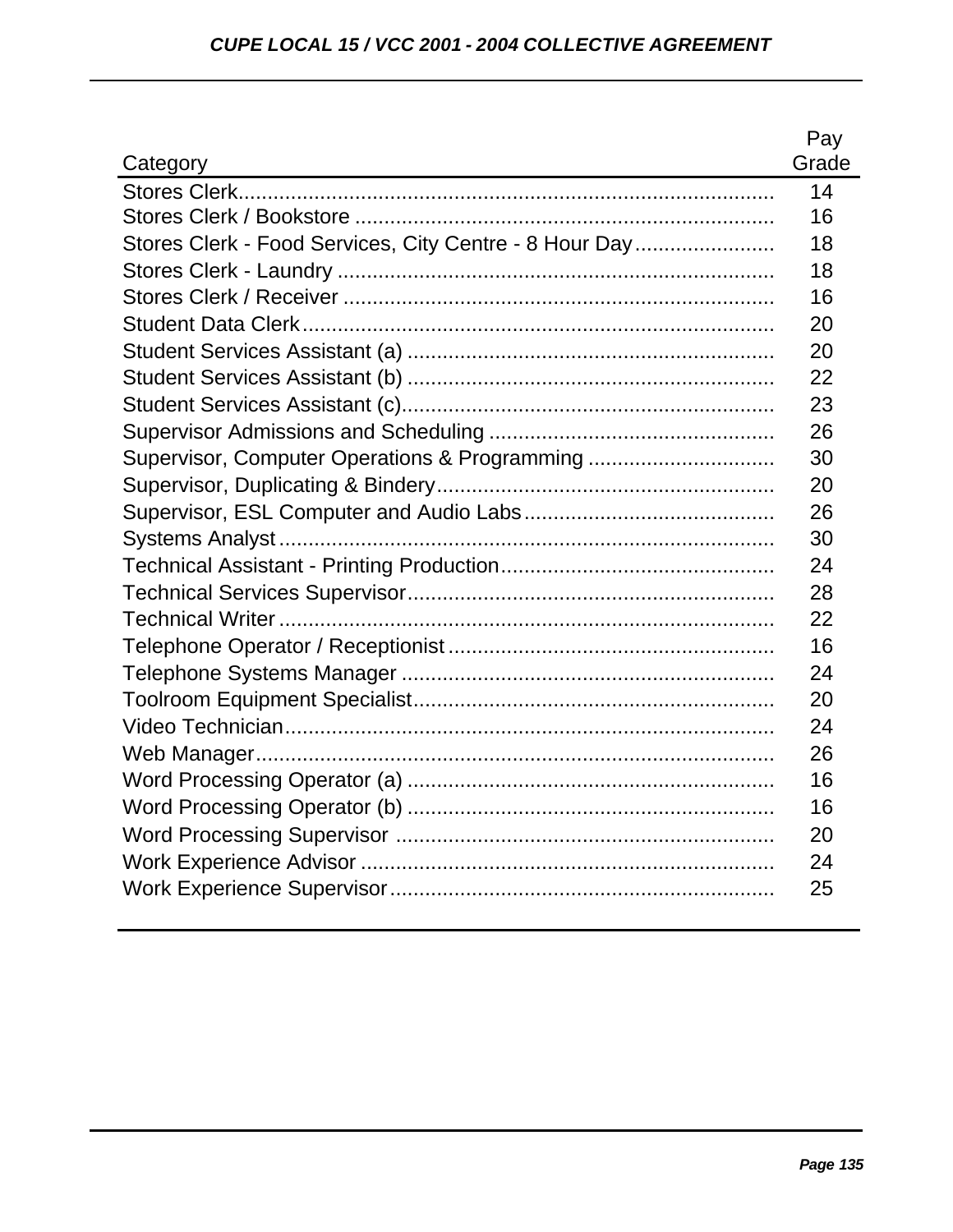# **A-4.2 By Pay Grades**

Pay

Grade Category

| 14 | Audio Visual Technician Trainee - Photo ID Technician |
|----|-------------------------------------------------------|
|    | Audio Visual Technician - Trainee                     |
|    | Cappuccino Bar Attendant (a)                          |
|    | Cappuccino Bar Attendant (b)                          |
|    | <b>Clerk Typist</b>                                   |
|    | <b>Computer Programmer Operator Trainee</b>           |
|    | <b>Food Services Cashier</b>                          |
|    | <b>Food Services Worker</b>                           |
|    | <b>Laundry Attendant</b>                              |
|    | <b>Library Aide</b>                                   |
|    | <b>Office Assistant</b>                               |
|    | Office Clerk (a)                                      |
|    | <b>Senior Food Services Operator</b>                  |
|    | <b>Stores Clerk</b>                                   |
| 16 | <b>Stores Clerk - Food Services</b>                   |
|    | Admissions Clerk (a)                                  |
|    | Admissions Receptionist - Office Clerk (b)            |
|    | <b>Bookstore Cashier</b>                              |
|    | Clerk Cashier (a)                                     |
|    | Clerk Cashier (b)                                     |
|    | <b>Contract Services Clerk</b>                        |
|    | Data Entry Clerk (a)                                  |
|    | Duplicating / Bindery Equipment Operator              |
|    | Library Assistant (a)                                 |
|    | Office Clerk (b)                                      |
|    | Office Clerk (c)                                      |
|    | Program Assistant (a)                                 |
|    | <b>Senior Food Service Worker</b>                     |
|    | Stores Clerk / Bookstore                              |
|    | Stores Clerk / Receiver                               |
|    | Telephone Operator / Receptionist                     |
|    | Word Processing Operator (a)                          |
|    | Word Processing Operator (b)                          |
| 18 | <b>Accounts Payable Clerk</b>                         |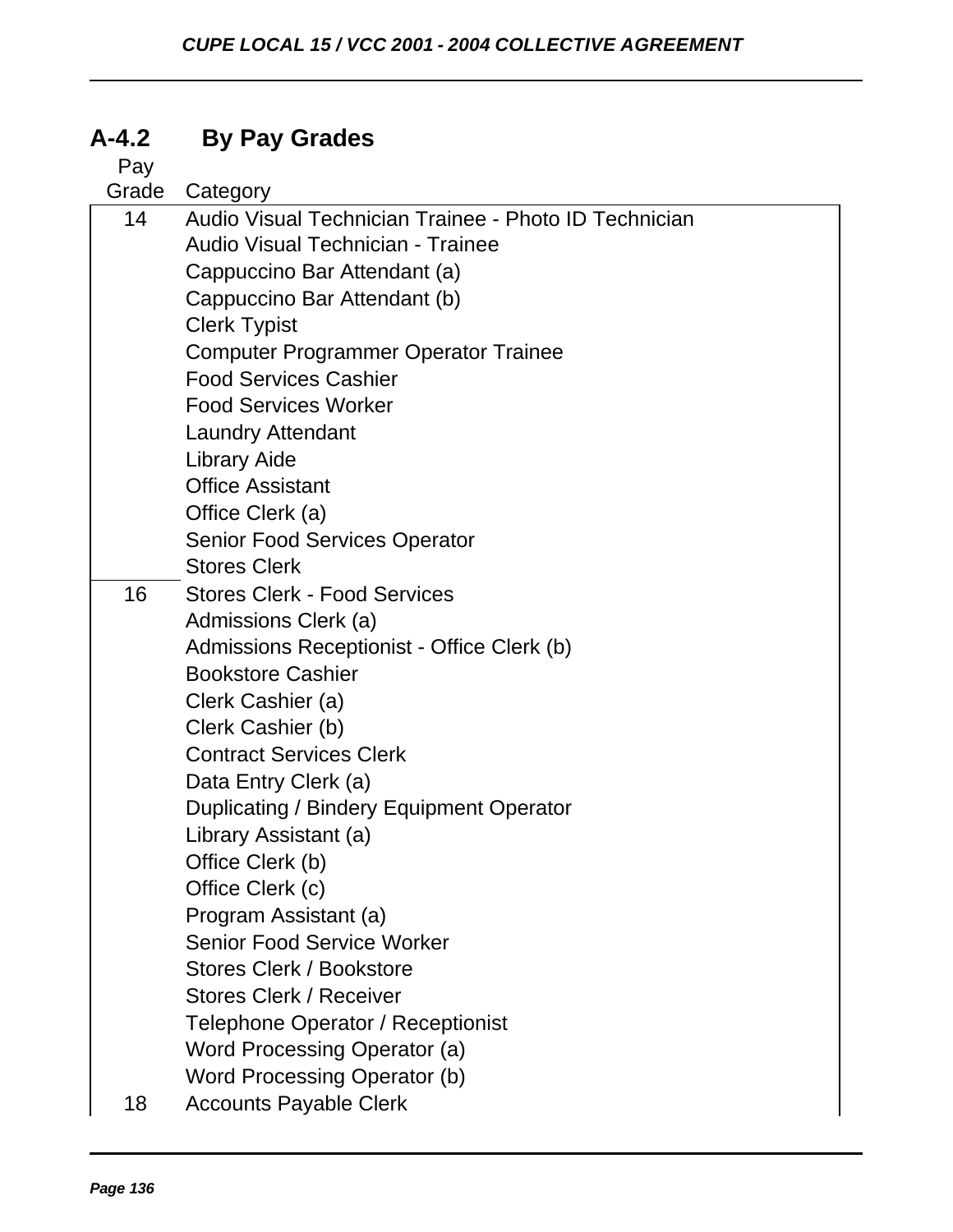| Pay   |                                                        |
|-------|--------------------------------------------------------|
| Grade | Category                                               |
|       | Admissions Clerk (b)                                   |
|       | <b>Bookstore Assistant</b>                             |
|       | <b>Building Services Clerk</b>                         |
|       | Clerk Cashier (c)                                      |
|       | Clerk Specialist (a)                                   |
|       | Clerk Specialist (b)                                   |
|       | Computer Operator / Programmer                         |
|       | <b>First Aid Attendant</b>                             |
|       | First Aid Attendant / Office Clerk (b)                 |
|       | First Aid / Clerk Typist                               |
|       | <b>Health Services Clerk</b>                           |
|       | Library Assistant (b)                                  |
|       | Library Assistant (c)                                  |
|       | <b>Payroll / Benefits Clerk</b>                        |
|       | Program Assistant (b)                                  |
|       | Program Assistant (c)                                  |
|       | Receiver (a)                                           |
|       | Secretary                                              |
|       | <b>Senior Word Processing Operator</b>                 |
|       | Stores Clerk - Food Services, City Centre - 8 Hour Day |
|       | <b>Stores Clerk - Laundry</b>                          |
| 20    | <b>Administrative Services Clerk</b>                   |
|       | <b>Building and Grounds Operation Assistant</b>        |
|       | <b>Ceremonies / Word Processing Clerk</b>              |
|       | Clerk Specialist (c)                                   |
|       | <b>Computer Help Desk Analyst</b>                      |
|       | <b>Computer Programmer</b>                             |
|       | <b>Computer Support Technician</b>                     |
|       | Data Entry Clerk (b)                                   |
|       | Electronic Stores / Maintenance Clerk                  |
|       | <b>Financial Aid Clerk</b>                             |
|       | First Aid / Clerk Cashier                              |
|       | First Aid / Clerk Specialist (a)                       |
|       | <b>Food Services Supervisor</b>                        |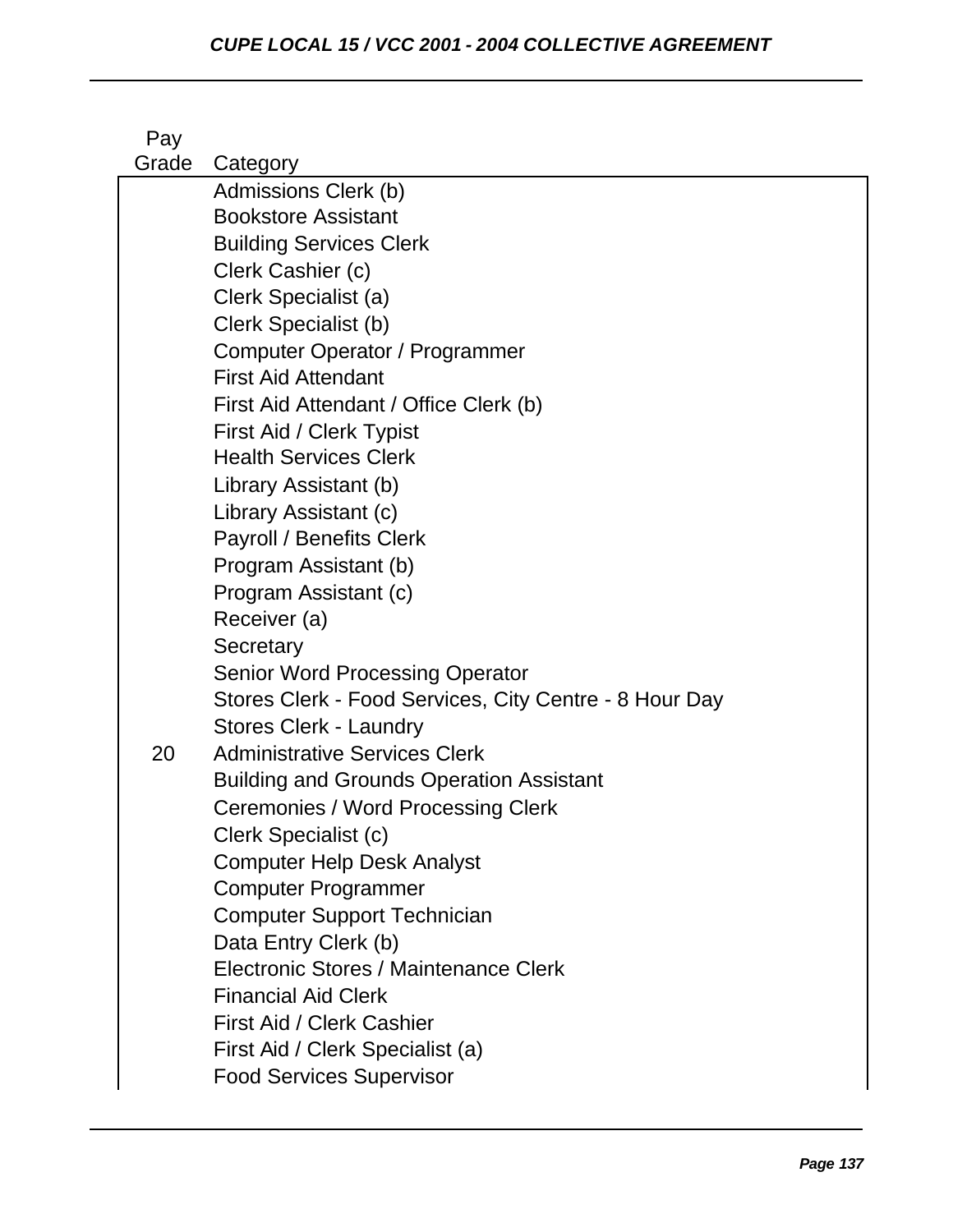| Pay   |                                                    |
|-------|----------------------------------------------------|
| Grade | Category                                           |
|       | <b>Food Services Supervisor - Purchasing Clerk</b> |
|       | <b>Graduation / Registrar's Publication Clerk</b>  |
|       | Health Services Clerk / First Aid Attendant        |
|       | Instructional Assistant (a)                        |
|       | Instructional Assistant (b)                        |
|       | <b>Job Search Advisor</b>                          |
|       | <b>Junior Buyer</b>                                |
|       | Library Assistant (d)                              |
|       | Library Technician (a)                             |
|       | <b>Personnel Clerk - Instructional Staff</b>       |
|       | <b>Personnel Clerk - Support Staff</b>             |
|       | <b>Pre-School Teacher</b>                          |
|       | Program Assistant (d)                              |
|       | Receiver (b)                                       |
|       | <b>Senior Bookstore Assistant</b>                  |
|       | <b>Senior Secretary</b>                            |
|       | <b>Student Data Clerk</b>                          |
|       | Student Services Assistant (a)                     |
|       | Supervisor, Duplicating & Bindery                  |
|       | <b>Toolroom Equipment Specialist</b>               |
|       | <b>Word Processing Supervisor</b>                  |
| 22    | Accounting Clerk (a)                               |
|       | Accounting Clerk (b)                               |
|       | <b>Assistant Building Services Manager</b>         |
|       | <b>Audio Visual Technician</b>                     |
|       | <b>Department Assistant</b>                        |
|       | <b>Educational Advisor</b>                         |
|       | <b>Industrial Program Assistant</b>                |
|       | Instructional Assistant (c)                        |
|       | Instructional Assistant (d)                        |
|       | Laboratory Demonstrator (a)                        |
|       | Library Technician (b)                             |
|       | Library Technician (c)                             |
|       | Library Technician (c) - Supervisor                |
|       | Procedures Planner - Absence Reporting             |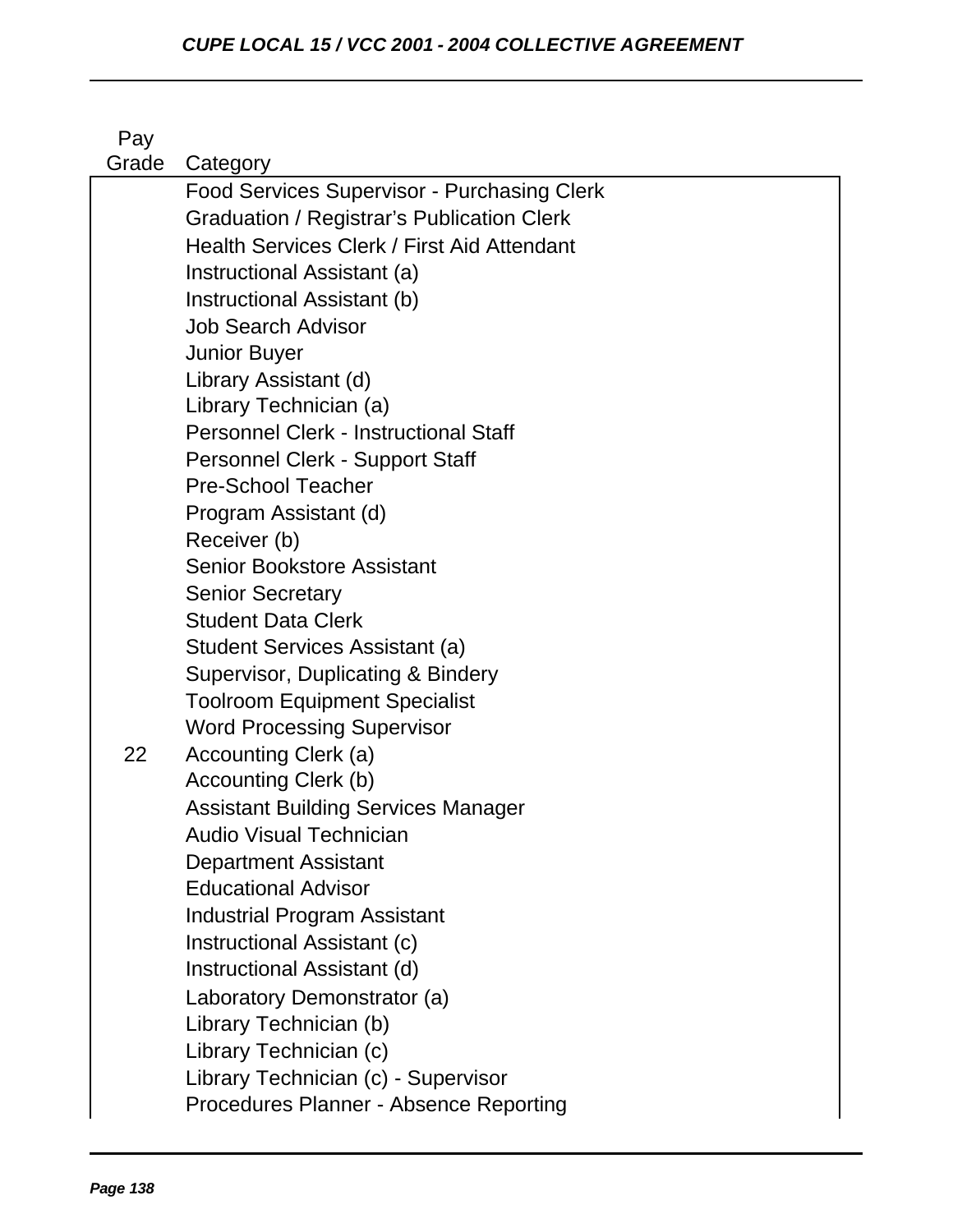| Pay   |                                                  |
|-------|--------------------------------------------------|
| Grade | Category                                         |
|       | <b>Senior Computer Operator</b>                  |
|       | <b>Senior Supervisory Clerk</b>                  |
|       | Student Services Assistant (b)                   |
|       | Student Services Assistant (b) - First Nations   |
|       | <b>Technical Writer</b>                          |
| 23    | <b>Accounts Receivable Clerk</b>                 |
|       | <b>Administrative Assistant</b>                  |
|       | <b>Admissions Advisor</b>                        |
|       | <b>Assistant - Instructional Support</b>         |
|       | <b>Cashier Supervisor</b>                        |
|       | <b>Community Liaison</b>                         |
|       | <b>Educational Foundation Assistant</b>          |
|       | <b>Health and Safety Assistant</b>               |
|       | Instructional Assistant (d) - Anomaly            |
|       | Instructional Assistant (Journalism)             |
|       | <b>Instructional Assistant - Interpreter</b>     |
|       | <b>Instructional Assistant - Trades</b>          |
|       | <b>Library Systems Technician</b>                |
|       | <b>Payroll Clerk</b>                             |
|       | Program Assistant - Interpreter                  |
|       | <b>Research Assistant</b>                        |
|       | Sound Technician                                 |
|       | Student Services Assistant (c)                   |
|       | <b>Technical Assistant - Printing Production</b> |
| 24    | <b>Advertising Production Assistant</b>          |
|       | Audio Visual Technician - Multimedia             |
|       | <b>Budget Accounting Specialist</b>              |
|       | Computer Support Analyst (a)                     |
|       | <b>Financial Analyst</b>                         |
|       | Instructional Assistant (d) - Supervisor         |
|       | <b>Instructional Assistant - Tutor</b>           |
|       | Laboratory Demonstrator (b)                      |
|       | Library Technician (d)                           |
|       | Manager, Student Records                         |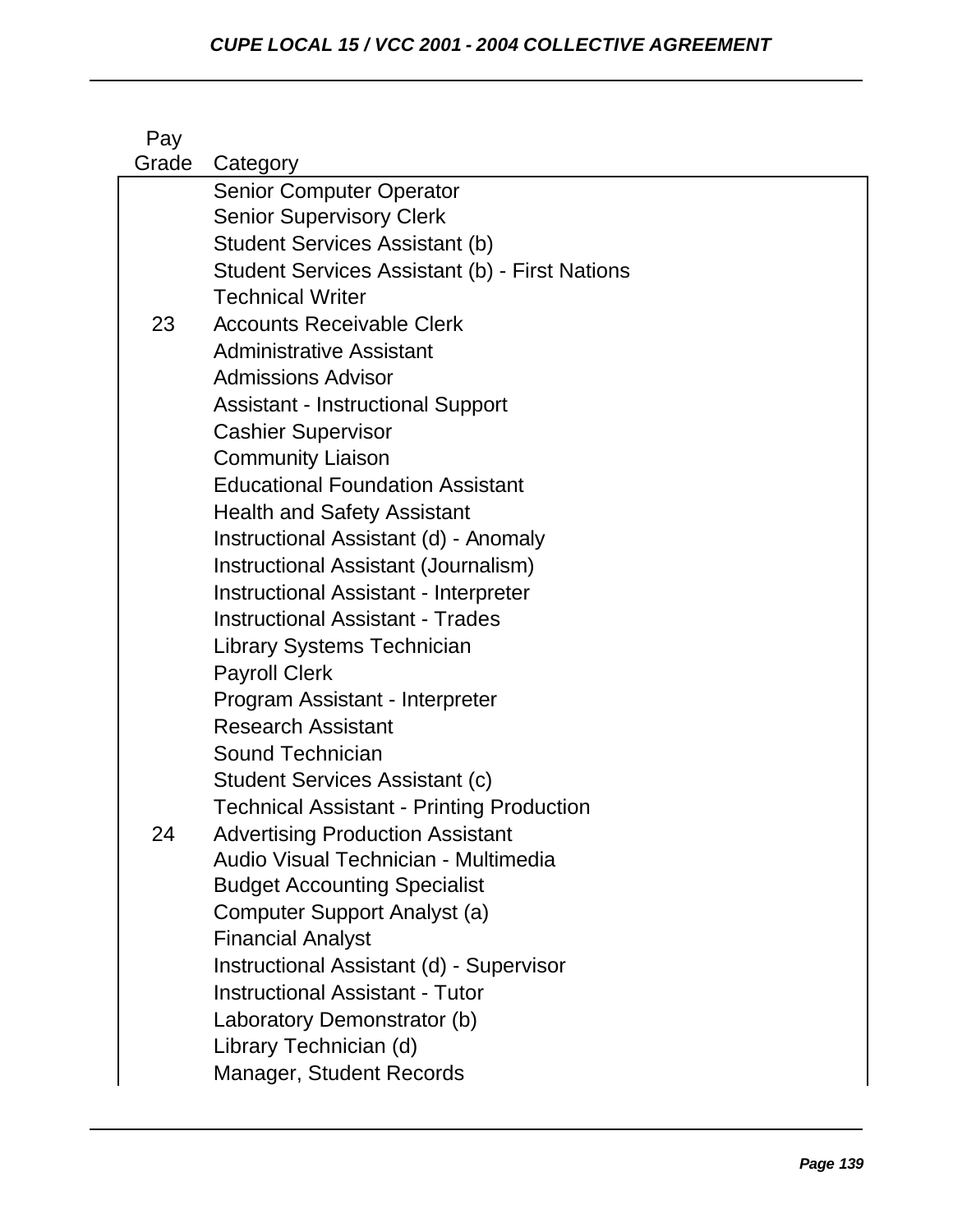| Pay   |                                                                |
|-------|----------------------------------------------------------------|
| Grade | Category                                                       |
|       | Programmer Analyst (a)                                         |
|       | Receiver (b) - 8 Hour Day                                      |
|       | <b>Senior Administrative Services Clerk</b>                    |
|       | <b>Telephone Systems Manager</b>                               |
|       | Video Technician                                               |
|       | <b>Work Experience Advisor</b>                                 |
| 25    | Administrative Services Manager - CE                           |
|       | Audio Visual Maintenance Technician                            |
|       | <b>Bookstore Manager</b>                                       |
|       | <b>Buyer</b>                                                   |
|       | Computer Support Analyst (b)                                   |
|       | <b>Computer Support Analyst - MacIntosh</b>                    |
|       | <b>Financial Aid Supervisor</b>                                |
|       | <b>Graphic Designer</b>                                        |
|       | <b>International Education Assistant</b>                       |
|       | <b>Learning Disability Tutor</b>                               |
|       | Library Technician (e)                                         |
|       | Library Technician (e) - Cataloguing Technician                |
|       | Library Technician (e) - Library Systems Manager               |
|       | <b>Network Specialist</b>                                      |
|       | Photographer                                                   |
|       | Programmer Analyst (b)                                         |
|       | Senior Audio Visual Technician                                 |
|       | <b>Work Experience Supervisor</b>                              |
| 26    | <b>Accounting Supervisor</b>                                   |
|       | Assistant Building Services Manager - City Centre - 8 Hour Day |
|       | <b>Building Services Manager</b>                               |
|       | <b>Disabilities Services Advisor</b>                           |
|       | <b>Enrollment Reporting Analyst</b>                            |
|       | <b>Financial Aid Advisor</b>                                   |
|       | Operations Supervisor (a)                                      |
|       | <b>Senior Accounting Clerk</b>                                 |
|       | <b>Supervisor Admissions and Scheduling</b>                    |
|       | Web Manager                                                    |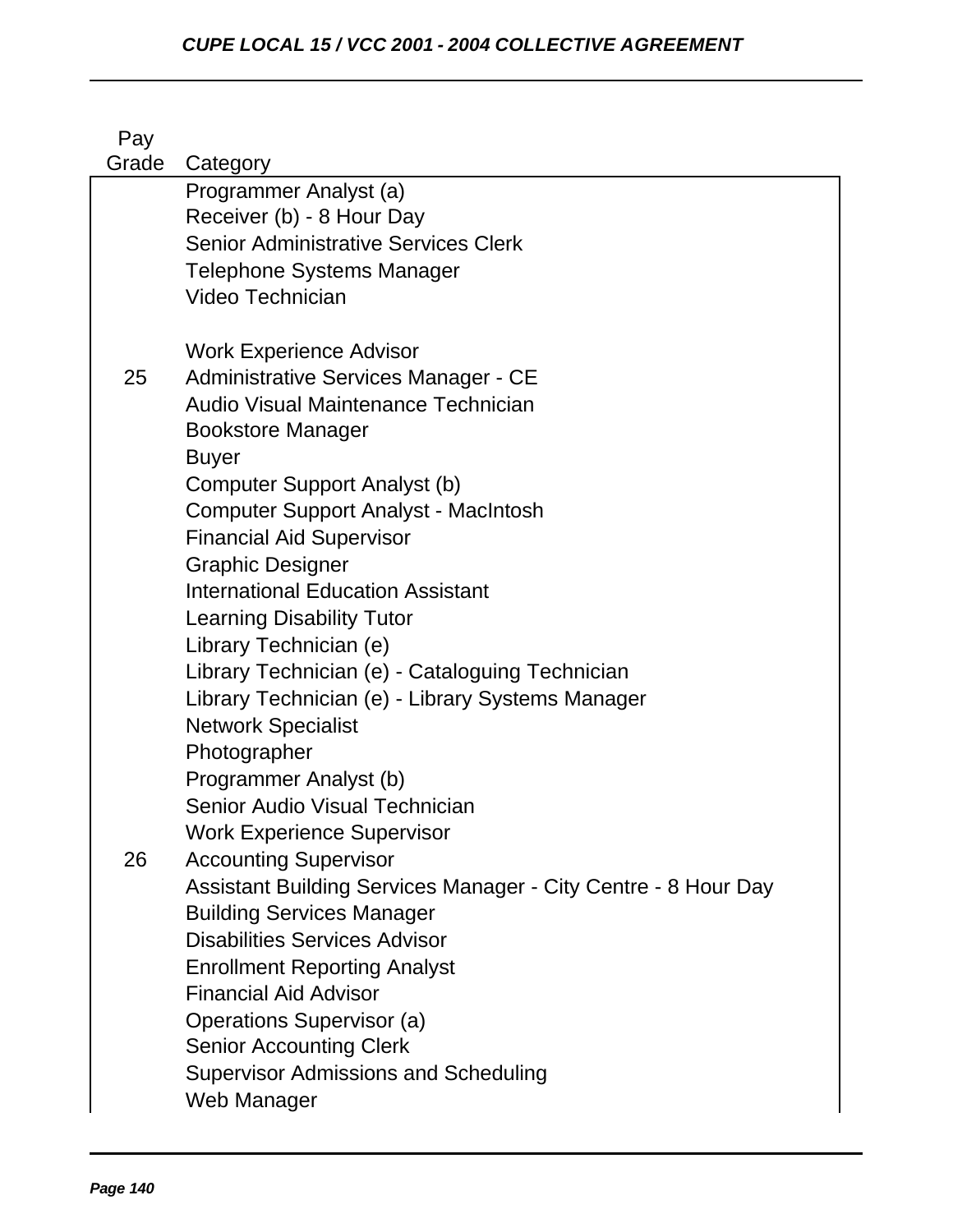| Pay   |                                                                 |
|-------|-----------------------------------------------------------------|
| Grade | Category                                                        |
| 27    | Supervisor - ESL Computer and Audio Labs                        |
|       | <b>Assessment Centre Supervisor</b>                             |
|       | <b>Client Services Supervisor</b>                               |
|       | <b>Communications Officer</b>                                   |
|       | Coordinator - Media Relations                                   |
|       | <b>Educational Technology Services Supervisor</b>               |
|       | Interpreter / Braillist                                         |
|       | Laboratory Demonstrator (c)                                     |
|       | <b>Library Systems Manager</b>                                  |
|       | Marketing and Communications Officer                            |
|       | Operations Supervisor (b) - Mechanical Electrical Mtce. Manager |
|       | <b>Operations Supervisor - Computer Centre</b>                  |
|       | <b>Purchasing Manager</b>                                       |
|       | <b>Reference Assistant</b>                                      |
|       | Senior Audio Visual Technician (Production and Technical)       |
|       | <b>Senior Programmer Analyst</b>                                |
| 28    | Lead Interpreter / Braillist                                    |
|       | <b>Project Leader / Analyst</b>                                 |
|       | <b>Technical Services Supervisor</b>                            |
| 29    | Laboratory Demonstrator (d)                                     |
|       | <b>Production Services Supervisor</b>                           |
| 30    | <b>Building Services Manager - 8 Hour Day</b>                   |
|       | Supervisor, Computer Operations & Programming                   |
|       | <b>Systems Analyst</b>                                          |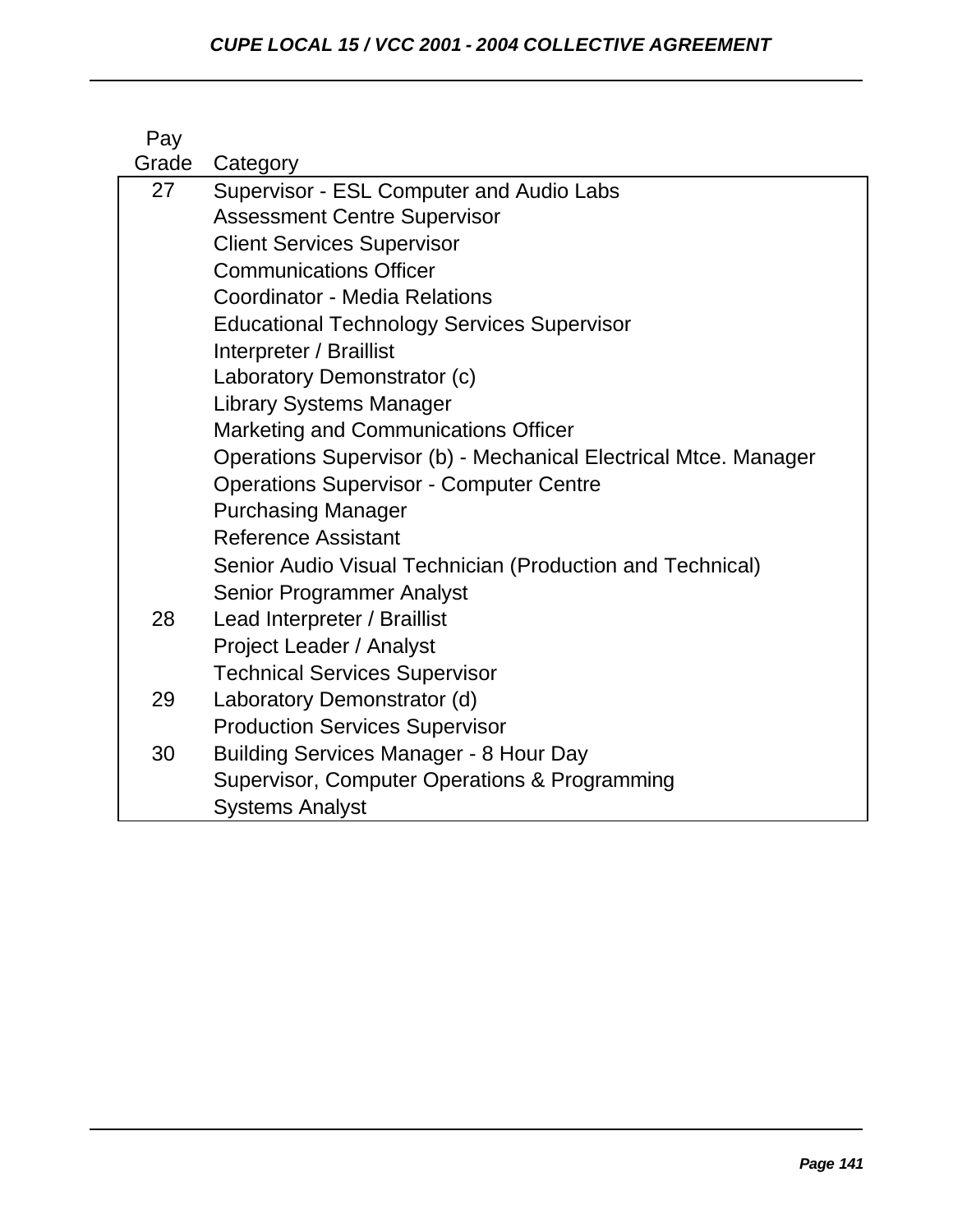# **SCHEDULE B: Letters of Understanding**

## **B-1 Job Sharing**

Employees who wish to participate in job sharing arrangements should apply to the Department of Human Resources and the Union. The College will attempt to accommodate requests on a time limited basis. Job sharing arrangements will only be implemented where there is mutual agreement of the College and the Union.

# **B-2 Use of Agency Employees**

- 1. The College will minimize the use of agency personnel through the internal recruitment of temporary or casual employees.
- 2. The College will offer work to employees on the recall list who have the ability to perform the work prior to going to an agency.
- 3. Agency hires beyond one month will require the approval of the Union which will not be unreasonably denied.
- 4. The College will advise the Union of all agency hires.
- 5. When employees of outside employment agencies are used by the College they will be treated in the same manner as casual employees as outlined in the Collective Agreement; however the following will not apply:
	- · Clauses 2.6.5, 6, 8 and 9 (Payment in lieu of Vacation, General Holidays, Christmas Break and Benefits);
	- Article 3.2 (Filling Vacancies);
	- Article 3.6 (Temporary Reappointment Rights);
	- Article 11 (Position Evaluation; except that the Union retains its rights contained in Clause 11.2.1);
		- Article 12.9 (Uniforms, Gloves, Aprons and Boots; boots will not apply);
	- · Clause 12.12.3 (Car Insurance);
	- Article 14.1 (Annual Vacation);
	- Article 14.2 (General Holidays);
	- Article 18.0 (Layoff, Severance Pay and Recall);
	- Article 20.0 (Career Development and Education);
	- · Schedule B 1 (Job Sharing).
- 6. Agency workers will be paid 8% in lieu of the benefits listed in Clause

2.6.8.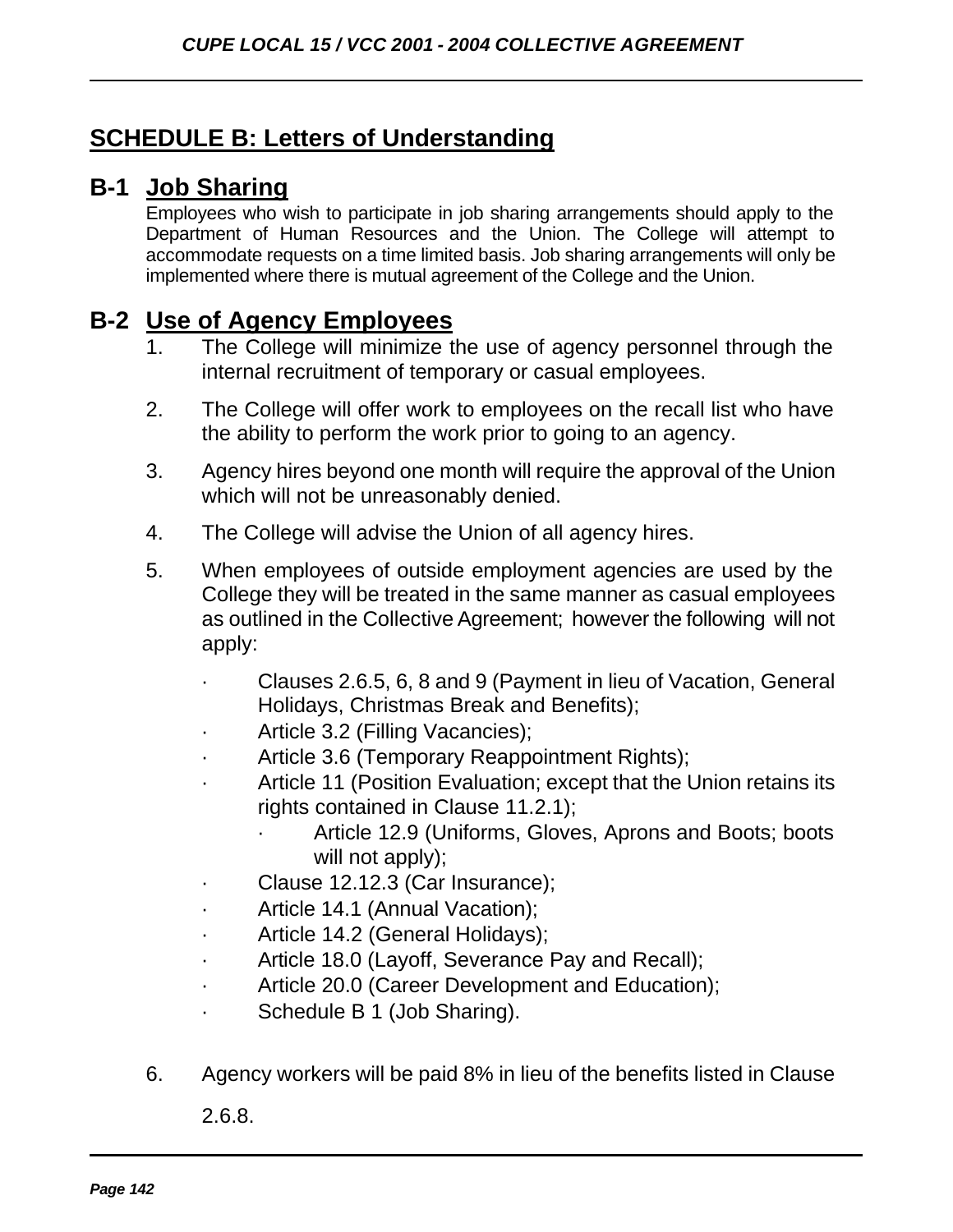7. The College will remit the appropriate Union dues.

# **B-3 Students and Bargaining Unit Work**

- 1. It is not the intent nor the practice of the College to replace Union members with students in the performance of normal College operations.
- 2. Many of the programs that the students are being taught in require them to perform functions and work similar to that performed by Union members.
- 3. It must be recognized that the attainment of legitimate educational goals will involve the occasional assignment of work to students that may be perceived as bargaining unit work.
- 4. The College is prepared to meet and discuss the Union's concerns regarding the assignment of this work in order to achieve the educational objectives of the College.
- 5. The Union reserves the right to grieve any abuse of this.

# **B-4 Parenting Leave**

It is the intention of the College and the Union that Article 17.0, Parenting Leaves, is not discriminatory. If it is claimed that any of Article 17.0 is discriminatory, or if future legal decisions or legislation change matters, the Parties will meet and attempt to agree on what, if any, changes are necessary to this Agreement. If the Parties cannot agree, either Party may refer the matter to an arbitrator as provided for in Articles 10.5 or 10.6 for a final and binding decision.

# **B-5 Employee and Family Assistance Plan**

During the 1998 negotiations, the Parties discussed the introduction of an Employee and Family Assistance Plan. It was agreed that this Plan should be made available to all employees. The Parties will refer this matter to the Benefits Committee to explore alternatives that may be available to fund the Plan.

#### B-6 Pay Equity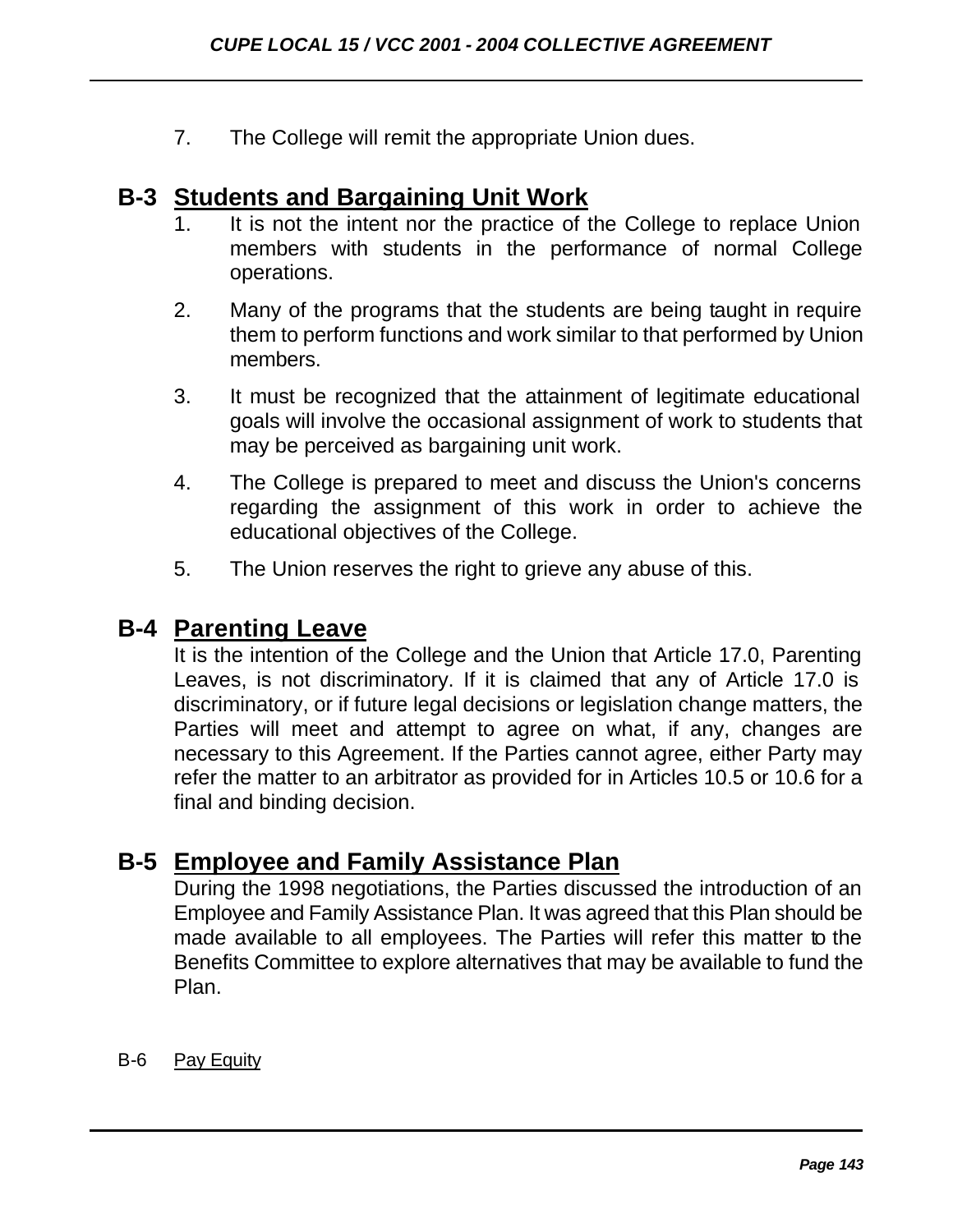- 1. Future pay equity monies will be placed in a trust fund and the principal be used to cover costs to the College for any future pay equity adjustments.
- 2. The money in this trust fund, including interest, will not be used until the Union and the College have agreed on a method of distributing the pay equity money.
- 3. The Union and the College will refer the matter of distribution of the pay equity money to the Consultation Committee (Article 9.1) for resolution. The makeup of the Consultation Committee may be expanded to allow either Party to have appropriate resource people available.

# **B-7 Housekeeping Changes**

The housekeeping changes and editing of the Agreement into plain English agreed to during the 1998 negotiations do not in any way change the intent, interpretation or application of the 1994/98 Agreement except where the Parties have changed the Agreement as indicated in bold type. Any articles inadvertently omitted by this process will be included and form part of the new Agreement.

# **B-8 College Harassment Policy**

The Parties will meet within 60 days of the signing of the Collective Agreement to discuss revisions to the College's Harassment Policy. If the Parties agree, any changes will be reflected in Article 8.2 of the Agreement.

# **B-9 Effective Dates**

The effective date for all changes to the Agreement will be the date of ratification (January 24, 2002), unless specified otherwise.

# **B-10Position Evaluation**

The Parties will jointly develop rules and procedures for the transition from the initial review phase to the ongoing evaluation system. Previous agreements and understandings reached during the implementation of the Gender Neutral Position Evaluation Plan will continue until the original process has been completed and will be considered in the above-referenced development of transitional rules and procedures.

# **B-11Employees Who Receive Work Related Phone Calls at Home**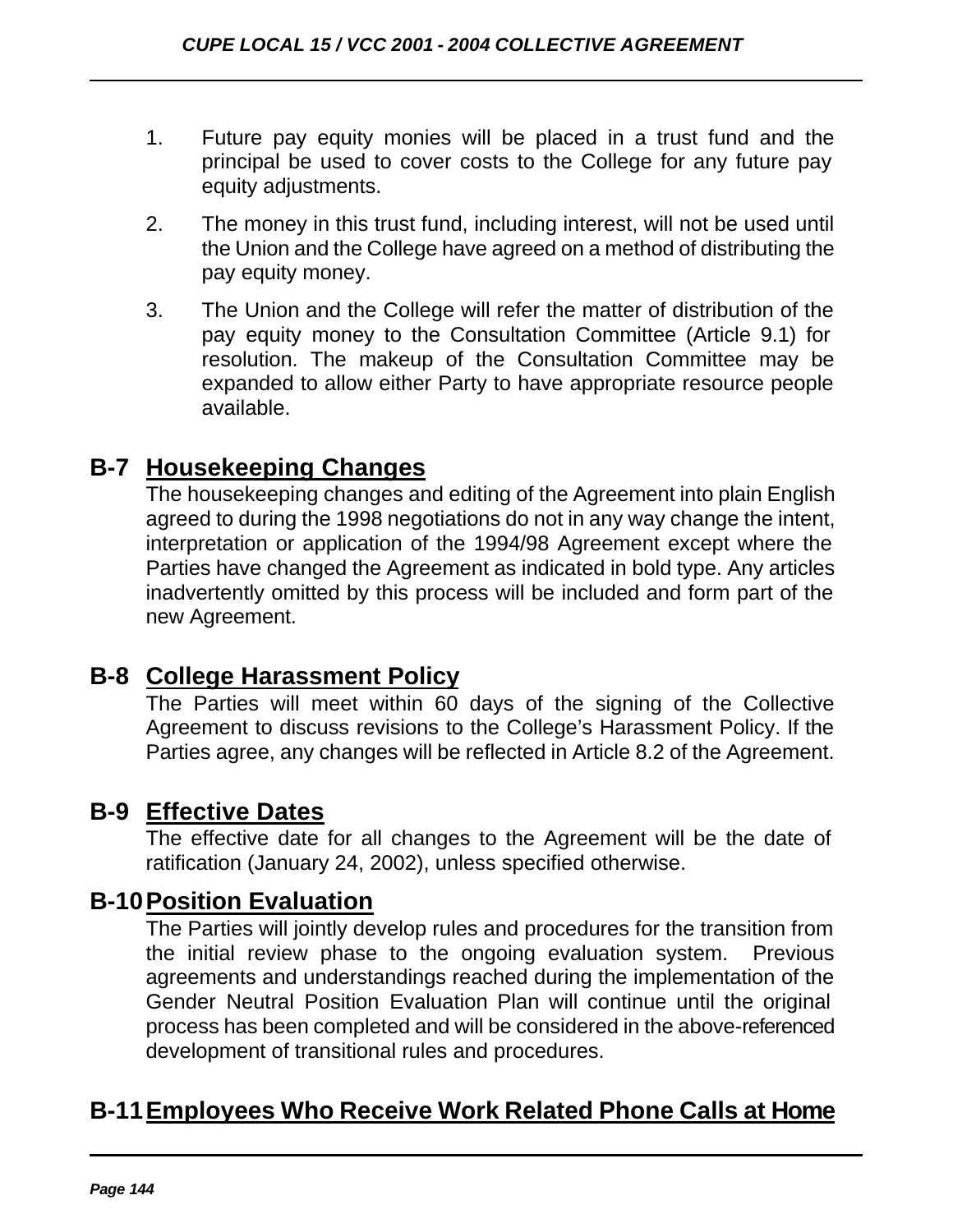This Letter of Understanding applies to employees who are expected and authorized to receive work related phone calls outside their normal working hours. This includes receiving calls on College cell phones.

- 1. Employees who are expected to receive work related phone calls outside of their normal working hours will not unreasonably refuse to accept such calls.
- 2. When employees accept business calls outside their normal working hours they will receive a stipend of \$10.00 per call to a maximum of \$1200.00 per year.
- 3. This Letter of Understanding applies to calls received from the College and its authorized agents.

# **B-12Work Experience Placements for Practicum Students with the CASS Program**

The Parties of this Letter of Understanding agree that the provision of work experience for Vancouver Community College students is in the best interest of the community as a whole and students in particular. The purpose of this Letter of Understanding is to set in place the framework within which work experience placements for students in the Computer Application Support Specialist Program will operate.

### Terms of Reference

- 1. For the purpose of this Agreement, a work experience placement is destined to introduce students to specific work experiences and skills by placing the student in a working environment for a prescribed period of time in order that the student can experience firsthand the demands of the workplace, jobs and skills s/he will face when entering the workforce.
- 2. The Computer Application Support Specialist Program (CASS) requires that students serve an unpaid practicum as part of their course work. The College will place some students in the department of Information and Computing Services to assist the students to gain experience in the provision of hardware and software support for desktop computers.

### Required Qualifications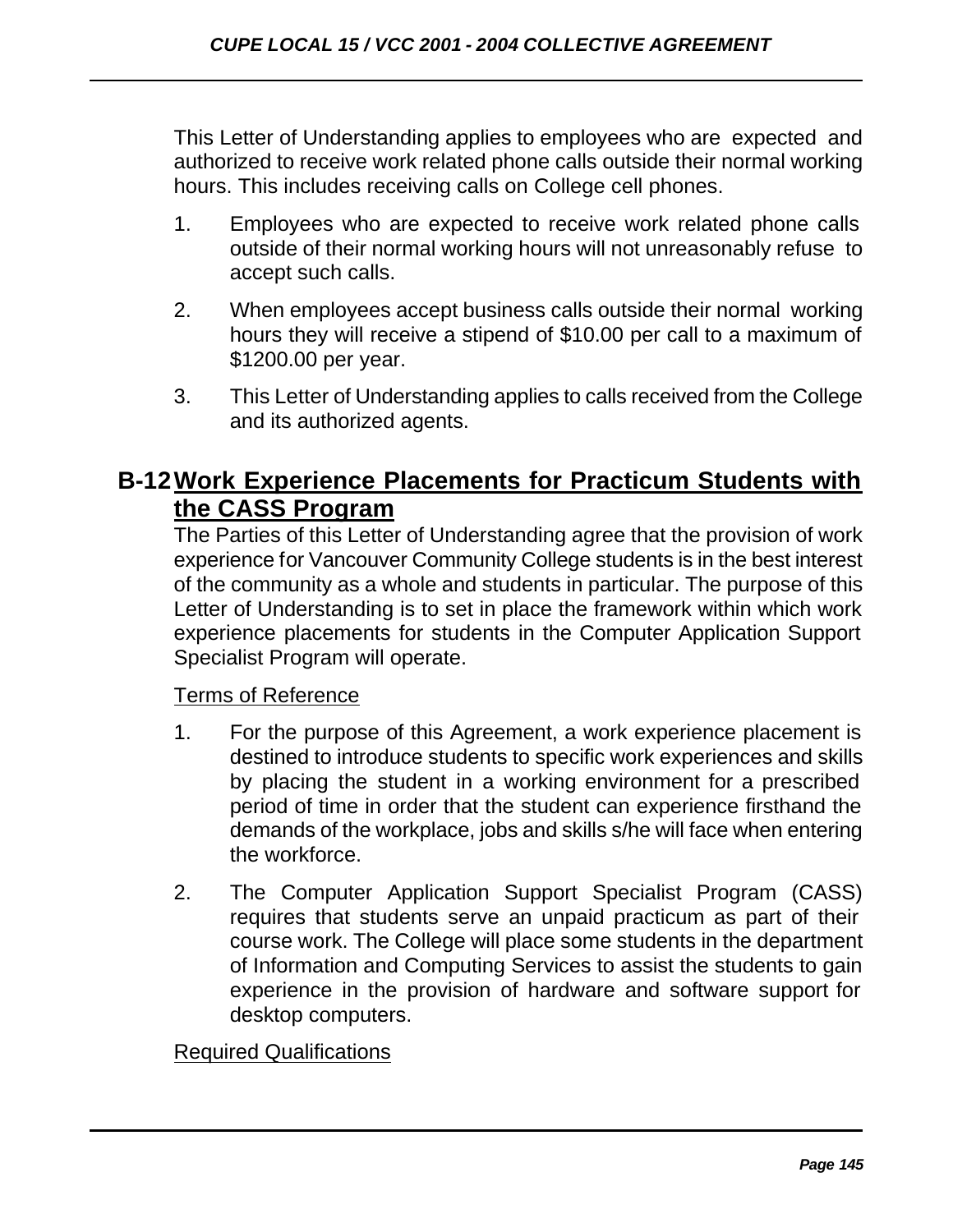3. These positions are only available to VCC students who are placed through the College's CASS Program. Students will be required to work at various locations within the College.

### Employment Issues

- 4. A student in a work experience placement will not replace a regular, part-time or casual employee who is on layoff or whose job has been eliminated due to budget cuts or "downsizing". Should a layoff of the affected employee(s) occur during the placement, the placement will be terminated.
- 5. At no time will a student be placed or remain in a workplace during an industrial relations dispute between the Union and the Employer. (It is understood that such disputes will not include grievances.)
- 6. Students who subsequently enter the workforce will not be given special hiring or promotional preference over existing employees and will be treated in accordance with Article 3.0 of the Collective Agreement.

### Safety Issues

- 7. On or before the first day of the work experience placement and before any hands-on tasks or job shadowing are performed, the student will be given a general as well as site specific occupational health and safety training orientation.
- 8. The student will be provided with all appropriate safety equipment needed for that work site as required by the Workers' Compensation Board.
- 9. Workers' Compensation coverage will be provided by the College for the student.

### Employee / Student Issues

- 10. An employee is not required to accept a student placement but will not unreasonably refuse a replacement. If an employee agrees to a student placement, the employee will be paired with the student at all times. All members in the Department will receive orientation and be made aware of the terms of this Agreement.
- 11. At no time will a student be required to fill in for employees who are off sick or asking for time off. If the employee paired with the student is off work, the student will be paired with someone else.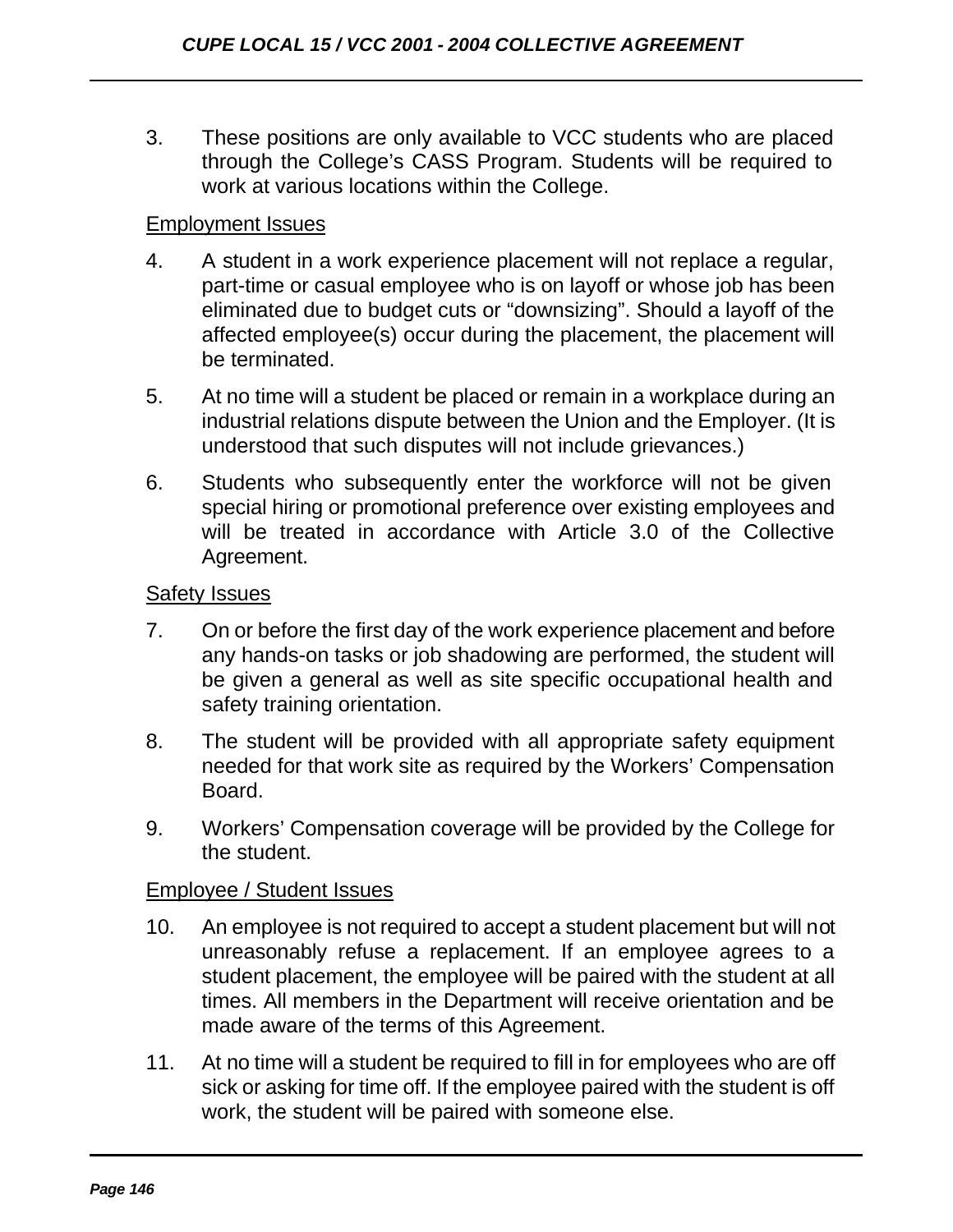- 12. The employee who is paired with a student will be provided adequate time with the student without penalty or threat of discipline.
- 13. Every effort will be made to place the student on the Monday to Friday day shift. Where this is not possible, the Union will be notified in advance.
- 14. Students may work with confidential records, and will be given instruction concerning protection of confidential and personal information.
- 15. Prior to starting the work experience placement, the student(s) may receive a brief orientation by a Union Representative as to the role of the Union in the workplace.
- 16. Students will not be given network administrative login access.

### Examples of Duties

- 17. Under the direction of the ICS technical staff, they will assist in the implementation, maintenance and support of various networked applications packages such as WordPerfect, MS-Office, Netscape and KEA and operating systems such as DOS, Windows 3.11, 95, NT Workstation and MAC/OS connected to NetWare 4.x / 5.x and UNIX servers.
- 18. Assist the ICS technical staff in resolving client issues such as network printing, networked workstations and applications.
- 19. Assist in maintaining the ICS department's hardware and software inventory.

### Notification of Intent to Place a Student

20. The Union will be notified in writing of the intent of a work experience program and a list of participating students and work locations will be provided to the Union. The Union should notify the Employer if they have concerns regarding a placement.

The parties agree that these students are not employees and are not covered by the Collective Agreement between the College and the Union.

# **B-13Student Summer Works Program**

The Parties of this Letter of Understanding agree that assisting students to find summer employment is in the best interest of the community as a whole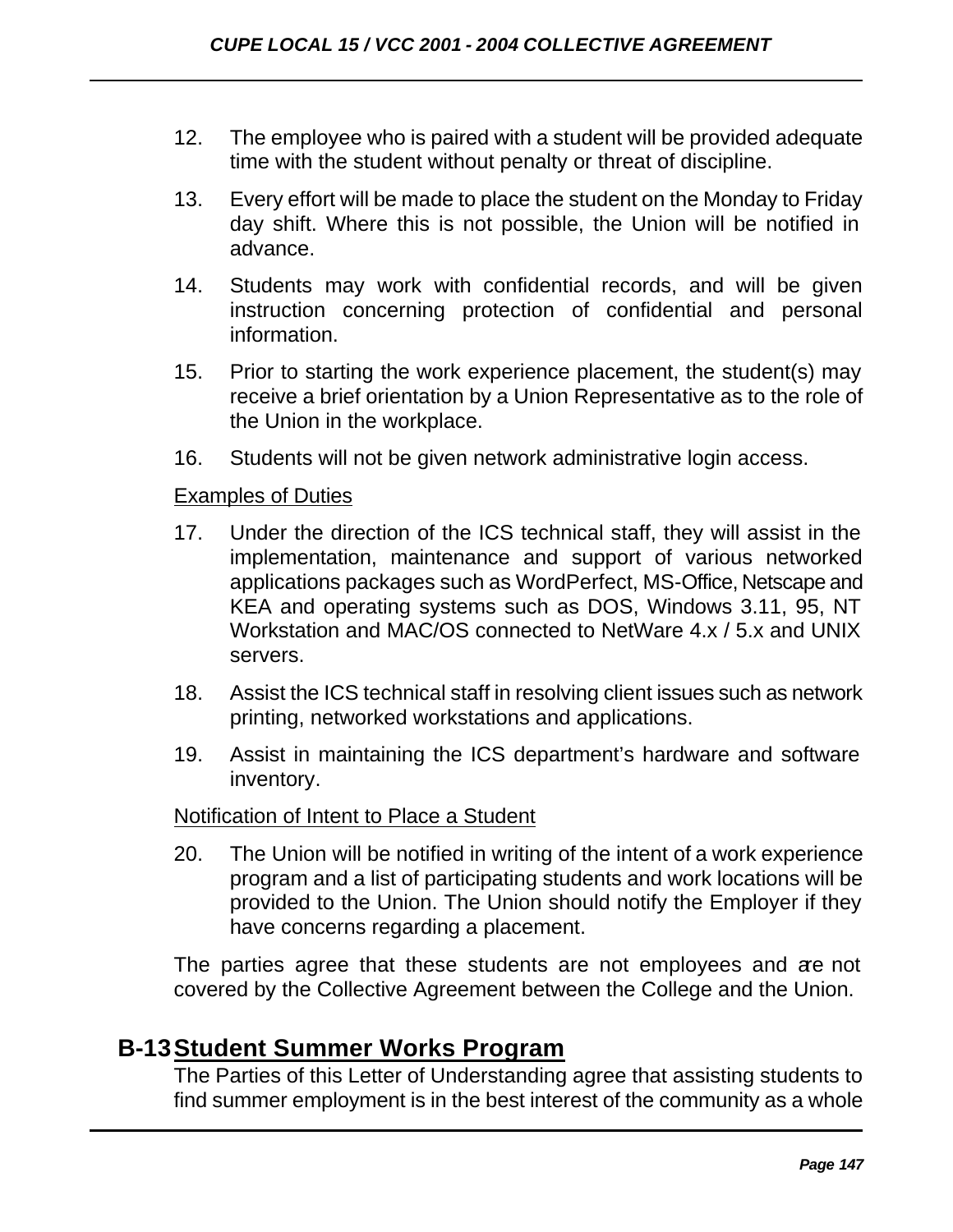and students in particular. The purpose of this Letter of Understanding is to set in place the framework within which this activity at the College will operate.

### Terms of Reference

1. Program Purpose

The Student Summer Works Program provides secondary and postsecondary students with an opportunity for work experience related to their chosen career or field of study normally for the period from May to September each year. Eligible students are those in secondary or postsecondary institutions and who have just graduated or who are returning to school in the Fall.

2. Role of the College

The College may be a successful bidder on a government contract which would see VCC as one of several agents used to coordinate the Summer Works Program. If the College is successful, the government will provide funds for the College to employ two student organizers who are responsible for matching eligible employers with appropriately skilled and eligible students. These positions exist only for the duration of the government contract with VCC. The College provides space, equipment and some guidance to the two students hired, however, they do not perform bargaining unit work and thus are outside the scope of the bargaining unit.

3. Program Duration

The duration of the Student Summer Works Program is normally from April to September. However, the student organizers may be employed from March to December depending on the program requirements.

4. Job Duties

The student organizers match requests from eligible employers with students seeking work in a related area and endeavour to secure summer or ongoing employment for the students. The employees receive functional guidance from the Coop Education Coordinator.

### Employment Issues

5. A student organizer in a Student Summer Work Program will not replace a regular, part-time or casual employee who is on layoff or whose job has been eliminated due to budget cuts or "downsizing".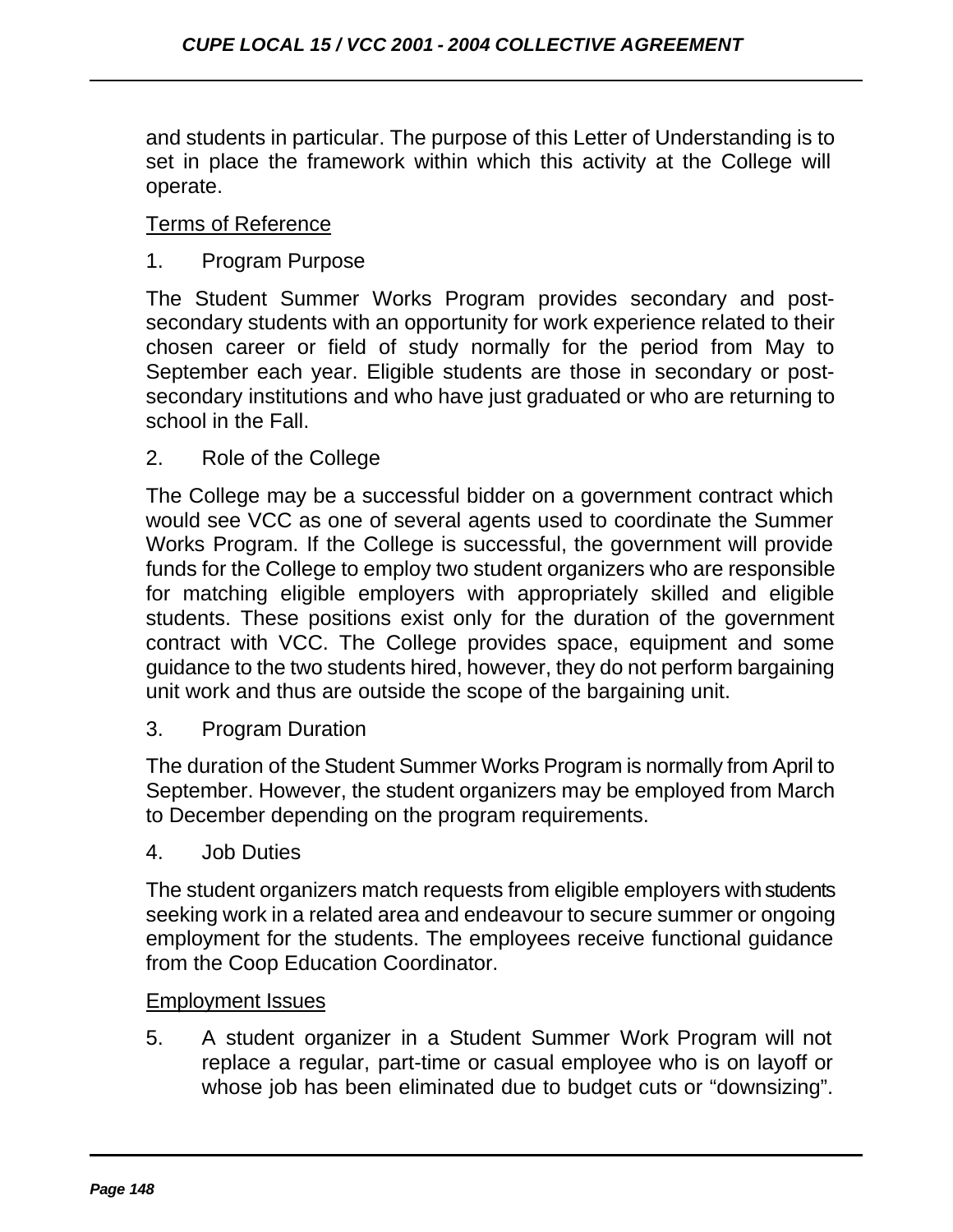Should a layoff of the affected employee(s) occur during the placement, the placement will be terminated.

- 6. At no time will a student organizer be placed or remain in a workplace during an industrial relations dispute between the Union and the Employer. (It is understood that such disputes will not include grievances.)
- 7. Student organizers who subsequently enter the workforce will not be given special hiring or promotional preference over existing employees and will be treated in accordance with Article 3.0 of the Collective Agreement.

### Safety Issues

- 8. On or before the first day of work, the students will be given a general as well as site specific occupational health and safety training orientation.
- 9. The students will be provided with all appropriate safety equipment needed for that work site as required by the Workers' Compensation Board.
- 10. Workers' Compensation coverage will be provided by the college for the students.

### Employee / Student Issues

- 11. At no time will a student organizer be required to fill in for employees who are off sick or taking time off.
- 12. Student organizers will not work with confidential College employee records, and will be given instruction concerning protection of confidential and personal information.
- 13. Prior to starting, the student organizers may receive a brief orientation by a Union Representative as to the role of the Union in the workplace.

### B-14 Part-time Personal Leaves of Absence

The parties agree that earned entitlements for employees who are granted part-time leaves of absence will be pro-rated based on the number of hours worked in each bi-weekly pay period. This will be done in a manner consistent with the accrual of these entitlements for other part time employees (permanent and temporary) as stated in the Collective Agreement.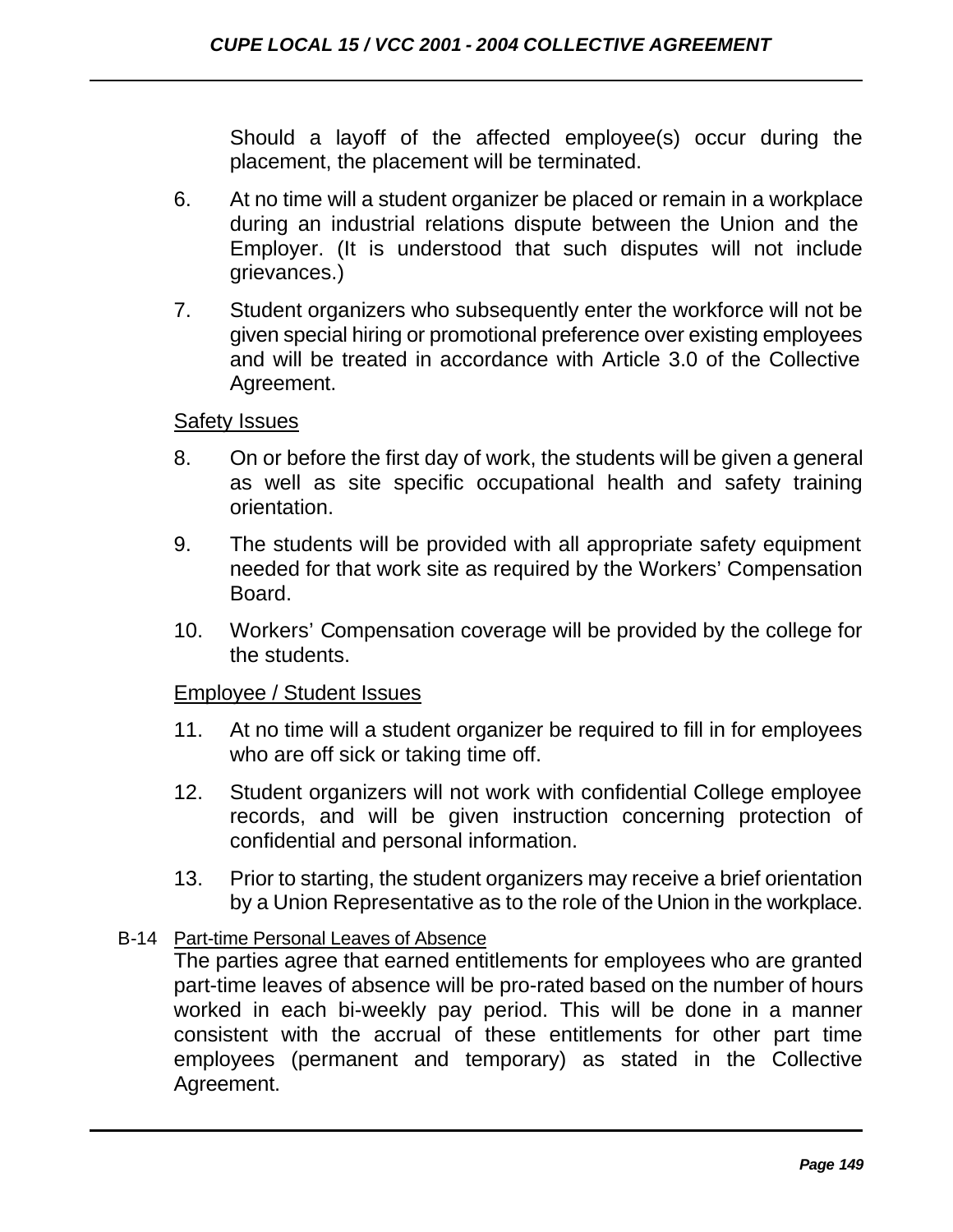[This page deliberately left blank]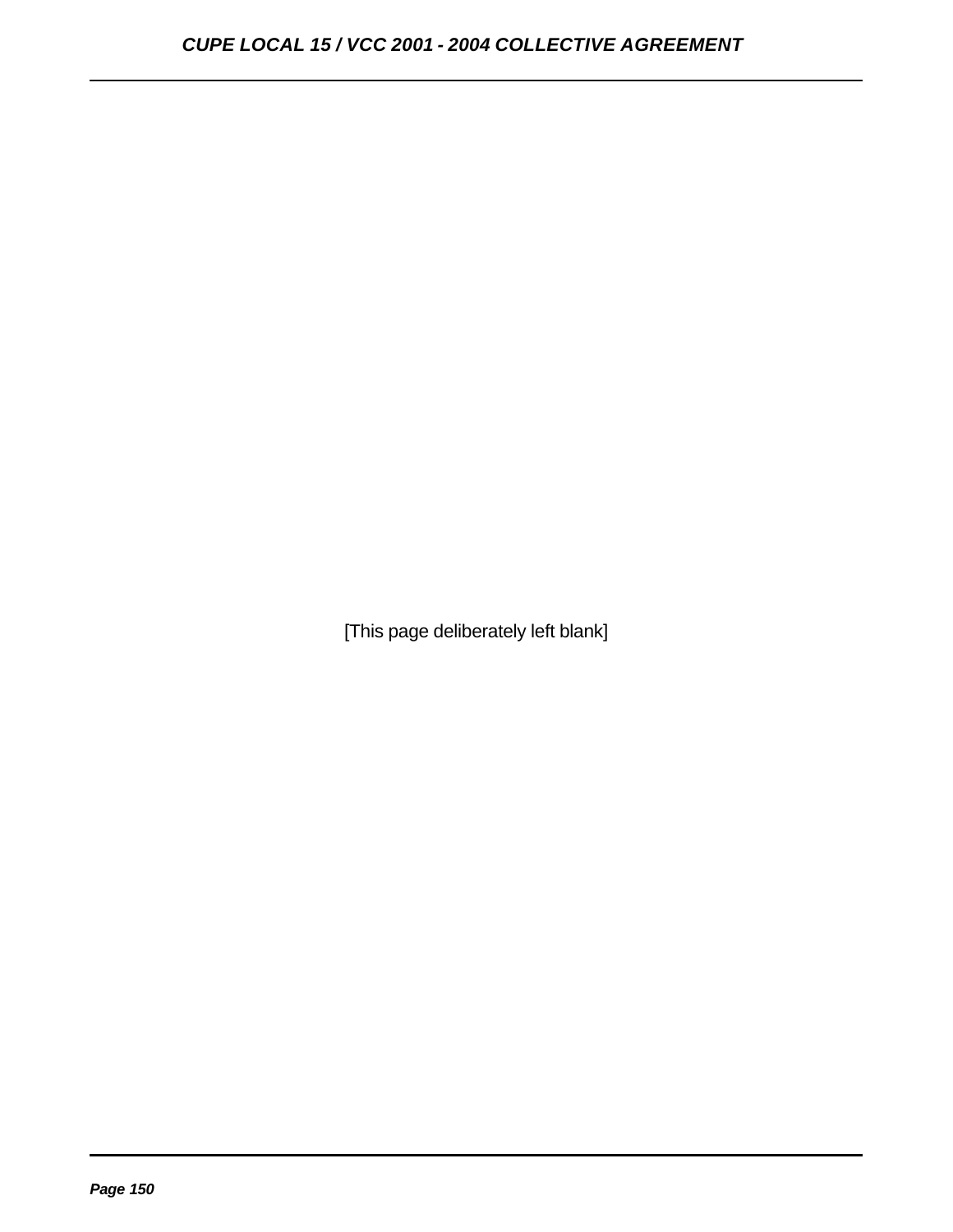# **SCHEDULE C**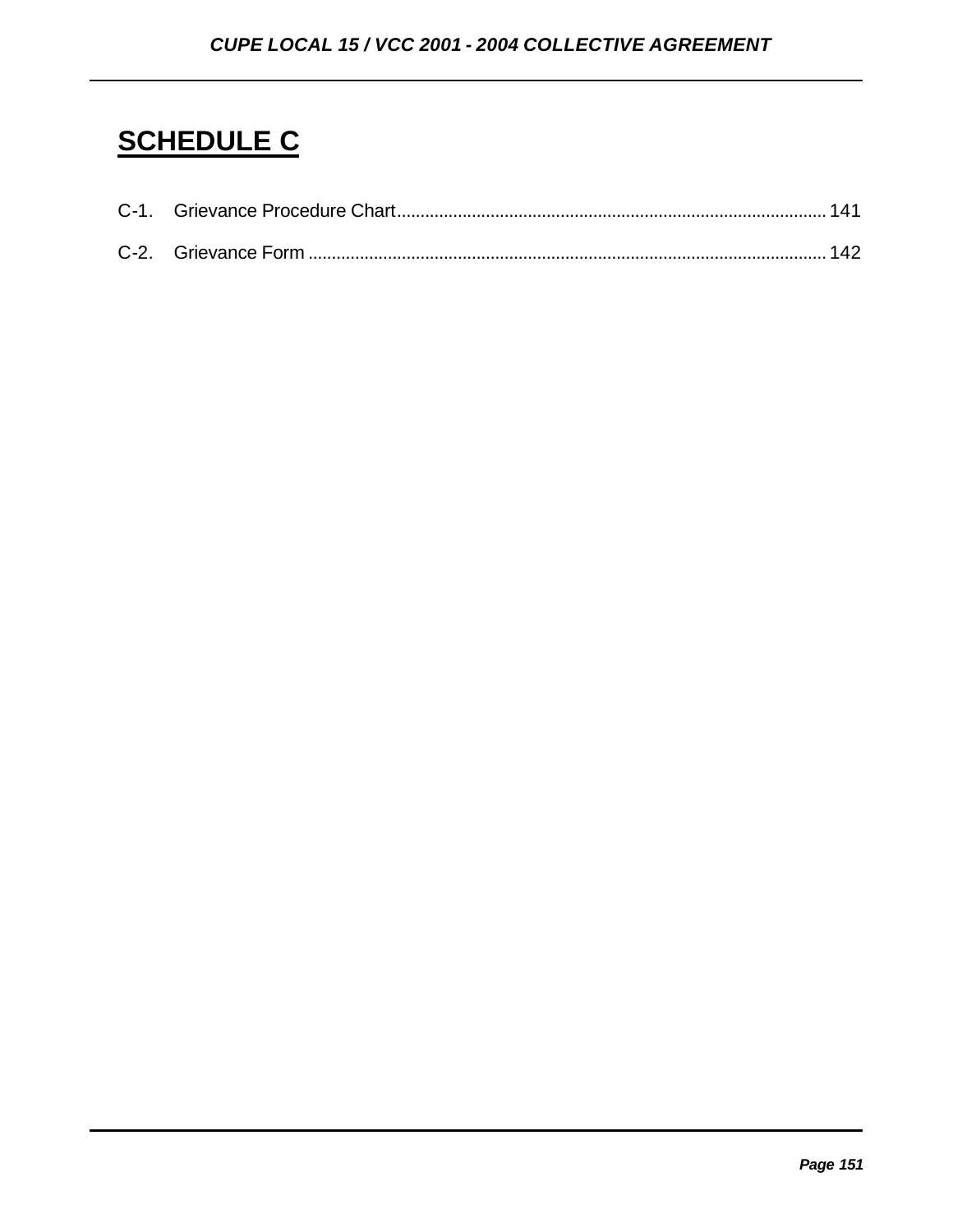# **C-1. Grievance Procedure Chart**

| <b>Step</b>    | <b>Timing to Initiate</b><br>or Advance                                                                                             | <b>Method</b><br>to Initiate<br>or Advance                                                                                               | <b>Meeting</b><br>to Happen                                     | <b>Who's Involved</b>                                                                                      | <b>Response</b><br>to Meeting                                                              | <b>Comments</b>                                                                                                                                                                                   |
|----------------|-------------------------------------------------------------------------------------------------------------------------------------|------------------------------------------------------------------------------------------------------------------------------------------|-----------------------------------------------------------------|------------------------------------------------------------------------------------------------------------|--------------------------------------------------------------------------------------------|---------------------------------------------------------------------------------------------------------------------------------------------------------------------------------------------------|
| 1 <sup>°</sup> | Option to proceed<br>directly to Step 2,<br>or:<br>Within 20 working<br>days of becoming<br>aware of problem                        | Verbal to<br>immediate<br>Supervisor                                                                                                     | Within 20<br>working days<br>of becoming<br>aware of<br>problem | •Grievors<br>•Steward (optional)<br>·Immediate Supervisor                                                  | Verbal or written<br>to grievors and<br>Steward within<br>5 working days<br>of meeting     | Step 1 is optional.<br>Grievors, Steward<br>provided preparation and<br>meeting time at all stages<br>of grievance process. (ref.<br>10.8                                                         |
| $\mathbf{2}$   | Within 20 working<br>days of becoming<br>aware (if initiated at<br>Step 2 ); or,<br>within 15 working<br>days of Step 1<br>response | Grievance form<br>$(ref C-2) to$<br>appropriate<br>Associate<br>Director of<br>Human<br>Resources<br>with copy to<br><b>Union Office</b> | Within 5 working<br>days of<br>receiving<br>grievance           | •Grievors<br>•Steward<br>·Immediate Supervisor<br>•Appropriate<br>Administrator or<br>delegate             | Written to Steward<br>with copy to Union<br>Office within<br>15 working days<br>of meeting | Grievance Form errors or<br>omissions may be<br>corrected at Step 3, will<br>not cause grievance to be<br>lost (ref. 10.0.5, 10.2)<br>Non-selection grievances<br>start at Step 2 (ref.<br>3.2.12 |
| 3              | Within 7 working<br>days of Step 2<br>response                                                                                      | Written to<br><b>Union</b><br>Representative<br>and Manager<br>of Labour<br><b>Relations</b>                                             | As soon as<br>possible                                          | •Grievors<br>•Steward<br>•Union Representative<br>•Appropriate Associate<br>Director of Human<br>Resources | Written to Union<br>Representative within<br>15 working days of<br>the meeting             | Union policy grievances<br>start at Step 3.<br>Grievances re: dismissal,<br>lengthy suspension,<br>benefits or payroll may<br>start at Step 3<br>(ref. 10.9.2)                                    |
| 4O             | Option to proceed<br>directly to Step 5,<br>or:<br>Within 10 working<br>days of Step 3<br>response                                  | Written to<br>Representative<br>of Human<br><b>Resources</b>                                                                             | Within 20<br>working days<br>of receipt of<br>the request       | As in Step 3 plus<br>Investigator                                                                          | Written to Union and<br><b>Human Resources</b><br>within 20 working<br>days of the request | Step 4 is optional.<br>Non-binding; costs<br>shared equally; no<br>lawyers (ref. 10.4)                                                                                                            |
| $5\phantom{1}$ | Within 25 working<br>days of Step 3 or 4<br>response                                                                                | Written to<br>Representative<br>of Human<br>Resources                                                                                    | When able<br>to schedule                                        | As in Step 3<br>plus Arbitrator<br>or 3 person<br><b>Arbitration Board</b>                                 | Written to Union and<br>Human Resources as<br>soon as possible                             | Final and binding; costs<br>shared equally; option to<br>use lawyers (ref 9.5)                                                                                                                    |

µ Step is Optional – Can Go Direct to Next Step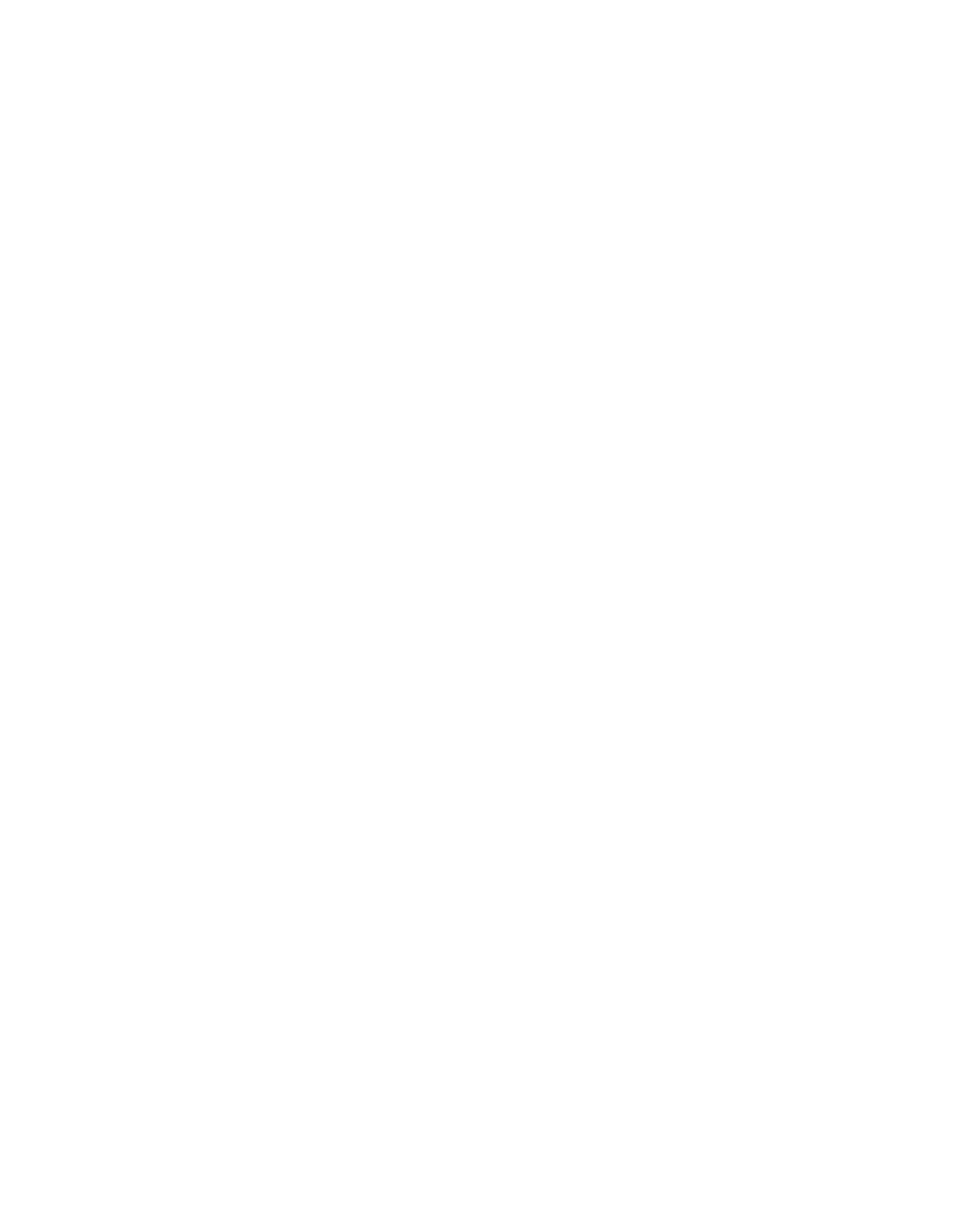[This page deliberately left blank]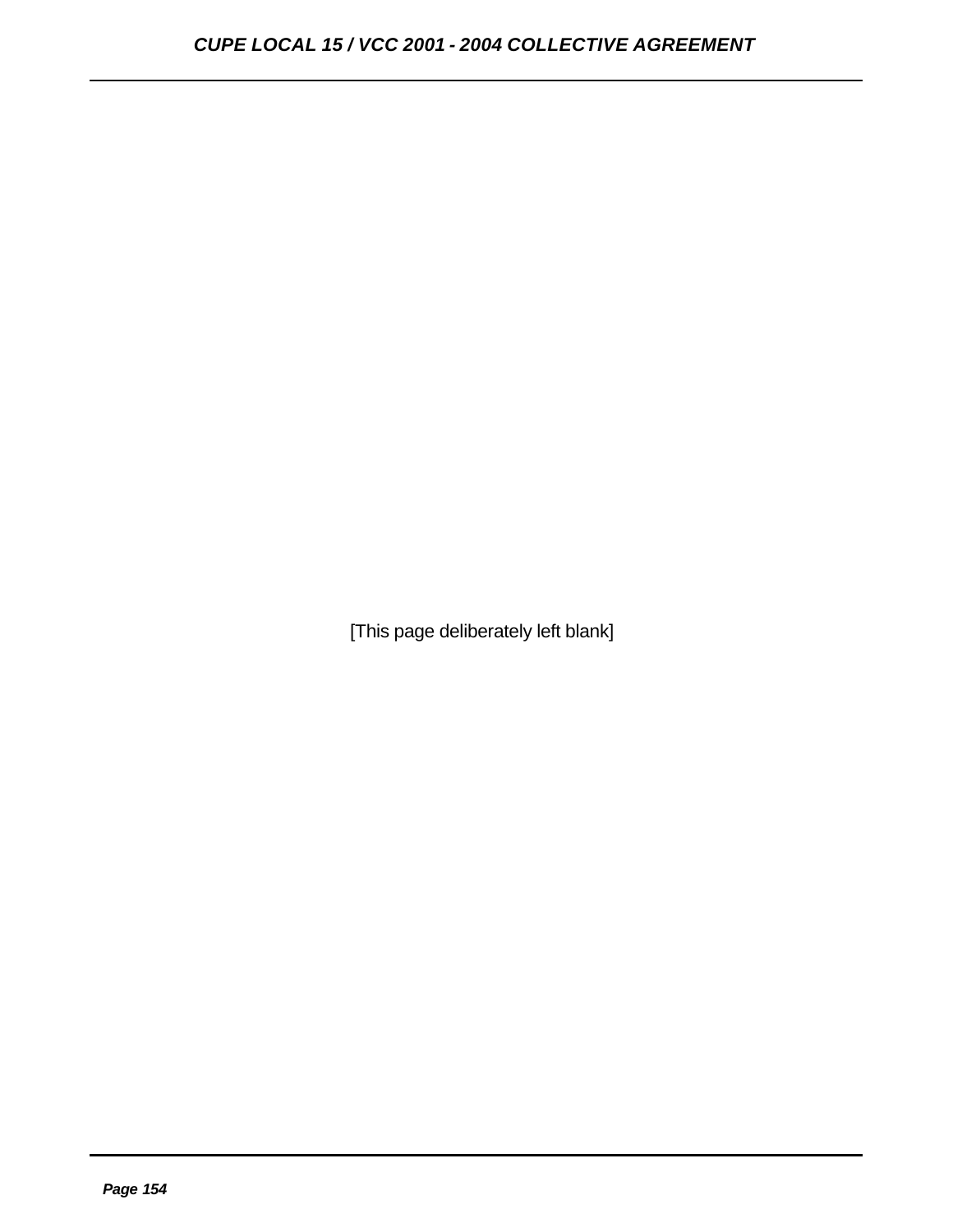| <b>Start</b> | <b>Year of Vacation</b> |      |      |      |      |      |      |      |
|--------------|-------------------------|------|------|------|------|------|------|------|
| Year         | 1999                    | 2000 | 2001 | 2002 | 2003 | 2004 | 2005 | 2006 |
| 2001         |                         |      | 84〇  | 119  | 119  | 119  | 119  | 119  |
| 2000         |                         | 84O  | 119  | 119  | 119  | 119  | 119  | 154  |
| 1999         | 84O                     | 119  | 119  | 119  | 119  | 119  | 154  | 154  |
| 1998         | 119                     | 119  | 119  | 119  | 119  | 154  | 154  | 154  |
| 1997         | 119                     | 119  | 119  | 119  | 154  | 154  | 154  | 154  |
| 1996         | 119                     | 119  | 119  | 154  | 154  | 154  | 154  | 154  |
| 1995         | 119                     | 119  | 154  | 154  | 154  | 154  | 154  | 189  |
| 1994         | 119                     | 154  | 154  | 154  | 154  | 154  | 189  | 189  |
| 1993         | 154                     | 154  | 154  | 154  | 154  | 189  | 189  | 189  |
| 1992         | 154                     | 154  | 154  | 154  | 189  | 189  | 189  | 189  |
| 1991         | 154                     | 154  | 154  | 189  | 189  | 189  | 189  | 189  |
| 1990         | 154                     | 154  | 189  | 189  | 189  | 189  | 189  | 196  |
| 1989         | 154                     | 189  | 189  | 189  | 189  | 189  | 196  | 196  |
| 1988         | 189                     | 189  | 189  | 189  | 189  | 196  | 196  | 196  |
| 1987         | 189                     | 189  | 189  | 189  | 196  | 196  | 196  | 196  |
| 1986         | 189                     | 189  | 189  | 196  | 196  | 196  | 196  | 224  |
| 1985         | 189                     | 189  | 196  | 196  | 196  | 196  | 224  | 224  |
| 1984         | 189                     | 196  | 196  | 196  | 196  | 224  | 224  | 224  |
| 1983         | 196                     | 196  | 196  | 196  | 224  | 224  | 224  | 224  |
| 1982         | 196                     | 196  | 196  | 224  | 224  | 224  | 224  | 224  |
| 1981         | 196                     | 196  | 224  | 224  | 224  | 224  | 224  | 224  |
| 1980         | 196                     | 224  | 224  | 224  | 224  | 224  | 224  | 224  |
| 1979 or      |                         |      |      |      |      |      |      |      |
| earlier      | 224                     | 224  | 224  | 224  | 224  | 224  | 224  | 224  |

# **SCHEDULE D: Annual Vacation Entitlement (in working hours)<sup>1</sup>**

# µ Prorated based on the percentage of a calendar year worked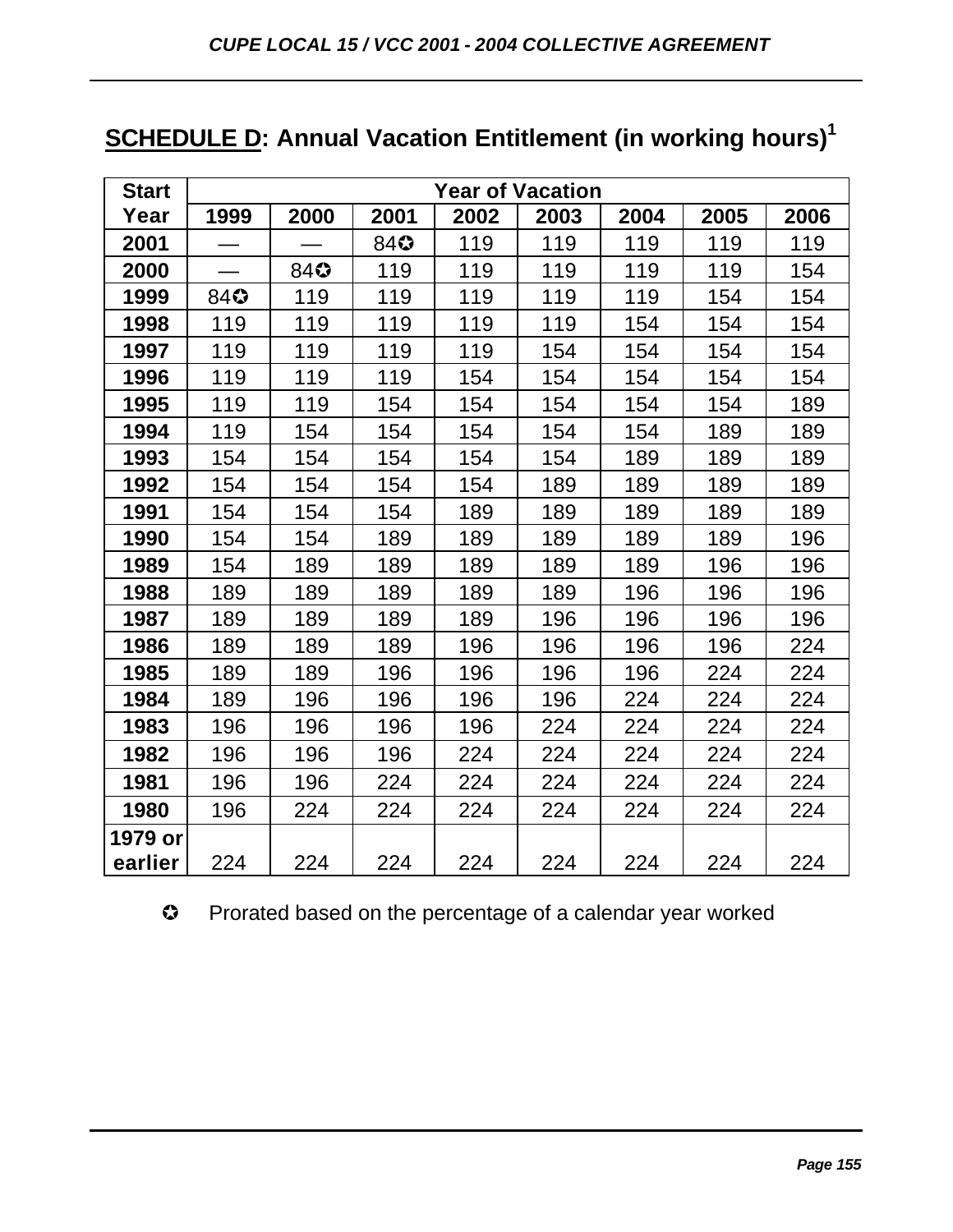[This page deliberately left blank]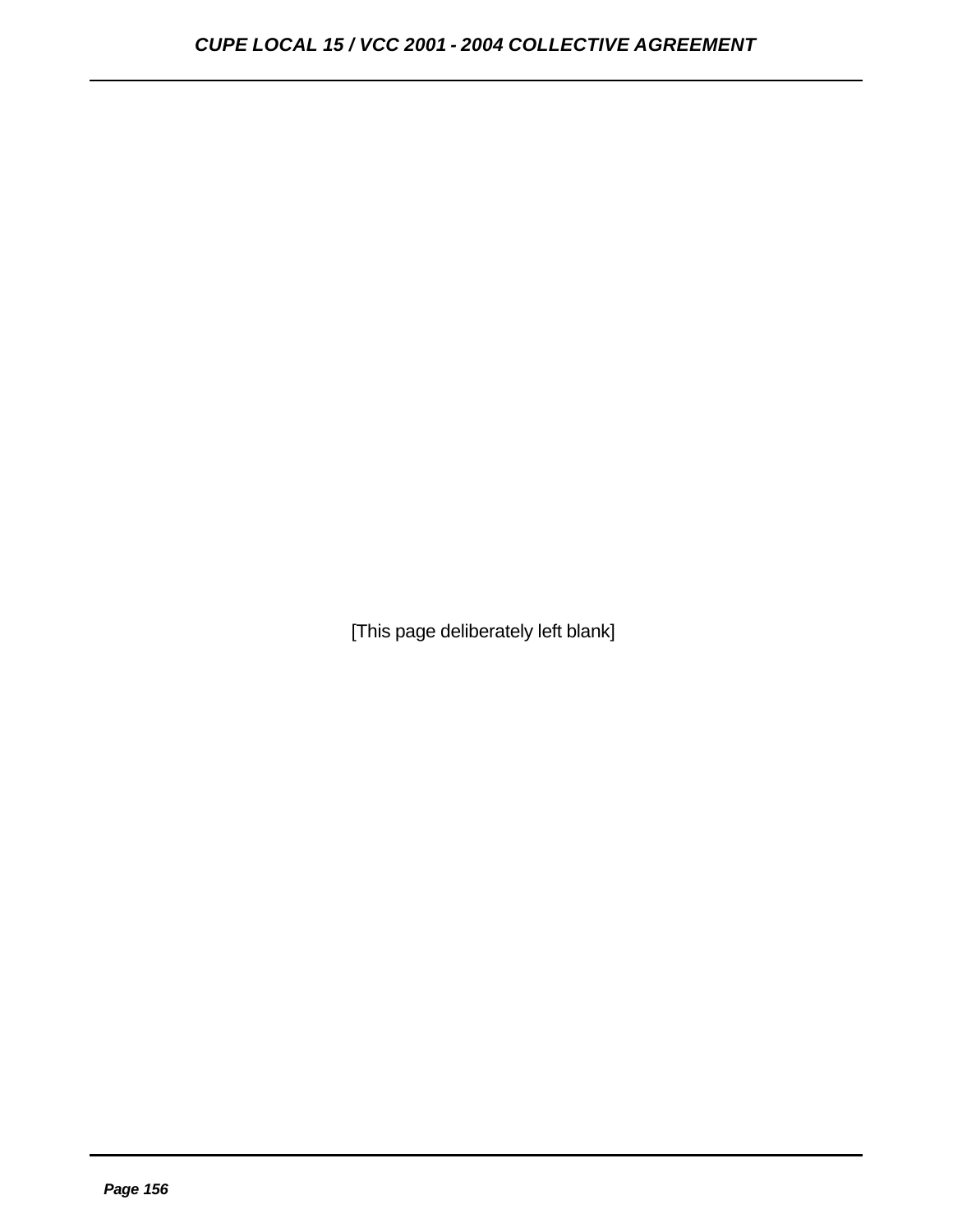| CUPE LOCAL 15 / VCC 2001 - 2004 COLLECTIVE AGREEMENT |        |
|------------------------------------------------------|--------|
| $\mathbf{z}_i$<br>CUTE<br>LOCAL                      |        |
| <b>GRIEVANCE FORM</b>                                |        |
| Grievor:                                             | CASE#: |
| Employer:<br>VANCOUVER COMMUNITY COLLEGE             |        |
| Classification:                                      |        |
| Department:                                          |        |
| Supervisor:                                          |        |
| Form Given To:<br>(Name)(Title)                      |        |
| I / WE CLAIM THAT:                                   |        |
|                                                      |        |
|                                                      |        |
|                                                      |        |
|                                                      |        |
|                                                      |        |
| For VCC Use Only:                                    |        |
| <b>ARTICLES VIOLATED:</b>                            |        |
| THEREFORE, I/WE REQUEST THAT:                        |        |
|                                                      |        |
|                                                      |        |
|                                                      |        |
|                                                      |        |
| Name:                                                |        |
| Date:                                                |        |
| (Shop Steward or Union Staff Rep)                    |        |
| For Union Office Use Only                            |        |

*CEP, L467-UW*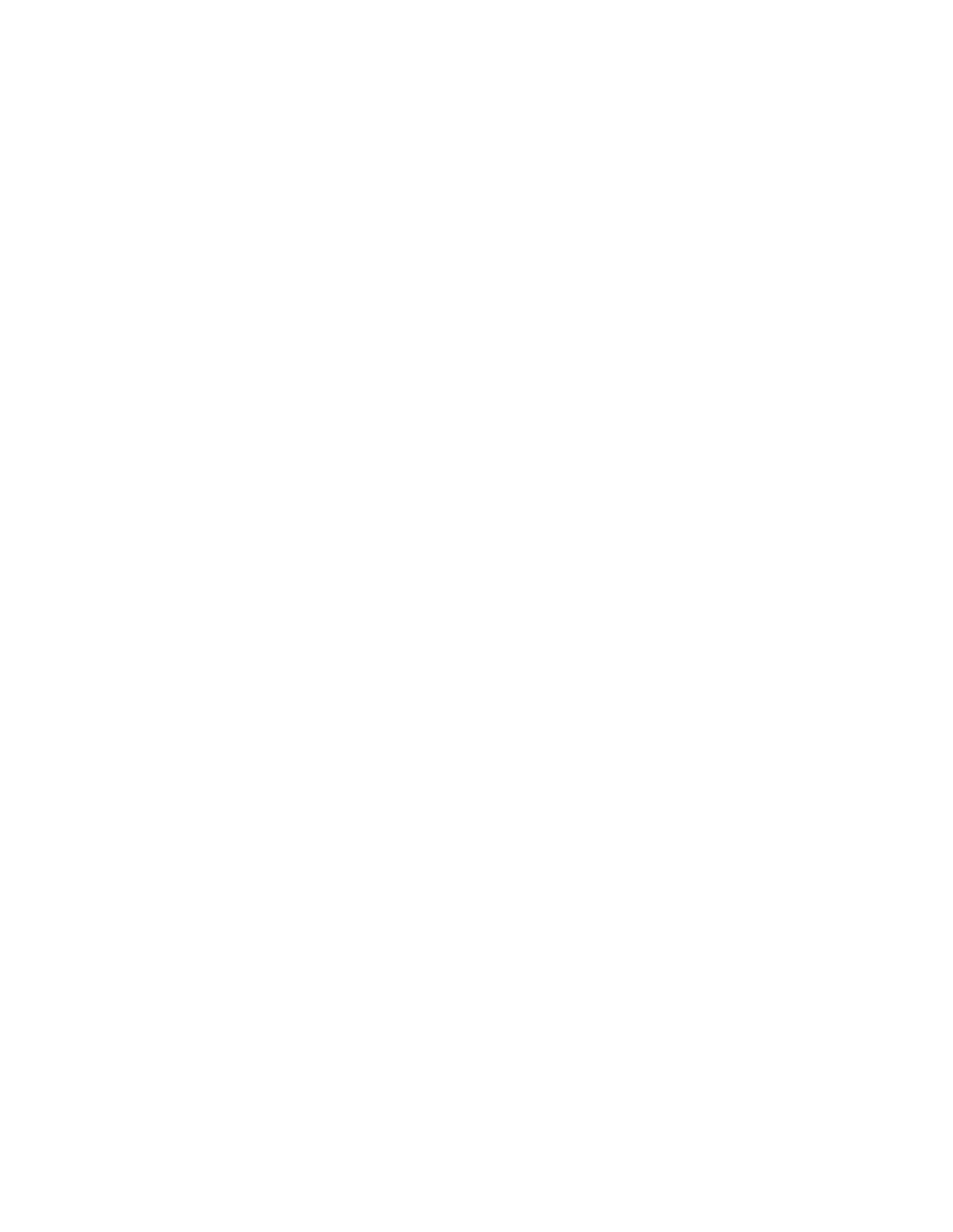| Signed on this                         | day of                                                                    | , 2002. |
|----------------------------------------|---------------------------------------------------------------------------|---------|
| On Behalf of the College:              | On Behalf of the Union:                                                   |         |
| College Board Chair                    | Paul Faoro, President                                                     |         |
| Dale Dorn, President                   | <b>Brenda Coombs, Secretary Treasurer</b>                                 |         |
|                                        | <b>BARGAINING COMMITTEES:</b>                                             |         |
| Karen Green<br><b>Chief Negotiator</b> | Joe Badali, CUPE National Staff Representative<br><b>Chief Negotiator</b> |         |
| Carol Galloway                         | <b>Dennis Cumming</b>                                                     |         |
| Karen Green                            | Dana Fister                                                               |         |
| Karen Kelly                            | Jo Hansen                                                                 |         |
| Doreen Sharan                          | Sandra Jones                                                              |         |
|                                        | Jennifer Spoke                                                            |         |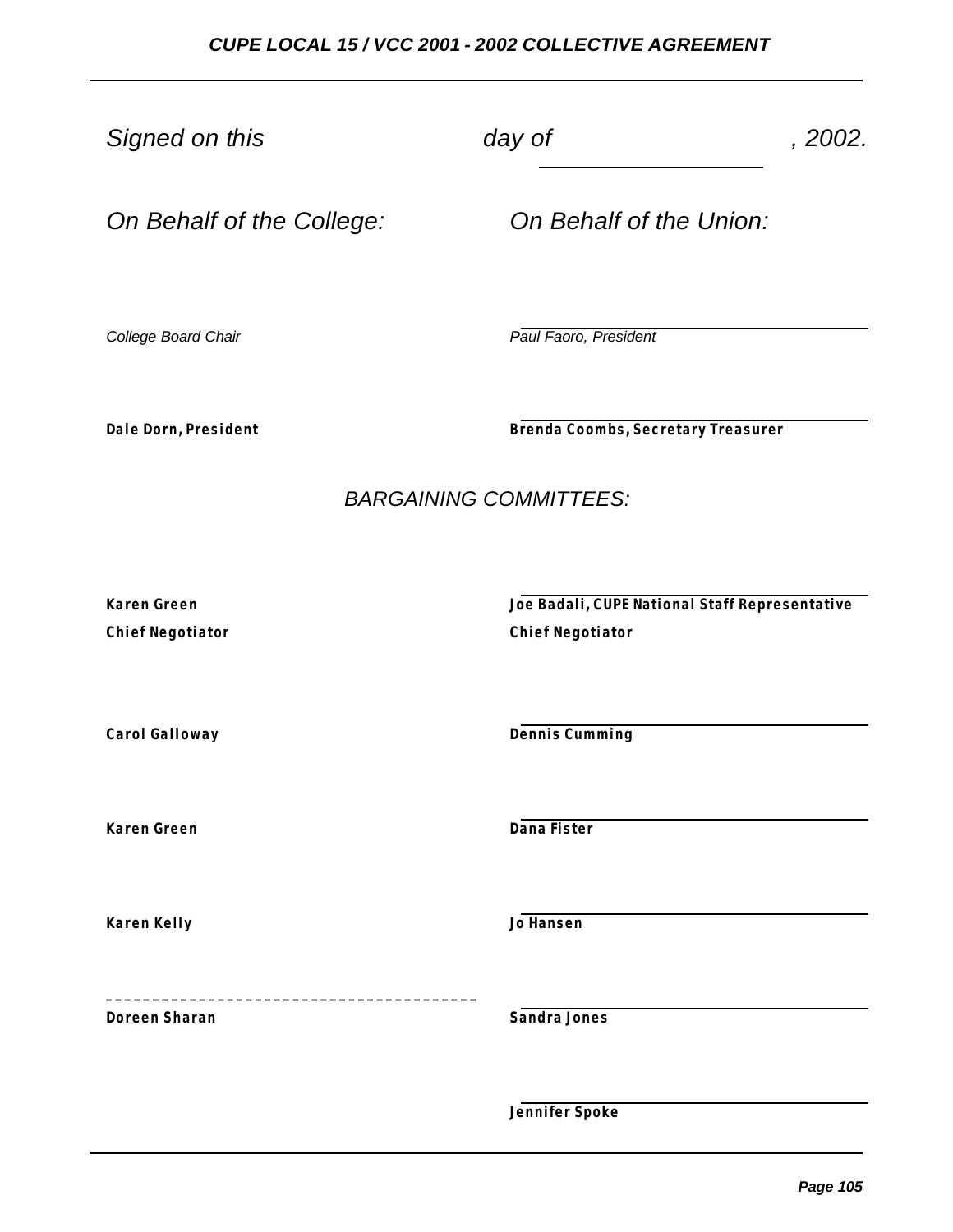*Daniel Warlock*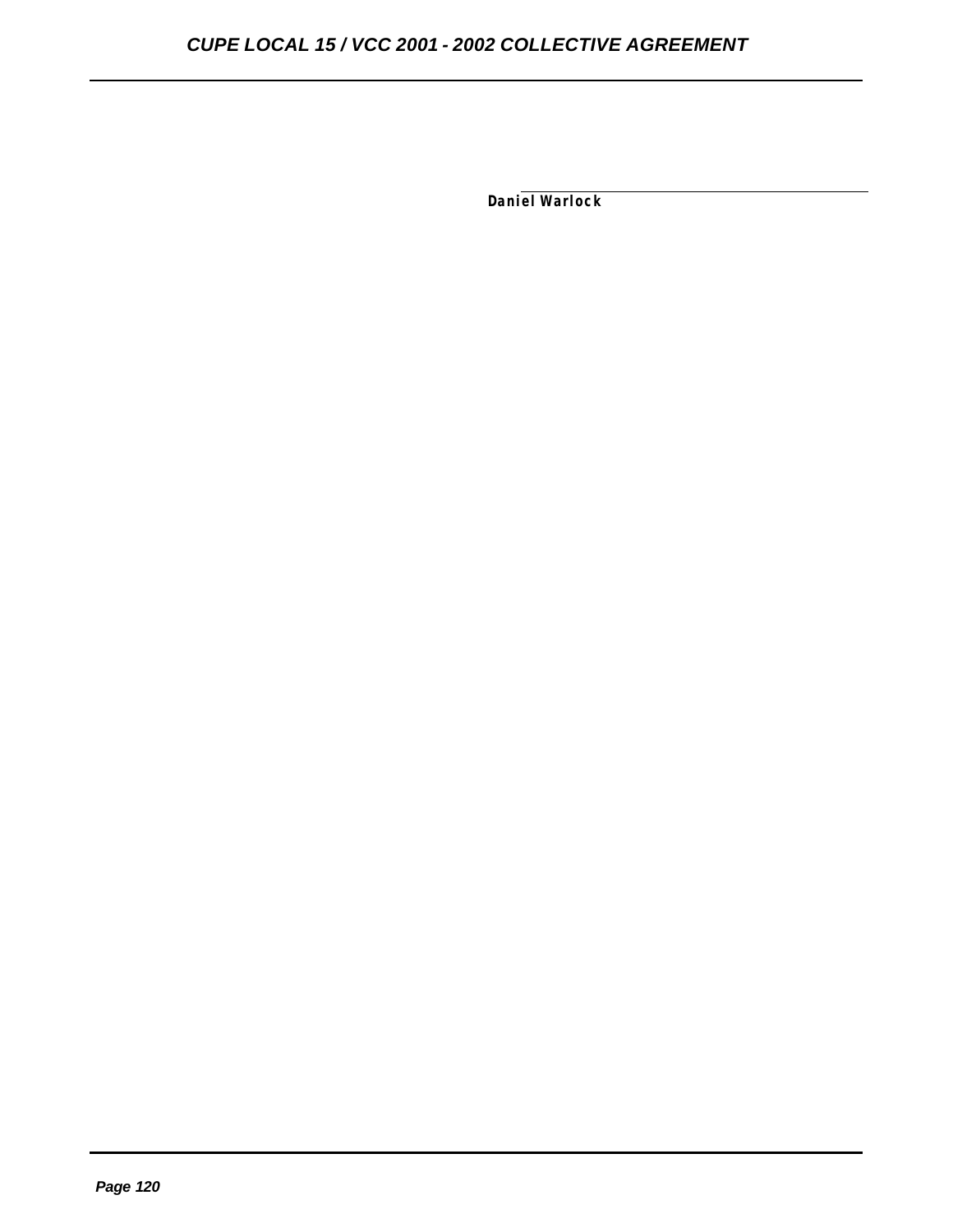| <b>Subject</b>                                                                | Reference                                                                                  | Page                                               |
|-------------------------------------------------------------------------------|--------------------------------------------------------------------------------------------|----------------------------------------------------|
|                                                                               | 2.3.4, 2.5.11, 3.2.6, 7.1.9, 12.16.1, 18.3.1 -<br>18.3.5, 18.3.15, 18.5.2, 18.7.2, 18.7.3, | 4, 6, 11, 21-22, 55, 90, 91<br>92, 93, 93, 94, 130 |
| Access to Communication Systems                                               |                                                                                            |                                                    |
|                                                                               |                                                                                            |                                                    |
|                                                                               |                                                                                            |                                                    |
|                                                                               |                                                                                            |                                                    |
|                                                                               |                                                                                            |                                                    |
| Acting Pay or Rates on Promotion                                              |                                                                                            | 115-117                                            |
|                                                                               |                                                                                            |                                                    |
|                                                                               |                                                                                            |                                                    |
| Administrator - see also Appropriate<br>Administrator, College Representative | 2.1.1, 3.2.1, 10.2.4, 13.2.22(b), 14.17.1  1, 12, 32, 45, 76                               |                                                    |
|                                                                               |                                                                                            |                                                    |
|                                                                               |                                                                                            |                                                    |
|                                                                               | 8.1.1, 14.6.10, 14.13.5, 15.1, 15.3.1 27-28, 70, 74, 78, 79                                |                                                    |
|                                                                               |                                                                                            |                                                    |
|                                                                               |                                                                                            |                                                    |
|                                                                               |                                                                                            |                                                    |
| Agreement (this collective agreement)                                         |                                                                                            |                                                    |
| Allocation of Categories to Pay Grades                                        |                                                                                            | 118-123                                            |
| Alternate Dispute Resolution Methods                                          |                                                                                            |                                                    |
| Annual Vacation - see also Vacation                                           |                                                                                            |                                                    |
|                                                                               | 2.5.11, 7.8.1, 18.4.3, 18.4.4, 20.1.4                                                      |                                                    |
|                                                                               |                                                                                            |                                                    |
| - see also Administrator, College Rep                                         | 2.1.1, 10.2.4, 10.9.7, 12.2.26, 12.2.35,                                                   | 2, 32, 37, 46, 47, 52, 61,<br>140-142              |
|                                                                               |                                                                                            |                                                    |
| Arbitration - see also Step 5                                                 | 7.10.3, 10.5 - 10.7, 10.9.1, 11.4.17 - 11.4.22                                             | 26, 34-36, 36, 40-41, 95                           |
|                                                                               |                                                                                            | 29, 58, 131, 140-141                               |
| Associate Director, Human Resources                                           | 2.2.5, 7.12.1, 9.2.1, 10.3, 11.2.2, 12.1.4,<br>12.2.21, 16.3.3, C-1                        | 2, 26, 30, 33, 37, 42, 45,                         |
|                                                                               |                                                                                            |                                                    |
| Backup of Other Employees                                                     |                                                                                            |                                                    |
|                                                                               |                                                                                            |                                                    |
|                                                                               |                                                                                            |                                                    |
|                                                                               |                                                                                            |                                                    |
|                                                                               |                                                                                            |                                                    |
|                                                                               |                                                                                            |                                                    |
|                                                                               |                                                                                            |                                                    |
|                                                                               |                                                                                            |                                                    |
|                                                                               |                                                                                            | 8, 3-9, 14, 78-81                                  |
|                                                                               |                                                                                            |                                                    |
|                                                                               |                                                                                            |                                                    |
|                                                                               |                                                                                            |                                                    |
|                                                                               |                                                                                            |                                                    |
|                                                                               |                                                                                            |                                                    |
|                                                                               |                                                                                            |                                                    |
|                                                                               |                                                                                            |                                                    |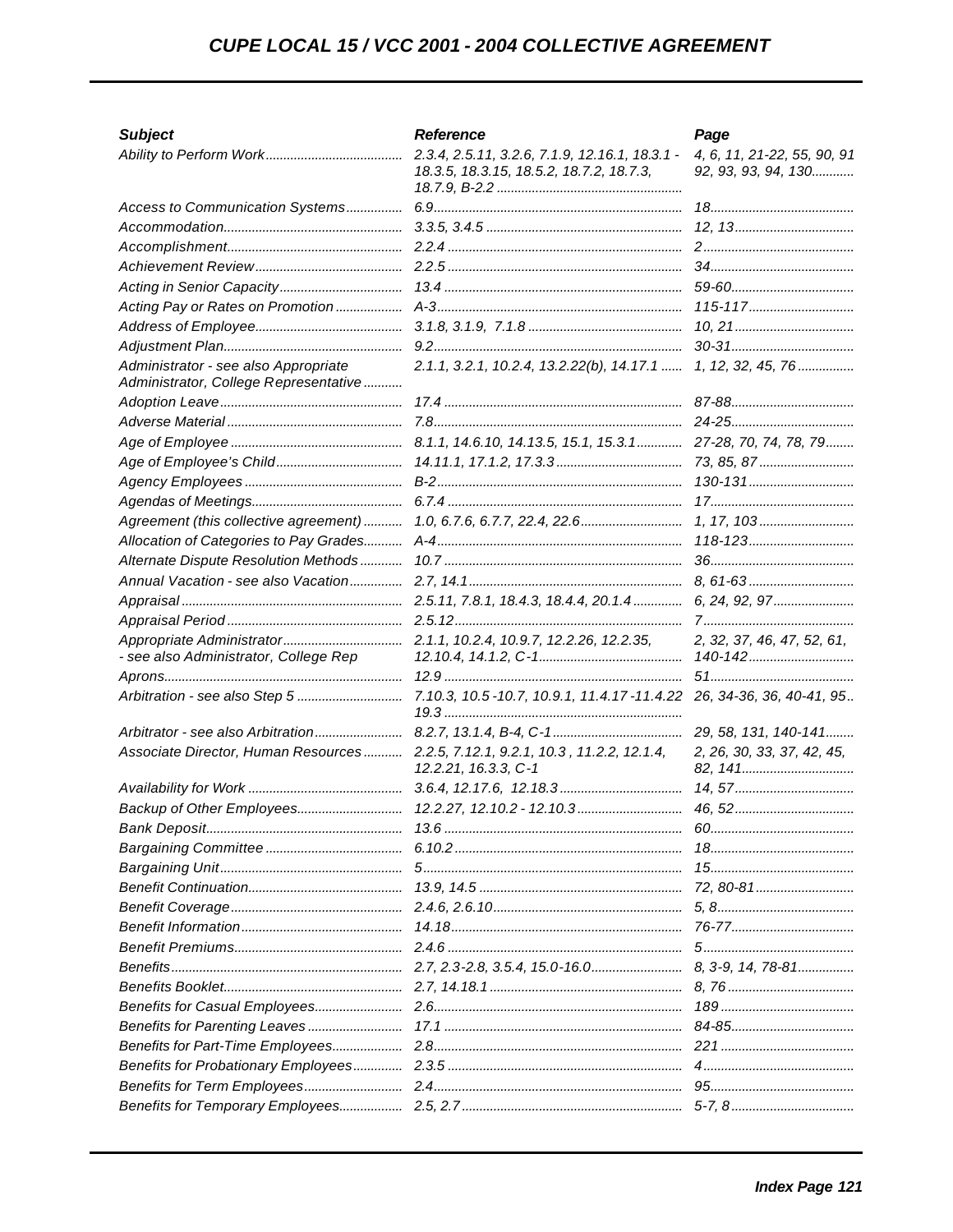| <b>Subject</b>                                 | <b>Reference</b>                                                                          | Page<br>4, 5-6, 7, 7-8, 81-82                                                 |
|------------------------------------------------|-------------------------------------------------------------------------------------------|-------------------------------------------------------------------------------|
| <b>Blue Cross - refer to Benefits Booklet</b>  |                                                                                           |                                                                               |
|                                                |                                                                                           |                                                                               |
|                                                |                                                                                           |                                                                               |
|                                                |                                                                                           |                                                                               |
|                                                |                                                                                           |                                                                               |
|                                                |                                                                                           |                                                                               |
| Cafeteria - see Food Services                  |                                                                                           |                                                                               |
|                                                |                                                                                           |                                                                               |
|                                                |                                                                                           |                                                                               |
|                                                |                                                                                           |                                                                               |
|                                                |                                                                                           |                                                                               |
|                                                |                                                                                           |                                                                               |
|                                                |                                                                                           |                                                                               |
|                                                |                                                                                           |                                                                               |
|                                                | 12.16.1, 12.17.4, 12.17.5, 12.17.6, 12.18,<br>14.3.3, 15.0, 22.2.2, B-2.1, B-2.5, B-12.4, | 7-8, 9, 11, 20, 22, 31, 55,<br>56, 57, 65, 78, 102, 130,<br>130-131, 134, 137 |
| Casual Food Services Work                      |                                                                                           |                                                                               |
|                                                |                                                                                           |                                                                               |
|                                                |                                                                                           | 14, 55-56, 57, 84                                                             |
| Category - see also Job Categories             |                                                                                           | 1, 9-10, 10, 118-123                                                          |
| - see also Termination                         |                                                                                           |                                                                               |
| Changes to Insured Benefits                    |                                                                                           |                                                                               |
| Check-off - see also Union Dues                |                                                                                           |                                                                               |
|                                                |                                                                                           |                                                                               |
|                                                |                                                                                           |                                                                               |
| Clinical Psychologist - see Psychologist       |                                                                                           |                                                                               |
|                                                |                                                                                           |                                                                               |
|                                                |                                                                                           |                                                                               |
| Coffee Break - see Rest Break                  |                                                                                           |                                                                               |
| Collective Agreement - "This Agreement"        |                                                                                           |                                                                               |
| <b>Collective Agreement Arbitration Bureau</b> |                                                                                           |                                                                               |
|                                                |                                                                                           |                                                                               |
|                                                |                                                                                           |                                                                               |
|                                                |                                                                                           |                                                                               |
|                                                |                                                                                           |                                                                               |
|                                                |                                                                                           |                                                                               |
|                                                |                                                                                           |                                                                               |
|                                                | 6.7.6, 6.7.7, 6.8, 9.2, 7.10, 12.12.1, 15.1.2  17, 30-31, 26, 53, 78, 102                 |                                                                               |
|                                                |                                                                                           |                                                                               |
|                                                |                                                                                           |                                                                               |
|                                                |                                                                                           |                                                                               |
|                                                |                                                                                           |                                                                               |
|                                                |                                                                                           |                                                                               |
|                                                |                                                                                           |                                                                               |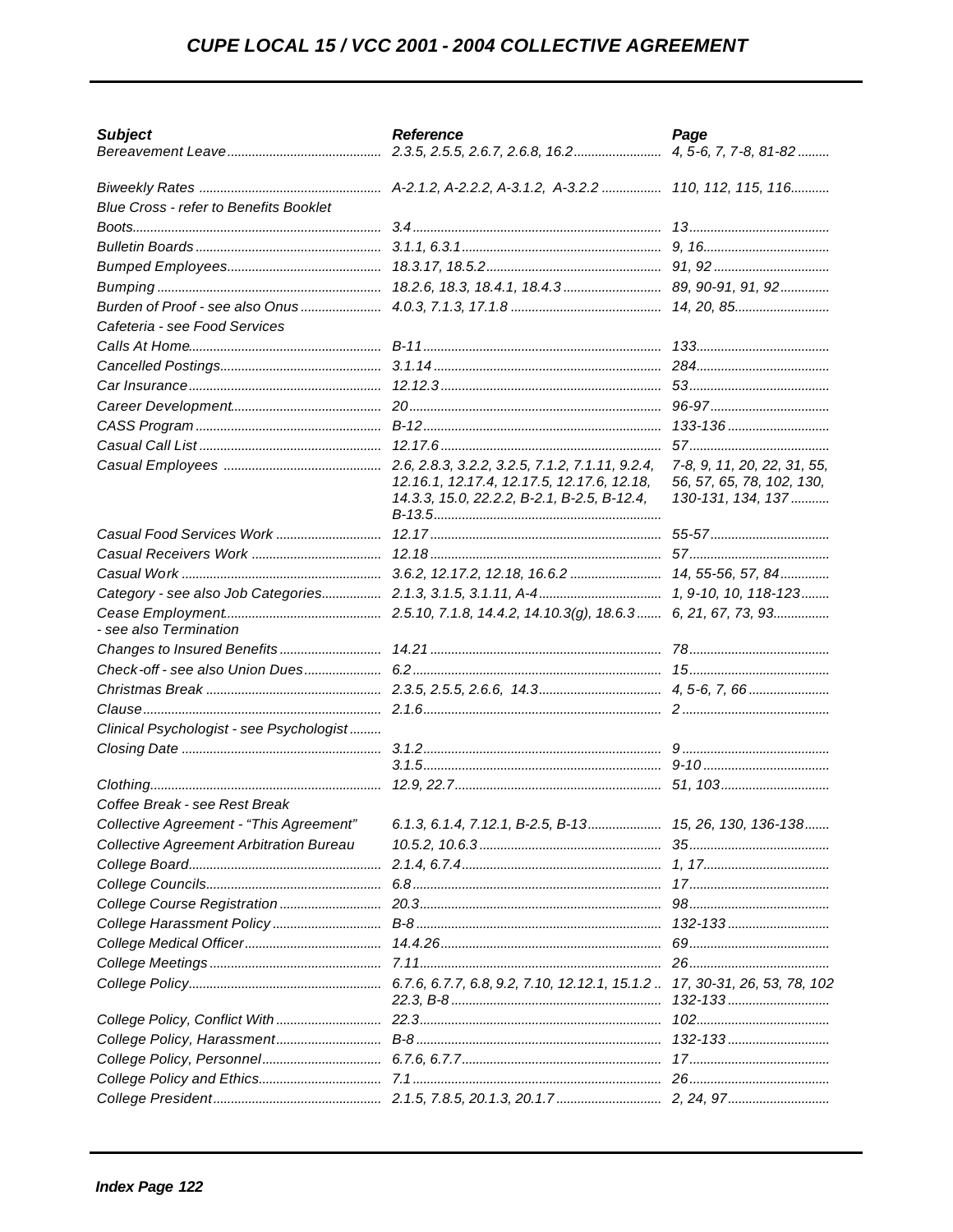| <b>Subject</b>                                        | <b>Reference</b>                            | Page                  |
|-------------------------------------------------------|---------------------------------------------|-----------------------|
|                                                       |                                             | 19, 29, 37, 39-41, 99 |
|                                                       |                                             |                       |
|                                                       |                                             |                       |
|                                                       |                                             |                       |
|                                                       |                                             |                       |
|                                                       |                                             |                       |
|                                                       |                                             |                       |
|                                                       |                                             |                       |
|                                                       |                                             |                       |
| Committee, Fortnight (also Flextime)                  |                                             |                       |
|                                                       |                                             |                       |
|                                                       |                                             |                       |
|                                                       |                                             |                       |
|                                                       |                                             |                       |
|                                                       |                                             |                       |
| Computer - see VDT                                    |                                             |                       |
|                                                       |                                             |                       |
| Conflict with Collective Agreement                    |                                             |                       |
|                                                       |                                             |                       |
|                                                       |                                             |                       |
|                                                       |                                             |                       |
|                                                       |                                             |                       |
|                                                       |                                             |                       |
|                                                       |                                             |                       |
|                                                       |                                             |                       |
|                                                       |                                             |                       |
| Creation of Excluded Position                         |                                             |                       |
|                                                       |                                             |                       |
| - see also Recreated Positions                        |                                             |                       |
|                                                       |                                             |                       |
|                                                       |                                             |                       |
|                                                       |                                             |                       |
|                                                       |                                             |                       |
|                                                       |                                             |                       |
|                                                       |                                             |                       |
|                                                       |                                             |                       |
| Deductions from Sick Leave Credits                    | 12.2.16 - 12.2.19, 14.4.12, 14.4.14, 17.3.1 | 44-45, 67, 68, 87     |
|                                                       |                                             |                       |
|                                                       |                                             |                       |
| <b>Deferred Vacation</b><br>- see Vacation Carry-Over |                                             |                       |
|                                                       |                                             |                       |
|                                                       |                                             |                       |
|                                                       |                                             |                       |
| Dinner - see Meal Allowance and<br><b>Meal Breaks</b> |                                             |                       |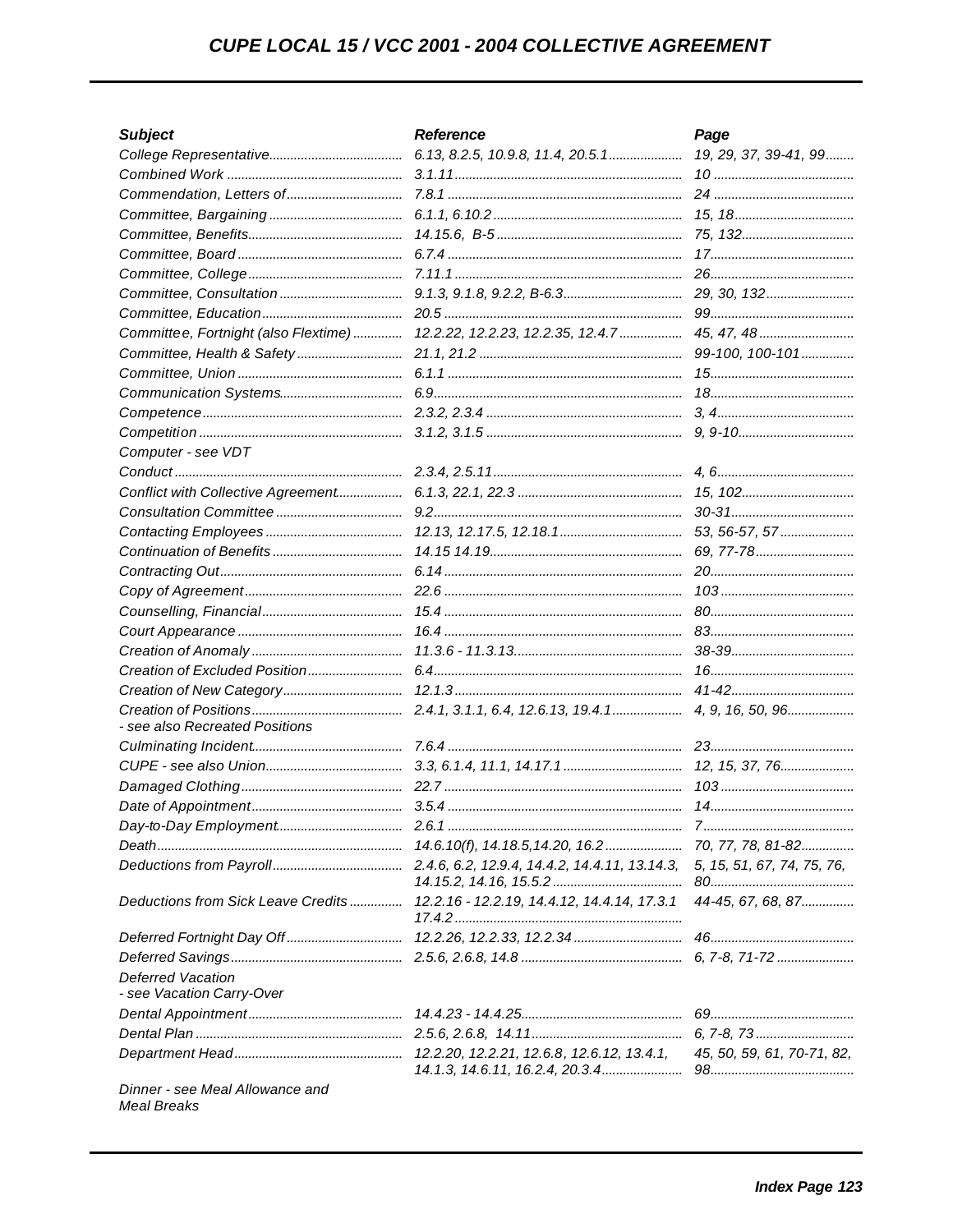| <b>Subject</b>                                                                                                                            | <b>Reference</b> | Page                   |
|-------------------------------------------------------------------------------------------------------------------------------------------|------------------|------------------------|
|                                                                                                                                           |                  |                        |
| Director of Human Resources 2.1.7, 6.12.4, 7.8.5, 11.3.9, 11.3.12, 11.4.5, 2, 19, 24, 39, 40, 52, 58                                      |                  |                        |
|                                                                                                                                           |                  |                        |
| Disability, Short Term and Long Term 2.5.6, 2.6.8, 14.4.20, 14.6.10, 14.15, 14.19 6, 7-8, 68, 70, 75, 77-78                               |                  |                        |
|                                                                                                                                           |                  |                        |
|                                                                                                                                           |                  |                        |
| Discrimination - see No Discrimination                                                                                                    |                  |                        |
| Dismissal - see Termination                                                                                                               |                  |                        |
| - see also Lockout, Strike                                                                                                                |                  |                        |
| Dispute Resolution, Fortnights / Flextime                                                                                                 |                  |                        |
| Dispute Resolution, Tech Change                                                                                                           |                  |                        |
| Doctor's Certificate - see also Medical                                                                                                   |                  |                        |
|                                                                                                                                           |                  |                        |
|                                                                                                                                           |                  |                        |
|                                                                                                                                           |                  |                        |
| EAP or EFAP - see Employee and Family<br>Assistance Plan                                                                                  |                  |                        |
|                                                                                                                                           |                  |                        |
|                                                                                                                                           |                  |                        |
|                                                                                                                                           |                  |                        |
|                                                                                                                                           |                  |                        |
|                                                                                                                                           |                  |                        |
|                                                                                                                                           |                  |                        |
|                                                                                                                                           |                  |                        |
| Eight Hour Days - see also Forty Hour Week. 7.1.4, 12.1.3, A-2.1.3, A-2.2.3  21, 41-42, 110, 114                                          |                  |                        |
|                                                                                                                                           | B-12.4, B-12.5   | 10, 20, 84-85, 96, 134 |
|                                                                                                                                           |                  |                        |
| Emergency - see also Extraordinary                                                                                                        |                  |                        |
|                                                                                                                                           |                  |                        |
|                                                                                                                                           |                  |                        |
|                                                                                                                                           |                  |                        |
| - see also Job Evaluation Rep                                                                                                             |                  |                        |
|                                                                                                                                           |                  |                        |
| Employees - see under<br>Agency, Casual, Full-Time, Permanent Part-<br>Time, Permanent, Probationary, Temporary,<br><b>Term Employees</b> |                  |                        |
|                                                                                                                                           |                  |                        |
|                                                                                                                                           |                  |                        |
|                                                                                                                                           |                  |                        |
|                                                                                                                                           |                  |                        |
|                                                                                                                                           |                  |                        |
| <b>Evaluation - see Position Evaluation</b>                                                                                               |                  |                        |
|                                                                                                                                           |                  |                        |
|                                                                                                                                           |                  |                        |
|                                                                                                                                           |                  |                        |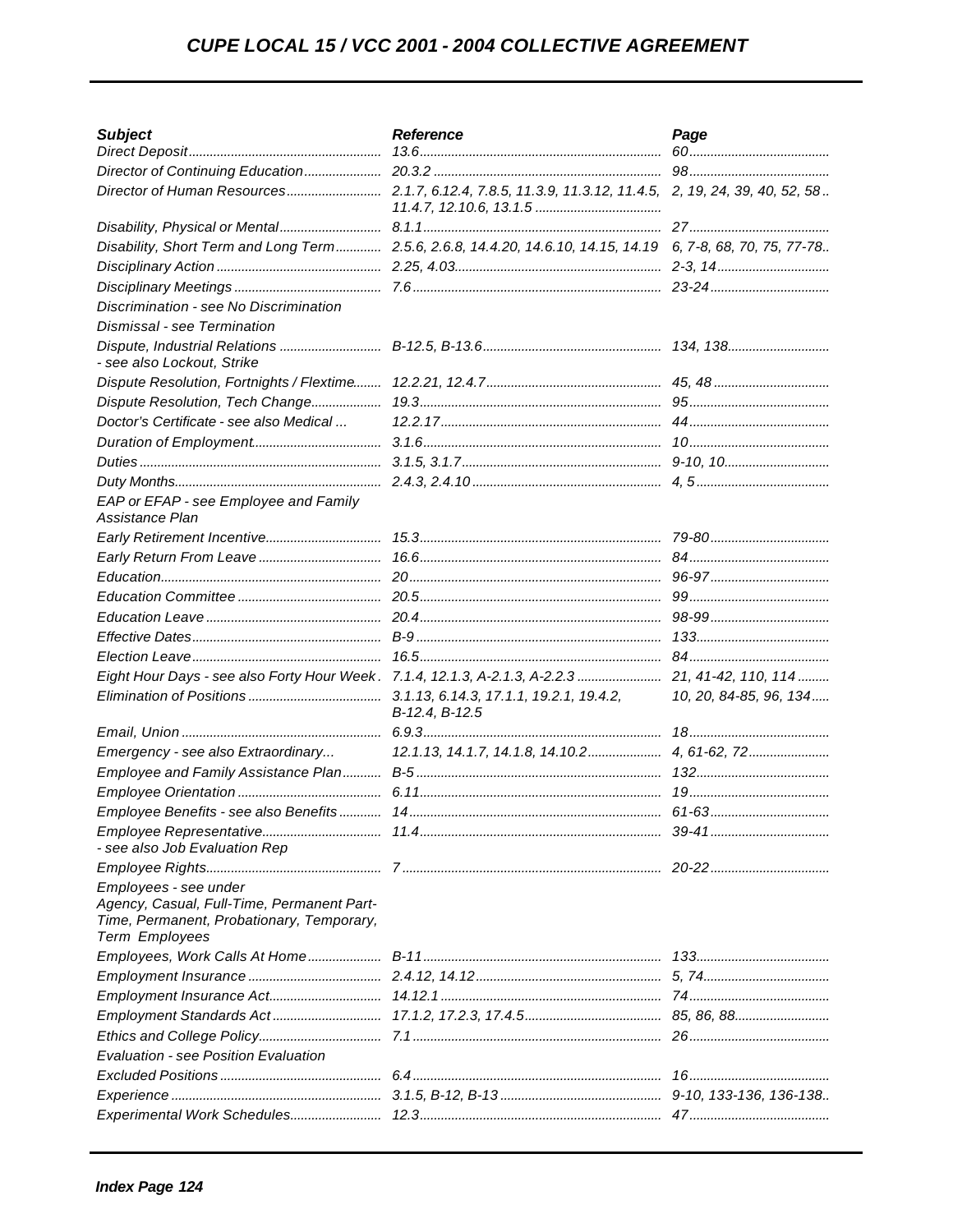| Extended Health Benefits Plan<br>Extension, Temporary Appointment<br>Extension, Time Limits for Grievance<br>2.3.1, 3.4.1, 12.1.10, 12.6.12, 16.3.1 3, 13, 42, 50, 82<br>12.2.25, 12.5.1, 12.6.1, 12.10.2, 14.1.12<br>46, 48, 49, 52, 62<br>Extraordinary Circumstances<br>- see also Emergency<br>15.4.2, 20.1.4, 20.1.5, 20.2.4, 20.3.2<br>Firing - see Termination<br>FOIPOP - see Freedom of Information<br>Forty Hour Week - see also Eight Hour Days.<br>Freedom of Information & Protection of<br>- see also Permanent Employees<br><b>Gender Neutral Position Evaluation Plan -</b><br>see also Position Evaluation<br>4, 5, 6, 7, 8, 21, 49, 63,<br>Glasses - see Optical Care | <b>Subject</b> | <b>Reference</b> | Page |
|-----------------------------------------------------------------------------------------------------------------------------------------------------------------------------------------------------------------------------------------------------------------------------------------------------------------------------------------------------------------------------------------------------------------------------------------------------------------------------------------------------------------------------------------------------------------------------------------------------------------------------------------------------------------------------------------|----------------|------------------|------|
|                                                                                                                                                                                                                                                                                                                                                                                                                                                                                                                                                                                                                                                                                         |                |                  |      |
|                                                                                                                                                                                                                                                                                                                                                                                                                                                                                                                                                                                                                                                                                         |                |                  |      |
|                                                                                                                                                                                                                                                                                                                                                                                                                                                                                                                                                                                                                                                                                         |                |                  |      |
|                                                                                                                                                                                                                                                                                                                                                                                                                                                                                                                                                                                                                                                                                         |                |                  |      |
|                                                                                                                                                                                                                                                                                                                                                                                                                                                                                                                                                                                                                                                                                         |                |                  |      |
|                                                                                                                                                                                                                                                                                                                                                                                                                                                                                                                                                                                                                                                                                         |                |                  |      |
|                                                                                                                                                                                                                                                                                                                                                                                                                                                                                                                                                                                                                                                                                         |                |                  |      |
|                                                                                                                                                                                                                                                                                                                                                                                                                                                                                                                                                                                                                                                                                         |                |                  |      |
|                                                                                                                                                                                                                                                                                                                                                                                                                                                                                                                                                                                                                                                                                         |                |                  |      |
|                                                                                                                                                                                                                                                                                                                                                                                                                                                                                                                                                                                                                                                                                         |                |                  |      |
|                                                                                                                                                                                                                                                                                                                                                                                                                                                                                                                                                                                                                                                                                         |                |                  |      |
|                                                                                                                                                                                                                                                                                                                                                                                                                                                                                                                                                                                                                                                                                         |                |                  |      |
|                                                                                                                                                                                                                                                                                                                                                                                                                                                                                                                                                                                                                                                                                         |                |                  |      |
|                                                                                                                                                                                                                                                                                                                                                                                                                                                                                                                                                                                                                                                                                         |                |                  |      |
|                                                                                                                                                                                                                                                                                                                                                                                                                                                                                                                                                                                                                                                                                         |                |                  |      |
|                                                                                                                                                                                                                                                                                                                                                                                                                                                                                                                                                                                                                                                                                         |                |                  |      |
|                                                                                                                                                                                                                                                                                                                                                                                                                                                                                                                                                                                                                                                                                         |                |                  |      |
|                                                                                                                                                                                                                                                                                                                                                                                                                                                                                                                                                                                                                                                                                         |                |                  |      |
|                                                                                                                                                                                                                                                                                                                                                                                                                                                                                                                                                                                                                                                                                         |                |                  |      |
|                                                                                                                                                                                                                                                                                                                                                                                                                                                                                                                                                                                                                                                                                         |                |                  |      |
|                                                                                                                                                                                                                                                                                                                                                                                                                                                                                                                                                                                                                                                                                         |                |                  |      |
|                                                                                                                                                                                                                                                                                                                                                                                                                                                                                                                                                                                                                                                                                         |                |                  |      |
|                                                                                                                                                                                                                                                                                                                                                                                                                                                                                                                                                                                                                                                                                         |                |                  |      |
|                                                                                                                                                                                                                                                                                                                                                                                                                                                                                                                                                                                                                                                                                         |                |                  |      |
|                                                                                                                                                                                                                                                                                                                                                                                                                                                                                                                                                                                                                                                                                         |                |                  |      |
|                                                                                                                                                                                                                                                                                                                                                                                                                                                                                                                                                                                                                                                                                         |                |                  |      |
|                                                                                                                                                                                                                                                                                                                                                                                                                                                                                                                                                                                                                                                                                         |                |                  |      |
|                                                                                                                                                                                                                                                                                                                                                                                                                                                                                                                                                                                                                                                                                         |                |                  |      |
|                                                                                                                                                                                                                                                                                                                                                                                                                                                                                                                                                                                                                                                                                         |                |                  |      |
|                                                                                                                                                                                                                                                                                                                                                                                                                                                                                                                                                                                                                                                                                         |                |                  |      |
|                                                                                                                                                                                                                                                                                                                                                                                                                                                                                                                                                                                                                                                                                         |                |                  |      |
|                                                                                                                                                                                                                                                                                                                                                                                                                                                                                                                                                                                                                                                                                         |                |                  |      |
|                                                                                                                                                                                                                                                                                                                                                                                                                                                                                                                                                                                                                                                                                         |                |                  |      |
|                                                                                                                                                                                                                                                                                                                                                                                                                                                                                                                                                                                                                                                                                         |                |                  |      |
|                                                                                                                                                                                                                                                                                                                                                                                                                                                                                                                                                                                                                                                                                         |                |                  |      |
|                                                                                                                                                                                                                                                                                                                                                                                                                                                                                                                                                                                                                                                                                         |                |                  |      |
|                                                                                                                                                                                                                                                                                                                                                                                                                                                                                                                                                                                                                                                                                         |                |                  |      |
|                                                                                                                                                                                                                                                                                                                                                                                                                                                                                                                                                                                                                                                                                         |                |                  |      |
|                                                                                                                                                                                                                                                                                                                                                                                                                                                                                                                                                                                                                                                                                         |                |                  |      |
|                                                                                                                                                                                                                                                                                                                                                                                                                                                                                                                                                                                                                                                                                         |                |                  |      |
|                                                                                                                                                                                                                                                                                                                                                                                                                                                                                                                                                                                                                                                                                         |                |                  |      |
|                                                                                                                                                                                                                                                                                                                                                                                                                                                                                                                                                                                                                                                                                         |                |                  |      |
|                                                                                                                                                                                                                                                                                                                                                                                                                                                                                                                                                                                                                                                                                         |                |                  |      |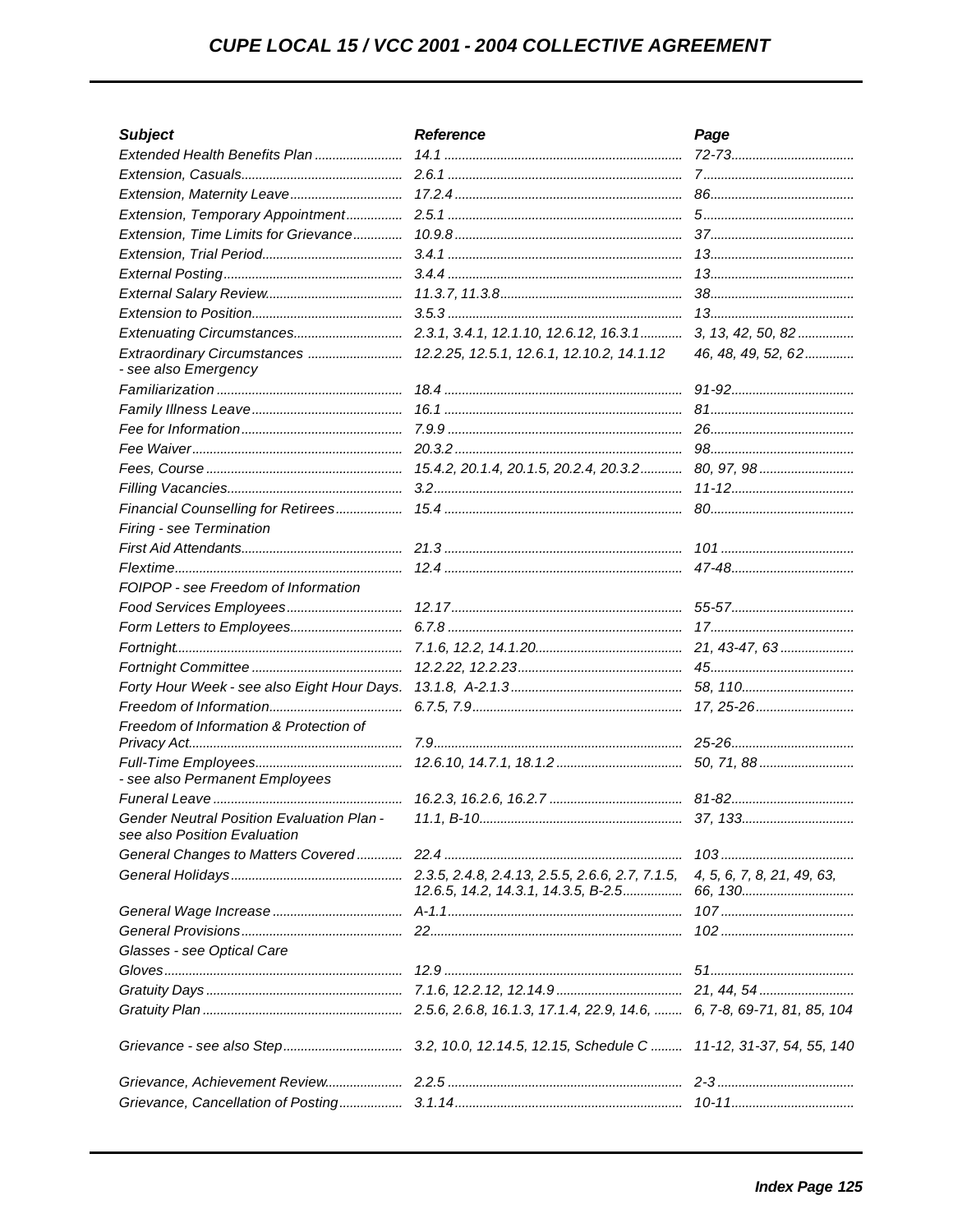| <b>Subject</b>                                  | <b>Reference</b> | Page                  |
|-------------------------------------------------|------------------|-----------------------|
|                                                 |                  | 11-12, 36, 140        |
|                                                 |                  |                       |
|                                                 |                  |                       |
|                                                 |                  |                       |
|                                                 |                  |                       |
|                                                 |                  |                       |
|                                                 |                  |                       |
|                                                 |                  |                       |
|                                                 |                  | 6, 7-8, 74, 77, 84-85 |
|                                                 |                  |                       |
|                                                 |                  |                       |
|                                                 |                  |                       |
|                                                 |                  |                       |
|                                                 |                  |                       |
| - see also Occupational Health & Safety         |                  |                       |
|                                                 |                  |                       |
|                                                 |                  |                       |
|                                                 |                  |                       |
|                                                 |                  |                       |
|                                                 |                  |                       |
|                                                 |                  |                       |
|                                                 |                  |                       |
|                                                 |                  |                       |
|                                                 |                  |                       |
|                                                 |                  |                       |
|                                                 |                  |                       |
|                                                 |                  |                       |
|                                                 |                  |                       |
| - see also Pay Rates                            |                  |                       |
|                                                 |                  |                       |
|                                                 |                  |                       |
|                                                 |                  |                       |
|                                                 |                  |                       |
|                                                 |                  |                       |
|                                                 |                  |                       |
|                                                 |                  |                       |
|                                                 |                  |                       |
| JE - see Position Evaluation                    |                  |                       |
| JE reps - see Job Evaluation<br>Representatives |                  |                       |
|                                                 |                  |                       |
|                                                 |                  |                       |
| Job Evaluation - see Position Evaluation        |                  |                       |
| - see also Employee Representative              |                  |                       |
|                                                 |                  |                       |
|                                                 |                  |                       |
|                                                 |                  |                       |
|                                                 |                  |                       |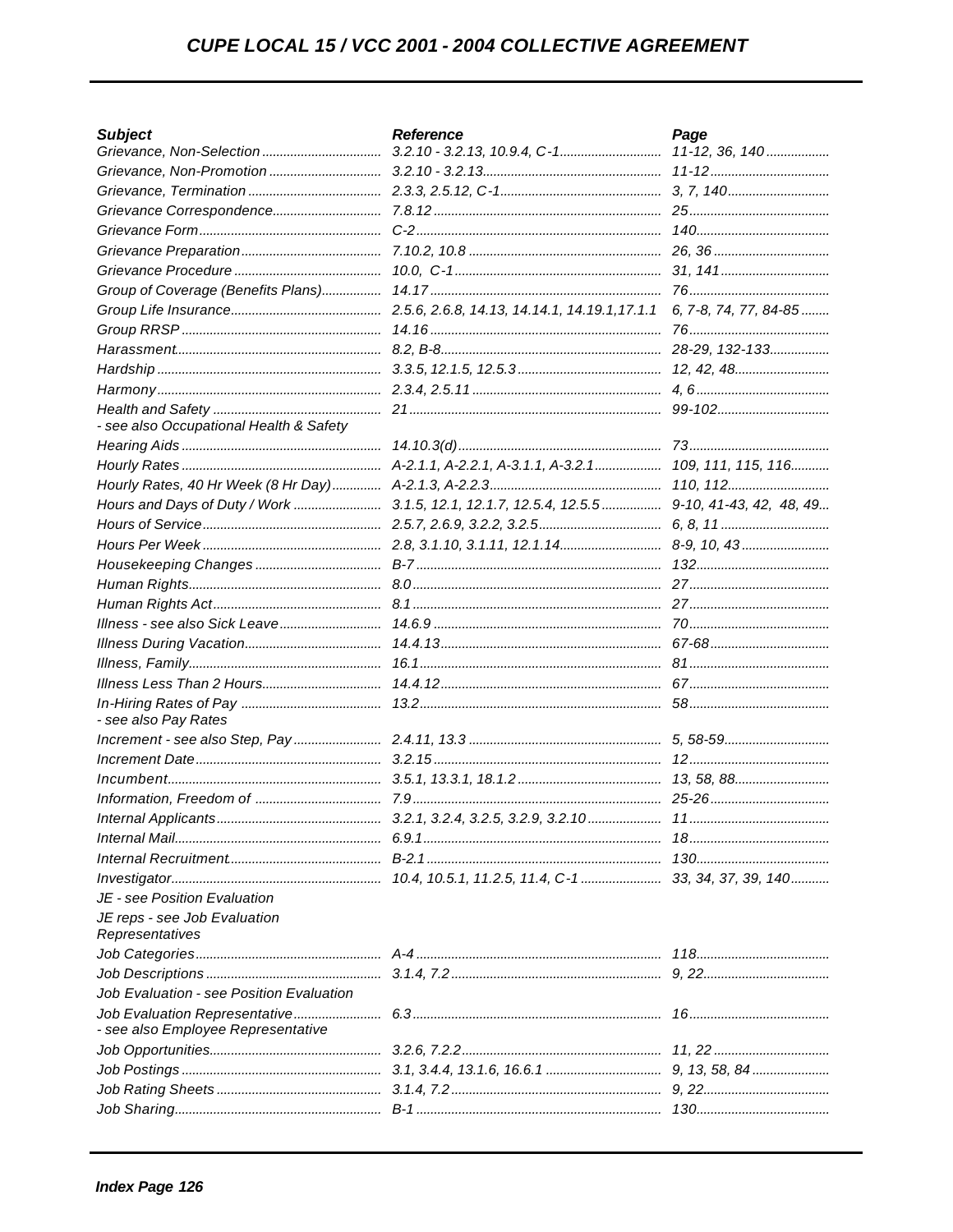| <b>Subject</b>                                                                                                                                       | <b>Reference</b>                                                                                           | Page                            |
|------------------------------------------------------------------------------------------------------------------------------------------------------|------------------------------------------------------------------------------------------------------------|---------------------------------|
| Joint Consultation and Adjustment Plan                                                                                                               |                                                                                                            |                                 |
| Jury Duty and Court Appearance                                                                                                                       |                                                                                                            |                                 |
|                                                                                                                                                      |                                                                                                            |                                 |
|                                                                                                                                                      |                                                                                                            |                                 |
|                                                                                                                                                      |                                                                                                            |                                 |
| Laid-off Permanent Employees                                                                                                                         |                                                                                                            |                                 |
|                                                                                                                                                      |                                                                                                            |                                 |
|                                                                                                                                                      |                                                                                                            |                                 |
|                                                                                                                                                      | 2.4.2, 3.3.2, 3.4.3, 6.14, 9.2.2, 12.1.5,<br>18.1.6, 18.1, 18.2                                            | 4, 12, 13, 20, 30, 42, 88,      |
| Layoff, Severance Pay and Recall                                                                                                                     |                                                                                                            |                                 |
|                                                                                                                                                      |                                                                                                            |                                 |
| - see also Bereavement, Court Appearance,<br>Education, Election, Family Illness, Funeral,<br>Jury Duty, Parental, Personal, Sick, Vacation<br>Leave |                                                                                                            |                                 |
| Legislation - see also Employment<br>Standards Act, Pension (Municipal) Act,<br>Workplace Act, Workers Compensation                                  | 7.9, 8.1.4, 14.2.1, 14.12.1, 21.1.2, 21.4.2,<br>B-4                                                        | 25, 27, 63, 74, 99, 102,<br>131 |
| Length of Service - see also Seniority                                                                                                               | 3.2.5, 3.2.6, 3.2.8, 3.5.4, 6.10.3, 7.1.2,<br>7.1.3, 7.1.5, 7.1.10, 7.1.11, 7.5, 18.2.4,<br>22.2.1, 22.2.2 | 11, 14, 18, 20, 21, 22, 23,     |
|                                                                                                                                                      |                                                                                                            |                                 |
|                                                                                                                                                      |                                                                                                            |                                 |
|                                                                                                                                                      |                                                                                                            |                                 |
|                                                                                                                                                      |                                                                                                            |                                 |
|                                                                                                                                                      |                                                                                                            |                                 |
| Life Insurance - see Group Life and<br><b>Voluntary Life</b>                                                                                         |                                                                                                            |                                 |
|                                                                                                                                                      |                                                                                                            | 9, 53, 94, 136, 137             |
|                                                                                                                                                      |                                                                                                            |                                 |
|                                                                                                                                                      |                                                                                                            |                                 |
| Long Term Disability - see Disability                                                                                                                |                                                                                                            |                                 |
| Lunch - see Meal Allowance and<br><b>Meal Breaks</b>                                                                                                 |                                                                                                            |                                 |
| <b>MAETT - see Minister of Advanced</b><br>Education, Training & Technology                                                                          |                                                                                                            |                                 |
|                                                                                                                                                      |                                                                                                            |                                 |
|                                                                                                                                                      |                                                                                                            |                                 |
|                                                                                                                                                      |                                                                                                            |                                 |
|                                                                                                                                                      |                                                                                                            |                                 |
|                                                                                                                                                      |                                                                                                            |                                 |
|                                                                                                                                                      | 12.1.6 - 12.1.11, 21.3.5, 21.3.6, 21.4.4                                                                   | 42, 101, 102                    |
|                                                                                                                                                      |                                                                                                            |                                 |
|                                                                                                                                                      | 12.2.17, 14.4.13 - 14.4.21, 17.1.2, 17.2.6 -<br>17.2.9                                                     | 44, 67-68, 85, 86               |
|                                                                                                                                                      |                                                                                                            |                                 |
|                                                                                                                                                      | 17.1.1                                                                                                     | 6, 7, 72, 73, 77, 84            |
| Medical Travel Referral Benefit                                                                                                                      |                                                                                                            |                                 |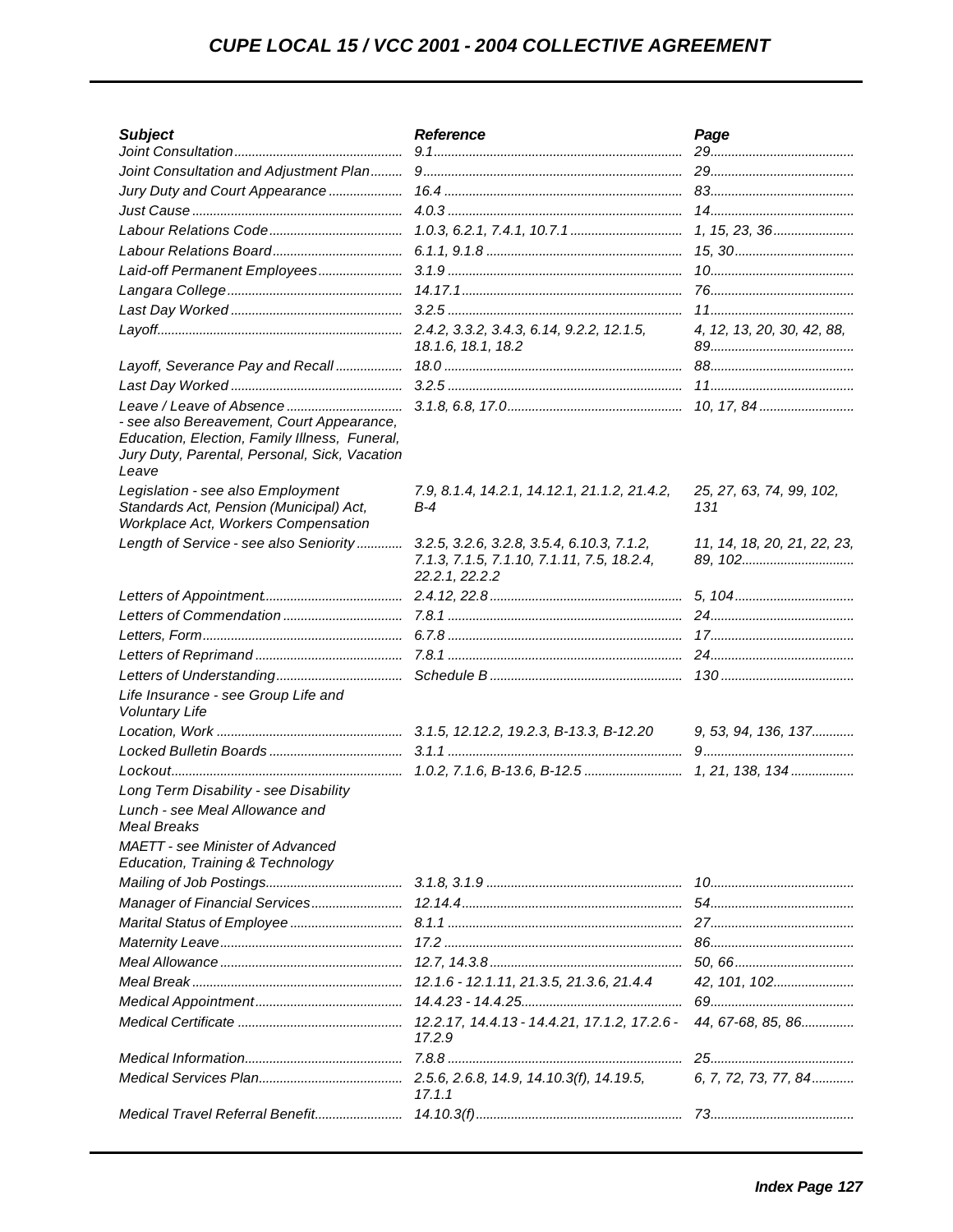| <b>Subject</b>                                             | <b>Reference</b> | Page                       |
|------------------------------------------------------------|------------------|----------------------------|
|                                                            |                  |                            |
| Membership - see Union Membership                          |                  |                            |
|                                                            |                  |                            |
|                                                            |                  |                            |
| Minister of Advanced Education, Technology<br>and Training |                  |                            |
|                                                            |                  |                            |
|                                                            |                  |                            |
| MSP - see Medical Services Plan                            |                  |                            |
|                                                            |                  |                            |
| - see also Union Representative                            |                  |                            |
|                                                            | 22.6             | 3, 20, 22, 17, 19, 43, 103 |
| Nine Day Fortnight - see Fortnight                         |                  |                            |
|                                                            |                  |                            |
|                                                            |                  |                            |
|                                                            |                  |                            |
| - see also Non Selection                                   |                  |                            |
|                                                            |                  |                            |
|                                                            |                  |                            |
|                                                            |                  |                            |
|                                                            |                  |                            |
| Notice of Construction / Renovation /<br>Maintenance       |                  |                            |
|                                                            |                  |                            |
|                                                            |                  |                            |
|                                                            |                  |                            |
|                                                            |                  |                            |
|                                                            |                  |                            |
|                                                            |                  |                            |
|                                                            |                  |                            |
|                                                            |                  |                            |
|                                                            |                  |                            |
|                                                            |                  |                            |
|                                                            |                  |                            |
|                                                            |                  |                            |
|                                                            |                  |                            |
|                                                            |                  |                            |
|                                                            |                  |                            |
|                                                            |                  |                            |
|                                                            |                  |                            |
|                                                            |                  |                            |
| Onus at Arbitration - see also Burden of                   |                  |                            |
|                                                            |                  |                            |
|                                                            |                  |                            |
|                                                            |                  |                            |
|                                                            |                  |                            |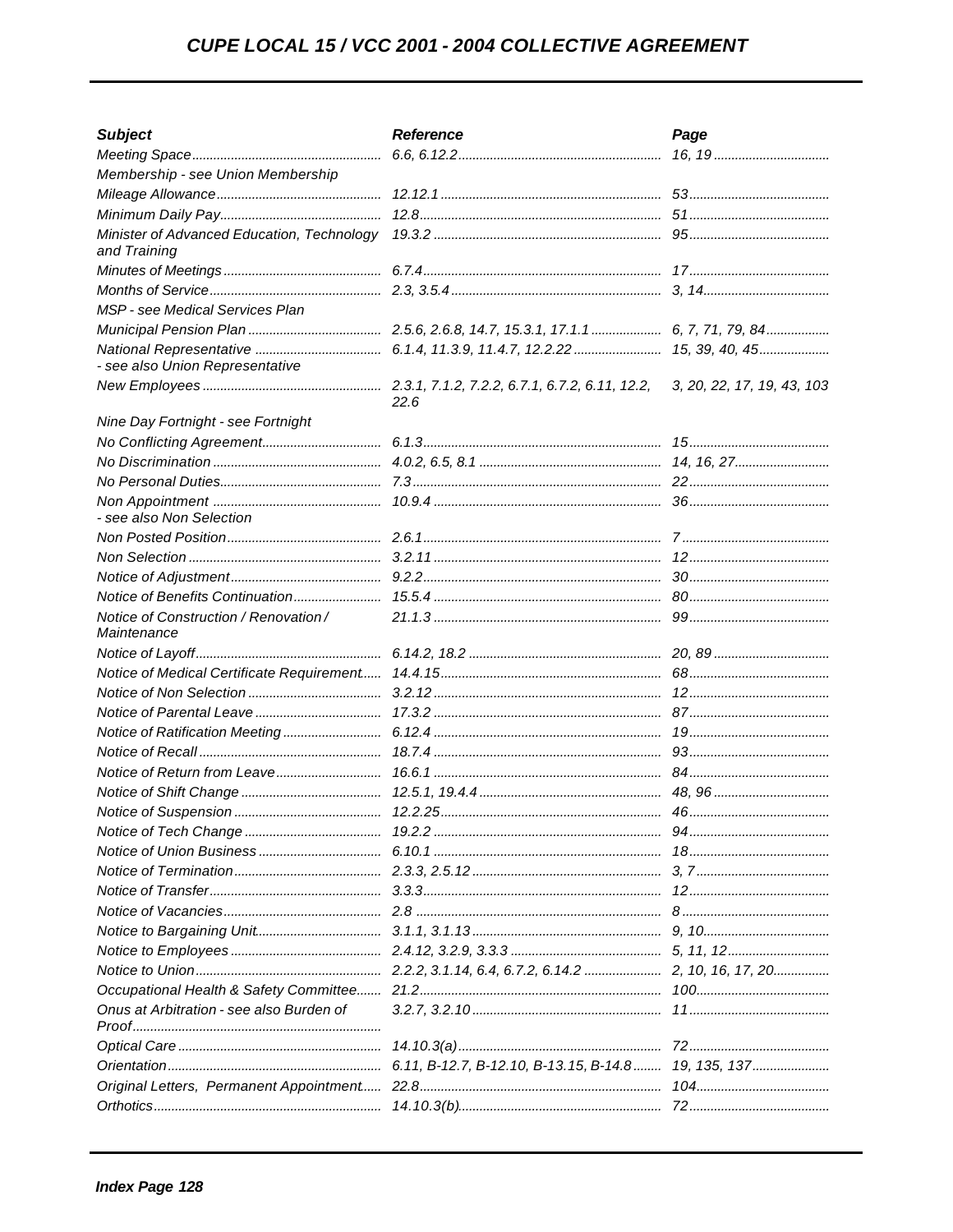| <b>Subject</b>                                                  | <b>Reference</b>                                                                                  | Page                                                                  |
|-----------------------------------------------------------------|---------------------------------------------------------------------------------------------------|-----------------------------------------------------------------------|
|                                                                 |                                                                                                   |                                                                       |
|                                                                 |                                                                                                   |                                                                       |
|                                                                 |                                                                                                   |                                                                       |
| Overtime Meal Period and Allowance                              |                                                                                                   |                                                                       |
| Pacific Blue Cross - refer to Benefits Booklet                  |                                                                                                   |                                                                       |
|                                                                 |                                                                                                   |                                                                       |
|                                                                 |                                                                                                   |                                                                       |
|                                                                 |                                                                                                   |                                                                       |
|                                                                 |                                                                                                   |                                                                       |
| Part-Time Personal Leaves of Absence                            |                                                                                                   |                                                                       |
| Part-Time Permanent Employees<br>- see also Permanent Employees |                                                                                                   |                                                                       |
|                                                                 |                                                                                                   |                                                                       |
|                                                                 |                                                                                                   |                                                                       |
|                                                                 | 11.3.13, 12.17.4(c), 13.1.8, 13.2, 18.3.6 -<br>18.3.8, 18.3.15, 18.7.4, 19.4.5, A-2, A-3, A-<br>4 | 1, 9, 10, 20, 21, 22, 39,<br>56, 58, 90, 91, 93, 96,<br>109, 115, 118 |
|                                                                 |                                                                                                   |                                                                       |
| Pay Rates - see also Salary Schedule                            |                                                                                                   |                                                                       |
| Payroll - see also Deduction from Payroll                       |                                                                                                   |                                                                       |
|                                                                 |                                                                                                   |                                                                       |
|                                                                 |                                                                                                   |                                                                       |
| Performance Appraisal - see Appraisal                           |                                                                                                   |                                                                       |
| <b>Pension Plan</b><br>- see Municipal Pension Plan             |                                                                                                   |                                                                       |
|                                                                 |                                                                                                   |                                                                       |
| - see also Duration of Appointment                              |                                                                                                   |                                                                       |
|                                                                 |                                                                                                   |                                                                       |
|                                                                 |                                                                                                   |                                                                       |
| - see also Permanent Part-Time                                  | 2.2, 2.3.1, 2.4.3, 3.1.9, 3.2.2, 3.4, 3.5, 6.14                                                   | 2, 3, 4, 10, 11, 13, 20                                               |
|                                                                 |                                                                                                   |                                                                       |
|                                                                 |                                                                                                   |                                                                       |
|                                                                 |                                                                                                   |                                                                       |
|                                                                 |                                                                                                   |                                                                       |
|                                                                 |                                                                                                   |                                                                       |
|                                                                 |                                                                                                   |                                                                       |
|                                                                 |                                                                                                   |                                                                       |
|                                                                 |                                                                                                   |                                                                       |
|                                                                 |                                                                                                   |                                                                       |
| Policies - see College Policy                                   |                                                                                                   |                                                                       |
|                                                                 |                                                                                                   |                                                                       |
|                                                                 |                                                                                                   |                                                                       |
| Postings - see Job Postings                                     |                                                                                                   |                                                                       |
| Preference for Hours, Permanent Part-                           |                                                                                                   |                                                                       |
| Timers                                                          |                                                                                                   |                                                                       |
| - also refer to Benefits Booklet                                | 2.4.6, 2.7, 14.9, 14.10.1, 14.11.2, 14.13.4, 5, 8, 72, 73, 74, 75, 77,                            |                                                                       |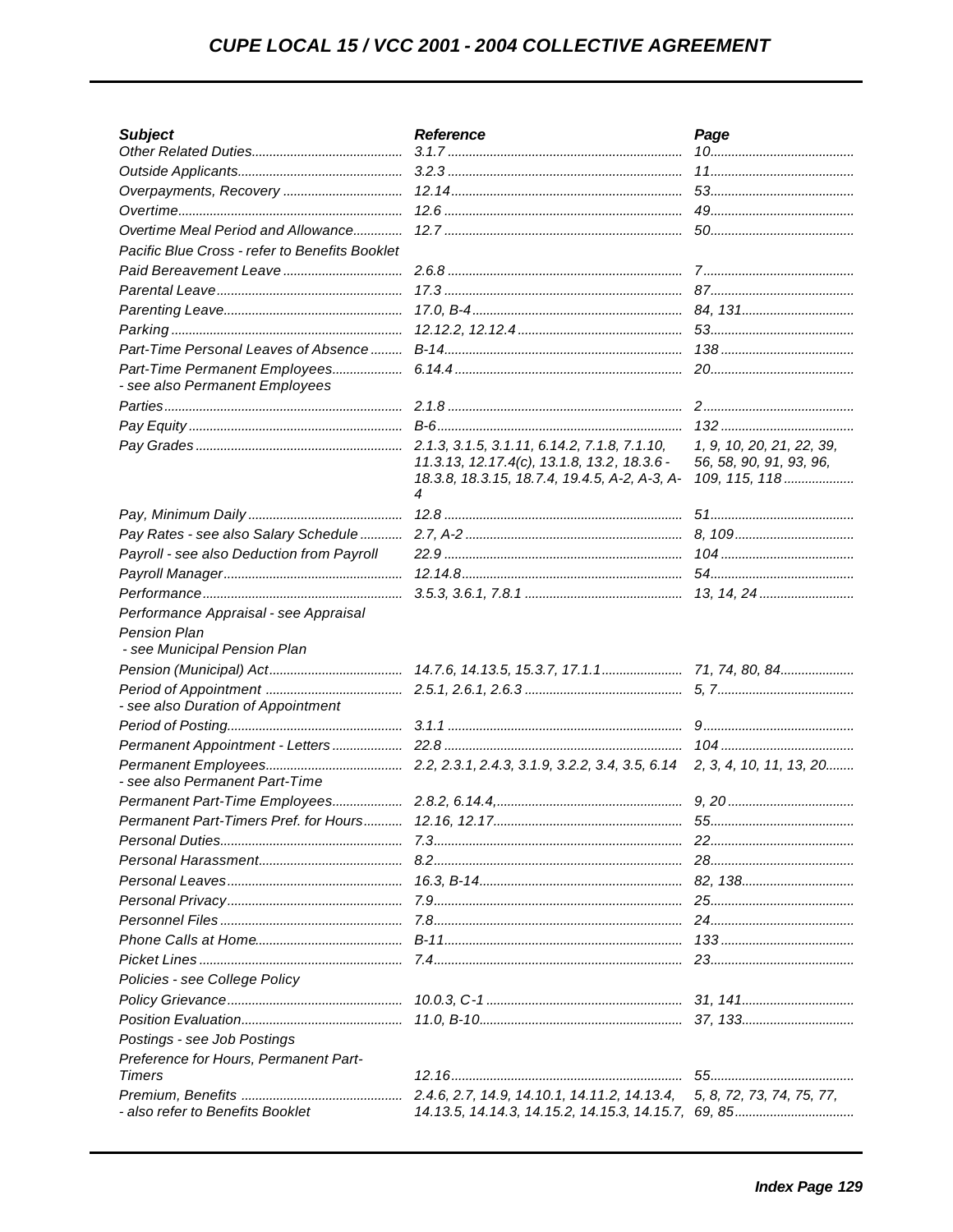| Premium, Second / Sign Language<br>14.4.2, 18.2.13, 18.3, 18.7, 19.4          |                         |
|-------------------------------------------------------------------------------|-------------------------|
|                                                                               |                         |
|                                                                               |                         |
|                                                                               |                         |
|                                                                               |                         |
|                                                                               |                         |
|                                                                               |                         |
|                                                                               |                         |
|                                                                               |                         |
|                                                                               |                         |
|                                                                               |                         |
|                                                                               |                         |
|                                                                               |                         |
| Prorating - Salary, Part Time                                                 |                         |
|                                                                               |                         |
|                                                                               |                         |
|                                                                               |                         |
|                                                                               | 9, 11, 55, 57, 99, 103, |
| 22.4.2, B-12.3                                                                |                         |
|                                                                               |                         |
| Quitting - see Cease Employment,<br><b>Termination</b>                        |                         |
|                                                                               |                         |
|                                                                               |                         |
| Re-training - see also Training                                               |                         |
|                                                                               |                         |
|                                                                               |                         |
|                                                                               |                         |
|                                                                               |                         |
|                                                                               |                         |
|                                                                               |                         |
|                                                                               |                         |
|                                                                               |                         |
|                                                                               |                         |
|                                                                               |                         |
| Representative - see College Rep, Job<br>Evaluation Rep, Union Representative |                         |
|                                                                               |                         |
|                                                                               |                         |
|                                                                               |                         |
|                                                                               |                         |
|                                                                               |                         |
|                                                                               |                         |
| 3.5.3, 3.6.1, 3.6.3, 7.1.9, 12.16.1, 16.6.2,                                  | 13, 14, 21, 55, 84      |
|                                                                               |                         |
|                                                                               |                         |
|                                                                               |                         |
|                                                                               |                         |
| Safety, Security and Parking Coordinator                                      |                         |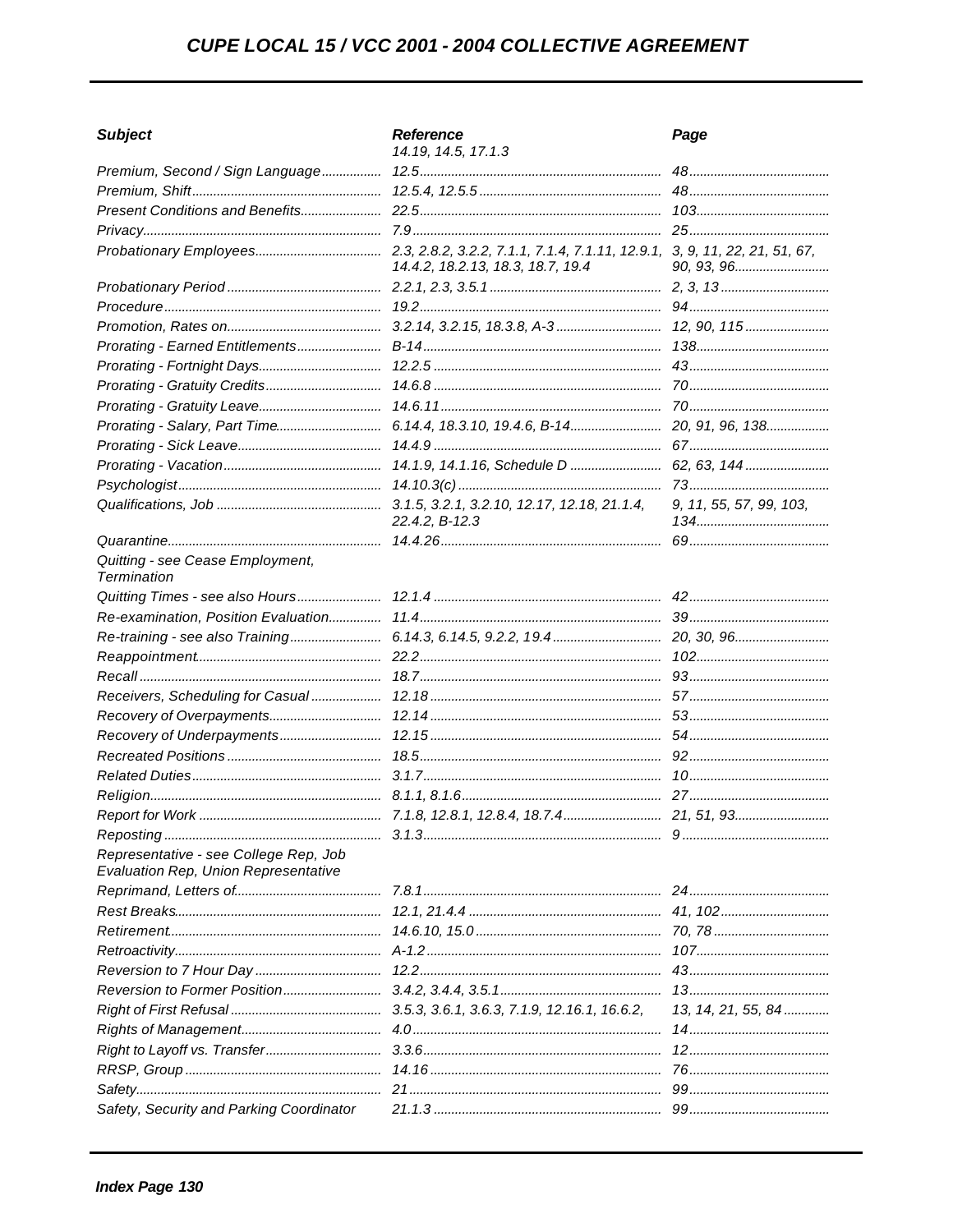| <b>Subject</b><br>Salary - see Pay Rates, Wages                                                 | <b>Reference</b>                                                                                                            | Page                                                    |
|-------------------------------------------------------------------------------------------------|-----------------------------------------------------------------------------------------------------------------------------|---------------------------------------------------------|
|                                                                                                 |                                                                                                                             |                                                         |
| - also refer to Position Evaluation                                                             |                                                                                                                             |                                                         |
| Salary Schedule - see also Pay Rates                                                            |                                                                                                                             |                                                         |
|                                                                                                 |                                                                                                                             |                                                         |
|                                                                                                 |                                                                                                                             |                                                         |
| Scheduling, Food Services Employees                                                             |                                                                                                                             |                                                         |
| Scheduling, Casual Receivers                                                                    |                                                                                                                             |                                                         |
| Second / Sign Language Premium                                                                  |                                                                                                                             |                                                         |
|                                                                                                 |                                                                                                                             |                                                         |
|                                                                                                 |                                                                                                                             |                                                         |
|                                                                                                 |                                                                                                                             |                                                         |
|                                                                                                 |                                                                                                                             |                                                         |
|                                                                                                 |                                                                                                                             |                                                         |
|                                                                                                 |                                                                                                                             |                                                         |
|                                                                                                 |                                                                                                                             |                                                         |
|                                                                                                 |                                                                                                                             |                                                         |
| Shop Steward - see Steward                                                                      |                                                                                                                             |                                                         |
| Short Term and Long Term Disability<br>- see Disability                                         |                                                                                                                             |                                                         |
|                                                                                                 | 2.3.5, 2.4.9, 2.5.6, 2.6.8, 12.2.16, 12.2.18,<br>14.4, 14.15.4, 17.1.1, 16.2.5, 16.3.6,<br>16.6.3, 17.3, 17.4, 22.2.1, 22.9 | 4, 5, 6, 7-8, 44, 66, 75,<br>84-85, 82, 83, 84, 87, 88, |
|                                                                                                 |                                                                                                                             |                                                         |
|                                                                                                 |                                                                                                                             |                                                         |
|                                                                                                 |                                                                                                                             |                                                         |
|                                                                                                 | 2.1.10, 14.11.3, 14.14.1, 14.20.1, 16.1.1,                                                                                  | 2, 73, 74, 78, 81, 87                                   |
|                                                                                                 |                                                                                                                             |                                                         |
| Stat Holidays - see General Holidays                                                            |                                                                                                                             |                                                         |
| Step, Grievance - see also Step 1 etc                                                           |                                                                                                                             |                                                         |
|                                                                                                 | 3.2.14, 7.1.10, 11.3.13, 13.2.1, 13.4,                                                                                      | 12, 22, 39, 58, 59-60, 93,                              |
|                                                                                                 |                                                                                                                             |                                                         |
|                                                                                                 |                                                                                                                             |                                                         |
|                                                                                                 |                                                                                                                             | 37, 142                                                 |
|                                                                                                 | 12.14.5, C-1                                                                                                                | 9, 31, 33, 36, 43, 54, 141.                             |
|                                                                                                 |                                                                                                                             |                                                         |
| - see also Arbitration                                                                          |                                                                                                                             |                                                         |
|                                                                                                 | 10.8, 10.9.5, 12.10.5, 18.2.3, C-1                                                                                          | 17, 26, 19, 31, 32, 30-31,<br>36, 52, 69, 141           |
|                                                                                                 |                                                                                                                             |                                                         |
|                                                                                                 |                                                                                                                             |                                                         |
| Students - see also Student Aides 2.7, 13.5.4, 20.3.1, B-3, B-12, B-13 8, 60, 98, 131, 133, 136 |                                                                                                                             |                                                         |
|                                                                                                 |                                                                                                                             |                                                         |
|                                                                                                 |                                                                                                                             |                                                         |
|                                                                                                 |                                                                                                                             |                                                         |
| Sun Life - refer to Benefits Booklet                                                            |                                                                                                                             |                                                         |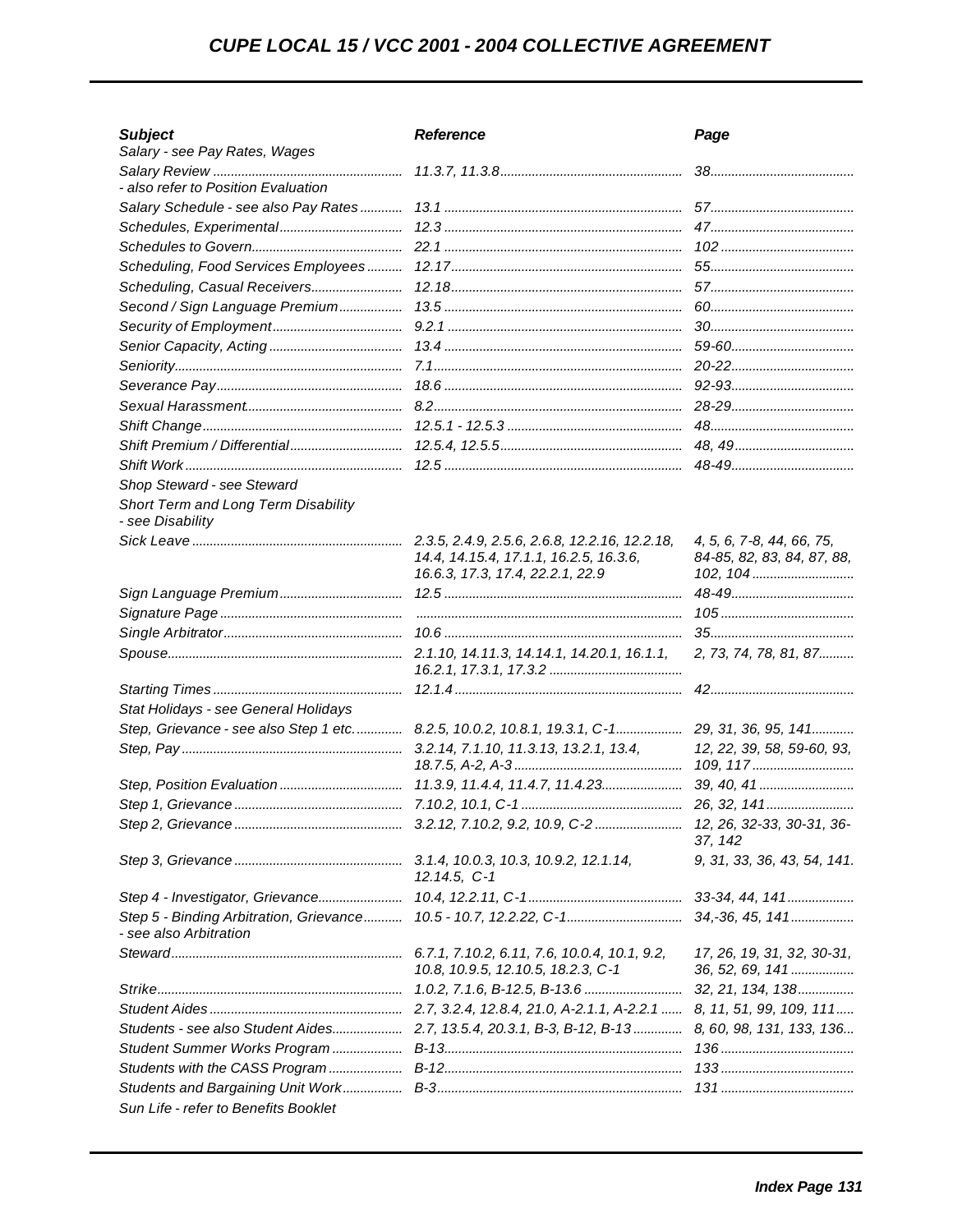| <b>Subject</b>                                        | <b>Reference</b><br>3.2.5, 6.1.3, 7.3, 7.11.2, 7.12, 9.1.2, 10.2.4,<br>10.8.2, 10.8.3, 10.9.7, 11.4.14, 12.1.4,<br>12.1.10, 12.1.11, 12.2.9, 12.2.10, 12.2.20,<br>12.2.21, 12.8.3, 12.10.4, 13.5.4, 14.1.3, | Page<br>8, 15, 22, 26, 39, 32, 36,<br>37, 40, 42, 44, 45, 41, 52,<br>60, 61, 68, 101, 70, 81-<br>82, 82, 98, 99, 100, 101, |
|-------------------------------------------------------|-------------------------------------------------------------------------------------------------------------------------------------------------------------------------------------------------------------|----------------------------------------------------------------------------------------------------------------------------|
|                                                       | 14.3.7, 14.4.17, 14.6.11, 16.2.2 - 16.2.4,<br>16.3.3, 20.3.4, 21.1.4, 21.1.5, 21.3.5, C-1                                                                                                                   |                                                                                                                            |
| Supper - see Meal Allowance and<br><b>Meal Breaks</b> |                                                                                                                                                                                                             |                                                                                                                            |
|                                                       |                                                                                                                                                                                                             |                                                                                                                            |
|                                                       |                                                                                                                                                                                                             |                                                                                                                            |
|                                                       |                                                                                                                                                                                                             |                                                                                                                            |
|                                                       | 7.1.11, 9.2.4, 12.16.1, 12.17, 14.3.3, 13,<br>17.2.1, 16.6.2, 16, 18.2.10 - 18.2.12,<br>18.3.2, 18.3.4, 22.2.2, B-6.1, B-12.4, B-<br>13.5, B-14                                                             | 2, 5-7, 9, 11, 14, 20, 22,<br>31, 49, 55, 57, 66, 84, 86,<br>89-90, 90, 102, 132, 134,                                     |
|                                                       |                                                                                                                                                                                                             |                                                                                                                            |
|                                                       |                                                                                                                                                                                                             |                                                                                                                            |
|                                                       |                                                                                                                                                                                                             |                                                                                                                            |
|                                                       |                                                                                                                                                                                                             |                                                                                                                            |
|                                                       | 10.9.2, 12.9.3, 12.9.4, 12.14.6, 12.14,9,<br>13.2.2, 14.1.23, 14.1.24, 14.6.10,<br>14.10.3(g), 17.1.7, 17.1.8, 22.2, B-13.4,                                                                                | 3, 7, 11, 14, 31, 36, 51,<br>54, 58, 63, 70, 73, 85,<br>102, 137, 142                                                      |
|                                                       |                                                                                                                                                                                                             |                                                                                                                            |
| - see also Retraining                                 |                                                                                                                                                                                                             |                                                                                                                            |
|                                                       |                                                                                                                                                                                                             |                                                                                                                            |
|                                                       | 21.4.3                                                                                                                                                                                                      |                                                                                                                            |
|                                                       |                                                                                                                                                                                                             |                                                                                                                            |
|                                                       |                                                                                                                                                                                                             |                                                                                                                            |
|                                                       |                                                                                                                                                                                                             |                                                                                                                            |
| UI - see Employment Insurance                         |                                                                                                                                                                                                             |                                                                                                                            |
|                                                       |                                                                                                                                                                                                             |                                                                                                                            |
| Unemployment Insurance<br>- see Employment Insurance  |                                                                                                                                                                                                             |                                                                                                                            |
|                                                       |                                                                                                                                                                                                             |                                                                                                                            |
|                                                       |                                                                                                                                                                                                             |                                                                                                                            |
|                                                       |                                                                                                                                                                                                             |                                                                                                                            |
|                                                       |                                                                                                                                                                                                             |                                                                                                                            |
|                                                       |                                                                                                                                                                                                             |                                                                                                                            |
|                                                       |                                                                                                                                                                                                             |                                                                                                                            |
| - see also Employee Representative                    |                                                                                                                                                                                                             |                                                                                                                            |
|                                                       |                                                                                                                                                                                                             |                                                                                                                            |
|                                                       |                                                                                                                                                                                                             |                                                                                                                            |
| see also National Representative                      | 10.8.1, 11.4.15, 12.10.5, 12.10.6, 18.2.5,<br>B-12.15, B-12.13, C-1                                                                                                                                         | 15, 23, 29, 32, 33, 36, 40,<br>52, 89, 135, 136, 141                                                                       |
|                                                       |                                                                                                                                                                                                             |                                                                                                                            |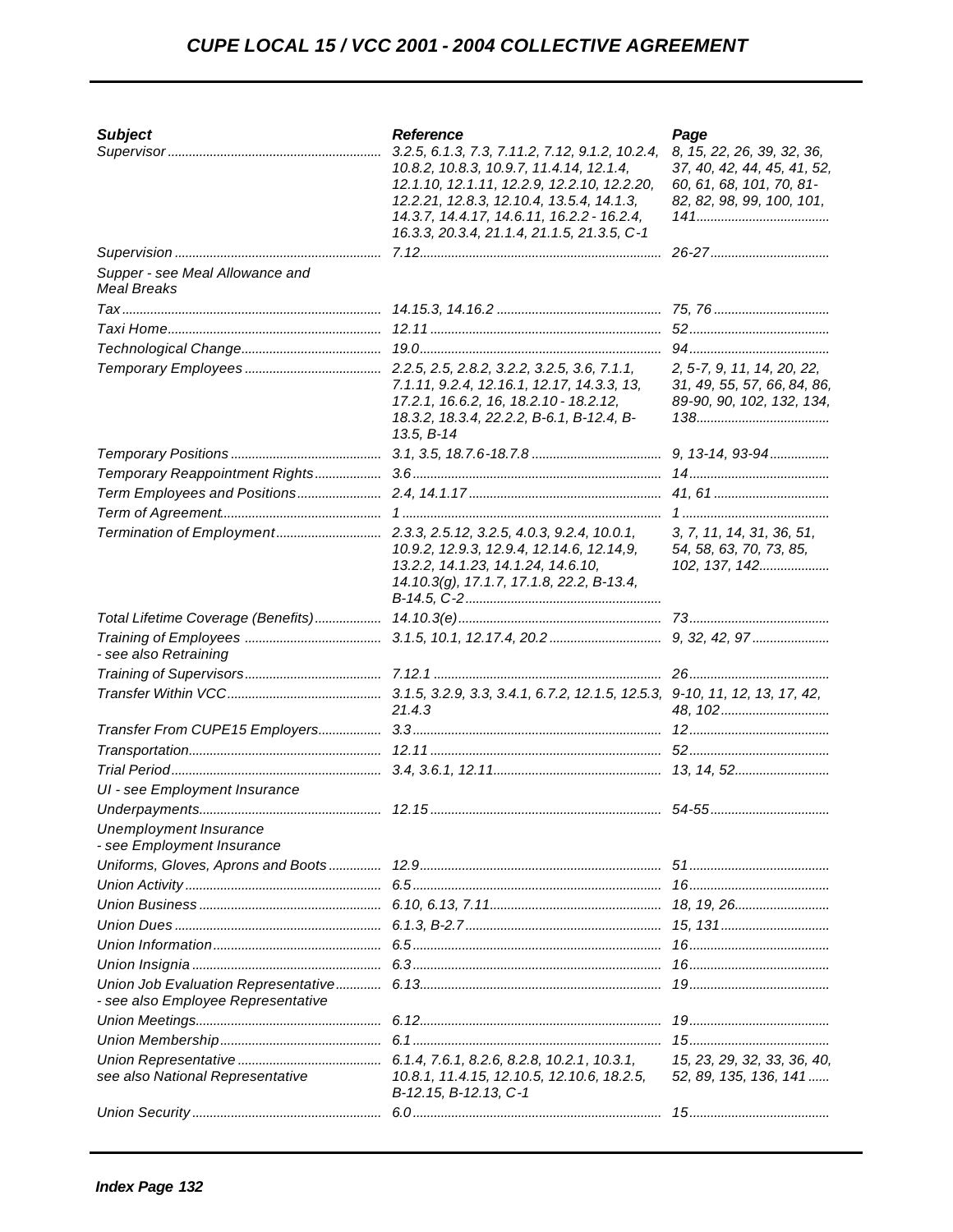| <b>Subject</b><br>Union Shop Steward - see Steward | <b>Reference</b>                                                                             | Page                                                  |
|----------------------------------------------------|----------------------------------------------------------------------------------------------|-------------------------------------------------------|
|                                                    |                                                                                              | $130 - 131$                                           |
|                                                    |                                                                                              |                                                       |
|                                                    |                                                                                              |                                                       |
|                                                    |                                                                                              |                                                       |
|                                                    | 2.7, 6.10.3, 7.6.1, 12.2.19, 14.4.13, 16.2.4,<br>16.3.6, 17.2.10, 17.3.4, 17.4.7, 22.2.1(a), | 8, 18, 23, 45, 67-68, 82,<br>83, 86, 87, 88, 102, 144 |
| Vacation in Year of Retirement                     |                                                                                              |                                                       |
|                                                    | 2.3.5, 2.5.5, 2.5.9, 7.1.6, 7.1.9, 12.2.19,                                                  | 4, 5, 6, 21, 22, 45, 46, 61.                          |
|                                                    | 2.4.2, 2.4.7, 2.6.10, 2.6.5, 2.7, 7.1.5, B-2.5                                               | 4, 5, 7, 8, 21, 130                                   |
|                                                    |                                                                                              |                                                       |
|                                                    |                                                                                              |                                                       |
|                                                    |                                                                                              |                                                       |
| Voluntary Life Insurance Coverage                  |                                                                                              |                                                       |
| Wage Increases - see also Pay Rates                |                                                                                              |                                                       |
|                                                    |                                                                                              |                                                       |
|                                                    | 12.8.2, 21.2.1, 21.2.7, B-12.8, B-13.9                                                       | 51, 100, 135                                          |
| - see also Workers Compensation Act                |                                                                                              |                                                       |
|                                                    |                                                                                              |                                                       |
| Work Experience Placements, CASS                   |                                                                                              |                                                       |
| Work Related Calls At Home                         |                                                                                              |                                                       |
| Workers' Compensation Act                          |                                                                                              |                                                       |
| Workers' Compensation Benefits                     |                                                                                              |                                                       |
| <b>Workers' Compensation Board-see WCB</b>         |                                                                                              |                                                       |
| Workers' Compensation Claim                        |                                                                                              |                                                       |
|                                                    |                                                                                              |                                                       |
|                                                    |                                                                                              |                                                       |
|                                                    |                                                                                              |                                                       |
| Written Agreement with Supervisor                  |                                                                                              |                                                       |
| Written Content of Appraisal Form                  |                                                                                              |                                                       |
| Written Permission of Employee                     |                                                                                              |                                                       |
| Written Reasons for Non Promotion                  |                                                                                              |                                                       |
| Written Request of Employee                        |                                                                                              |                                                       |
|                                                    |                                                                                              |                                                       |
| Written Statement of Sick Leave                    |                                                                                              |                                                       |